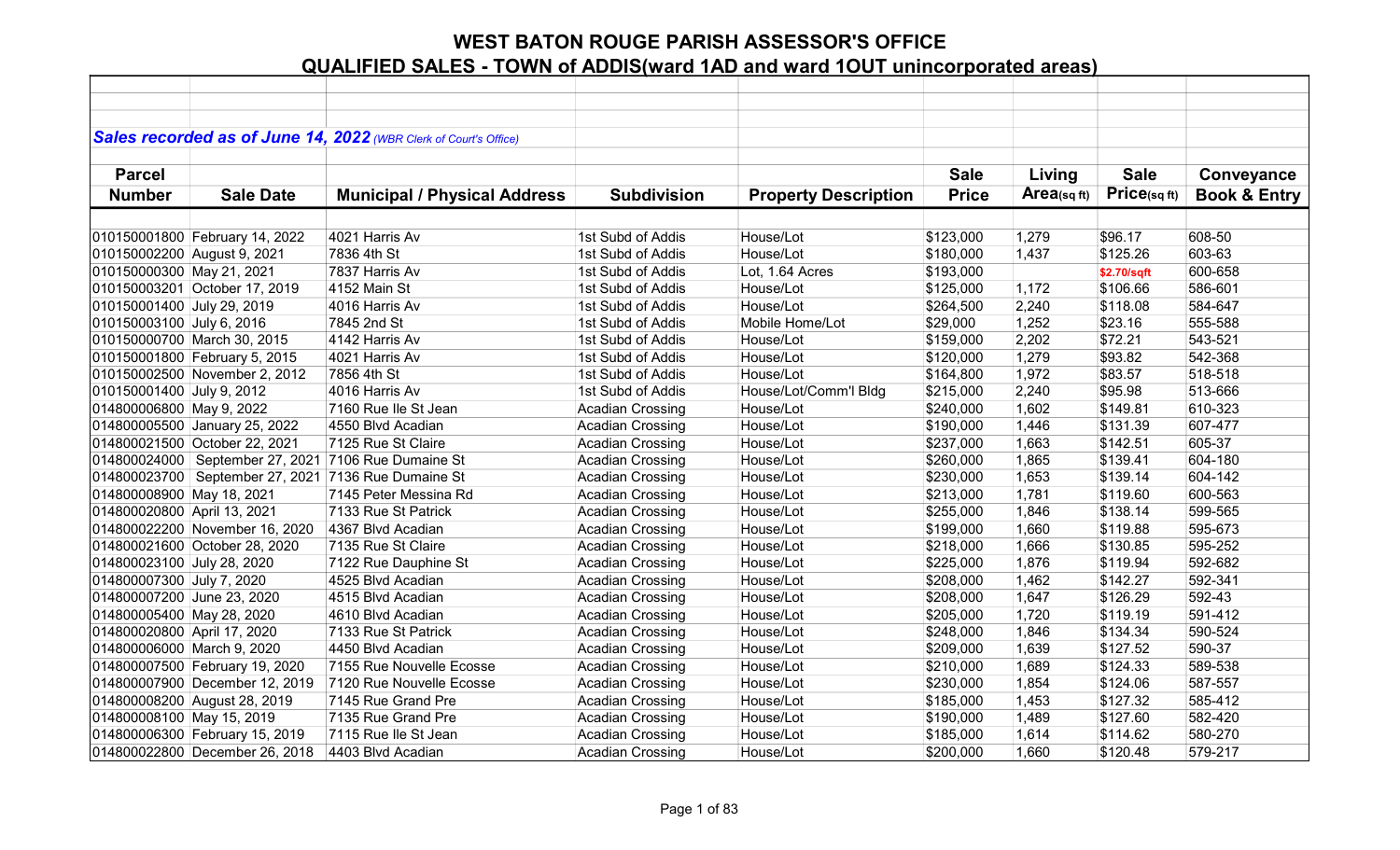|                             |                                 | Sales recorded as of June 14, 2022 (WBR Clerk of Court's Office) |                         |                             |              |                |              |                         |
|-----------------------------|---------------------------------|------------------------------------------------------------------|-------------------------|-----------------------------|--------------|----------------|--------------|-------------------------|
|                             |                                 |                                                                  |                         |                             |              |                |              |                         |
| <b>Parcel</b>               |                                 |                                                                  |                         |                             | <b>Sale</b>  | Living         | <b>Sale</b>  | Conveyance              |
| <b>Number</b>               | <b>Sale Date</b>                | <b>Municipal / Physical Address</b>                              | <b>Subdivision</b>      | <b>Property Description</b> | <b>Price</b> | $Area$ (sq ft) | Price(sq ft) | <b>Book &amp; Entry</b> |
|                             |                                 |                                                                  |                         |                             |              |                |              |                         |
| 014800022300 July 30, 2018  |                                 | 4377 Blvd Acadian                                                | <b>Acadian Crossing</b> | House/Lot                   | \$222,500    | 1,660          | \$134.04     | 576-52                  |
| 014800006800 May 30, 2018   |                                 | 7160 Rue Ile St Jean                                             | <b>Acadian Crossing</b> | House/Lot                   | \$205,000    | 1,602          | \$127.97     | 574-151                 |
| 014800006900 May 8, 2018    |                                 | 7150 Rue Ile St Jean                                             | <b>Acadian Crossing</b> | House/Lot                   | \$193,000    | 1,484          | \$130.05     | 573-429                 |
| 014800024500 April 16, 2018 |                                 | 4229 Blvd Acadian                                                | <b>Acadian Crossing</b> | House/Lot                   | \$190,000    | 1,665          | \$114.11     | 572-689                 |
|                             | 014800008900 March 23, 2018     | 7145 Peter Messina Rd                                            | <b>Acadian Crossing</b> | House/Lot                   | \$194,000    | 1,781          | \$108.93     | 572-344                 |
|                             | 014800007500 October 4, 2017    | 7155 Rue Nouvelle Ecosse                                         | <b>Acadian Crossing</b> | House/Lot                   | \$198,000    | 1,689          | \$117.23     | 568-51                  |
| 014800023900 July 5, 2017   |                                 | 7116 Rue Dumaine St                                              | <b>Acadian Crossing</b> | House/Lot                   | \$194,000    | 1,460          | \$132.88     | 565-311                 |
|                             | 014800007700 January 30, 2017   | 7140 Rue Nouvelle Ecosse                                         | <b>Acadian Crossing</b> | House/Lot                   | \$189,900    | 1,622          | \$117.08     | 560-501                 |
|                             | 014800007500 September 28, 2016 | 7155 Rue Nouvelle Ecosse                                         | <b>Acadian Crossing</b> | House/Lot                   | \$185,000    | 1,689          | \$109.53     | 557-552                 |
| 014800021400 July 29, 2016  |                                 | 7115 Rue St Claire                                               | <b>Acadian Crossing</b> | House/Lot                   | \$198,000    | 1,874          | \$105.66     | 556-247                 |
|                             | 014800008200 December 21, 2015  | 7145 Rue Grand Pre                                               | <b>Acadian Crossing</b> | House/Lot                   | \$174,000    | 1,453          | \$119.75     | 550-589                 |
| 014800005800 June 15, 2015  |                                 | 4520 Blvd Acadian                                                | <b>Acadian Crossing</b> | House/Lot                   | \$180,000    | 1,485          | \$121.21     | 546-170                 |
| 014800024700 April 10, 2015 |                                 | 4249 Blvd Acadian                                                | <b>Acadian Crossing</b> | House/Lot                   | \$187,900    | 1,890          | \$99.42      | 544-26                  |
| 014800024800 March 9, 2015  |                                 | 4259 Blvd Acadian                                                | Acadian Crossing        | House/Lot                   | \$183,900    | 1,691          | \$108.75     | 543-218                 |
| 014800021700 March 5, 2015  |                                 | 4317 Blvd Acadian                                                | <b>Acadian Crossing</b> | House/Lot                   | \$183,895    | 1,670          | \$110.12     | 543-145                 |
|                             | 014800025100 January 20, 2015   | 4289 Blvd Acadian                                                | <b>Acadian Crossing</b> | House/Lot                   | \$187,900    | 1,890          | \$99.42      | 542-129                 |
|                             | 014800021200 January 20, 2015   | 7108 Rue St Claire                                               | <b>Acadian Crossing</b> | House/Lot                   | \$178,900    | 1,622          | \$110.30     | 542-133                 |
|                             | 014800025300 December 23, 2014  | 4307 Blvd Acadian                                                | <b>Acadian Crossing</b> | House/Lot                   | \$166,900    | 1,451          | \$115.02     | 541-434                 |
|                             | 014800021800 December 8, 2014   | 4327 Blvd Acadian                                                | <b>Acadian Crossing</b> | House/Lot                   | \$168,360    | 1,451          | \$116.03     | 541-149                 |
|                             | 014800024300 November 25, 2014  | 7127 Rue Dumaine St                                              | <b>Acadian Crossing</b> | House/Lot                   | \$181,900    | 1,662          | \$109.45     | 540-656                 |
|                             | 014800023500 November 6, 2014   | 7133 Rue Dauphine St                                             | <b>Acadian Crossing</b> | House/Lot                   | \$183,895    | 1,659          | \$110.85     | 540-372                 |
|                             | 014800023200 October 7, 2014    | 7112 Rue Dauphine St                                             | <b>Acadian Crossing</b> | House/Lot                   | \$183,900    | 1,695          | \$108.50     | 539-490                 |
|                             | 014800024100 October 3, 2014    | 7107 Rue Duamaine St                                             | <b>Acadian Crossing</b> | House/Lot                   | \$166,900    | 1,457          | \$114.55     | 539-423                 |
|                             | 014800024400 September 16, 2014 | 4219 Blvd Acadian                                                | <b>Acadian Crossing</b> | House/Lot                   | \$188,555    | 1,732          | \$108.87     | 539-167                 |
| 014800023000 July 25, 2014  |                                 | 7132 Rue Dauphine St                                             | <b>Acadian Crossing</b> | House/Lot                   | \$185,665    | 1,646          | \$112.80     | 537-449                 |
| 014800022900 June 24, 2014  |                                 | 7142 Rue Dauphine St                                             | <b>Acadian Crossing</b> | House/Lot                   | \$166,900    | 1,453          | \$114.87     | 536-651                 |
| 014800007600 May 22, 2014   |                                 | 7150 Rue Nouvelle Ecosse                                         | <b>Acadian Crossing</b> | House/Lot                   | \$215,000    | 2,016          | \$106.65     | 535-604                 |
| 014800020600 May 9, 2014    |                                 | 7113 Rue St Patrick                                              | <b>Acadian Crossing</b> | House/Lot                   | \$185,900    | 1,717          | \$108.27     | 535-412                 |
| 014800022300 April 28, 2014 |                                 | 4377 Blvd Acadian                                                | <b>Acadian Crossing</b> | House/Lot                   | \$187,900    | 1,660          | \$113.19     | 535-155                 |
|                             | 014800021100 March 17, 2014     | 7118 Rue St Claire                                               | <b>Acadian Crossing</b> | House/Lot                   | \$181,900    | 1,674          | \$108.66     | 532-596                 |
|                             | 014800022500 February 11, 2014  | 4397 Blvd Acadian                                                | <b>Acadian Crossing</b> | House/Lot                   | \$182,600    | 1,668          | \$109.47     | 531-541                 |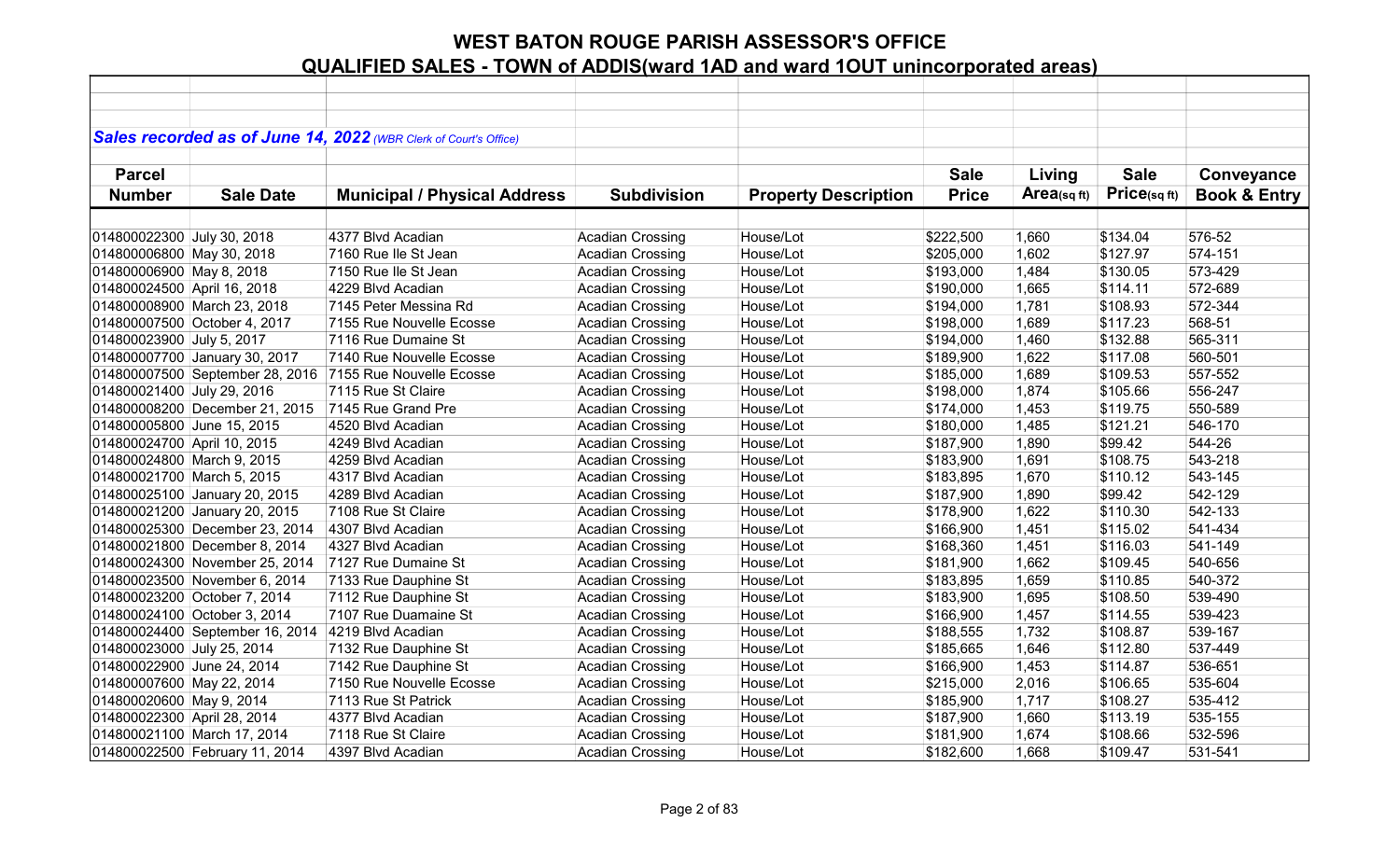|                             |                                 | Sales recorded as of June 14, 2022 (WBR Clerk of Court's Office) |                         |                             |              |            |              |                         |
|-----------------------------|---------------------------------|------------------------------------------------------------------|-------------------------|-----------------------------|--------------|------------|--------------|-------------------------|
| <b>Parcel</b>               |                                 |                                                                  |                         |                             | <b>Sale</b>  | Living     | <b>Sale</b>  | Conveyance              |
| <b>Number</b>               | <b>Sale Date</b>                | <b>Municipal / Physical Address</b>                              | <b>Subdivision</b>      | <b>Property Description</b> | <b>Price</b> | Area(sqft) | Price(sqft)  | <b>Book &amp; Entry</b> |
|                             |                                 |                                                                  |                         |                             |              |            |              |                         |
|                             | 014800022800 February 11, 2014  | 4403 Blvd Acadian                                                | <b>Acadian Crossing</b> | House/Lot                   | \$181,900    | 1,660      | \$109.58     | 531-545                 |
|                             | 014800007700 January 15, 2014   | 7140 Rue Nouvelle Ecosse                                         | <b>Acadian Crossing</b> | House/Lot                   | \$179,500    | 1,622      | \$110.67     | 530-610                 |
|                             | 014800020800 November 5, 2013   | 7133 Rue St Patrick                                              | <b>Acadian Crossing</b> | House/Lot                   | \$187,900    | 1,846      | \$101.79     | 528-299                 |
|                             | 014800008800 September 18, 2013 | 4655 Blvd Acadian                                                | <b>Acadian Crossing</b> | House/Lot                   | \$238,000    | 2,224      | \$107.01     | 527-191                 |
| 014800005400 July 25, 2013  |                                 | 4610 Blvd Acadian                                                | <b>Acadian Crossing</b> | House/Lot                   | \$200,000    | 1,720      | \$116.28     | 525-625                 |
| 014800006800 April 16, 2013 |                                 | 7160 Rue Ile St Jean                                             | <b>Acadian Crossing</b> | House/Lot                   | \$195,000    | 1,602      | \$121.72     | $523-1$                 |
|                             | 014800002010 March 18, 2013     | Acadian Crossing(2nd filing)                                     | <b>Acadian Crossing</b> | Lots(25)                    | \$750,000    |            | \$30,000/lot | 522-276                 |
|                             | 014800006300 February 19, 2013  | 7115 Rue Ile St Jean                                             | <b>Acadian Crossing</b> | House/Lot                   | \$188,500    | 1,614      | \$116.79     | 521-381                 |
| 014800008600 August 2, 2012 |                                 | 4635 Blvd Acadian                                                | <b>Acadian Crossing</b> | House/Lot                   | \$165,000    | 1,461      | \$112.94     | 514-475                 |
| 014800006100 July 30, 2012  |                                 | 4440 Blvd Acadian                                                | <b>Acadian Crossing</b> | House/Lot                   | \$225,000    | 1,614      | \$139.41     | 514-356                 |
| 014800008700 June 29, 2012  |                                 | 4645 Acadian Boulevard                                           | <b>Acadian Crossing</b> | House/Lot                   | \$179,900    | 1,536      | \$117.12     | 513-527                 |
|                             | 014800008700 November 2, 2011   | 4645 Blvd Acadian                                                | <b>Acadian Crossing</b> | Lot                         | \$30,000     |            | n/a          | 507-312                 |
| 014800006800 April 11, 2011 |                                 | 7160 Rue Ile St Jean                                             | <b>Acadian Crossing</b> | House/Lot                   | \$195,000    | 1,602      | \$121.72     | 502-502                 |
|                             | 014800005700 March 16, 2016     | 4530 Blvd Acadian                                                | <b>Acadian Crossing</b> | House/Lot                   | \$184,900    | 1,543      | \$119.83     | 552-683                 |
|                             | 014800025000 September 23, 2015 | 4279 Blvd Acadian                                                | <b>Acadian Crossing</b> | House/Lot                   | \$179,800    | 1,667      | \$107.86     | 548-566                 |
| 014800007900 June 16, 2015  |                                 | 7120 Rue Nouvelle Ecosse                                         | <b>Acadian Crossing</b> | House/Lot                   | \$210,000    | 1,854      | \$113.27     | 546-204                 |
| 014800025200 May 5, 2015    |                                 | 4299 Blvd Acadian                                                | <b>Acadian Crossing</b> | House/Lot                   | \$181,900    | 1,670      | \$108.92     | 545-46                  |
| 014800022200 May 5, 2015    |                                 | 4367 Blvd Acadian                                                | <b>Acadian Crossing</b> | House/Lot                   | \$183,500    | 1,660      | \$110.54     | 545-50                  |
| 014800024500 April 28, 2015 |                                 | 4229 Blvd Acadian                                                | <b>Acadian Crossing</b> | House/Lot                   | \$183,500    | 1,665      | \$110.21     | 544-594                 |
|                             | 014800024600 March 26, 2015     | 4239 Blvd Acadian                                                | <b>Acadian Crossing</b> | House/Lot                   | \$166,900    | 1,451      | \$115.02     | 543-496                 |
| 014800024900 March 9, 2015  |                                 | 4269 Blvd Acadian                                                | <b>Acadian Crossing</b> | House/Lot                   | \$190,664    | 1,890      | \$100.88     | 543-233                 |
|                             | 014800008900 January 5, 2015    | 7145 Peter Messina Rd                                            | <b>Acadian Crossing</b> | Lot                         | \$22,500     |            | n/a          | 541-551                 |
|                             | 014800022600 December 2, 2014   | 4413 Blvd Acadian                                                | <b>Acadian Crossing</b> | House/Lot                   | \$188,555    | 1,722      | \$109.50     | 541-61                  |
|                             | 014800021500 November 3, 2014   | 7125 Rue St Claire                                               | <b>Acadian Crossing</b> | House/Lot                   | \$183,895    | 1,663      | \$110.58     | 540-319                 |
|                             | 014800023900 October 22, 2014   | 7116 Rue Dumaine St                                              | <b>Acadian Crossing</b> | House/Lot                   | \$169,265    | 1,460      | \$115.93     | 540-125                 |
|                             | 014800023300 October 9, 2014    | 7113 Rue Dauphine St                                             | <b>Acadian Crossing</b> | House/Lot                   | \$189,985    | 1,876      | \$101.27     | 539-600                 |
|                             | 014800024200 October 6, 2014    | 7117 Rue Dumaine St                                              | <b>Acadian Crossing</b> | House/Lot                   | \$189,985    | 1,855      | \$102.42     | 539-437                 |
|                             | 014800007800 September 26, 2014 | 7130 Rue Nouvelle Ecosse                                         | <b>Acadian Crossing</b> | House/Lot                   | \$175,000    | 1,605      | \$109.03     | 539-310                 |
|                             | 014800006300 September 22, 2014 | 7115 Rue Ile St Jean                                             | <b>Acadian Crossing</b> | House/Lot                   | \$170,000    | 1,614      | \$105.33     | 539-272                 |
|                             | 014800008400 September 5, 2014  | 7150 Rue Grand Pre                                               | <b>Acadian Crossing</b> | Lot                         | \$7,500      |            | n/a          | 538-635                 |
|                             | 014800020400 September 2, 2014  | 7104 Rue St Patrick                                              | <b>Acadian Crossing</b> | House/Lot                   | \$178,010    | 1,577      | \$112.88     | 538-541                 |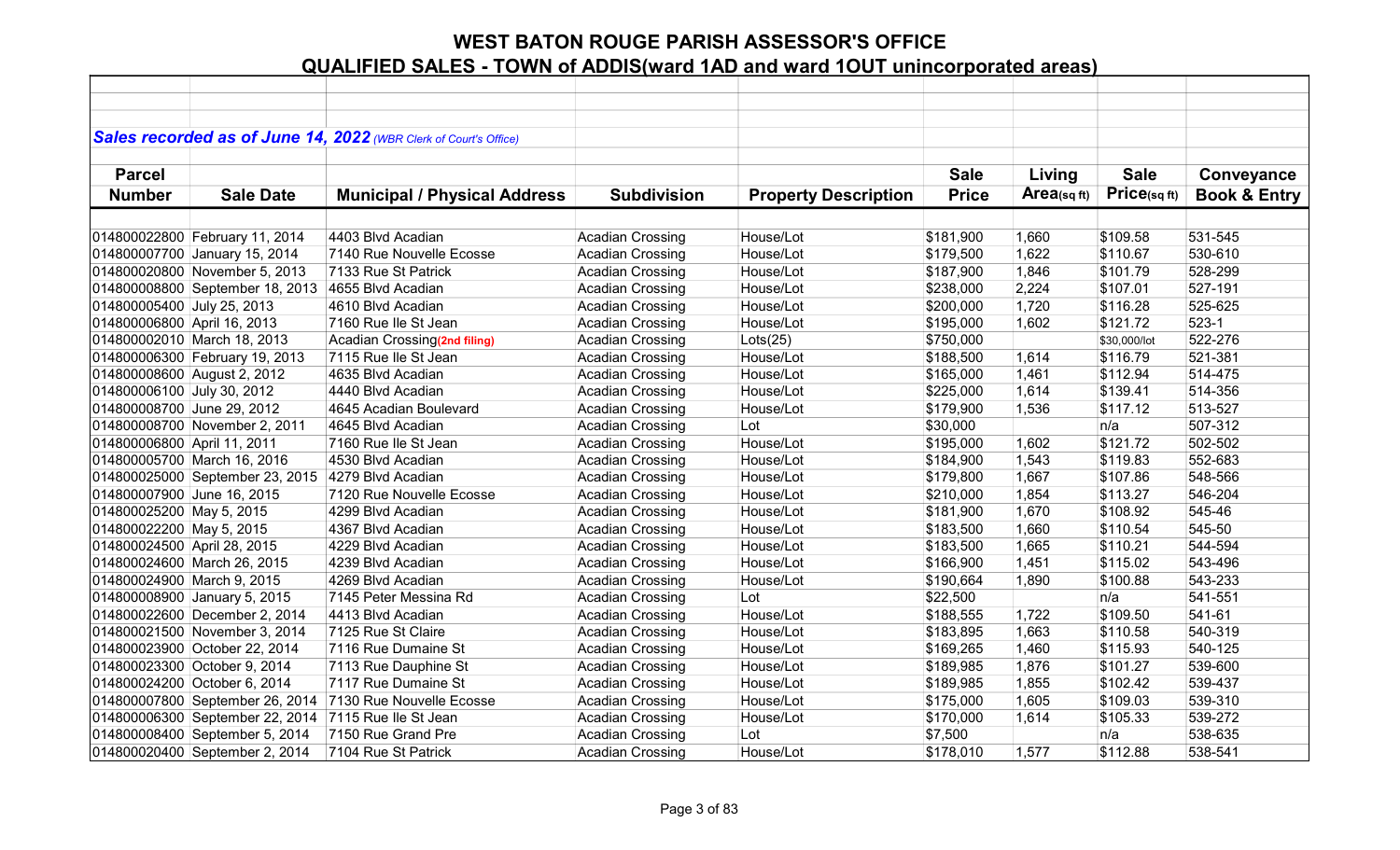|                             |                                | Sales recorded as of June 14, 2022 (WBR Clerk of Court's Office) |                         |                             |              |                |              |                         |
|-----------------------------|--------------------------------|------------------------------------------------------------------|-------------------------|-----------------------------|--------------|----------------|--------------|-------------------------|
|                             |                                |                                                                  |                         |                             |              |                |              |                         |
| <b>Parcel</b>               |                                |                                                                  |                         |                             | <b>Sale</b>  | Living         | <b>Sale</b>  | Conveyance              |
| <b>Number</b>               | <b>Sale Date</b>               | <b>Municipal / Physical Address</b>                              | <b>Subdivision</b>      | <b>Property Description</b> | <b>Price</b> | Area(sq $ft$ ) | Price(sqft)  | <b>Book &amp; Entry</b> |
|                             |                                |                                                                  |                         |                             |              |                |              |                         |
|                             | 014800023100 August 22, 2014   | 7122 Rue Dauphine St                                             | <b>Acadian Crossing</b> | House/Lot                   | \$187,900    | 1,876          | \$100.16     | 538-252                 |
|                             | 014800023700 August 21, 2014   | 7136 Rue Dumaine St                                              | <b>Acadian Crossing</b> | House/Lot                   | \$180,085    | 1,653          | \$108.94     | 538-207                 |
| 014800023400 August 6, 2014 |                                | 7123 Rue Dauphine St                                             | <b>Acadian Crossing</b> | House/Lot                   | \$166,900    | 1,466          | \$113.85     | 537-677                 |
| 014800024000 May 7, 2014    |                                | 7106 Rue Dumaine St                                              | <b>Acadian Crossing</b> | House/Lot                   | \$187,900    | 1,865          | \$100.75     | 535-304                 |
| 014800005500 May 1, 2014    |                                | 4550 Blvd Acadian                                                | <b>Acadian Crossing</b> | House/Lot                   | \$195,000    | 1,446          | \$134.85     | 535-241                 |
| 014800023600 April 30, 2014 |                                | 7143 Rue Dauphine St                                             | <b>Acadian Crossing</b> | House/Lot                   | \$189,985    | 1,867          | \$101.76     | 535-211                 |
| 014800021900 April 28, 2014 |                                | 4337 Blvd Acadian                                                | <b>Acadian Crossing</b> | House/Lot                   | \$187,900    | 1,860          | \$101.02     | 535-159                 |
| 014800020500 April 21, 2014 |                                | 7103 Rue St Patrick                                              | <b>Acadian Crossing</b> | House/Lot                   | \$183,895    | 1,667          | \$110.31     | 534-672                 |
| 014800022700 April 21, 2014 |                                | 4423 Blvd Acadian                                                | <b>Acadian Crossing</b> | House/Lot                   | \$187,900    | 1,869          | \$100.54     | 534-676                 |
| 014800020200 April 16, 2014 |                                | 7124 Rue St Patrick                                              | <b>Acadian Crossing</b> | House/Lot                   | \$183,900    | 1,723          | \$106.73     | 534-612                 |
| 014800023700 April 11, 2014 |                                | 7136 Rue Dumaine St                                              | <b>Acadian Crossing</b> | Lots(14)                    | \$420,000    |                | \$30,000/lot | 533-551                 |
|                             | 014800006200 March 10, 2014    | 4430 Blvd Acadian                                                | <b>Acadian Crossing</b> | House/Lot                   | \$209,900    | 1,728          | \$121.47     | 532-369                 |
| 014800021400 March 7, 2014  |                                | 7115 Rue St Claire                                               | <b>Acadian Crossing</b> | House/Lot                   | \$189,163    | 1,874          | \$100.94     | 532-358                 |
| 014800005900 March 6, 2014  |                                | 4510 Blvd Acadian                                                | <b>Acadian Crossing</b> | House/Lot                   | \$184,000    | 1,429          | \$128.76     | 532-342                 |
|                             | 014800020900 January 3, 2014   | 7138 Rue St Claire                                               | <b>Acadian Crossing</b> | House/Lot                   | \$187,900    | 1,854          | \$101.35     | 530-436                 |
|                             | 014800021300 December 27, 2013 | 7105 Rue St Claire                                               | <b>Acadian Crossing</b> | House/Lot                   | \$175,900    | 1,797          | \$97.89      | 529-503                 |
|                             | 014800020300 December 9, 2013  | 7114 Rue St Patrick                                              | <b>Acadian Crossing</b> | House/Lot                   | \$187,900    | 1,884          | \$99.73      | 529-118                 |
|                             | 014800020700 November 22, 2013 | 7123 Rue St Patrick                                              | <b>Acadian Crossing</b> | House/Lot                   | \$166,900    | 1,443          | \$115.66     | 528-600                 |
|                             | 014800020100 November 12, 2013 | 7134 Rue St Patrick                                              | <b>Acadian Crossing</b> | House/Lot                   | \$181,900    | 1,661          | \$109.51     | 528-402                 |
|                             | 014800022900 November 5, 2013  | Rue Dauphine                                                     | <b>Acadian Crossing</b> | Lots(14)                    | \$420,000    |                | \$30,000/lot | 528-289                 |
|                             | 014800006400 August 12, 2013   | 7125 Rue Ile St Jean                                             | <b>Acadian Crossing</b> | House/Lot                   | \$192,000    | 1,698          | \$113.07     | 526-145                 |
| 014800008800 April 30, 2013 |                                | 4655 Blvd Acadian                                                | <b>Acadian Crossing</b> | Lot                         | \$19,441     |                | n/a          | 523-302                 |
| 014800008500 April 4, 2013  |                                | 7140 Rue Grand Pre                                               | <b>Acadian Crossing</b> | House/Lot                   | \$185,000    | 1,498          | \$123.50     | 522-528                 |
|                             | 014800005600 August 21, 2012   | 4540 Blvd Acadian                                                | <b>Acadian Crossing</b> | House/Lot                   | \$169,000    | 1,458          | \$115.91     | 516-363                 |
|                             | 014800023800 August 27, 2014   | 7126 Rue Dumaine St                                              | Acadina Crossing        | House/Lot                   | \$189,985    | 1,855          | \$102.42     | 538-371                 |
|                             | 014800022000 November 12, 2013 | 4347 Blvd Acadian                                                | Acadina Crossing        | House/Lot                   | \$166,900    | 1,453          | \$114.87     | 528-398                 |
|                             | 014840004100 November 13, 2019 | 7459 Jeff Ct                                                     | <b>Addis Place</b>      | House/Lot                   | \$129,900    | 1,040          | \$124.90     | 587-177                 |
|                             | 014840003300 January 29, 2019  | 7527 Sandra Dr                                                   | <b>Addis Place</b>      | House/Lot                   | \$182,000    | 2,439          | \$74.62      | 579-679                 |
|                             | 014830009100 January 23, 2019  | 7555 Kim Av                                                      | <b>Addis Place</b>      | Lot, 0.26 Acres             | \$26,000     |                | \$2.34/sqft  | 579-588                 |
| 014830005700 July 17, 2017  |                                | 7523 / 7533 Hwy 1 S(Dynamic Therapy)                             | <b>Addis Place</b>      | Comm'l Bldg/1.25 Acres      | \$600,000    | 9,190          | n/a          | 565-516                 |
| 014840005100 June 28, 2017  |                                | 7511 Bradley Ct                                                  | <b>Addis Place</b>      | House/Lot                   | \$140,000    | 1,220          | \$114.75     | 565-208                 |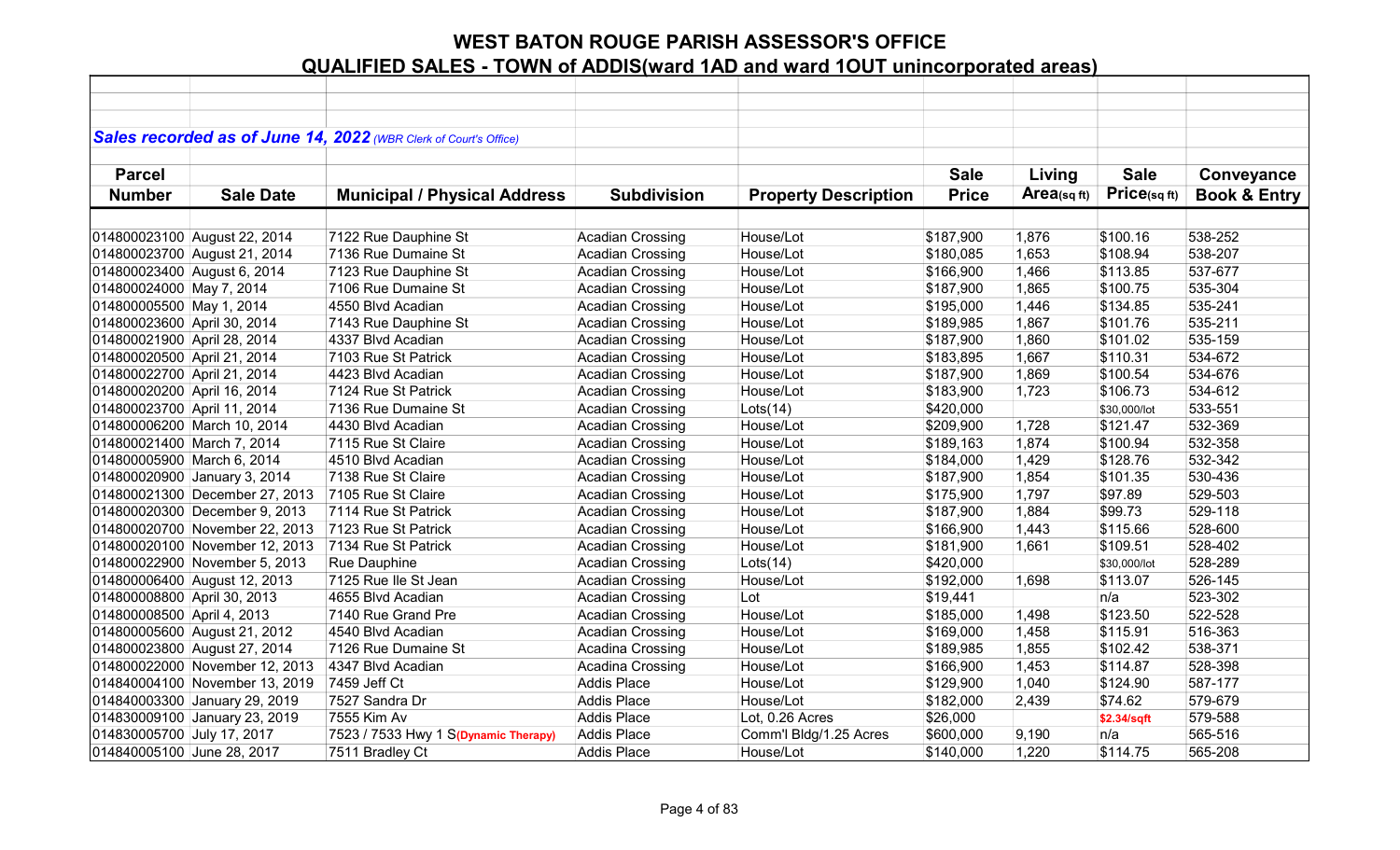|                             |                                                | Sales recorded as of June 14, 2022 (WBR Clerk of Court's Office) |                                                |                                         |              |            |               |                         |
|-----------------------------|------------------------------------------------|------------------------------------------------------------------|------------------------------------------------|-----------------------------------------|--------------|------------|---------------|-------------------------|
|                             |                                                |                                                                  |                                                |                                         |              |            |               |                         |
| <b>Parcel</b>               |                                                |                                                                  |                                                |                                         | <b>Sale</b>  | Living     | <b>Sale</b>   | Conveyance              |
| <b>Number</b>               | <b>Sale Date</b>                               | <b>Municipal / Physical Address</b>                              | <b>Subdivision</b>                             | <b>Property Description</b>             | <b>Price</b> | Area(sqft) | Price(sqft)   | <b>Book &amp; Entry</b> |
|                             |                                                |                                                                  |                                                |                                         |              |            |               |                         |
|                             | 014830007400 November 4, 2016                  | 7552 Kim Av                                                      | <b>Addis Place</b>                             | House/Lot                               | \$99,000     | 1,347      | \$73.50       | 558-543                 |
|                             | 014830012200 September 23, 2016                | 3748 Chris Dr                                                    | <b>Addis Place</b>                             | House/Lot                               | \$155,000    | 1,454      | \$106.60      | 557-516                 |
|                             | 014830007400 January 28, 2016                  | 7552 Kim Av                                                      | <b>Addis Place</b>                             | House/Lot                               | \$83,065     | 1,347      | \$61.67       | 551-379                 |
|                             | 014840003700 October 28, 2015                  | 7536 Jeff Ct                                                     | <b>Addis Place</b>                             | House/Lot                               | \$144,500    | 1,502      | \$96.21       | 549-418                 |
|                             | 014830007600 September 2, 2015                 | 3869 Karen Dr                                                    | <b>Addis Place</b>                             | House/Lot                               | \$134,900    | 1,189      | \$113.46      | 548-189                 |
| 014840006300 April 10, 2015 |                                                | 7543 Jackie Ct                                                   | <b>Addis Place</b>                             | Lot                                     | \$30,000     |            | n/a           | 544-37                  |
|                             | 014840003700 March 23, 2015                    | 7536 Jeff Ct                                                     | <b>Addis Place</b>                             | House/Lot                               | \$36,500     | 1,502      | \$24.30       | 543-414                 |
|                             | 014830006400 January 21, 2015                  | 4632 Chad Dr                                                     | <b>Addis Place</b>                             | Apartment Complex(48 units) \$1,562,500 |              |            | \$32,552/unit | 542-154                 |
|                             | 014830011800 December 5, 2014                  | 3846 Chris Dr                                                    | <b>Addis Place</b>                             | House/Lot                               | \$77,438     | 1,204      | \$64.32       | 541-124                 |
|                             | 014830007800 December 4, 2014                  | 3849 Karen Dr                                                    | <b>Addis Place</b>                             | House/Lot                               | \$112,100    | 1,325      | \$84.60       | 541-103                 |
|                             | 014840005100 November 24, 2014                 | 7511 Bradley Ct                                                  | <b>Addis Place</b>                             | House/Lot                               | \$98,000     | 1,220      | \$80.33       | 540-638                 |
|                             | 014840005700 September 11, 2014                | 7510 Jackie Ct                                                   | Addis Place                                    | House/Lot                               | \$142,000    | 1,255      | \$113.15      | 539-117                 |
| 014840004100 March 6, 2014  |                                                | 7459 Jeff Ct                                                     | Addis Place                                    | House/Lot                               | \$79,000     | 1,040      | \$75.96       | 532-331                 |
|                             | 014840005700 September 25, 2013 7510 Jackie Ct |                                                                  | <b>Addis Place</b>                             | House/Lot                               | \$136,000    | 1,255      | \$108.37      | 527-383                 |
|                             | 014840006500 December 17, 2012                 | 3513 Karen Dr                                                    | <b>Addis Place</b>                             | House/Lot                               | \$140,000    | 1,290      | \$108.53      | 519-589                 |
| 014840006700 August 1, 2012 |                                                | 3533 Karen Dr                                                    | <b>Addis Place</b>                             | House/Lot                               | \$108,900    | 1,252      | \$86.98       | 514-440                 |
|                             | 014830012200 November 17, 2011                 | 3764 Chris Dr                                                    | <b>Addis Place</b>                             | House/Lot                               | \$135,000    | 1,454      | \$92.85       | 508-14                  |
| 014830008700 June 28, 2011  |                                                | 3707 Karen Dr                                                    | <b>Addis Place</b>                             | House/Lot                               | \$125,500    | 1,496      | \$83.89       | 504-141                 |
|                             | 014840005400 December 8, 2010                  | 7541 Bradley Ct                                                  | Addis Place                                    | House/Lot                               | \$114,900    | 1,378      | \$83.38       | 499-585                 |
|                             | 014840005700 September 16, 2010                | 7510 Jackie Ct                                                   | <b>Addis Place</b>                             | House/Lot                               | \$135,000    | 1,255      | \$107.57      | 497-253                 |
| 014830008100 April 7, 2010  |                                                | 3819 Karen Dr                                                    | Addis Place                                    | House/Lot                               | \$140,000    | 1,352      | \$103.55      | 493-168                 |
|                             | 014840003500 January 4, 2010                   | 7547 Sandra Av                                                   | <b>Addis Place</b>                             | House/Lot                               | \$145,637    | 1,354      | \$107.56      | 492-112                 |
| 010130008703 July 27, 2017  |                                                | 4474 Myhand St                                                   | <b>Arnaud Hebert Estate</b>                    | Mobile Home/Lot                         | \$59,000     | 1,440      | \$40.97       | 566-67                  |
| 010130008705 March 1, 2017  |                                                | 8082 George Bookish Ln                                           | <b>Arnaud Hebert Estate</b>                    | Mobile Home/Lot                         | \$35,000     | 1,280      | \$27.34       | 561-381                 |
| 010130008900 August 8, 2012 |                                                | 8088 Ed Lejeune St                                               | <b>Arnaud Hebert Estate</b>                    | Lot                                     | \$10,000     |            | n/a           | 515-335                 |
|                             | 010130009202 December 17, 2010                 | 8054 First St                                                    | <b>Arnaud Hebert Estate</b>                    | House/Lot                               | \$150,510    | 1,624      | \$92.68       | 500-150                 |
| 014700041200 May 24, 2013   |                                                | Due N of Sugar Mill Plantation(185.23 Acres)                     | basket purchase - no allocation of sales price |                                         | \$8,306,401  |            | n/a           | 524-291                 |
| 014700041200 May 24, 2013   |                                                | <b>Stonewall Dr and Union Dr(40 Lots)</b>                        | basket purchase - no allocation of sales price |                                         | \$8,306,401  |            | n/a           | 524-291                 |
|                             | 014700010000 December 21, 2021                 | S River Rd / Younger Dr                                          | <b>Batture</b>                                 | Batture 5.77 Acres                      | \$23,000     |            | \$3,986/acre  | 606-445                 |
|                             | 014820009600 January 7, 2016                   | 3433 Bird Height Av                                              | <b>Bird Heights</b>                            | House/Lot                               | \$115,000    | 988        | \$116.40      | 551-76                  |
|                             | 014820009300 December 7, 2015                  | 3351 Bird Height Av                                              | <b>Bird Heights</b>                            | House/Lot                               | \$147,000    | 1,641      | \$89.58       | 550-378                 |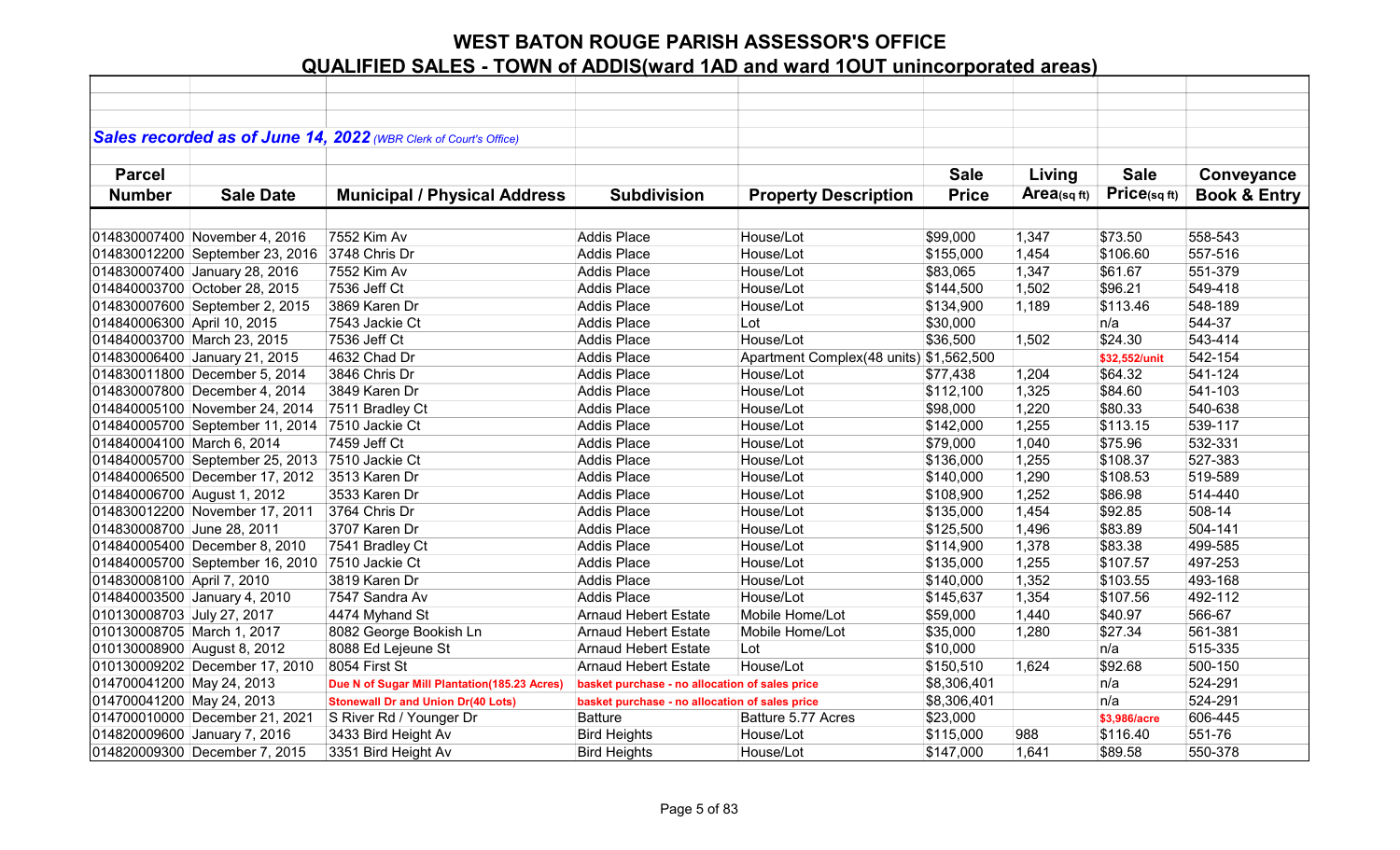|                             |                                  | Sales recorded as of June 14, 2022 (WBR Clerk of Court's Office) |                     |                             |              |             |              |                         |
|-----------------------------|----------------------------------|------------------------------------------------------------------|---------------------|-----------------------------|--------------|-------------|--------------|-------------------------|
|                             |                                  |                                                                  |                     |                             |              |             |              |                         |
| <b>Parcel</b>               |                                  |                                                                  |                     |                             | <b>Sale</b>  | Living      | <b>Sale</b>  | Conveyance              |
| <b>Number</b>               | <b>Sale Date</b>                 | <b>Municipal / Physical Address</b>                              | <b>Subdivision</b>  | <b>Property Description</b> | <b>Price</b> | Area(sq ft) | Price(sq ft) | <b>Book &amp; Entry</b> |
|                             |                                  |                                                                  |                     |                             |              |             |              |                         |
|                             | 014820008301 September 19, 2014  | 3428 Bird Height Av                                              | <b>Bird Heights</b> | Mobile Home/Lot             | \$50,000     |             | n/a          | 539-218                 |
| 014820012100 April 23, 2014 |                                  | 3953 Bird Height Av                                              | <b>Bird Heights</b> | House/Lot                   | \$275,000    | 2,763       | \$99.53      | 535-7                   |
|                             | 014820007800 October 1, 2013     | 3524 Bird Heights Av                                             | <b>Bird Heights</b> | House/Lot                   | \$112,000    | 1,141       | \$98.16      | 527-478                 |
|                             |                                  |                                                                  |                     | Mobile Home/Lot             |              | 980         | \$35.71      | 523-593                 |
| 014820010500 May 14, 2013   |                                  | 3611 Bird Heights Av                                             | <b>Bird Heights</b> |                             | \$35,000     |             |              |                         |
|                             | 014820009400 October 26, 2012    | 3413 Bird Height Av                                              | <b>Bird Heights</b> | House/Lot                   | \$94,000     | 988         | \$95.14      | 518-440                 |
|                             | 014820005400 February 24, 2011   | 3972 Bird Height Av                                              | <b>Bird Heights</b> | House/Lot                   | \$125,000    | 1,497       | \$83.50      | 501-213                 |
|                             | 014820005600 October 26, 2010    | 3932 Bird Height Av                                              | <b>Bird Heights</b> | House/Lot                   | \$80,000     | 1,536       | \$52.08      | 498-233                 |
|                             | 014820005400 October 22, 2010    | 3972 Bird Height Av                                              | <b>Bird Heights</b> | House/Lot                   | \$105,000    | 1,497       | \$70.14      | 498-54                  |
|                             | 014820007800 September 20, 2010  | 3524 Bird Height Av                                              | <b>Bird Heights</b> | House/Lot                   | \$55,000     | 1,141       | \$48.20      | 497-303                 |
|                             | 014820008000 February 2, 2010    | 3452 Bird Height Av                                              | <b>Bird Heights</b> | House/Lot                   | \$110,000    | 847         | \$129.87     | 492-194                 |
| 014820010900 April 12, 2022 |                                  | 3651 Bird Heights                                                | <b>Bird Heights</b> | House/Lot                   | \$140,000    | 1,160       | \$120.69     | 609-416                 |
|                             | 014820010500 February 14, 2022   | 3611 Bird Heights                                                | <b>Bird Heights</b> | Mobile Home/Lot             | \$60,000     |             | n/a          | 608-66                  |
|                             | 014820005800   December 29, 2020 | 3876 Bird Heights                                                | <b>Bird Heights</b> | House/Lots(2)               | \$155,000    | 2,030       | \$76.35      | 597-114                 |
| 014820009600 May 22, 2020   |                                  | 3433 Bird Heights Av                                             | <b>Bird Heights</b> | House/Lot                   | \$130,000    | 888         | \$146.40     | 591-322                 |
|                             | 014820006200 October 16, 2019    | 3836 Bird Heights Av                                             | <b>Bird Heights</b> | House/Lot                   | \$189,500    | 1,654       | \$114.57     | 586-598                 |
| 014820006200 April 1, 2019  |                                  | 3836 Bird Heights Av                                             | <b>Bird Heights</b> | House/Lot                   | \$100,000    | 1,654       | \$60.46      | 581-314                 |
|                             | 014820006300 February 28, 2019   | 3826 Bird Height Av                                              | <b>Bird Heights</b> | House/Lot                   | \$166,000    | 1,569       | \$105.80     | 580-498                 |
|                             | 014820008400 October 12, 2018    | 3352 Bird Heights Av                                             | <b>Bird Heights</b> | House/Lot                   | \$76,000     | 958         | \$79.33      | 577-667                 |
| 014820006301 July 23, 2018  |                                  | 3806 Bird Heights Av                                             | <b>Bird Heights</b> | House/Lot                   | \$158,900    | 1,552       | \$102.38     | 575-627                 |
|                             | 014820006300 August 28, 2017     | 3826 Bird Height Av                                              | <b>Bird Heights</b> | Mobile Home/Lot             | \$52,000     | 1,008       | \$51.59      | 567-57                  |
|                             | 014820009500 March 14, 2017      | 3423 Bird Height Av                                              | <b>Bird Heights</b> | House/Lot                   | \$80,000     | 1,069       | \$74.84      | 561-477                 |
| 014820010400 August 5, 2016 |                                  | 3555 Bird Height Av                                              | <b>Bird Heights</b> | Mobile Home/Lot             | \$28,000     |             | n/a          | 556-363                 |
|                             | 014820009400 March 23, 2016      | 3413 Bird Height Av                                              | <b>Bird Heights</b> | House/Lot                   | \$124,000    | 1,233       | \$100.57     | 553-57                  |
|                             | 014820010000 September 30, 2014  | 3521 Bird Height Av                                              | <b>Bird Heights</b> | House/Lot                   | \$112,500    | 1,393       | \$80.76      | 539-349                 |
| 014820024400 June 14, 2022  |                                  | 3887 Cane Ridge Dr                                               | Cane Ridge          | House/Lot                   | \$262,140    | 1,899       | \$138.04     | 611-502                 |
| 014820022700 June 8, 2022   |                                  | 3693 Cane Ridge Dr                                               | Cane Ridge          | House/Lot                   | \$268,145    | 1,865       | \$143.78     | 611-342                 |
| 014820020200 May 13, 2022   |                                  | 3876 Cane Ridge Dr                                               | Cane Ridge          | House/Lot                   | \$252,990    | 1,839       | \$137.57     | 610-408                 |
| 0148200020400 May 5, 2022   |                                  | 3856 Cane Ridge Dr                                               | Cane Ridge          | House/Lot                   | \$234,710    | 1,610       | \$145.78     | 610-277                 |
| 014820020600 May 4, 2022    |                                  | 3836 Cane Ridge Dr                                               | Cane Ridge          | House/Lot                   | \$259,465    | 1,902       | \$136.42     | 610-232                 |
| 014820024300 May 3, 2022    |                                  | 3877 Cane Ridge Dr                                               | Cane Ridge          | House/Lot                   | \$260,400    | 1,855       | \$140.38     | 610-228                 |
| 014820020300 April 27, 2022 |                                  | 3866 Cane Ridge Dr                                               | Cane Ridge          | House/Lot                   | \$264,615    | 1,900       | \$139.27     | 610-142                 |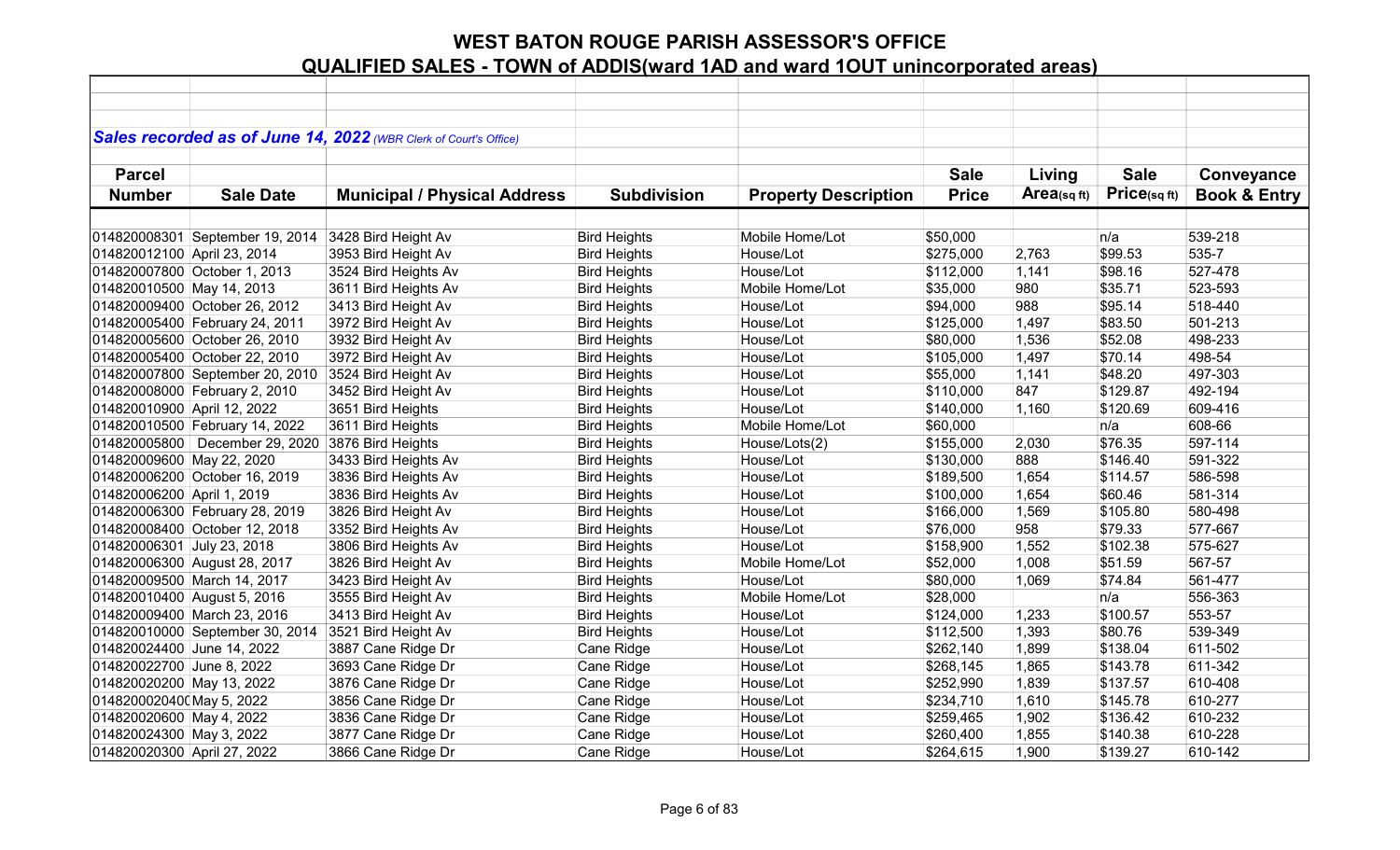|                             |                                 | Sales recorded as of June 14, 2022 (WBR Clerk of Court's Office) |                    |                             |              |                |              |                         |
|-----------------------------|---------------------------------|------------------------------------------------------------------|--------------------|-----------------------------|--------------|----------------|--------------|-------------------------|
|                             |                                 |                                                                  |                    |                             |              |                |              |                         |
| <b>Parcel</b>               |                                 |                                                                  |                    |                             | <b>Sale</b>  | Living         | <b>Sale</b>  | Conveyance              |
| <b>Number</b>               | <b>Sale Date</b>                | <b>Municipal / Physical Address</b>                              | <b>Subdivision</b> | <b>Property Description</b> | <b>Price</b> | $Area$ (sq ft) | Price(sqft)  | <b>Book &amp; Entry</b> |
|                             |                                 |                                                                  |                    |                             |              |                |              |                         |
| 014820023800 April 20, 2022 |                                 | 3827 Cane Ridge Dr                                               | Cane Ridge         | House/Lot                   | \$252,430    | 1,844          | \$136.89     | 610-16                  |
|                             | 014820023400 March 25, 2022     | 3775 Cane Ridge Dr                                               | Cane Ridge         | House/Lot                   | \$249,495    | 1,706          | \$146.25     | 609-194                 |
|                             | 014820020900 March 23, 2022     | 3798 Cane Ridge Dr                                               | Cane Ridge         | House/Lot                   | \$257,125    | 1,844          | \$139.44     | 609-122                 |
|                             | 014820022200 March 17, 2022     | 3643 Cane Ridge Dr                                               | Cane Ridge         | House/Lot                   | \$282,380    | 2,189          | \$129.00     | 608-692                 |
|                             | 014820020700 March 16, 2022     | 3826 Cane Ridge Dr                                               | Cane Ridge         | House/Lot                   | \$233,970    | 1,613          | \$145.05     | 608-652                 |
|                             | 014820021000 February 28, 2022  | 3788 Cane Ridge Dr                                               | Cane Ridge         | House/Lot                   | \$233,150    | 1,607          | \$145.08     | 608-329                 |
|                             | 014820020800 February 24, 2022  | 3816 Cane Ridge Dr                                               | Cane Ridge         | House/Lot                   | \$249,255    | 1,729          | \$144.16     | 608-232                 |
|                             | 014820022000 February 23, 2022  | 3672 Cane Ridge Dr                                               | Cane Ridge         | House/Lot                   | \$275,630    | 2,189          | \$125.92     | 608-205                 |
|                             | 014820022400 February 14, 2022  | 3663 Cane Ridge Dr                                               | Cane Ridge         | House/Lot                   | \$234,630    | 1,604          | \$146.28     | 608-53                  |
|                             | 014820022900 February 11, 2022  | 3725 Cane Ridge Dr                                               | Cane Ridge         | House/Lot                   | \$248,455    | 1,706          | \$145.64     | 608-33                  |
|                             | 014820021300 February 8, 2022   | 3758 Cane Ridge Dr                                               | Cane Ridge         | House/Lot                   | \$235,965    | 1,607          | \$146.84     | 607-670                 |
|                             | 014820021400 February 7, 2022   | 3718 Cane Ridge Dr                                               | Cane Ridge         | House/Lot                   | \$252,350    | 1,826          | \$138.20     | 607-660                 |
|                             | 014820021600 January 26, 2022   | 3728 Cane Ridge Dr                                               | Cane Ridge         | House/Lot                   | \$251,255    | 1,726          | \$145.57     | 607-483                 |
|                             | 014820021800 January 19, 2022   | 3692 Cane Ridge Dr                                               | Cane Ridge         | House/Lot                   | \$242,145    | 1,698          | \$142.61     | 607-399                 |
|                             | 014820021900 December 29, 2021  | 3682 Cane Ridge Dr                                               | Cane Ridge         | House/Lot                   | \$248,630    | 1,701          | \$146.17     | 606-563                 |
|                             | 014820021500 December 20, 2021  | 3738 Cane Ridge Dr                                               | Cane Ridge         | House/Lot                   | \$248,710    | 1,834          | \$135.61     | 606-414                 |
|                             | 014820022300 December 14, 2021  | 3653 Cane Ridge Dr                                               | Cane Ridge         | House/Lot                   | \$254,065    | 1,881          | \$135.07     | 606-307                 |
|                             | 014820023300 December 6, 2021   | 3765 Cane Ridge Dr                                               | Cane Ridge         | House/Lot                   | \$269,115    | 2,180          | \$123.45     | 605-696                 |
|                             | 014820021200 December 1, 2021   | 3768 Cane Ridge Dr                                               | Cane Ridge         | House/Lot                   | \$230,105    | 1,628          | \$141.34     | 605-597                 |
|                             | 014820022600 November 8, 2021   | 3683 Cane Ridge Dr                                               | Cane Ridge         | House/Lot                   | \$225,730    | 1,612          | \$140.03     | 605-297                 |
|                             | 014820021400 October 6, 2021    | 3748 Cane Ridge Dr                                               | Cane Ridge         | House/Lot                   | \$244,725    | 1,738          | \$140.81     | 604-442                 |
|                             | 014820021100 September 21, 2021 | 3778 Cane Ridge Dr                                               | Cane Ridge         | House/Lot                   | \$244,020    | 1,730          | \$141.05     | 604-53                  |
|                             | 014820022100 September 10, 2021 | 3662 Cane Ridge Dr                                               | Cane Ridge         | House/Lot                   | \$241,830    | 1,692          | \$142.93     | 603-625                 |
|                             | 014820012801 March 17, 2021     |                                                                  | Cane Ridge         | Lots(55)                    | \$2,821,995  |                | \$51,309/lot | 598-638                 |
| 014820004900 March 5, 2014  |                                 | 3935 Susan Jean Dr                                               | Delahaye           | House/Lot                   | \$170,000    | 1,413          | \$120.31     | 532-297                 |
| 014820004900 March 8, 2021  |                                 | 3935 Susan Jean Dr                                               | Delahaye           | House/Lot                   | \$190,000    | 1,413          | \$134.47     | 598-466                 |
| 014820002800 May 25, 2010   |                                 | 3840 Susan Jean Dr                                               | Delahaye           | Lot                         | \$3,500      |                | n/a          | 494-147                 |
| 014820003800 June 29, 2020  |                                 | 3543 Susan Jean Dr                                               | Delahaye Subd      | House/Lot                   | \$215,000    | 2,245          | \$95.77      | 592-141                 |
| 014830004500 June 9, 2022   |                                 | 3913 E Nic                                                       | E Missouri Bend Ac | House/Lot                   | \$170,000    | 1,688          | \$100.71     | 611-402                 |
|                             | 014840002500 December 16, 2021  | 3537 E Nic                                                       | E Missouri Bend Ac | Hosue/Lot                   | \$275,000    | 2,059          | \$133.56     | 606-349                 |
|                             | 014840002400 September 17, 2021 | 3625 E Nic Dr                                                    | E Missouri Bend Ac | House/Lot                   | \$260,000    | 2,445          | \$106.34     | 604-30                  |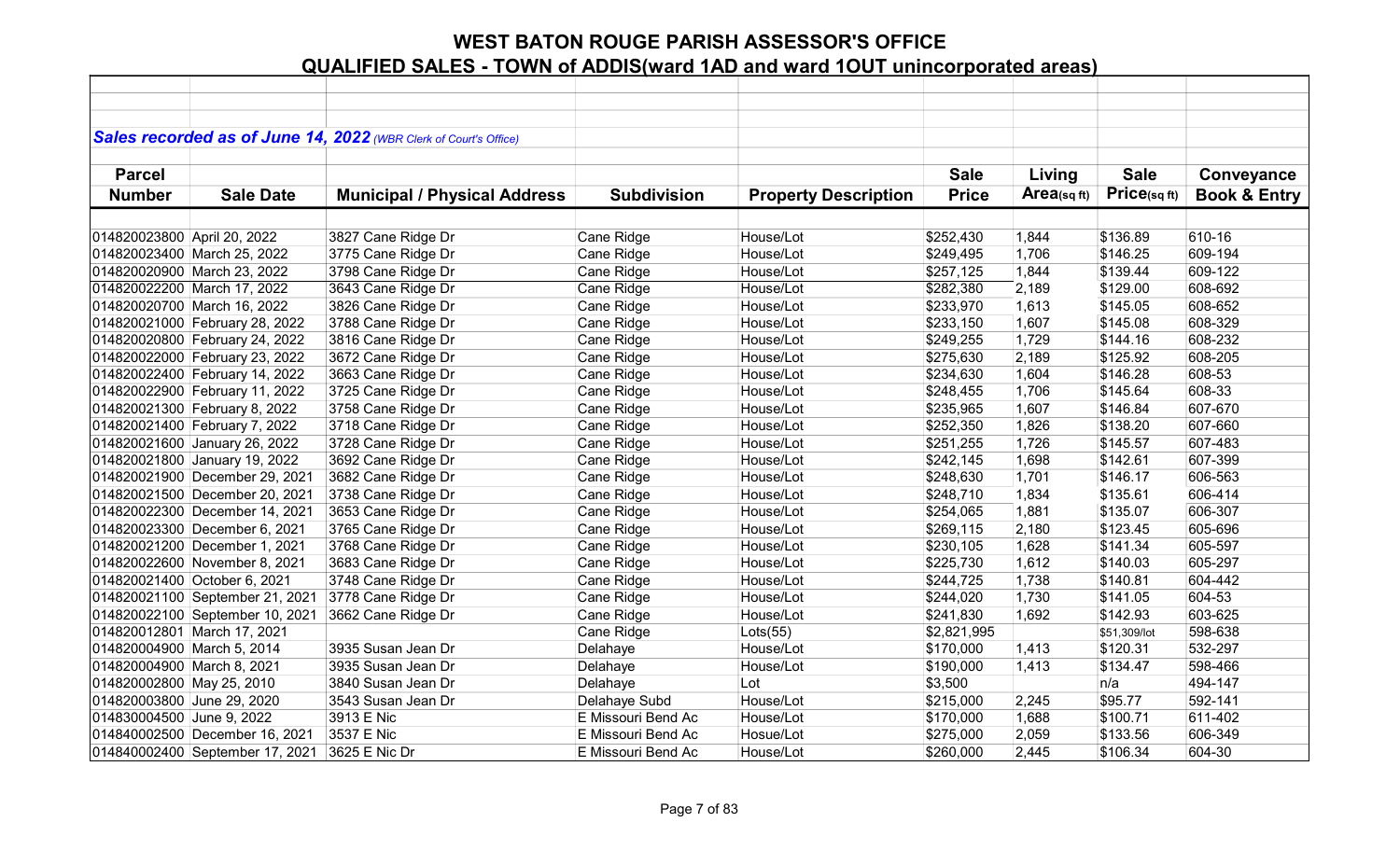|                             |                                 | Sales recorded as of June 14, 2022 (WBR Clerk of Court's Office) |                           |                             |              |            |               |                         |
|-----------------------------|---------------------------------|------------------------------------------------------------------|---------------------------|-----------------------------|--------------|------------|---------------|-------------------------|
|                             |                                 |                                                                  |                           |                             |              |            |               |                         |
| <b>Parcel</b>               |                                 |                                                                  |                           |                             | <b>Sale</b>  | Living     | <b>Sale</b>   | Conveyance              |
| <b>Number</b>               | <b>Sale Date</b>                | <b>Municipal / Physical Address</b>                              | <b>Subdivision</b>        | <b>Property Description</b> | <b>Price</b> | Area(sqft) | Price(sqft)   | <b>Book &amp; Entry</b> |
|                             |                                 |                                                                  |                           |                             |              |            |               |                         |
| 01480001900                 | March 18, 2020                  | 3528 E Nic Dr                                                    | E Missouri Bend Ac        | House/Lot                   | \$285,000    | 2,146      | \$132.81      | 590-191                 |
|                             | 014840002300 February 10, 2021  | 3635 E Nic Dr                                                    | <b>East Missouri Bend</b> | House/Lot                   | \$325,000    | 2,153      | \$150.95      | 597-663                 |
|                             | 014830005000 August 23, 2019    | 3736 E Nic Dr                                                    | East Missouri Bend        | House/Lot                   | \$160,000    | 2,420      | \$66.12       | 585-336                 |
|                             | 014840002100 December 27, 2016  | 3626 E Nic Dr                                                    | East Missouri Bend        | House/Lot                   | \$218,000    | 1,800      | \$121.11      | 559-580                 |
| 014840002000 April 22, 2016 |                                 | 3538 E Nic Dr                                                    | East Missouri Bend        | House/Lot                   | \$200,000    | 1,914      | \$104.49      | 553-517                 |
|                             | 014830005200 September 25, 2015 | 3914 E Nic Dr                                                    | East Missouri Bend        | House/Lot                   | \$203,000    | 1,781      | \$113.98      | 548-597                 |
|                             | 014840002400 September 9, 2015  | 3625 E Nic Dr                                                    | East Missouri Bend        | House/Lot                   | \$210,000    | 2,445      | \$85.89       | 548-302                 |
|                             | 014840001900 September 12, 2014 | 3528 E Nic Dr                                                    | East Missouri Bend        | House/Lot                   | \$229,000    | 1,705      | \$134.31      | 539-132                 |
| 014830005100 April 10, 2013 |                                 | 3822 E Nic Dr                                                    | East Missouri Bend        | House/Lot                   | \$253,000    | 2,934      | \$86.23       | 522-600                 |
| 014830005000 March 4, 2013  |                                 | 3736 E Nic Dr                                                    | East Missouri Bend        | Mobile Home/Lot             | \$142,000    | 2,420      | \$58.68       | 521-652                 |
|                             | 014830005000 March 12, 2010     | 3736 E Nic Dr                                                    | East Missouri Bend        | Mobile Home/Lot             | \$137,500    |            | n/a           | 493-94                  |
|                             | 014700011700 December 3, 2021   | 4284 Friendship Acres Rd                                         | <b>Friendship Acres</b>   | Lot, 0.62 Acres             | \$10,000     |            | \$0.38/sqft   | 605-682                 |
| 014700011600 July 26, 2019  |                                 | 4274 Friendship Acres Rd                                         | <b>Friendship Acres</b>   | 2.35 Acres                  | \$34,000     |            | \$14,468/acre | 584-635                 |
|                             | 014700012000 November 8, 2017   | 4254 Friendship Acres Rd                                         | Friendship Acres          | 3.55 Acres                  | \$45,000     |            | \$0.29/sqft   | 569-16                  |
|                             | 014820000900 November 15, 2011  | 3312 Younger Dr                                                  | <b>Friendship Acres</b>   | House/Lot                   | \$187,000    | 2,037      | \$91.80       | 507-655                 |
|                             | 010160003700 September 1, 2021  | 4289 Berthelot St                                                | Gascon Place              | Lot, 0.293 Acres            | \$50,000     |            | \$0.58/sqft   | 603-509                 |
| 010160002800 April 26, 2019 |                                 | 4216 Berthelot St                                                | Gascon Place              | House/Lot                   | \$255,000    | 1,740      | \$146.55      | 582-146                 |
|                             | 010160003300 February 15, 2019  | 4209 Berthelot St                                                | <b>Gascon Place</b>       | House/Lot                   | \$270,000    | 1,944      | \$138.89      | 580-273                 |
|                             | 010160003400 December 29, 2015  | 4229 Berthelot St                                                | Gascon Place              | House/Lot                   | \$202,000    | 1,730      | \$116.76      | 550-669                 |
|                             | 010160003300 December 7, 2015   | 4209 Berthelot St                                                | Gascon Place              | House/Lot                   | \$243,500    | 1,944      | \$125.26      | 550-373                 |
|                             | 010160003600 February 20, 2015  | 4269 Berthelot St                                                | <b>Gascon Place</b>       | House/Lot                   | \$195,000    | 1,692      | \$115.25      | 542-543                 |
| 010160002600 April 23, 2014 |                                 | 4256 Berthelot St                                                | Gascon Place              | House/Lot                   | \$262,000    | 2,349      | \$111.54      | $535-1$                 |
|                             | 010160003300 August 24, 2012    | 4209 Berthelot St                                                | <b>Gascon Place</b>       | House/Lot                   | \$235,000    | 1,944      | \$120.88      | 516-503                 |
|                             | 010160002900 December 22, 2011  | 4132 Berthelot St                                                | Gascon Place              | House/Lot                   | \$235,000    | 2,327      | \$100.99      | 509-80                  |
|                             | 014820019400 August 18, 2015    | 3263 Younger Dr                                                  | John Younger              | 0.60 Acres                  | \$52,000     |            | \$2.00/sqft   | 547-604                 |
| 014820001200 August 3, 2012 |                                 | 3240 Younger Dr                                                  | John Younger              | House/Lot                   | \$165,000    | 2,069      | \$79.75       | 515-218                 |
| 014820001601 July 30, 2012  |                                 | 3123 Younger Dr                                                  | John Younger              | House/Lot                   | \$172,000    | 1,413      | \$121.73      | 514-359                 |
| 010130010300 April 21, 2022 |                                 | 4524 Myhand St                                                   | Lil Rena                  | House/Lot                   | \$50,000     | 910        | \$54.95       | 610-66                  |
| 010130010400 June 11, 2021  |                                 | 4544 Myhand St                                                   | Lil Rena                  | Lot, 0.21 Acres             | \$30,000     |            | \$3.18/sqft   | 601-515                 |
|                             | 014700021700 September 8, 2021  | 3339 Gladys Dr                                                   | Missouri Acres            | House/Lot                   | \$295,000    | 1,999      | \$147.57      | 603-572                 |
|                             | 014700020700 August 13, 2021    | 3212 Gladys Dr                                                   | Missouri Acres            | House/Lot                   | \$315,000    | 2,091      | \$150.65      | 603-171                 |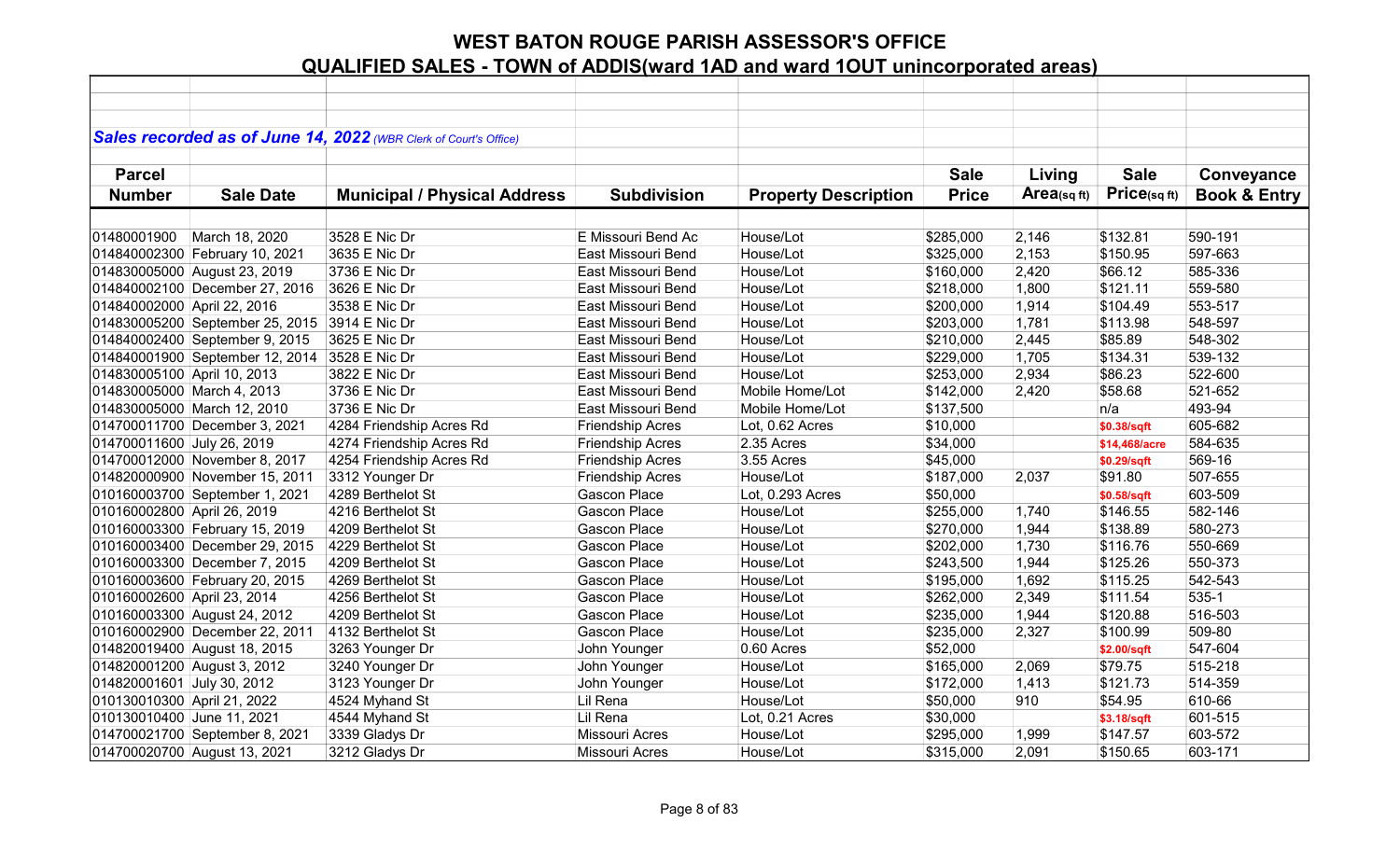|                             |                                 | Sales recorded as of June 14, 2022 (WBR Clerk of Court's Office) |                       |                             |              |            |             |                         |
|-----------------------------|---------------------------------|------------------------------------------------------------------|-----------------------|-----------------------------|--------------|------------|-------------|-------------------------|
|                             |                                 |                                                                  |                       |                             |              |            |             |                         |
| <b>Parcel</b>               |                                 |                                                                  |                       |                             | <b>Sale</b>  | Living     | <b>Sale</b> | Conveyance              |
| <b>Number</b>               | <b>Sale Date</b>                | <b>Municipal / Physical Address</b>                              | <b>Subdivision</b>    | <b>Property Description</b> | <b>Price</b> | Area(sqft) | Price(sqft) | <b>Book &amp; Entry</b> |
|                             |                                 |                                                                  |                       |                             |              |            |             |                         |
|                             | 014700019700 August 10, 2021    | 3366 Gladys Dr                                                   | <b>Missouri Acres</b> | House/Lot                   | \$272,000    | 1,905      | \$142.78    | 603-111                 |
|                             | 014700020500 February 12, 2021  | 3232 Gladys Dr                                                   | Missouri Acres        | House/Lot                   | \$305,000    | 2,354      | \$129.57    | 598-79                  |
|                             | 014700020700 November 5, 2020   | 3212 Gladys Dr                                                   | <b>Missouri Acres</b> | Lot, 0.496 Acres            | \$40,000     |            | \$1.85/sqft | 595-449                 |
|                             | 014700020900 September 1, 2020  | 3203 Gladys Dr                                                   | <b>Missouri Acres</b> | House/Lot                   | \$295,000    | 2,299      | \$128.32    | 594-43                  |
| 014700021200 June 23, 2020  |                                 | 3233 Gladys Dr                                                   | Missouri Acres        | House/Lot                   | \$237,500    | 1,890      | \$125.66    | 592-39                  |
|                             | 014700021600 January 29, 2020   | 3329 Gladys Dr                                                   | Missouri Acres        | House/Lot                   | \$240,000    | 2,186      | \$109.79    | 589-94                  |
|                             | 014700019000 November 4, 2019   | 3335 Rivers Edge Dr                                              | <b>Missouri Acres</b> | House/Lot                   | \$225,000    | 2,156      | \$104.36    | 587-88                  |
|                             | 014700018400 September 5, 2019  | 3237 River Edge Dr                                               | <b>Missouri Acres</b> | House/Lot                   | \$237,000    | 2,116      | \$112.00    | 585-585                 |
|                             | 014700020900 August 29, 2019    | 3203 Gladys Dr                                                   | <b>Missouri Acres</b> | House/Lot                   | \$285,000    | 2,299      | \$123.97    | 585-485                 |
| 014700021800 April 16, 2019 |                                 | 3349 Gladys Dr                                                   | <b>Missouri Acres</b> | House/Lot                   | \$265,000    | 2,148      | \$123.37    | 581-554                 |
|                             | 014700021000 August 22, 2018    | 3213 Gladys Dr                                                   | Missouri Acres        | Lot, 0.294 Acres            | \$23,500     |            | \$1.84/sqft | 576-461                 |
| 014700020700 June 14, 2018  |                                 | 3212 Gladys Dr                                                   | <b>Missouri Acres</b> | Lot, 0.498 Acres            | \$38,000     |            | \$1.74/sqft | 574-622                 |
| 014700021700 April 6, 2018  |                                 | 3339 Gladys Dr                                                   | <b>Missouri Acres</b> | House/Lot                   | \$245,000    | 1,999      | \$122.56    | 572-532                 |
|                             | 014700021200 February 6, 2018   | 3233 Gladys Dr                                                   | Missouri Acres        | House/Lot                   | \$235,900    | 1,890      | \$124.81    | 571-245                 |
|                             | 014700019300 March 14, 2017     | 3419 Rivers Edge Dr                                              | Missouri Acres        | House/Lot                   | \$256,608    | 1,916      | \$133.93    | 561-518                 |
| 014700021300 June 10, 2016  |                                 | 3243 Gladys Dr                                                   | Missouri Acres        | House/Lot                   | \$250,000    | 2,643      | \$94.59     | 555-156                 |
| 014700018300 May 17, 2016   |                                 | 3227 Rivers Edge Dr                                              | <b>Missouri Acres</b> | House/Lot                   | \$244,315    | 1,814      | \$134.68    | 554-357                 |
|                             | 014700020800 March 21, 2016     | 3206 Gladys Dr                                                   | <b>Missouri Acres</b> | House/Lot                   | \$265,000    | 2,080      | \$127.40    | 553-37                  |
|                             | 014700020100 December 10, 2015  | 3326 Gladys Dr                                                   | Missouri Acres        | House/Lot                   | \$195,000    | 1,752      | \$111.30    | 550-424                 |
| 014700020300 July 28, 2015  |                                 | 3252 Gladys Dr                                                   | <b>Missouri Acres</b> | House/Lot                   | \$244,500    | 1,908      | \$128.14    | 547-273                 |
| 014700019200 July 20, 2015  |                                 | 3355 Rivers Edge Dr                                              | <b>Missouri Acres</b> | House/Lot                   | \$234,648    | 1,850      | \$126.84    | 547-126                 |
|                             | 014700020300 October 20, 2014   | 3252 Gladys Dr                                                   | <b>Missouri Acres</b> | Lot                         | \$30,000     |            | n/a         | 540-105                 |
|                             | 014700021600 October 9, 2014    | 3329 Gladys Dr                                                   | Missouri Acres        | House/Lot                   | \$229,000    | 2,186      | \$104.76    | 539-513                 |
|                             | 014700020900 December 27, 2013  | 3203 Gladys Dr                                                   | <b>Missouri Acres</b> | House/Lot                   | \$233,500    | 2,299      | \$101.57    | 529-538                 |
|                             | 014700020200 November 4, 2013   | 3316 Gladys Dr                                                   | <b>Missouri Acres</b> | House/Lot                   | \$182,000    | 1,943      | \$93.67     | 528-254                 |
| 014700018700 March 4, 2013  |                                 | 3305 Rivers Edge Dr                                              | <b>Missouri Acres</b> | House/Lot                   | \$223,500    | 1,874      | \$119.26    | 521-649                 |
|                             | 014700022200 September 20, 2012 | 3417 Gladys Dr                                                   | Missouri Acres        | House/Lot                   | \$262,500    | 2,043      | \$128.49    | 517-367                 |
|                             | 014700020400 August 20, 2012    | 3242 Gladys Dr                                                   | <b>Missouri Acres</b> | House/Lot                   | \$247,712    | 2,222      | \$111.48    | 516-292                 |
| 014700019000 July 3, 2012   |                                 | 3335 Rivers Edge Dr                                              | Missouri Acres        | House/Lot                   | \$179,500    | 2,156      | \$83.26     | 513-609                 |
| 014700020100 June 20, 2012  |                                 | 3326 Gladys Dr                                                   | Missouri Acres        | House/Lot                   | \$232,500    | 1,752      | \$132.71    | 513-386                 |
| 014700020400 April 12, 2012 |                                 | 3242 Gladys Dr                                                   | Missouri Acres        | Lot                         | \$38,500     |            | n/a         | 511-276                 |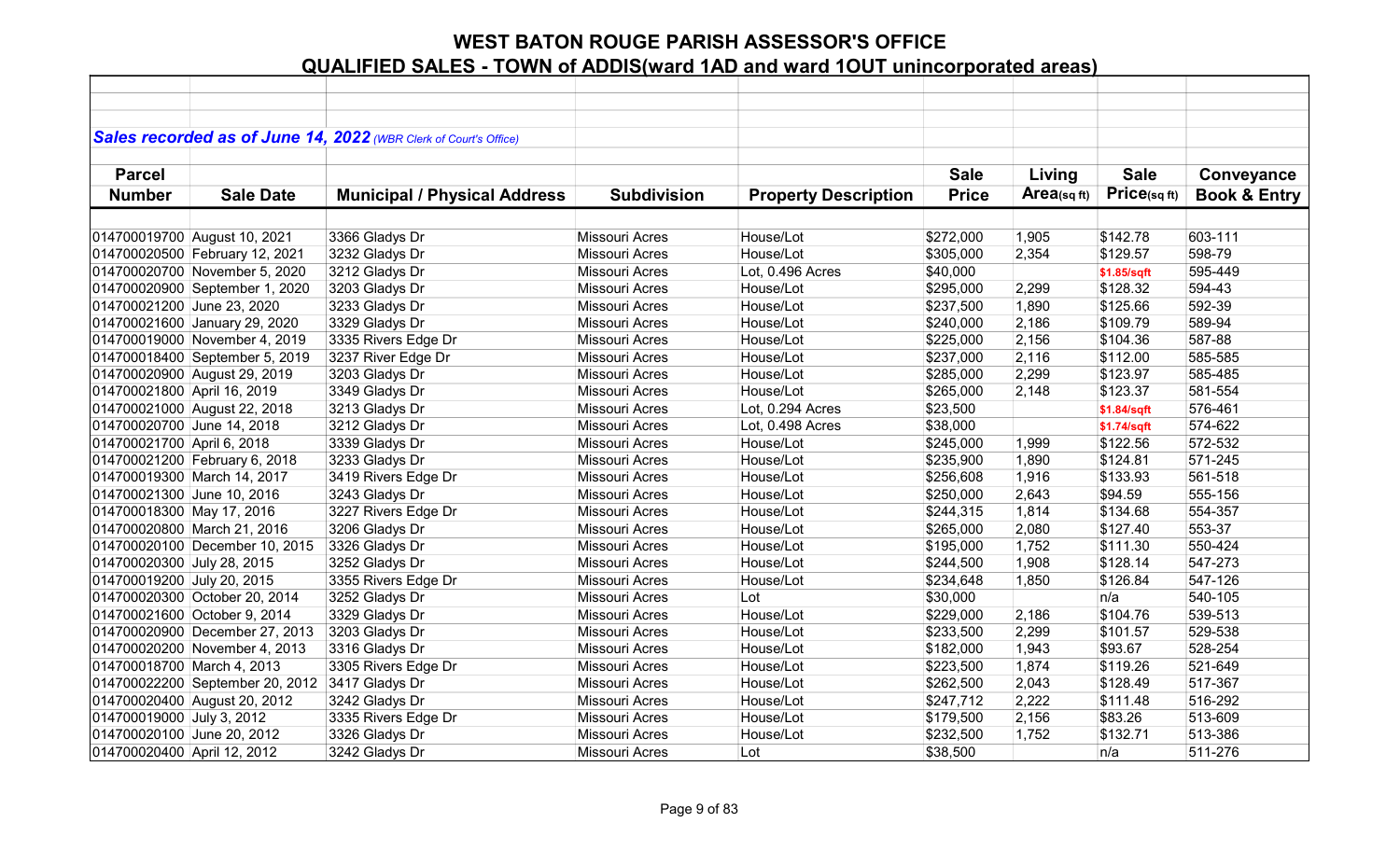|                             |                                 | Sales recorded as of June 14, 2022 (WBR Clerk of Court's Office) |                         |                             |              |            |              |                         |
|-----------------------------|---------------------------------|------------------------------------------------------------------|-------------------------|-----------------------------|--------------|------------|--------------|-------------------------|
| <b>Parcel</b>               |                                 |                                                                  |                         |                             | <b>Sale</b>  | Living     | <b>Sale</b>  | Conveyance              |
| <b>Number</b>               | <b>Sale Date</b>                | <b>Municipal / Physical Address</b>                              | <b>Subdivision</b>      | <b>Property Description</b> | <b>Price</b> | Area(sqft) | Price(sqft)  | <b>Book &amp; Entry</b> |
|                             |                                 |                                                                  |                         |                             |              |            |              |                         |
| 014700020700 April 21, 2011 |                                 | 3212 Gladys Dr                                                   | <b>Missouri Acres</b>   | Lot                         | \$40,000     |            | n/a          | 502-639                 |
|                             | 014700021400 March 11, 2011     | 3253 Gladys Dr                                                   | Missouri Acres          | Lot                         | \$40,000     |            | n/a          | 501-509                 |
|                             | 014700021500 November 16, 2010  | 3319 Gladys Dr                                                   | <b>Missouri Acres</b>   | Lot                         | \$40,000     |            | n/a          | 498-528                 |
|                             | 014700019900 September 17, 2010 | 3346 Gladys Dr                                                   | <b>Missouri Acres</b>   | House/Lot                   | \$241,425    | 1,890      | \$127.74     | 497-265                 |
| 014700020500 July 20, 2010  |                                 | 3232 Gladys Dr                                                   | Missouri Acres          | House/Lot                   | \$258,000    | 2,354      | \$109.60     | 496-26                  |
| 014700019400 June 28, 2010  |                                 | 3429 Rivers Edge Dr                                              | <b>Missouri Acres</b>   | House/Lot                   | \$221,500    | 1,896      | \$116.82     | 495-227                 |
|                             | 014820013900 November 8, 2018   | 3823 Plantation Ridge Dr                                         | <b>Plantation Ridge</b> | House/Lot                   | \$192,500    | 1,674      | \$114.99     | 578-265                 |
|                             | 014820013300 August 27, 2018    | 3883 Plantation Ridge Dr                                         | <b>Plantation Ridge</b> | House/Lot                   | \$175,000    | 1,407      | \$124.38     | 576-515                 |
| 014820016700 July 20, 2018  |                                 | 3536 Plantation Ridge Dr                                         | <b>Plantation Ridge</b> | House/Lot                   | \$166,000    | 1,360      | \$122.06     | 575-616                 |
| 014820018100 April 18, 2018 |                                 | 3812 Plantation Ridge Dr                                         | <b>Plantation Ridge</b> | House/Lot                   | \$190,000    | 1,576      | \$120.56     | 573-13                  |
|                             | 014820016000 December 1, 2017   | 3424 Plantation Ridge Dr                                         | <b>Plantation Ridge</b> | House/Lot                   | \$163,000    | 1,382      | \$117.95     | 569-265                 |
|                             | 014820018100 September 8, 2016  | 3812 Plantation Ridge Dr                                         | <b>Plantation Ridge</b> | House/Lot                   | \$162,000    | 1,576      | \$102.79     | 557-145                 |
| 014820014600 August 3, 2016 |                                 | 3649 Plantation Ridge Dr                                         | <b>Plantation Ridge</b> | House/Lot                   | \$191,479    | 1,740      | \$110.05     | 556-303                 |
| 014820017900 March 8, 2016  |                                 | 3730 Plantation Ridge Dr                                         | <b>Plantation Ridge</b> | House/Lot                   | \$185,900    | 1,636      | \$113.63     | 552-546                 |
|                             | 014820017600 September 30, 2015 | 3700 Plantation Ridge Dr                                         | <b>Plantation Ridge</b> | House/Lot                   | \$175,000    | 1,728      | \$101.27     | 549-9                   |
|                             | 014820016500 September 22, 2015 | 3516 Plantation Ridge Dr                                         | <b>Plantation Ridge</b> | House/Lot                   | \$169,000    | 1,388      | \$121.76     | 548-525                 |
| 014820014600 July 18, 2014  |                                 | 3649 Plantation Ridge Dr                                         | <b>Plantation Ridge</b> | House/Lot                   | \$198,000    | 1,740      | \$113.79     | 537-345                 |
| 014820013300 April 17, 2014 |                                 | 3883 Plantation Ridge Dr                                         | <b>Plantation Ridge</b> | House/Lot                   | \$154,900    | 1,407      | \$110.09     | 534-645                 |
| 014820016000 April 16, 2014 |                                 | 3424 Plantation Ridge Dr                                         | <b>Plantation Ridge</b> | House/Lot                   | \$154,900    | 1,382      | \$112.08     | 534-646                 |
|                             | 014820013400 January 2, 2014    | 3873 Plantation Ridge Dr                                         | <b>Plantation Ridge</b> | House/Lot                   | \$169,900    | 1,686      | \$100.77     | 529-575                 |
|                             | 014820018800 December 26, 2013  | 3882 Plantation Ridge Dr                                         | <b>Plantation Ridge</b> | House/Lot                   | \$169,900    | 1,692      | \$100.41     | 529-473                 |
|                             | 014820013300 November 21, 2013  | 3883 / 3424 Plantation Ridge Dr                                  | <b>Plantation Ridge</b> | Lots(2)                     | \$68,000     |            | \$34,000/lot | 528-535                 |
|                             | 014820017100 September 17, 2013 | 3628 Plantation Ridge Dr                                         | <b>Plantation Ridge</b> | Lot                         | \$34,000     |            |              | 527-167                 |
|                             | 014820016200 August 26, 2013    | 3444 Plantation Ridge Av                                         | <b>Plantation Ridge</b> | House/Lot                   | \$169,900    | 1,661      | \$102.29     | 526-500                 |
|                             | 014820018500 August 23, 2013    | 3852 Plantation Ridge Dr                                         | <b>Plantation Ridge</b> | House/Lot                   | \$154,900    | 1,424      | \$108.78     | 526-460                 |
| 014820015900 July 1, 2013   |                                 | 3425 Plantation Ridge Dr                                         | <b>Plantation Ridge</b> | House/Lot                   | \$149,900    | 1,525      | \$98.30      | 525-266                 |
| 014820013000 July 1, 2013   |                                 | 3931 Plantation Ridge Dr                                         | <b>Plantation Ridge</b> | House/Lot                   | \$169,900    | 1,688      | \$100.65     | 525-269                 |
| 014820013100 June 28, 2013  |                                 | 3921 Plantation Ridge Dr                                         | <b>Plantation Ridge</b> | House/Lot                   | \$169,900    | 1,683      | \$100.95     | 525-247                 |
| 014820013600 June 21, 2013  |                                 | 3853 Plantation Ridge Dr                                         | <b>Plantation Ridge</b> | House/Lot                   | \$169,900    | 1,721      | \$98.72      | 525-165                 |
| 014820013400 June 11, 2013  |                                 | 3873 Plantation Ridge Dr                                         | <b>Plantation Ridge</b> | Lot                         | \$34,000     |            | n/a          | 524-667                 |
| 014820017500 June 10, 2013  |                                 | 3668 Plantation Ridge Dr                                         | <b>Plantation Ridge</b> | House/Lot                   | \$171,900    | 1,710      | \$100.53     | 524-657                 |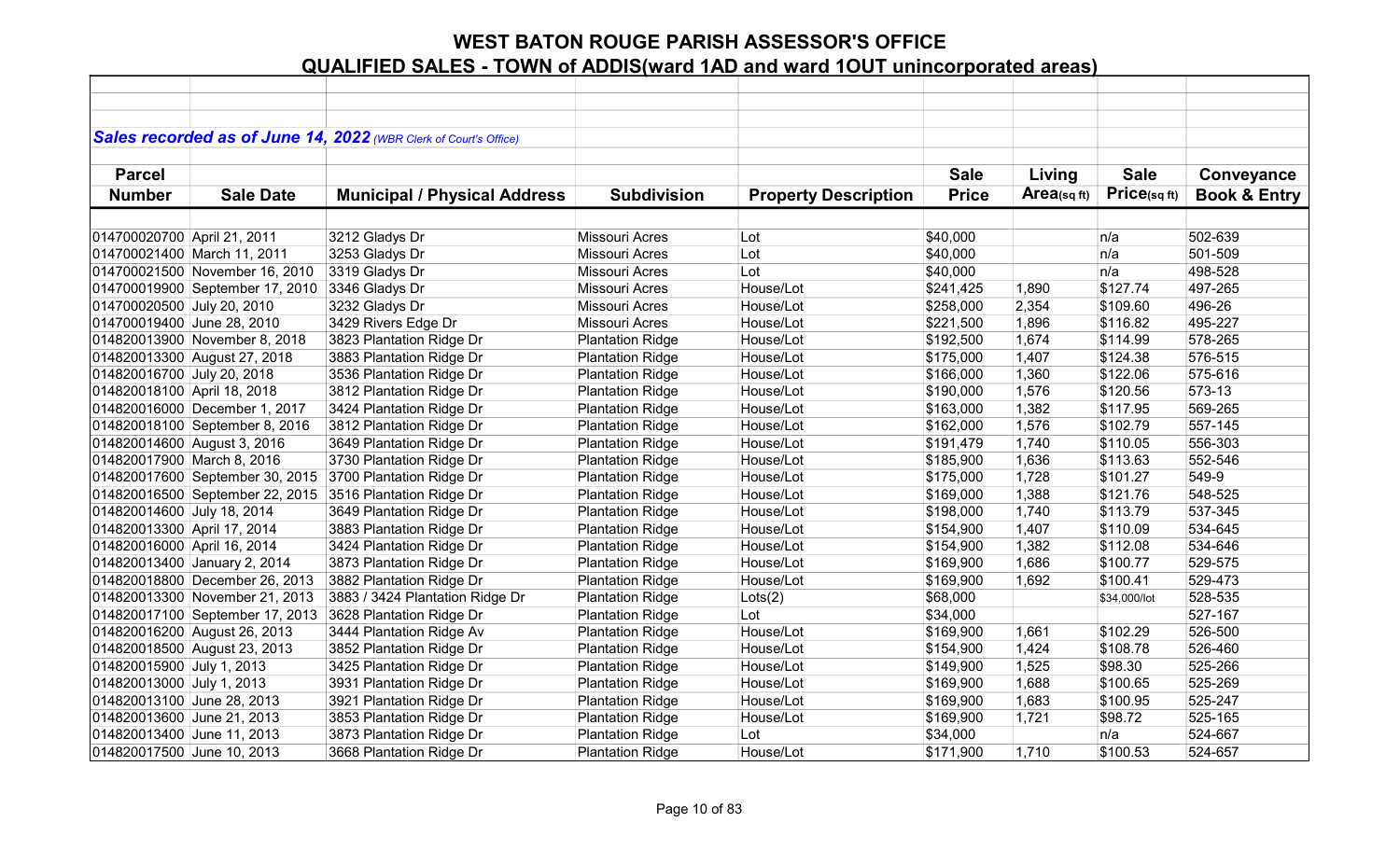|                             |                                 | Sales recorded as of June 14, 2022 (WBR Clerk of Court's Office) |                         |                             |              |             |              |                         |
|-----------------------------|---------------------------------|------------------------------------------------------------------|-------------------------|-----------------------------|--------------|-------------|--------------|-------------------------|
|                             |                                 |                                                                  |                         |                             |              |             |              |                         |
| <b>Parcel</b>               |                                 |                                                                  |                         |                             | <b>Sale</b>  | Living      | <b>Sale</b>  | Conveyance              |
| <b>Number</b>               | <b>Sale Date</b>                | <b>Municipal / Physical Address</b>                              | <b>Subdivision</b>      | <b>Property Description</b> | <b>Price</b> | Area(sq ft) | Price(sqft)  | <b>Book &amp; Entry</b> |
|                             |                                 |                                                                  |                         |                             |              |             |              |                         |
| 014820016100 May 21, 2013   |                                 | 3434 / 3882 Plantation Ridge Dr                                  | <b>Plantation Ridge</b> | Lots(2)                     | \$68,000     |             | \$34,000/lot | 524-196                 |
| 014820018700 April 10, 2013 |                                 | 3872 Plantation Ridge Dr                                         | <b>Plantation Ridge</b> | Lot                         | \$34,000     |             | n/a          | 522-600                 |
| 014820019000 April 1, 2013  |                                 | 3924 Plantation Ridge Dr                                         | <b>Plantation Ridge</b> | Lot                         | \$34,000     |             | n/a          | 522-483                 |
|                             | 014820018500 March 20, 2013     | 3852 Plantation Ridge Dr                                         | <b>Plantation Ridge</b> | Lot                         | \$34,000     |             | n/a          | 522-305                 |
| 014820016500 March 6, 2013  |                                 | 3516 Plantation Ridge Dr                                         | <b>Plantation Ridge</b> | House/Lot                   | \$149,900    | 1,388       | \$108.00     | 521-697                 |
|                             | 014820014700 February 27, 2013  | 3639 Plantation Ridge Dr                                         | <b>Plantation Ridge</b> | House/Lot                   | \$152,300    | 1,385       | \$109.96     | 521-541                 |
|                             | 014820018400 January 15, 2013   | 3842 Plantation Ridge Dr                                         | <b>Plantation Ridge</b> | House/Lot                   | \$172,715    | 1,744       | \$99.03      | 520-576                 |
|                             | 014820013600 December 26, 2012  | 3853 Plantation Ridge Dr                                         | <b>Plantation Ridge</b> | Lot                         | \$34,000     |             | n/a          | 520-254                 |
|                             | 014820015900 December 10, 2012  | 3425 Plantation Ridge Dr                                         | <b>Plantation Ridge</b> | Lot                         | \$34,000     |             | n/a          | 519-400                 |
|                             | 014820016400 October 9, 2012    | 3464 Plantation Ridge Dr                                         | <b>Plantation Ridge</b> | Lot                         | \$34,000     |             | n/a          | 518-134                 |
|                             | 014820018200 September 25, 2012 | 3822 Plantation Ridge Dr                                         | <b>Plantation Ridge</b> | House/Lot                   | \$169,900    | 1,734       | \$97.98      | 517-411                 |
|                             | 014820016500 September 19, 2012 | 3516 Plantation Ridge Dr                                         | <b>Plantation Ridge</b> | Lot                         | \$34,000     |             | n/a          | 517-358                 |
|                             |                                 | 014820014400 September 13, 2012 3711 Plantation Ridge Dr         | <b>Plantation Ridge</b> | House/Lot                   | \$172,900    | 1,645       | \$105.11     | 517-180                 |
|                             | 014820017700 August 20, 2012    | 3710 Plantation Ridge Dr                                         | <b>Plantation Ridge</b> | House/Lot                   | \$171,900    | 1,718       | \$100.06     | 516-295                 |
|                             | 014820014800 August 20, 2012    | 3629 Plantation Ridge Dr                                         | <b>Plantation Ridge</b> | Lot                         | \$34,000     |             | n/a          | 516-298                 |
| 014820015700 July 19, 2012  |                                 | 3445 Plantation Ridge Dr                                         | <b>Plantation Ridge</b> | House/Lot                   | \$150,000    | 1,412       | \$106.23     | 514-135                 |
| 014820015800 June 29, 2012  |                                 | 3435 Plantation Ridge Dr                                         | <b>Plantation Ridge</b> | Lot                         | \$34,000     |             | n/a          | 513-530                 |
| 014820015500 June 25, 2012  |                                 | 3465 Plantation Ridge Dr                                         | <b>Plantation Ridge</b> | House/Lot                   | \$149,900    | 1,414       | \$106.01     | 513-430                 |
| 014820016700 May 21, 2012   |                                 | 3536 Planation Ridge Dr                                          | <b>Plantation Ridge</b> | House/Lot                   | \$149,900    | 1,360       | \$110.22     | 512-296                 |
| 014820017800 May 21, 2012   |                                 | 3720 Plantation Ridge Dr                                         | <b>Plantation Ridge</b> | House/Lot                   | \$169,900    | 1,624       | \$104.62     | 512-299                 |
| 014820017900 May 18, 2012   |                                 | 3730 Plantation Ridge Dr                                         | <b>Plantation Ridge</b> | House/Lot                   | \$169,900    | 1,636       | \$103.85     | 512-278                 |
| 014820015400 May 14, 2012   |                                 | 3517 Plantation Ridge Dr                                         | <b>Plantation Ridge</b> | House/Lot                   | \$149,900    | 1,388       | \$108.00     | 512-167                 |
| 014820016600 May 11, 2012   |                                 | 3526 Plantation Ridge Dr                                         | <b>Plantation Ridge</b> | Lot                         | \$34,000     |             | n/a          | 512-116                 |
| 014820016800 May 7, 2012    |                                 | 3546 Plantation Ridge Dr                                         | <b>Plantation Ridge</b> | House/Lot                   | \$149,000    | 1,394       | \$106.89     | 512-7                   |
|                             | 014820018000 March 26, 2012     | 3711 / 3740 Plantation Ridge Dr                                  | <b>Plantation Ridge</b> | Lots(2)                     | \$68,000     |             | \$34,000/lot | 511-18                  |
|                             | 014820015700 March 19, 2012     | 3445 Plantation Ridge Dr                                         | <b>Plantation Ridge</b> | Lot                         | \$34,000     |             | n/a          | 510-581                 |
|                             | 014820015300 February 28, 2012  | 3527 Plantation Ridge Dr                                         | <b>Plantation Ridge</b> | House/Lot                   | \$153,900    | 1,399       | \$110.01     | 510-309                 |
|                             | 014820018200 February 22, 2012  | 3822 / 3832 Plantation Ridge Dr                                  | <b>Plantation Ridge</b> | Lots(2)                     | \$68,000     |             | \$34,000/lot | 512-345                 |
|                             | 014820015400 January 23, 2012   | 3517 / 3730 Plantation Ridge Dr                                  | <b>Plantation Ridge</b> | Lots $(2)$                  | \$68,000     |             | \$34,000/lot | 509-456                 |
|                             | 014820014300 January 23, 2012   | 3721 Plantation Ridge Dr                                         | <b>Plantation Ridge</b> | House/Lot                   | \$169,900    | 1,695       | \$100.24     | 509-459                 |
|                             | 014820014200 January 13, 2012   | 3731 Plantation Ridge Dr                                         | <b>Plantation Ridge</b> | House/Lot                   | \$169,900    | 1,668       | \$101.86     | 509-331                 |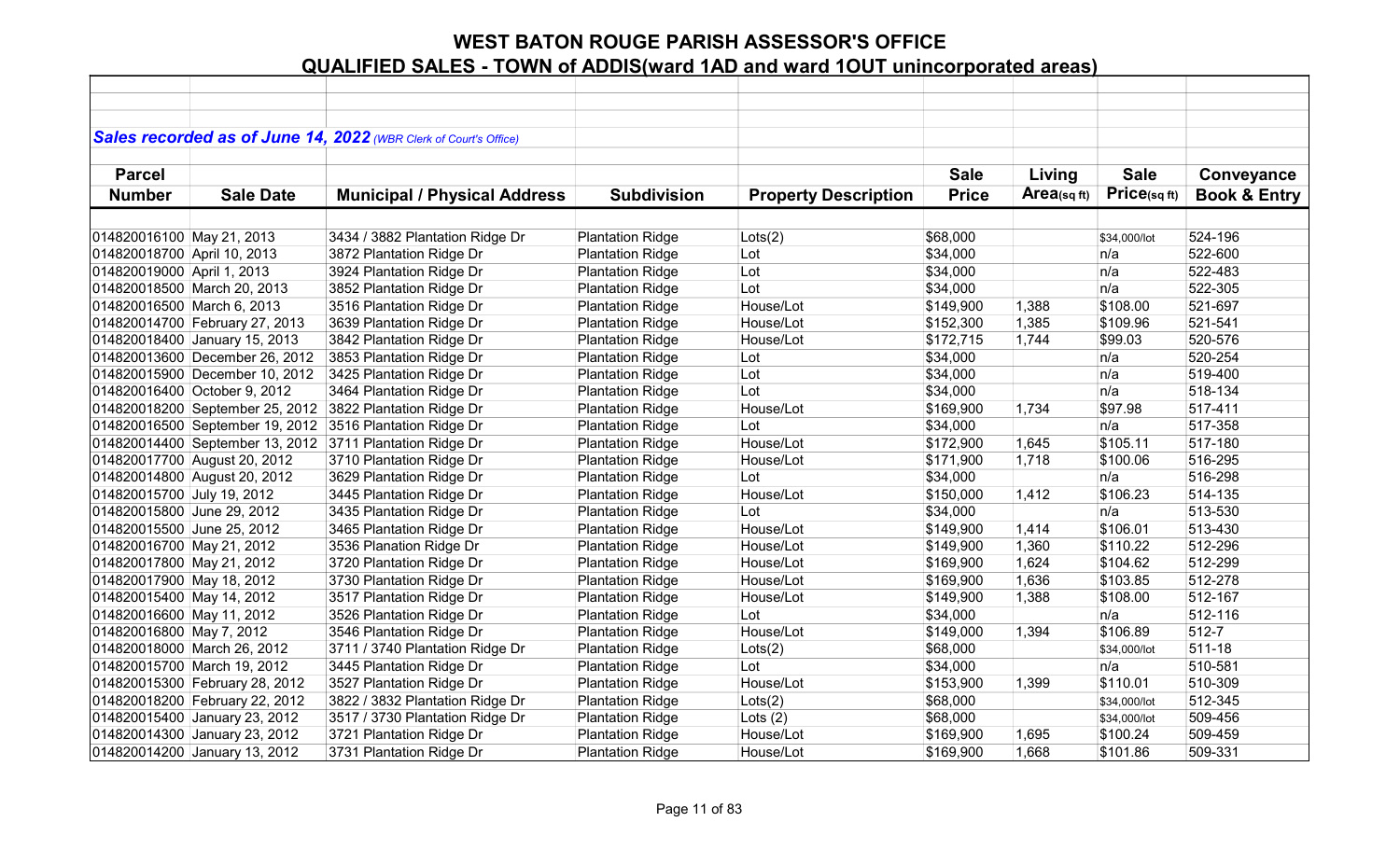|                             |                                 | Sales recorded as of June 14, 2022 (WBR Clerk of Court's Office) |                         |                             |              |             |              |                         |
|-----------------------------|---------------------------------|------------------------------------------------------------------|-------------------------|-----------------------------|--------------|-------------|--------------|-------------------------|
|                             |                                 |                                                                  |                         |                             |              |             |              |                         |
| <b>Parcel</b>               |                                 |                                                                  |                         |                             | <b>Sale</b>  | Living      | <b>Sale</b>  | Conveyance              |
| <b>Number</b>               | <b>Sale Date</b>                | <b>Municipal / Physical Address</b>                              | <b>Subdivision</b>      | <b>Property Description</b> | <b>Price</b> | Area(sq ft) | Price(sqft)  | <b>Book &amp; Entry</b> |
|                             |                                 |                                                                  |                         |                             |              |             |              |                         |
|                             | 014820015100 January 9, 2012    | 3547 Plantation Ridge Dr                                         | <b>Plantation Ridge</b> | House/Lot                   | \$149,900    | 1,393       | \$107.61     | 509-263                 |
|                             | 014820015200 January 9, 2012    | 3537 Plantation Ridge Dr                                         | <b>Plantation Ridge</b> | House/Lot                   | \$149,000    | 1,391       | \$107.12     | 509-266                 |
|                             | 014820016800 December 20, 2011  | 3546 Plantation Ridge Dr                                         | <b>Plantation Ridge</b> | Lot                         | \$34,000     |             | n/a          | 508-686                 |
|                             | 014820014100 December 12, 2011  | 3741 Plantation Ridge Dr                                         | <b>Plantation Ridge</b> | House/Lot                   | \$166,800    | 1,576       | \$105.84     | 508-502                 |
|                             | 014820016700 December 9, 2011   | 3536 Planation Ridge Dr                                          | <b>Plantation Ridge</b> | Lot                         | \$34,000     |             | n/a          | 508-497                 |
|                             | 014820015300 November 7, 2011   | 3527 Plantation Ridge Dr                                         | <b>Plantation Ridge</b> | Lot                         | \$34,000     |             | n/a          | 507-391                 |
|                             | 014820014000 October 17, 2011   | 3813 Plantation Ridge Dr                                         | <b>Plantation Ridge</b> | House/Lot                   | \$169,900    | 1,635       | \$103.91     | 506-680                 |
|                             | 014820015200 October 11, 2011   | 3537 Plantation Ridge Dr                                         | <b>Plantation Ridge</b> | Lot                         | \$34,000     |             | n/a          | 506-638                 |
|                             | 014820014300 September 27, 2011 | 3547 / 3659 / 3721 Plantation Ridge Dr                           | <b>Plantation Ridge</b> | Lots(3)                     | \$102,000    |             | \$34,000/lot | 506-265                 |
|                             | 014820013200 September 26, 2011 | 3911 Plantation Ridge Dr                                         | <b>Plantation Ridge</b> | House/Lot                   | \$169,900    | 1,675       | \$101.43     | 506-230                 |
|                             | 014820017000 August 31, 2011    | 3618 Plantation Ridge Dr                                         | <b>Plantation Ridge</b> | House/Lot                   | \$153,900    | 1,408       | \$109.30     | 505-569                 |
|                             | 014820014100 August 30, 2011    | 3731 / 3741 Plantation Ridge Dr                                  | <b>Plantation Ridge</b> | Lots(2)                     | \$68,000     |             | \$34,000/lot | 505-541                 |
|                             | 014820015000 August 29, 2011    | 3567 Plantation Ridge Dr                                         | <b>Plantation Ridge</b> | House/Lot                   | \$149,900    | 1,412       | \$106.16     | 505-461                 |
|                             | 014820016900 August 29, 2011    | 3566 Plantation Ridge Dr                                         | <b>Plantation Ridge</b> | House/Lot                   | \$149,900    | 1,409       | \$106.39     | 505-464                 |
|                             | 014820013800 August 22, 2011    | 3833 Plantation Ridge Dr                                         | <b>Plantation Ridge</b> | House/Lot                   | \$169,900    | 1,678       | \$101.25     | 505-348                 |
| 014820014900 August 8, 2011 |                                 | 3619 Plantation Ridge Dr                                         | <b>Plantation Ridge</b> | House/Lot                   | \$178,000    | 1,567       | \$113.59     | 505-38                  |
| 014820018100 July 29, 2011  |                                 | 3812 Plantation Ridge Dr                                         | <b>Plantation Ridge</b> | House/Lot                   | \$180,000    | 1,576       | \$114.21     | 504-556                 |
| 014820017200 July 22, 2011  |                                 | 3638 Plantation Ridge Dr                                         | <b>Plantation Ridge</b> | House/Lot                   | \$185,500    | 1,619       | \$114.58     | 504-471                 |
| 014820014000 June 24, 2011  |                                 | 3813 Plantation Ridge Dr                                         | <b>Plantation Ridge</b> | Lot                         | \$34,000     |             | n/a          | 504-92                  |
| 014820015000 May 23, 2011   |                                 | 3566 / 3567 / 3618 Plantation Ridge Dr                           | <b>Plantation Ridge</b> | Lots(3)                     | \$102,000    |             | \$34,000/lot | 503-202                 |
| 014820013200 May 20, 2011   |                                 | 3823 / 3833 / 3911 Plantation Ridge Dr Plantation Ridge          |                         | Lots(3)                     | \$102,000    |             | \$34,000/lot | 503-209                 |
|                             | 014820014900 March 14, 2011     | 3619 Plantation Ridge Dr                                         | <b>Plantation Ridge</b> | Lot                         | \$38,000     |             | n/a          | 501-520                 |
| 014820017200 March 14, 2011 |                                 | 3638 Plantation Ridge Dr                                         | <b>Plantation Ridge</b> | Lot                         | \$38,000     |             | n/a          | 501-520                 |
|                             | 014820018100 January 7, 2011    | 3812 Plantation Ridge Dr                                         | <b>Plantation Ridge</b> | Lot                         | \$38,500     |             | n/a          | 500-430                 |
|                             | 014820013500 December 2, 2010   | 3863 Plantation Ridge Dr                                         | <b>Plantation Ridge</b> | House/Lot                   | \$215,500    | 2,220       | \$97.07      | 499-494                 |
|                             | 014820018900 September 30, 2010 | 3914 Plantation Ridge Dr                                         | <b>Plantation Ridge</b> | House/Lot                   | \$213,000    | 1,710       | \$124.56     | 497-430                 |
| 014820013500 May 27, 2010   |                                 | 3863 Plantation Ridge Dr                                         | <b>Plantation Ridge</b> | Lot                         | \$36,000     |             | n/a          | 494-212                 |
| 014820018900 May 25, 2010   |                                 | 3914 Plantation Ridge Dr                                         | <b>Plantation Ridge</b> | Lot                         | \$36,000     |             | n/a          | 494-149                 |
| 014820013700 May 17, 2010   |                                 | 3843 Plantation Ridge Dr                                         | <b>Plantation Ridge</b> | House/Lot                   | \$212,000    | 1,709       | \$124.05     | 494-121                 |
| 014820017600 May 10, 2010   |                                 | 3700 Plantation Ridge Dr                                         | <b>Plantation Ridge</b> | House/Lot                   | \$215,000    | 1,728       | \$124.42     | 494-89                  |
| 014820014800 March 3, 2022  |                                 | 3629 Plantation Ridge                                            | <b>Plantation Ridge</b> | House/Lot                   | \$216,500    | 1,528       | \$141.69     | 608-372                 |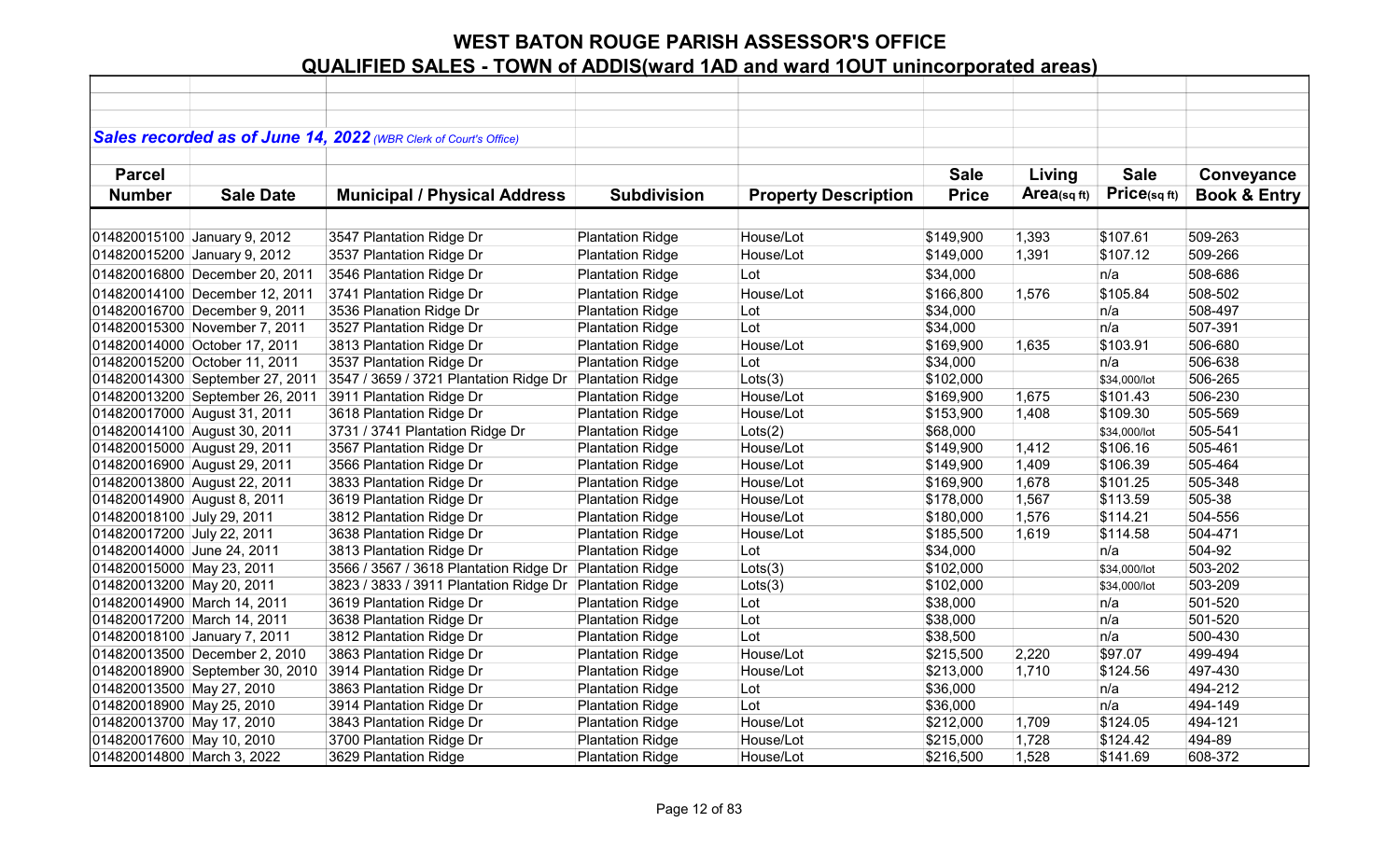|                             |                                 | Sales recorded as of June 14, 2022 (WBR Clerk of Court's Office) |                         |                             |              |             |                   |                         |
|-----------------------------|---------------------------------|------------------------------------------------------------------|-------------------------|-----------------------------|--------------|-------------|-------------------|-------------------------|
|                             |                                 |                                                                  |                         |                             |              |             |                   |                         |
| <b>Parcel</b>               |                                 |                                                                  |                         |                             | <b>Sale</b>  | Living      | <b>Sale</b>       | Conveyance              |
| <b>Number</b>               | <b>Sale Date</b>                | <b>Municipal / Physical Address</b>                              | <b>Subdivision</b>      | <b>Property Description</b> | <b>Price</b> | Area(sq ft) | $Price_{(sq ft)}$ | <b>Book &amp; Entry</b> |
|                             |                                 |                                                                  |                         |                             |              |             |                   |                         |
| 014820014200                |                                 | December 22, 2020 3731 Plantation Ridge Dr                       | <b>Plantation Ridge</b> | House/Lot                   | \$207,000    | 1,668       | \$124.10          | 597-53                  |
| 014820016600                | December 17, 2020               | 3526 Plantation Ridge Dr                                         | <b>Plantation Ridge</b> | House/Lot                   | \$188,000    | 1,504       | \$125.00          | 596-417                 |
|                             | 014820018600 November 16, 2020  | 3862 Plantation Ridge Dr                                         | <b>Plantation Ridge</b> | House/Lot                   | \$170,000    | 1,388       | \$122.48          | 595-689                 |
|                             | 014820015200 November 10, 2020  | 3537 Plantation Ridge Dr                                         | <b>Plantation Ridge</b> | House/Lot                   | \$176,000    | 1,391       | \$126.53          | 595-545                 |
| 01480017300                 | October 13, 2020                | 3648 Plantation Ridge Dr                                         | <b>Plantation Ridge</b> | House/Lot                   | \$183,000    | 1,435       | \$127.53          | 594-679                 |
|                             |                                 | 014820018200 September 18, 2020 3822 Plantation Ridge Dr         | <b>Plantation Ridge</b> | House/Lot                   | \$198,000    | 1,734       | \$114.19          | 594-276                 |
| 014820013800 July 30, 2020  |                                 | 3833 Plantation Ridge                                            | <b>Plantation Ridge</b> | House/Lot                   | \$199,000    | 1,678       | \$118.59          | 593-180                 |
|                             | 014820016300 October 2, 2019    | 3454 Plantation Ridge Dr                                         | <b>Plantation Ridge</b> | House/Lot                   | \$190,000    | 1,498       | \$126.84          | 586-294                 |
| 014820015400 July 17, 2019  |                                 | 3517 Plantation Ridge Dr                                         | <b>Plantation Ridge</b> | House/Lot                   | \$153,000    | 1,388       | \$110.23          | 584-510                 |
|                             | 014820017400 February 22, 2019  | 3658 Plantation Ridge Dr                                         | <b>Plantation Ridge</b> | House/Lot                   | \$189,000    | 1,588       | \$119.02          | 580-387                 |
|                             | 014820017800 December 17, 2018  | 3720 Plantation Ridge Dr                                         | <b>Plantation Ridge</b> | House/Lot                   | \$158,000    | 1,624       | \$97.29           | 579-70                  |
|                             | 014820016100 September 12, 2018 | 3434 Plantation Ridge Dr                                         | <b>Plantation Ridge</b> | House/Lot                   | \$183,000    | 1,424       | \$128.51          | 577-206                 |
|                             | 014820017400 September 7, 2018  | 3658 Plantation Ridge Dr                                         | <b>Plantation Ridge</b> | Lot, 0.31 Acres             | \$35,000     |             | \$2.59/sqft       | 577-155                 |
|                             | 014820016100 December 19, 2016  | 3434 Plantation Ridge Dr                                         | <b>Plantation Ridge</b> | House/Lot                   | \$179,000    | 1,424       | \$125.70          | 559-435                 |
| 014820017300 April 21, 2016 |                                 | 3648 Plantation Ridge Dr                                         | <b>Plantation Ridge</b> | House/Lot                   | \$175,000    | 1,435       | \$121.95          | 553-498                 |
|                             | 014820016100 December 18, 2013  | 3434 Plantation Ridge Dr                                         | <b>Plantation Ridge</b> | House/Lot                   | \$154,900    | 1,424       | \$108.78          | 529-344                 |
|                             | 014820018200 October 28, 2013   | 3822 Plantation Ridge Dr                                         | <b>Plantation Ridge</b> | House/Lot                   | \$174,000    | 1,734       | \$100.35          | 528-181                 |
|                             | 014820018700 October 16, 2013   | 3872 Plantation Ridge Dr                                         | <b>Plantation Ridge</b> | House/Lot                   | \$154,900    | 1,490       | \$103.96          | 528-4                   |
|                             | 014820018600 October 4, 2013    | 3862 Plantation Ridge Dr                                         | <b>Plantation Ridge</b> | House/Lot                   | \$154,900    | 1,388       | \$111.60          | 527-524                 |
|                             | 014820019000 September 12, 2013 | 3924 Plantation Ridge Dr                                         | <b>Plantation Ridge</b> | House/Lot                   | \$169,900    | 1,463       | \$116.13          | 527-84                  |
|                             | 014820016300 September 3, 2013  | 3454 Plantation Ridge Dr                                         | <b>Plantation Ridge</b> | House/Lot                   | \$154,900    | 1,498       | \$103.40          | 526-609                 |
| 014820017300 May 15, 2013   |                                 | 3648 Plantation Ridge Dr                                         | <b>Plantation Ridge</b> | House/Lot                   | \$152,000    | 1,435       | \$105.92          | 523-596                 |
| 014820018600 May 7, 2013    |                                 | 3454 / 3862 Plantation Ridge Dr                                  | <b>Plantation Ridge</b> | Lots(2)                     | \$68,000     |             | \$34,000/lot      | 523-447                 |
|                             | 014820016400 March 27, 2013     | 3464 Plantation Ridge Dr                                         | <b>Plantation Ridge</b> | House/Lot                   | \$149,900    | 1,411       | \$106.24          | 522-425                 |
|                             | 014820013000 February 19, 2013  | 3931 Plantation Ridge Dr                                         | <b>Plantation Ridge</b> | Lots(3)                     | \$102,000    |             | \$34,000/lot      | 521-390                 |
|                             | 014820017300 January 29, 2013   | 3648 Plantation Ridge Dr                                         | <b>Plantation Ridge</b> | Lot                         | \$34,000     |             | n/a               | 521-94                  |
|                             | 014820014800 January 23, 2013   | 3629 Plantation Ridge Dr                                         | <b>Plantation Ridge</b> | House/Lot                   | \$156,400    | 1,528       | \$102.36          | 521-46                  |
|                             | 014820018000 January 16, 2013   | 3740 Plantation Ridge Dr                                         | <b>Plantation Ridge</b> | House/Lot                   | \$169,900    | 1,642       | \$103.47          | 520-594                 |
|                             | 014820017500 January 8, 2013    | 3668 Plantation Ridge Dr                                         | <b>Plantation Ridge</b> | Lot                         | \$34,000     |             | n/a               | 520-465                 |
|                             | 014820016600 January 3, 2013    | 3526 Plantation Ridge Dr                                         | <b>Plantation Ridge</b> | House/Lot                   | \$154,900    | 1,504       | \$102.99          | 520-376                 |
|                             | 014820018300 December 26, 2012  | 3832 Plantation Ridge Dr                                         | <b>Plantation Ridge</b> | House/Lot                   | \$173,000    | 1,645       | \$105.17          | 520-91                  |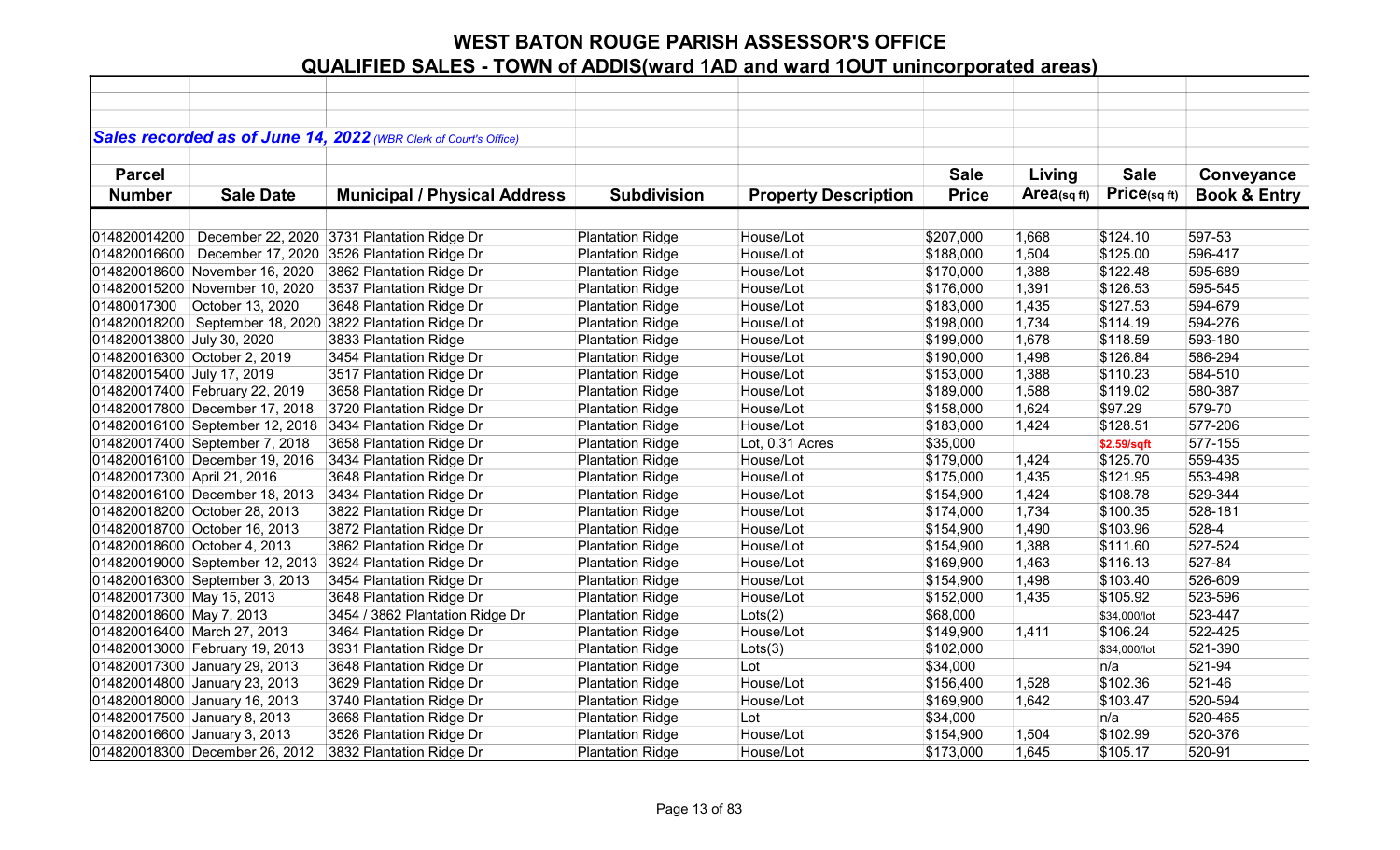|                            |                                 | Sales recorded as of June 14, 2022 (WBR Clerk of Court's Office) |                         |                             |              |            |              |                         |
|----------------------------|---------------------------------|------------------------------------------------------------------|-------------------------|-----------------------------|--------------|------------|--------------|-------------------------|
| <b>Parcel</b>              |                                 |                                                                  |                         |                             | <b>Sale</b>  | Living     | <b>Sale</b>  | Conveyance              |
| <b>Number</b>              | <b>Sale Date</b>                | <b>Municipal / Physical Address</b>                              | <b>Subdivision</b>      | <b>Property Description</b> | <b>Price</b> | Area(sqft) | Price(sqft)  | <b>Book &amp; Entry</b> |
|                            |                                 |                                                                  |                         |                             |              |            |              |                         |
|                            | 014820015800 December 14, 2012  | 3435 Plantation Ridge Dr                                         | <b>Plantation Ridge</b> | House/Lot                   | \$149,900    | 1,406      | \$106.61     | 519-570                 |
|                            | 014820018400 August 23, 2012    | 3639 / 3842 Plantation Ridge Dr                                  | <b>Plantation Ridge</b> | Lots(2)                     | \$68,000     |            | \$34,000/lot | 516-493                 |
| 014820015600 July 27, 2012 |                                 | 3455 Plantation Ridge Dr                                         | <b>Plantation Ridge</b> | House/Lot                   | \$149,900    | 1,390      | \$107.84     | 514-345                 |
|                            | 014820015600 March 19, 2012     | 3455 / 3710 Plantation Ridge Dr                                  | <b>Plantation Ridge</b> | Lots(2)                     | \$68,000     |            | \$34,000/lot | 510-578                 |
|                            | 014820015500 February 13, 2012  | 3465 / 3702 Plantation Ridge Dr                                  | <b>Plantation Ridge</b> | Lots(2)                     | \$68,000     |            | \$34,000/lot | 510-53                  |
|                            | 014820014500 February 8, 2012   | 3659 Plantation Ridge Dr                                         | <b>Plantation Ridge</b> | House/Lot                   | \$171,900    | 1,605      | \$107.10     | 509-679                 |
|                            | 014800004300 March 16, 2016     | 7540 Ed Lejeune St                                               | Reno Delapasse Est      | House/Lot                   | \$275,000    | 1,962      | \$140.16     | 552-657                 |
| 014700005200 June 29, 2021 |                                 | 6736 River Run Ct                                                | <b>River Landing</b>    | House/Lot                   | \$295,000    | 2,053      | \$143.69     | 602-94                  |
| 014700002200 May 22, 2019  |                                 | 3329 River Landing Dr                                            | <b>River Landing</b>    | House/Lot                   | \$265,000    | 2,364      | \$112.10     | 582-526                 |
|                            | 014700004200 October 22, 2018   | 3250 Rivers Edge Dr                                              | <b>River Landing</b>    | House/Lot                   | \$239,500    | 1,813      | \$132.10     | 578-95                  |
| 014700000100 May 3, 2018   |                                 | 6874 S River Rd                                                  | <b>River Landing</b>    | House/Lot                   | \$450,000    | 3,287      | \$136.90     | 573-361                 |
| 014700004900 May 1, 2018   |                                 | 6745 River Run Ct                                                | <b>River Landing</b>    | House/Lot                   | \$223,000    | 1,821      | \$122.46     | 573-303                 |
|                            | 014700003000 February 1, 2018   | 3153 River Landing Dr                                            | <b>River Landing</b>    | House/Lot                   | \$275,000    | 2,050      | \$134.15     | 571-191                 |
|                            | 014700005100 December 13, 2017  | 6725 River Run Ct                                                | <b>River Landing</b>    | House/Lot                   | \$238,900    | 1,818      | \$131.41     | 569-439                 |
|                            | 014700001100 October 19, 2017   | 3140 River Landing Dr                                            | <b>River Landing</b>    | House/Lot                   | \$245,000    | 2,106      | \$116.33     | 568-348                 |
|                            | 014700004900 October 17, 2017   | 6745 River Run Ct                                                | <b>River Landing</b>    | House/Lot                   | \$167,500    | 1,821      | \$91.98      | 568-296                 |
|                            | 014700002200 March 23, 2017     | 3329 River Landing Dr                                            | <b>River Landing</b>    | House/Lot                   | \$257,000    | 2,364      | \$108.71     | 561-698                 |
|                            | 014700000100 March 10, 2017     | 6874 S River Rd                                                  | <b>River Landing</b>    | House/Lot                   | \$380,000    | 2,785      | \$136.45     | 561-455                 |
|                            | 014700004000 January 27, 2017   | 3230 Rivers Edge Dr                                              | <b>River Landing</b>    | House/Lot                   | \$265,000    | 2,176      | \$121.78     | 560-491                 |
|                            | 014700004000 January 4, 2017    | 3230 Rivers Edge Dr                                              | <b>River Landing</b>    | House/Lot                   | \$185,001    | 2,176      | \$85.02      | 560-13                  |
|                            | 014700005100 October 28, 2016   | 6725 River Run Ct                                                | <b>River Landing</b>    | Lot, 0.464 Acres            | \$62,900     |            | \$3.11/sqft  | 558-406                 |
|                            | 014700004000 October 3, 2016    | 3230 Rivers Edge Dr                                              | <b>River Landing</b>    | House/Lot                   | \$185,001    | 2,176      | \$85.02      | 557-656                 |
|                            | 014700004700 September 21, 2016 | 6765 River Run Ct                                                | <b>River Landing</b>    | House/Lot                   | \$253,254    | 2,035      | \$124.45     | 557-411                 |
|                            | 014700004700 March 29, 2016     | 6765 River Run Ct                                                | <b>River Landing</b>    | Lot, 0.42 Acres             | \$31,000     |            | n/a          | 553-113                 |
|                            | 014700004700 March 18, 2016     | 6765 River Run Ct                                                | <b>River Landing</b>    | Lot, 0.42 Acres             | \$29,000     |            | n/a          | 553-13                  |
|                            | 014700003800 February 16, 2016  | 3200 Rivers Edge Dr                                              | <b>River Landing</b>    | House/Lot                   | \$245,000    | 1,925      | \$127.27     | 552-135                 |
|                            | 014700000400 August 31, 2015    | 6834 / 6844 S River Rd                                           | <b>River Landing</b>    | Lots(2)                     | \$120,000    |            | \$60,000/lot | 548-102                 |
| 014700002600 May 17, 2013  |                                 | 3241 River Landing Dr                                            | <b>River Landing</b>    | House/Lot                   | \$223,000    | 1,933      | \$115.36     | 524-162                 |
| 014700005200 May 9, 2013   |                                 | 6736 River Run Ct                                                | <b>River Landing</b>    | Lot                         | \$32,500     |            | n/a          | 523-507                 |
| 014700004400 March 4, 2013 |                                 | 3314 Rivers Edge Dr                                              | <b>River Landing</b>    | House/Lot                   | \$245,500    | 1,938      | \$126.68     | 521-644                 |
|                            | 014700003400 February 25, 2013  | 3113 River Landing Dr                                            | <b>River Landing</b>    | House/Lot                   | \$205,000    | 1,813      | \$113.07     | 521-488                 |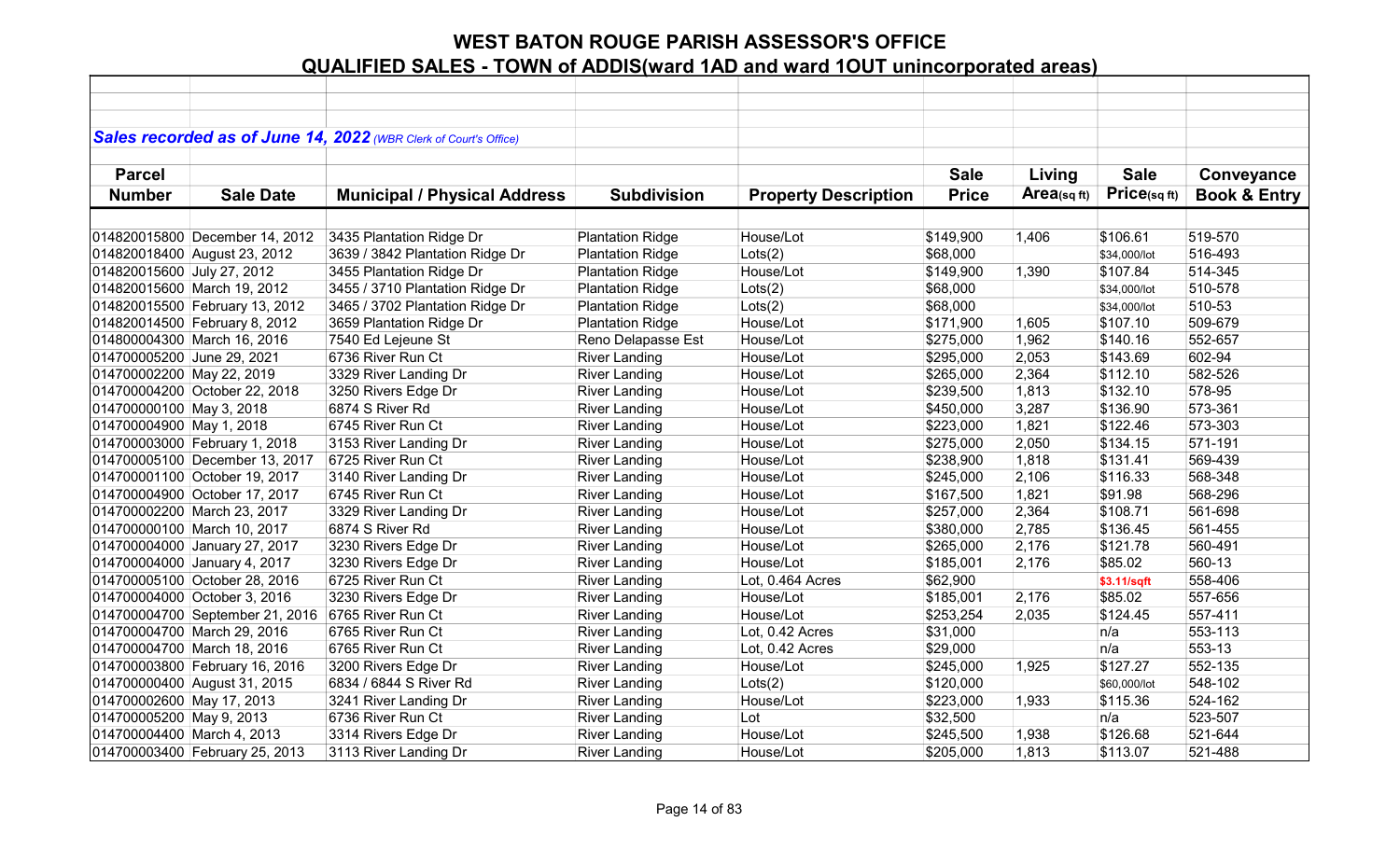|                             |                                 | Sales recorded as of June 14, 2022 (WBR Clerk of Court's Office) |                              |                             |              |                |              |                         |
|-----------------------------|---------------------------------|------------------------------------------------------------------|------------------------------|-----------------------------|--------------|----------------|--------------|-------------------------|
|                             |                                 |                                                                  |                              |                             |              |                |              |                         |
| <b>Parcel</b>               |                                 |                                                                  |                              |                             | <b>Sale</b>  | Living         | <b>Sale</b>  | Conveyance              |
| <b>Number</b>               | <b>Sale Date</b>                | <b>Municipal / Physical Address</b>                              | <b>Subdivision</b>           | <b>Property Description</b> | <b>Price</b> | Area(sq $ft$ ) | Price(sqft)  | <b>Book &amp; Entry</b> |
|                             |                                 |                                                                  |                              |                             |              |                |              |                         |
|                             | 014700000700 February 13, 2013  | 3072 River Landing Dr                                            | <b>River Landing</b>         | House/Lot                   | \$213,000    | 2,083          | \$102.26     | 521-359                 |
|                             | 014700004700 January 25, 2013   | 6765 River Run Ct                                                | <b>River Landing</b>         | Lot                         | \$32,500     |                | n/a          | 521-63                  |
|                             | 014700005201 November 7, 2012   | 6746 River Run Ct                                                | <b>River Landing</b>         | Lot                         | \$29,900     |                | n/a          | 518-642                 |
| 014700002900 June 14, 2012  |                                 | 3163 River Landing Dr                                            | <b>River Landing</b>         | House/Lot                   | \$240,000    | 2,088          | \$114.94     | 513-276                 |
|                             | 014700003100 December 7, 2011   | 3143 River Landing Dr                                            | <b>River Landing</b>         | Lot                         | \$44,500     |                | n/a          | 508-419                 |
|                             | 014700004500 December 5, 2011   | 3324 Rivers Edge Dr                                              | <b>River Landing</b>         | House/Lot                   | \$234,000    | 1,920          | \$121.88     | 508-319                 |
|                             | 014700004000 November 2, 2011   | 3230 Rivers Edge Dr                                              | <b>River Landing</b>         | House/Lot                   | \$240,000    | 2,176          | \$110.29     | 507-322                 |
|                             | 014700002200 September 28, 2011 | 3329 River Landing Dr                                            | <b>River Landing</b>         | House/Lot                   | \$225,000    | 2,364          | \$95.18      | 506-324                 |
| 014700005000 July 29, 2011  |                                 | 6735 River Run Ct                                                | <b>River Landing</b>         | House/Lot                   | \$225,000    | 1,847          | \$121.82     | 504-548                 |
|                             | 014700004900 December 10, 2010  | 6745 River Run Dr                                                | <b>River Landing</b>         | Lot                         | \$35,600     |                | n/a          | 500-23                  |
|                             | 014700005200 September 24, 2014 | 6736 River Run Ct                                                | <b>River Landing</b>         | House/Lot                   | \$274,225    | 2,053          | \$133.57     | 539-280                 |
| 014700000100 June 30, 2014  |                                 | 6864 / 6874 S River Rd                                           | <b>River Landing</b>         | Lots $(2)$                  | \$120,000    |                | \$60,000/lot | 537-53                  |
| 014700003300 May 28, 2014   |                                 | 3123 River Landing Dr                                            | <b>River Landing</b>         | House/Lot                   | \$314,900    | 2,682          | \$117.41     | 535-665                 |
|                             | 014700004700 February 11, 2014  | 6765 River Run Ct                                                | <b>River Landing</b>         | Lot                         | \$31,000     |                | n/a          | 531-538                 |
|                             | 014700005201 September 3, 2013  | 6746 River Run Ct                                                | <b>River Landing</b>         | House/Lot                   | \$244,000    | 1,894          | \$128.83     | 526-631                 |
| 014700005301 June 3, 2013   |                                 | 6766 River Run Ct                                                | <b>River Landing</b>         | Lot                         | \$32,900     |                | n/a          | 524-598                 |
| 014700004900 May 13, 2013   |                                 | 6745 River Run Ct                                                | <b>River Landing</b>         | House/Lot                   | \$227,000    | 1,821          | \$124.66     | 523-575                 |
| 014700003100 May 21, 2012   |                                 | 3143 River Landing Dr                                            | <b>River Landing</b>         | House/Lot                   | \$266,500    | 2,102          | \$126.78     | 512-327                 |
|                             | 014700002400 January 27, 2012   | 3261 River Landing Dr                                            | <b>River Landing</b>         | House/Lot                   | \$213,000    | 1,937          | \$109.96     | 509-533                 |
|                             | 014700031500 March 10, 2022     | 6706 Joyce Dr(unit 3A)                                           | Rivers Edge Condo            | House/Lot                   | \$140,000    | 1,485          | \$94.28      | 608-497                 |
|                             | 014700031600 September 16, 2021 | 6706 Joyce Dr(unit 3B)                                           | Rivers Edge Condo            | Condo                       | \$127,900    | 1,422          | \$89.94      | 604-19                  |
| 014700031800 May 7, 2018    |                                 | 6706 Joyce Dr(unit 4A)                                           | Rivers Edge Condo            | Condominium                 | \$120,000    | 1,458          | \$82.30      | 573-400                 |
|                             | 014700031600 November 17, 2016  | 6706 Joyce Dr(unit 3B)                                           | Rivers Edge Condo            | Condominium                 | \$115,000    | 1,422          | \$80.87      | 559-19                  |
|                             | 014700031400 October 3, 2016    | 6706 Joyce Dr(unit 2C)                                           | Rivers Edge Condo            | Condominium                 | \$123,000    | 1,458          | \$84.36      | 557-626                 |
| 014700032300 July 25, 2016  |                                 | 6706 Joyce Dr(unit 5C)                                           | Rivers Edge Condo            | Condominium                 | \$124,000    | 1,458          | \$85.05      | 556-170                 |
|                             | 014700032000 September 29, 2014 | 6706 Joyce Dr(unit 4C)                                           | Rivers Edge Condo            | Condominium                 | \$128,000    | 1,458          | \$87.79      | 539-342                 |
| 014700031900 July 18, 2013  |                                 | 6706 Joyce Dr(unit 4B)                                           | Rivers Edge Condo            | Condominium                 | \$122,000    | 1,422          | \$85.79      | 525-557                 |
|                             | 014700032100 January 31, 2013   | 6706 Joyce Dr(unit 5A)                                           | Rivers Edge Condo            | Condominium                 | \$117,900    | 1,458          | \$80.86      | 521-130                 |
|                             | 014700031800 September 28, 2012 | 6706 Joyce Dr(unit 4A)                                           | Rivers Edge Condo            | Condominium                 | \$115,000    | 1,458          | \$78.88      | 517-545                 |
|                             | 014700032300 August 23, 2012    | 6706 Joyce Dr(unit 5C)                                           | Rivers Edge Condo            | Condominium                 | \$120,000    | 1,458          | \$82.30      | 516-417                 |
| 014700135600 April 18, 2022 |                                 | 4819 Longwood Dr                                                 | <b>Sguar Mill Plantation</b> | House/Lot                   | \$303,965    | 2,202          | \$138.04     | 609-611                 |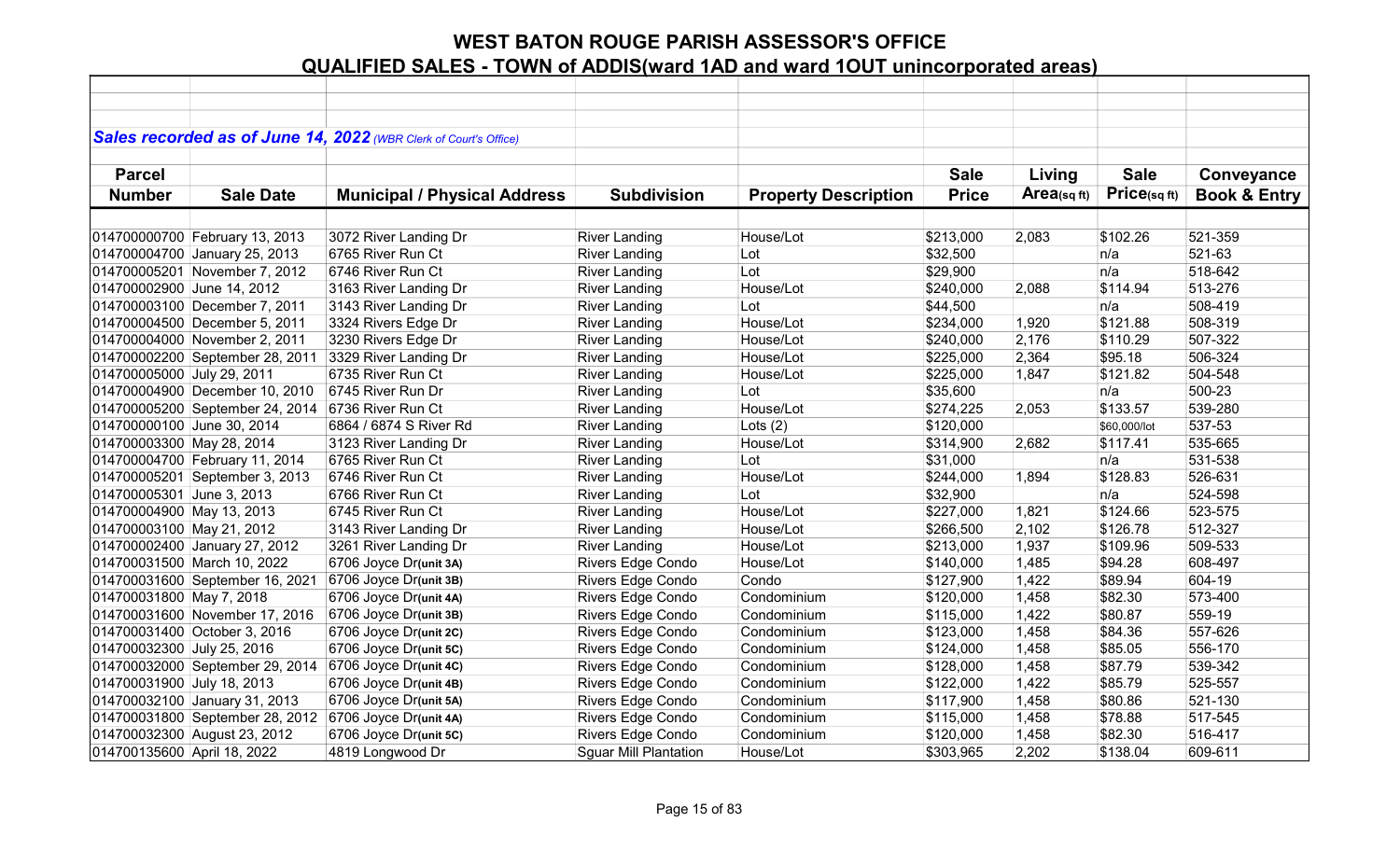|                             |                                 | Sales recorded as of June 14, 2022 (WBR Clerk of Court's Office) |                              |                             |              |             |             |                         |
|-----------------------------|---------------------------------|------------------------------------------------------------------|------------------------------|-----------------------------|--------------|-------------|-------------|-------------------------|
|                             |                                 |                                                                  |                              |                             |              |             |             |                         |
| <b>Parcel</b>               |                                 |                                                                  |                              |                             | <b>Sale</b>  | Living      | <b>Sale</b> | Conveyance              |
| <b>Number</b>               | <b>Sale Date</b>                | <b>Municipal / Physical Address</b>                              | <b>Subdivision</b>           | <b>Property Description</b> | <b>Price</b> | Area(sq ft) | Price(sqft) | <b>Book &amp; Entry</b> |
|                             |                                 |                                                                  |                              |                             |              |             |             |                         |
|                             | 014700133500 December 7, 2021   | 4821 Woodlawn Dr                                                 | <b>Sguar Mill Plantation</b> | House/Lot                   | \$334,630    | 2,606       | \$128.41    | 606-146                 |
|                             | 014700133100 November 30, 2021  | 4829 Woodlawn Dr                                                 | <b>Sguar Mill Plantation</b> | House/Lot                   | \$303,275    | 2,371       | \$127.91    | 605-568                 |
| 014700080100 May 17, 2021   |                                 | 4659 Stonewall Dr                                                | <b>Sguar Mill Plantation</b> | House/Lot                   | \$275,000    | 1,960       | \$140.31    | 600-549                 |
| 014700085300 May 10, 2021   |                                 | 4493 Olivia Dr                                                   | <b>Sguar Mill Plantation</b> | House/Lot                   | \$242,000    | 1,637       | \$147.83    | 600-418                 |
|                             | 014700086500 January 21, 2021   | 6747 Limerick Dr                                                 | <b>Sguar Mill Plantation</b> | House/Lot                   | \$222,200    | 1,531       | \$145.13    | 597-406                 |
|                             | 014700125900 September 16, 2020 | 6545 Babina Dr                                                   | <b>Sguar Mill Plantation</b> | House/Lot                   | \$243,910    | 2,204       | \$110.67    | 594-229                 |
| 014800029400 May 11, 2022   |                                 | 4448 Sugar Hollow Ln                                             | <b>Sugar Hollow</b>          | House/Lot                   | \$217,000    | 1,463       | \$148.33    | 610-375                 |
| 0148000028700 March 9, 2022 |                                 | 4336 Sugar Hollow Ln                                             | Sugar Hollow                 | House/Lot                   | \$200,000    | 1,420       | \$140.85    | 608-473                 |
|                             | 014800027300 February 24, 2022  | 4447 Sugar Hollow Ln                                             | Sugar Hollow                 | House/Lot                   | \$229,000    | 1,614       | \$141.88    | 608-236                 |
|                             | 014800029100 October 22, 2021   | 4408 Sugar Hollow Ln                                             | <b>Sugar Hollow</b>          | House/Lot                   | \$220,000    | 1,621       | \$135.71    | 605-12                  |
|                             | 014800029900 August 13, 2021    | 4540 Sugar Hollow Ln                                             | <b>Sugar Hollow</b>          | House/Lot                   | \$180,000    | 1,423       | \$126.49    | 603-168                 |
| 014800028500 July 6, 2021   |                                 | 4306 Sugar Hollow Ln                                             | <b>Sugar Hollow</b>          | House/Lot                   | \$185,500    | 1,424       | \$130.27    | 602-227                 |
|                             | 014800026400 March 19, 2021     | 4613 Sugar Hollow Ln                                             | <b>Sugar Hollow</b>          | House/Lot                   | \$220,000    | 1,881       | \$116.96    | 598-680                 |
|                             | 014800027700 March 11, 2021     | 4395 Sugar Hollow Ln                                             | <b>Sugar Hollow</b>          | House/Lot                   | \$199,900    | 1,593       | \$125.49    | 598-480                 |
|                             | 014800030600 September 15, 2020 | 4662 Sugar Hollow Ln                                             | <b>Sugar Hollow</b>          | House/Lot                   | \$203,000    | 1,701       | \$119.34    | 594-200                 |
|                             | 014800027200 January 24, 2019   | 4467 Sugar Hollow Ln                                             | Sugar Hollow                 | House/Lot                   | \$185,500    | 1,480       | \$125.34    | 579-611                 |
| 014800030900 June 5, 2018   |                                 | 4734 Sugar Hollow Ln                                             | Sugar Hollow                 | House/Lot                   | \$182,900    | 1,607       | \$113.81    | 574-404                 |
| 014800025600 April 26, 2018 |                                 | 4781 Sugar Hollow Ln                                             | Sugar Hollow                 | House/Lot                   | \$183,855    | 1,630       | \$112.79    | 573-191                 |
|                             | 014800028300 October 10, 2016   | 4291 Sugar Hollow Ln                                             | <b>Sugar Hollow</b>          | House/Lot                   | \$191,900    | 1,876       | \$102.29    | 558-77                  |
|                             | 014800026600 January 30, 2019   | 4589 Sugar Hollow Ln                                             | <b>Sugar Hollow</b>          | House/Lot                   | \$187,000    | 1,534       | \$121.90    | 579-683                 |
| 014800025400 April 27, 2018 |                                 | 4791 Sugar Hollow Ln                                             | <b>Sugar Hollow</b>          | House/Lot                   | \$180,000    | 1,613       | \$111.59    | 573-202                 |
| 014800025800 April 16, 2018 |                                 | 4741 Sugar Hollow Ln                                             | <b>Sugar Hollow</b>          | House/Lot                   | \$179,855    | 1,543       | \$116.56    | 572-677                 |
|                             | 014800026000 March 16, 2018     | 4711 Sugar Hollow Ln                                             | <b>Sugar Hollow</b>          | House/Lot                   | \$183,855    | 1,613       | \$113.98    | 572-189                 |
|                             | 014800025500 March 13, 2018     | 4793 Sugar Hollow Ln                                             | <b>Sugar Hollow</b>          | House/Lot                   | \$188,855    | 1,695       | \$111.42    | 572-101                 |
|                             | 014800025700 January 22, 2018   | 4761 Sugar Hollow Ln                                             | Sugar Hollow                 | House/Lot                   | \$188,855    | 1,684       | \$112.15    | 571-40                  |
|                             | 014800026200 January 12, 2018   | 4683 Sugar Hollow Ln                                             | <b>Sugar Hollow</b>          | House/Lot                   | \$188,240    | 1,682       | \$111.91    | 570-525                 |
|                             | 014800030800 January 3, 2018    | 4714 Sugar Hollow Ln                                             | Sugar Hollow                 | House/Lot                   | \$188,855    | 1,696       | \$111.35    | 570-279                 |
|                             | 014800031000 December 13, 2017  | 4744 Sugar Hollow Ln                                             | <b>Sugar Hollow</b>          | House/Lot                   | \$178,900    | 1,522       | \$117.54    | 569-435                 |
|                             | 014800025900 December 12, 2017  | 4731 Sugar Hollow Ln                                             | <b>Sugar Hollow</b>          | House/Lot                   | \$194,855    | 1,885       | \$103.37    | 569-411                 |
|                             | 014800031100 December 1, 2017   | 4764 Sugar Hollow Ln                                             | <b>Sugar Hollow</b>          | House/Lot                   | \$182,900    | 1,619       | \$112.97    | 569-257                 |
|                             | 014800026100 October 30, 2017   | 4701 Sugar Hollow Ln                                             | <b>Sugar Hollow</b>          | House/Lot                   | \$188,855    | 1,693       | \$111.55    | 568-517                 |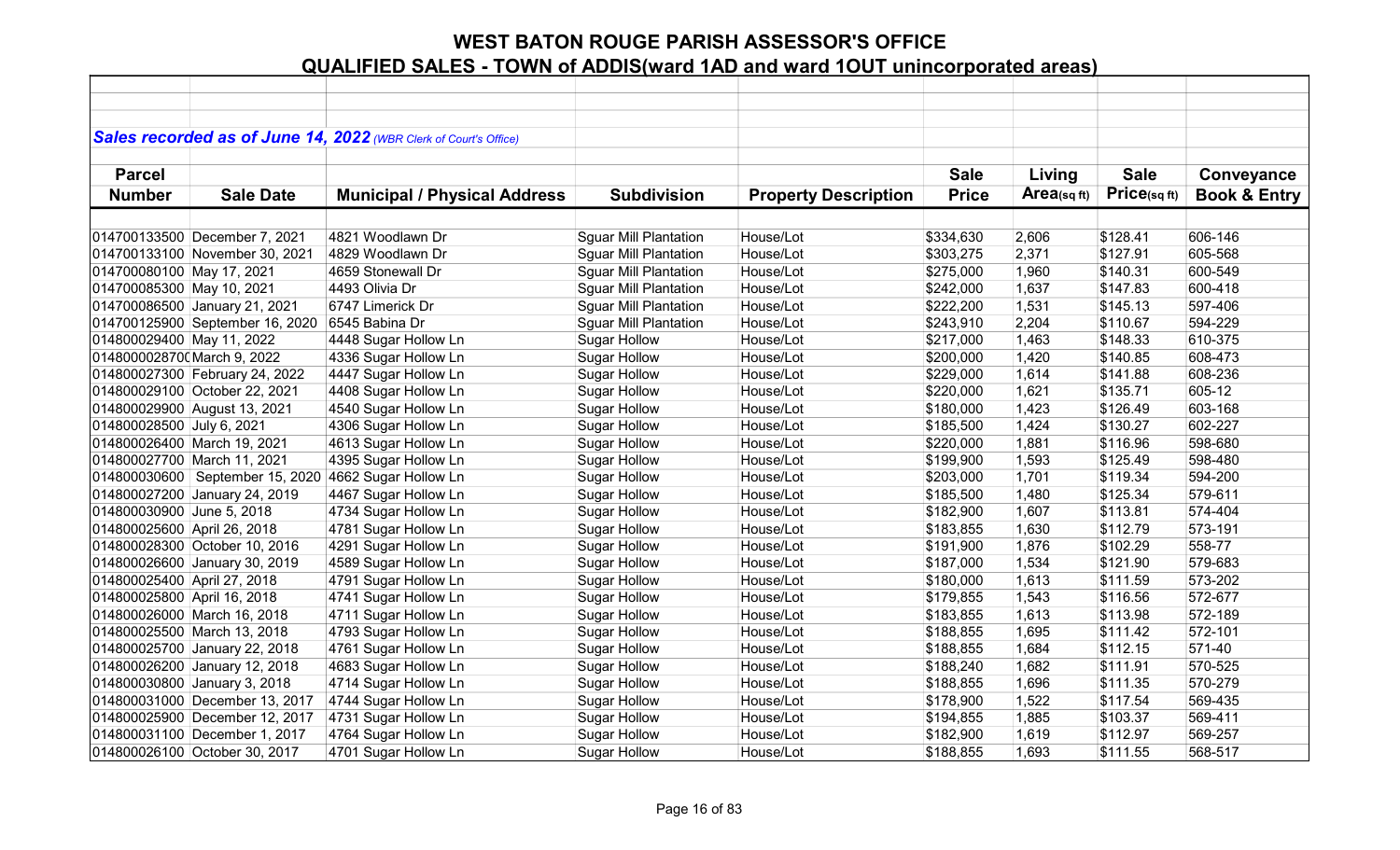|                             |                                 | Sales recorded as of June 14, 2022 (WBR Clerk of Court's Office) |                     |                             |              |            |             |                         |
|-----------------------------|---------------------------------|------------------------------------------------------------------|---------------------|-----------------------------|--------------|------------|-------------|-------------------------|
|                             |                                 |                                                                  |                     |                             |              |            |             |                         |
| <b>Parcel</b>               |                                 |                                                                  |                     |                             | <b>Sale</b>  | Living     | <b>Sale</b> | Conveyance              |
| <b>Number</b>               | <b>Sale Date</b>                | <b>Municipal / Physical Address</b>                              | <b>Subdivision</b>  | <b>Property Description</b> | <b>Price</b> | Area(sqft) | Price(sqft) | <b>Book &amp; Entry</b> |
|                             |                                 |                                                                  |                     |                             |              |            |             |                         |
|                             | 014800029600 October 13, 2017   | 4488 Sugar Hollow Ln                                             | <b>Sugar Hollow</b> | House/Lot                   | \$179,855    | 1,525      | \$117.94    | 568-243                 |
|                             | 014800031200 September 27, 2017 | 4784 Sugar Hollow Ln                                             | <b>Sugar Hollow</b> | House/Lot                   | \$184,900    | 1,660      | \$111.39    | 567-631                 |
|                             | 014800030700 September 14, 2017 | 4704 Sugar Hollow Ln                                             | <b>Sugar Hollow</b> | House/Lot                   | \$168,900    | 1,429      | \$118.19    | 567-334                 |
| 014800028800 August 8, 2017 |                                 | 4356 Sugar Hollow Ln                                             | <b>Sugar Hollow</b> | House/Lot                   | \$189,305    | 1,695      | \$111.68    | 566-265                 |
| 014800029400 August 4, 2017 |                                 | 4448 Sugar Hollow Ln                                             | <b>Sugar Hollow</b> | House/Lot                   | \$174,855    | 1,463      | \$119.52    | 566-221                 |
| 014800029200 August 4, 2017 |                                 | 4428 Sugar Hollow Ln                                             | <b>Sugar Hollow</b> | House/Lot                   | \$179,900    | 1,613      | \$111.53    | 566-225                 |
| 014800029000 July 24, 2017  |                                 | 4396 Sugar Hollow Ln                                             | <b>Sugar Hollow</b> | House/Lot                   | \$186,855    | 1,692      | \$110.43    | 565-679                 |
| 014800029100 June 27, 2017  |                                 | 4408 Sugar Hollow Ln                                             | <b>Sugar Hollow</b> | House/Lot                   | \$179,900    | 1,621      | \$110.98    | 565-190                 |
| 014800027800 June 16, 2017  |                                 | 4375 Sungar Hollow Ln                                            | Sugar Hollow        | House/Lot                   | \$169,670    | 1,447      | \$117.26    | 565-45                  |
| 014800029800 May 26, 2017   |                                 | 4520 Sugar Hollow Ln                                             | <b>Sugar Hollow</b> | House/Lot                   | \$181,530    | 1,621      | \$111.99    | 564-165                 |
| 014800028900 May 25, 2017   |                                 | 4376 Sugar Hollow Ln                                             | <b>Sugar Hollow</b> | House/Lot                   | \$179,900    | 1,620      | \$111.05    | 564-119                 |
| 014800028700 May 16, 2017   |                                 | 4336 Sugar Hollow Ln                                             | <b>Sugar Hollow</b> | House/Lot                   | \$169,855    | 1,420      | \$119.62    | 563-671                 |
|                             | 014800028400 March 28, 2017     | 4294 Sugar Hollow Ln                                             | <b>Sugar Hollow</b> | House/Lot                   | \$186,855    | 1,697      | \$110.11    | 562-36                  |
| 014800029500 March 9, 2017  |                                 | 4468 Sugar Hollow Ln                                             | <b>Sugar Hollow</b> | House/Lot                   | \$179,900    | 1,615      | \$111.39    | 561-434                 |
| 014800028500 March 6, 2017  |                                 | 4306 Sugar Hollow Ln                                             | <b>Sugar Hollow</b> | House/Lot                   | \$169,855    | 1,424      | \$119.28    | 561-363                 |
| 014800027400 March 3, 2017  |                                 | 4437 Sugar Hollow Ln                                             | <b>Sugar Hollow</b> | House/Lot                   | \$177,855    | 1,542      | \$115.34    | 561-350                 |
| 014800028200 March 3, 2017  |                                 | 4305 Sugar Hollow Dr                                             | <b>Sugar Hollow</b> | House/Lot                   | \$172,855    | 1,464      | \$118.07    | 561-358                 |
|                             | 014800029700 February 9, 2017   | 4510 Sugar Hollow Ln                                             | <b>Sugar Hollow</b> | House/Lot                   | \$191,900    | 1,880      | \$102.07    | 560-617                 |
|                             | 014800028100 January 31, 2017   | 4315 Sugar Hollow Ln                                             | <b>Sugar Hollow</b> | House/Lot                   | \$191,900    | 1,874      | \$102.40    | 560-519                 |
|                             | 014800027600 January 3, 2017    | 4407 Sugar Hollow Ln                                             | <b>Sugar Hollow</b> | House/Lot                   | \$186,855    | 1,695      | \$110.24    | 560-1                   |
|                             | 014800027900 December 27, 2016  | 4355 Sugar Hollow Ln                                             | <b>Sugar Hollow</b> | House/Lot                   | \$177,855    | 1,535      | \$115.87    | 559-591                 |
|                             | 014800027300 December 19, 2016  | 4447 Sugar Hollow Ln                                             | <b>Sugar Hollow</b> | House/Lot                   | \$180,855    | 1,614      | \$112.05    | 559-440                 |
|                             | 014800028000 December 14, 2016  | 4335 Sugar Hollow Ln                                             | <b>Sugar Hollow</b> | House/Lot                   | \$180,855    | 1,615      | \$111.98    | 559-386                 |
|                             | 014800029900 December 2, 2016   | 4540 Sugar Hollow Ln                                             | <b>Sugar Hollow</b> | House/Lot                   | \$168,900    | 1,423      | \$118.69    | 559-165                 |
|                             | 014800027700 November 16, 2016  | 4395 Sugar Hollow Ln                                             | <b>Sugar Hollow</b> | House/Lot                   | \$178,855    | 1,593      | \$112.28    | 559-1                   |
|                             | 014800030400 November 9, 2016   | 4612 Sugar Hollow Ln                                             | <b>Sugar Hollow</b> | House/Lot                   | \$182,355    | 1,620      | \$112.56    | 558-588                 |
|                             | 014800030500 November 2, 2016   | 4642 Sugar Hollow Ln                                             | <b>Sugar Hollow</b> | House/Lot                   | \$185,900    | 1,693      | \$109.81    | 558-519                 |
|                             | 014800030000 October 6, 2016    | 4560 Sugar Hollow Ln                                             | <b>Sugar Hollow</b> | House/Lot                   | \$185,900    | 1,691      | \$109.93    | 558-58                  |
|                             | 014800030600 September 19, 2016 | 4662 Sugar Hollow Ln                                             | <b>Sugar Hollow</b> | House/Lot                   | \$185,900    | 1,701      | \$109.29    | 557-366                 |
|                             | 014800027500 September 1, 2016  | 4427 Sugar Hollow Ln                                             | <b>Sugar Hollow</b> | House/Lot                   | \$180,855    | 1,614      | \$112.05    | 557-61                  |
| 014800030200 August 3, 2016 |                                 | 4590 Sugar Hollow Ln                                             | <b>Sugar Hollow</b> | House/Lot                   | \$169,855    | 1,421      | \$119.53    | 556-316                 |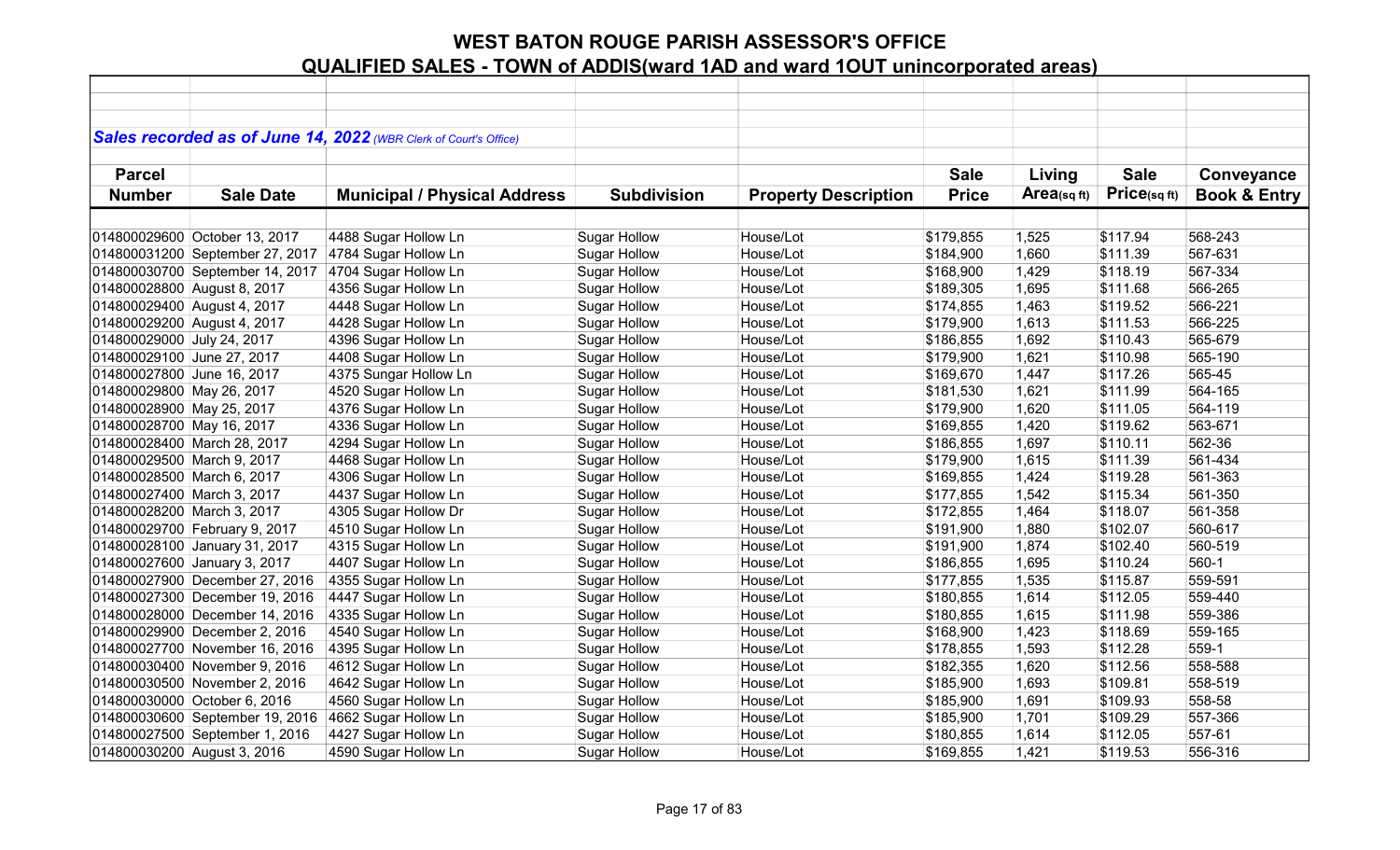|                             |                                                  | Sales recorded as of June 14, 2022 (WBR Clerk of Court's Office) |                              |                             |              |             |              |                         |
|-----------------------------|--------------------------------------------------|------------------------------------------------------------------|------------------------------|-----------------------------|--------------|-------------|--------------|-------------------------|
|                             |                                                  |                                                                  |                              |                             |              |             |              |                         |
| <b>Parcel</b>               |                                                  |                                                                  |                              |                             | <b>Sale</b>  | Living      | <b>Sale</b>  | Conveyance              |
| <b>Number</b>               | <b>Sale Date</b>                                 | <b>Municipal / Physical Address</b>                              | <b>Subdivision</b>           | <b>Property Description</b> | <b>Price</b> | Area(sq ft) | Price(sqft)  | <b>Book &amp; Entry</b> |
|                             |                                                  |                                                                  |                              |                             |              |             |              |                         |
| 014800027200 June 26, 2016  |                                                  | 4467 Sugar Hollow Ln                                             | <b>Sugar Hollow</b>          | House/Lot                   | \$172,855    | 1,480       | \$116.79     | 555-404                 |
| 014800026900 June 17, 2016  |                                                  | 4529 Sugar Hollow Ln                                             | <b>Sugar Hollow</b>          | House/Lot                   | \$192,040    | 1,876       | \$102.37     | 555-306                 |
| 014800027100 June 1, 2016   |                                                  | 4487 Sugar Hollow Ln                                             | <b>Sugar Hollow</b>          | House/Lot                   | \$168,900    | 1,422       | \$118.78     | 555-34                  |
| 014800030400 May 24, 2016   |                                                  | 4612 Sugar Hollow Ln                                             | <b>Sugar Hollow</b>          | House/Lot                   | \$180,855    | 1,620       | \$111.64     | 554-466                 |
| 014800030300 May 18, 2016   |                                                  | 4602 Sugar Hollow Ln                                             | <b>Sugar Hollow</b>          | House/Lot                   | \$178,855    | 1,598       | \$111.92     | 554-375                 |
| 014800026400 May 9, 2016    |                                                  | 4613 Sugar Hollow Ln                                             | <b>Sugar Hollow</b>          | House/Lot                   | \$192,855    | 1,881       | \$102.53     | 554-200                 |
| 014800030100 May 5, 2016    |                                                  | 4580 Sugar Hollow Ln                                             | <b>Sugar Hollow</b>          | House/Lot                   | \$192,855    | 1,870       | \$103.13     | 554-112                 |
| 014800029300 May 5, 2016    |                                                  | 4438 Sugar Hollow Ln                                             | <b>Sugar Hollow</b>          | House/Lot                   | \$185,900    | 1,695       | \$109.68     | 554-116                 |
|                             | 014700026700 March 29, 2016                      | 4569 Sugar Hollow Ln                                             | <b>Sugar Hollow</b>          | House/Lot                   | \$172,855    | 1,468       | \$117.75     | 553-117                 |
|                             | 014800027000 March 18, 2016                      | 4519 Sugar Hollow Ln                                             | <b>Sugar Hollow</b>          | House/Lot                   | \$176,900    | 1,542       | \$114.72     | 553-1                   |
| 014800026800 March 8, 2016  |                                                  | 4549 Sugar Hollow Ln                                             | <b>Sugar Hollow</b>          | House/Lot                   | \$179,900    | 1,622       | \$110.91     | 552-549                 |
| 014800026500 March 8, 2016  |                                                  | 4599 Sugar Hollow Ln                                             | <b>Sugar Hollow</b>          | House/Lot                   | \$186,855    | 1,693       | \$110.37     | 552-553                 |
|                             | 014800026300 February 26, 2016                   | 4623 Sugar Hollow Ln                                             | <b>Sugar Hollow</b>          | House/Lot                   | \$171,900    | 1,454       | \$118.23     | 552-304                 |
|                             | 014800027400 January 4, 2016                     | 4437 Sugar Hollow Ln                                             | <b>Sugar Hollow</b>          | Lots(19)                    | \$722,000    |             | \$38,000/lot | 551-11                  |
| 014800002800 July 16, 2015  |                                                  | Sugar Hollow Ln                                                  | <b>Sugar Hollow</b>          | Lots(40)                    | \$1,428,000  |             | \$35,700/lot | 547-65                  |
| 014700073900 July 13, 2021  |                                                  | 3698 Union Dr                                                    | <b>Sugar Mill Planation</b>  | House/Lot                   | \$257,000    | 1,984       | \$129.54     | 602-358                 |
| 014700136400 July 7, 2021   |                                                  | 4822 Longwood Dr                                                 | <b>Sugar Mill Planation</b>  | House/Lot                   | \$248,300    | 1,918       | \$129.46     | 602-233                 |
| 014700129600 March 18, 2021 |                                                  | 6536 Ambrosia Dr                                                 | <b>Sugar Mill Planation</b>  | House/Lot                   | \$253,260    | 1,843       | \$137.42     | 598-642                 |
| 014700106400 July 2, 2020   |                                                  | 4622 Trial Dr                                                    | Sugar Mill Planation         | House/Lot                   | \$271,102    | 2,361       | \$114.83     | 592-293                 |
| 014700109600 June 26, 2020  |                                                  | 6697 Linwood Dr                                                  | <b>Sugar Mill Planation</b>  | House/Lot                   | \$260,855    | 2,220       | \$117.50     | 592-121                 |
| 014700124800 May 4, 2020    |                                                  | 3486 Union Dr                                                    | <b>Sugar Mill Planation</b>  | House/Lot                   | \$209,090    | 1,975       | \$105.87     | 590-681                 |
| 014700105900 May 4, 2020    |                                                  | 4724 Trial Dr                                                    | <b>Sugar Mill Planation</b>  | House/Lot                   | \$245,000    | 1,963       | \$124.81     | 590-669                 |
| 014700126800 May 4, 2021    |                                                  | 3795 Sandbar Dr                                                  | Sugar Mill Plantaion         | House/Lot                   | \$285,755    | 2,361       | \$121.03     | 600-319                 |
|                             | 014700087700 January 12, 2021                    | 4475 Belle Vue Dr                                                | Sugar Mill Plantaion         | House/Lot                   | \$215,000    | 1,680       | \$127.98     | 597-266                 |
| 014700135800 April 12, 2022 |                                                  | 4815 Longwood Dr                                                 | <b>Sugar Mill Plantaiton</b> | House/Lot                   | \$282,980    | 1,848       | \$153.13     | 609-426                 |
|                             | 014700112500 September 14, 2020 4651 Longwood Dr |                                                                  | Sugar Mill Plantatin         | House/Lot                   | \$258,630    | 2,223       | \$116.34     | 594-155                 |
| 014700035600 June 3, 2022   |                                                  | 4414 Little Hope Dr                                              | <b>Sugar Mill Plantation</b> | House/Lot                   | \$291,900    | 1,863       | \$156.68     | 611-302                 |
| 014700100400 June 2, 2022   |                                                  | 4683 Belle Vue Dr                                                | <b>Sugar Mill Plantation</b> | House/Lot                   | \$265,000    | 1,642       | \$161.39     | 611-221                 |
| 014700058400 May 27, 2022   |                                                  | 4138 Olivia Dr                                                   | <b>Sugar Mill Plantation</b> | House/Lot                   | \$243,900    | 1,474       | \$165.47     | 611-179                 |
| 014700091700 May 24, 2022   |                                                  | 4222 Union Dr                                                    | <b>Sugar Mill Plantation</b> | House/Lot                   | \$321,000    | 2,151       | \$149.23     | 610-631                 |
| 014700120500 May 23, 2022   |                                                  | 3713 Sandbar Dr                                                  | <b>Sugar Mill Plantation</b> | House/Lot                   | \$318,100    | 2,051       | \$155.10     | 610-608                 |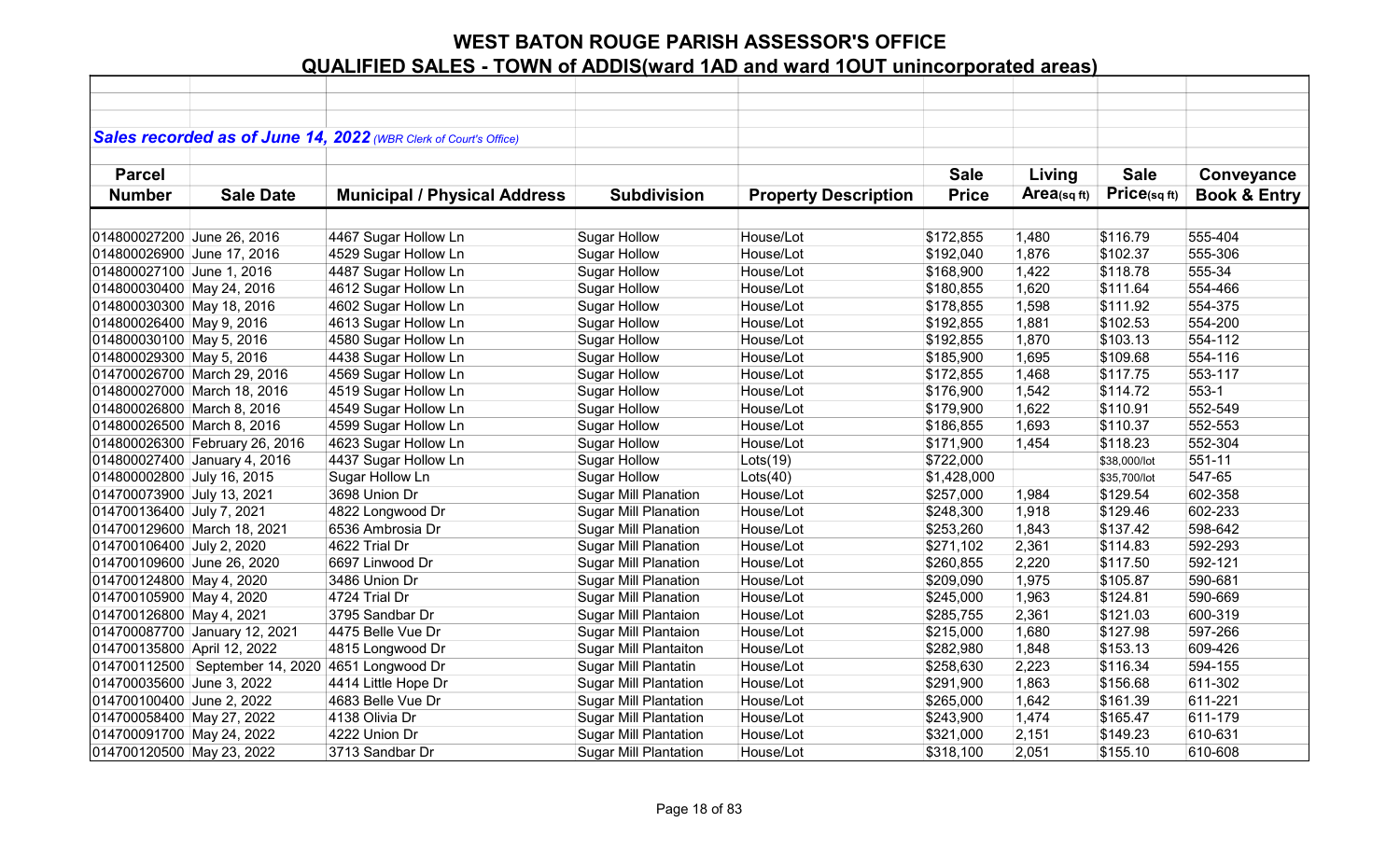|                             |                                | Sales recorded as of June 14, 2022 (WBR Clerk of Court's Office) |                              |                             |              |            |             |                         |
|-----------------------------|--------------------------------|------------------------------------------------------------------|------------------------------|-----------------------------|--------------|------------|-------------|-------------------------|
|                             |                                |                                                                  |                              |                             |              |            |             |                         |
| <b>Parcel</b>               |                                |                                                                  |                              |                             | <b>Sale</b>  | Living     | <b>Sale</b> | Conveyance              |
| <b>Number</b>               | <b>Sale Date</b>               | <b>Municipal / Physical Address</b>                              | <b>Subdivision</b>           | <b>Property Description</b> | <b>Price</b> | Area(sqft) | Price(sqft) | <b>Book &amp; Entry</b> |
|                             |                                |                                                                  |                              |                             |              |            |             |                         |
| 014700102000 May 23, 2022   |                                | 4897 Belle Vue Dr                                                | <b>Sugar Mill Plantation</b> | House/Lot                   | \$260,000    | 1,639      | \$158.63    | 610-611                 |
| 014700132000 May 19, 2022   |                                | 6706 Tanglewood Dr                                               | <b>Sugar Mill Plantation</b> | House/Lot                   | \$269,705    | 1,910      | \$141.21    | 610-520                 |
| 014700075700 May 17, 2022   |                                | 6328 Camp Circle                                                 | <b>Sugar Mill Plantation</b> | House/Lot                   | \$316,000    | 1,974      | \$160.08    | 610-449                 |
| 014700104400 May 9, 2022    |                                | 6744 Viola Farms Dr                                              | <b>Sugar Mill Plantation</b> | House/Lot                   | \$252,000    | 1,516      | \$166.23    | 610-328                 |
| 014700011800 April 29, 2022 |                                | 6726 Benoit Dr                                                   | <b>Sugar Mill Plantation</b> | House/Lot                   | \$260,000    | 1,644      | \$158.15    | 610-169                 |
| 014700131700 April 22, 2022 |                                | 6698 Tanglewood Dr                                               | <b>Sugar Mill Plantation</b> | House/Lot                   | \$269,680    | 1,933      | \$139.51    | 610-93                  |
| 014700115000 April 21, 2022 |                                | 4908 Trial Dr                                                    | <b>Sugar Mill Plantation</b> | House/Lot                   | \$290,910    | 2,208      | \$131.75    | 610-53                  |
| 014700121600 April 20, 2022 |                                | 6445 Sugar Harvest Ct                                            | <b>Sugar Mill Plantation</b> | House/Lot                   | \$315,000    | 1,829      | \$172.23    | 610-11                  |
| 014700124200 April 19, 2022 |                                | 6488 Sugar Harvest Ct                                            | <b>Sugar Mill Plantation</b> | House/Lot                   | \$325,000    | 1,936      | \$167.87    | 609-700                 |
| 014700057600 April 12, 2022 |                                | 4220 Olivia Dr                                                   | <b>Sugar Mill Plantation</b> | House/Lot                   | \$259,000    | 1,701      | \$152.26    | 609-420                 |
| 014700132200 April 7, 2022  |                                | 6710 Tanglewood Dr                                               | <b>Sugar Mill Plantation</b> | House/Lot                   | \$326,530    | 2,491      | \$131.08    | 609-351                 |
| 014700072500 April 5, 2022  |                                | 3787 Union Dr                                                    | <b>Sugar Mill Plantation</b> | House/Lot                   | \$260,000    | 1,637      | \$158.83    | 609-327                 |
| 014700074300 April 5, 2022  |                                | 3746 Union Dr                                                    | <b>Sugar Mill Plantation</b> | House/Lot                   | \$260,000    | 1,631      | \$159.41    | 609-33                  |
| 014700135700 April 1, 2022  |                                | 4817 Longwood Dr                                                 | <b>Sugar Mill Plantation</b> | House/Lot                   | \$341,440    | 2,603      | \$131.17    | 609-289                 |
| 014700116400 April 1, 2022  |                                | 4732 Viola Farms Dr                                              | <b>Sugar Mill Plantation</b> | House/Lot                   | \$260,000    | 1,642      | \$158.34    | 609-297                 |
|                             | 014700034100 March 29, 2022    | 4631 Monte Vista Dr                                              | <b>Sugar Mill Plantation</b> | House/Lot                   | \$276,000    | 1,867      | \$147.83    | 609-263                 |
|                             | 014700042000 March 28, 2022    | 3936 Cypress hall Dr                                             | Sugar Mill Plantation        | Townhouse/Lot               | \$165,000    | 1,501      | \$109.93    | 609-218                 |
| 014700034800 March 28, 2022 |                                | 4618 Little Hope Dr                                              | <b>Sugar Mill Plantation</b> | House/Lot                   | \$276,000    | 1,804      | \$152.99    | 609-236                 |
|                             | 014700132500 March 23, 2022    | 6716 Tanglewood Dr                                               | <b>Sugar Mill Plantation</b> | Hosue/Lot                   | \$266,900    | 1,898      | \$140.62    | 609-61                  |
| 014700067900 March 23, 2022 |                                | 6703 Chanago Dr                                                  | <b>Sugar Mill Plantation</b> | House/Lot                   | \$275,000    | 1,686      | \$163.11    | 609-98                  |
| 014700135300 March 18, 2022 |                                | 4825 Longwood Dr                                                 | <b>Sugar Mill Plantation</b> | House/Lot                   | \$281,990    | 1,851      | \$152.34    | 609-7                   |
| 014700120600 March 18, 2022 |                                | 3703 Sandbar Dr                                                  | <b>Sugar Mill Plantation</b> | House/Lot                   | \$357,000    | 2,213      | \$161.32    | 609-11                  |
|                             | 014700132100 March 16, 2022    | 6708 Tanglewood Dr                                               | <b>Sugar Mill Plantation</b> | House/Lot                   | \$319,610    | 2,359      | \$135.49    | 608-660                 |
|                             | 014700123200 March 15, 2022    | 3698 Sugar Harvest Ct                                            | <b>Sugar Mill Plantation</b> | House/Lot                   | \$363,000    | 2,126      | \$170.74    | 608-649                 |
|                             | 014700135900 March 11, 2022    | 4811 Longwood Dr                                                 | <b>Sugar Mill Plantation</b> | House/Lot                   | \$269,315    | 1,911      | \$140.93    | 608-518                 |
|                             | 014700099400 March 10, 2022    | 4581 Belle Vue Dr                                                | <b>Sugar Mill Plantation</b> | House/Lot                   | \$280,000    | 1,812      | \$154.53    | 608-494                 |
| 014700131500 March 9, 2022  |                                | 6690 Tanglewood Dr                                               | <b>Sugar Mill Plantation</b> | House/Lot                   | \$307,115    | 2,220      | \$138.34    | 608-469                 |
| 014700121500 March 3, 2022  |                                | 6455 Sugar Harvest Ct                                            | <b>Sugar Mill Plantation</b> | House/Lot                   | \$370,000    | 2,328      | \$158.93    | 608-377                 |
|                             | 014700135400 February 18, 2022 | 4823 Longwood Dr                                                 | <b>Sugar Mill Plantation</b> | House/Lot                   | \$284,720    | 2,203      | \$129.24    | 608-171                 |
|                             | 014700133700 February 18, 2022 | 6711 Woodlawn Dr                                                 | <b>Sugar Mill Plantation</b> | House/Lot                   | \$315,020    | 2,463      | \$127.90    | 608-157                 |
|                             | 014700134100 February 18, 2022 | 4824 Woodlawn Dr                                                 | <b>Sugar Mill Plantation</b> | House/Lot                   | \$316,245    | 2,462      | \$128.45    | 608-136                 |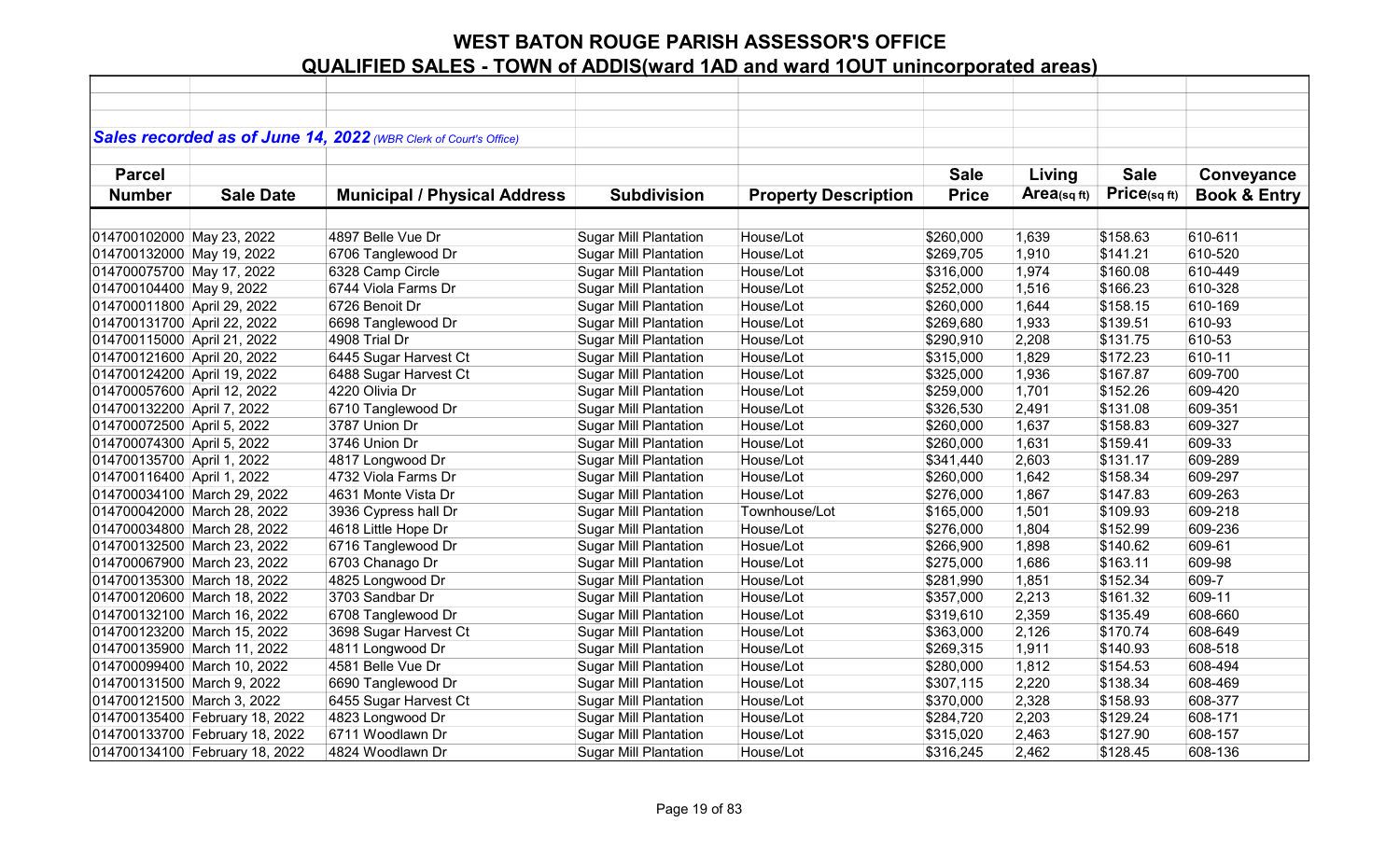|               |                                | Sales recorded as of June 14, 2022 (WBR Clerk of Court's Office) |                              |                             |              |            |              |                         |
|---------------|--------------------------------|------------------------------------------------------------------|------------------------------|-----------------------------|--------------|------------|--------------|-------------------------|
|               |                                |                                                                  |                              |                             |              |            |              |                         |
| <b>Parcel</b> |                                |                                                                  |                              |                             | <b>Sale</b>  | Living     | <b>Sale</b>  | Conveyance              |
| <b>Number</b> | <b>Sale Date</b>               | <b>Municipal / Physical Address</b>                              | <b>Subdivision</b>           | <b>Property Description</b> | <b>Price</b> | Area(sqft) | Price(sqft)  | <b>Book &amp; Entry</b> |
|               |                                |                                                                  |                              |                             |              |            |              |                         |
|               | 014700135000 February 17, 2022 | 4831 Longwood Dr                                                 | <b>Sugar Mill Plantation</b> | House/Lot                   | \$290,645    | 2,115      | \$137.42     | 608-118                 |
|               | 014700134200 February 16, 2022 | 4826 Woodlawn Dr                                                 | <b>Sugar Mill Plantation</b> | House/Lot                   | \$336,835    | 2,602      | \$129.45     | 608-104                 |
|               | 014700122900 February 15, 2022 | 3668 Sugar Harvest Ct                                            | <b>Sugar Mill Plantation</b> | House/Lot                   | \$392,395    | 2,874      | \$136.53     | 608-69                  |
|               | 014700116200 February 14, 2022 | 4712 Viola Farms Dr                                              | <b>Sugar Mill Plantation</b> | House/Lot                   | \$290,000    | 1,974      | \$146.91     | 608-43                  |
|               | 014700134400 February 9, 2022  | 4832 Woodland Dr                                                 | <b>Sugar Mill Plantation</b> | House/Lot                   | \$283,355    | 1,955      | \$144.94     | 607-698                 |
|               | 014700095000 February 8, 2022  | 4316 Bayou Plantation Dr                                         | <b>Sugar Mill Plantation</b> | House/Lot                   | \$390,000    | 2,421      | \$161.09     | 607-683                 |
|               | 014700041200 February 7, 2022  |                                                                  | <b>Sugar Mill Plantation</b> | Lots $(63)$                 | \$3,458,700  |            | \$54,900/lot | 607-651                 |
|               | 014700033400 February 2, 2022  | 4419 Monte Vista Dr                                              | <b>Sugar Mill Plantation</b> | House/Lot                   | \$257,000    | 1,775      | \$144.79     | 607-587                 |
|               | 014700121400 January 25, 2022  | 6465 Sugar Harvest Ct                                            | <b>Sugar Mill Plantation</b> | Hosue/Lot                   | \$339,000    | 2,003      | \$169.25     | 607-467                 |
|               | 014700027300 January 24, 2022  | 3840 Poplar Grove Dr                                             | <b>Sugar Mill Plantation</b> | Hosue/Lot                   | \$256,000    | 1,913      | \$133.82     | 607-433                 |
|               | 014700118100 January 18, 2022  | 6736 Benoit Dr                                                   | <b>Sugar Mill Plantation</b> | House/Lot                   | \$227,500    | 1,515      | \$150.17     | 607-396                 |
|               | 014700134300 January 14, 2022  | 4828 Woodlawn Dr                                                 | <b>Sugar Mill Plantation</b> | House/Lot                   | \$318,610    | 2,472      | \$128.89     | 607-361                 |
|               | 014700134000 January 14, 2022  | 4822 Woodlawn Dr                                                 | <b>Sugar Mill Plantation</b> | House/Lot                   | \$277,255    | 2,207      | \$125.63     | 607-380                 |
|               | 014700133800 January 14, 2022  | 4818 Woodlawn Dr                                                 | <b>Sugar Mill Plantation</b> | House/Lot                   | \$337,930    | 2,601      | \$129.92     | 607-376                 |
|               | 014700132300 January 10, 2022  | 6712 Tanglewood Dr                                               | <b>Sugar Mill Plantation</b> | House/Lot                   | \$262,935    | 1,916      | \$137.23     | 607-165                 |
|               | 014700068800 January 10, 2022  | 4146 Stonewall Dr                                                | <b>Sugar Mill Plantation</b> | House/Lot                   | \$295,000    | 1,947      | \$151.52     | 607-169                 |
|               | 014700133900 January 7, 2022   | 4820 Woodlawn Dr                                                 | <b>Sugar Mill Plantation</b> | House/Lot                   | \$299,570    | 2,222      | \$134.82     | 607-144                 |
|               | 014700061200 January 7, 2022   | 4116 Carolina Dr                                                 | <b>Sugar Mill Plantation</b> | House/Lot                   | \$235,900    | 1,461      | \$161.46     | 607-162                 |
|               | 014700082900 January 3, 2022   | 4352 Olivia Dr                                                   | <b>Sugar Mill Plantation</b> | House/Lot                   | \$256,900    | 1,643      | \$156.36     | 606-697                 |
|               | 014700120700 December 30, 2021 | 3701 Sandbar Dr                                                  | <b>Sugar Mill Plantation</b> | House/Lot                   | \$308,000    | 1,926      | \$159.92     | 606-620                 |
|               | 014700122200 December 23, 2021 | 3667 Sugar Harvest Ct                                            | <b>Sugar Mill Plantation</b> | House/Lot                   | \$339,258    | 2,218      | \$152.96     | 606-487                 |
|               | 014700133000 December 23, 2021 | 4831 Woodlawn Dr                                                 | <b>Sugar Mill Plantation</b> | House/Lot                   | \$340,670    | 2,606      | \$130.73     | 606-483                 |
|               | 014700122300 December 21, 2021 | 3657 Sugar Harvest Ct                                            | <b>Sugar Mill Plantation</b> | House/Lot                   | \$317,000    | 1,931      | \$164.16     | 606-442                 |
|               | 014700086200 December 21, 2021 | 6717 Limerick Dr                                                 | <b>Sugar Mill Plantation</b> | House/Lot                   | \$248,900    | 1,430      | \$174.06     | 606-424                 |
|               | 014700049700 December 21, 2021 | 3834 New Prosperity Ln                                           | <b>Sugar Mill Plantation</b> | Comm'l Bldg/Lot             | \$350,000    | 3,733      | 93.76/sqft   | 606-421                 |
|               | 014700127900 December 16, 2021 | 6564 Babina Dr                                                   | <b>Sugar Mill Plantation</b> | House/Lot                   | \$265,500    | 1,928      | \$137.71     | 606-338                 |
|               | 014700133300 December 15, 2021 | 4825 Woodlawn Dr                                                 | <b>Sugar Mill Plantation</b> | House/Lot                   | \$305,770    | 2,358      | \$129.67     | 606-317                 |
|               | 014700049300 December 13, 2021 | 3923 Cypress Hall Dr                                             | <b>Sugar Mill Plantation</b> | Townhouse/Lot               | \$181,000    | 1,468      | \$123.30     | 606-254                 |
|               | 014700133400 December 10, 2021 | 4823 Woodlawn Dr                                                 | <b>Sugar Mill Plantation</b> | House/Lot                   | \$341,899    | 2,604      | \$131.30     | 606-241                 |
|               | 014700059100 December 8, 2021  | 4066 Olivia Dr                                                   | <b>Sugar Mill Plantation</b> | House/Lot                   | \$240,000    | 1,476      | \$162.60     | 606-156                 |
|               | 014700133600 December 7, 2021  | 6713 Woodlawn Dr                                                 | <b>Sugar Mill Plantation</b> | House/Lot                   | \$276,600    | 2,212      | \$125.05     | 606-131                 |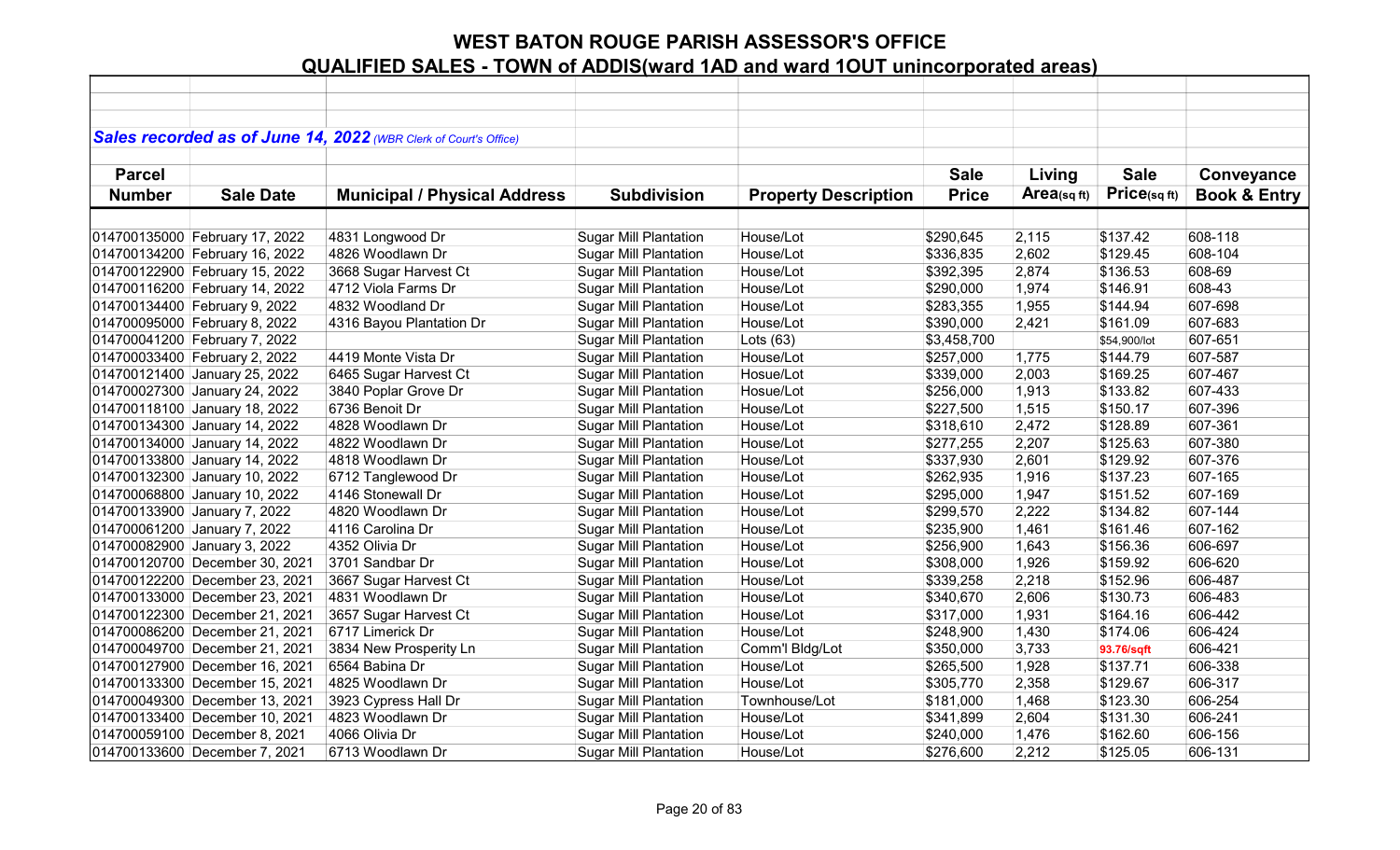|               |                                                       | Sales recorded as of June 14, 2022 (WBR Clerk of Court's Office) |                              |                             |              |                         |             |                         |
|---------------|-------------------------------------------------------|------------------------------------------------------------------|------------------------------|-----------------------------|--------------|-------------------------|-------------|-------------------------|
|               |                                                       |                                                                  |                              |                             |              |                         |             |                         |
| <b>Parcel</b> |                                                       |                                                                  |                              |                             | <b>Sale</b>  | Living                  | <b>Sale</b> | Conveyance              |
| <b>Number</b> | <b>Sale Date</b>                                      | <b>Municipal / Physical Address</b>                              | <b>Subdivision</b>           | <b>Property Description</b> | <b>Price</b> | Area <sub>(sq ft)</sub> | Price(sqft) | <b>Book &amp; Entry</b> |
|               |                                                       |                                                                  |                              |                             |              |                         |             |                         |
|               |                                                       |                                                                  |                              |                             |              |                         |             |                         |
|               | 014700110700 December 7, 2021                         | 4640 Longwood Dr                                                 | <b>Sugar Mill Plantation</b> | House/Lot                   | \$266,500    | 1,836                   | \$145.15    | 606-150                 |
|               | 014700117800 December 3, 2021                         | 6706 Benoit Dr                                                   | <b>Sugar Mill Plantation</b> | House/Lot                   | \$215,000    | 1,689                   | \$127.29    | 605-663                 |
|               | 014700065700 December 1, 2021                         | 4575 Trial Dr                                                    | <b>Sugar Mill Plantation</b> | House/Lot                   | \$354,000    | 2,600                   | \$136.15    | 605-628                 |
|               | 014700133200 November 30, 2021                        | 4827 Woodlawn Dr                                                 | <b>Sugar Mill Plantation</b> | House/Lot                   | \$296,190    | 2,221                   | \$133.36    | 605-590                 |
|               | 014700120800 November 30, 2021                        | 3700 Sandbar Dr                                                  | <b>Sugar Mill Plantation</b> | House/Lot                   | \$393,000    | 2,843                   | \$138.23    | 605-575                 |
|               | 014700061700 November 29, 2021                        | 4556 Trial Dr                                                    | <b>Sugar Mill Plantation</b> | House/Lot                   | \$291,000    | 1,849                   | \$157.38    | 605-558                 |
|               | 014700090900 November 24, 2021                        | 4396 Union Dr                                                    | <b>Sugar Mill Plantation</b> | House/Lot                   | \$355,000    | 2,601                   | \$136.49    | 605-534                 |
|               | 014700068600 November 23, 2021                        | 4106 Stonewall Dr                                                | <b>Sugar Mill Plantation</b> | House/Lot                   | \$270,000    | 1,836                   | \$147.06    | 605-506                 |
|               | 014700042800 November 23, 2021                        | 4010 Cypress Hall Dr                                             | <b>Sugar Mill Plantation</b> | Townhouse/Lot               | \$170,000    | 1,523                   | \$111.62    | 605-497                 |
|               | 014700035900 November 16, 2021                        | 4332 Little Hope Dr                                              | <b>Sugar Mill Plantation</b> | House/Lot                   | \$245,000    | 1,863                   | \$131.51    | 605-403                 |
|               | 014700050501 November 16, 2021                        | 3648 Belle Vale Dr(SM Storage Center)                            | <b>Sugar Mill Plantation</b> | Comm'l Bldg/4.59 Acres      | \$3,770,000  |                         | n/a         | 605-414                 |
|               | 014700134600 November 15, 2021                        | 6709 Tanglewood Dr                                               | <b>Sugar Mill Plantation</b> | House/Lot                   | \$268,885    | 1,969                   | \$136.56    | 605-386                 |
|               | 014700080800 November 15, 2021                        | 4102 Belle Vale Dr                                               | <b>Sugar Mill Plantation</b> | Lot, 2.978 Acres            | \$450,000    |                         | \$3.47/sqft | 605-398                 |
|               | 014700095900 November 12, 2021                        | 6398 Yatton Dr                                                   | <b>Sugar Mill Plantation</b> | House/Lot                   | \$282,000    | 1,996                   | \$141.28    | 605-373                 |
|               | 014700064000 November 10, 2021                        | 4226 Sandbar Dr                                                  | <b>Sugar Mill Plantation</b> | House/Lot                   | \$270,000    | 1,848                   | \$146.10    | 605-319                 |
|               | 014700137100 November 9, 2021                         | 4836 Longwood Dr                                                 | <b>Sugar Mill Plantation</b> | House/Lot                   | \$316,025    | 2,608                   | \$121.18    | 605-306                 |
|               | 014700082800 November 5, 2021                         | 4342 Olivia Dr                                                   | <b>Sugar Mill Plantation</b> | House/Lot                   | \$247,000    | 1,619                   | \$152.56    | 605-275                 |
|               | 014700032700 November 5, 2021                         | 4245 Monte Vista Dr                                              | <b>Sugar Mill Plantation</b> | House/Lot                   | \$249,000    | 1,699                   | \$146.56    | 605-272                 |
|               | 014700061400 November 5, 2021                         | 4136 Carolina Dr                                                 | <b>Sugar Mill Plantation</b> | House/Lot                   | \$260,000    | 2,009                   | \$129.42    | 605-269                 |
|               | 014700136100 November 4, 2021                         | 4814 Longwood Dr                                                 | <b>Sugar Mill Plantation</b> | House/Lot                   | \$299,510    | 2,472                   | \$121.16    | 605-228                 |
|               | 014700132400 October 27, 2021                         | 6714 Tanglewood Dr                                               | <b>Sugar Mill Plantation</b> | House/Lot                   | \$294,050    | 2,370                   | \$124.07    | 605-87                  |
|               | 014700092500 October 22, 2021                         | 4283 Bayou Plantation Dr                                         | <b>Sugar Mill Plantation</b> | House/Lot                   | \$320,000    | 2,248                   | \$142.35    | 605-7                   |
|               | 014700107700 October 21, 2021                         | 4789 Trial Dr                                                    | <b>Sugar Mill Plantation</b> | House/Lot                   | \$285,000    | 2,241                   | \$127.17    | 604-699                 |
|               | 014700134900 October 20, 2021                         | 4833 Longwood Dr                                                 | <b>Sugar Mill Plantation</b> | House/Lot                   | \$288,990    | 1,963                   | \$147.22    | 604-673                 |
|               | 014700029500 October 19, 2021                         | 4128 Poplar Grove Dr                                             | <b>Sugar Mill Plantation</b> | House/Lot                   | \$245,000    | 1,784                   | \$137.33    | 604-646                 |
|               | 014700131000 October 15, 2021                         | 4928 Trial Dr                                                    | <b>Sugar Mill Plantation</b> | House/Lot                   | \$261,990    | 1,921                   | \$136.38    | 604-608                 |
|               | 014700136000 October 15, 2021                         | 4812 Longwood Dr                                                 | <b>Sugar Mill Plantation</b> | House/Lot                   | \$291,455    | 2,347                   | \$124.18    | 604-599                 |
|               | 014700135100 October 13, 2021                         | 4829 Longwood Dr                                                 | <b>Sugar Mill Plantation</b> | House/Lot                   | \$242,845    | 1,881                   | \$129.10    | 604-501                 |
|               | 014700131200 October 4, 2021                          | 4932 Trial Dr                                                    | <b>Sugar Mill Plantation</b> | House/Lot                   | \$259,595    | 1,932                   | \$134.37    | 604-343                 |
|               | 014700132900 September 30, 2021                       | 6713 Tanglewood Dr                                               | <b>Sugar Mill Plantation</b> | House/Lot                   | \$265,640    | 1,885                   | \$140.92    | 604-255                 |
|               | 014700102500   September 30, 2021   4856 Belle Vue Dr |                                                                  | <b>Sugar Mill Plantation</b> | House/Lot                   | \$229,900    | 1,638                   | \$140.35    | 604-243                 |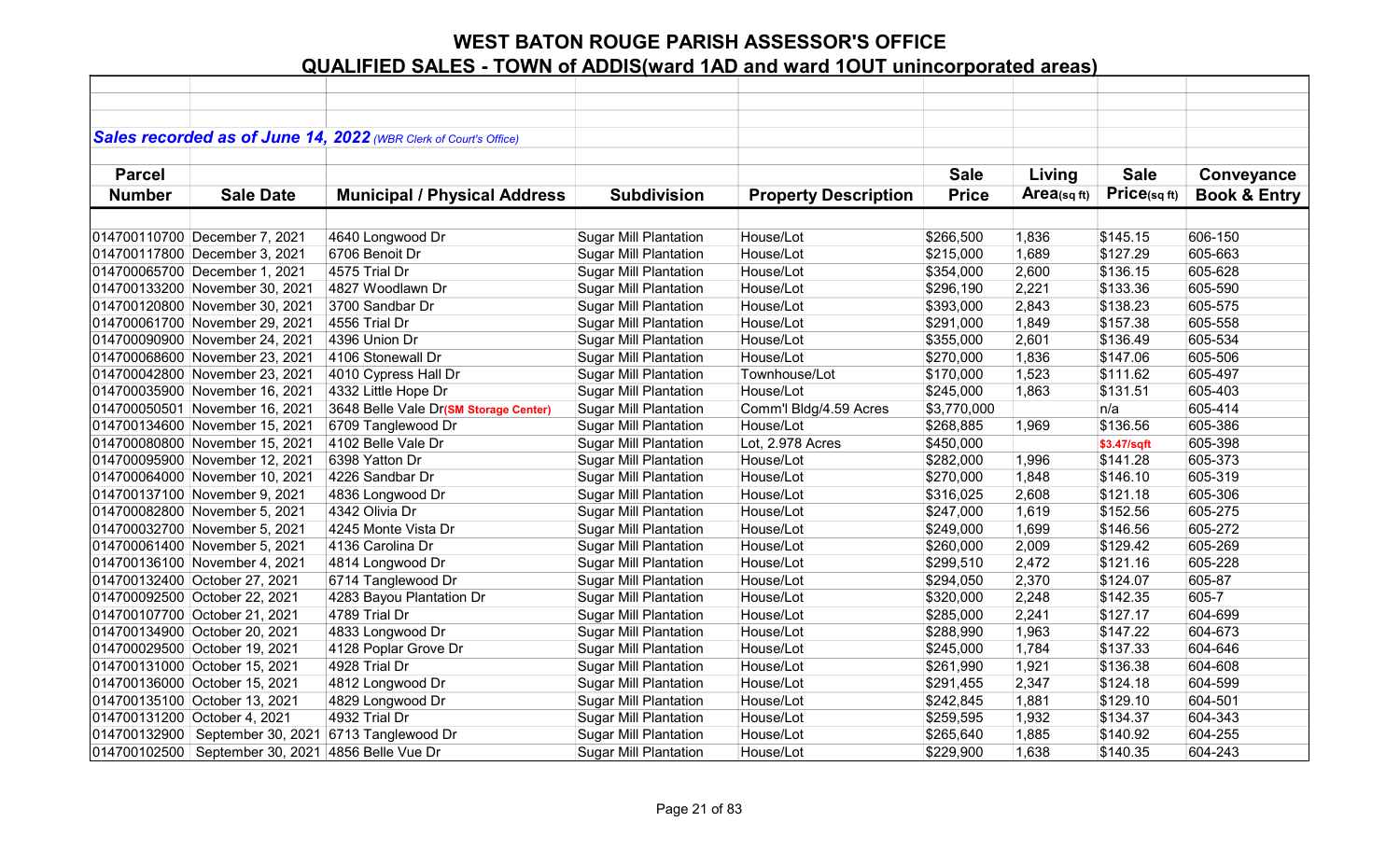|                             |                                                | Sales recorded as of June 14, 2022 (WBR Clerk of Court's Office) |                              |                             |              |            |              |                         |
|-----------------------------|------------------------------------------------|------------------------------------------------------------------|------------------------------|-----------------------------|--------------|------------|--------------|-------------------------|
|                             |                                                |                                                                  |                              |                             |              |            |              |                         |
| <b>Parcel</b>               |                                                |                                                                  |                              |                             | <b>Sale</b>  | Living     | <b>Sale</b>  | Conveyance              |
| <b>Number</b>               | <b>Sale Date</b>                               | <b>Municipal / Physical Address</b>                              | <b>Subdivision</b>           | <b>Property Description</b> | <b>Price</b> | Area(sqft) | Price(sq ft) | <b>Book &amp; Entry</b> |
|                             |                                                |                                                                  |                              |                             |              |            |              |                         |
| 014700061500                | September 29, 2021 4146 Carolina Dr            |                                                                  | <b>Sugar Mill Plantation</b> | House/Lot                   | \$230,000    | 1,506      | \$152.72     | 604-233                 |
| 014700136800                | September 28, 2021 4830 Longwood Dr            |                                                                  | <b>Sugar Mill Plantation</b> | House/Lot                   | \$291,120    | 2,357      | \$123.51     | 604-197                 |
| 014700116800                |                                                | September 28, 2021 4772 Viola Farms Dr                           | <b>Sugar Mill Plantation</b> | House/Lot                   | \$225,000    | 1,485      | \$151.52     | 604-187                 |
| 014700136700                | September 28, 2021 4828 Longwood Dr            |                                                                  | <b>Sugar Mill Plantation</b> | House/Lot                   | \$246,065    | 1,883      | \$130.68     | 604-183                 |
| 014700111100                | September 27, 2021 4628 Longwood Dr            |                                                                  | <b>Sugar Mill Plantation</b> | House/Lot                   | \$350,000    | 2,371      | \$147.62     | 604-152                 |
| 01470007400                 | September 27, 2021 3716 Union Dr               |                                                                  | <b>Sugar Mill Plantation</b> | House/Lot                   | \$253,000    | 1,649      | \$153.43     | 604-146                 |
|                             | 014700058700 September 22, 2021 4108 Olivia Dr |                                                                  | <b>Sugar Mill Plantation</b> | House/Lot                   | \$250,000    | 1,774      | \$140.92     | 604-87                  |
|                             | 014700055100 September 14, 2021                | 4201 Olivia Dr                                                   | <b>Sugar Mill Plantation</b> | House/Lot                   | \$235,000    | 1,510      | \$155.63     | 603-647                 |
|                             | 014700024200 September 10, 2021                | 3924 Monte Vista Dr                                              | <b>Sugar Mill Plantation</b> | House/Lot                   | \$226,000    | 1,599      | \$141.34     | 603-603                 |
|                             | 014700136600 September 9, 2021                 | 4826 Longwood Dr                                                 | <b>Sugar Mill Plantation</b> | House/Lot                   | \$251,335    | 1,920      | \$130.90     | 603-587                 |
|                             | 014700073300 September 8, 2021                 | 3675 Union Dr                                                    | <b>Sugar Mill Plantation</b> | House/Lot                   | \$256,500    | 1,996      | \$128.51     | 603-565                 |
|                             | 014700052700 September 3, 2021                 | 4035 Carolina Dr                                                 | <b>Sugar Mill Plantation</b> | House/Lot                   | \$224,200    | 1,540      | \$145.58     | 603-513                 |
|                             | 014700130600 August 27, 2021                   | 4920 Trial Dr                                                    | <b>Sugar Mill Plantation</b> | House/Lot                   | \$280,990    | 1,966      | \$142.92     | 603-456                 |
|                             | 014700137500 August 27, 2021                   | 4929 Trial Dr                                                    | <b>Sugar Mill Plantation</b> | House/Lot                   | \$265,225    | 1,967      | \$134.84     | 603-460                 |
|                             | 014700136500 August 26, 2021                   | 4824 Longwood Dr                                                 | <b>Sugar Mill Plantation</b> | House/Lot                   | \$317,255    | 2,601      | \$121.97     | 603-422                 |
|                             | 014700132700 August 24, 2021                   | 6717 Tanglewood Dr                                               | <b>Sugar Mill Plantation</b> | House/Lot                   | \$284,565    | 2,223      | \$128.01     | 603-381                 |
|                             | 014700089400 August 17, 2021                   | 6746 Little Hope Dr                                              | <b>Sugar Mill Plantation</b> | House/Lot                   | \$252,000    | 1,645      | \$153.19     | 603-221                 |
|                             | 014700085600 August 13, 2021                   | 4463 Olivia Dr                                                   | <b>Sugar Mill Plantation</b> | House/Lot                   | \$226,500    | 1,638      | \$138.28     | 603-156                 |
|                             | 014700136300 August 13, 2021                   | 4818 Longwood Dr                                                 | <b>Sugar Mill Plantation</b> | House/Lot                   | \$328,595    | 2,599      | \$126.43     | 603-164                 |
|                             | 014700134800 August 10, 2021                   | 4835 Longwood Dr                                                 | <b>Sugar Mill Plantation</b> | House/Lot                   | \$283,595    | 2,226      | \$127.40     | 603-104                 |
| 014700064200 August 5, 2021 |                                                | 4257 Trial Dr                                                    | <b>Sugar Mill Plantation</b> | House/Lot                   | \$283,000    | 1,836      | \$154.14     | 603-36                  |
| 014700131400 August 3, 2021 |                                                | 6684 Tanglewood Dr                                               | <b>Sugar Mill Plantation</b> | House/Lot                   | \$258,890    | 2,214      | \$116.93     | 603-18                  |
| 014700136200 July 27, 2021  |                                                | 4816 Longwood Dr                                                 | <b>Sugar Mill Plantation</b> | House/Lot                   | \$245,585    | 1,921      | \$127.84     | 602-596                 |
| 014700066100 July 26, 2021  |                                                | 4048 Anchorage Dr                                                | <b>Sugar Mill Plantation</b> | House/Lot                   | \$240,000    | 1,552      | \$154.64     | 602-560                 |
| 014700110400 July 23, 2021  |                                                | 4646 Longwood Dr                                                 | <b>Sugar Mill Plantation</b> | House/Lot                   | \$269,000    | 1,841      | \$146.12     | 602-541                 |
| 014700120400 July 13, 2021  |                                                | 3723 Sandbar Dr                                                  | <b>Sugar Mill Plantation</b> | House/Lot                   | \$276,057    | 1,872      | \$147.47     | 602-366                 |
| 014700122800 July 13, 2021  |                                                | 3658 Sugar Harvest Ct                                            | <b>Sugar Mill Plantation</b> | House/Lot                   | \$350,000    | 2,587      | \$135.29     | 602-361                 |
| 014700060800 July 12, 2021  |                                                | 4074 Carolina Dr                                                 | <b>Sugar Mill Plantation</b> | House/Lot                   | \$229,500    | 1,521      | \$150.89     | 602-318                 |
| 014700061300 July 12, 2021  |                                                | 4126 Carolina Dr                                                 | <b>Sugar Mill Plantation</b> | House/Lot                   | \$245,000    | 1,765      | \$138.81     | 602-338                 |
| 014700130800 July 9, 2021   |                                                | 4924 Trial Dr                                                    | <b>Sugar Mill Plantation</b> | House/Lot                   | \$280,990    | 2,224      | \$126.34     | 602-312                 |
| 014700122500 July 6, 2021   |                                                | 3637 Sugar Harvest Ct                                            | <b>Sugar Mill Plantation</b> | House/Lot                   | \$300,000    | 2,133      | \$140.65     | 602-230                 |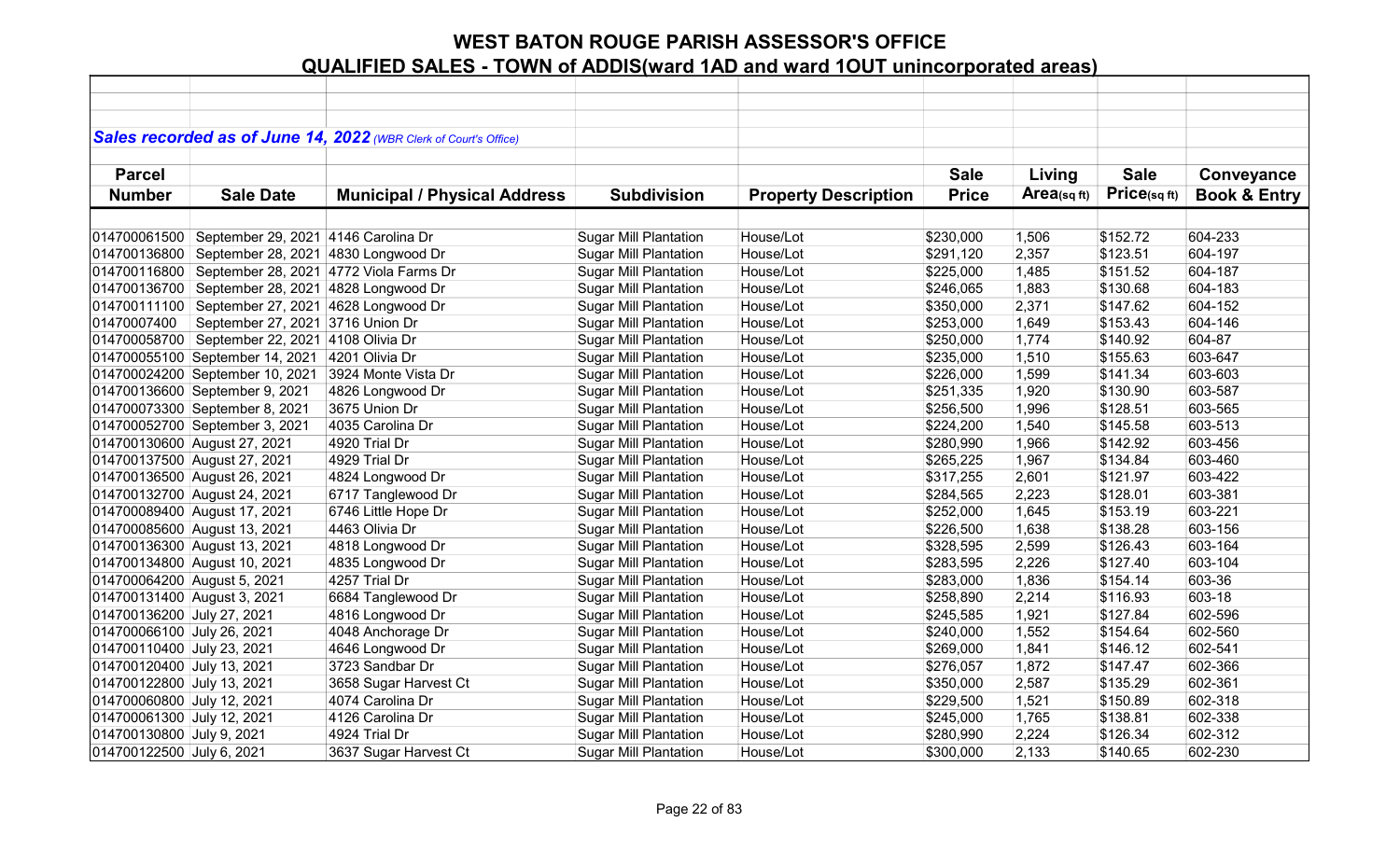|                             |                  | Sales recorded as of June 14, 2022 (WBR Clerk of Court's Office) |                              |                             |              |             |             |                         |
|-----------------------------|------------------|------------------------------------------------------------------|------------------------------|-----------------------------|--------------|-------------|-------------|-------------------------|
|                             |                  |                                                                  |                              |                             |              |             |             |                         |
| <b>Parcel</b>               |                  |                                                                  |                              |                             | <b>Sale</b>  | Living      | <b>Sale</b> | Conveyance              |
| <b>Number</b>               | <b>Sale Date</b> | <b>Municipal / Physical Address</b>                              | <b>Subdivision</b>           | <b>Property Description</b> | <b>Price</b> | Area(sq ft) | Price(sqft) | <b>Book &amp; Entry</b> |
|                             |                  |                                                                  |                              |                             |              |             |             |                         |
| 014700137400 July 6, 2021   |                  | 4931 Trial Dr                                                    | <b>Sugar Mill Plantation</b> | House/Lot                   | \$291,065    | 2,467       | \$117.98    | 602-190                 |
| 014700132800 June 29, 2021  |                  | 6715 Tanglewood Dr                                               | <b>Sugar Mill Plantation</b> | House/Lot                   | \$297,745    | 2,465       | \$120.79    | 602-97                  |
| 014700120300 June 28, 2021  |                  | 3733 Sandbar Dr                                                  | <b>Sugar Mill Plantation</b> | House/Lot                   | \$294,592    | 2,133       | \$138.11    | 602-77                  |
| 014700134500 June 24, 2021  |                  | 6711 Tanglewood Dr                                               | <b>Sugar Mill Plantation</b> | House/Lot                   | \$314,080    | 2,599       | \$120.85    | 602-28                  |
| 014700123500 June 15, 2021  |                  | 6418 Sugar Harvest Ct                                            | <b>Sugar Mill Plantation</b> | House/Lot                   | \$322,540    | 2,384       | \$135.29    | 601-566                 |
| 014700132600 June 15, 2021  |                  | 6718 Tanglewood Dr                                               | <b>Sugar Mill Plantation</b> | House/Lot                   | \$245,857    | 1,923       | \$127.85    | 601-582                 |
| 014700098500 June 11, 2021  |                  | 6437 Yatton Dr                                                   | Sugar Mill Plantation        | House/Lot                   | \$249,900    | 1,995       | \$125.26    | 601-531                 |
| 014700036100 June 10, 2021  |                  | 4312 Little Hope Dr                                              | <b>Sugar Mill Plantation</b> | House/Lot                   | \$260,000    | 1,877       | \$138.52    | 601-482                 |
| 014700092800 June 2, 2021   |                  | 4355 Bayou Plantation Dr                                         | <b>Sugar Mill Plantation</b> | House/Lot                   | \$259,985    | 1,846       | \$140.84    | 601-285                 |
| 014700081500 June 2, 2021   |                  | 4618 Stonewall Dr                                                | <b>Sugar Mill Plantation</b> | House/Lot                   | \$273,501    | 2,261       | \$120.96    | 601-294                 |
| 014700060900 June 1, 2021   |                  | 4084 Carolina Dr                                                 | <b>Sugar Mill Plantation</b> | House/Lot                   | \$229,000    | 1,515       | \$151.16    | 601-276                 |
| 014700121300 May 27, 2021   |                  | 6475 Sugar Harvest Ct                                            | <b>Sugar Mill Plantation</b> | House/Lot                   | \$378,159    | 2,697       | \$140.21    | 601-158                 |
| 014700127000 May 26, 2021   |                  | 3845 Sandbar Dr                                                  | <b>Sugar Mill Plantation</b> | House/Lot                   | \$280,610    | 2,223       | \$126.23    | 601-20                  |
| 014700039700 May 20, 2021   |                  | 4253 Little Hope Dr                                              | <b>Sugar Mill Plantation</b> | House/Lot                   | \$257,000    | 1,775       | \$144.79    | 600-635                 |
| 014700137200 May 18, 2021   |                  | 4838 Longwood Dr                                                 | <b>Sugar Mill Plantation</b> | House/Lot                   | \$235,595    | 1,880       | \$125.32    | 600-556                 |
| 014700137700 May 14, 2021   |                  | 4925 Trial Dr                                                    | <b>Sugar Mill Plantation</b> | House/Lot                   | \$253,930    | 1,850       | \$137.26    | 600-512                 |
| 014700137000 May 13, 2021   |                  | 4834 Longwood Dr                                                 | Sugar Mill Plantation        | House/Lot                   | \$274,300    | 2,213       | \$123.95    | 600-464                 |
| 014700131600 May 13, 2021   |                  | 6696 Tanglewood Dr                                               | <b>Sugar Mill Plantation</b> | House/Lot                   | \$303,775    | 2,609       | \$116.43    | 600-460                 |
| 014700001500 May 6, 2021    |                  | 3218 River Landing                                               | <b>Sugar Mill Plantation</b> | House/Lot                   | \$240,000    | 1,858       | \$129.17    | 600-381                 |
| 014700128200 May 5, 2021    |                  | 6524 Bambina Dr                                                  | <b>Sugar Mill Plantation</b> | House/Lot                   | \$281,735    | 2,222       | \$126.79    | 600-361                 |
| 014700048400 May 5, 2021    |                  | 4237 Home Place Dr                                               | <b>Sugar Mill Plantation</b> | Townhouse/Lot               | \$165,000    | 1,534       | \$107.56    | 600-357                 |
| 014700127100 May 5, 2021    |                  | 3855 Sandbar Dr                                                  | <b>Sugar Mill Plantation</b> | House/Lot                   | \$258,920    | 1,846       | \$140.26    | 600-349                 |
| 014700086800 May 5, 2021    |                  | 6787 Limerick Dr                                                 | <b>Sugar Mill Plantation</b> | House/Lot                   | \$215,000    | 1,497       | \$143.62    | 600-353                 |
| 014700120900 May 4, 2021    |                  | 3702 Sandbar Dr                                                  | <b>Sugar Mill Plantation</b> | House/Lot                   | \$343,461    | 2,746       | \$125.08    | 600-329                 |
| 014700121800 May 4, 2021    |                  | 6425 Sugar Harvest Ct                                            | <b>Sugar Mill Plantation</b> | House/Lot                   | \$368,710    | 2,683       | \$137.42    | 600-326                 |
| 014700053400 May 3, 2021    |                  | 4107 Carolina Dr                                                 | <b>Sugar Mill Plantation</b> | House/Lot                   | \$225,900    | 1,506       | \$150.00    | 600-304                 |
| 014700136900 May 3, 2021    |                  | 4832 Longwood Dr                                                 | <b>Sugar Mill Plantation</b> | House/Lot                   | \$261,990    | 1,963       | \$133.46    | 600-297                 |
| 014700082200 April 29, 2021 |                  | 4474 Stonewall Dr                                                | <b>Sugar Mill Plantation</b> | House/Lot                   | \$257,500    | 1,888       | \$136.39    | 600-213                 |
| 014700138400 April 28, 2021 |                  | 4911 Trial Dr                                                    | <b>Sugar Mill Plantation</b> | House/Lot                   | \$232,990    | 1,885       | \$123.60    | 600-179                 |
| 014700037700 April 27, 2021 |                  | 4554 Monte Vista                                                 | <b>Sugar Mill Plantation</b> | House/Lot                   | \$251,500    | 1,793       | \$140.27    | 600-166                 |
| 014700066800 April 26, 2021 |                  | 4132 Anchorage Dr                                                | <b>Sugar Mill Plantation</b> | House/Lot                   | \$240,000    | 1,572       | \$152.67    | 600-153                 |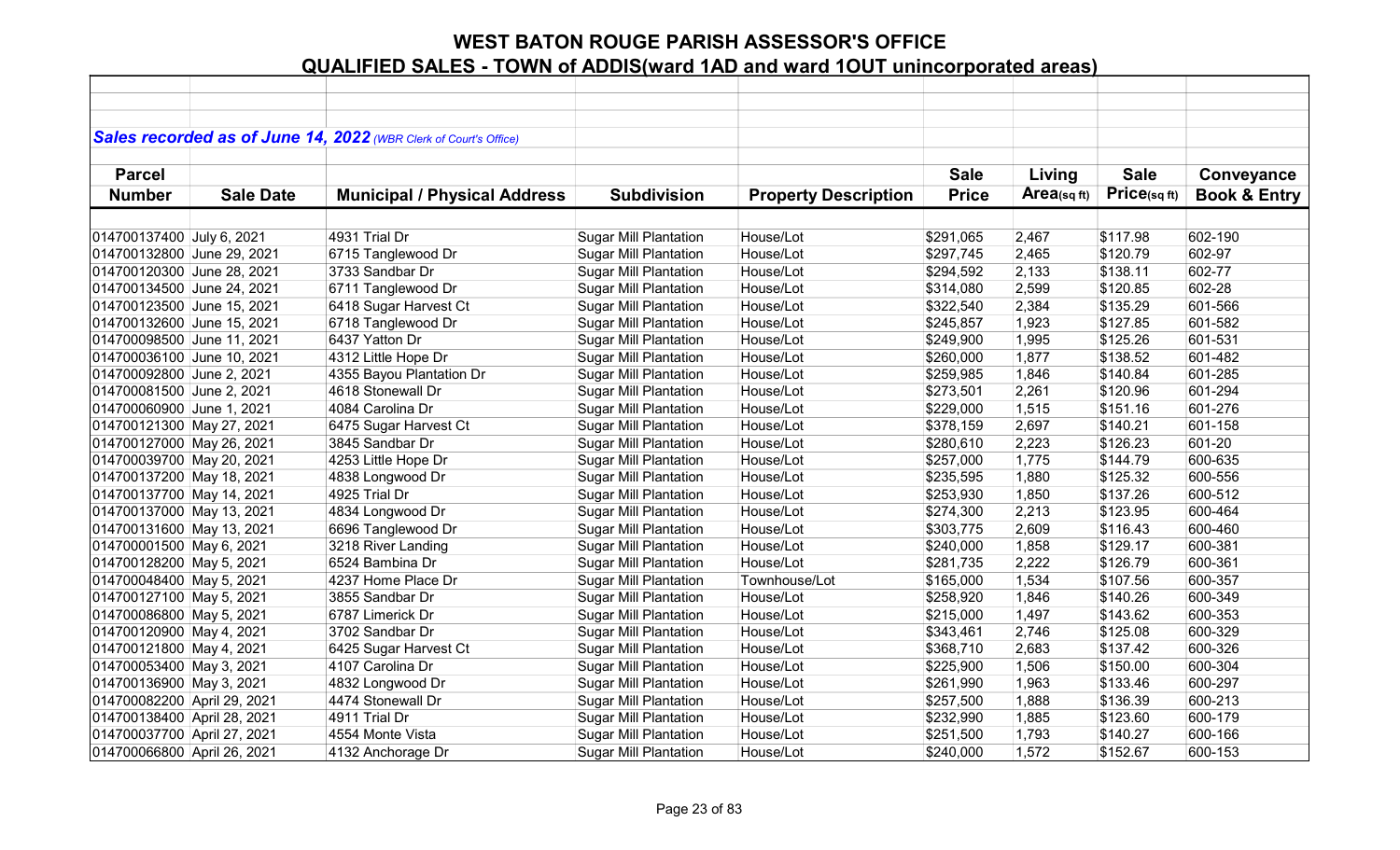|                             |                                | Sales recorded as of June 14, 2022 (WBR Clerk of Court's Office) |                              |                             |              |            |              |                         |
|-----------------------------|--------------------------------|------------------------------------------------------------------|------------------------------|-----------------------------|--------------|------------|--------------|-------------------------|
|                             |                                |                                                                  |                              |                             |              |            |              |                         |
| <b>Parcel</b>               |                                |                                                                  |                              |                             | <b>Sale</b>  | Living     | <b>Sale</b>  | Conveyance              |
| <b>Number</b>               | <b>Sale Date</b>               | <b>Municipal / Physical Address</b>                              | <b>Subdivision</b>           | <b>Property Description</b> | <b>Price</b> | Area(sqft) | Price(sq ft) | <b>Book &amp; Entry</b> |
|                             |                                |                                                                  |                              |                             |              |            |              |                         |
| 014700041900 April 26, 2021 |                                | 3928 Cypress Hall Dr                                             | <b>Sugar Mill Plantation</b> | Townhouse/Lot               | \$179,500    | 1,507      | \$119.11     | 600-123                 |
| 01470003500 April 22, 2021  |                                | 4548 Little Hope Dr                                              | <b>Sugar Mill Plantation</b> | House/Lot                   | \$254,000    | 1,813      | \$140.10     | 600-98                  |
| 014700137600 April 21, 2021 |                                | 4927 Trial Dr                                                    | <b>Sugar Mill Plantation</b> | House/Lot                   | \$273,785    | 2,219      | \$123.38     | 600-68                  |
| 014700138000 April 19, 2021 |                                | 4919 Trial Dr                                                    | <b>Sugar Mill Plantation</b> | House/Lot                   | \$252,085    | 1,845      | \$136.63     | 600-1                   |
| 014700130500 April 16, 2021 |                                | 4918 Trial Dr                                                    | <b>Sugar Mill Plantation</b> | House/Lot                   | \$255,990    | 2,205      | \$116.10     | 599-565                 |
| 014700130900 April 16, 2021 |                                | 4926 Trial Dr                                                    | <b>Sugar Mill Plantation</b> | House/Lot                   | \$256,595    | 2,209      | \$116.16     | 599-675                 |
| 014700049100 April 13, 2021 |                                | 3927 Cypress Hall Dr                                             | <b>Sugar Mill Plantation</b> | Townhouse/Lot               | \$175,000    | 1,490      | \$117.45     | 599-519                 |
| 014700111500 April 12, 2021 |                                | 4627 Longwood Dr                                                 | <b>Sugar Mill Plantation</b> | House/Lot                   | \$269,900    | 1,961      | \$137.63     | 599-503                 |
| 014700098300 April 5, 2021  |                                | 4022 Sandbar Dr                                                  | <b>Sugar Mill Plantation</b> | House/Lot                   | \$265,000    | 1,966      | \$134.79     | 599-340                 |
| 014700126900 April 1, 2021  |                                | 3835 Sandbar Dr                                                  | <b>Sugar Mill Plantation</b> | House/Lot                   | \$250,595    | 1,835      | \$136.56     | 599-328                 |
| 014700137800 April 1, 2021  |                                | 4923 Trial Dr                                                    | <b>Sugar Mill Plantation</b> | House/Lot                   | \$278,345    | 2,230      | \$124.82     | 599-324                 |
| 014700131900 April 1, 2021  |                                | 6704 Tanglewood Dr                                               | <b>Sugar Mill Plantation</b> | House/Lot                   | \$278,890    | 2,215      | \$125.91     | 599-320                 |
| 014700058000 April 1, 2021  |                                | 4178 Olivia Dr                                                   | <b>Sugar Mill Plantation</b> | House/Lot                   | \$195,000    | 1,583      | \$123.18     | 599-310                 |
| 014700082400 April 1, 2021  |                                | 4302 Olivia Dr                                                   | <b>Sugar Mill Plantation</b> | House/Lot                   | \$205,000    | 1,581      | \$129.66     | 599-316                 |
|                             | 014700131800 March 30, 2021    | 6702 Tanglewood Dr                                               | <b>Sugar Mill Plantation</b> | House/Lot                   | \$258,950    | 1,963      | \$131.92     | 599-245                 |
|                             | 014700130300 March 25, 2021    | 4914 Trial Dr                                                    | <b>Sugar Mill Plantation</b> | House/Lot                   | \$274,360    | 2,222      | \$123.47     | 599-167                 |
|                             | 014700130700 March 23, 2021    | 4922 Trial Dr                                                    | <b>Sugar Mill Plantation</b> | House/Lot                   | \$285,580    | 2,362      | \$120.91     | 599-51                  |
|                             | 014700029000 March 22, 2021    | 4011 Monte Vista Dr                                              | <b>Sugar Mill Plantation</b> | House/Lot                   | \$249,500    | 1,847      | \$135.08     | 599-15                  |
|                             | 014700125800 March 19, 2021    | 6525 Babina Dr                                                   | <b>Sugar Mill Plantation</b> | House/Lot                   | \$238,755    | 1,921      | \$124.29     | 598-652                 |
|                             | 014700121900 March 18, 2021    | 6415 Sugar Harvest Ct                                            | <b>Sugar Mill Plantation</b> | House/Lot                   | \$299,786    | 2,121      | \$141.34     | 598-646                 |
|                             | 014700034700 March 17, 2021    | 4621 Little Hope Dr                                              | <b>Sugar Mill Plantation</b> | House/Lot                   | \$263,000    | 1,861      | \$141.32     | 598-592                 |
|                             | 014700081000 March 16, 2021    | 4712 Stonewall Dr                                                | <b>Sugar Mill Plantation</b> | House/Lot                   | \$278,500    | 2,354      | \$118.31     | 598-581                 |
|                             | 014700137300 March 15, 2021    | 4933 Trial Dr                                                    | <b>Sugar Mill Plantation</b> | House/Lot                   | \$254,230    | 1,843      | \$137.94     | 598-518                 |
|                             | 014700138200 March 11, 2021    | 4915 Trial Dr                                                    | <b>Sugar Mill Plantation</b> | House/Lot                   | \$276,600    | 2,218      | \$124.71     | 598-492                 |
| 014700134700 March 8, 2021  |                                | 6707 Tanglewood Dr                                               | <b>Sugar Mill Plantation</b> | House/Lot                   | \$254,234    | 2,207      | \$115.19     | 598-459                 |
| 014700138300 March 8, 2021  |                                | 4913 Trial Dr                                                    | <b>Sugar Mill Plantation</b> | House/Lot                   | \$286,755    | 2,232      | \$128.47     | 598-455                 |
| 014700089500 March 3, 2021  |                                | 6756 Little Hope Dr                                              | <b>Sugar Mill Plantation</b> | House/Lot                   | \$215,000    | 1,514      | \$142.01     | 598-412                 |
| 014700130100 March 3, 2021  |                                | 4910 Trial Dr                                                    | <b>Sugar Mill Plantation</b> | House/Lot                   | \$288,355    | 2,472      | \$116.65     | 598-408                 |
|                             | 014700138100 February 21, 2021 | 4917 Trial Dr                                                    | <b>Sugar Mill Plantation</b> | House/Lot                   | \$241,484    | 1,923      | \$125.58     | 598-89                  |
|                             | 014700059700 February 19, 2021 | 3922 Carolina Dr                                                 | <b>Sugar Mill Plantation</b> | House/Lot                   | \$205,900    | 1,464      | \$140.64     | 598-170                 |
|                             | 014700090600 February 18, 2021 | 6318 Union Dr                                                    | <b>Sugar Mill Plantation</b> | House/lot                   | \$276,800    | 2,422      | \$114.29     | 598-156                 |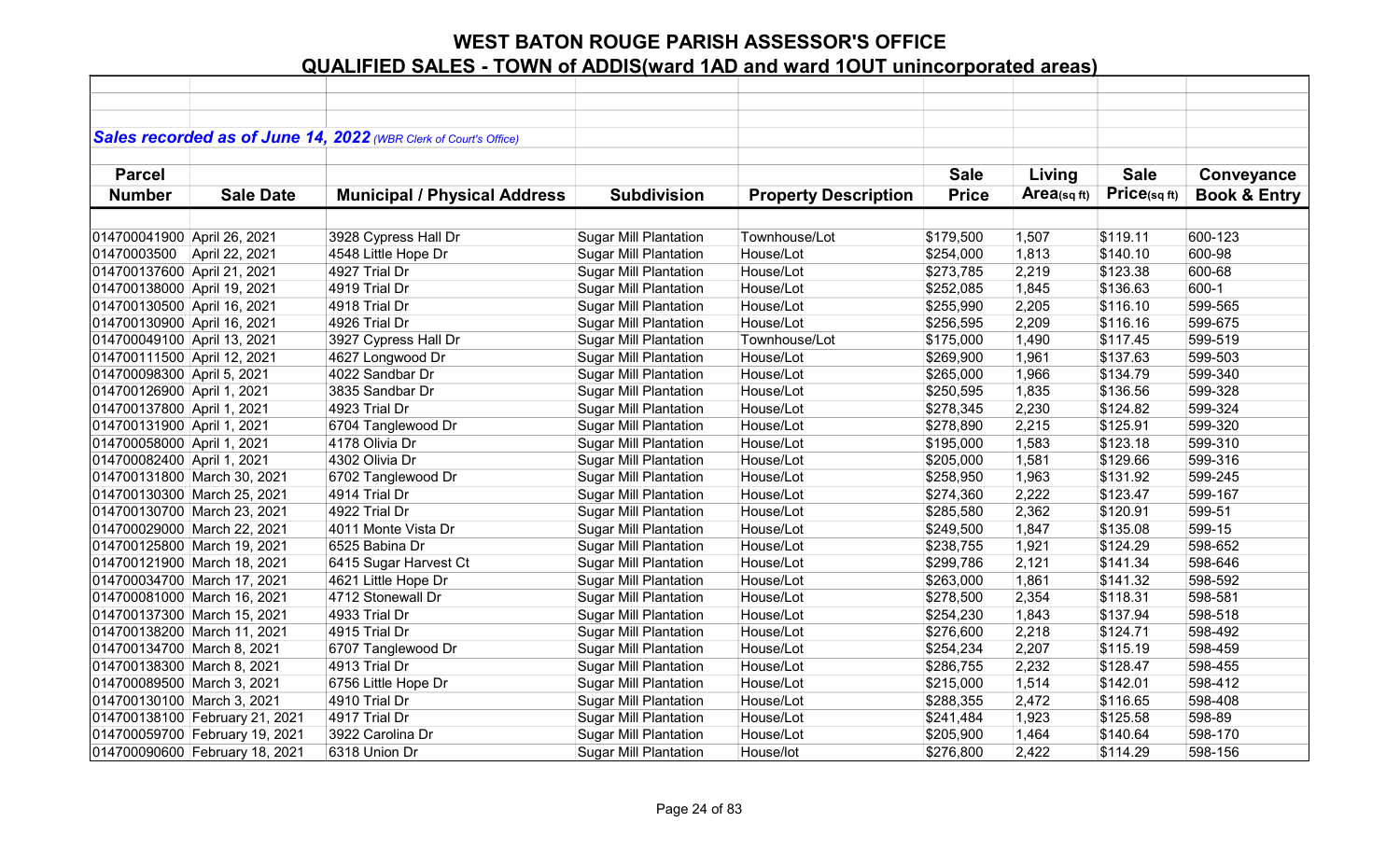|               |                                     | Sales recorded as of June 14, 2022 (WBR Clerk of Court's Office) |                              |                             |              |            |             |                         |
|---------------|-------------------------------------|------------------------------------------------------------------|------------------------------|-----------------------------|--------------|------------|-------------|-------------------------|
|               |                                     |                                                                  |                              |                             |              |            |             |                         |
| <b>Parcel</b> |                                     |                                                                  |                              |                             | <b>Sale</b>  | Living     | <b>Sale</b> | Conveyance              |
| <b>Number</b> | <b>Sale Date</b>                    | <b>Municipal / Physical Address</b>                              | <b>Subdivision</b>           | <b>Property Description</b> | <b>Price</b> | Area(sqft) | Price(sqft) | <b>Book &amp; Entry</b> |
|               |                                     |                                                                  |                              |                             |              |            |             |                         |
|               | 014700023700 February 18, 2021      | 3822 Monte Vista Dr                                              | <b>Sugar Mill Plantation</b> | House/Lot                   | \$259,900    | 1,885      | \$137.88    | 598-153                 |
|               | 014700130400 February 17, 2021      | 4916 Trial Dr                                                    | <b>Sugar Mill Plantation</b> | House/Lot                   | \$290,725    | 2,460      | \$118.18    | 598-137                 |
|               | 014700137900 February 9, 2021       | 4921 Trial Dr                                                    | <b>Sugar Mill Plantation</b> | House/Lot                   | \$313,480    | 2,614      | \$119.92    | 597-638                 |
|               | 014700090300 February 5, 2021       | 6378 Union Dr                                                    | <b>Sugar Mill Plantation</b> | House/Lot                   | \$258,500    | 1,968      | \$131.35    | 597-589                 |
|               | 014700129000 February 3, 2021       | 6547 Ambrosia Dr                                                 | <b>Sugar Mill Plantation</b> | House/Lot                   | \$240,945    | 1,925      | \$125.17    | 597-532                 |
|               | 014700114000 February 2, 2021       | 6682 Linwood Dr                                                  | <b>Sugar Mill Plantation</b> | House/Lot                   | \$292,475    | 2,467      | \$118.55    | 597-517                 |
|               | 014700120200 January 28, 2021       | 3743 Sandbar Dr                                                  | <b>Sugar Mill Plantation</b> | House/Lot                   | \$283,391    | 1,924      | \$147.29    | 597-466                 |
|               | 014700128100 January 28, 2021       | 6544 Babina Dr                                                   | <b>Sugar Mill Plantation</b> | House/Lot                   | \$234,730    | 1,880      | \$124.86    | 597-456                 |
|               | 014700125600 January 25, 2021       | 6497 Babina Dr                                                   | <b>Sugar Mill Plantation</b> | House/Lot                   | \$255,945    | 2,199      | \$116.39    | 597-444                 |
|               | 014700126600 January 20, 2021       | 3775 Sandbar Dr                                                  | <b>Sugar Mill Plantation</b> | House/Lot                   | \$235,040    | 1,883      | \$124.82    | 597-387                 |
|               | 014700032800 January 19, 2021       | 4255 Monte Vista Dr                                              | <b>Sugar Mill Plantation</b> | House/Lot                   | \$248,250    | 1,829      | \$135.73    | 597-354                 |
|               | 014700124300 January 19, 2021       | 6498 Sugar Harvest Ct                                            | <b>Sugar Mill Plantation</b> | House/Lot                   | \$249,347    | 1,635      | \$152.51    | 597-357                 |
|               | 014700038400 January 15, 2021       | 4728 Monte Vista Dr                                              | <b>Sugar Mill Plantation</b> | House/Lot                   | \$249,000    | 1,936      | \$128.62    | 597-346                 |
|               | 014700123100 January 14, 2021       | 3688 Sugar Harvest                                               | <b>Sugar Mill Plantation</b> | House/Lot                   | \$345,935    | 2,680      | \$129.08    | 597-325                 |
|               | 014700111900 January 6, 2021        | 4635 Longwood Dr                                                 | <b>Sugar Mill Plantation</b> | House/Lot                   | \$330,000    | 2,230      | \$147.98    | 607-55                  |
| 014700124000  | December 29, 2020                   | 6468 Sugar Harvest Ct                                            | <b>Sugar Mill Plantation</b> | House/Lot                   | \$377,543    | 3,167      | \$119.21    | 597-136                 |
| 014700122700  | December 29, 2020                   | 3648 Sugar Harvest Ct                                            | <b>Sugar Mill Plantation</b> | House/Lot                   | \$257,965    | 1,637      | \$157.58    | 597-133                 |
| 014700080900  | December 28, 2020 4732 Stonewall Dr |                                                                  | <b>Sugar Mill Plantation</b> | House/Lot                   | \$263,000    | 2,004      | \$131.24    | 597-108                 |
| 014700053900  | December 23, 2020 6753 Eliza Dr     |                                                                  | <b>Sugar Mill Plantation</b> | House/Lot                   | \$215,000    | 1,797      | \$119.64    | 597-66                  |
| 014700081100  | December 21, 2020                   | 4698 Stonewall Dr                                                | <b>Sugar Mill Plantation</b> | House/Lot                   | \$299,900    | 2,603      | \$115.21    | 596-697                 |
| 014700113200  | December 17, 2020 4779 Longwood Dr  |                                                                  | <b>Sugar Mill Plantation</b> | House/Lot                   | \$285,650    | 2,456      | \$116.31    | 596-441                 |
| 014700121100  |                                     | December 15, 2020 6495 Sugar Harvest Ct                          | <b>Sugar Mill Plantation</b> | House/Lot                   | \$330,573    | 2,594      | \$127.44    | 596-371                 |
| 014700055900  | December 11, 2020 6765 Virginia Dr  |                                                                  | <b>Sugar Mill Plantation</b> | House/Lot                   | \$259,900    | 1,770      | \$146.84    | 596-341                 |
| 014700126400  | December 11, 2020                   | 3755 Sandbar Dr                                                  | <b>Sugar Mill Plantation</b> | House/Lot                   | \$225,795    | 1,883      | \$119.91    | 596-352                 |
|               | 014700112400 December 8, 2020       | 4647 Longwood Dr                                                 | <b>Sugar Mill Plantation</b> | House/Lot                   | \$258,670    | 1,966      | \$131.57    | 596-297                 |
|               | 014700126500 December 4, 2020       | 3765 Sandbar Dr                                                  | <b>Sugar Mill Plantation</b> | House/Lot                   | \$230,820    | 1,922      | \$120.09    | 596-263                 |
|               | 014700095500 December 2, 2020       | 6318 Yatton Dr                                                   | <b>Sugar Mill Plantation</b> | House/Lot                   | \$230,000    | 1,877      | \$122.54    | 596-197                 |
|               | 014700124200 December 1, 2020       | 6488 Sugar Harvest Ct                                            | <b>Sugar Mill Plantation</b> | House/Lot                   | \$279,037    | 1,936      | \$144.13    | 596-186                 |
|               | 014700028500 December 1, 2020       | 3857 Monte Vista Dr                                              | <b>Sugar Mill Plantation</b> | House/Lot                   | \$235,000    | 1,974      | \$119.05    | 596-183                 |
|               | 014700082100 November 30, 2020      | 4494 Stonewall Dr                                                | <b>Sugar Mill Plantation</b> | House/Lot                   | \$265,000    | 2,234      | \$118.62    | 596-157                 |
|               | 014700106100 November 23, 2020      | 4682 Trial Dr                                                    | <b>Sugar Mill Plantation</b> | House/Lot                   | \$273,940    | 2,212      | \$123.84    | 596-98                  |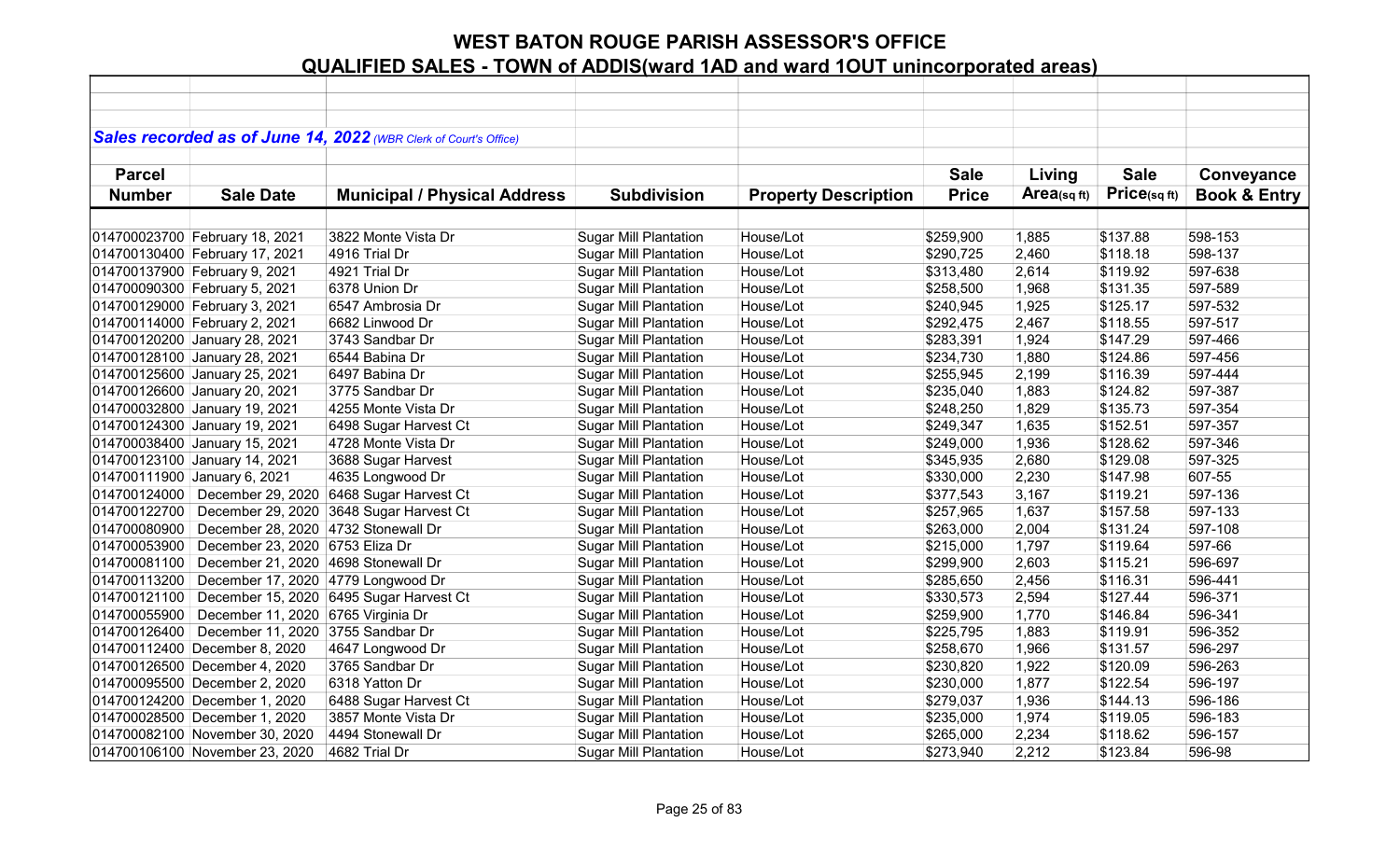|               |                                | Sales recorded as of June 14, 2022 (WBR Clerk of Court's Office) |                              |                             |              |            |             |                         |
|---------------|--------------------------------|------------------------------------------------------------------|------------------------------|-----------------------------|--------------|------------|-------------|-------------------------|
|               |                                |                                                                  |                              |                             |              |            |             |                         |
| <b>Parcel</b> |                                |                                                                  |                              |                             | <b>Sale</b>  | Living     | <b>Sale</b> | Conveyance              |
| <b>Number</b> | <b>Sale Date</b>               | <b>Municipal / Physical Address</b>                              | <b>Subdivision</b>           | <b>Property Description</b> | <b>Price</b> | Area(sqft) | Price(sqft) | <b>Book &amp; Entry</b> |
|               |                                |                                                                  |                              |                             |              |            |             |                         |
|               | 014700089000 November 23, 2020 | 4486 Belle Vue Dr                                                | <b>Sugar Mill Plantation</b> | House/Lot                   | \$210,000    | 1,630      | \$128.83    | 596-86                  |
|               | 014700126700 November 20, 2020 | 3785 Sandbar Dr                                                  | <b>Sugar Mill Plantation</b> | House/Lot                   | \$260,635    | 2,216      | \$117.62    | 596-75                  |
|               | 014700127500 November 19, 2020 | 3784 Sandbar Dr                                                  | <b>Sugar Mill Plantation</b> | House/Lot                   | \$264,500    | 2,217      | \$119.31    | 596-54                  |
|               | 014700078600 November 19, 2020 | 6357 Clarkland Blvd                                              | <b>Sugar Mill Plantation</b> | House/Lot                   | \$263,000    | 2,071      | \$126.99    | 596-50                  |
|               | 014700127400 November 17, 2020 | 3794 Sandbar Dr                                                  | <b>Sugar Mill Plantation</b> | House/Lot                   | \$244,480    | 2,208      | \$110.72    | 596-4                   |
|               | 014700086100 November 13, 2020 | 4413 Olivia Dr                                                   | <b>Sugar Mill Plantation</b> | House/Lot                   | \$225,000    | 1,620      | \$138.89    | 595-591                 |
|               | 014700127300 November 13, 2020 | 3846 Sandbar Dr                                                  | <b>Sugar Mill Plantation</b> | House/Lot                   | \$298,560    | 2,612      | \$114.30    | 595-634                 |
|               | 014700098000 November 12, 2020 | 4001 Sandbar Dr                                                  | <b>Sugar Mill Plantation</b> | House/Lot                   | \$235,000    | 1,869      | \$125.74    | 595-569                 |
|               | 014700122400 November 10, 2020 | 3647 Sugar Harvest Ct                                            | <b>Sugar Mill Plantation</b> | House/Lot                   | \$306,085    | 2,262      | \$135.32    | 595-542                 |
|               | 014700127200 November 10, 2020 | 3856 Sandbar Dr                                                  | <b>Sugar Mill Plantation</b> | House/Lot                   | \$244,385    | 2,211      | \$110.53    | 595-548                 |
|               | 014700065200 November 10, 2020 | 4433 Trial Dr                                                    | <b>Sugar Mill Plantation</b> | House/Lot                   | \$304,000    | 2,735      | \$111.15    | 595-556                 |
|               | 014700128300 November 9, 2020  | 6514 Babina Dr                                                   | <b>Sugar Mill Plantation</b> | House/Lot                   | \$277,000    | 2,402      | \$115.32    | 595-489                 |
|               | 014700126300 November 4, 2020  | 6595 Babina Dr                                                   | <b>Sugar Mill Plantation</b> | House/Lot                   | \$276,316    | 2,342      | \$117.98    | 595-435                 |
|               | 014700127800 November 4, 2020  | 6576 Babina Dr                                                   | <b>Sugar Mill Plantation</b> | House/Lot                   | \$257,815    | 1,957      | \$131.74    | 595-431                 |
|               | 014700093000 November 4, 2020  | 4435 Union Dr                                                    | <b>Sugar Mill Plantation</b> | House/Lot                   | \$264,900    | 2,209      | \$119.92    | 595-425                 |
|               | 014700023800 November 2, 2020  | 3832 Monte Vista Dr                                              | <b>Sugar Mill Plantation</b> | House/Lot                   | \$218,500    | 1,580      | \$138.29    | 595-410                 |
|               | 014700063000 October 29, 2020  | 4278 Trial Dr                                                    | <b>Sugar Mill Plantation</b> | House/Lot                   | \$245,000    | 1,796      | \$136.41    | 595-286                 |
|               | 014700112800 October 27, 2020  | 4663 Longwood Dr                                                 | <b>Sugar Mill Plantation</b> | House/Lot                   | \$262,600    | 2,224      | \$118.08    | 595-213                 |
|               | 014700123700 October 27, 2020  | 6438 Sugar Harvest Ct                                            | <b>Sugar Mill Plantation</b> | House/Lot                   | \$368,750    | 3,002      | \$122.83    | 595-210                 |
|               | 014700125700 October 26, 2020  | 6515 Babina Dr                                                   | <b>Sugar Mill Plantation</b> | House/Lot                   | \$268,470    | 2,356      | \$113.95    | 595-179                 |
|               | 014700129400 October 14, 2020  | 6556 Ambrosia Dr                                                 | <b>Sugar Mill Plantation</b> | House/Lot                   | \$253,163    | 1,961      | \$129.10    | 594-685                 |
|               | 014700128000 October 14, 2020  | 6554 Babina Dr                                                   | <b>Sugar Mill Plantation</b> | House/Lot                   | \$262,362    | 2,238      | \$117.23    | 594-693                 |
|               | 014700123800 October 13, 2020  | 6448 Sugar Harvest Ct                                            | <b>Sugar Mill Plantation</b> | House/Lot                   | \$329,373    | 2,592      | \$127.07    | 594-676                 |
|               | 014700129500 October 12, 2020  | 6546 Ambrosia Dr                                                 | <b>Sugar Mill Plantation</b> | House/Lot                   | \$290,980    | 2,594      | \$112.17    | 594-669                 |
|               | 014700048600 October 8, 2020   | 4233 Home Place Dr                                               | <b>Sugar Mill Plantation</b> | Townhouse/Lot               | \$145,000    | 1,271      | \$114.08    | 594-637                 |
|               | 014700055600 October 8, 2020   | 6735 Virginia Dr                                                 | <b>Sugar Mill Plantation</b> | House/Lot                   | \$257,900    | 2,401      | \$107.41    | 594-634                 |
|               | 014700118900 October 8, 2020   | 4789 Viola Farms Dr                                              | <b>Sugar Mill Plantation</b> | House/Lot                   | \$203,100    | 1,827      | \$111.17    | 594-627                 |
|               | 014700127600 October 7, 2020   | 3774 Sandbar Dr                                                  | <b>Sugar Mill Plantation</b> | House/Lot                   | \$242,635    | 2,205      | \$110.04    | 594-606                 |
|               | 014700039100 October 7, 2020   | 4427 Little Hope Dr                                              | <b>Sugar Mill Plantation</b> | House/Lot                   | \$250,000    | 1,940      | \$128.87    | 594-603                 |
|               | 014700121000 October 1, 2020   | 3712 Sandbar Dr                                                  | <b>Sugar Mill Plantation</b> | House/Lot                   | \$354,842    | 2,893      | \$122.66    | 594-537                 |
|               | 014700081600 October 1, 2020   | 4596 Stonewall Dr                                                | <b>Sugar Mill Plantation</b> | House/Lot                   | \$250,000    | 1,960      | \$127.55    | 594-521                 |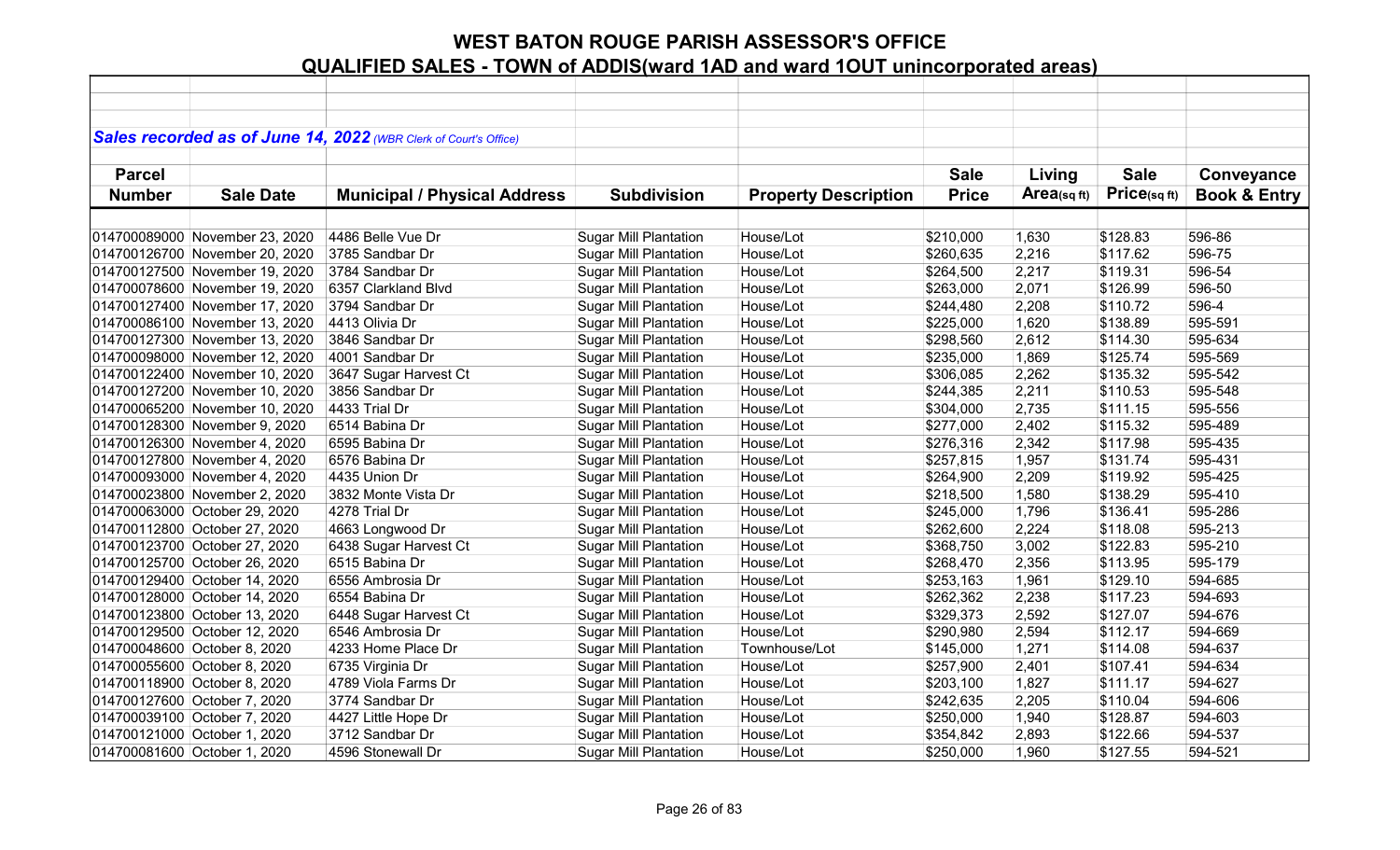|               |                                                  | Sales recorded as of June 14, 2022 (WBR Clerk of Court's Office) |                              |                             |              |            |              |                         |
|---------------|--------------------------------------------------|------------------------------------------------------------------|------------------------------|-----------------------------|--------------|------------|--------------|-------------------------|
|               |                                                  |                                                                  |                              |                             |              |            |              |                         |
| <b>Parcel</b> |                                                  |                                                                  |                              |                             | <b>Sale</b>  | Living     | <b>Sale</b>  | Conveyance              |
| <b>Number</b> | <b>Sale Date</b>                                 | <b>Municipal / Physical Address</b>                              | <b>Subdivision</b>           | <b>Property Description</b> | <b>Price</b> | Area(sqft) | Price(sqft)  | <b>Book &amp; Entry</b> |
|               |                                                  |                                                                  |                              |                             |              |            |              |                         |
|               | 014700126000 October 1, 2020                     | 6565 Babina Dr                                                   | <b>Sugar Mill Plantation</b> | House/Lot                   | \$245,425    | 1,968      | \$124.71     | 594-514                 |
|               | 014700129200 September 30, 2020                  | 6567 Ambrosia Dr                                                 | <b>Sugar Mill Plantation</b> | House/Lot                   | \$280,065    | 2,427      | \$115.40     | 594-482                 |
|               | 014700071700 September 30, 2020                  | 4163 Stonewall Dr                                                | <b>Sugar Mill Plantation</b> | House/Lot                   | \$252,000    | 1,887      | \$133.55     | 594-476                 |
|               | 014700102900 September 29, 2020                  | 4784 Belle Vue Dr                                                | <b>Sugar Mill Plantation</b> | House/Lot                   | \$199,000    | 1,532      | \$129.90     | 594-468                 |
|               | 014700124100 September 29, 2020                  | 6478 Sugar Harvest Ct                                            | <b>Sugar Mill Plantation</b> | House/Lot                   | \$319,008    | 2,383      | \$133.87     | 594-465                 |
|               | 014700097700 September 28, 2020                  | 4031 Sandbar Dr                                                  | <b>Sugar Mill Plantation</b> | House/Lot                   | \$245,000    | 2,220      | \$110.36     | 594-435                 |
|               | 014700126200 September 25, 2020                  | 6585 Babina Dr                                                   | <b>Sugar Mill Plantation</b> | House/Lot                   | \$225,895    | 1,895      | \$119.21     | 594-418                 |
|               | 014700113000 September 24, 2020 4701 Longwood Dr |                                                                  | <b>Sugar Mill Plantation</b> | House/Lot                   | \$247,260    | 1,954      | \$126.54     | 594-384                 |
|               | 014700123400 September 24, 2020                  | 6408 Sugar Harvest Ct                                            | <b>Sugar Mill Plantation</b> | House/Lot                   | \$377,906    | 3,257      | \$116.03     | 594-372                 |
| 01470012300   | September 24, 2020                               | 3678 Sugar Harvest Ct                                            | <b>Sugar Mill Plantation</b> | House/Lot                   | \$367,192    | 2,796      | \$131.33     | 594-375                 |
|               | 014700112700 September 22, 2020 4659 Longwood Dr |                                                                  | <b>Sugar Mill Plantation</b> | House/Lot                   | \$278,025    | 2,467      | \$112.70     | 594-294                 |
|               | 014700126100 September 17, 2020                  | 6575 Babina Dr                                                   | <b>Sugar Mill Plantation</b> | House/Lot                   | \$225,365    | 1,883      | \$119.68     | 594-270                 |
|               | 014700127900 September 17, 2020                  | 6564 Babina Dr                                                   | <b>Sugar Mill Plantation</b> | House/Lot                   | \$226,645    | 1,928      | \$117.55     | 594-262                 |
|               | 014700112600 September 16, 2020 4655 Longwood Dr |                                                                  | <b>Sugar Mill Plantation</b> | House/Lot                   | \$237,825    | 1,846      | \$128.83     | 594-212                 |
|               | 014700096100 September 15, 2020 6436 Yatton Dr   |                                                                  | <b>Sugar Mill Plantation</b> | House/Lot                   | \$222,000    | 1,871      | \$118.65     | 594-178                 |
| 014700059800  | September 14, 2020 3932 Carolina Dr              |                                                                  | <b>Sugar Mill Plantation</b> | House/Lot                   | \$204,500    | 1,614      | \$126.70     | 594-159                 |
|               | 014700125200 September 11, 2020 3322 Union Dr    |                                                                  | <b>Sugar Mill Plantation</b> | House/Lot                   | \$192,390    | 1,618      | \$118.91     | 594-138                 |
| 014700027000  |                                                  | September 10, 2020 3845 Poplar Grove Dr                          | <b>Sugar Mill Plantation</b> | House/Lot                   | \$230,000    | 1,852      | \$124.19     | 594-98                  |
|               | 014700005805 September 8, 2020                   |                                                                  | <b>Sugar Mill Plantation</b> | Lots(84)                    | \$4,701,600  |            | \$55,971/lot | 594-47                  |
|               | 014700106600 September 4, 2020                   | 4586 Trial Dr                                                    | <b>Sugar Mill Plantation</b> | House/Lot                   | \$260,145    | 2,213      | \$117.55     | 594-32                  |
|               | 014700128900 September 2, 2020                   | 6537 Ambrosia Dr                                                 | <b>Sugar Mill Plantation</b> | House/Lot                   | \$243,495    | 2,211      | \$110.13     | 593-685                 |
|               | 014700049400 August 31, 2020                     | 3921 Cypress Hall Dr                                             | <b>Sugar Mill Plantation</b> | Townhome/Lot                | \$172,000    | 1,509      | \$113.98     | 593-643                 |
|               | 014700129800 August 28, 2020                     | 6516 Ambrosia Dr                                                 | <b>Sugar Mill Plantation</b> | House/Lot                   | \$261,585    | 2,226      | \$117.51     | 593-597                 |
|               | 014700072600 August 28, 2020                     | 3767 Union Dr                                                    | <b>Sugar Mill Plantation</b> | House/Lot                   | \$217,000    | 1,724      | \$125.87     | 593-601                 |
|               | 014700110600 August 28, 2020                     | 4642 Longwood Dr                                                 | <b>Sugar Mill Plantation</b> | House/Lot                   | \$278,000    | 2,440      | \$113.93     | 593-604                 |
|               | 014700129900 August 25, 2020                     | 3523 Union Dr                                                    | <b>Sugar Mill Plantation</b> | House/Lot                   | \$274,965    | 2,419      | \$113.67     | 593-550                 |
|               | 014700129700 August 25, 2020                     | 6526 Ambrosia Dr                                                 | <b>Sugar Mill Plantation</b> | House/Lot                   | \$271,255    | 2,360      | \$114.94     | 593-557                 |
|               | 014700129100 August 25, 2020                     | 6557 Ambrosia Dr                                                 | <b>Sugar Mill Plantation</b> | House/Lot                   | \$271,650    | 2,347      | \$115.74     | 593-561                 |
|               | 014700094100 August 24, 2020                     | 4353 Union Dr                                                    | <b>Sugar Mill Plantation</b> | House/Lot                   | \$257,000    | 2,224      | \$115.56     | 593-530                 |
|               | 014700122000 August 18, 2020                     | 3687 Sugar Harvest Ct                                            | <b>Sugar Mill Plantation</b> | House/Lot                   | \$317,500    | 2,378      | \$133.52     | 593-462                 |
|               | 014700089200 August 17, 2020                     | 4508 Belle Vue Dr                                                | <b>Sugar Mill Plantation</b> | House/Lot                   | \$219,500    | 1,642      | \$133.68     | 593-441                 |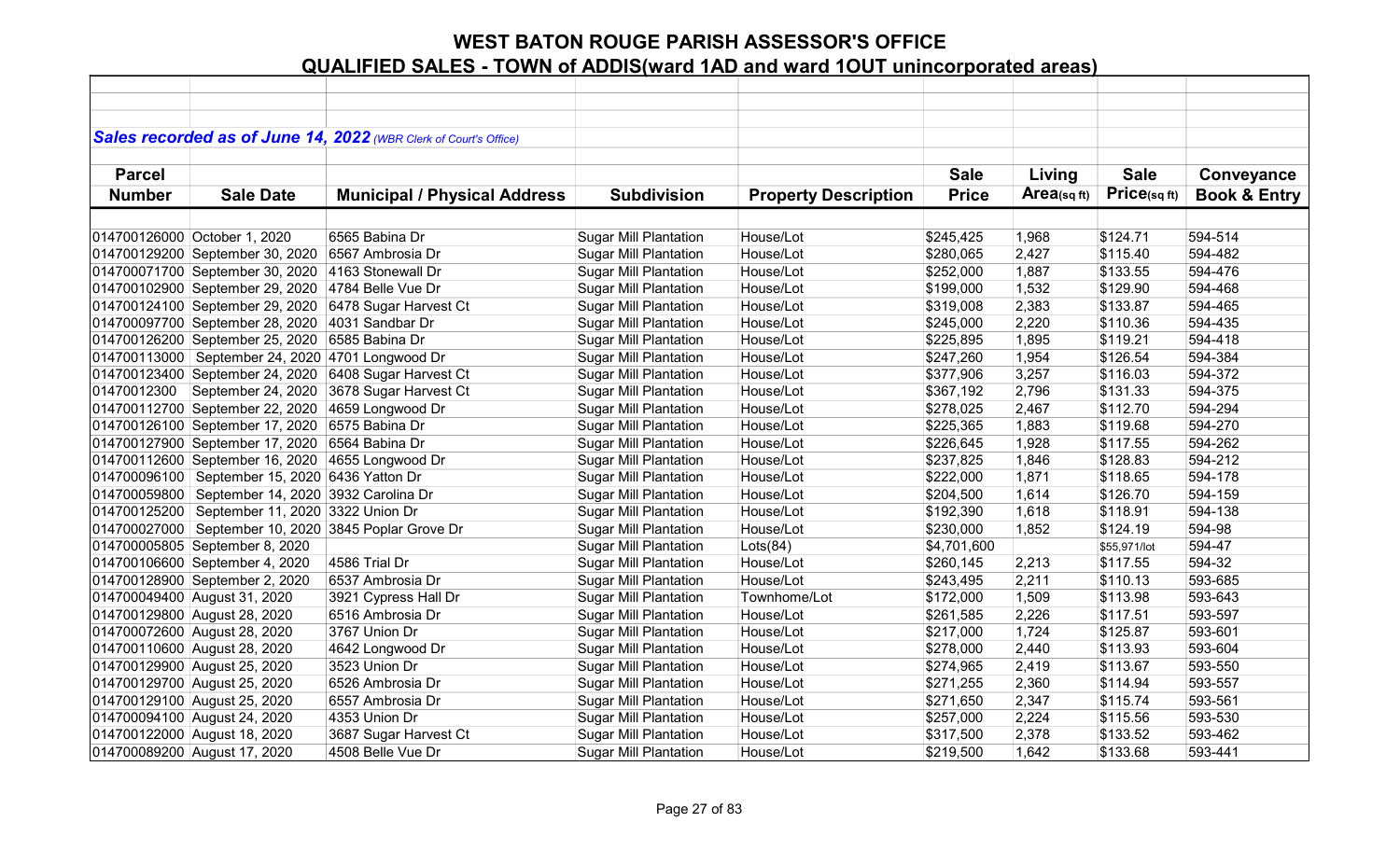|                             |                              | Sales recorded as of June 14, 2022 (WBR Clerk of Court's Office) |                              |                             |              |            |             |                         |
|-----------------------------|------------------------------|------------------------------------------------------------------|------------------------------|-----------------------------|--------------|------------|-------------|-------------------------|
|                             |                              |                                                                  |                              |                             |              |            |             |                         |
| <b>Parcel</b>               |                              |                                                                  |                              |                             | <b>Sale</b>  | Living     | <b>Sale</b> | Conveyance              |
| <b>Number</b>               | <b>Sale Date</b>             | <b>Municipal / Physical Address</b>                              | <b>Subdivision</b>           | <b>Property Description</b> | <b>Price</b> | Area(sqft) | Price(sqft) | <b>Book &amp; Entry</b> |
|                             |                              |                                                                  |                              |                             |              |            |             |                         |
|                             | 014700129300 August 17, 2020 | 6568 Ambrosia Dr                                                 | <b>Sugar Mill Plantation</b> | House/Lot                   | \$241,850    | 1,844      | \$131.16    | 593-434                 |
|                             | 014700085500 August 14, 2020 | 4473 Olivia Dr                                                   | <b>Sugar Mill Plantation</b> | House/Lot                   | \$225,000    | 1,972      | \$114.10    | 593-430                 |
|                             | 014700116500 August 14, 2020 | 4742 Viola Farms Dr                                              | <b>Sugar Mill Plantation</b> | House/Lot                   | \$204,020    | 1,836      | \$111.12    | 593-426                 |
|                             | 014700076700 August 13, 2020 | 3986 Union Dr                                                    | <b>Sugar Mill Plantation</b> | House/Lot                   | \$287,500    | 2,597      | \$110.70    | 593-412                 |
|                             | 014700124400 August 11, 2020 | 6506 Sugar Harvest Ct                                            | <b>Sugar Mill Plantation</b> | House/Lot                   | \$374,620    | 2,708      | \$138.34    | 593-378                 |
| 014700125000 August 5, 2020 |                              | 3442 Union Dr                                                    | <b>Sugar Mill Plantation</b> | House/Lot                   | \$199,900    | 1,824      | \$109.59    | 593-254                 |
| 014700128400 August 5, 2020 |                              | 6488 Babina Dr                                                   | <b>Sugar Mill Plantation</b> | House/Lot                   | \$260,555    | 2,243      | \$116.16    | 593-247                 |
| 014700071500 August 4, 2020 |                              | 4219 Stonewall Dr                                                | <b>Sugar Mill Plantation</b> | House/Lot                   | \$300,000    | 2,255      | \$133.04    | 593-239                 |
| 014700127700 July 31, 2020  |                              | 6586 Babina Dr                                                   | <b>Sugar Mill Plantation</b> | House/Lot                   | \$238,210    | 1,842      | \$129.32    | 593-186                 |
| 014700026600 July 28, 2020  |                              | 3937 Poplar Grove Dr                                             | <b>Sugar Mill Plantation</b> | House/Lot                   | \$222,500    | 1,657      | \$134.28    | 592-671                 |
| 014700118800 July 24, 2020  |                              | 4799 Viola Farm Dr                                               | <b>Sugar Mill Plantation</b> | House/Lot                   | \$187,095    | 1,489      | \$125.65    | 592-605                 |
| 014700128700 July 23, 2020  |                              | 6517 Ambrosia Dr                                                 | <b>Sugar Mill Plantation</b> | House/Lot                   | \$270,905    | 2,354      | \$115.08    | 592-572                 |
| 014700123600 July 21, 2020  |                              | 6428 Sugar Harvest Ct                                            | <b>Sugar Mill Plantation</b> | House/Lot                   | \$235,000    | 1,837      | \$127.93    | 592-533                 |
| 014700036500 July 20, 2020  |                              | 4220 Little Hope Dr                                              | <b>Sugar Mill Plantation</b> | House/Lot                   | \$235,000    | 1,930      | \$121.76    | 592-507                 |
| 014700037600 July 17, 2020  |                              | 4444 Monte Vista Dr                                              | <b>Sugar Mill Plantation</b> | House/Lot                   | \$260,000    | 1,862      | \$139.63    | 592-470                 |
| 014700074400 July 17, 2020  |                              | 3756 Union Dr                                                    | <b>Sugar Mill Plantation</b> | House/Lot                   | \$235,000    | 1,888      | \$124.47    | 592-476                 |
| 014700053700 July 15, 2020  |                              | 6733 Eliza Dr                                                    | <b>Sugar Mill Plantation</b> | House/Lot                   | \$222,000    | 1,517      | \$146.34    | 592-455                 |
| 01470003300                 | July 15, 2020                | 4357 Monte Vista Dr                                              | <b>Sugar Mill Plantation</b> | House/Lot                   | \$215,000    | 1,711      | \$125.66    | 592-458                 |
| 014700114700 July 14, 2020  |                              | 4902 Trial Dr                                                    | <b>Sugar Mill Plantation</b> | House/Lot                   | \$245,135    | 1,961      | \$125.01    | 592-433                 |
| 014700106500 July 13, 2020  |                              | 4602 Trial Dr                                                    | <b>Sugar Mill Plantation</b> | House/Lot                   | \$291,515    | 2,616      | \$111.44    | 592-403                 |
| 014700069000 July 9, 2020   |                              | 4186 Stonewall Dr                                                | <b>Sugar Mill Plantation</b> | House/Lot                   | \$265,000    | 2,225      | \$119.10    | 592-378                 |
| 014700125400 July 9, 2020   |                              | 6477 Babina Dr                                                   | <b>Sugar Mill Plantation</b> | House/Lot                   | \$290,214    | 2,611      | \$111.15    | 592-381                 |
| 014700113100 July 8, 2020   |                              | 4775 Longwood Dr                                                 | <b>Sugar Mill Plantation</b> | House/Lot                   | \$260,930    | 2,226      | \$117.22    | 592-353                 |
| 014700128600 July 8, 2020   |                              | 6495 Ambrosia Dr                                                 | <b>Sugar Mill Plantation</b> | House/Lot                   | \$239,895    | 1,869      | \$128.35    | 592-373                 |
| 014700088100 July 6, 2020   |                              | 4525 Belle Vue Dr                                                | <b>Sugar Mill Plantation</b> | House/Lot                   | \$199,900    | 1,694      | \$118.00    | 592-331                 |
| 014700125500 July 2, 2020   |                              | 6487 Babina Dr                                                   | <b>Sugar Mill Plantation</b> | House/Lot                   | \$269,400    | 2,359      | \$114.20    | 592-297                 |
| 014700036400 June 24, 2020  |                              | 4230 Little Hope Dr                                              | <b>Sugar Mill Plantation</b> | House/Lot                   | \$227,000    | 1,776      | \$127.82    | 592-87                  |
| 014700112900 June 23, 2020  |                              | 4667 Longwood Dr                                                 | <b>Sugar Mill Plantation</b> | House/Lot                   | \$238,720    | 1,852      | \$128.90    | 592-49                  |
| 014700124500 June 23, 2020  |                              | 3528 Union Dr                                                    | <b>Sugar Mill Plantation</b> | House/Lot                   | \$200,655    | 1,814      | \$110.61    | 592-63                  |
| 014700119000 June 22, 2020  |                              | 4779 Viola Farms Dr                                              | <b>Sugar Mill Plantation</b> | House/Lot                   | \$184,430    | 1,495      | \$123.36    | 592-17                  |
| 014700109800 June 19, 2020  |                              | 4702 Longwood Dr                                                 | <b>Sugar Mill Plantation</b> | House/Lot                   | \$269,510    | 2,366      | \$113.91    | 592-4                   |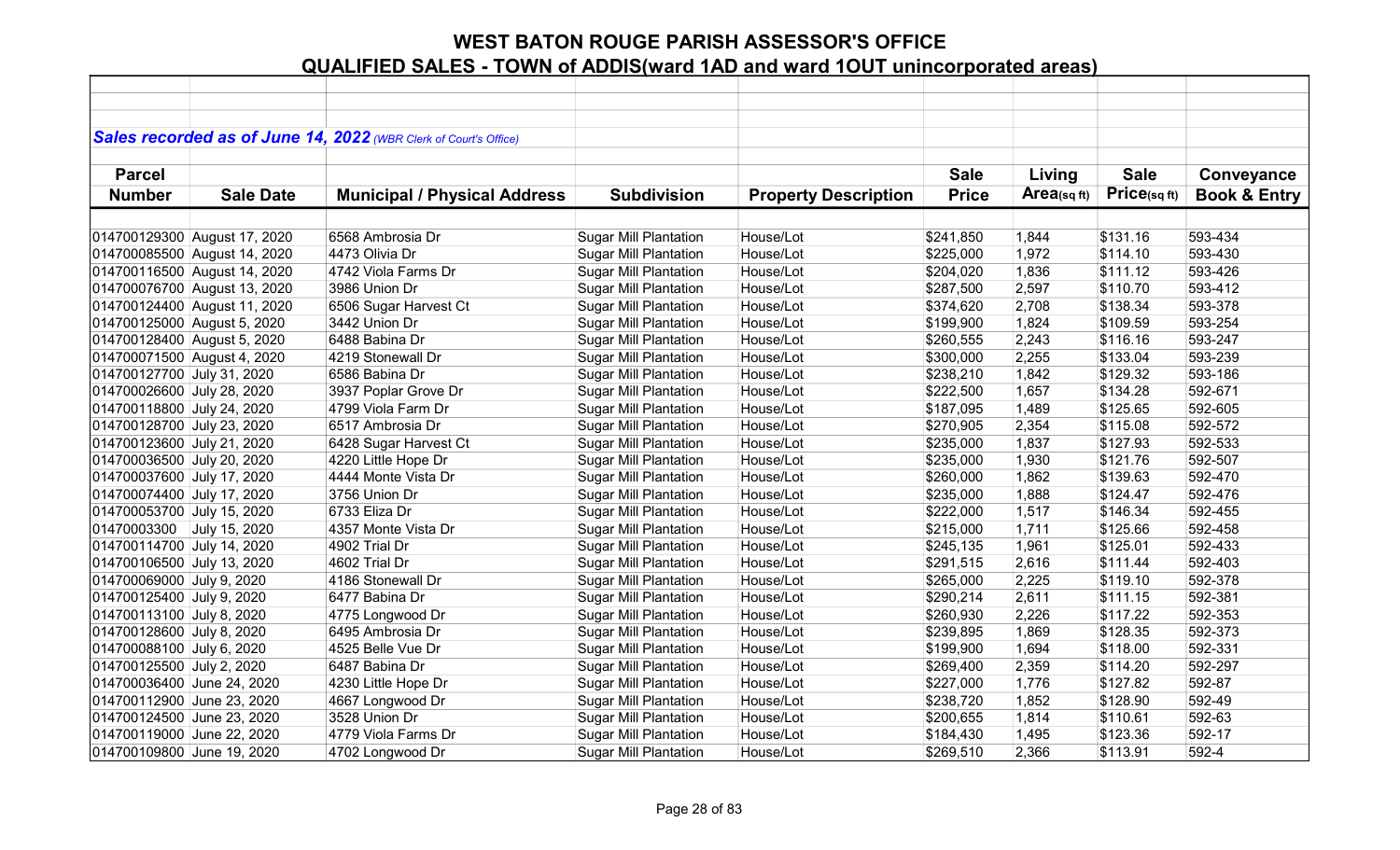|                             |                  | Sales recorded as of June 14, 2022 (WBR Clerk of Court's Office) |                              |                             |              |             |             |                         |
|-----------------------------|------------------|------------------------------------------------------------------|------------------------------|-----------------------------|--------------|-------------|-------------|-------------------------|
|                             |                  |                                                                  |                              |                             |              |             |             |                         |
| <b>Parcel</b>               |                  |                                                                  |                              |                             | <b>Sale</b>  | Living      | <b>Sale</b> | Conveyance              |
| <b>Number</b>               | <b>Sale Date</b> | <b>Municipal / Physical Address</b>                              | <b>Subdivision</b>           | <b>Property Description</b> | <b>Price</b> | Area(sq ft) | Price(sqft) | <b>Book &amp; Entry</b> |
|                             |                  |                                                                  |                              |                             |              |             |             |                         |
| 014700096700 June 19, 2020  |                  | 4134 Sandbar Dr                                                  | <b>Sugar Mill Plantation</b> | House/Lot                   | \$293,000    | 2,602       | \$112.61    | 592-14                  |
| 014700128500 June 19, 2020  |                  | 6491 Ambrosia Dr                                                 | <b>Sugar Mill Plantation</b> | House/Lot                   | \$273,945    | 2,468       | \$111.00    | 591-699                 |
|                             |                  |                                                                  |                              |                             |              |             |             | 591-678                 |
| 014700119900 June 18, 2020  |                  | 4687 Viola Farms Dr                                              | <b>Sugar Mill Plantation</b> | House/Lot                   | \$220,455    | 2,090       | \$105.48    |                         |
| 014700114600 June 12, 2020  |                  | 4884 Trial Dr                                                    | <b>Sugar Mill Plantation</b> | House/Lot                   | \$260,955    | 2,248       | \$116.08    | 591-609                 |
| 014700025000 June 5, 2020   |                  | 4118 Monte Vista Dr                                              | <b>Sugar Mill Plantation</b> | House/Lot                   | \$229,000    | 1,720       | \$133.14    | 591-529                 |
| 014700120000 June 2, 2020   |                  | 4677 Viola Farms Dr                                              | <b>Sugar Mill Plantation</b> | House/Lot                   | \$204,005    | 1,813       | \$112.52    | 591-482                 |
| 014700106200 June 2, 2020   |                  | 4662 Trial Dr                                                    | Sugar Mill Plantation        | House/Lot                   | \$245,875    | 1,958       | \$125.57    | 591-478                 |
| 014700116400 June 1, 2020   |                  | 4732 Viola Farms Dr                                              | <b>Sugar Mill Plantation</b> | House/Lot                   | \$191,795    | 1,642       | \$116.81    | 591-465                 |
| 014700124600 May 29, 2020   |                  | 3526 Union Dr                                                    | <b>Sugar Mill Plantation</b> | House/Lot                   | \$219,784    | 2,090       | \$105.16    | 591-423                 |
| 014700117700 May 27, 2020   |                  | 6688 Benoit Dr                                                   | <b>Sugar Mill Plantation</b> | House/Lot                   | \$208,310    | 1,974       | \$105.53    | 591-408                 |
| 014700118700 May 27, 2020   |                  | 4801 Viola Farms Dr                                              | <b>Sugar Mill Plantation</b> | House/Lot                   | \$187,765    | 1,521       | \$123.45    | 591-401                 |
| 014700091700 May 19, 2020   |                  | 4222 Union Dr                                                    | <b>Sugar Mill Plantation</b> | House/Lot                   | \$234,500    | 2,151       | \$109.02    | 591-236                 |
| 014700125300 May 18, 2020   |                  | 6467 Babina Dr                                                   | <b>Sugar Mill Plantation</b> | House/Lot                   | \$218,785    | 2,090       | \$104.68    | 591-210                 |
| 014700119800 May 14, 2020   |                  | 4697 Viola Farms Dr                                              | <b>Sugar Mill Plantation</b> | House/Lot                   | \$206,865    | 1,906       | \$108.53    | 591-166                 |
| 014700028400 May 14, 2020   |                  | 3847 Monte Vista Dr                                              | <b>Sugar Mill Plantation</b> | House/Lot                   | \$244,900    | 1,823       | \$134.34    | 591-163                 |
| 014700107600 May 11, 2020   |                  | 4769 Trial Dr                                                    | <b>Sugar Mill Plantation</b> | House/Lot                   | \$277,000    | 2,393       | \$115.75    | 591-129                 |
| 014700128800 May 4, 2020    |                  | 6527 Ambrosia Dr                                                 | Sugar Mill Plantation        | House/Lot                   | \$238,000    | 1,850       | \$128.65    | 590-677                 |
| 014700125100 April 29, 2020 |                  | 3332 Union Dr                                                    | <b>Sugar Mill Plantation</b> | House/Lot                   | \$222,205    | 2,088       | \$106.42    | 590-639                 |
| 014700124700 April 27, 2020 |                  | 3516 Union Dr                                                    | <b>Sugar Mill Plantation</b> | House/Lot                   | \$193,660    | 1,687       | \$114.80    | 590-625                 |
| 014700029600 April 22, 2020 |                  | 4118 Poplar Grove Dr                                             | <b>Sugar Mill Plantation</b> | House/Lot                   | \$229,000    | 1,966       | \$116.48    | 590-582                 |
| 014700048500 April 20, 2020 |                  | 4235 Home Place Dr                                               | <b>Sugar Mill Plantation</b> | Townhome                    | \$165,000    | 1,550       | \$106.45    | 590-453                 |
| 014700114400 April 20, 2020 |                  | 4864 Trial Dr                                                    | <b>Sugar Mill Plantation</b> | House/Lot                   | \$238,945    | 1,848       | \$129.30    | 590-530                 |
| 014700124900 April 17, 2020 |                  | 3461 Union Dr                                                    | <b>Sugar Mill Plantation</b> | House/Lot                   | \$218,210    | 2,094       | \$104.21    | 590-520                 |
| 014700123300 April 2, 2020  |                  | 3702 Sugar Harvest Ct                                            | <b>Sugar Mill Plantation</b> | House/Lot                   | \$350,747    | 2,866       | \$122.38    | 590-394                 |
| 014700039300 April 1, 2020  |                  | 4355 Little Hope Dr                                              | <b>Sugar Mill Plantation</b> | House/Lot                   | \$225,000    | 1,666       | \$135.05    | 590-362                 |
| 014700061800 April 1, 2020  |                  | 4536 Trial Dr                                                    | <b>Sugar Mill Plantation</b> | House/Lot                   | \$249,000    | 1,816       | \$137.11    | 590-354                 |
| 014700039400 March 26, 2020 |                  | 4345 Little Hope Dr                                              | <b>Sugar Mill Plantation</b> | House/Lot                   | \$233,500    | 1,714       | \$136.23    | 590-300                 |
| 014700055300 March 24, 2020 |                  | 4221 Olivia Dr                                                   | <b>Sugar Mill Plantation</b> | House/lot                   | \$220,000    | 1,787       | \$123.11    | 590-257                 |
| 014700116600 March 23, 2020 |                  | 4752 Viola Farms Dr                                              | <b>Sugar Mill Plantation</b> | House/Lot                   | \$192,290    | 1,644       | \$116.96    | 590-238                 |
| 014700117200 March 20, 2020 |                  | 4838 Viola Farms Dr                                              | <b>Sugar Mill Plantation</b> | House/Lot                   | \$182,885    | 1,491       | \$122.66    | 590-220                 |
| 014700038100 March 18, 2020 |                  | 4646 Monte Vista Dr                                              | <b>Sugar Mill Plantation</b> | House/Lot                   | \$235,000    | 1,886       | \$124.60    | 590-210                 |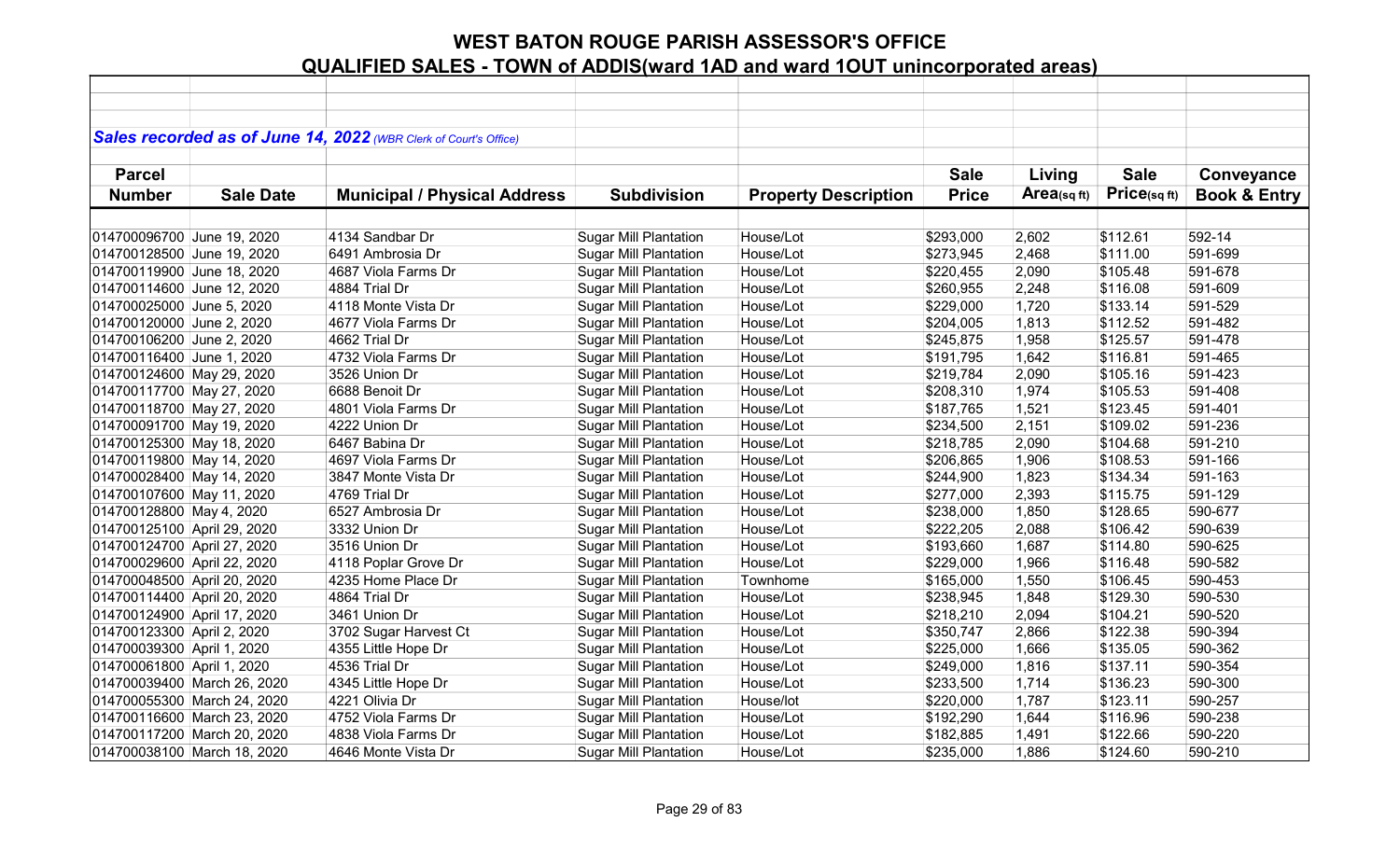|                            |                                | Sales recorded as of June 14, 2022 (WBR Clerk of Court's Office) |                              |                             |              |            |              |                         |
|----------------------------|--------------------------------|------------------------------------------------------------------|------------------------------|-----------------------------|--------------|------------|--------------|-------------------------|
|                            |                                |                                                                  |                              |                             |              |            |              |                         |
| <b>Parcel</b>              |                                |                                                                  |                              |                             | <b>Sale</b>  | Living     | <b>Sale</b>  | Conveyance              |
| <b>Number</b>              | <b>Sale Date</b>               | <b>Municipal / Physical Address</b>                              | <b>Subdivision</b>           | <b>Property Description</b> | <b>Price</b> | Area(sqft) | Price(sq ft) | <b>Book &amp; Entry</b> |
|                            |                                |                                                                  |                              |                             |              |            |              |                         |
|                            | 014700109900 March 16, 2020    | 4668 Longwood Dr                                                 | <b>Sugar Mill Plantation</b> | House/Lot                   | \$240,900    | 1,957      | \$123.10     | 590-168                 |
|                            | 014700119700 March 16, 2020    | 4709 Viola Farms Dr                                              | <b>Sugar Mill Plantation</b> | House/Lot                   | \$188,990    | 1,527      | \$123.77     | 590-153                 |
| 014700117400 March 9, 2020 |                                | 4878 Viola Farms Dr                                              | <b>Sugar Mill Plantation</b> | House/Lot                   | \$193,365    | 1,690      | \$114.42     | 590-48                  |
| 014700115500 March 3, 2020 |                                | 4640 Viola Farms Dr                                              | <b>Sugar Mill Plantation</b> | House/Lot                   | \$207,795    | 1,976      | \$105.16     | 589-675                 |
| 014700114800 March 2, 2020 |                                | 4904 Trial Dr                                                    | <b>Sugar Mill Plantation</b> | House/Lot                   | \$259,929    | 2,214      | \$117.40     | 589-636                 |
| 014700119500 March 2, 2020 |                                | 4729 Viola Farms Dr                                              | <b>Sugar Mill Plantation</b> | House/Lot                   | \$219,125    | 2,099      | \$104.39     | 589-632                 |
|                            | 014700113300 February 27, 2020 | 4801 Longwood Dr                                                 | <b>Sugar Mill Plantation</b> | House/Lot                   | \$245,980    | 1,962      | \$125.37     | 589-575                 |
|                            | 014700106000 February 27, 2020 | 4704 Trial Dr                                                    | <b>Sugar Mill Plantation</b> | House/Lot                   | \$276,128    | 2,364      | \$116.81     | 589-571                 |
|                            | 014700108900 February 26, 2020 | 4863 Trial Dr                                                    | <b>Sugar Mill Plantation</b> | House/Lot                   | \$276,850    | 2,466      | \$112.27     | 589-567                 |
|                            | 014700106300 February 18, 2020 | 4642 Trial Dr                                                    | <b>Sugar Mill Plantation</b> | House/Lot                   | \$234,451    | 1,837      | \$127.63     | 589-518                 |
|                            | 014700122600 February 18, 2020 | 3638 Sugar Harvest Ct                                            | <b>Sugar Mill Plantation</b> | House/Lot                   | \$345,000    | 2,295      | \$150.33     | 589-509                 |
|                            | 014700122500 February 18, 2020 | 3637 Sugar Harvest Ct                                            | <b>Sugar Mill Plantation</b> | House/Lot                   | \$289,088    | 2,113      | \$136.81     | 589-512                 |
|                            | 014700109700 February 14, 2020 | 4776 Longwood Dr                                                 | <b>Sugar Mill Plantation</b> | House/Lot                   | \$239,760    | 1,873      | \$128.01     | 589-496                 |
|                            | 014700116000 February 12, 2020 | 4690 Viola Farms Dr                                              | <b>Sugar Mill Plantation</b> | House/Lot                   | \$189,730    | 1,612      | \$117.70     | 589-315                 |
|                            | 014700110000 February 7, 2020  | 4662 Longwood Dr                                                 | <b>Sugar Mill Plantation</b> | House/Lot                   | \$270,933    | 2,347      | \$115.44     | 589-278                 |
|                            | 014700063300 January 31, 2020  | 4257 Sandbar Dr                                                  | <b>Sugar Mill Plantation</b> | House/Lot                   | \$249,000    | 1,604      | \$155.24     | 589-178                 |
|                            | 014700112300 January 31, 2020  | 4643 Longwood Dr                                                 | <b>Sugar Mill Plantation</b> | House/Lot                   | \$239,740    | 1,879      | \$127.59     | 589-184                 |
|                            | 014700114500 January 30, 2020  | 4874 Trial Dr                                                    | <b>Sugar Mill Plantation</b> | House/Lot                   | \$289,375    | 2,603      | \$111.17     | 589-110                 |
|                            | 014700065700 January 17, 2020  | 4575 Trial Dr                                                    | <b>Sugar Mill Plantation</b> | House/Lot                   | \$299,900    | 2,600      | \$115.35     | 588-693                 |
|                            | 014700105800 January 15, 2020  | 4744 Trial Dr                                                    | <b>Sugar Mill Plantation</b> | House/Lot                   | \$295,818    | 2,606      | \$113.51     | 588-581                 |
|                            | 014700115800 January 15, 2020  | 4670 Viola Farms Dr                                              | <b>Sugar Mill Plantation</b> | House/Lot                   | \$192,600    | 1,641      | \$117.37     | 588-585                 |
|                            | 014700109500 December 30, 2019 | 6693 Linwood Dr                                                  | <b>Sugar Mill Plantation</b> | House/Lot                   | \$260,201    | 2,223      | \$117.05     | 588-396                 |
|                            | 014700110200 December 30, 2019 | 4652 Longwood Dr                                                 | <b>Sugar Mill Plantation</b> | House/Lot                   | \$280,459    | 2,501      | \$112.14     | 588-400                 |
|                            | 014700109000 December 30, 2019 | 4873 Trial Dr                                                    | <b>Sugar Mill Plantation</b> | House/Lot                   | \$259,910    | 2,217      | \$117.24     | 588-404                 |
|                            | 014700118500 December 30, 2019 | 4851 Viola Farms Dr                                              | <b>Sugar Mill Plantation</b> | House/Lot                   | \$189,900    | 1,641      | \$115.72     | 588-408                 |
|                            | 014700084600 December 30, 2019 | 6674 Little Hope Dr                                              | <b>Sugar Mill Plantation</b> | House/Lot                   | \$193,000    | 1,609      | \$119.95     | 588-465                 |
|                            | 014700110100 December 20, 2019 | 4656 Lomgwood Dr                                                 | <b>Sugar Mill Plantation</b> | House/Lot                   | \$245,465    | 1,962      | \$125.11     | 588-26                  |
|                            | 014700116100 December 20, 2019 | 4702 Viola Farms Dr                                              | <b>Sugar Mill Plantation</b> | House/Lot                   | \$191,980    | 1,531      | \$125.40     | 588-30                  |
|                            | 014700115900 December 20, 2019 | 4680 Viola Farms Dr                                              | <b>Sugar Mill Plantation</b> | House/Lot                   | \$218,260    | 2,091      | \$104.38     | 588-49                  |
|                            | 014700105300 December 19, 2019 | 6531 Union Dr                                                    | <b>Sugar Mill Plantation</b> | House/Lot                   | \$276,930    | 2,459      | \$112.62     | 588-34                  |
|                            | 014700116200 December 19, 2019 | 4712 Viola Farms Dr                                              | <b>Sugar Mill Plantation</b> | House/Lot                   | \$211,740    | 1,974      | \$107.26     | 588-38                  |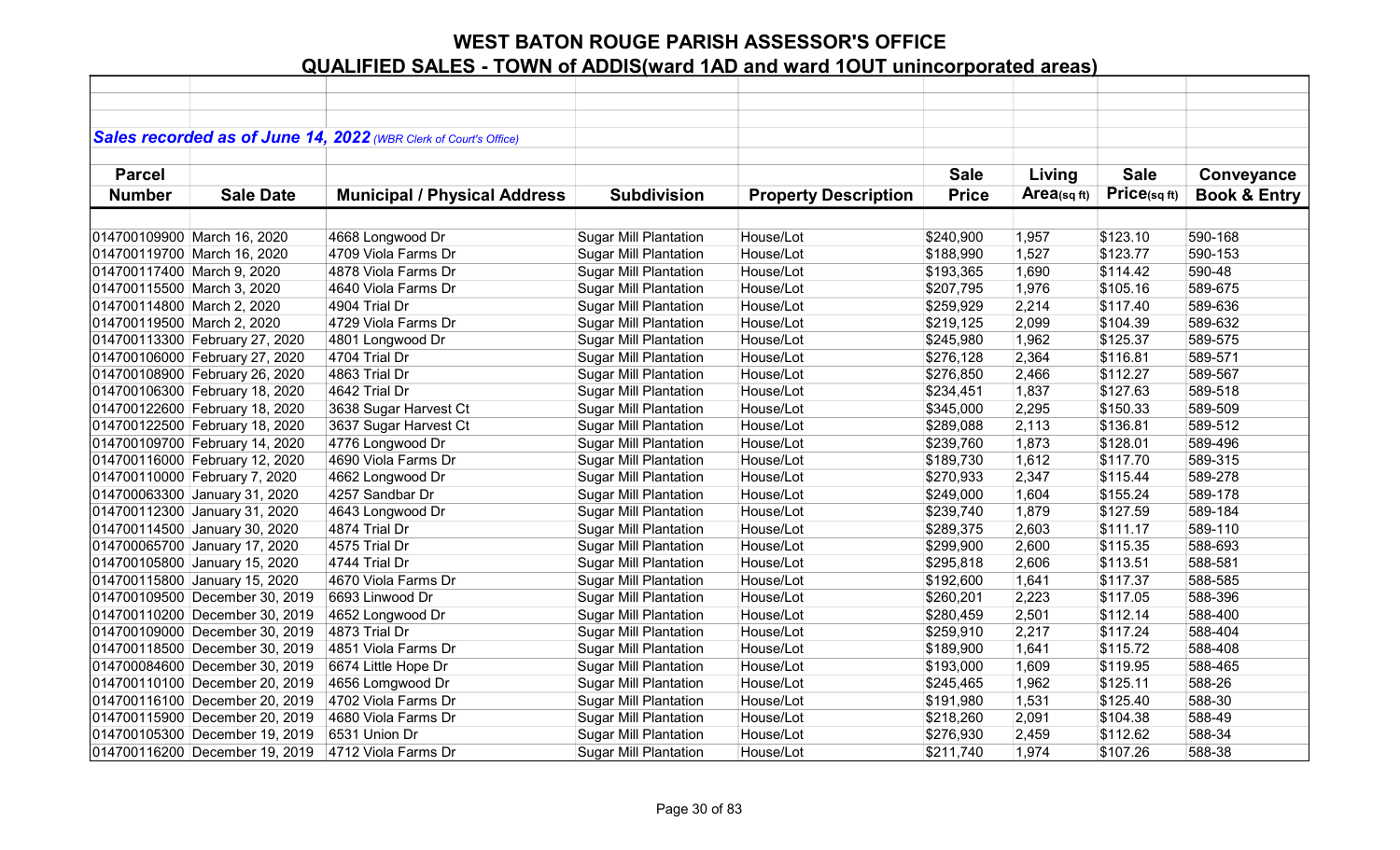|               |                                                  | Sales recorded as of June 14, 2022 (WBR Clerk of Court's Office) |                              |                             |              |            |              |                         |
|---------------|--------------------------------------------------|------------------------------------------------------------------|------------------------------|-----------------------------|--------------|------------|--------------|-------------------------|
|               |                                                  |                                                                  |                              |                             |              |            |              |                         |
| <b>Parcel</b> |                                                  |                                                                  |                              |                             | <b>Sale</b>  | Living     | <b>Sale</b>  | Conveyance              |
| <b>Number</b> | <b>Sale Date</b>                                 | <b>Municipal / Physical Address</b>                              | <b>Subdivision</b>           | <b>Property Description</b> | <b>Price</b> | Area(sqft) | Price(sqft)  | <b>Book &amp; Entry</b> |
|               |                                                  |                                                                  |                              |                             |              |            |              |                         |
|               | 014700117900 December 17, 2019                   | 6716 Benoit Dr                                                   | <b>Sugar Mill Plantation</b> | House/Lot                   | \$186,410    | 1,524      | \$122.32     | 587-669                 |
|               | 014700109100 December 17, 2019                   | 4883 Trial Dr                                                    | <b>Sugar Mill Plantation</b> | House/Lot                   | \$301,629    | 2,603      | \$115.88     | 587-673                 |
|               | 014700110700 December 4, 2019                    | 4640 Longwood Dr                                                 | <b>Sugar Mill Plantation</b> | House/Lot                   | \$237,520    | 1,836      | \$129.37     | 587-498                 |
|               | 014700117600 December 2, 2019                    | 4898 Viola Farms Dr                                              | <b>Sugar Mill Plantation</b> | House/Lot                   | \$192,931    | 1,639      | \$117.71     | 587-471                 |
|               | 014700117500 December 2, 2019                    | 4888 Viola Farms Dr                                              | <b>Sugar Mill Plantation</b> | House/Lot                   | \$209,895    | 1,974      | \$106.33     | 587-475                 |
|               | 014700118300 December 2, 2019                    | 4891 Viola Farms Dr                                              | <b>Sugar Mill Plantation</b> | House/Lot                   | \$194,425    | 1,527      | \$127.32     | 587-479                 |
|               | 014700104300 November 26, 2019                   | 4642 Belle Vue Dr                                                | <b>Sugar Mill Plantation</b> | House/Lot                   | \$205,895    | 1,971      | \$104.46     | 587-421                 |
|               | 014700101700 November 22, 2019                   | 4837 Belle Vue Dr                                                | <b>Sugar Mill Plantation</b> | House/Lot                   | \$212,000    | 1,903      | \$111.40     | 587-386                 |
|               | 014700124500 November 22, 2019                   |                                                                  | <b>Sugar Mill Plantation</b> | Lots(55)                    | \$2,556,550  |            | \$46,483/lot | 587-390                 |
|               | 014700102400 November 22, 2019                   | 4876 Belle Vue Dr                                                | <b>Sugar Mill Plantation</b> | House/Lot                   | \$203,690    | 1,901      | \$107.15     | 587-398                 |
|               | 014700115700 November 20, 2019                   | 4660 Viola Farms Dr                                              | <b>Sugar Mill Plantation</b> | House/Lot                   | \$221,192    | 2,134      | \$103.65     | 587-305                 |
|               | 014700117100 November 8, 2019                    | 4818 Viola Farms Dr                                              | <b>Sugar Mill Plantation</b> | House/Lot                   | \$194,315    | 1,640      | \$118.48     | 587-135                 |
|               | 014700109200 November 6, 2019                    | 6683 Linwood Dr                                                  | <b>Sugar Mill Plantation</b> | House/Lot                   | \$244,394    | 1,964      | \$124.44     | 587-109                 |
|               | 014700066500 November 5, 2019                    | 4102 Anchorage Dr                                                | <b>Sugar Mill Plantation</b> | House/Lot                   | \$221,000    | 1,630      | \$135.58     | 587-91                  |
|               | 014700110500 November 5, 2019                    | 4644 Longwood Dr                                                 | <b>Sugar Mill Plantation</b> | House/Lot                   | \$259,665    | 2,218      | \$117.07     | 587-99                  |
|               | 014700117800 October 31, 2019                    | 6706 Benoit Dr                                                   | <b>Sugar Mill Plantation</b> | House/Lot                   | \$201,745    | 1,689      | \$119.45     | 587-80                  |
|               | 014700113400 October 31, 2019                    | 4805 Longwood Dr                                                 | <b>Sugar Mill Plantation</b> | House/Lot                   | \$258,142    | 2,217      | \$116.44     | 587-84                  |
|               | 014700109300 October 29, 2019                    | 6687 Linwood Dr                                                  | <b>Sugar Mill Plantation</b> | House/Lot                   | \$269,890    | 2,355      | \$114.60     | 587-20                  |
|               | 014700111000 October 29, 2019                    | 6691 Union Dr                                                    | <b>Sugar Mill Plantation</b> | House/Lot                   | \$244,700    | 1,962      | \$124.72     | 587-24                  |
|               | 014700118100 October 24, 2019                    | 6736 Benoit Dr                                                   | <b>Sugar Mill Plantation</b> | House/Lot                   | \$184,435    | 1,515      | \$121.74     | 586-665                 |
|               | 014700107000 October 18, 2019                    | 4647 Trial Dr                                                    | <b>Sugar Mill Plantation</b> | House/Lot                   | \$244,110    | 1,958      | \$124.67     | 586-624                 |
|               | 014700119600 October 15, 2019                    | 4719 Viola Farms Dr                                              | <b>Sugar Mill Plantation</b> | House/Lot                   | \$193,102    | 1,644      | \$117.46     | 586-572                 |
|               | 014700119100 October 4, 2019                     | 4769 Viola Farms Dr                                              | <b>Sugar Mill Plantation</b> | House/Lot                   | \$189,830    | 1,613      | \$117.69     | 586-369                 |
|               | 014700035100 October 3, 2019                     | 4536 Little Hope Dr                                              | <b>Sugar Mill Plantation</b> | House/Lot                   | \$238,900    | 1,874      | \$127.48     | 586-316                 |
|               | 014700062300 October 3, 2019                     | 4372 Trial Dr                                                    | <b>Sugar Mill Plantation</b> | House/Lot                   | \$225,900    | 1,686      | \$133.99     | 586-352                 |
|               | 014700106900 October 2, 2019                     | 4627 Trial Dr                                                    | <b>Sugar Mill Plantation</b> | House/Lot                   | \$276,710    | 2,465      | \$112.26     | 586-304                 |
|               | 014700115400 October 1, 2019                     | 4630 Viola Farms Dr                                              | <b>Sugar Mill Plantation</b> | House/Lot                   | \$218,935    | 2,096      | \$104.45     | 586-278                 |
|               | 014700107400 October 1, 2019                     | 4729 Trial Dr                                                    | <b>Sugar Mill Plantation</b> | House/Lot                   | \$289,689    | 2,593      | \$111.72     | 586-282                 |
|               | 014700104600 September 27, 2019                  | 6724 Viola Farms Dr                                              | <b>Sugar Mill Plantation</b> | House/Lot                   | \$201,630    | 1,818      | \$110.91     | 586-246                 |
|               | 014700053100 September 26, 2019                  | 4075 Carolina Dr                                                 | <b>Sugar Mill Plantation</b> | House/Lot                   | \$199,999    | 1,551      | \$128.95     | 586-224                 |
|               | 014700061100 September 23, 2019 4106 Carolina Dr |                                                                  | <b>Sugar Mill Plantation</b> | House/Lot                   | \$196,000    | 1,473      | \$133.06     | 586-145                 |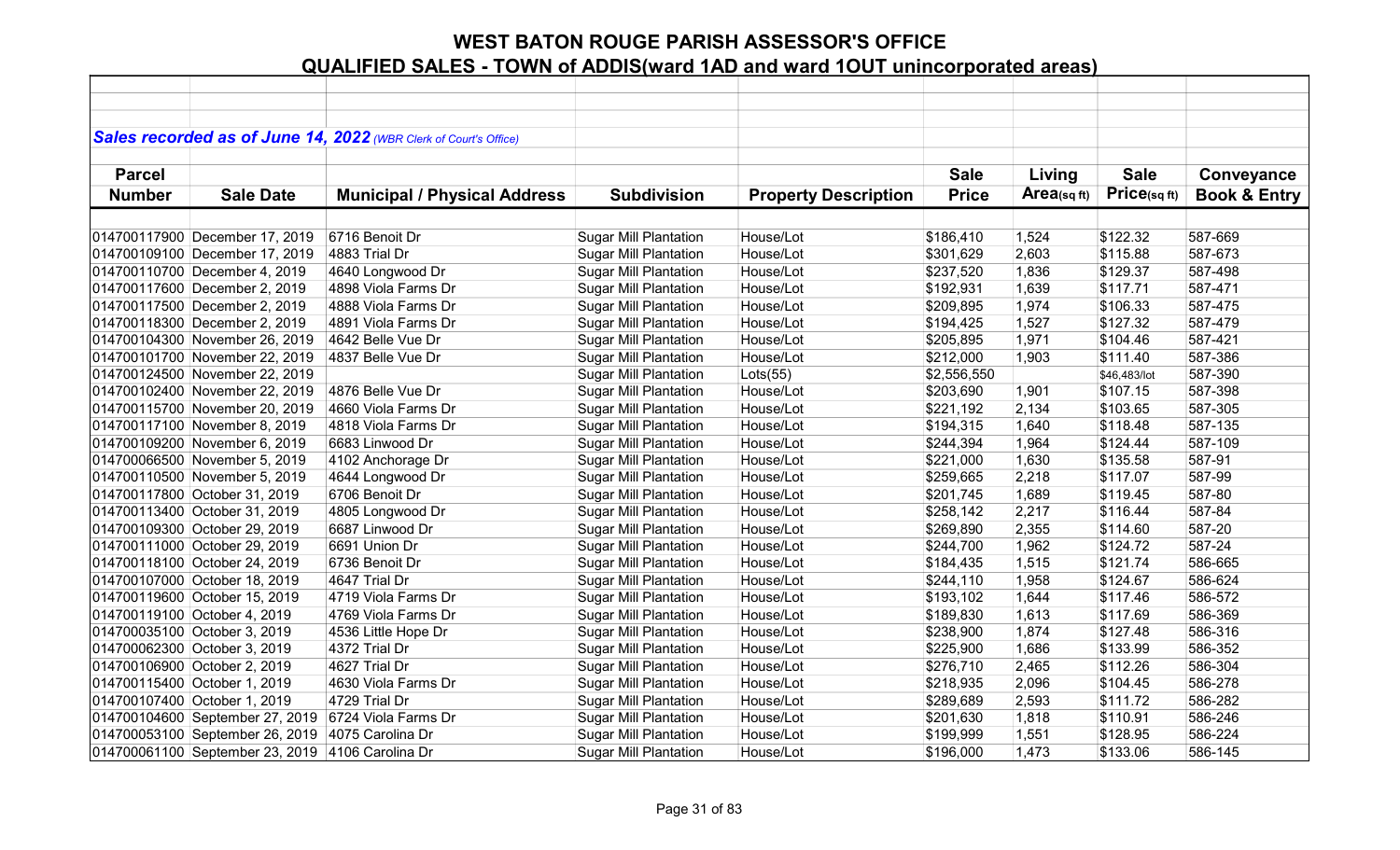|                             |                                                     | Sales recorded as of June 14, 2022 (WBR Clerk of Court's Office) |                              |                             |              |            |             |                         |
|-----------------------------|-----------------------------------------------------|------------------------------------------------------------------|------------------------------|-----------------------------|--------------|------------|-------------|-------------------------|
|                             |                                                     |                                                                  |                              |                             |              |            |             |                         |
| <b>Parcel</b>               |                                                     |                                                                  |                              |                             | <b>Sale</b>  | Living     | <b>Sale</b> | Conveyance              |
| <b>Number</b>               | <b>Sale Date</b>                                    | <b>Municipal / Physical Address</b>                              | <b>Subdivision</b>           | <b>Property Description</b> | <b>Price</b> | Area(sqft) | Price(sqft) | <b>Book &amp; Entry</b> |
|                             |                                                     |                                                                  |                              |                             |              |            |             |                         |
|                             | 014700106700 September 20, 2019 4585 Trial Dr       |                                                                  | <b>Sugar Mill Plantation</b> | House/Lot                   | \$259,165    | 2,220      | \$116.74    | 586-136                 |
|                             | 014700119300 September 19, 2019 4749 Viola Farms Dr |                                                                  | <b>Sugar Mill Plantation</b> | House/Lot                   | \$187,040    | 1,513      | \$123.62    | 586-41                  |
|                             | 014700115200 September 19, 2019                     | 4610 Viola Farms Dr                                              | <b>Sugar Mill Plantation</b> | House/Lot                   | \$204,935    | 1,899      | \$107.92    | 586-45                  |
|                             | 014700110800 September 19, 2019                     | 4638 Longwood Dr                                                 | <b>Sugar Mill Plantation</b> | House/Lot                   | \$281,210    | 2,462      | \$114.22    | 586-49                  |
|                             | 014700054100 September 17, 2019                     | 6792 Eliza Dr                                                    | <b>Sugar Mill Plantation</b> | House/Lot                   | \$190,000    | 1,477      | \$128.64    | 585-678                 |
|                             | 014700113900 September 17, 2019                     | 6686 Linwood Dr                                                  | <b>Sugar Mill Plantation</b> | House/Lot                   | \$259,525    | 2,219      | \$116.96    | 585-681                 |
|                             | 014700111100 September 17, 2019                     | 4628 Longwood Dr                                                 | <b>Sugar Mill Plantation</b> | House/Lot                   | \$279,385    | 2,371      | \$117.83    | 585-685                 |
|                             | 014700091800 September 10, 2019                     | 4180 Union Dr                                                    | <b>Sugar Mill Plantation</b> | House/Lot                   | \$255,000    | 2,225      | \$114.61    | 585-649                 |
|                             | 014700067500 September 5, 2019                      | 6715 Marengo Dr                                                  | <b>Sugar Mill Plantation</b> | House/Lot                   | \$220,000    | 1,652      | \$133.17    | 585-564                 |
|                             | 014700116700 September 3, 2019                      | 4762 Viola Farms Dr                                              | <b>Sugar Mill Plantation</b> | House/Lot                   | \$218,760    | 2,093      | \$104.52    | 585-551                 |
|                             | 014700052200 August 30, 2019                        | 3963 Carolina Dr                                                 | <b>Sugar Mill Plantation</b> | House/Lot                   | \$218,000    | 1,766      | \$123.44    | 585-509                 |
|                             | 014700102300 August 29, 2019                        | 4959 Belle Vue Dr                                                | <b>Sugar Mill Plantation</b> | House/Lot                   | \$196,390    | 1,685      | \$116.55    | 585-466                 |
|                             | 014700115100 August 29, 2019                        | 6714 Viola Farms Dr                                              | <b>Sugar Mill Plantation</b> | House/Lot                   | \$191,280    | 1,646      | \$116.21    | 585-470                 |
|                             | 014700108800 August 29, 2019                        | 4857 Trial Dr                                                    | <b>Sugar Mill Plantation</b> | House/Lot                   | \$292,305    | 2,629      | \$111.18    | 585-474                 |
|                             | 014700115300 August 27, 2019                        | 4620 Viola Farms Dr                                              | <b>Sugar Mill Plantation</b> | House/Lot                   | \$189,900    | 1,635      | \$116.15    | 585-390                 |
|                             | 014700066000 August 20, 2019                        | 4038 Anchorage Dr                                                | <b>Sugar Mill Plantation</b> | House/Lot                   | \$215,000    | 1,767      | \$121.68    | 585-291                 |
|                             | 014700068700 August 14, 2019                        | 4126 Stonewall Dr                                                | <b>Sugar Mill Plantation</b> | House/Lot                   | \$247,200    | 2,218      | \$111.45    | 585-308                 |
|                             | 014700116800 August 12, 2019                        | 4772 Viola Farms Dr                                              | <b>Sugar Mill Plantation</b> | House/Lot                   | \$185,030    | 1,485      | \$124.60    | 585-165                 |
| 014700119200 August 8, 2019 |                                                     | 4759 Viola Farms Dr                                              | <b>Sugar Mill Plantation</b> | House/Lot                   | \$192,344    |            | n/a         | 585-126                 |
| 014700118000 August 8, 2019 |                                                     | 6726 Benoit Dr                                                   | <b>Sugar Mill Plantation</b> | House/Lot                   | \$195,625    | 1,644      | \$118.99    | 585-130                 |
| 014700118400 August 7, 2019 |                                                     | 4871 Viola Farms Dr                                              | <b>Sugar Mill Plantation</b> | House/Lot                   | \$207,665    | 1,974      | \$105.20    | 585-92                  |
| 014700120100 August 7, 2019 |                                                     | 4657 Viola Farms Dr                                              | <b>Sugar Mill Plantation</b> | House/Lot                   | \$190,885    | 1,639      | \$116.46    | 585-96                  |
| 014700115600 August 7, 2019 |                                                     | 4650 Viola Farms Dr                                              | <b>Sugar Mill Plantation</b> | House/Lot                   | \$201,205    | 1,824      | \$110.31    | 585-100                 |
| 014700102800 August 6, 2019 |                                                     | 4794 Belle Vue Dr                                                | <b>Sugar Mill Plantation</b> | House/Lot                   | \$200,000    | 1,808      | \$110.62    | 585-73                  |
| 014700076300 August 6, 2019 |                                                     | 4078 Union Dr                                                    | <b>Sugar Mill Plantation</b> | House/Lot                   | \$240,340    | 1,808      | \$132.93    | 585-81                  |
| 014700022500 August 6, 2019 |                                                     | 3825 Poplar Grove Dr                                             | <b>Sugar Mill Plantation</b> | House/Lot                   | \$200,000    | 1,634      | \$122.40    | 585-85                  |
| 014700117300 July 31, 2019  |                                                     | 4858 Viola Farms Dr                                              | <b>Sugar Mill Plantation</b> | House/Lot                   | \$210,700    | 1,899      | \$110.95    | 584-672                 |
| 014700094000 July 31, 2019  |                                                     | 6501 Union Dr                                                    | <b>Sugar Mill Plantation</b> | House/Lot                   | \$259,645    | 2,217      | \$117.12    | 584-677                 |
| 014700034600 July 30, 2019  |                                                     | 4723 Monte Vista Dr                                              | <b>Sugar Mill Plantation</b> | House/Lot                   | \$340,000    | 2,595      | \$131.02    | 584-656                 |
| 014700058500 July 29, 2019  |                                                     | 4128 Olivia Dr                                                   | <b>Sugar Mill Plantation</b> | House/Lot                   | \$193,000    | 1,471      | \$131.20    | 584-638                 |
| 014700116900 July 23, 2019  |                                                     | 4782 Viola Farms Dr                                              | <b>Sugar Mill Plantation</b> | House/Lot                   | \$193,047    | 1,640      | \$117.71    | 584-584                 |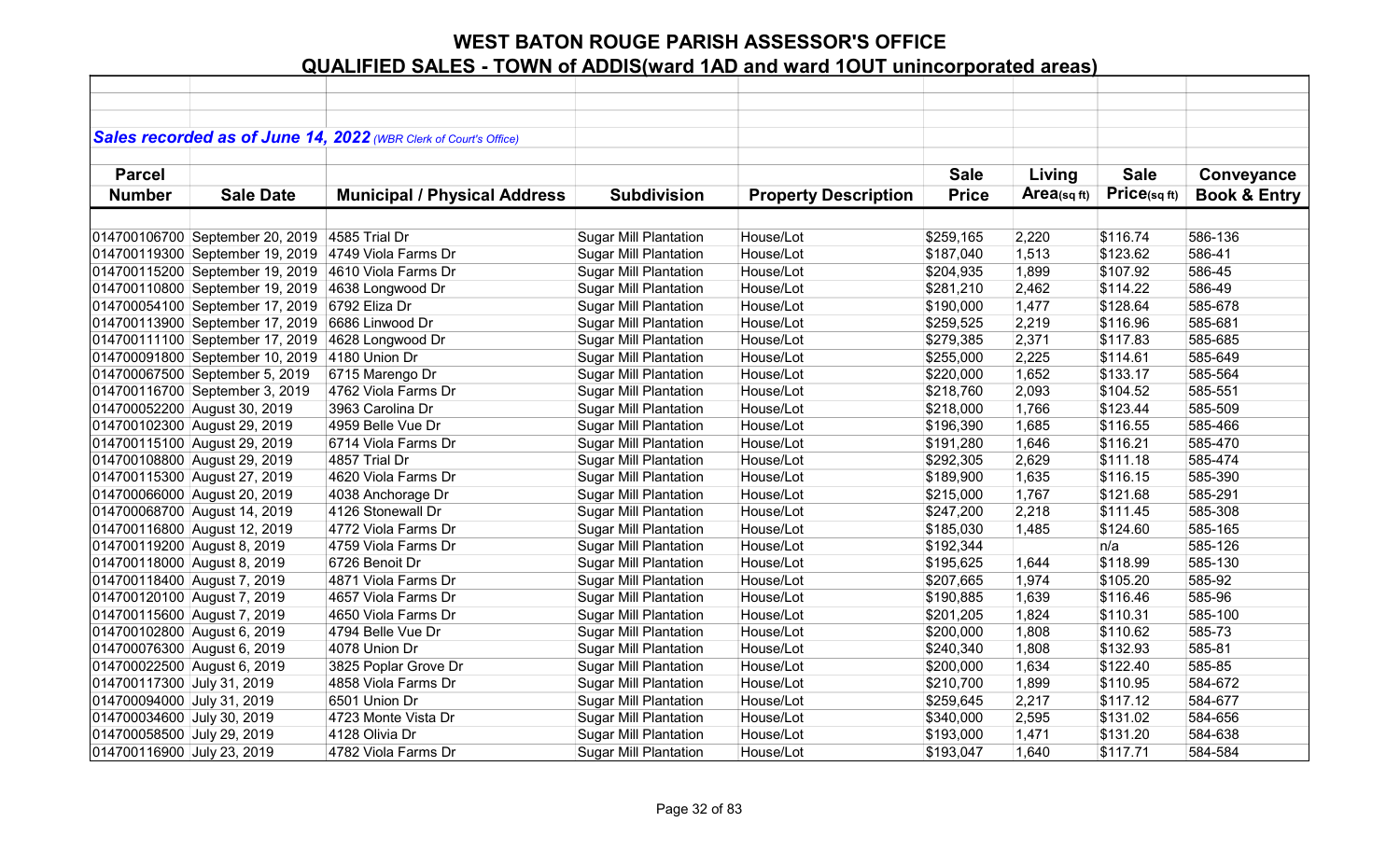|                             |                  | Sales recorded as of June 14, 2022 (WBR Clerk of Court's Office) |                              |                             |              |            |              |                         |
|-----------------------------|------------------|------------------------------------------------------------------|------------------------------|-----------------------------|--------------|------------|--------------|-------------------------|
|                             |                  |                                                                  |                              |                             |              |            |              |                         |
| <b>Parcel</b>               |                  |                                                                  |                              |                             | <b>Sale</b>  | Living     | <b>Sale</b>  | Conveyance              |
| <b>Number</b>               | <b>Sale Date</b> | <b>Municipal / Physical Address</b>                              | <b>Subdivision</b>           | <b>Property Description</b> | <b>Price</b> | Area(sqft) | Price(sqft)  | <b>Book &amp; Entry</b> |
|                             |                  |                                                                  |                              |                             |              |            |              |                         |
| 014700076000 July 17, 2019  |                  | 4130 Union Dr                                                    | <b>Sugar Mill Plantation</b> | House/Lot                   | \$284,500    | 2,352      | \$120.96     | 584-504                 |
| 014700025500 July 16, 2019  |                  | 4141 Poplar Grove Dr                                             | <b>Sugar Mill Plantation</b> | House/Lot                   | \$228,000    | 1,708      | \$133.49     | 584-470                 |
| 014700105500 July 11, 2019  |                  | 4806 Trial Dr                                                    | <b>Sugar Mill Plantation</b> | House/Lot                   | \$239,205    | 1,878      | \$127.37     | 584-433                 |
| 014700097800 July 9, 2019   |                  | 4021 Sandbar Dr                                                  | <b>Sugar Mill Plantation</b> | House/Lot                   | \$271,224    | 2,349      | \$115.46     | 584-411                 |
| 014700118200 July 9, 2019   |                  | 6740 Benoit Dr                                                   | <b>Sugar Mill Plantation</b> | House/Lot                   | \$212,630    | 1,973      | \$107.77     | 584-415                 |
| 014700114300 July 8, 2019   |                  | 4858 Trial Dr                                                    | <b>Sugar Mill Plantation</b> | House/Lot                   | \$258,955    | 2,221      | \$116.59     | 584-396                 |
| 014700117000 July 1, 2019   |                  | 4792 Viola Farms Dr                                              | <b>Sugar Mill Plantation</b> | House/Lot                   | \$221,863    | 2,087      | \$106.31     | 584-335                 |
| 014700113600 July 1, 2019   |                  | 6694 Linwood Dr                                                  | <b>Sugar Mill Plantation</b> | House/Lot                   | \$243,735    | 1,954      | \$124.74     | 584-339                 |
| 014700107700 June 28, 2019  |                  | 4789 Trial Dr                                                    | <b>Sugar Mill Plantation</b> | House/Lot                   | \$260,375    | 2,241      | \$116.19     | 584-315                 |
| 014700124400 June 28, 2019  |                  | 6506 Sugar Harvest Ct                                            | <b>Sugar Mill Plantation</b> | Lots(43)                    | \$2,117,750  |            | \$49,250/lot | 584-324                 |
| 014700105400 June 25, 2019  |                  | 6521 Union Dr                                                    | <b>Sugar Mill Plantation</b> | House/Lot                   | \$244,790    | 1,962      | \$124.77     | 584-236                 |
| 014700071400 June 21, 2019  |                  | 4239 Stonewall Dr                                                | <b>Sugar Mill Plantation</b> | House/Lot                   | \$244,000    | 1,871      | \$130.41     | 583-591                 |
| 014700074600 June 21, 2019  |                  | 3776 Union Dr                                                    | <b>Sugar Mill Plantation</b> | House/Lot                   | \$217,000    | 2,017      | \$107.59     | 574-193                 |
| 014700108600 June 18, 2019  |                  | 4849 Trial Dr                                                    | <b>Sugar Mill Plantation</b> | House/Lot                   | \$259,510    | 2,247      | \$115.49     | 583-427                 |
| 014700113700 June 12, 2019  |                  | 6692 Linwood Dr                                                  | <b>Sugar Mill Plantation</b> | House/Lot                   | \$275,865    | 2,460      | \$112.14     | 583-336                 |
| 014700037100 June 11, 2019  |                  | 4342 Monte Vista Dr                                              | <b>Sugar Mill Plantation</b> | House/Lot                   | \$224,200    | 1,671      | \$134.17     | 583-317                 |
| 014700062500 June 4, 2019   |                  | 4352 Trial Dr                                                    | <b>Sugar Mill Plantation</b> | House/Lot                   | \$250,000    | 1,920      | \$130.21     | 583-150                 |
| 014700109400 June 3, 2019   |                  | 6689 Linwood Dr                                                  | <b>Sugar Mill Plantation</b> | House/Lot                   | \$241,442    | 1,957      | \$123.37     | 583-132                 |
| 014700108100 June 3, 2019   |                  | 6681 Union Dr                                                    | <b>Sugar Mill Plantation</b> | House/Lot                   | \$238,570    | 1,879      | \$126.97     | 583-136                 |
| 014700073500 May 20, 2019   |                  | 3645 Union Dr                                                    | <b>Sugar Mill Plantation</b> | House/Lot                   | \$235,000    | 1,899      | \$123.75     | 582-472                 |
| 014700111800 May 15, 2019   |                  | 4633 Longwood Dr                                                 | <b>Sugar Mill Plantation</b> | House/Lot                   | \$243,150    | 1,963      | \$123.87     | 582-431                 |
| 014700110400 May 13, 2019   |                  | 4646 Longwood Dr                                                 | <b>Sugar Mill Plantation</b> | House/Lot                   | \$236,970    | 1,841      | \$128.72     | 582-396                 |
| 014700090900 May 10, 2019   |                  | 4396 Union Dr                                                    | <b>Sugar Mill Plantation</b> | House/Lot                   | \$288,500    | 2,601      | \$110.92     | 582-363                 |
| 014700108400 May 8, 2019    |                  | 6682 Union Dr                                                    | <b>Sugar Mill Plantation</b> | House/Lot                   | \$286,505    | 2,600      | \$110.19     | 582-337                 |
| 014700097400 May 2, 2019    |                  | 4081 Sandbar Dr                                                  | <b>Sugar Mill Plantation</b> | House/Lot                   | \$259,625    | 2,249      | \$115.44     | 582-257                 |
| 014700108500 May 2, 2019    |                  | 4847 Trial Dr                                                    | <b>Sugar Mill Plantation</b> | House/Lot                   | \$236,860    | 1,846      | \$128.31     | 582-261                 |
| 014700110900 April 30, 2019 |                  | 6695 Union Dr                                                    | <b>Sugar Mill Plantation</b> | House/Lot                   | \$238,639    | 1,853      | \$128.79     | 582-211                 |
| 014700095300 April 29, 2019 |                  | 4376 Bayou Plantation Dr                                         | <b>Sugar Mill Plantation</b> | House/Lot                   | \$270,765    | 2,354      | \$115.02     | 582-171                 |
| 014700060800 April 26, 2019 |                  | 4074 Carolina Dr                                                 | <b>Sugar Mill Plantation</b> | House/Lot                   | \$205,000    | 1,521      | \$134.78     | 582-132                 |
| 014700107300 April 25, 2019 |                  | 4709 Trial Dr                                                    | <b>Sugar Mill Plantation</b> | House/Lot                   | \$244,860    | 1,951      | \$125.50     | 582-98                  |
| 014700111600 April 22, 2019 |                  | 4629 Longwood Dr                                                 | <b>Sugar Mill Plantation</b> | House/Lot                   | \$272,705    | 2,342      | \$116.44     | 581-677                 |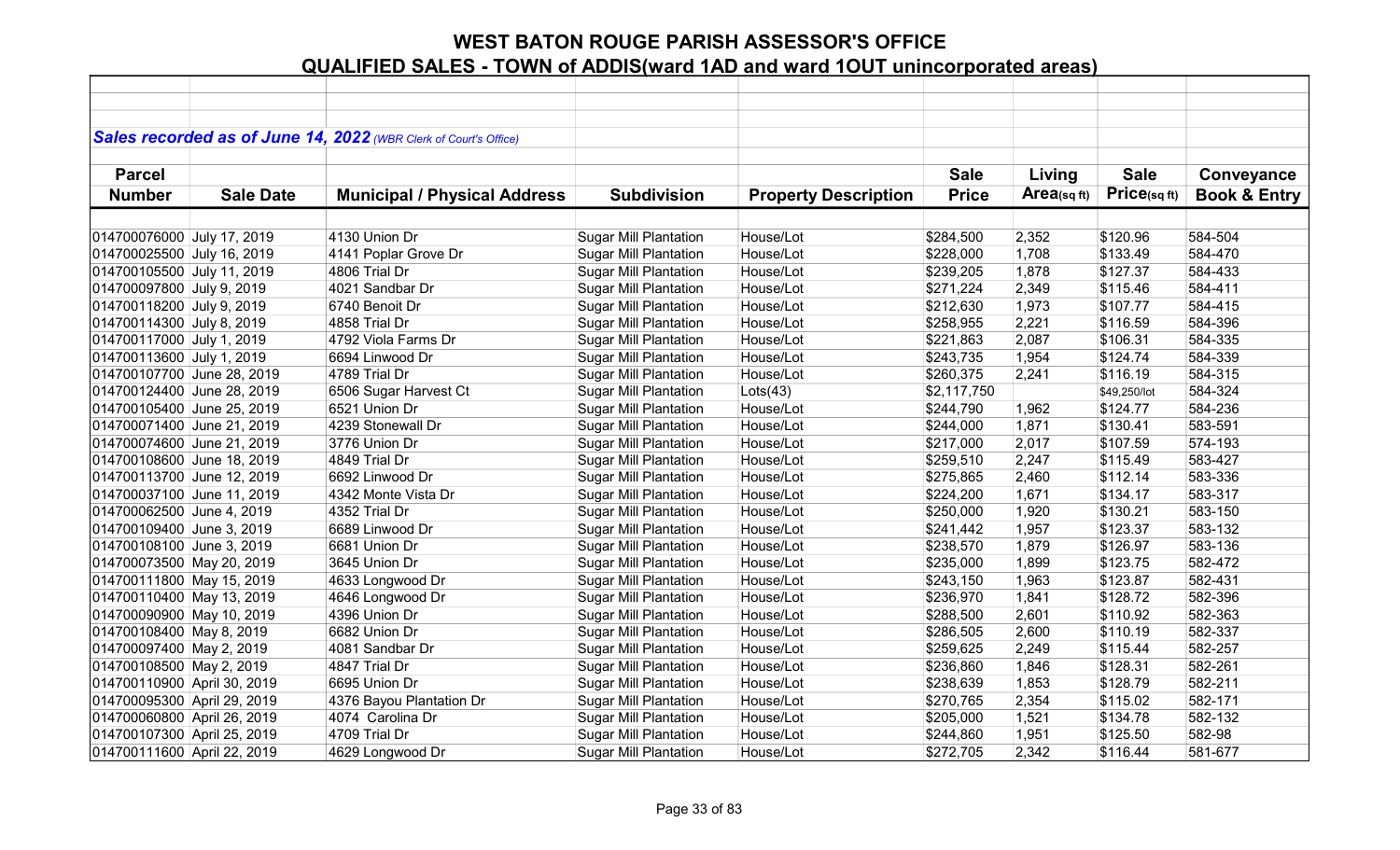|                             |                                | Sales recorded as of June 14, 2022 (WBR Clerk of Court's Office) |                              |                             |              |            |              |                         |
|-----------------------------|--------------------------------|------------------------------------------------------------------|------------------------------|-----------------------------|--------------|------------|--------------|-------------------------|
|                             |                                |                                                                  |                              |                             |              |            |              |                         |
| <b>Parcel</b>               |                                |                                                                  |                              |                             | <b>Sale</b>  | Living     | <b>Sale</b>  | Conveyance              |
| <b>Number</b>               | <b>Sale Date</b>               | <b>Municipal / Physical Address</b>                              | <b>Subdivision</b>           | <b>Property Description</b> | <b>Price</b> | Area(sqft) | Price(sqft)  | <b>Book &amp; Entry</b> |
|                             |                                |                                                                  |                              |                             |              |            |              |                         |
| 014700111500 April 22, 2019 |                                | 4627 Longwood Dr                                                 | <b>Sugar Mill Plantation</b> | House/Lot                   | \$245,125    | 1,961      | \$125.00     | 581-681                 |
| 014700111700 April 22, 2019 |                                | 4631 Longwood Dr                                                 | <b>Sugar Mill Plantation</b> | House/Lot                   | \$239,930    | 1,890      | \$126.95     | 581-686                 |
| 014700030400 April 17, 2019 |                                | 3932 Poplar Grove Dr                                             | <b>Sugar Mill Plantation</b> | House/Lot                   | \$184,000    | 1,850      | \$99.46      | 581-645                 |
| 014700040100 April 16, 2019 |                                | 4213 Little Hope Dr                                              | <b>Sugar Mill Plantation</b> | House/Lot                   | \$230,000    | 1,796      | \$128.06     | 581-551                 |
| 014700099900 April 16, 2019 |                                | 4633 Belle Vue Dr                                                | <b>Sugar Mill Plantation</b> | House/Lot                   | \$189,870    | 1,640      | \$115.77     | 581-589                 |
| 014700114900 April 9, 2019  |                                | 4906 Trail Dr                                                    | <b>Sugar Mill Plantation</b> | House/Lot                   | \$287,865    | 2,603      | \$110.59     | 581-469                 |
| 014700112000 April 9, 2019  |                                | 4637 Longwood Dr                                                 | <b>Sugar Mill Plantation</b> | House/Lot                   | \$293,435    | 2,604      | \$112.69     | 581-473                 |
| 014700113800 April 8, 2019  |                                | 6688 Linwood Dr                                                  | <b>Sugar Mill Plantation</b> | House/Lot                   | \$245,075    | 1,871      | \$130.99     | 581-447                 |
| 014700111200 April 3, 2019  |                                | 4626 Longwood Dr                                                 | Sugar Mill Plantation        | House/Lot                   | \$286,330    | 2,606      | \$109.87     | 581-394                 |
| 014700066900 April 2, 2019  |                                | 4142 Anchorage Dr                                                | <b>Sugar Mill Plantation</b> | House/Lot                   | \$227,500    | 1,591      | \$142.99     | 581-331                 |
| 014700108300 April 1, 2019  |                                | 6684 Union Dr                                                    | <b>Sugar Mill Plantation</b> | House/Lot                   | \$209,407    | 2,355      | \$88.92      | 581-298                 |
| 014700055900 April 1, 2019  |                                | 6765 Virginia Dr                                                 | <b>Sugar Mill Plantation</b> | House/Lot                   | \$248,500    | 1,770      | \$140.40     | 581-302                 |
| 014700112100 March 29, 2019 |                                | 4639 Longwood Dr                                                 | <b>Sugar Mill Plantation</b> | House/Lot                   | \$258,990    | 2,212      | \$117.08     | 581-282                 |
| 014700108700 March 26, 2019 |                                | 4853 Trial Dr                                                    | <b>Sugar Mill Plantation</b> | House/Lot                   | \$243,280    | 1,966      | \$123.74     | 581-186                 |
| 014700097700 March 26, 2019 |                                | 4031 Sandbar Dr                                                  | <b>Sugar Mill Plantation</b> | House/Lot                   | \$259,650    | 2,220      | \$116.96     | 581-190                 |
| 014700097300 March 26, 2019 |                                | 4113 Sandbar Dr                                                  | <b>Sugar Mill Plantation</b> | House/Lot                   | \$269,750    | 2,351      | \$114.74     | 581-194                 |
| 014700068800 March 25, 2019 |                                | 4146 Stonewall Dr                                                | Sugar Mill Plantation        | House/Lot                   | \$245,000    | 1,947      | \$125.83     | 581-161                 |
| 014700097100 March 21, 2019 |                                | 4193 Sandbar Dr                                                  | <b>Sugar Mill Plantation</b> | House/Lot                   | \$259,735    | 2,252      | \$115.34     | 581-153                 |
| 014700111400 March 18, 2019 |                                | 4625 Longwood Dr                                                 | <b>Sugar Mill Plantation</b> | House/Lot                   | \$258,320    | 2,216      | \$116.57     | 581-99                  |
| 014700110300 March 18, 2019 |                                | 4648 Longwood Dr                                                 | <b>Sugar Mill Plantation</b> | House/Lot                   | \$242,779    | 1,955      | \$124.18     | 581-103                 |
| 014700084100 March 12, 2019 |                                | 4474 Olivia Dr                                                   | <b>Sugar Mill Plantation</b> | House/Lot                   | \$185,000    | 1,622      | \$114.06     | 580-674                 |
| 014700114200 March 11, 2019 |                                | 4856 Trial Dr                                                    | <b>Sugar Mill Plantation</b> | House/Lot                   | \$276,180    | 2,619      | \$105.45     | 580-666                 |
| 014700108200 March 8, 2019  |                                | 6685 Union Dr                                                    | <b>Sugar Mill Plantation</b> | House/Lot                   | \$240,630    | 1,963      | \$122.58     | 580-624                 |
| 014700040000 March 6, 2019  |                                | 4223 Little Hope Dr                                              | <b>Sugar Mill Plantation</b> | House/Lot                   | \$211,500    | 1,773      | \$119.29     | 580-528                 |
| 014700103600 March 6, 2019  |                                | 4714 Belle Vue Dr                                                | <b>Sugar Mill Plantation</b> | House/Lot                   | \$190,795    | 1,641      | \$116.27     | 580-536                 |
| 014700100300 March 4, 2019  |                                | 4673 Belle Vue Dr                                                | <b>Sugar Mill Plantation</b> | House/Lot                   | \$186,820    | 1,531      | \$122.02     | 580-517                 |
| 014700111300 March 4, 2019  |                                | 4623 Longwood Dr                                                 | <b>Sugar Mill Plantation</b> | House/Lot                   | \$270,605    | 2,362      | \$114.57     | 580-521                 |
| 014700120100 March 1, 2019  |                                | Viola Farms Dr                                                   | <b>Sugar Mill Plantation</b> | Lots(51)                    | \$1,810,500  |            | \$35,500/lot | 580-510                 |
|                             | 014700100000 February 28, 2019 | 4643 Belle Vue Dr                                                | <b>Sugar Mill Plantation</b> | House/Lot                   | \$201,155    | 1,813      | \$110.95     | 580-471                 |
|                             | 014700112200 February 27, 2019 | 4641 Longwood Dr                                                 | <b>Sugar Mill Plantation</b> | House/Lot                   | \$300,850    | 2,604      | \$115.53     | 580-445                 |
|                             | 014700035000 February 26, 2019 | 4548 Little Hope Dr                                              | <b>Sugar Mill Plantation</b> | House/Lot                   | \$246,500    | 1,813      | \$135.96     | 580-419                 |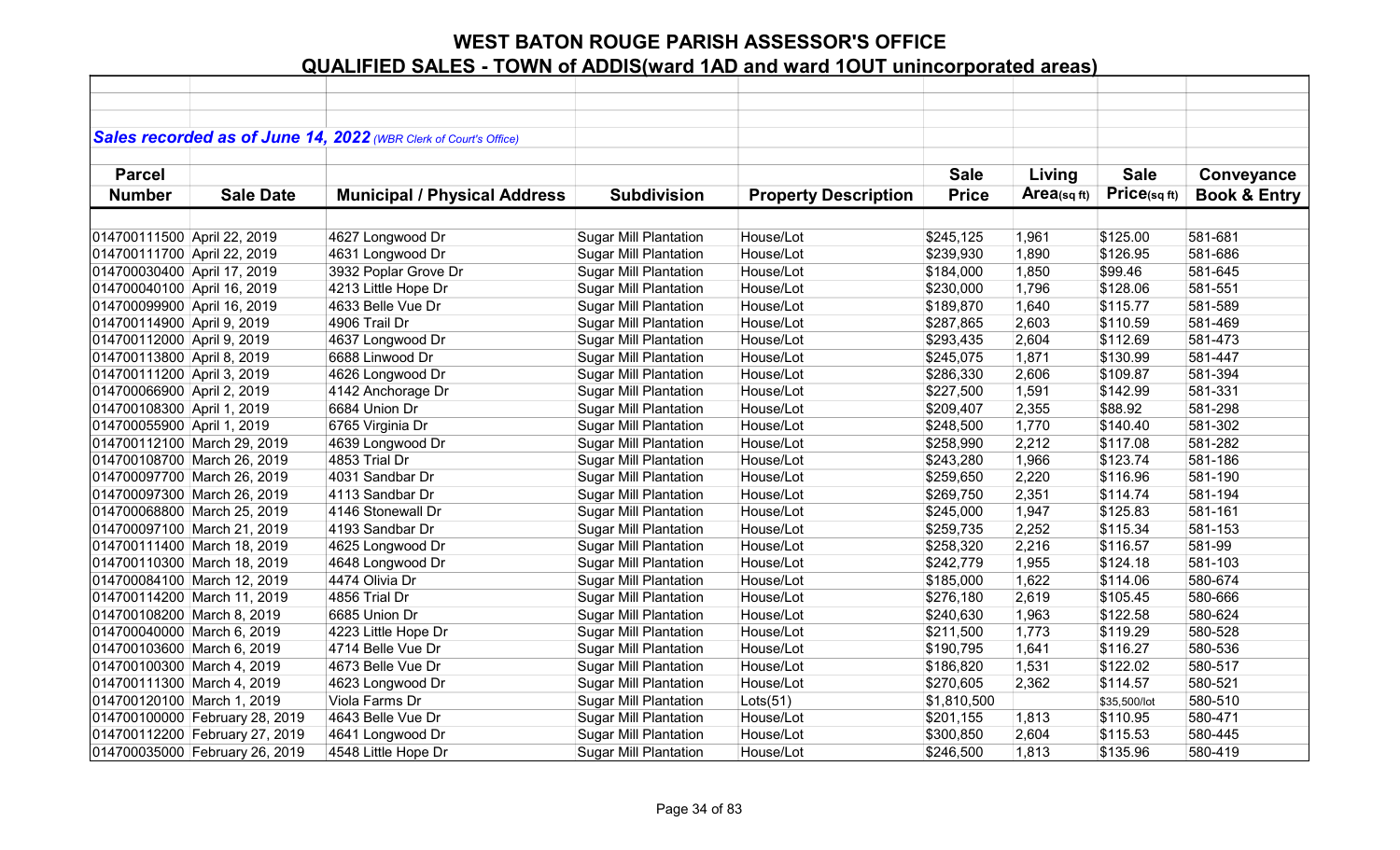|               |                                | Sales recorded as of June 14, 2022 (WBR Clerk of Court's Office) |                              |                             |              |            |             |                         |
|---------------|--------------------------------|------------------------------------------------------------------|------------------------------|-----------------------------|--------------|------------|-------------|-------------------------|
|               |                                |                                                                  |                              |                             |              |            |             |                         |
| <b>Parcel</b> |                                |                                                                  |                              |                             | <b>Sale</b>  | Living     | <b>Sale</b> | Conveyance              |
| <b>Number</b> | <b>Sale Date</b>               | <b>Municipal / Physical Address</b>                              | <b>Subdivision</b>           | <b>Property Description</b> | <b>Price</b> | Area(sqft) | Price(sqft) | <b>Book &amp; Entry</b> |
|               |                                |                                                                  |                              |                             |              |            |             |                         |
|               | 014700111900 February 22, 2019 | 4635 Longwood Dr                                                 | <b>Sugar Mill Plantation</b> | House/Lot                   | \$263,159    | 2,230      | \$118.01    | 580-393                 |
|               | 014700103800 February 12, 2019 | 4692 Belle Vue Dr                                                | <b>Sugar Mill Plantation</b> | House/Lot                   | \$186,089    | 1,497      | \$124.31    | 580-229                 |
|               | 014700114100 February 12, 2019 | 4850 Trial Dr                                                    | <b>Sugar Mill Plantation</b> | House/Lot                   | \$295,845    | 2,601      | \$113.74    | 580-234                 |
|               | 014700029700 February 12, 2019 | 4056 Poplar Grove Dr                                             | <b>Sugar Mill Plantation</b> | House/Lot                   | \$231,900    | 1,845      | \$125.69    | 580-245                 |
|               | 014700039300 February 11, 2019 | 4355 Little Hope Dr                                              | <b>Sugar Mill Plantation</b> | House/Lot                   | \$214,500    | 1,666      | \$128.75    | 580-209                 |
|               | 014700104100 February 6, 2019  | 4662 Belle Vue Dr                                                | <b>Sugar Mill Plantation</b> | House/Lot                   | \$207,235    | 1,961      | \$105.68    | 580-148                 |
|               | 014700035500 January 31, 2019  | 4424 Little Hope Dr                                              | <b>Sugar Mill Plantation</b> | House/Lot                   | \$259,000    | 1,889      | \$137.11    | 580-22                  |
|               | 014700103900 January 24, 2019  | 4682 Belle Vue Dr                                                | <b>Sugar Mill Plantation</b> | House/Lot                   | \$218,660    | 2,089      | \$104.67    | 579-607                 |
|               | 014700094900 January 22, 2019  | 4284 Bayou Plantation Dr                                         | <b>Sugar Mill Plantation</b> | House/Lot                   | \$270,762    | 2,353      | \$115.07    | 579-540                 |
|               | 014700099600 January 22, 2019  | 4603 Belle Vue Dr                                                | <b>Sugar Mill Plantation</b> | House/Lot                   | \$186,575    | 1,514      | \$123.23    | 579-544                 |
|               | 014700099800 January 22, 2019  | 4623 Belle Vue Dr                                                | <b>Sugar Mill Plantation</b> | House/Lot                   | \$207,835    | 1,983      | \$104.81    | 579-548                 |
|               | 014700086800 January 17, 2019  | 6787 Limerick Dr                                                 | <b>Sugar Mill Plantation</b> | House/Lot                   | \$188,000    | 1,497      | \$125.58    | 579-497                 |
|               | 014700081700 January 8, 2019   | 4576 Stonewall Dr                                                | <b>Sugar Mill Plantation</b> | House/Lot                   | \$252,000    | 2,258      | \$111.60    | 579-373                 |
|               | 014700099700 January 3, 2019   | 4613 Belle Vue Dr                                                | <b>Sugar Mill Plantation</b> | House/Lot                   | \$190,545    | 1,642      | \$116.04    | 579-336                 |
|               | 014700099400 January 3, 2019   | 4581 Belle Vue Dr                                                | <b>Sugar Mill Plantation</b> | House/Lot                   | \$202,115    | 1,812      | \$111.54    | 579-340                 |
|               | 014700103700 January 3, 2019   | 4704 Belle Vue Dr                                                | <b>Sugar Mill Plantation</b> | House/Lot                   | \$185,890    | 1,515      | \$122.70    | 579-344                 |
|               | 014700026300 December 27, 2018 | 4019 Poplar Grove Dr                                             | <b>Sugar Mill Plantation</b> | House/Lot                   | \$175,000    | 1,877      | \$93.23     | 579-258                 |
|               | 014700093700 December 26, 2018 | 6429 Union Dr                                                    | <b>Sugar Mill Plantation</b> | House/Lot                   | \$241,170    | 1,874      | \$128.69    | 579-242                 |
|               | 014700099300 December 26, 2018 | 4571 Belle Vue Dr                                                | <b>Sugar Mill Plantation</b> | House/Lot                   | \$186,545    | 1,517      | \$122.97    | 579-251                 |
|               | 014700104000 December 21, 2018 | 4672 Belle Vue Dr                                                | <b>Sugar Mill Plantation</b> | House/Lot                   | \$191,430    | 1,638      | \$116.87    | 579-13                  |
|               | 014700100200 December 20, 2018 | 4663 Belle Vue Dr                                                | <b>Sugar Mill Plantation</b> | House/Lot                   | \$207,655    | 1,974      | \$105.20    | 579-124                 |
|               | 014700107500 December 20, 2018 | 4749 Trial Dr                                                    | <b>Sugar Mill Plantation</b> | House/Lot                   | \$257,970    | 2,216      | \$116.41    | 579-128                 |
|               | 014700070700 December 19, 2018 | 4343 Stonewall Dr                                                | <b>Sugar Mill Plantation</b> | House/Lot                   | \$245,000    | 2,049      | \$119.57    | 579-100                 |
|               | 014700099500 December 18, 2018 | 4591 Belle Vue Dr                                                | <b>Sugar Mill Plantation</b> | House/Lot                   | \$190,495    | 1,641      | \$116.08    | 579-81                  |
|               | 014700103300 December 17, 2018 | 4744 Belle Vue Dr                                                | <b>Sugar Mill Plantation</b> | House/Lot                   | \$204,965    | 1,906      | \$107.54    | 579-59                  |
|               | 014700086900 December 3, 2018  | 6797 Limerick Dr                                                 | <b>Sugar Mill Plantation</b> | House/Lot                   | \$187,270    | 1,483      | \$126.28    | 578-607                 |
|               | 014700103200 December 3, 2018  | 4754 Belle Vue Dr                                                | <b>Sugar Mill Plantation</b> | House/Lot                   | \$207,550    | 1,983      | \$104.66    | 578-611                 |
|               | 014700104200 December 3, 2018  | 4652 Belle Vue Dr                                                | <b>Sugar Mill Plantation</b> | House/Lot                   | \$200,875    | 1,811      | \$110.92    | 578-615                 |
|               | 014700093600 November 20, 2018 | 6409 Union Dr                                                    | <b>Sugar Mill Plantation</b> | House/Lot                   | \$237,865    | 1,848      | \$128.71    | 578-433                 |
|               | 014700058000 November 19, 2018 | 4178 Olivia Dr                                                   | <b>Sugar Mill Plantation</b> | House/Lot                   | \$180,000    | 1,583      | \$113.71    | 578-407                 |
|               | 014700105700 November 13, 2018 | 4764 Trial Dr                                                    | <b>Sugar Mill Plantation</b> | House/Lot                   | \$271,115    | 2,344      | \$115.66    | 578-321                 |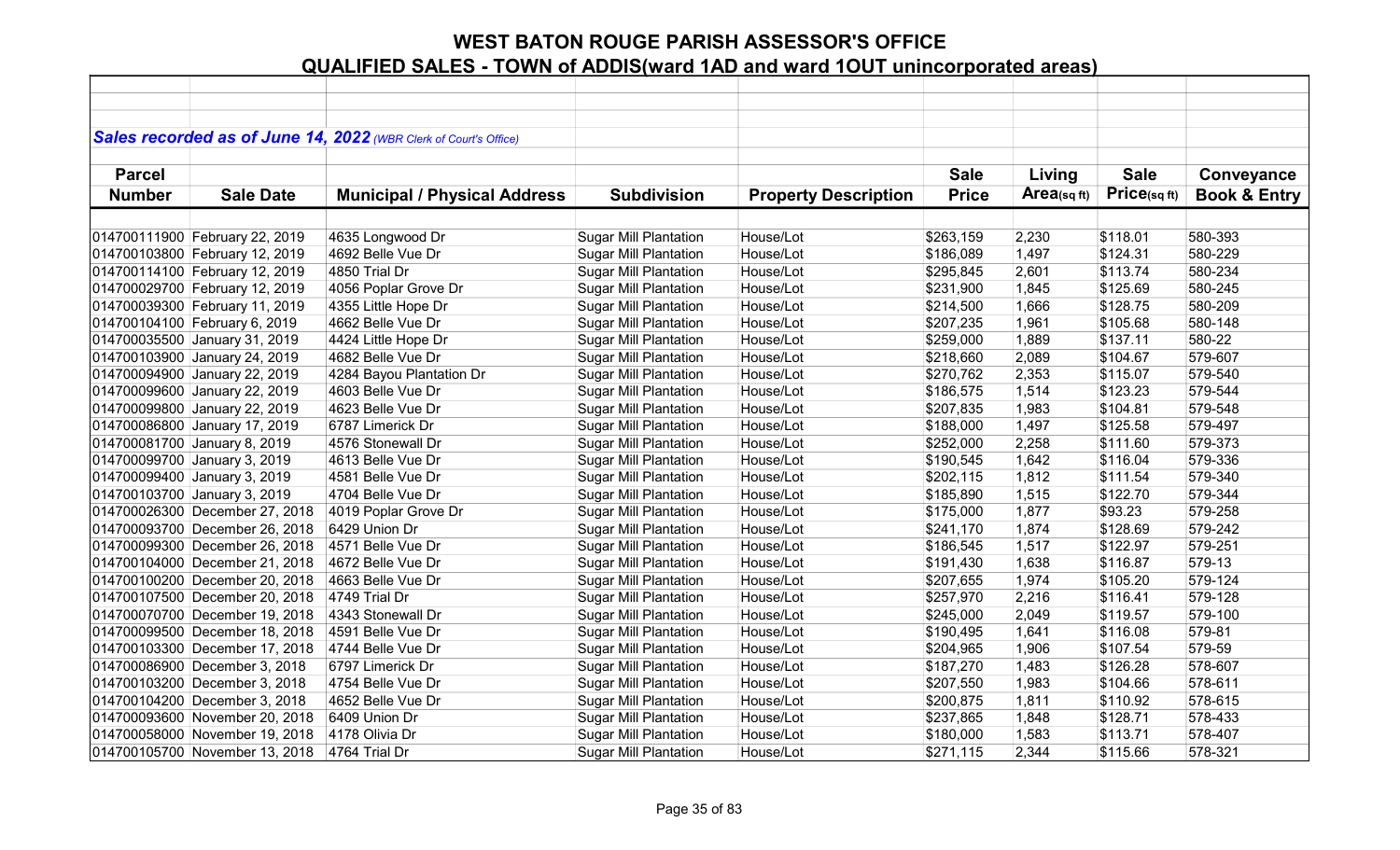|               |                                                     | Sales recorded as of June 14, 2022 (WBR Clerk of Court's Office) |                              |                             |              |            |             |                         |
|---------------|-----------------------------------------------------|------------------------------------------------------------------|------------------------------|-----------------------------|--------------|------------|-------------|-------------------------|
|               |                                                     |                                                                  |                              |                             |              |            |             |                         |
| <b>Parcel</b> |                                                     |                                                                  |                              |                             | <b>Sale</b>  | Living     | <b>Sale</b> | Conveyance              |
| <b>Number</b> | <b>Sale Date</b>                                    | <b>Municipal / Physical Address</b>                              | <b>Subdivision</b>           | <b>Property Description</b> | <b>Price</b> | Area(sqft) | Price(sqft) | <b>Book &amp; Entry</b> |
|               |                                                     |                                                                  |                              |                             |              |            |             |                         |
|               | 014700094200 November 13, 2018                      | 4335 Union Dr                                                    | <b>Sugar Mill Plantation</b> | House/Lot                   | \$287,495    | 2,601      | \$110.53    | 578-325                 |
|               | 014700095000 November 9, 2018                       | 4316 Bayou Plantation Dr                                         | <b>Sugar Mill Plantation</b> | House/Lot                   | \$275,700    | 2,421      | \$113.88    | 578-302                 |
|               | 014700099200 November 5, 2018                       | 4561 Belle Vue Dr                                                | <b>Sugar Mill Plantation</b> | House/Lot                   | \$190,640    | 1,621      | \$117.61    | 578-242                 |
|               | 014700100500 November 5, 2018                       | 4693 Belle Vue Dr                                                | <b>Sugar Mill Plantation</b> | House/Lot                   | \$194,925    | 1,695      | \$115.00    | 578-246                 |
|               | 014700102600 November 2, 2018                       | 4836 Belle Vue Dr                                                | <b>Sugar Mill Plantation</b> | House/Lot                   | \$204,260    | 1,869      | \$109.29    | 578-231                 |
|               | 014700107200 November 2, 2018                       | 4687 Trial Dr                                                    | <b>Sugar Mill Plantation</b> | House/Lot                   | \$237,805    | 1,849      | \$128.61    | 578-235                 |
|               | 014700103100 October 30, 2018                       | 4764 Belle Vue Dr                                                | <b>Sugar Mill Plantation</b> | House/Lot                   | \$184,850    | 1,493      | \$123.81    | 578-203                 |
|               | 014700103500 October 24, 2018                       | 4724 Belle Vue Dr                                                | <b>Sugar Mill Plantation</b> | House/Lot                   | \$200,800    | 1,812      | \$110.82    | 578-141                 |
|               | 014700104900 October 24, 2018                       | 6522 Union Dr                                                    | <b>Sugar Mill Plantation</b> | House/Lot                   | \$300,600    | 2,614      | \$115.00    | 578-145                 |
|               | 014700100900 October 23, 2018                       | 4735 Belle Vue Dr                                                | <b>Sugar Mill Plantation</b> | House/Lot                   | \$218,235    | 2,093      | \$104.27    | 578-108                 |
|               | 014700103400 October 19, 2018                       | 4734 Belle Vue Dr                                                | <b>Sugar Mill Plantation</b> | House/Lot                   | \$192,185    | 1,633      | \$117.69    | 578-87                  |
|               | 014700104800 October 15, 2018                       | 6512 Union Dr                                                    | <b>Sugar Mill Plantation</b> | House/Lot                   | \$239,915    | 1,863      | \$128.78    | 577-676                 |
|               | 014700081200 October 12, 2018                       | 4678 Stonewall Dr                                                | <b>Sugar Mill Plantation</b> | House/Lot                   | \$248,000    | 1,957      | \$126.72    | 577-619                 |
|               | 014700083700 October 9, 2018                        | 4434 Olivia Dr                                                   | <b>Sugar Mill Plantation</b> | House/Lot                   | \$185,630    | 1,517      | \$122.37    | 577-596                 |
|               | 014700106800 October 9, 2018                        | 4607 Trial Dr                                                    | <b>Sugar Mill Plantation</b> | House/Lot                   | \$261,005    | 2,228      | \$117.15    | 577-600                 |
|               | 014700100400 October 5, 2018                        | 4683 Belle Vue Dr                                                | <b>Sugar Mill Plantation</b> | House/Lot                   | \$190,755    | 1,642      | \$116.17    | 577-586                 |
|               | 014700107100 October 3, 2018                        | 4667 Trial Dr                                                    | <b>Sugar Mill Plantation</b> | House/Lot                   | \$257,630    | 2,232      | \$115.43    | 577-568                 |
|               | 014700024100 October 1, 2018                        | 3914 Monte Vista Dr                                              | <b>Sugar Mill Plantation</b> | House/Lot                   | \$230,000    | 1,901      | \$120.99    | 577-499                 |
|               | 014700090400 October 1, 2018                        | 6358 Union Dr                                                    | <b>Sugar Mill Plantation</b> | House/Lot                   | \$267,950    | 2,346      | \$114.22    | 577-508                 |
|               | 014700105200 October 1, 2018                        | 6541 Union Dr                                                    | <b>Sugar Mill Plantation</b> | House/Lot                   | \$268,045    | 2,348      | \$114.16    | 577-512                 |
|               | 014700105600 September 24, 2018 4784 Trial Dr       |                                                                  | <b>Sugar Mill Plantation</b> | House/Lot                   | \$296,385    | 2,599      | \$114.04    | 577-409                 |
| 014700049500  |                                                     | September 20, 2018 3902/ 3912 Sugar Plantation Pkwy              | <b>Sugar Mill Plantation</b> | 1.1 Acres(2 lots)           | \$79,569     |            | \$1.64/sqft | 577-355                 |
| 014700102900  | September 19, 2018 4784 Belle Vue Dr                |                                                                  | <b>Sugar Mill Plantation</b> | House/Lot                   | \$186,710    | 1,532      | \$121.87    | 577-310                 |
|               | 014700086500 September 18, 2018 6747 Limerick Dr    |                                                                  | <b>Sugar Mill Plantation</b> | House/Lot                   | \$187,110    | 1,531      | \$122.21    | 577-283                 |
| 014700105100  | September 17, 2018 6542 Union Dr                    |                                                                  | <b>Sugar Mill Plantation</b> | House/Lot                   | \$261,955    | 2,219      | \$118.05    | 577-267                 |
|               | 014700097900 September 12, 2018 4011 Sandbar Dr     |                                                                  | <b>Sugar Mill Plantation</b> | House/Lot                   | \$242,850    | 1,960      | \$123.90    | 577-209                 |
|               | 014700066700 September 12, 2018 4122 Anchorage Dr   |                                                                  | <b>Sugar Mill Plantation</b> | House/Lot                   | \$223,000    | 1,655      | \$134.74    | 577-213                 |
|               | 014700104500 September 10, 2018 6734 Viola Farms Dr |                                                                  | <b>Sugar Mill Plantation</b> | House/Lot                   | \$185,305    | 1,537      | \$120.56    | 577-188                 |
|               | 014700095600 September 7, 2018                      | 6338 Yatton Dr                                                   | <b>Sugar Mill Plantation</b> | House/Lot                   | \$216,790    | 1,900      | \$114.10    | 577-159                 |
|               | 014700098500 September 4, 2018                      | 6437 Yatton Dr                                                   | <b>Sugar Mill Plantation</b> | House/Lot                   | \$223,735    | 1,995      | \$112.15    | 577-84                  |
|               | 014700100600 September 4, 2018                      | 4705 Belle Vue Dr                                                | <b>Sugar Mill Plantation</b> | House/Lot                   | \$191,275    | 1,646      | \$116.21    | 577-88                  |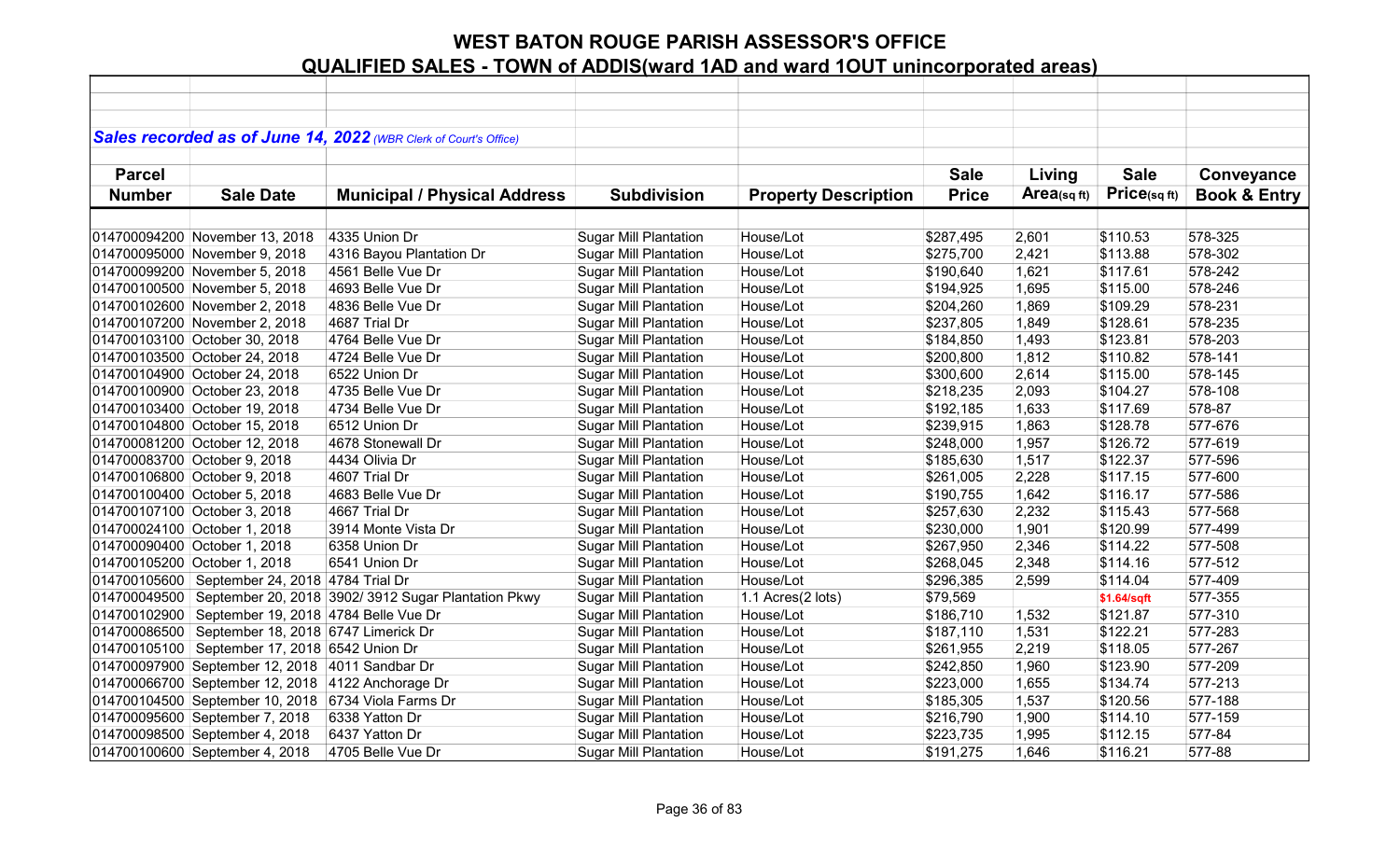|                             |                                | Sales recorded as of June 14, 2022 (WBR Clerk of Court's Office) |                              |                             |              |             |             |                         |
|-----------------------------|--------------------------------|------------------------------------------------------------------|------------------------------|-----------------------------|--------------|-------------|-------------|-------------------------|
|                             |                                |                                                                  |                              |                             |              |             |             |                         |
| <b>Parcel</b>               |                                |                                                                  |                              |                             | <b>Sale</b>  | Living      | <b>Sale</b> | Conveyance              |
| <b>Number</b>               | <b>Sale Date</b>               | <b>Municipal / Physical Address</b>                              | <b>Subdivision</b>           | <b>Property Description</b> | <b>Price</b> | Area(sq ft) | Price(sqft) | <b>Book &amp; Entry</b> |
|                             |                                |                                                                  |                              |                             |              |             |             |                         |
|                             | 014700103000 September 4, 2018 | 4774 Belle Vue Dr                                                | <b>Sugar Mill Plantation</b> | House/Lot                   | \$204,840    | 1,871       | \$109.48    | 577-92                  |
|                             | 014700104400 September 4, 2018 | 6744 Viola Farms Dr                                              | <b>Sugar Mill Plantation</b> | House/Lot                   | \$186,295    | 1,516       | \$122.89    | 577-96                  |
|                             | 014700042700 September 4, 2018 | 3958 Cypress Hall Dr                                             | <b>Sugar Mill Plantation</b> | Condominium                 | \$175,000    | 1,389       | \$125.99    | 577-103                 |
|                             | 014700059300 August 30, 2018   | 4046 Olivia Dr                                                   | <b>Sugar Mill Plantation</b> | House/Lot                   | \$191,000    | 1,542       | \$123.87    | 577-30                  |
|                             | 014700099000 August 29, 2018   | 6339 Yatton Dr                                                   | <b>Sugar Mill Plantation</b> | House/Lot                   | \$208,135    | 1,672       | \$124.48    | 577-4                   |
|                             | 014700100700 August 29, 2018   | 4715 Belle Vue Dr                                                | <b>Sugar Mill Plantation</b> | House/Lot                   | \$208,055    | 1,974       | \$105.40    | 577-8                   |
|                             | 014700057100 August 27, 2018   | 4270 Olivia Dr                                                   | <b>Sugar Mill Plantation</b> | House/Lot                   | \$185,000    | 1,381       | \$133.96    | 576-527                 |
|                             | 014700033900 August 24, 2018   | 4611 Monte Vista Dr                                              | <b>Sugar Mill Plantation</b> | House/Lot                   | \$228,900    | 1,725       | \$132.70    | 576-506                 |
|                             | 014700033900 August 24, 2018   | 4611 Monte Vista Dr                                              | <b>Sugar Mill Plantation</b> | House/Lot                   | \$228,900    | 1,725       | \$132.70    | 576-510                 |
|                             | 014700057300 August 14, 2018   | 4250 Olivia Dr                                                   | <b>Sugar Mill Plantation</b> | House/Lot                   | \$199,900    | 1,487       | \$134.43    | 576-363                 |
|                             | 014700097200 August 14, 2018   | 4133 Sandbar Dr                                                  | <b>Sugar Mill Plantation</b> | House/Lot                   | \$234,505    | 1,854       | \$126.49    | 576-383                 |
|                             | 014700102700 August 13, 2018   | 4816 Belle Vue Dr                                                | <b>Sugar Mill Plantation</b> | House/Lot                   | \$217,960    | 2,093       | \$104.14    | 576-359                 |
| 014700102800 August 7, 2018 |                                | 4794 Belle Vue Dr                                                | <b>Sugar Mill Plantation</b> | House/Lot                   | \$198,900    | 1,809       | \$109.95    | 576-241                 |
| 014700101600 August 2, 2018 |                                | 4817 Belle Vue Dr                                                | <b>Sugar Mill Plantation</b> | House/Lot                   | \$198,900    | 1,817       | \$109.47    | 576-149                 |
| 014700085100 August 2, 2018 |                                | 6726 Little Hope Dr                                              | <b>Sugar Mill Plantation</b> | House/Lot                   | \$186,625    | 1,532       | \$121.82    | 576-153                 |
| 014700100100 August 1, 2018 |                                | 4653 Belle Vue Dr                                                | <b>Sugar Mill Plantation</b> | House/Lot                   | \$190,485    | 1,648       | \$115.59    | 576-136                 |
| 014700067200 August 1, 2018 |                                | 6724 Marengo Dr                                                  | <b>Sugar Mill Plantation</b> | House/Lot                   | \$216,700    | 1,550       | \$139.81    | 576-140                 |
| 014700102500 July 31, 2018  |                                | 4856 Belle Vue Dr                                                | <b>Sugar Mill Plantation</b> | House/Lot                   | \$190,380    | 1,638       | \$116.23    | 576-82                  |
| 014700037500 July 30, 2018  |                                | 4434 Monte Vista Dr                                              | <b>Sugar Mill Plantation</b> | House/Lot                   | \$259,900    | 1,844       | \$140.94    | 576-63                  |
| 014700101400 July 27, 2018  |                                | 4785 Belle Vue Dr                                                | <b>Sugar Mill Plantation</b> | House/Lot                   | \$216,855    | 2,090       | \$103.76    | 576-46                  |
| 014700101300 July 25, 2018  |                                | 4775 Belle Vue Dr                                                | <b>Sugar Mill Plantation</b> | House/Lot                   | \$186,900    | 1,621       | \$115.30    | 575-674                 |
| 014700099100 July 24, 2018  |                                | 6319 Yatton Dr                                                   | <b>Sugar Mill Plantation</b> | House/Lot                   | \$217,515    | 1,906       | \$114.12    | 575-660                 |
| 014700098600 July 23, 2018  |                                | 6417 Yatton Dr                                                   | <b>Sugar Mill Plantation</b> | House/Lot                   | \$218,305    | 1,902       | \$114.78    | 575-635                 |
| 014700095500 July 12, 2018  |                                | 6318 Yatton Dr                                                   | <b>Sugar Mill Plantation</b> | House/Lot                   | \$215,640    | 1,877       | \$114.89    | 575-476                 |
| 014700094300 July 9, 2018   |                                | 4315 Union Dr                                                    | Sugar Mill Plantation        | House/Lot                   | \$266,505    | 2,374       | \$112.26    | 575-430                 |
| 014700089600 July 6, 2018   |                                | 4280 Olivia Dr                                                   | <b>Sugar Mill Plantation</b> | House/Lot                   | \$205,000    | 1,640       | \$125.00    | 575-390                 |
| 014700101100 July 6, 2018   |                                | 4755 Belle Vue Dr                                                | <b>Sugar Mill Plantation</b> | House/Lot                   | \$202,900    | 1,904       | \$106.57    | 575-394                 |
| 014700034400 July 5, 2018   |                                | 4661 Monte Vista Dr                                              | <b>Sugar Mill Plantation</b> | House/Lot                   | \$220,000    | 1,756       | \$125.28    | 575-381                 |
| 014700076600 July 3, 2018   |                                | 4018 Union Dr                                                    | <b>Sugar Mill Plantation</b> | House/Lot                   | \$284,900    | 2,614       | \$108.99    | 575-339                 |
| 014700083800 July 2, 2018   |                                | 4444 Olivia Dr                                                   | <b>Sugar Mill Plantation</b> | House/Lot                   | \$203,855    | 1,899       | \$107.35    | 575-275                 |
| 014700101200 July 2, 2018   |                                | 4765 Belle Vue Dr                                                | <b>Sugar Mill Plantation</b> | House/Lot                   | \$186,970    | 1,544       | \$121.09    | 575-279                 |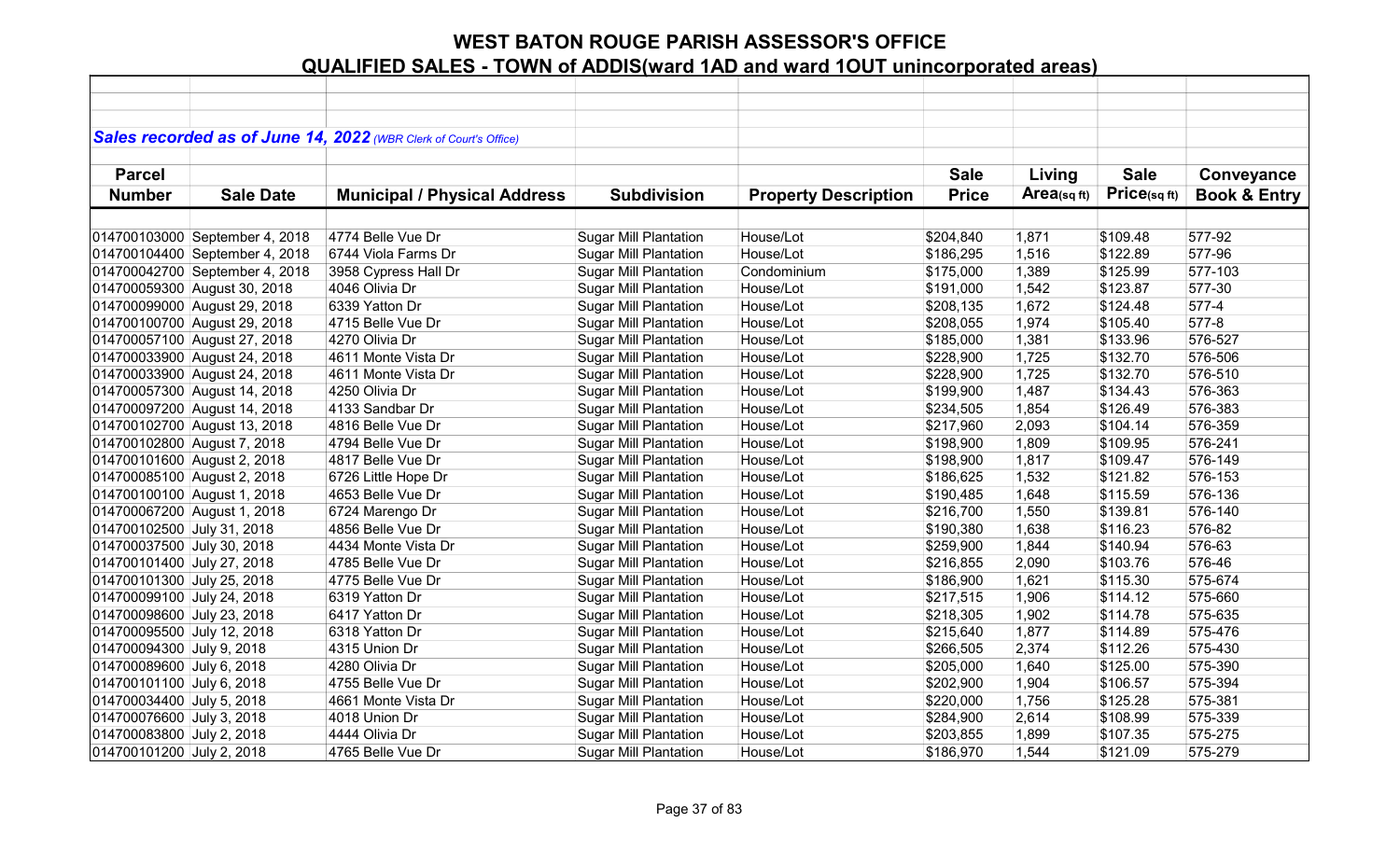|                             |                  | Sales recorded as of June 14, 2022 (WBR Clerk of Court's Office) |                              |                             |              |             |                   |                         |
|-----------------------------|------------------|------------------------------------------------------------------|------------------------------|-----------------------------|--------------|-------------|-------------------|-------------------------|
|                             |                  |                                                                  |                              |                             |              |             |                   |                         |
| <b>Parcel</b>               |                  |                                                                  |                              |                             | <b>Sale</b>  | Living      | <b>Sale</b>       | Conveyance              |
| <b>Number</b>               | <b>Sale Date</b> | <b>Municipal / Physical Address</b>                              | <b>Subdivision</b>           | <b>Property Description</b> | <b>Price</b> | Area(sq ft) | $Price_{(sq ft)}$ | <b>Book &amp; Entry</b> |
|                             |                  |                                                                  |                              |                             |              |             |                   |                         |
| 014700101000 June 29, 2018  |                  | 4745 Belle Vue Dr                                                | <b>Sugar Mill Plantation</b> | House/Lot                   | \$192,435    | 1,640       | \$117.34          | 575-218                 |
| 014700029700 June 27, 2018  |                  | 4056 Poplar Grove Dr                                             | <b>Sugar Mill Plantation</b> | House/Lot                   | \$166,000    | 1,845       | \$89.97           | 575-168                 |
| 014700066600 June 27, 2018  |                  | 4112 Anchorage Dr                                                | <b>Sugar Mill Plantation</b> | House/Lot                   | \$228,800    | 1,633       | \$140.11          | 575-192                 |
| 014700100800 June 26, 2018  |                  | 4725 Belle Vue Dr                                                | <b>Sugar Mill Plantation</b> | House/Lot                   | \$190,945    | 1,642       | \$116.29          | 575-162                 |
| 014700028000 June 21, 2018  |                  | 3745 Monte Vista Dr                                              | <b>Sugar Mill Plantation</b> | House/Lot                   | \$230,000    | 1,908       | \$120.55          | 575-68                  |
| 014700098000 June 19, 2018  |                  | 4001 Sandbar Dr                                                  | <b>Sugar Mill Plantation</b> | House/Lot                   | \$235,900    | 1,869       | \$126.22          | 575-26                  |
| 014700096100 June 19, 2018  |                  | 6436 Yatton Dr                                                   | <b>Sugar Mill Plantation</b> | House/Lot                   | \$213,900    | 1,871       | \$114.32          | 575-30                  |
| 014700098400 June 18, 2018  |                  | 6457 Yatton Dr                                                   | <b>Sugar Mill Plantation</b> | House/Lot                   | \$209,535    | 1,680       | \$124.72          | 574-655                 |
| 014700098800 June 14, 2018  |                  | 6379 Yatton Dr                                                   | <b>Sugar Mill Plantation</b> | House/Lot                   | \$216,620    | 1,904       | \$113.77          | 574-625                 |
| 014700075600 June 13, 2018  |                  | 6358 Camp Circle                                                 | <b>Sugar Mill Plantation</b> | House/Lot                   | \$272,500    | 2,222       |                   | 574-600                 |
| 014700102200 June 13, 2018  |                  | 4939 Belle Vue Dr                                                | <b>Sugar Mill Plantation</b> | House/Lot                   | \$188,900    | 1,644       | \$114.90          | 574-603                 |
| 014700037600 June 13, 2018  |                  | 4444 Monte Vista Dr                                              | <b>Sugar Mill Plantation</b> | House/Lot                   | \$250,000    | 1,862       | \$134.26          | 574-607                 |
| 014700090600 June 7, 2018   |                  | 6318 Union Dr                                                    | Sugar Mill Plantation        | House/Lot                   | \$272,505    | 2,422       | \$112.51          | 574-471                 |
| 014700101500 June 5, 2018   |                  | 4795 Belle Vue Dr                                                | <b>Sugar Mill Plantation</b> | House/Lot                   | \$189,855    | 1,640       | \$115.77          | 574-400                 |
| 014700101700 June 5, 2018   |                  | 4837 Belle Vue Dr                                                | <b>Sugar Mill Plantation</b> | House/Lot                   | \$202,900    | 1,903       | \$106.62          | 574-408                 |
| 014700076400 June 1, 2018   |                  | 4058 Union Dr                                                    | <b>Sugar Mill Plantation</b> | House/Lot                   | \$265,000    | 2,401       | \$110.37          | 574-354                 |
| 014700038700 May 31, 2018   |                  | 4519 Little Hope Dr                                              | <b>Sugar Mill Plantation</b> | House/Lot                   | \$231,000    | 1,867       | \$123.73          | 574-316                 |
| 014700090300 May 30, 2018   |                  | 6378 Union Dr                                                    | <b>Sugar Mill Plantation</b> | House/Lot                   | \$240,380    | 1,968       | \$122.14          | 574-144                 |
| 014700084300 May 22, 2018   |                  | 4494 Olivia Dr                                                   | <b>Sugar Mill Plantation</b> | House/Lot                   | \$184,855    | 1,525       | \$121.22          | 573-700                 |
| 014700036400 May 22, 2018   |                  | 4230 Little Hope Dr                                              | <b>Sugar Mill Plantation</b> | House/Lot                   | \$226,900    | 1,776       | \$127.76          | $574-1$                 |
| 014700039400 May 14, 2018   |                  | 4345 Little Hope Dr                                              | <b>Sugar Mill Plantation</b> | House/Lot                   | \$200,000    | 1,714       | \$116.69          | 573-529                 |
| 014700101800 May 11, 2018   |                  | 4857 Belle Vue Dr                                                | <b>Sugar Mill Plantation</b> | House/Lot                   | \$198,900    | 1,825       | \$108.99          | 573-486                 |
| 014700067900 May 10, 2018   |                  | 6703 Chanango Dr                                                 | <b>Sugar Mill Plantation</b> | House/Lot                   | \$232,000    | 1,686       | \$137.60          | 573-469                 |
| 014700096900 May 10, 2018   |                  | 4174 Sandbar Dr                                                  | <b>Sugar Mill Plantation</b> | House/Lot                   | \$238,900    | 1,963       | \$121.70          | 573-472                 |
| 014700087100 May 9, 2018    |                  | 4415 Belle Vue Dr                                                | <b>Sugar Mill Plantation</b> | House/Lot                   | \$184,855    | 1,516       | \$121.94          | 573-452                 |
| 014700084000 May 7, 2018    |                  | 4464 Olivia Dr                                                   | <b>Sugar Mill Plantation</b> | House/Lot                   | \$202,900    | 1,904       | \$106.57          | 573-393                 |
| 014700051800 May 3, 2018    |                  | 3914 Olivia Dr                                                   | <b>Sugar Mill Plantation</b> | House/Lot                   | \$278,500    | 2,500       | \$111.40          | 573-364                 |
| 014700101900 May 2, 2018    |                  | 4877 Belle Vue Dr                                                | <b>Sugar Mill Plantation</b> | House/Lot                   | \$205,900    | 1,979       | \$104.04          | 573-323                 |
| 014700095200 May 2, 2018    |                  | 4356 Bayou Plantation Dr                                         | <b>Sugar Mill Plantation</b> | House/Lot                   | \$239,505    | 1,957       | \$122.38          | 573-327                 |
| 014700054000 April 26, 2018 |                  | 6763 Eliza Dr                                                    | <b>Sugar Mill Plantation</b> | House/Lot                   | \$216,500    | 1,788       | \$121.09          | 573-177                 |
| 014700083600 April 26, 2018 |                  | 4424 Olivia Dr                                                   | <b>Sugar Mill Plantation</b> | House/Lot                   | \$203,855    | 1,906       | \$106.95          | 573-183                 |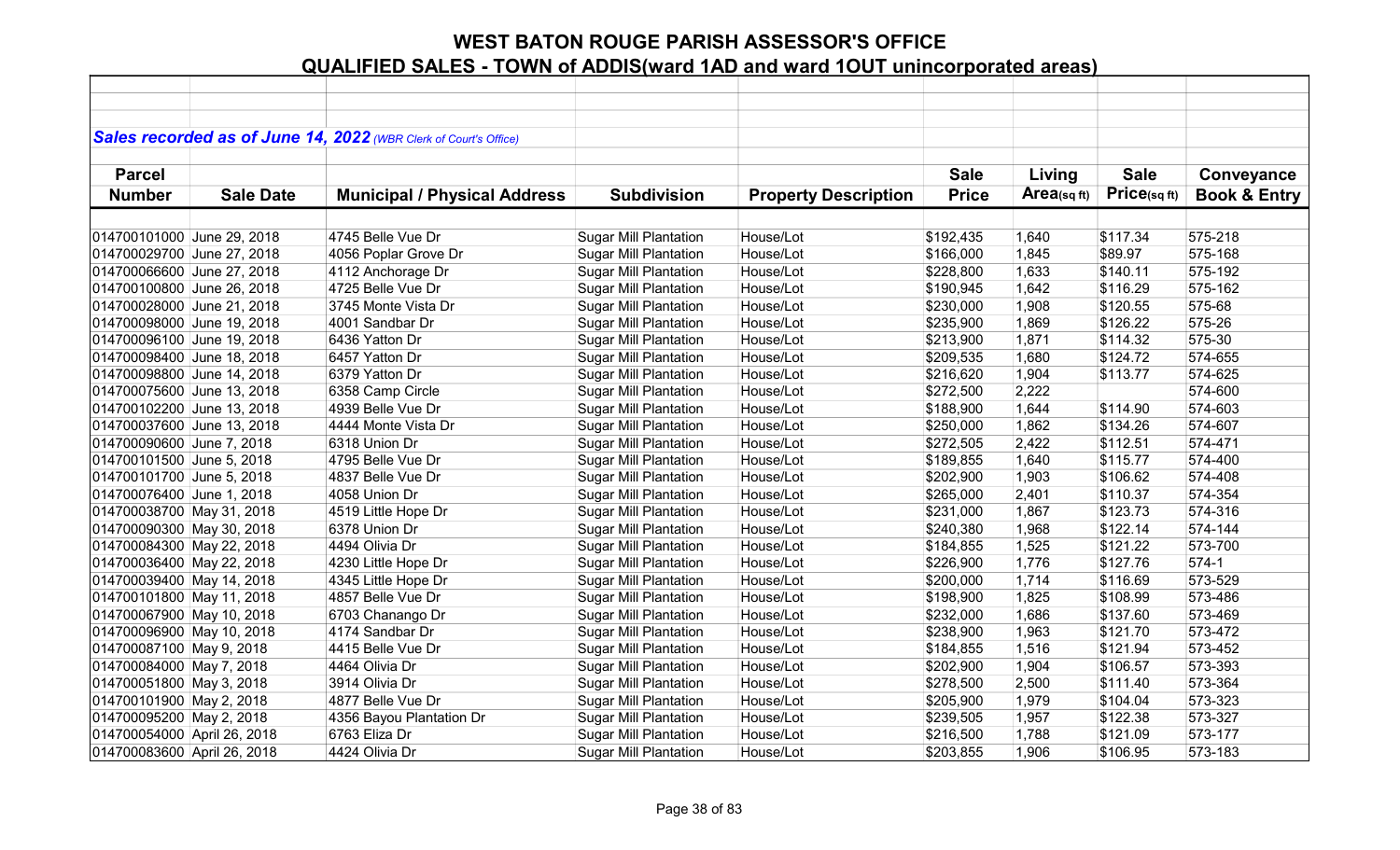|                             |                                | Sales recorded as of June 14, 2022 (WBR Clerk of Court's Office) |                              |                             |              |                |              |                         |
|-----------------------------|--------------------------------|------------------------------------------------------------------|------------------------------|-----------------------------|--------------|----------------|--------------|-------------------------|
|                             |                                |                                                                  |                              |                             |              |                |              |                         |
| <b>Parcel</b>               |                                |                                                                  |                              |                             | <b>Sale</b>  | Living         | <b>Sale</b>  | Conveyance              |
| <b>Number</b>               | <b>Sale Date</b>               | <b>Municipal / Physical Address</b>                              | <b>Subdivision</b>           | <b>Property Description</b> | <b>Price</b> | $Area$ (sq ft) | Price(sq ft) | <b>Book &amp; Entry</b> |
|                             |                                |                                                                  |                              |                             |              |                |              |                         |
| 014700102100 April 26, 2018 |                                | 4919 Belle Vue Dr                                                | <b>Sugar Mill Plantation</b> | House/Lot                   | \$191,900    | 1,682          | \$114.09     | 573-187                 |
| 014700098700 April 26, 2018 |                                | 6399 Yatton Dr                                                   | <b>Sugar Mill Plantation</b> | House/Lot                   | \$201,900    | 1,637          | \$123.34     | 573-195                 |
| 014700082700 April 24, 2018 |                                | 4332 Olivia Dr                                                   | <b>Sugar Mill Plantation</b> | house/Lot                   | \$184,855    | 1,518          | \$121.78     | 573-143                 |
| 014700071300 April 23, 2018 |                                | 4259 Stonewall Dr                                                | <b>Sugar Mill Plantation</b> | House/Lot                   | \$284,500    | 2,614          | \$108.84     | 573-135                 |
| 014700097600 April 20, 2018 |                                | 4041 Sandbar Dr                                                  | <b>Sugar Mill Plantation</b> | House/Lot                   | \$233,900    | 1,837          | \$127.33     | 573-40                  |
| 014700097500 April 19, 2018 |                                | 4061 Sandbar Dr                                                  | <b>Sugar Mill Plantation</b> | House/Lot                   | \$236,505    | 1,869          | \$126.54     | 573-22                  |
| 014700096200 April 19, 2018 |                                | 6456 Yatton Dr                                                   | <b>Sugar Mill Plantation</b> | House/Lot                   | \$203,965    | 1,641          | \$124.29     | 573-26                  |
| 014700098300 April 16, 2018 |                                | 4022 Sandbar Dr                                                  | <b>Sugar Mill Plantation</b> | House/Lot                   | \$234,900    | 1,966          | \$119.48     | 572-681                 |
| 014700030800 April 13, 2018 |                                | Hwy 1 S                                                          | <b>Sugar Mill Plantation</b> | 9.67 Acres, Comm'l Land     | \$1,578,941  |                | \$3.75/sqft  | 572-640                 |
| 014700050100 April 13, 2018 |                                | 3827 New Prosperity Ln                                           | <b>Sugar Mill Plantation</b> | Lots(4)                     | \$182,418    |                | \$1.74/sqft  | 572-645                 |
| 014700107700 April 12, 2018 |                                | 4789 Trial Dr                                                    | <b>Sugar Mill Plantation</b> | Lots(30)                    | \$1,407,000  |                | \$46,900/lot |                         |
| 014700066800 April 3, 2018  |                                | 4132 Anchorage Dr                                                | <b>Sugar Mill Plantation</b> | House/Lot                   | \$222,200    | 1,572          | \$141.35     | 572-467                 |
| 014700081900 April 3, 2018  |                                | 4536 Stonewall Dr                                                | <b>Sugar Mill Plantation</b> | House/Lot                   | \$282,800    | 2,414          | \$117.15     | 572-472                 |
|                             | 014700098200 March 27, 2018    | 4012 Sandbar Dr                                                  | <b>Sugar Mill Plantation</b> | House/Lot                   | \$278,900    | 2,603          | \$107.15     | 572-380                 |
|                             | 014700089900 March 23, 2018    | 6450 Union Dr                                                    | <b>Sugar Mill Plantation</b> | House/Lot                   | \$256,505    | 2,212          | \$115.96     | 572-335                 |
|                             | 014700066500 March 22, 2018    | 4102 Anchorage Dr                                                | <b>Sugar Mill Plantation</b> | House/Lot                   | \$217,700    | 1,630          | \$133.56     | 572-332                 |
|                             | 014700097000 March 20, 2018    | 4194 Sandbar Dr                                                  | <b>Sugar Mill Plantation</b> | House/Lot                   | \$263,900    | 2,364          | \$111.63     | 572-310                 |
|                             | 014700090500 March 20, 2018    | 6338 Union Dr                                                    | <b>Sugar Mill Plantation</b> | House/Lot                   | \$252,900    | 2,221          | \$113.87     | 572-314                 |
|                             | 014700096600 March 19, 2018    | 4114 Sandbar Dr                                                  | <b>Sugar Mill Plantation</b> | House/Lot                   | \$252,900    | 2,217          | \$114.07     | 572-293                 |
|                             | 014700026600 March 16, 2018    | 3937 Poplar Grove Dr                                             | <b>Sugar Mill Plantation</b> | House/Lot                   | \$208,500    | 1,657          | \$125.83     | 572-182                 |
|                             | 014700091300 March 15, 2018    | 4314 Union Dr                                                    | <b>Sugar Mill Plantation</b> | House/Lot                   | \$265,900    | 2,346          | \$113.34     | 572-156                 |
|                             | 014700079500 March 13, 2018    | 4537 Stonewall Dr                                                | <b>Sugar Mill Plantation</b> | House/Lot                   | \$239,505    | 1,968          | \$121.70     | 572-97                  |
|                             | 014700089800 March 12, 2018    | 6480 Union Dr                                                    | <b>Sugar Mill Plantation</b> | House/Lot                   | \$231,900    | 1,872          | \$123.88     | 572-84                  |
| 014700098900 March 5, 2018  |                                | 6359 Yatton Dr                                                   | <b>Sugar Mill Plantation</b> | House/Lot                   | \$199,900    | 1,645          | \$121.52     | 572-5                   |
| 014700095900 March 1, 2018  |                                | 6398 Yatton Dr                                                   | <b>Sugar Mill Plantation</b> | House/Lot                   | \$217,900    | 1,996          | \$109.17     | 571-662                 |
| 014700096000 March 1, 2018  |                                | 6416 Yatton Dr                                                   | <b>Sugar Mill Plantation</b> | House/Lot                   | \$199,900    | 1,638          | \$122.04     | 571-666                 |
| 014700098100 March 1, 2018  |                                | 4002 Sandbar Dr                                                  | <b>Sugar Mill Plantation</b> | House/Lot                   | \$242,900    | 2,147          | \$113.13     | 571-670                 |
| 014700093100 March 1, 2018  |                                | 6317 Union Dr                                                    | <b>Sugar Mill Plantation</b> | House/Lot                   | \$231,900    | 1,844          | \$125.76     | 571-681                 |
|                             | 014700074300 February 26, 2018 | 3746 Union Dr                                                    | <b>Sugar Mill Plantation</b> | House/Lot                   | \$205,999    | 1,631          | \$126.30     | 571-609                 |
|                             | 014700029500 February 23, 2018 | 4128 Poplar Grove Dr                                             | <b>Sugar Mill Plantation</b> | House/Lot                   | \$223,000    | 1,784          | \$125.00     | 571-589                 |
|                             | 014700096800 February 21, 2018 | 4154 Sandbar Dr                                                  | <b>Sugar Mill Plantation</b> | House/Lot                   | \$263,900    | 2,362          | \$111.73     | 571-566                 |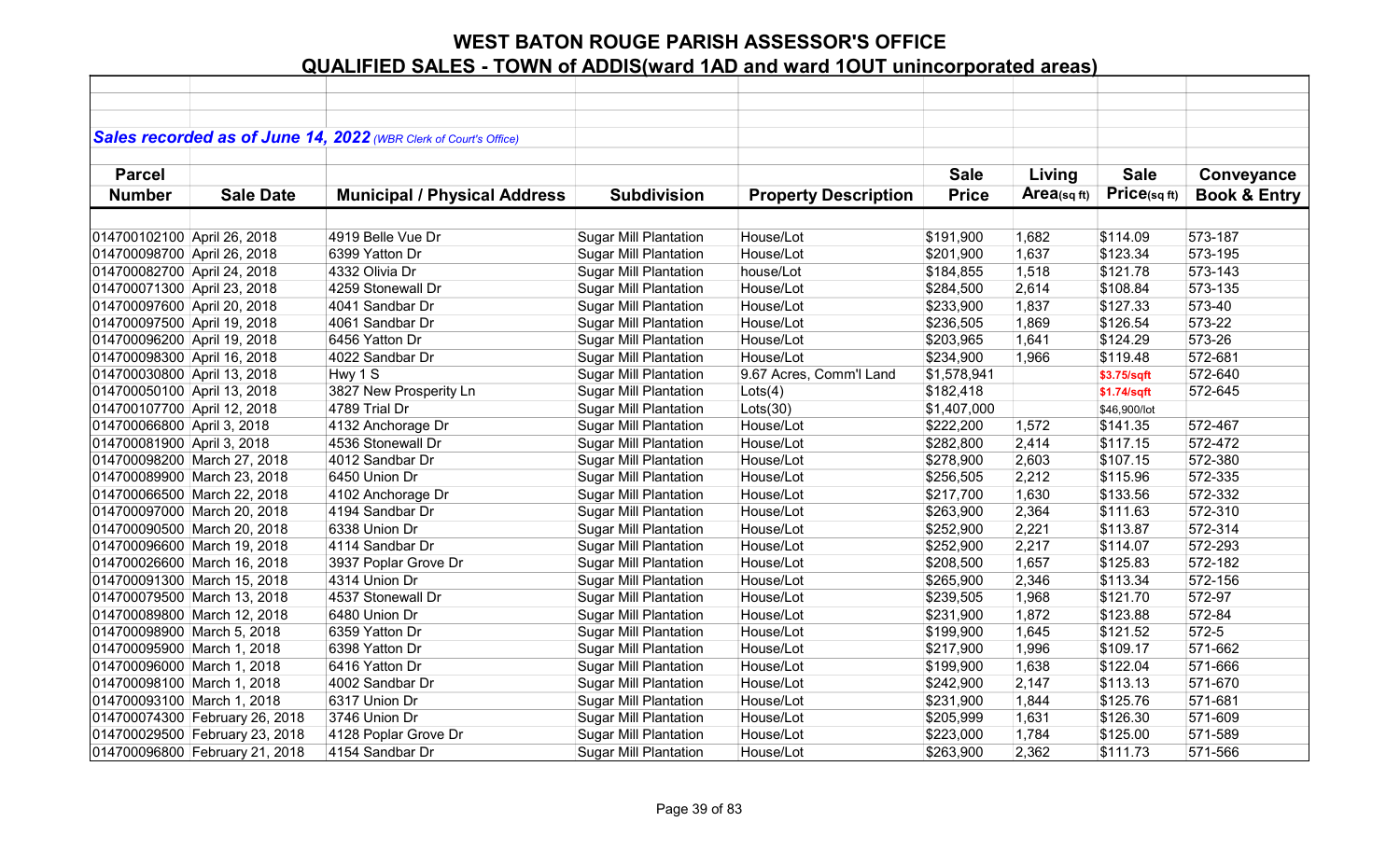|               |                                | Sales recorded as of June 14, 2022 (WBR Clerk of Court's Office) |                              |                             |              |            |             |                         |
|---------------|--------------------------------|------------------------------------------------------------------|------------------------------|-----------------------------|--------------|------------|-------------|-------------------------|
|               |                                |                                                                  |                              |                             |              |            |             |                         |
| <b>Parcel</b> |                                |                                                                  |                              |                             | <b>Sale</b>  | Living     | <b>Sale</b> | Conveyance              |
| <b>Number</b> | <b>Sale Date</b>               | <b>Municipal / Physical Address</b>                              | <b>Subdivision</b>           | <b>Property Description</b> | <b>Price</b> | Area(sqft) | Price(sqft) | <b>Book &amp; Entry</b> |
|               |                                |                                                                  |                              |                             |              |            |             |                         |
|               | 014700088100 February 20, 2018 | 4525 Belle Vue Dr                                                | <b>Sugar Mill Plantation</b> | House/Lot                   | \$189,900    | 1,694      | \$112.10    | 571-528                 |
|               | 014700083200 February 16, 2018 | 4382 Olivia Dr                                                   | <b>Sugar Mill Plantation</b> | House/Lot                   | \$199,855    | 1,898      | \$105.30    | 571-459                 |
|               | 014700096300 February 14, 2018 | 4042 Sandbar Dr                                                  | <b>Sugar Mill Plantation</b> | House/Lot                   | \$278,900    | 2,595      | \$107.48    | 571-404                 |
|               | 014700089300 February 14, 2018 | 6736 Little Hope Dr                                              | <b>Sugar Mill Plantation</b> | House/Lot                   | \$186,900    | 1,612      | \$115.94    | 571-408                 |
|               | 014700096700 February 12, 2018 | 4134 Sandbar Dr                                                  | <b>Sugar Mill Plantation</b> | House/Lot                   | \$287,895    | 2,602      | \$110.64    | 571-381                 |
|               | 014700095700 February 8, 2018  | 6358 Yatton Dr                                                   | <b>Sugar Mill Plantation</b> | House/Lot                   | \$217,900    | 2,000      | \$108.95    | 571-297                 |
|               | 014700093500 February 7, 2018  | 6397 Union Dr                                                    | Sugar Mill Plantation        | House/Lot                   | \$263,900    | 2,345      | \$112.54    | 571-283                 |
|               | 014700095800 February 5, 2018  | 6378 Yatton Dr                                                   | <b>Sugar Mill Plantation</b> | House/Lot                   | \$199,900    | 1,636      | \$122.19    | 571-226                 |
|               | 014700096400 January 30, 2018  | 4062 Sandbar Dr                                                  | <b>Sugar Mill Plantation</b> | House/Lot                   | \$229,900    | 1,849      | \$124.34    | 571-149                 |
|               | 014700066400 January 23, 2018  | 4078 Anchorage Dr                                                | <b>Sugar Mill Plantation</b> | House/Lot                   | \$212,500    | 1,596      | \$133.15    | 571-67                  |
|               | 014700077400 January 19, 2018  | 3854 Union Dr                                                    | <b>Sugar Mill Plantation</b> | House/Lot                   | \$238,505    | 1,964      | \$121.44    | 570-554                 |
|               | 014700083500 January 19, 2018  | 4414 Olivia Dr                                                   | <b>Sugar Mill Plantation</b> | House/Lot                   | \$184,900    | 1,642      | \$112.61    | 570-695                 |
|               | 014700096500 January 11, 2018  | 4082 Sandbar Dr                                                  | <b>Sugar Mill Plantation</b> | House/Lot                   | \$234,900    | 1,957      | \$120.03    | 570-438                 |
|               | 014700083000 January 5, 2018   | 4362 Olivia Dr                                                   | <b>Sugar Mill Plantation</b> | House/Lot                   | \$196,900    | 1,897      | \$103.80    | 570-306                 |
|               | 014700027300 January 5, 2018   | 3840 Poplar Grove Dr                                             | <b>Sugar Mill Plantation</b> | House/Lot                   | \$223,000    | 1,913      | \$116.57    | 570-317                 |
|               | 014700024800 January 3, 2018   | 4036 Monte Vista Dr                                              | <b>Sugar Mill Plantation</b> | House/Lot                   | \$190,000    | 1,638      | \$116.00    | 570-248                 |
|               | 014700091400 January 3, 2018   | 4282 Union Dr                                                    | <b>Sugar Mill Plantation</b> | House/Lot                   | \$256,565    | 2,215      | \$115.83    | 570-251                 |
|               | 014700064400 January 3, 2018   | 4297 Trial Dr                                                    | <b>Sugar Mill Plantation</b> | House/Lot                   | \$224,250    | 1,587      | \$141.30    | 570-255                 |
|               | 014700093800 January 3, 2018   | 6449 Union Dr                                                    | <b>Sugar Mill Plantation</b> | House/Lot                   | \$263,900    | 2,359      | \$111.87    | 570-275                 |
|               | 014700026200 December 27, 2017 | 4029 Poplar Grove Dr                                             | <b>Sugar Mill Plantation</b> | House/Lot                   | \$192,500    | 1,866      | \$103.16    | 569-659                 |
|               | 014700083300 December 27, 2017 | 4392 Olivia Dr                                                   | <b>Sugar Mill Plantation</b> | House/Lot                   | \$184,900    | 1,644      | \$112.47    | 569-700                 |
|               | 014700063600 December 22, 2017 | 4266 Sandbar Dr                                                  | <b>Sugar Mill Plantation</b> | House/Lot                   | \$248,000    | 2,217      | \$111.86    | 569-595                 |
|               | 014700093200 December 20, 2017 | 6337 Union Dr                                                    | <b>Sugar Mill Plantation</b> | House/Lot                   | \$235,075    | 1,879      | \$125.11    | 569-545                 |
|               | 014700063300 December 18, 2017 | 4257 Sandbar Dr                                                  | <b>Sugar Mill Plantation</b> | House/Lot                   | \$239,500    | 1,604      | \$149.31    | 569-476                 |
|               | 014700084100 December 18, 2017 | 4474 Olivia Dr                                                   | <b>Sugar Mill Plantation</b> | House/Lot                   | \$182,900    | 1,622      | \$112.76    | 569-482                 |
|               | 014700093900 December 4, 2017  | 6479 Union Dr                                                    | <b>Sugar Mill Plantation</b> | House/Lot                   | \$231,900    | 1,962      | \$118.20    | 569-285                 |
|               | 014700080000 December 1, 2017  | 4639 Stonewall Dr                                                | <b>Sugar Mill Plantation</b> | House/Lot                   | \$252,900    | 2,218      | \$114.02    | 569-261                 |
|               | 014700088000 November 29, 2017 | 4519 Belle Vue Dr                                                | <b>Sugar Mill Plantation</b> | House/Lot                   | \$178,900    | 1,513      | \$118.24    | 569-209                 |
|               | 014700079900 November 28, 2017 | 4619 Stonewall Dr                                                | <b>Sugar Mill Plantation</b> | House/Lot                   | \$234,900    | 1,954      | \$120.21    | 569-188                 |
|               | 014700083900 November 22, 2017 | 4454 Olivia Dr                                                   | <b>Sugar Mill Plantation</b> | House/Lot                   | \$184,900    | 1,637      | \$112.95    | 569-165                 |
|               | 014700077100 November 15, 2017 | 3906 Union Dr                                                    | <b>Sugar Mill Plantation</b> | House/Lot                   | \$264,505    | 2,350      | \$112.56    | 569-110                 |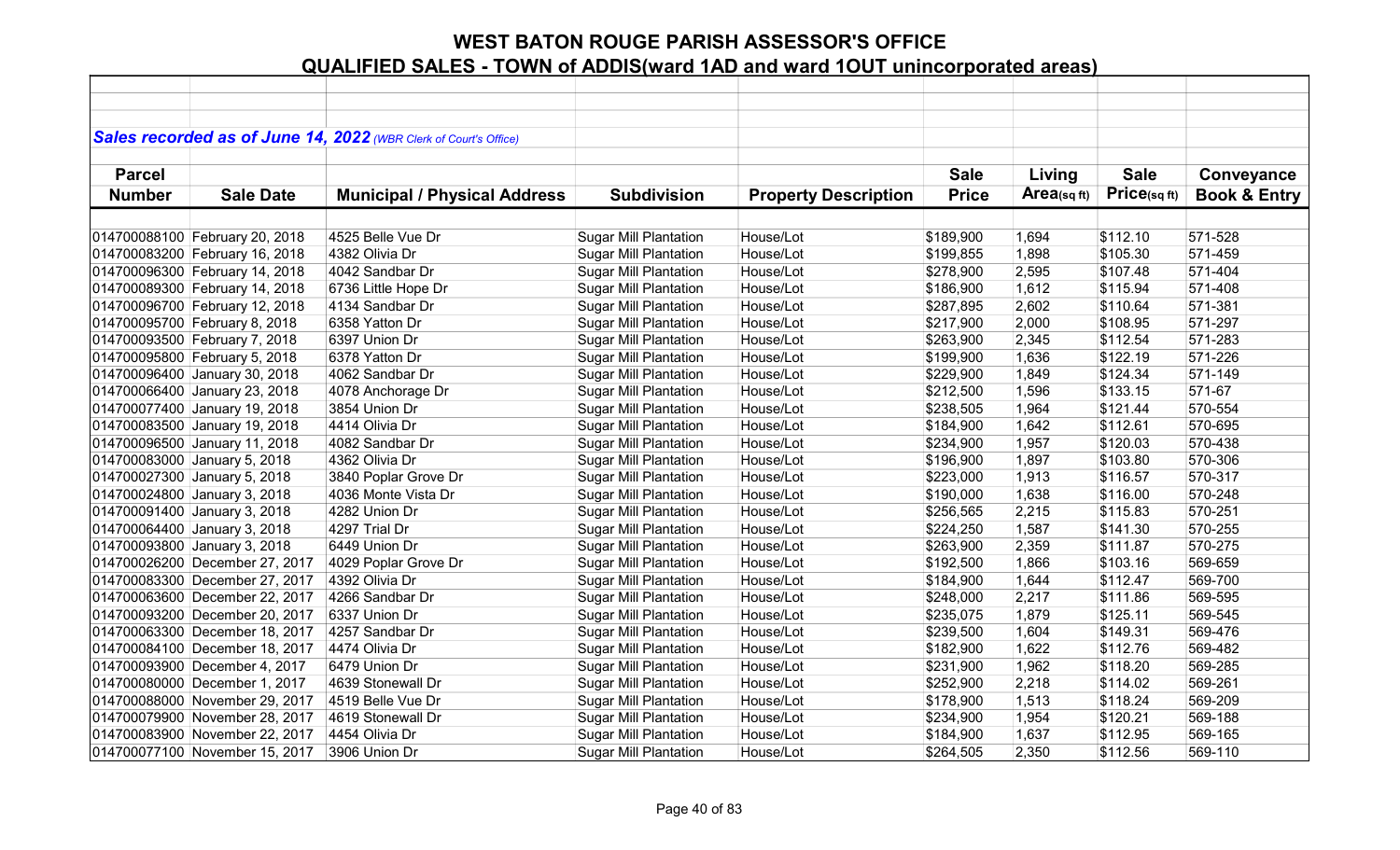|               |                                 | Sales recorded as of June 14, 2022 (WBR Clerk of Court's Office) |                              |                             |              |            |              |                         |
|---------------|---------------------------------|------------------------------------------------------------------|------------------------------|-----------------------------|--------------|------------|--------------|-------------------------|
|               |                                 |                                                                  |                              |                             |              |            |              |                         |
| <b>Parcel</b> |                                 |                                                                  |                              |                             | <b>Sale</b>  | Living     | <b>Sale</b>  | Conveyance              |
| <b>Number</b> | <b>Sale Date</b>                | <b>Municipal / Physical Address</b>                              | <b>Subdivision</b>           | <b>Property Description</b> | <b>Price</b> | Area(sqft) | Price(sq ft) | <b>Book &amp; Entry</b> |
|               |                                 |                                                                  |                              |                             |              |            |              |                         |
|               | 014700082600 November 14, 2017  | 4322 Olivia Dr                                                   | <b>Sugar Mill Plantation</b> | House/Lot                   | \$182,900    | 1,648      | \$110.98     | 569-93                  |
|               | 014700083100 November 14, 2017  | 4372 Olivia Dr                                                   | <b>Sugar Mill Plantation</b> | House/Lot                   | \$182,900    | 1,634      | \$111.93     | 569-97                  |
|               | 014700084200 November 13, 2017  | 4484 Olivia Dr                                                   | <b>Sugar Mill Plantation</b> | House/Lot                   | \$182,900    | 1,635      | \$111.87     | 569-62                  |
|               | 014700080400 November 13, 2017  | 4711 Stonewall Dr                                                | <b>Sugar Mill Plantation</b> | House/Lot                   | \$234,500    | 1,967      | \$119.22     | 569-76                  |
|               | 014700095100 November 9, 2017   | 4336 Bayou Plantation Dr                                         | <b>Sugar Mill Plantation</b> | House/Lot                   | \$263,900    | 2,338      | \$112.87     | 569-26                  |
|               | 014700036900 November 8, 2017   | 4322 Monte Vista Dr                                              | <b>Sugar Mill Plantation</b> | House/Lot                   | \$233,000    | 1,728      | \$134.84     | 569-7                   |
|               | 014700063100 November 2, 2017   | 4258 Trial Dr                                                    | <b>Sugar Mill Plantation</b> | House/Lot                   | \$228,000    | 1,763      | \$129.33     | 568-614                 |
|               | 014700092600 November 2, 2017   | 4315 Bayou Plantation Dr                                         | <b>Sugar Mill Plantation</b> | House/Lot                   | \$231,900    | 1,963      | \$118.14     | 568-627                 |
|               | 014700090700 November 2, 2017   | 4438 Union Dr                                                    | <b>Sugar Mill Plantation</b> | House/Lot                   | \$260,900    | 2,378      | \$109.71     | 568-644                 |
|               | 014700090100 November 2, 2017   | 6400 Union Dr                                                    | <b>Sugar Mill Plantation</b> | House/Lot                   | \$275,900    | 2,597      | \$106.24     | 568-653                 |
|               | 014700093000 October 30, 2017   | 4435 Union Dr                                                    | <b>Sugar Mill Plantation</b> | House/Lot                   | \$249,900    | 2,208      | \$113.18     | 568-513                 |
|               | 014700093400 October 27, 2017   | 6377 Union Dr                                                    | <b>Sugar Mill Plantation</b> | House/Lot                   | \$266,900    | 2,409      | \$110.79     | 568-494                 |
|               | 014700089700 October 25, 2017   | 6502 Union Dr                                                    | <b>Sugar Mill Plantation</b> | House/Lot                   | \$249,900    | 2,247      | \$111.21     | 568-458                 |
|               | 014700075900 October 25, 2017   | 4131 Union Dr                                                    | <b>Sugar Mill Plantation</b> | House/Lot                   | \$264,505    | 2,352      | \$112.46     | 568-462                 |
|               | 014700092700 October 23, 2017   | 4335 Bayou Plantation Dr                                         | <b>Sugar Mill Plantation</b> | House/Lot                   | \$249,900    | 2,221      | \$112.52     | 568-378                 |
|               | 014700082900 October 19, 2017   | 4352 Olivia Dr                                                   | <b>Sugar Mill Plantation</b> | House/Lot                   | \$184,900    | 1,643      | \$112.54     | 568-329                 |
|               | 014700084900 October 19, 2017   | 6706 Little Hope Dr                                              | <b>Sugar Mill Plantation</b> | House/Lot                   | \$200,900    | 1,916      | \$104.85     | 568-333                 |
|               | 014700\095400 October 18, 2017  | 4396 Bayou Plantation Dr                                         | <b>Sugar Mill Plantation</b> | House/Lot                   | \$231,900    | 1,959      | \$118.38     | 568-317                 |
|               | 014700084600 October 16, 2017   | 6674 Little Hope Dr                                              | <b>Sugar Mill Plantation</b> | House/Lot                   | \$180,900    | 1,609      | \$112.43     | 568-292                 |
|               | 014700087700 October 10, 2017   | 4475 Belle Vue Dr                                                | <b>Sugar Mill Plantation</b> | House/Lot                   | \$187,900    | 1,680      | \$111.85     | 568-158                 |
|               | 014700052100 October 2, 2017    | 3953 Carolina Dr                                                 | <b>Sugar Mill Plantation</b> | House/Lot                   | \$210,000    | 2,083      | \$100.82     | 567-698                 |
|               | 014700072800 September 29, 2017 | 3747 Union Dr                                                    | <b>Sugar Mill Plantation</b> | House/Lot                   | \$224,000    | 1,998      | \$112.11     | 567-682                 |
|               | 014700090000 September 29, 2017 | 6430 Union Dr                                                    | <b>Sugar Mill Plantation</b> | House/Lot                   | \$275,900    | 2,610      | \$105.71     | 567-691                 |
|               | 014700022900 September 27, 2017 | 6641 Alma Dr                                                     | <b>Sugar Mill Plantation</b> | House/Lot                   | \$208,500    | 1,703      | \$122.43     | 567-609                 |
|               | 014700093300 September 27, 2017 | 6357 Union Dr                                                    | <b>Sugar Mill Plantation</b> | House/Lot                   | \$239,900    | 2,214      | \$108.36     | 567-621                 |
|               | 014700082200 September 26, 2017 | 4474 Stonewall Dr                                                | <b>Sugar Mill Plantation</b> | House/Lot                   | \$234,200    | 1,888      | \$124.05     | 567-581                 |
|               | 014700082800 September 25, 2017 | 4342 Olivia Dr                                                   | <b>Sugar Mill Plantation</b> | House/Lot                   | \$180,900    | 1,619      | \$111.74     | 567-564                 |
|               | 014700084400 September 25, 2017 | 4506 Olivia Dr                                                   | <b>Sugar Mill Plantation</b> | House/Lot                   | \$182,900    | 1,634      | \$111.93     | 567-568                 |
|               | 014700053200 September 21, 2017 | 4085 Carolina Dr                                                 | <b>Sugar Mill Plantation</b> | House/Lot                   | \$217,000    | 1,555      | \$139.55     | 567-531                 |
|               | 014700092800 September 20, 2017 | 4355 Bayou Plantation Dr                                         | <b>Sugar Mill Plantation</b> | House/Lot                   | \$226,900    | 1,846      | \$122.91     | 567-516                 |
|               |                                 | 014700092900 September 19, 2017 4375 Bayou Plantation Dr         | <b>Sugar Mill Plantation</b> | House/Lot                   | \$249,900    | 2,206      | \$113.28     | 567-486                 |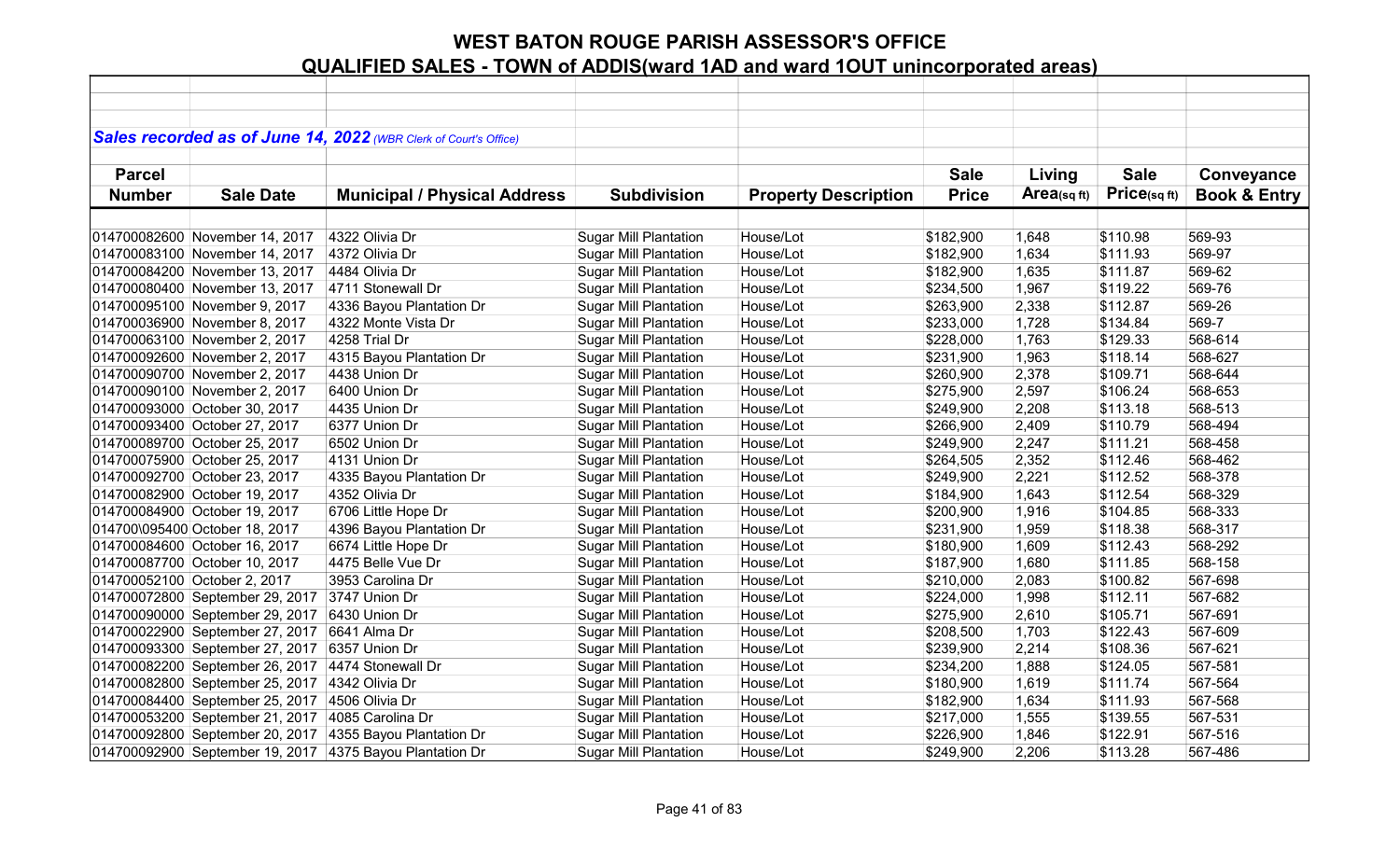|                             |                                 | Sales recorded as of June 14, 2022 (WBR Clerk of Court's Office) |                              |                             |              |             |                   |                         |
|-----------------------------|---------------------------------|------------------------------------------------------------------|------------------------------|-----------------------------|--------------|-------------|-------------------|-------------------------|
|                             |                                 |                                                                  |                              |                             |              |             |                   |                         |
| <b>Parcel</b>               |                                 |                                                                  |                              |                             | <b>Sale</b>  | Living      | <b>Sale</b>       | Conveyance              |
| <b>Number</b>               | <b>Sale Date</b>                | <b>Municipal / Physical Address</b>                              | <b>Subdivision</b>           | <b>Property Description</b> | <b>Price</b> | Area(sq ft) | $Price_{(sq ft)}$ | <b>Book &amp; Entry</b> |
|                             |                                 |                                                                  |                              |                             |              |             |                   |                         |
|                             | 014700084800 September 14, 2017 | 6694 Little Hope Dr                                              | <b>Sugar Mill Plantation</b> | House/Lot                   | \$176,900    | 1,527       | \$115.85          | 567-343                 |
|                             | 014700090200 September 7, 2017  | 6398 Union Dr                                                    | <b>Sugar Mill Plantation</b> | House/Lot                   | \$249,900    | 2,222       | \$112.47          | 567-205                 |
|                             | 014700088200 September 1, 2017  | 4529 Belle Vue Dr                                                | <b>Sugar Mill Plantation</b> | House/Lot                   | \$199,900    | 1,995       | \$100.20          | 567-128                 |
|                             | 014700088800 September 1, 2017  | 4466 Belle Vue Dr                                                | <b>Sugar Mill Plantation</b> | House/Lot                   | \$194,900    | 1,907       | \$102.20          | 567-124                 |
|                             | 014700087200 August 31, 2017    | 4425 Belle Vue Dr                                                | <b>Sugar Mill Plantation</b> | House/Lot                   | \$203,855    | 2,000       | \$101.93          | 567-107                 |
|                             | 014700087800 August 30, 2017    | 4485 Belle Vue Dr                                                | <b>Sugar Mill Plantation</b> | House/Lot                   | \$197,855    | 1,905       | \$103.86          | 567-89                  |
|                             | 014700039800 August 29, 2017    | 4243 Little Hope Dr                                              | Sugar Mill Plantation        | House/Lot                   | \$260,000    | 2,148       | \$121.04          | 567-65                  |
|                             | 014700085000 August 25, 2017    | 6716 Little Hope Dr                                              | <b>Sugar Mill Plantation</b> | House/Lot                   | \$182,900    | 1,634       | \$111.93          | 567-36                  |
|                             | 014700047800 August 21, 2017    | 4234 Home Place Dr                                               | <b>Sugar Mill Plantation</b> | Townhouse/Lot               | \$159,900    | 1,505       | \$106.25          | 566-669                 |
|                             | 014800031300 August 18, 2017    | 4495 Stonewall Dr                                                | <b>Sugar Mill Plantation</b> | House/Lot                   | \$259,900    | 2,359       | \$110.17          | 566-642                 |
|                             | 014700091200 August 11, 2017    | 4334 Union Dr                                                    | <b>Sugar Mill Plantation</b> | House/Lot                   | \$230,900    | 1,961       | \$117.75          | 566-473                 |
|                             | 014700094400 August 11, 2017    | 4271 Union Dr                                                    | <b>Sugar Mill Plantation</b> | House/Lot                   | \$230,900    | 1,960       | \$117.81          | 566-469                 |
| 014700051200 August 7, 2017 |                                 | 3974 Olivia Dr                                                   | <b>Sugar Mill Plantation</b> | House/Lot                   | \$180,000    | 1,436       | \$125.35          | 566-261                 |
| 014700094600 August 3, 2017 |                                 | 4221 Union Dr                                                    | <b>Sugar Mill Plantation</b> | House/Lot                   | \$268,435    | 2,345       | \$114.47          | 566-211                 |
| 014700057000 August 2, 2017 |                                 | 6714 Virginia Dr                                                 | <b>Sugar Mill Plantation</b> | House/Lot                   | \$205,000    | 1,518       | \$135.05          | 566-173                 |
| 014700094500 July 31, 2017  |                                 | 4251 Union Dr                                                    | <b>Sugar Mill Plantation</b> | House/Lot                   | \$259,900    | 2,356       | \$110.31          | 566-126                 |
| 014700094800 July 31, 2017  |                                 | 4264 Bayou Plantation Dr                                         | <b>Sugar Mill Plantation</b> | House/Lot                   | \$230,900    | 1,964       | \$117.57          | 566-130                 |
| 014700091500 July 27, 2017  |                                 | 4262 Union Dr                                                    | <b>Sugar Mill Plantation</b> | House/Lot                   | \$259,900    | 2,355       | \$110.36          | 566-73                  |
| 014700091600 July 26, 2017  |                                 | 4242 Union Dr                                                    | <b>Sugar Mill Plantation</b> | House/Lot                   | \$259,900    | 2,348       | \$110.69          | 566-61                  |
| 014700094100 July 21, 2017  |                                 | 4353 Union Dr                                                    | <b>Sugar Mill Plantation</b> | House/Lot                   | \$248,900    | 2,224       | \$111.92          | 565-670                 |
| 014700075800 July 20, 2017  |                                 | 4111 Union Dr                                                    | <b>Sugar Mill Plantation</b> | House/Lot                   | \$230,900    | 1,969       | \$117.27          | 565-616                 |
| 014700037700 July 17, 2017  |                                 | 4554 Montre Vista Dr                                             | <b>Sugar Mill Plantation</b> | House/Lot                   | \$239,600    | 1,793       | \$133.63          | 565-519                 |
| 014700092400 July 14, 2017  |                                 | 4265 Bayou Plantation Dr                                         | <b>Sugar Mill Plantation</b> | House/Lot                   | \$259,900    | 2,358       | \$110.22          | 565-474                 |
| 014700089400 July 10, 2017  |                                 | 6746 Little Hope Dr                                              | <b>Sugar Mill Plantation</b> | House/Lot                   | \$181,900    | 1,645       | \$110.58          | 565-374                 |
| 014700069700 July 6, 2017   |                                 | 4322 Stonewall Dr                                                | <b>Sugar Mill Plantation</b> | House/Lot                   | \$301,500    | 2,589       | \$116.45          | 565-338                 |
| 014700069700 July 6, 2017   |                                 | 4322 Stonewall Dr                                                | <b>Sugar Mill Plantation</b> | House/Lot                   | \$301,500    | 2,589       | \$116.45          | 565-342                 |
| 014700094700 July 3, 2017   |                                 | 4201 Union Dr                                                    | <b>Sugar Mill Plantation</b> | House/Lot                   | \$251,180    | 2,244       | \$111.93          | 565-268                 |
| 014700058900 June 29, 2017  |                                 | 4086 Olivia Dr                                                   | <b>Sugar Mill Plantation</b> | House/Lot                   | \$229,900    | 1,965       | \$117.00          | 565-221                 |
| 014700097100 June 27, 2017  |                                 | 4222 Union Dr                                                    | <b>Sugar Mill Plantation</b> | House/Lot                   | \$238,900    | 2,151       | \$111.06          | 565-179                 |
| 014700027200 June 22, 2017  |                                 | 3850 Poplar Grove Dr                                             | <b>Sugar Mill Plantation</b> | House/Lot                   | \$235,000    | 1,821       | \$129.05          | 565-127                 |
| 014700088900 June 20, 2017  |                                 | 4476 Belle Vue Dr                                                | <b>Sugar Mill Plantation</b> | House/Lot                   | \$199,900    | 1,995       | \$100.20          | 565-65                  |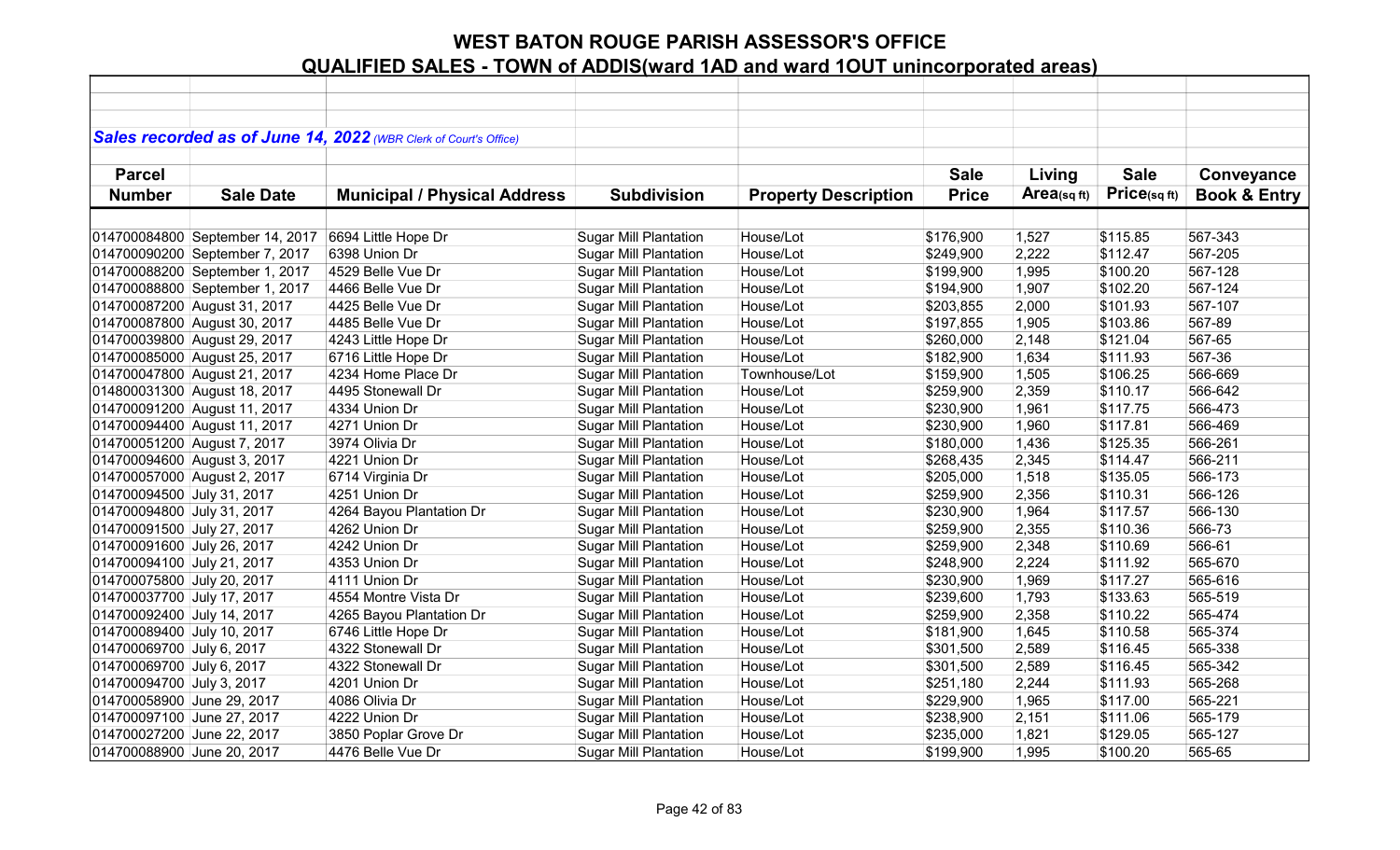|                             |                  | Sales recorded as of June 14, 2022 (WBR Clerk of Court's Office) |                              |                             |              |                |               |                         |
|-----------------------------|------------------|------------------------------------------------------------------|------------------------------|-----------------------------|--------------|----------------|---------------|-------------------------|
|                             |                  |                                                                  |                              |                             |              |                |               |                         |
| <b>Parcel</b>               |                  |                                                                  |                              |                             | <b>Sale</b>  | Living         | <b>Sale</b>   | Conveyance              |
| <b>Number</b>               | <b>Sale Date</b> | <b>Municipal / Physical Address</b>                              | <b>Subdivision</b>           | <b>Property Description</b> | <b>Price</b> | $Area$ (sq ft) | Price(sq ft)  | <b>Book &amp; Entry</b> |
|                             |                  |                                                                  |                              |                             |              |                |               |                         |
| 014700088300 June 20, 2017  |                  | 4539 Belle Vue Dr                                                | <b>Sugar Mill Plantation</b> | House/Lot                   | \$181,900    | 1,638          | \$111.05      | 565-69                  |
| 014700030200 June 19, 2017  |                  | 3952 Poplar Grove Dr                                             | <b>Sugar Mill Plantation</b> | House/Lot                   | \$245,500    | 1,982          | \$123.86      | 565-52                  |
| 014700091800 June 16, 2017  |                  | 4180 Union Dr                                                    | <b>Sugar Mill Plantation</b> | House/Lot                   | \$250,710    | 2,225          | \$112.68      | 565-41                  |
| 014700091100 June 5, 2017   |                  | 4354 Union Dr                                                    | <b>Sugar Mill Plantation</b> | House/Lot                   | \$259,900    | 2,353          | \$110.45      | 564-532                 |
| 014700091900 June 5, 2017   |                  | 4160 Union Dr                                                    | <b>Sugar Mill Plantation</b> | House/Lot                   | \$230,900    | 1,954          | \$118.17      | 564-536                 |
| 014700066800 June 5, 2017   |                  | 4132 Anchorage Dr                                                | <b>Sugar Mill Plantation</b> | Lot, 0.14 Acres             | \$40,000     |                | \$6.40/sqft   | 564-540                 |
| 014700066400 June 5, 2017   |                  | 4078 Anchorage Dr                                                | <b>Sugar Mill Plantation</b> | Lots(4)                     | \$160,000    |                | \$6.37/sqft   | 564-544                 |
| 014700005805 June 1, 2017   |                  | <b>Sugar Mill Plantation</b>                                     | <b>Sugar Mill Plantation</b> | 90.0 Acres                  | \$1,575,980  |                | \$17,511/acre | 564-287                 |
| 014700089100 May 31, 2017   |                  | 4496 Belle Vue Dr                                                | <b>Sugar Mill Plantation</b> | House/Lot                   | \$179,900    | 1,607          | \$111.95      | 564-214                 |
| 014700087900 May 31, 2017   |                  | 4495 Belle Vue Dr                                                | <b>Sugar Mill Plantation</b> | House/Lot                   | \$181,900    | 1,640          | \$110.91      | 564-218                 |
| 014700089000 May 23, 2017   |                  | 4486 Belle Vue Dr                                                | <b>Sugar Mill Plantation</b> | House/Lot                   | \$181,900    | 1,630          | \$111.60      | 564-79                  |
| 014700075200 May 23, 2017   |                  | 4434 Stonewall Dr                                                | <b>Sugar Mill Plantation</b> | House/Lot                   | \$230,900    | 1,945          | \$118.71      | 564-86                  |
| 014700067900 May 19, 2017   |                  | 6703 Chanango Dr                                                 | <b>Sugar Mill Plantation</b> | House/Lot                   | \$219,950    | 1,686          | \$130.46      | 564-48                  |
| 014700073900 May 17, 2017   |                  | 3698 Union Dr                                                    | <b>Sugar Mill Plantation</b> | House/Lot                   | \$216,505    | 1,984          | \$109.13      | 564-5                   |
| 014700092100 May 15, 2017   |                  | 4180 Bayou Plantation                                            | <b>Sugar Mill Plantation</b> | House/Lot                   | \$248,900    | 2,227          | \$111.76      | 563-649                 |
| 014700087600 May 11, 2017   |                  | 4465 Belle Vue Dr                                                | <b>Sugar Mill Plantation</b> | House/Lot                   | \$182,855    | 1,637          | \$111.70      | 563-538                 |
| 014700095500 May 11, 2017   |                  | Sand Bar Dr / Yatton Dr                                          | <b>Sugar Mill Plantation</b> | Lots(37)                    | \$1,558,900  |                | \$42,132/lot  | 563-542                 |
| 014700089200 May 10, 2017   |                  | 4508 Belle Vue Dr                                                | <b>Sugar Mill Plantation</b> | House/Lot                   | \$181,900    | 1,642          | \$110.78      | 563-519                 |
| 014700090900 May 5, 2017    |                  | 4396 Union Dr                                                    | <b>Sugar Mill Plantation</b> | House/Lot                   | \$274,900    | 2,601          | \$105.69      | 563-479                 |
| 014700092000 May 3, 2017    |                  | 4150 Union Dr                                                    | Sugar Mill Plantation        | House/Lot                   | \$238,900    | 2,152          | \$111.01      | 563-409                 |
| 014700091000 May 1, 2017    |                  | 4376 Union Dr                                                    | <b>Sugar Mill Plantation</b> | House/Lot                   | \$274,900    | 2,613          | \$105.20      | 563-337                 |
| 014700085500 April 26, 2017 |                  | 4473 Olivia Dr                                                   | <b>Sugar Mill Plantation</b> | House/Lot                   | \$199,900    | 1,972          | \$101.37      | 563-292                 |
| 014700092300 April 24, 2017 |                  | 4243 Bayou Plantation Dr                                         | <b>Sugar Mill Plantation</b> | House/Lot                   | \$265,900    | 2,421          | \$109.83      | 563-172                 |
| 014700037300 April 21, 2017 |                  | 4414 Monte Vista Dr                                              | <b>Sugar Mill Plantation</b> | House/Lot                   | \$252,000    | 1,943          | \$129.70      | 562-572                 |
| 014700085200 April 20, 2017 |                  | 4507 Olivia Dr                                                   | <b>Sugar Mill Plantation</b> | House/Lot                   | \$199,900    | 2,004          | \$99.75       | 562-560                 |
| 014700079700 April 19, 2017 |                  | 4577 Stonewall Dr                                                | <b>Sugar Mill Plantation</b> | House/Lot                   | \$276,505    | 2,612          | \$105.86      | 562-523                 |
| 014700090800 April 19, 2017 |                  | 4418 Union Dr                                                    | <b>Sugar Mill Plantation</b> | House/Lot                   | \$248,900    | 2,224          | \$111.92      | 562-527                 |
| 014700058600 April 18, 2017 |                  | 4118 Olivia Dr                                                   | <b>Sugar Mill Plantation</b> | House/Lot                   | \$156,000    | 1,429          | \$109.17      | 562-477                 |
| 014700036200 April 13, 2017 |                  | 4250 Little Hope Dr                                              | <b>Sugar Mill Plantation</b> | House/Lot                   | \$240,000    | 1,854          | \$129.45      | 562-428                 |
| 014700080400 April 12, 2017 |                  | 4711 Stonewall Dr                                                | <b>Sugar Mill Plantation</b> | House/Lot                   | \$231,505    | 1,967          | \$117.69      | 562-400                 |
| 014700073800 April 4, 2017  |                  | 3678 Union Dr                                                    | <b>Sugar Mill Plantation</b> | House/Lot                   | \$194,855    | 1,903          | \$102.39      | 562-193                 |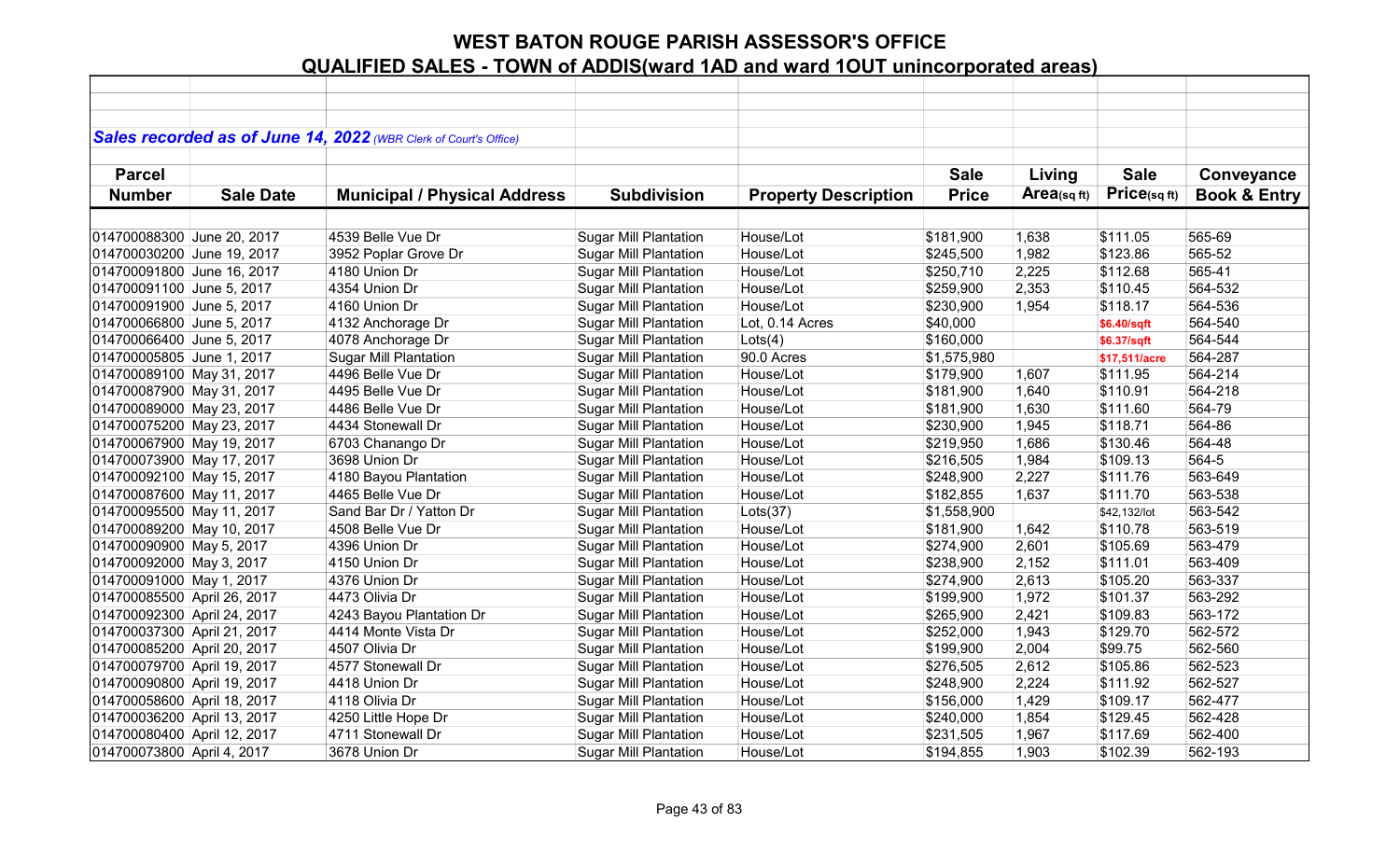|                            |                                | Sales recorded as of June 14, 2022 (WBR Clerk of Court's Office) |                              |                             |              |                |              |                         |
|----------------------------|--------------------------------|------------------------------------------------------------------|------------------------------|-----------------------------|--------------|----------------|--------------|-------------------------|
|                            |                                |                                                                  |                              |                             |              |                |              |                         |
| <b>Parcel</b>              |                                |                                                                  |                              |                             | <b>Sale</b>  | Living         | <b>Sale</b>  | Conveyance              |
| <b>Number</b>              | <b>Sale Date</b>               | <b>Municipal / Physical Address</b>                              | <b>Subdivision</b>           | <b>Property Description</b> | <b>Price</b> | $Area$ (sq ft) | Price(sq ft) | <b>Book &amp; Entry</b> |
|                            |                                |                                                                  |                              |                             |              |                |              |                         |
| 014700092200 April 4, 2017 |                                | 4223 Bayou Planation Dr                                          | <b>Sugar Mill Plantation</b> | House/Lot                   | \$225,900    | 1,849          | \$122.17     | 562-197                 |
|                            | 014700074000 March 31, 2017    | 3716 Union Dr                                                    | <b>Sugar Mill Plantation</b> | House/Lot                   | \$199,900    | 1,649          | \$121.22     | 562-145                 |
|                            | 014700085600 March 30, 2017    | 4463 Olivia Dr                                                   | <b>Sugar Mill Plantation</b> | House/Lot                   | \$181,900    | 1,638          | \$111.05     | 562-77                  |
|                            | 014700092500 March 29, 2017    | 4283 Bayou Plantation Dr                                         | <b>Sugar Mill Plantation</b> | House/Lot                   | \$248,900    | 2,248          | \$110.72     | 562-66                  |
|                            | 014700087300 March 28, 2017    | 4435 Belle Vue Dr                                                | <b>Sugar Mill Plantation</b> | House/Lot                   | \$194,855    | 1,904          | \$102.34     | 562-32                  |
|                            | 014700079400 March 22, 2017    | 4517 Stonewall Dr                                                | <b>Sugar Mill Plantation</b> | House/Lot                   | \$249,505    | 2,224          | \$112.19     | 561-658                 |
|                            | 014700067000 March 21, 2017    | 6704 Marengo Dr                                                  | <b>Sugar Mill Plantation</b> | House/Lot                   | \$205,600    | 1,607          | \$127.94     | 561-637                 |
|                            | 014700077300 March 16, 2017    | 3874 Union Dr                                                    | <b>Sugar Mill Plantation</b> | House/Lot                   | \$275,505    | 2,612          | \$105.48     | 561-554                 |
|                            | 014700080100 March 16, 2017    | 4659 Stonewall Dr                                                | <b>Sugar Mill Plantation</b> | House/Lot                   | \$230,900    | 1,960          | \$117.81     | 561-558                 |
|                            | 014700087400 March 16, 2017    | 4445 Belle Vue Dr                                                | <b>Sugar Mill Plantation</b> | House/Lot                   | \$181,900    | 1,649          | \$110.31     | 561-562                 |
|                            | 014700025600 March 14, 2017    | 4131 Poplar Grove Dr                                             | <b>Sugar Mill Plantation</b> | House/Lot                   | \$243,000    | 1,872          | \$129.81     | 561-507                 |
| 014700089700 March 8, 2017 |                                | 6502 Union Dr                                                    | <b>Sugar Mill Plantation</b> | Lots(28)                    | \$1,257,200  |                | \$44,900/lot | 561-429                 |
| 014700079600 March 3, 2017 |                                | 4557 Stonewall Dr                                                | <b>Sugar Mill Plantation</b> | House/Lot                   | \$275,800    | 2,609          | \$105.71     | 561-346                 |
| 014700077500 March 3, 2017 |                                | 3853 Union Dr                                                    | <b>Sugar Mill Plantation</b> | House/Lot                   | \$260,505    | 2,350          | \$110.85     | 561-354                 |
| 014700066300 March 2, 2017 |                                | 4068 Anchorage Dr                                                | <b>Sugar Mill Plantation</b> | House/Lot                   | \$213,900    | 1,636          | \$130.75     | 561-293                 |
|                            | 014700070900 February 27, 2017 | 4313 Stonewall Dr                                                | <b>Sugar Mill Plantation</b> | House/Lot                   | \$240,600    | 2,028          | \$118.64     | 561-245                 |
|                            | 014700072000 February 27, 2017 | 4103 Stonewall Dr                                                | <b>Sugar Mill Plantation</b> | House/Lot                   | \$265,000    | 2,233          | \$118.67     | 561-247                 |
|                            | 014700077000 February 23, 2017 | 3926 Union Dr                                                    | <b>Sugar Mill Plantation</b> | House/Lot                   | \$259,900    | 2,347          | \$110.74     | 561-181                 |
|                            | 014700075300 February 23, 2017 | 6466 Camp Circle                                                 | <b>Sugar Mill Plantation</b> | House/Lot                   | \$230,900    | 1,964          | \$117.57     | 561-185                 |
|                            | 014700087500 February 23, 2017 | 4455 Belle Vue Dr                                                | <b>Sugar Mill Plantation</b> | House/Lot                   | \$199,900    | 1,992          | \$100.35     | 561-189                 |
|                            | 014700073200 February 23, 2017 | 3695 Union Dr                                                    | <b>Sugar Mill Plantation</b> | House/Lot                   | \$181,900    | 1,636          | \$111.19     | 561-193                 |
|                            | 014700033900 February 21, 2017 | 4611 Monte Vista Dr                                              | <b>Sugar Mill Plantation</b> | House/Lot                   | \$218,000    | 1,725          | \$126.38     | 561-137                 |
|                            | 014700066200 February 15, 2017 | 4058 Anchorage Dr                                                | <b>Sugar Mill Plantation</b> | House/Lot                   | \$201,900    | 1,630          | \$123.87     | 561-59                  |
|                            | 014700080300 February 7, 2017  | 4699 Stonewall Dr                                                | <b>Sugar Mill Plantation</b> | House/Lot                   | \$274,900    | 2,597          | \$105.85     | 560-598                 |
|                            | 014700085700 February 6, 2017  | 4453 Olivia Dr                                                   | <b>Sugar Mill Plantation</b> | House/Lot                   | \$199,900    | 2,003          | \$99.80      | 560-570                 |
|                            | 014700077600 February 3, 2017  | 3873 Union Dr                                                    | <b>Sugar Mill Plantation</b> | House/Lot                   | \$230,900    | 1,955          | \$118.11     | 560-555                 |
|                            | 014700082100 January 31, 2017  | 4494 Stonewall Dr                                                | <b>Sugar Mill Plantation</b> | House/Lot                   | \$248,900    | 2,234          | \$111.41     | 560-515                 |
|                            | 014700054800 January 24, 2017  | 6722 Eliza Dr                                                    | <b>Sugar Mill Plantation</b> | House/Lot                   | \$199,900    | 1,514          | \$132.03     | 560-394                 |
|                            | 014700035300 January 17, 2017  | 4516 Little Hope Dr                                              | <b>Sugar Mill Plantation</b> | House/Lot                   | \$268,000    | 2,087          | \$128.41     | 560-204                 |
|                            | 014700067100 January 17, 2017  | 6714 Marengo Dr                                                  | <b>Sugar Mill Plantation</b> | House/Lot                   | \$225,000    | 1,808          | \$124.45     | 560-209                 |
|                            | 014700073100 January 11, 2017  | 3717 Union Dr                                                    | <b>Sugar Mill Plantation</b> | House/Lot                   | \$193,900    | 1,900          | \$102.05     | 560-113                 |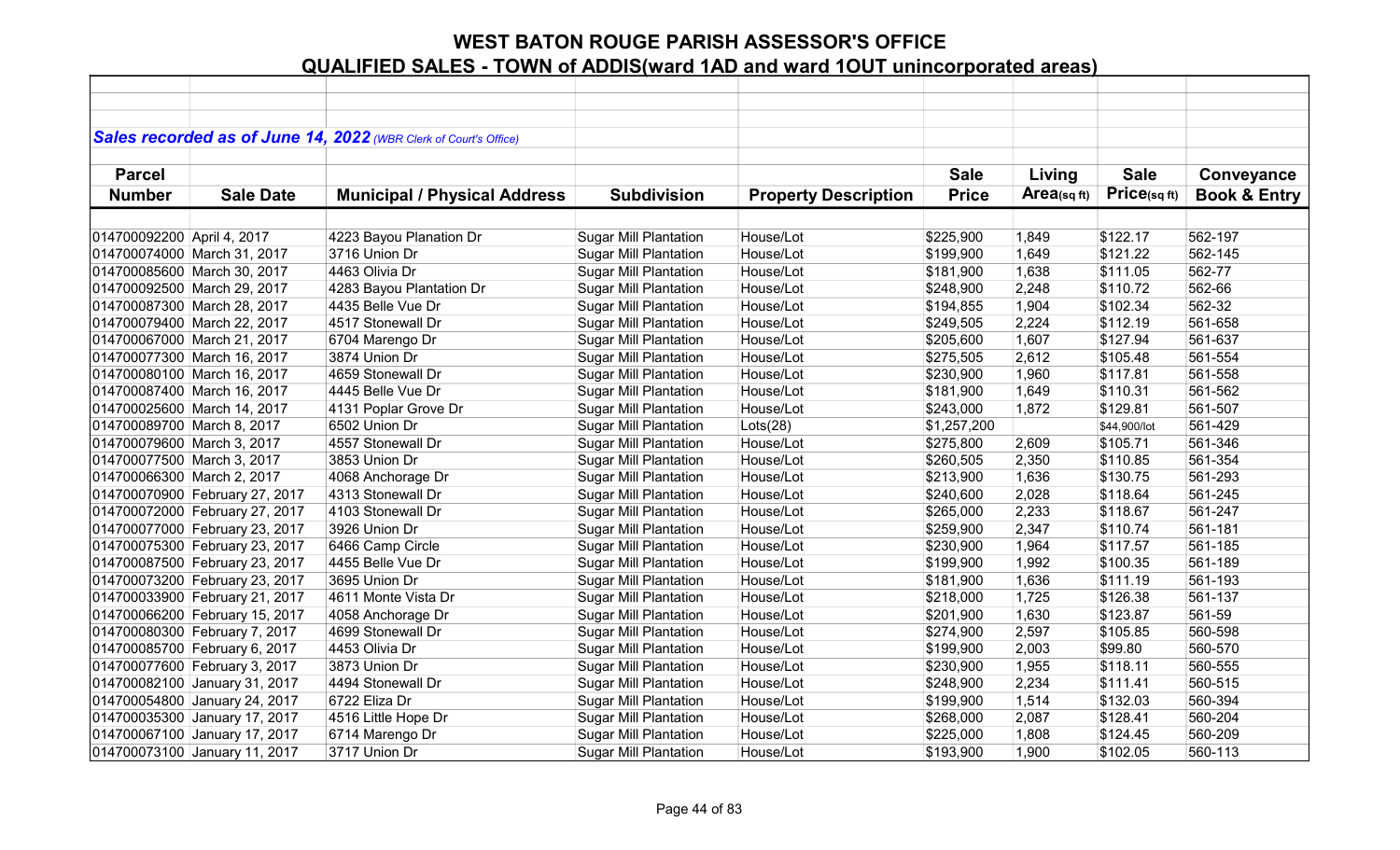|               |                                | Sales recorded as of June 14, 2022 (WBR Clerk of Court's Office) |                              |                             |              |            |              |                         |
|---------------|--------------------------------|------------------------------------------------------------------|------------------------------|-----------------------------|--------------|------------|--------------|-------------------------|
|               |                                |                                                                  |                              |                             |              |            |              |                         |
| <b>Parcel</b> |                                |                                                                  |                              |                             | <b>Sale</b>  | Living     | <b>Sale</b>  | Conveyance              |
| <b>Number</b> | <b>Sale Date</b>               | <b>Municipal / Physical Address</b>                              | <b>Subdivision</b>           | <b>Property Description</b> | <b>Price</b> | Area(sqft) | Price(sqft)  | <b>Book &amp; Entry</b> |
|               |                                |                                                                  |                              |                             |              |            |              |                         |
|               | 014700087000 January 10, 2017  | 4303 Belle Vue Dr                                                | <b>Sugar Mill Plantation</b> | House/Lot                   | \$181,900    | 1,637      | \$111.12     | 560-97                  |
|               | 014700080900 January 10, 2017  | 4732 Stonewall Dr                                                | <b>Sugar Mill Plantation</b> | House/Lot                   | \$227,900    | 2,004      | \$113.72     | 560-101                 |
|               | 014700048800 January 10, 2017  | 3937 Cypress Hall Dr                                             | <b>Sugar Mill Plantation</b> | House/Lot                   | \$152,000    | 1,529      | \$99.41      | 560-108                 |
|               | 014700079800 January 9, 2017   | 4597 Stonewall Dr                                                | <b>Sugar Mill Plantation</b> | House/Lot                   | \$248,900    | 2,262      | \$110.04     | 560-65                  |
|               | 014700029800 January 3, 2017   | 4046 Poplar Grove Dr                                             | <b>Sugar Mill Plantation</b> | House/Lot                   | \$246,200    | 2,059      | \$119.57     | 559-679                 |
|               | 014700058600 December 28, 2016 | 4118 Olivia Dr                                                   | <b>Sugar Mill Plantation</b> | House/Lot                   | \$143,010    | 1,429      | \$100.08     | 559-601                 |
|               | 014700086200 December 28, 2016 | 6717 Limerick Dr                                                 | <b>Sugar Mill Plantation</b> | House/Lot                   | \$175,900    | 1,430      | \$123.01     | 559-611                 |
|               | 014700085300 December 28, 2016 | 4493 Olivia Dr                                                   | <b>Sugar Mill Plantation</b> | House/Lot                   | \$181,900    | 1,637      | \$111.12     | 559-615                 |
|               | 014700088700 December 21, 2016 | 4456 Belle Vue Dr                                                | <b>Sugar Mill Plantation</b> | House/Lot                   | \$181,900    | 1,637      | \$111.12     | 559-534                 |
|               | 014700088600 December 21, 2016 | 4446 Belle Vue Dr                                                | <b>Sugar Mill Plantation</b> | House/Lot                   | \$193,900    | 1,905      | \$101.78     | 559-538                 |
|               | 014700073700 December 19, 2016 | 3658 Union Dr                                                    | <b>Sugar Mill Plantation</b> | House/Lot                   | \$197,505    | 1,618      | \$122.07     | 559-444                 |
|               | 014700085400 December 14, 2016 | 4483 Olivia Dr                                                   | <b>Sugar Mill Plantation</b> | House/Lot                   | \$193,900    | 1,905      | \$101.78     | 559-392                 |
|               | 014700086400 December 14, 2016 | 6737 Limerick Dr                                                 | <b>Sugar Mill Plantation</b> | House/Lot                   | \$179,900    | 1,619      | \$111.12     | 559-396                 |
|               | 014700086800 December 12, 2016 | 6787 Limerick Dr                                                 | <b>Sugar Mill Plantation</b> | House/Lot                   | \$175,900    | 1,497      | \$117.50     | 559-298                 |
|               | 014700050700 December 5, 2016  | Belle Vale Dr                                                    | <b>Sugar Mill Plantation</b> | 3.089 Acres                 | \$336,392    |            | \$2.49/sqft  | 559-181                 |
|               | 014700073600 December 2, 2016  | 3648 Union Dr                                                    | <b>Sugar Mill Plantation</b> | House/Lot                   | \$196,505    | 1,582      | \$124.21     | 559-161                 |
|               | 014700069300 December 2, 2016  | 4278 Stonewall Dr                                                | <b>Sugar Mill Plantation</b> | House/Lot                   | \$230,000    | 1,857      | \$123.86     | 559-169                 |
|               | 014700071700 December 2, 2016  | 4163 Stonewall Dr                                                | <b>Sugar Mill Plantation</b> | House/Lot                   | \$236,500    | 1,887      | \$125.33     | 559-172                 |
|               | 014700041900 December 1, 2016  | 3928 Cypress Hall Dr                                             | <b>Sugar Mill Plantation</b> | House/Lot                   | \$165,000    | 1,507      | \$109.49     | 559-145                 |
|               | 014700081900 November 29, 2016 | 4536 Stonewall Dr                                                | <b>Sugar Mill Plantation</b> | House/Lot                   | \$267,400    | 2,414      | \$110.77     | 559-86                  |
|               | 014700067900 November 18, 2016 | 6703 Chanango Dr                                                 | <b>Sugar Mill Plantation</b> | Lot, 0.252 Acres            | \$40,000     |            | \$3.63/sqft  | 559-29                  |
|               | 014700064100 November 2, 2016  | 4237 Trial Dr                                                    | <b>Sugar Mill Plantation</b> | House/Lot                   | \$280,000    | 2,579      | \$108.57     | 558-513                 |
|               | 014700073300 November 2, 2016  | 3675 Union Dr                                                    | <b>Sugar Mill Plantation</b> | House/Lot                   | \$215,505    | 1,996      | \$107.97     | 558-523                 |
|               | 014700088500 November 2, 2016  | 4436 Belle Vue Dr                                                | <b>Sugar Mill Plantation</b> | House/Lot                   | \$199,900    | 2,005      | \$99.70      | 558-527                 |
|               | 014700058400 October 31, 2016  | 4138 Olivia Dr                                                   | <b>Sugar Mill Plantation</b> | House/Lot                   | \$187,000    | 1,474      | \$126.87     | 558-449                 |
|               | 014700086700 October 26, 2016  | 6767 Limerick Dr                                                 | <b>Sugar Mill Plantation</b> | House/Lot                   | \$186,900    | 1,687      | \$110.79     | 558-371                 |
|               | 014700084600 October 21, 2016  | 6674 Little Hope Dr                                              | <b>Sugar Mill Plantation</b> | $ $ Lots $(23)$             | \$805,000    |            | \$35,000/lot | 558-304                 |
|               | 014700088400 October 18, 2016  | 4426 Belle Vue Dr                                                | <b>Sugar Mill Plantation</b> | House/Lot                   | \$182,855    | 1,632      | \$112.04     | 558-194                 |
|               | 014700086600 October 14, 2016  | 6757 Limerick Dr                                                 | <b>Sugar Mill Plantation</b> | House/Lot                   | \$193,900    | 1,904      | \$101.84     | 558-154                 |
|               | 014700037900 October 12, 2016  | 4626 Monte Vista Dr                                              | <b>Sugar Mill Plantation</b> | House/Lot                   | \$216,000    | 1,730      | \$124.86     | 558-138                 |
|               | 014700090800 October 10, 2016  | 4418 Union Dr                                                    | <b>Sugar Mill Plantation</b> | Lots(30)                    | \$1,347,000  |            | \$44,900/lot | 558-81                  |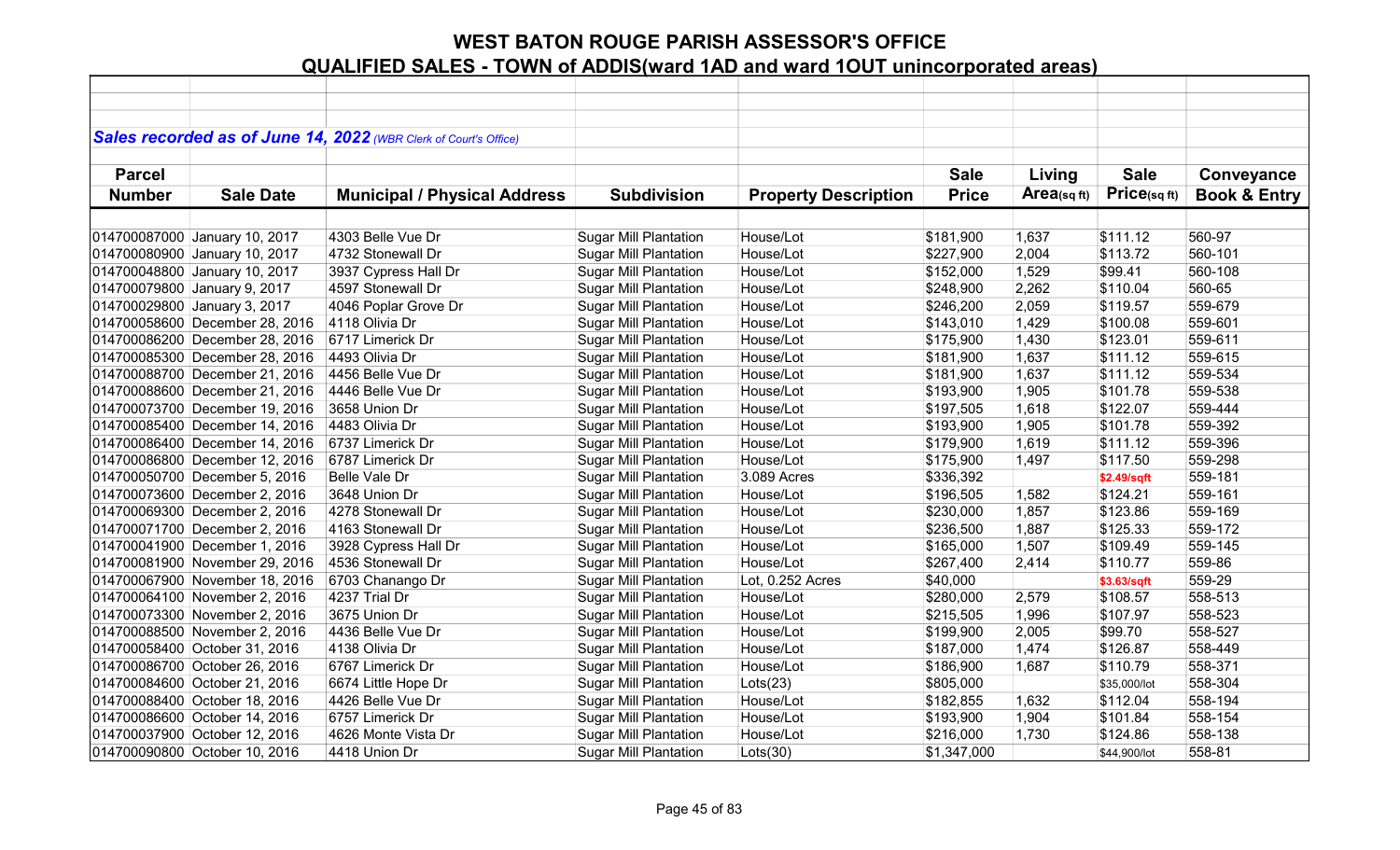|                             |                                 | Sales recorded as of June 14, 2022 (WBR Clerk of Court's Office) |                              |                             |              |             |               |                         |
|-----------------------------|---------------------------------|------------------------------------------------------------------|------------------------------|-----------------------------|--------------|-------------|---------------|-------------------------|
|                             |                                 |                                                                  |                              |                             |              |             |               |                         |
| <b>Parcel</b>               |                                 |                                                                  |                              |                             | <b>Sale</b>  | Living      | <b>Sale</b>   | Conveyance              |
| <b>Number</b>               | <b>Sale Date</b>                | <b>Municipal / Physical Address</b>                              | <b>Subdivision</b>           | <b>Property Description</b> | <b>Price</b> | Area(sq ft) | Price(sqft)   | <b>Book &amp; Entry</b> |
|                             |                                 |                                                                  |                              |                             |              |             |               |                         |
|                             | 014700069800 October 7, 2016    | 4342 Stonewall Dr                                                | <b>Sugar Mill Plantation</b> | House/Lot                   | \$272,000    | 2,227       | \$122.14      | 558-70                  |
|                             | 014700074600 October 5, 2016    | 3776 Union Dr                                                    | <b>Sugar Mill Plantation</b> | House/Lot                   | \$215,505    | 2,017       | \$106.84      | 558-27                  |
|                             | 014700085800 October 5, 2016    | 4443 Olivia Dr                                                   | <b>Sugar Mill Plantation</b> | House/Lot                   | \$181,900    | 1,628       | \$111.73      | 558-31                  |
|                             | 014700060800 September 20, 2016 | 4074 Carolina Dr                                                 | <b>Sugar Mill Plantation</b> | House/Lot                   | \$189,100    | 1,521       | \$124.33      | 557-387                 |
|                             | 014700081300 September 16, 2016 | 4658 Stonewall Dr                                                | <b>Sugar Mill Plantation</b> | House/Lot                   | \$275,505    | 2,611       | \$105.52      | 557-362                 |
|                             | 014700067000 September 15, 2016 | 6704 Marengo Dr                                                  | <b>Sugar Mill Plantation</b> | Lot, 0.21 Acres             | \$40,000     |             | \$4.36/sqft   | 557-304                 |
|                             | 014700050501 September 14, 2016 | Belle Vale Dr                                                    | <b>Sugar Mill Plantation</b> | 1.65 Acres, Comm'l Land     | \$260,000    |             | \$3.48/sqft   | 557-298                 |
|                             | 014700081800 September 13, 2016 | 4556 Stonewall Dr                                                | <b>Sugar Mill Plantation</b> | House/Lot                   | \$231,505    | 1,963       | \$117.93      | 557-257                 |
|                             | 014700081400 September 12, 2016 | 4638 Stonewall Dr                                                | <b>Sugar Mill Plantation</b> | House/Lot                   | \$231,660    | 1,971       | \$117.53      | 557-218                 |
|                             | 014700024000 September 8, 2016  | 3852 Monte Vista Dr                                              | <b>Sugar Mill Plantation</b> | House/Lot                   | \$168,000    | 1,587       | \$105.86      | 557-169                 |
|                             | 014700066100 September 6, 2016  | 4048 Anchorage Dr                                                | <b>Sugar Mill Plantation</b> | House/Lot                   | \$202,900    | 1,552       | \$130.73      | 557-121                 |
|                             | 014700076800 August 31, 2016    | 3966 Union Dr                                                    | <b>Sugar Mill Plantation</b> | House/Lot                   | \$248,900    | 2,232       | \$111.51      | 556-687                 |
|                             | 014700081700 August 31, 2016    | 4576 Stonewall Dr                                                | <b>Sugar Mill Plantation</b> | House/Lot                   | \$250,765    | 2,258       | \$111.06      | 556-692                 |
|                             | 014700085900 August 26, 2016    | 4433 Olivia Dr                                                   | <b>Sugar Mill Plantation</b> | House/Lot                   | \$199,900    | 1,993       | \$100.30      | 556-629                 |
|                             | 014700082000 August 22, 2016    | 4516 Stonewall Dr                                                | <b>Sugar Mill Plantation</b> | House/Lot                   | \$259,900    | 2,362       | \$110.03      | 556-523                 |
|                             | 014700032700 August 17, 2016    | 4245 Monte Vista Dr                                              | <b>Sugar Mill Plantation</b> | House/Lot                   | \$207,000    | 1,699       | \$121.84      | 556-473                 |
| 014700058700 August 4, 2016 |                                 | 4108 Olivia Dr                                                   | <b>Sugar Mill Plantation</b> | House/Lot                   | \$217,500    | 1,774       | \$122.60      | 556-320                 |
| 014700054900 August 3, 2016 |                                 | 6712 Eliza Dr                                                    | <b>Sugar Mill Plantation</b> | House/Lot                   | \$165,000    | 1,558       | \$105.91      | 556-297                 |
| 014700077900 August 2, 2016 |                                 | 3927 Union Dr                                                    | <b>Sugar Mill Plantation</b> | House/Lot                   | \$225,900    | 1,845       | \$122.44      | 556-291                 |
| 014700076900 July 27, 2016  |                                 | 3946 Union Dr                                                    | <b>Sugar Mill Plantation</b> | House/Lot                   | \$230,900    | 1,955       | \$118.11      | 556-196                 |
| 014700066700 July 26, 2016  |                                 | 4122 Anchorage Dr                                                | <b>Sugar Mill Plantation</b> | House/Lot                   | \$208,900    | 1,655       | \$126.22      | 556-187                 |
| 014700069600 July 21, 2016  |                                 | 4312 Stonewall Dr                                                | <b>Sugar Mill Plantation</b> | House/Lot                   | \$272,000    | 2,232       | \$121.86      | 556-148                 |
| 014700076000 July 14, 2016  |                                 | 4130 Union Dr                                                    | <b>Sugar Mill Plantation</b> | House/Lot                   | \$259,900    | 2,352       | \$110.50      | 556-47                  |
| 014700061100 July 13, 2016  |                                 | 4106 Carolina Dr                                                 | <b>Sugar Mill Plantation</b> | House/Lot                   | \$178,000    | 1,473       | \$120.84      | 556-31                  |
| 014700068500 July 11, 2016  |                                 | 4084 Stonewall Dr                                                | Sugar Mill Plantation        | House/Lot                   | \$249,999    | 2,156       | \$115.96      | 555-635                 |
| 014700038200 July 8, 2016   |                                 | 4656 Monte Vista Dr                                              | <b>Sugar Mill Plantation</b> | House/Lot                   | \$218,000    | 1,601       | \$136.16      | 555-619                 |
| 014700005804 July 7, 2016   |                                 | <b>Sugar Mill Plantation</b>                                     | <b>Sugar Mill Plantation</b> | 30.529 Acres                | \$473,200    |             | \$15,500/acre | 555-597                 |
| 014700086000 July 6, 2016   |                                 | 4423 Olivia Dr                                                   | <b>Sugar Mill Plantation</b> | House/Lot                   | \$181,900    | 1,633       | \$111.39      | 555-581                 |
| 014700037200 July 1, 2016   |                                 | 4352 Monte Vista Dr                                              | <b>Sugar Mill Plantation</b> | House/Lot                   | \$218,900    | 1,876       | \$116.68      | 555-537                 |
| 014700030600 June 30, 2016  |                                 | 3912 Poplar Grove Dr                                             | <b>Sugar Mill Plantation</b> | House/Lot                   | \$225,000    | 1,927       | \$116.76      | 555-495                 |
| 014700034600 June 29, 2016  |                                 | 4723 Monte Vista Dr                                              | <b>Sugar Mill Plantation</b> | House/Lot                   | \$323,000    | 2,595       | \$124.47      | 555-477                 |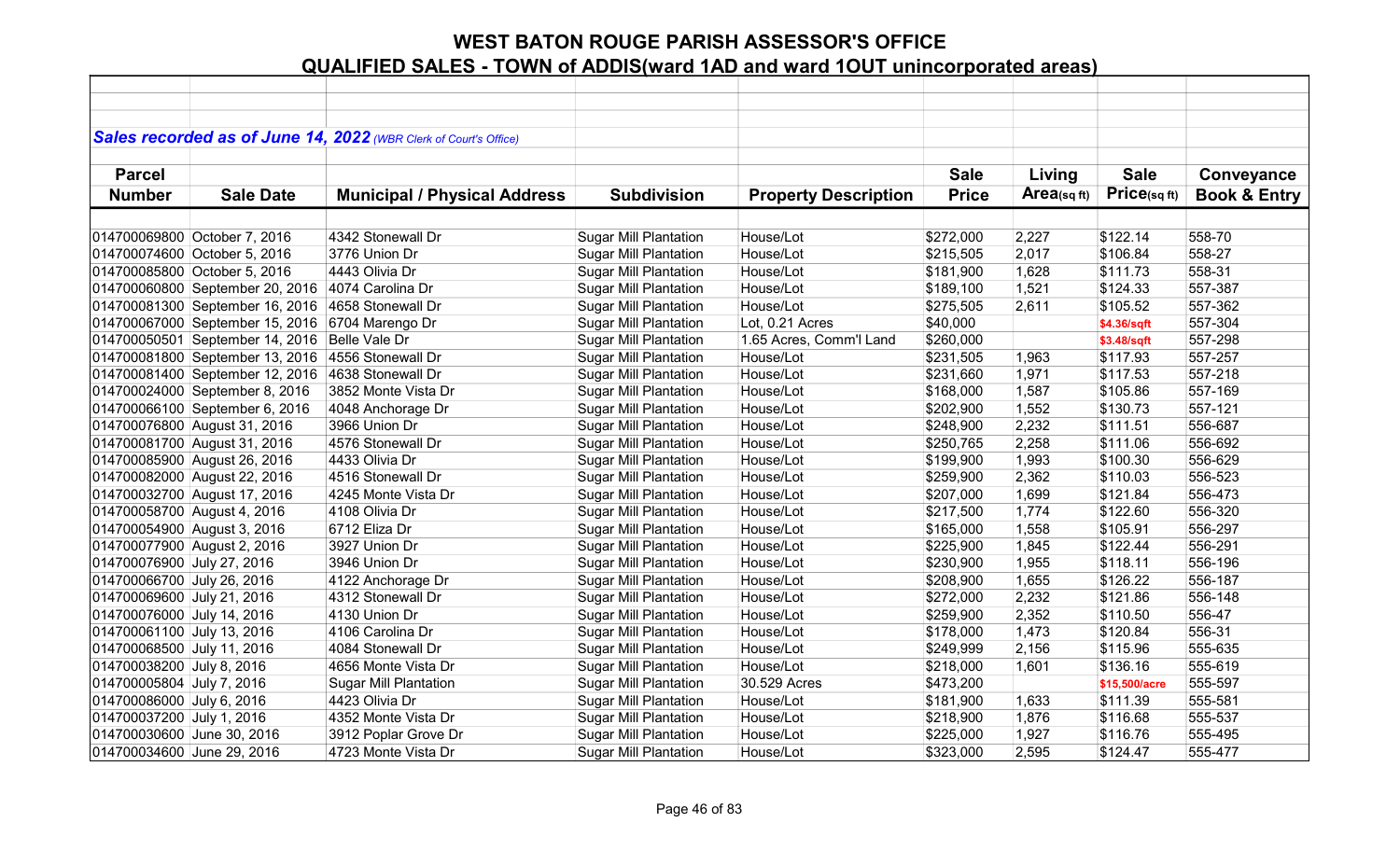|                             |                                | Sales recorded as of June 14, 2022 (WBR Clerk of Court's Office) |                              |                             |              |            |              |                         |
|-----------------------------|--------------------------------|------------------------------------------------------------------|------------------------------|-----------------------------|--------------|------------|--------------|-------------------------|
| <b>Parcel</b>               |                                |                                                                  |                              |                             | <b>Sale</b>  | Living     | <b>Sale</b>  | Conveyance              |
| <b>Number</b>               | <b>Sale Date</b>               | <b>Municipal / Physical Address</b>                              | <b>Subdivision</b>           | <b>Property Description</b> | <b>Price</b> | Area(sqft) | Price(sqft)  | <b>Book &amp; Entry</b> |
|                             |                                |                                                                  |                              |                             |              |            |              |                         |
| 014700082500 June 27, 2016  |                                | 4312 Olivia Dt                                                   | <b>Sugar Mill Plantation</b> | House/Lot                   | \$200,855    | 2,001      | \$100.38     | 555-442                 |
| 014700058000 June 24, 2016  |                                | 4178 Olivia Dr                                                   | <b>Sugar Mill Plantation</b> | House/Lot                   | \$150,360    | 1,583      | \$94.98      | 555-434                 |
| 014700089600 June 23, 2016  |                                | 4280 Olivia Dr                                                   | <b>Sugar Mill Plantation</b> | House/Lot                   | \$182,855    | 1,640      | \$111.50     | 555-400                 |
| 014700066200 June 21, 2016  |                                | 4058 / 4068 Anchorage Dr                                         | <b>Sugar Mill Plantation</b> | Lots(2)                     | \$80,000     |            | \$6.43/sqft  | 555-330                 |
| 014700076400 June 21, 2016  |                                | 4058 Union Dr                                                    | <b>Sugar Mill Plantation</b> | House/Lot                   | \$266,505    | 2,401      | \$111.00     | 555-333                 |
| 014700082400 June 16, 2016  |                                | 4302 Olivia Dr                                                   | <b>Sugar Mill Plantation</b> | House/Lot                   | \$180,855    | 1,581      | \$114.39     | 555-255                 |
| 014700081500 June 16, 2016  |                                | 4618 Stonewall Dr                                                | <b>Sugar Mill Plantation</b> | House/Lot                   | \$249,500    | 2,261      | \$110.35     | 555-265                 |
| 014700082300 June 15, 2016  |                                | 4290 Olivia Dr                                                   | <b>Sugar Mill Plantation</b> | House/Lot                   | \$194,855    | 1,907      | \$102.18     | 555-206                 |
| 014700040200 June 15, 2016  |                                | 4631 Little Hope Dr                                              | <b>Sugar Mill Plantation</b> | House/Lot                   | \$229,900    | 1,806      | \$127.30     | 555-230                 |
| 014700053100 June 13, 2016  |                                | 4075 Carolina Dr                                                 | <b>Sugar Mill Plantation</b> | House/Lot                   | \$200,500    | 1,551      | \$129.27     | 555-177                 |
| 014700067100 June 13, 2016  |                                | 4142 / 6714 Marengo Dr                                           | <b>Sugar Mill Plantation</b> | Lots $(2)$                  | \$80,000     |            | \$5.60/sqft  | 555-183                 |
| 014700086100 June 8, 2016   |                                | 4413 Olivia Dr                                                   | <b>Sugar Mill Plantation</b> | House/Lot                   | \$179,900    | 1,620      | \$111.05     | 555-133                 |
| 014700037600 June 3, 2016   |                                | 4444 Monte Vista Dr                                              | <b>Sugar Mill Plantation</b> | House/Lot                   | \$236,000    | 1,862      | \$126.75     | 555-88                  |
| 014700041500 June 3, 2016   |                                | 3918 Cypress Hall Dr                                             | <b>Sugar Mill Plantation</b> | House/Lot                   | \$148,000    | 1,389      | \$106.55     | 555-101                 |
| 014700055300 June 1, 2016   |                                | 4221 Olivia Dr                                                   | <b>Sugar Mill Plantation</b> | House/Lot                   | \$217,000    | 1,787      | \$121.43     | 554-693                 |
| 014700086300 June 1, 2016   |                                | 6727 Limerick Dr                                                 | <b>Sugar Mill Plantation</b> | House/Lot                   | \$181,900    | 1,641      | \$110.85     | 555-38                  |
| 014700023200 May 31, 2016   |                                | 3716 Monte Vista Dr                                              | <b>Sugar Mill Plantation</b> | House/Lot                   | \$219,900    | 1,775      | \$123.89     | 554-679                 |
| 014700053600 May 27, 2016   |                                | 4127 Carolina Dr                                                 | <b>Sugar Mill Plantation</b> | House/Lot                   | \$189,900    | 1,516      | \$125.26     | 554-632                 |
| 014700079200 May 24, 2016   |                                | 4475 Stonewall Dr                                                | <b>Sugar Mill Plantation</b> | House/Lot                   | \$230,900    | 1,938      | \$119.14     | 554-462                 |
| 014800080700 May 20, 2016   |                                | 4771 Stonewall Dr                                                | <b>Sugar Mill Plantation</b> | House/Lot                   | \$231,505    | 1,954      | \$118.48     | 554-438                 |
| 014700025300 May 16, 2016   |                                | 4148 Monte Vista Dr                                              | <b>Sugar Mill Plantation</b> | House/Lot                   | \$211,000    | 1,840      | \$114.67     | 554-328                 |
| 014700063700 May 2, 2016    |                                | 4256 Sandbar Dr                                                  | <b>Sugar Mill Plantation</b> | House/Lot                   | \$235,000    | 1,973      | \$119.11     | 554-51                  |
| 014700081600 April 27, 2016 |                                | 4596 Stonewall Dr                                                | <b>Sugar Mill Plantation</b> | House/Lot                   | \$230,900    | 1,960      | \$117.81     | 553-625                 |
| 014700032600 April 26, 2016 |                                | 4235 Monte Vista Dr                                              | <b>Sugar Mill Plantation</b> | House/Lot                   | \$212,000    | 1,835      | \$115.53     | 553-582                 |
| 014700084100 April 26, 2016 |                                | 4474 Olivia Dr                                                   | <b>Sugar Mill Plantation</b> | Lots(25)                    | \$875,000    |            | \$35,000/lot | 553-600                 |
| 014700067300 April 26, 2016 |                                | 6734 Marengo Dr                                                  | <b>Sugar Mill Plantation</b> | House/Lot                   | \$275,000    | 2,287      | \$120.24     | 553-610                 |
| 014700081000 April 19, 2016 |                                | 4712 Stonewall Dr                                                | <b>Sugar Mill Plantation</b> | House/Lot                   | \$260,505    | 2,354      | \$110.66     | 553-448                 |
| 014700051300 April 1, 2016  |                                | 3964 Olivia Dr                                                   | <b>Sugar Mill Plantation</b> | House/Lot                   | \$189,000    | 1,476      | \$128.05     | 553-197                 |
| 014700060300 March 1, 2016  |                                | 4024 Carolina Dr                                                 | <b>Sugar Mill Plantation</b> | House/Lot                   | \$216,900    | 2,180      | \$99.50      | 552-381                 |
| 014700067500 March 1, 2016  |                                | 6715 Marengo Dr                                                  | <b>Sugar Mill Plantation</b> | House/Lot                   | \$209,900    | 1,652      | \$127.06     | 552-387                 |
|                             | 014700073500 February 29, 2016 | 3645 Union Dr                                                    | <b>Sugar Mill Plantation</b> | House/Lot                   | \$207,900    | 1,899      | \$109.48     | 552-354                 |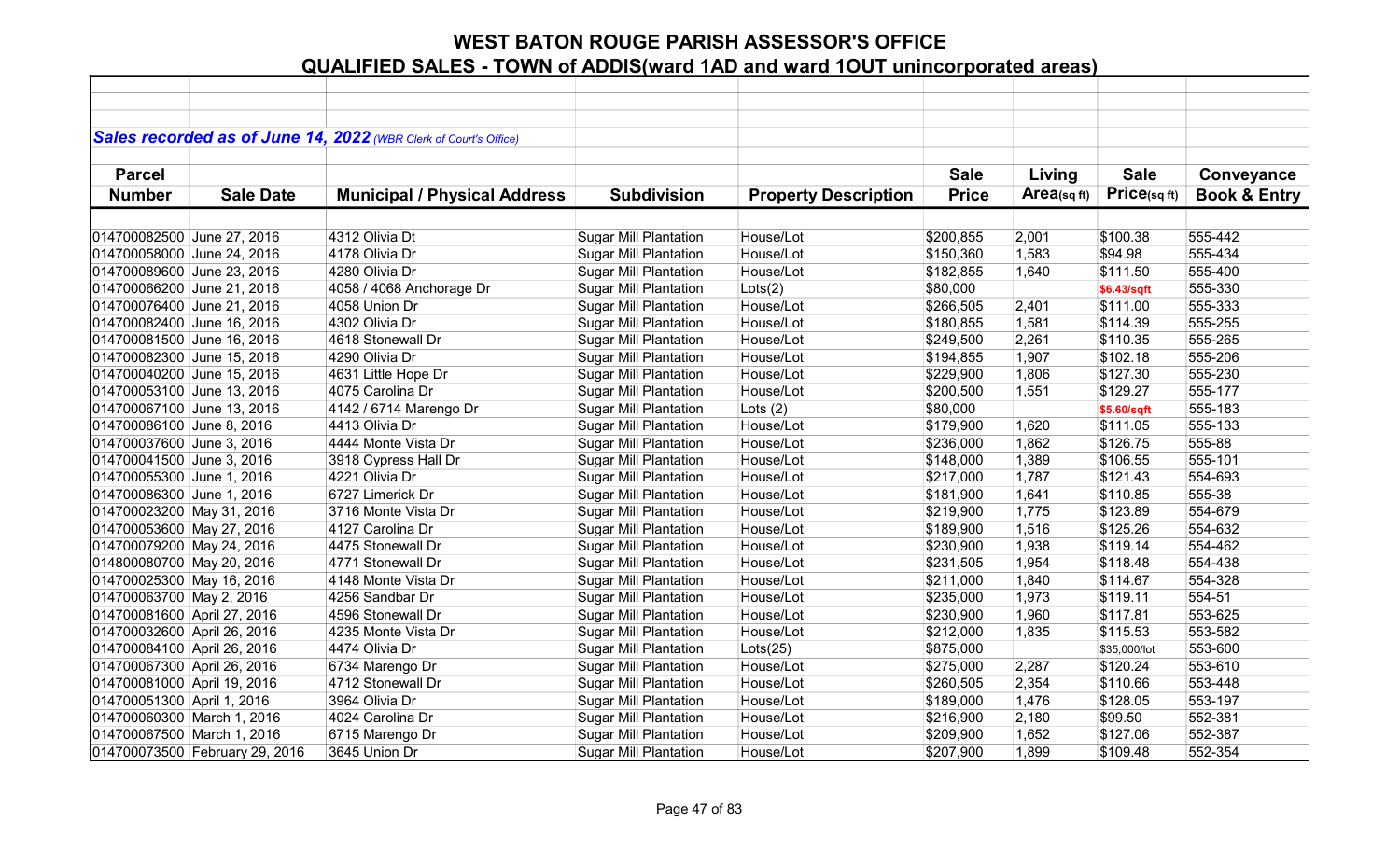|               |                                 | Sales recorded as of June 14, 2022 (WBR Clerk of Court's Office) |                              |                             |              |            |              |                         |
|---------------|---------------------------------|------------------------------------------------------------------|------------------------------|-----------------------------|--------------|------------|--------------|-------------------------|
|               |                                 |                                                                  |                              |                             |              |            |              |                         |
| <b>Parcel</b> |                                 |                                                                  |                              |                             | <b>Sale</b>  | Living     | <b>Sale</b>  | Conveyance              |
| <b>Number</b> | <b>Sale Date</b>                | <b>Municipal / Physical Address</b>                              | <b>Subdivision</b>           | <b>Property Description</b> | <b>Price</b> | Area(sqft) | Price(sqft)  | <b>Book &amp; Entry</b> |
|               |                                 |                                                                  |                              |                             |              |            |              |                         |
|               | 014700037000 February 29, 2016  | 4332 Monte Vista Dr                                              | <b>Sugar Mill Plantation</b> | House/Lot                   | \$209,000    | 1,818      | \$114.96     | 552-358                 |
|               | 014700080600 February 25, 2016  | 4751 Stonewall Dr                                                | <b>Sugar Mill Plantation</b> | House/Lot                   | \$249,270    | 2,255      | \$110.54     | 552-308                 |
|               | 014700081100 February 18, 2016  | 4698 Stonewall Dr                                                | <b>Sugar Mill Plantation</b> | House/Lot                   | \$274,900    | 2,603      | \$105.61     | 552-160                 |
|               | 014700079100 February 18, 2016  | 4424 Stonewall Dr                                                | <b>Sugar Mill Plantation</b> | House/Lot                   | \$248,900    | 2,242      | \$111.02     | 552-163                 |
|               | 014700033000 February 17, 2016  | 4327 Monte Vista Dr                                              | <b>Sugar Mill Plantation</b> | House/Lot                   | \$202,500    | 1,629      | \$124.31     | 552-152                 |
|               | 014700053500 February 10, 2016  | 4117 Carolina Dr                                                 | <b>Sugar Mill Plantation</b> | House/Lot                   | \$190,000    | 2,029      | \$93.64      | 552-117                 |
|               | 014700052100 February 5, 2016   | 3953 Carolina Dr                                                 | <b>Sugar Mill Plantation</b> | House/Lot                   | \$199,900    | 2,083      | \$95.97      | 552-46                  |
|               | 014700055600 February 5, 2016   | 6735 Virginia Dr                                                 | <b>Sugar Mill Plantation</b> | House/Lot                   | \$220,000    | 2,401      | \$91.63      | 552-49                  |
|               | 014700077700 January 27, 2016   | 3893 Union Dr                                                    | <b>Sugar Mill Plantation</b> | House/Lot                   | \$259,900    | 2,354      | \$110.41     | 551-355                 |
|               | 014700076700 January 27, 2016   | 3986 Union Dr                                                    | <b>Sugar Mill Plantation</b> | House/Lot                   | \$275,050    | 2,597      | \$105.91     | 551-359                 |
|               | 014700066000 January 19, 2016   | 4038 Anchorage Dr                                                | <b>Sugar Mill Plantation</b> | House/Lot                   | \$214,900    | 1,767      | \$121.62     | 551-189                 |
|               | 014700081200 January 11, 2016   | 4678 Stonewall Dr                                                | <b>Sugar Mill Plantation</b> | House/Lot                   | \$230,900    | 1,957      | \$117.99     | 551-126                 |
|               | 014700074300 December 17, 2015  | 3746 Union Dr                                                    | <b>Sugar Mill Plantation</b> | House/Lot                   | \$197,505    | 1,631      | \$121.09     | 550-539                 |
|               | 014700068000 December 15, 2015  | 6713 Chanango Dr                                                 | <b>Sugar Mill Plantation</b> | House/Lot                   | \$203,500    | 1,630      | \$124.85     | 550-487                 |
|               | 014700066700 December 10, 2015  | 4122 Anchorage Dr                                                | <b>Sugar Mill Plantation</b> | Lot                         | \$40,000     |            | \$4.80/sqft  | 550-421                 |
|               | 014700032900 December 9, 2015   | 4317 Monte Vista Dr                                              | <b>Sugar Mill Plantation</b> | House/Lot                   | \$239,000    | 1,844      | \$129.61     | 550-403                 |
|               | 014700053000 November 20, 2015  | 4065 Carolina Dr                                                 | <b>Sugar Mill Plantation</b> | House/Lot                   | \$195,000    | 1,667      | \$116.98     | 550-136                 |
|               | 014700052400 November 13, 2015  | 4005 Carolina Dr                                                 | <b>Sugar Mill Plantation</b> | House/Lot                   | \$191,000    | 1,486      | \$128.53     | 550-37                  |
|               | 014700028300 November 4, 2015   | 3837 Monte Vista Dr                                              | <b>Sugar Mill Plantation</b> | House/Lot                   | \$200,000    | 1,867      | \$107.12     | 549-641                 |
|               | 014700089600 October 30, 2015   | 4280 Olivia Dr                                                   | <b>Sugar Mill Plantation</b> | Lots(25)                    | \$875,000    |            | \$35,000/lot | 549-588                 |
|               | 014700079000 September 28, 2015 | 6475 Clarkland Blvd                                              | <b>Sugar Mill Plantation</b> | House/Lot                   | \$259,900    | 2,365      | \$109.89     | 548-627                 |
|               | 014700034700 September 24, 2015 | 4621 Little Hope Dr                                              | <b>Sugar Mill Plantation</b> | House/Lot                   | \$227,900    | 1,861      | \$122.46     | 548-576                 |
|               | 014700075400 September 18, 2015 | 6456 Camp Circle                                                 | <b>Sugar Mill Plantation</b> | House/Lot                   | \$249,435    | 2,222      | \$112.26     | 548-513                 |
|               | 014700074100 September 18, 2015 | 3726 Union Dr                                                    | <b>Sugar Mill Plantation</b> | House/Lot                   | \$196,335    | 1,585      | \$123.87     | 548-517                 |
|               | 014700075700 September 14, 2015 | 6328 Camp Circle                                                 | <b>Sugar Mill Plantation</b> | House/Lot                   | \$226,900    | 1,974      | \$114.94     | 548-447                 |
|               | 014700053900 September 11, 2015 | 6753 Eliza Dr                                                    | <b>Sugar Mill Plantation</b> | House/Lot                   | \$190,900    | 1,797      | \$106.23     | 548-362                 |
|               | 014700072900 September 9, 2015  | 3737 Union Dr                                                    | <b>Sugar Mill Plantation</b> | House/Lot                   | \$205,900    | 1,898      | \$108.48     | 548-290                 |
|               | 014700077800 September 9, 2015  | 3907 Union Dr                                                    | <b>Sugar Mill Plantation</b> | House/Lot                   | \$244,900    | 2,249      | \$108.89     | 548-294                 |
|               | 014700078900 September 9, 2015  | 6465 Clarkland Blvd                                              | <b>Sugar Mill Plantation</b> | House/Lot                   | \$271,900    | 2,615      | \$103.98     | 548-298                 |
|               | 014700078100 September 2, 2015  | 3967 Union Dr                                                    | <b>Sugar Mill Plantation</b> | House/Lot                   | \$231,275    | 1,970      | \$117.40     | 548-176                 |
|               | 014700076500 August 31, 2015    | 4038 Union Dr                                                    | <b>Sugar Mill Plantation</b> | House/Lot                   | \$244,900    | 2,245      | \$109.09     | 548-96                  |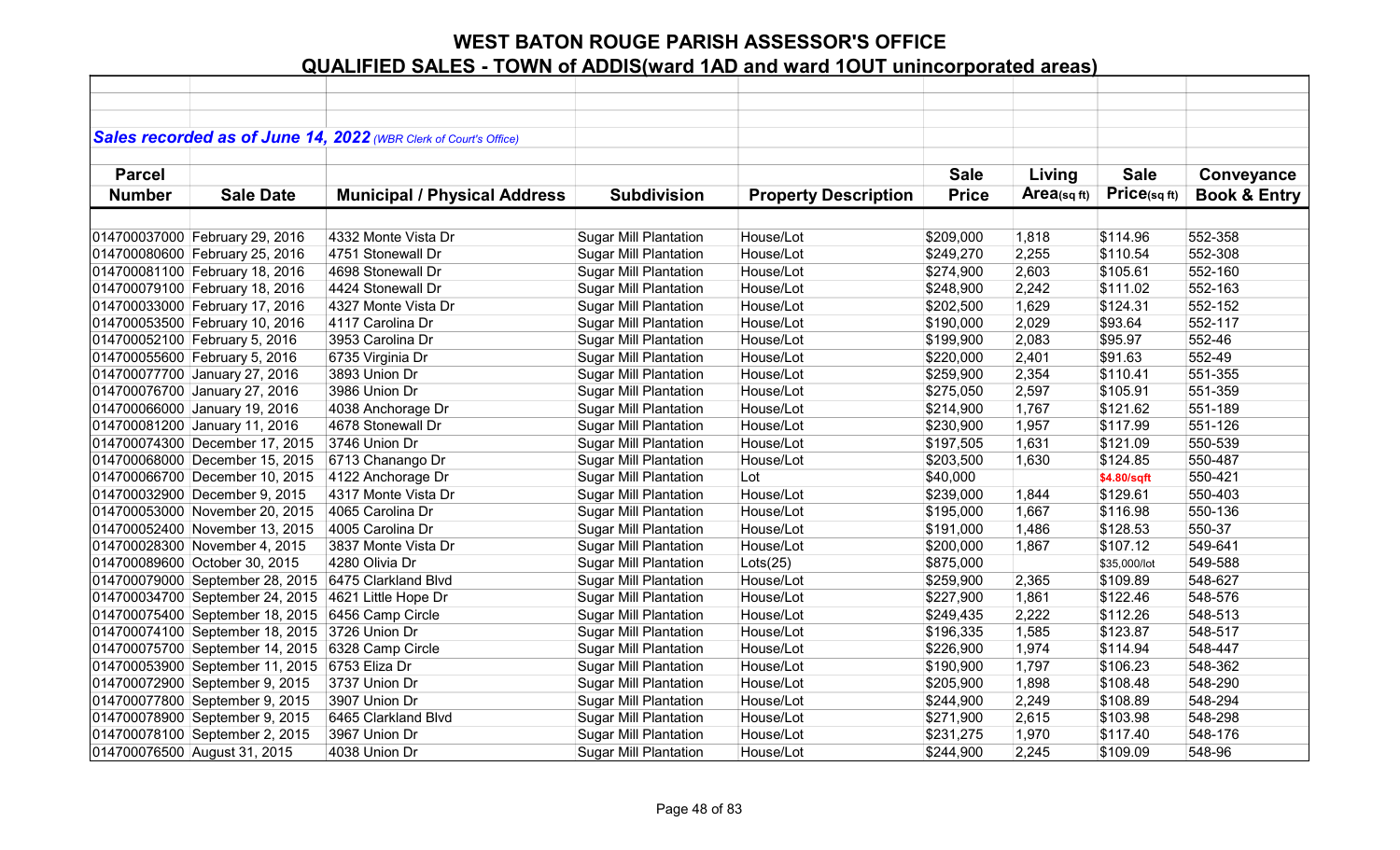|                             |                                | Sales recorded as of June 14, 2022 (WBR Clerk of Court's Office) |                              |                             |              |             |             |                         |
|-----------------------------|--------------------------------|------------------------------------------------------------------|------------------------------|-----------------------------|--------------|-------------|-------------|-------------------------|
|                             |                                |                                                                  |                              |                             |              |             |             |                         |
| <b>Parcel</b>               |                                |                                                                  |                              |                             | <b>Sale</b>  | Living      | <b>Sale</b> | Conveyance              |
| <b>Number</b>               | <b>Sale Date</b>               | <b>Municipal / Physical Address</b>                              | <b>Subdivision</b>           | <b>Property Description</b> | <b>Price</b> | Area(sq ft) | Price(sqft) | <b>Book &amp; Entry</b> |
|                             |                                |                                                                  |                              |                             |              |             |             |                         |
|                             | 014700060100 August 27, 2015   | 4004 Carolina Dr                                                 | <b>Sugar Mill Plantation</b> | House/Lot                   | \$192,000    | 1,471       | \$130.52    | 548-39                  |
|                             | 014700035600 August 21, 2015   | 4414 Little Hope Dr                                              | <b>Sugar Mill Plantation</b> | House/Lot                   | \$228,500    | 1,863       | \$122.65    | 547-641                 |
| 014700038500 August 3, 2015 |                                | 4738 Monte Vista Dr                                              | <b>Sugar Mill Plantation</b> | House/Lot                   | \$210,000    | 1,684       | \$124.70    | 547-359                 |
| 014700078600 August 3, 2015 |                                | 6357 Clarkland Blvd                                              | <b>Sugar Mill Plantation</b> | House/Lot                   | \$226,900    | 2,071       | \$109.56    | 547-362                 |
| 014700074800 July 31, 2015  |                                | 3796 Union Dr                                                    | <b>Sugar Mill Plantation</b> | House/Lot                   | \$215,435    | 2,035       | \$105.86    | 547-338                 |
| 014700067400 July 29, 2015  |                                | 6705 Marengo Dr                                                  | <b>Sugar Mill Plantation</b> | Lot                         | \$40,000     |             | n/a         | 547-285                 |
| 014700024200 July 21, 2015  |                                | 3924 Monte Vista Dr                                              | Sugar Mill Plantation        | House/Lot                   | \$197,000    | 1,599       | \$123.20    | 547-148                 |
| 014700061000 July 20, 2015  |                                | 4094 Carolina Dr                                                 | <b>Sugar Mill Plantation</b> | House/Lot                   | \$187,900    | 1,796       | \$104.62    | 547-118                 |
| 014700062800 July 20, 2015  |                                | 4322 Trial Dr                                                    | <b>Sugar Mill Plantation</b> | House/Lot                   | \$238,000    | 1,984       | \$119.96    | 547-132                 |
| 014700062300 July 16, 2015  |                                | 4372 Trial Dr                                                    | <b>Sugar Mill Plantation</b> | House/Lot                   | \$204,000    | 1,686       | \$121.00    | 547-20                  |
| 014700078300 July 10, 2015  |                                | 4019 Union Dr                                                    | <b>Sugar Mill Plantation</b> | House/Lot                   | \$226,900    | 1,974       | \$114.94    | 546-676                 |
| 014700067600 July 6, 2015   |                                | 6735 Marengo Dr                                                  | <b>Sugar Mill Plantation</b> | House/Lot                   | \$219,900    | 1,825       | \$120.49    | 546-597                 |
| 014700068200 July 1, 2015   |                                | 3844 Union Dr                                                    | <b>Sugar Mill Plantation</b> | House/Lot                   | \$248,900    | 2,225       | \$111.87    | 546-505                 |
| 014700075000 July 1, 2015   |                                | 3814 Union Dr                                                    | <b>Sugar Mill Plantation</b> | House/Lot                   | \$225,900    | 1,869       | \$120.87    | 546-509                 |
| 014700067300 June 29, 2015  |                                | 6734 Marengo Dr                                                  | <b>Sugar Mill Plantation</b> | Lot                         | \$40,000     |             | n/a         | 546-394                 |
| 014700078500 June 23, 2015  |                                | 6327 Clarkland Blvd                                              | <b>Sugar Mill Plantation</b> | House/Lot                   | \$275,195    | 2,613       | \$105.32    | 546-275                 |
| 014700040500 June 16, 2015  |                                | 4710 Little Hope Dr                                              | <b>Sugar Mill Plantation</b> | House/Lot                   | \$325,000    | 2,597       | \$125.14    | 546-179                 |
| 014700057800 May 26, 2015   |                                | 4200 Olivia Dr                                                   | <b>Sugar Mill Plantation</b> | House/Lot                   | \$189,900    | 1,790       | \$106.09    | 545-403                 |
| 014700030500 May 21, 2015   |                                | 3922 Poplar Grove Dr                                             | <b>Sugar Mill Plantation</b> | House/Lot                   | \$209,000    | 1,852       | \$112.85    | 545-367                 |
| 014700074700 May 7, 2015    |                                | 3786 Union Dr                                                    | <b>Sugar Mill Plantation</b> | House/Lot                   | \$206,900    | 1,907       | \$108.50    | 545-104                 |
| 014700075600 April 1, 2015  |                                | 6358 Camp Circle                                                 | <b>Sugar Mill Plantation</b> | House/Lot                   | \$244,900    | 2,222       | \$110.22    | 543-589                 |
|                             | 014700035500 February 26, 2015 | 4424 Little Hope Dr                                              | <b>Sugar Mill Plantation</b> | House/Lot                   | \$228,500    | 1,889       | \$120.96    | 542-678                 |
|                             | 014700070000 February 3, 2015  | 6441 Clarkland Blvd                                              | <b>Sugar Mill Plantation</b> | House/Lot                   | \$226,900    | 1,963       | \$115.59    | 542-304                 |
|                             | 014700052700 February 2, 2015  | 4035 Carolina Dr                                                 | <b>Sugar Mill Plantation</b> | House/Lot                   | \$181,900    | 1,540       | \$118.12    | 542-281                 |
|                             | 014700025500 January 20, 2015  | 4141 Poplar Grove Dr                                             | <b>Sugar Mill Plantation</b> | House/Lot                   | \$203,000    | 1,708       | \$118.85    | 542-66                  |
|                             | 014700067700 January 8, 2015   | 6702 Chanango Dr                                                 | <b>Sugar Mill Plantation</b> | House/Lot                   | \$206,500    | 1,621       | \$127.39    | 541-609                 |
|                             | 014700055700 January 5, 2015   | 6745 Virginia Dr                                                 | <b>Sugar Mill Plantation</b> | House/Lot                   | \$202,599    | 1,790       | \$113.18    | 541-554                 |
|                             | 014700054700 December 22, 2014 | 6732 Eliza Dr                                                    | <b>Sugar Mill Plantation</b> | House/Lot                   | \$243,034    | 2,429       | \$100.06    | 541-416                 |
|                             | 014700067800 December 19, 2014 | 6712 Chanango Dr                                                 | <b>Sugar Mill Plantation</b> | House/Lot                   | \$203,000    | 1,590       | \$127.67    | 541-400                 |
|                             | 014700061300 December 8, 2014  | 4126 Carolina Dr                                                 | <b>Sugar Mill Plantation</b> | House/Lot                   | \$191,900    | 1,765       | \$108.73    | 541-147                 |
|                             | 014700069100 November 20, 2014 | 4218 Stonewall Dr                                                | <b>Sugar Mill Plantation</b> | House/Lot                   | \$225,000    | 1,909       | \$117.86    | 540-599                 |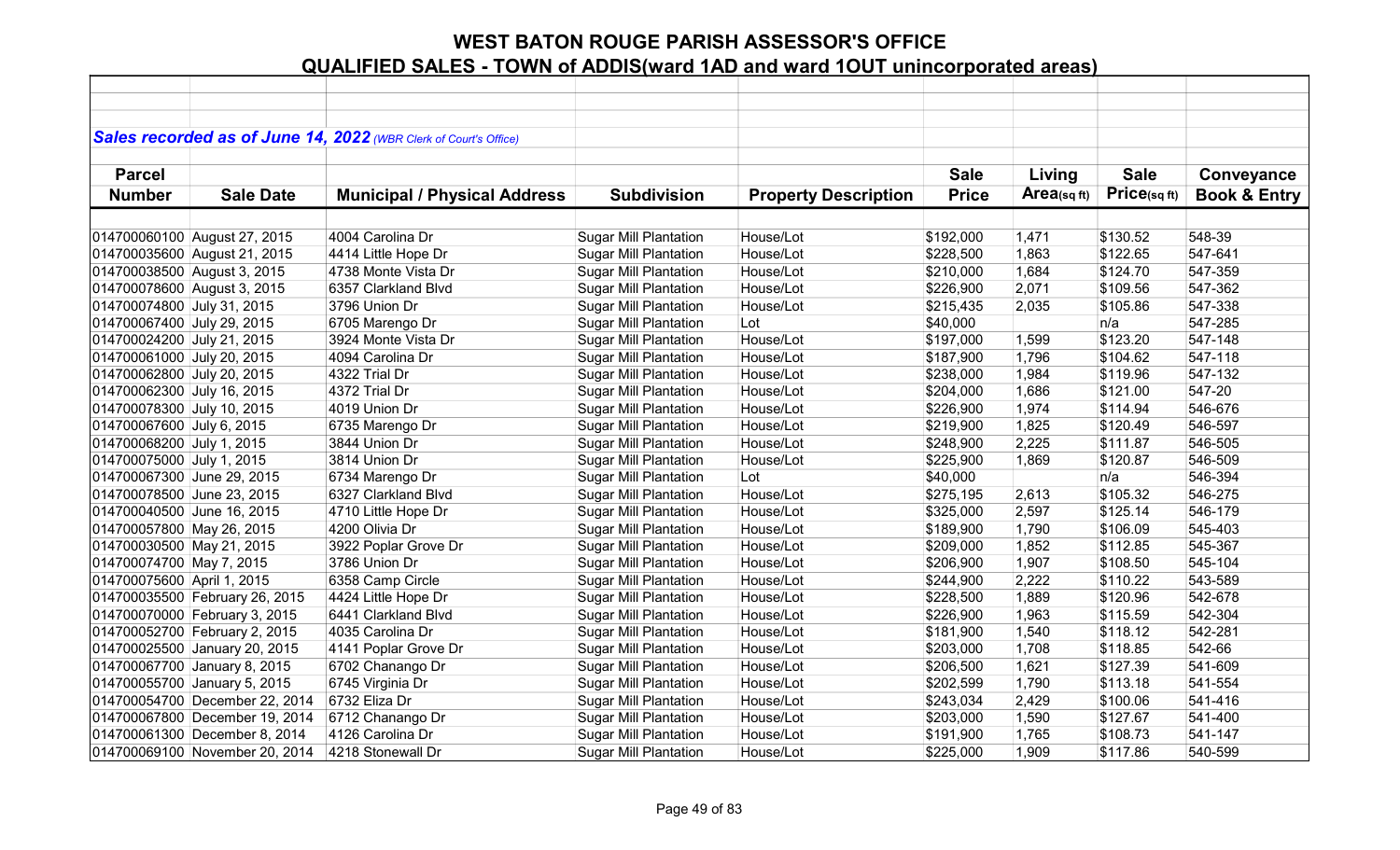|                             |                                 | Sales recorded as of June 14, 2022 (WBR Clerk of Court's Office) |                              |                             |              |            |             |                         |
|-----------------------------|---------------------------------|------------------------------------------------------------------|------------------------------|-----------------------------|--------------|------------|-------------|-------------------------|
|                             |                                 |                                                                  |                              |                             |              |            |             |                         |
| <b>Parcel</b>               |                                 |                                                                  |                              |                             | <b>Sale</b>  | Living     | <b>Sale</b> | Conveyance              |
| <b>Number</b>               | <b>Sale Date</b>                | <b>Municipal / Physical Address</b>                              | <b>Subdivision</b>           | <b>Property Description</b> | <b>Price</b> | Area(sqft) | Price(sqft) | <b>Book &amp; Entry</b> |
|                             |                                 |                                                                  |                              |                             |              |            |             |                         |
|                             | 014700058900 November 19, 2014  | 4086 Olivia Dr                                                   | <b>Sugar Mill Plantation</b> | House/Lot                   | \$207,110    | 1,965      | \$105.40    | 540-573                 |
|                             | 014700051600 November 13, 2014  | 3934 Olivia Dr                                                   | <b>Sugar Mill Plantation</b> | House/Lot                   | \$200,000    | 2,008      | \$99.60     | 540-529                 |
|                             | 014700068100 November 12, 2014  | 3824 Union Dr                                                    | <b>Sugar Mill Plantation</b> | House/Lot                   | \$270,900    | 2,595      | \$104.39    | 540-435                 |
|                             | 014700057200 November 5, 2014   | 4260 Olivia Dr                                                   | <b>Sugar Mill Plantation</b> | House/Lot                   | \$185,100    | 1,505      | \$122.99    | 540-344                 |
|                             | 014700059900 October 27, 2014   | 3962 Carolina Dr                                                 | <b>Sugar Mill Plantation</b> | House/Lot                   | \$210,240    | 2,009      | \$104.65    | 540-172                 |
|                             | 014700035500 October 19, 2014   | 4424 Little Hope Dr                                              | <b>Sugar Mill Plantation</b> | Lot                         | \$32,000     |            | n/a         | 539-684                 |
|                             | 014700057100 October 13, 2014   | 4270 Olivia Dr                                                   | <b>Sugar Mill Plantation</b> | House/Lot                   | \$177,000    | 1,381      | \$128.17    | 539-687                 |
|                             | 014700039700 October 7, 2014    | 4253 Little Hope Dr                                              | <b>Sugar Mill Plantation</b> | House/Lot                   | \$214,000    | 1,775      | \$120.56    | 539-474                 |
|                             | 014700030400 October 1, 2014    | 3932 Poplar Grove Dr                                             | <b>Sugar Mill Plantation</b> | House/Lot                   | \$225,000    | 1,815      | \$123.97    | 539-383                 |
|                             | 014700051800 October 1, 2014    | 3914 Olvia Dr                                                    | <b>Sugar Mill Plantation</b> | House/Lot                   | \$251,183    | 2,500      | \$100.47    | 539-402                 |
|                             | 014700048700 September 24, 2014 | 3939 Cypress Hall Dr                                             | <b>Sugar Mill Plantation</b> | House/Lot                   | \$157,900    | 1,511      | \$104.50    | 539-278                 |
|                             | 014700068500 September 16, 2014 | 4084 Stonewall Dr                                                | <b>Sugar Mill Plantation</b> | House/Lot                   | \$234,900    | 2,156      | \$108.95    | 539-163                 |
|                             | 014700068400 September 9, 2014  | 4064 Stonewall Dr                                                | <b>Sugar Mill Plantation</b> | House/Lot                   | \$272,790    | 2,591      | \$105.28    | 539-12                  |
|                             | 014700033900 September 8, 2014  | 4611 Monte Vista Dr                                              | <b>Sugar Mill Plantation</b> | House/Lot                   | \$197,000    | 1,725      | \$114.20    | 538-653                 |
|                             | 014700027100 August 15, 2014    | 3835 Poplar Grove Dr                                             | <b>Sugar Mill Plantation</b> | House/Lot                   | \$223,000    | 1,908      | \$116.88    | 538-82                  |
|                             | 014700072300 August 13, 2014    | 4045 Stonewall Dr                                                | <b>Sugar Mill Plantation</b> | House/Lot                   | \$219,900    | 2,156      | \$101.99    | 538-44                  |
| 014700052500 July 16, 2014  |                                 | 4015 Carolina Dr                                                 | <b>Sugar Mill Plantation</b> | House/Lot                   | \$243,150    | 2,568      | \$94.68     | 537-206                 |
| 014700052200 July 1, 2014   |                                 | 3963 Carolina Dr                                                 | <b>Sugar Mill Plantation</b> | House/Lot                   | \$199,060    | 1,766      | \$112.72    | 537-59                  |
| 014700058700 June 24, 2014  |                                 | 4108 Olivia Dr                                                   | <b>Sugar Mill Plantation</b> | House/Lot                   | \$190,500    | 1,774      | \$107.38    | 536-645                 |
| 014700037500 June 20, 2014  |                                 | 4434 Monte Vista Dr                                              | <b>Sugar Mill Plantation</b> | House/Lot                   | \$227,000    | 1,844      | \$123.10    | 536-579                 |
| 014700069400 June 20, 2014  |                                 | 4288 Stonewall Dr                                                | <b>Sugar Mill Plantation</b> | House/Lot                   | \$221,900    | 1,884      | \$117.78    | 536-601                 |
| 014700055300 June 17, 2014  |                                 | 4221 Olivia Dr                                                   | <b>Sugar Mill Plantation</b> | House/Lot                   | \$194,900    | 1,787      | \$109.07    | 536-536                 |
| 014700072500 June 10, 2014  |                                 | 3787 Union Dr                                                    | <b>Sugar Mill Plantation</b> | House/Lot                   | \$193,900    | 1,637      | \$118.45    | 536-334                 |
| 014700030000 June 9, 2014   |                                 | 4026 Poplar Grove Dr                                             | <b>Sugar Mill Plantation</b> | House/Lot                   | \$210,000    | 1,955      | \$107.42    | 536-319                 |
| 014700072600 June 3, 2014   |                                 | 3767 Union Dr                                                    | <b>Sugar Mill Plantation</b> | House/Lot                   | \$196,900    | 1,724      | \$114.21    | 536-215                 |
| 014700071700 May 30, 2014   |                                 | 4163 Stonewall Dr                                                | Sugar Mill Plantation        | House/Lot                   | \$221,900    | 1,887      | \$117.59    | 536-165                 |
| 014700069100 May 19, 2014   |                                 | 4218 Stonewall Dr                                                | <b>Sugar Mill Plantation</b> | House/Lot                   | \$224,900    | 1,909      | \$117.81    | 535-532                 |
| 014700069300 May 19, 2014   |                                 | 4278 Stonewall Dr                                                | <b>Sugar Mill Plantation</b> | House/Lot                   | \$217,845    | 1,857      | \$117.31    | 535-539                 |
| 014700023700 April 30, 2014 |                                 | 3822 Monte Vista Dr                                              | <b>Sugar Mill Plantation</b> | House/Lot                   | \$235,000    | 1,885      | \$124.67    | 535-207                 |
| 014700068600 April 22, 2014 |                                 | 4106 Stonewall Dr                                                | <b>Sugar Mill Plantation</b> | House/Lot                   | \$219,900    | 1,836      | \$119.77    | 534-688                 |
| 014700051100 April 16, 2014 |                                 | 4016 Olivia Dr                                                   | <b>Sugar Mill Plantation</b> | House/Lot                   | \$200,000    | 1,783      | \$112.17    | 534-610                 |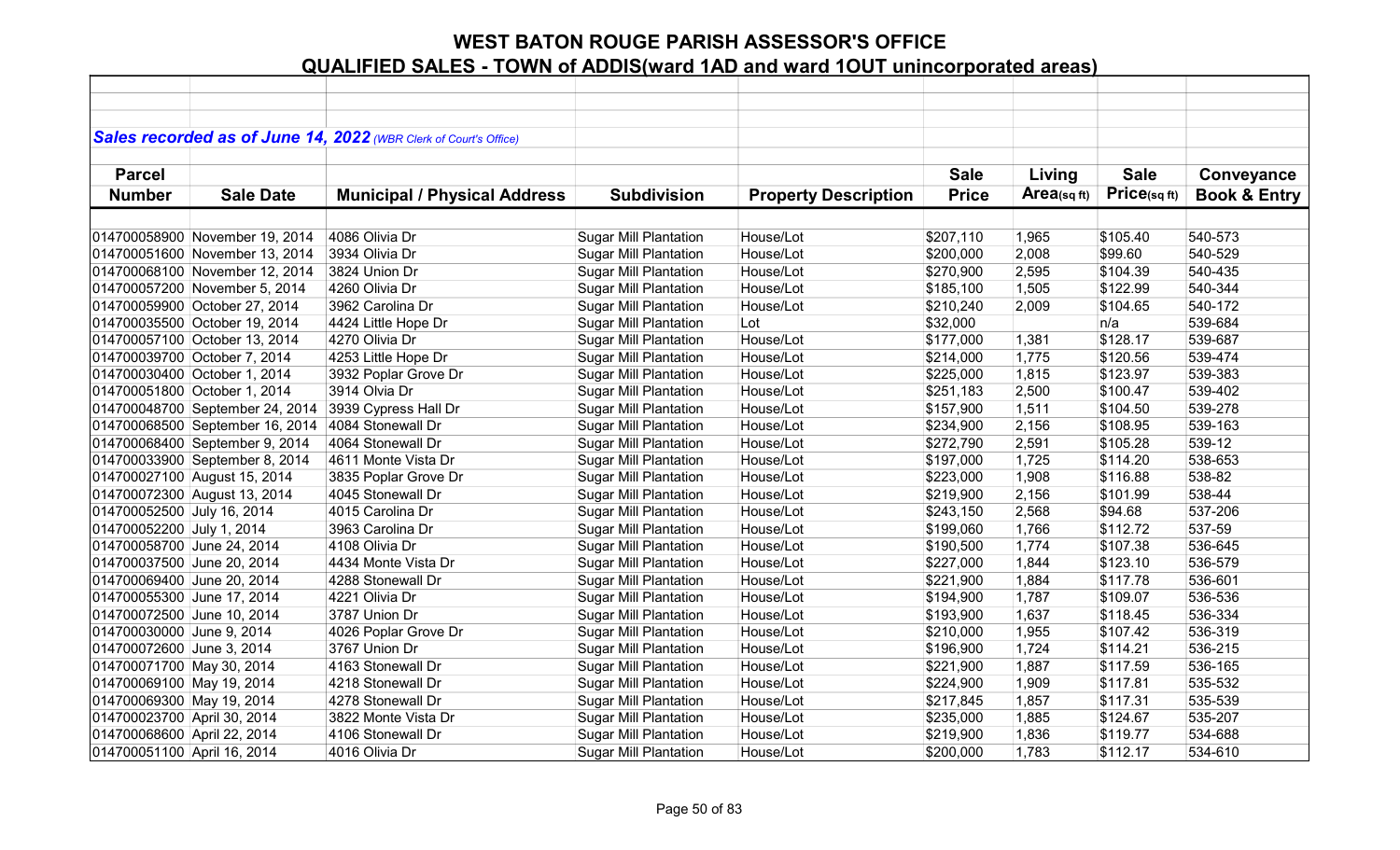|                             |                                 | Sales recorded as of June 14, 2022 (WBR Clerk of Court's Office) |                              |                             |              |            |              |                         |
|-----------------------------|---------------------------------|------------------------------------------------------------------|------------------------------|-----------------------------|--------------|------------|--------------|-------------------------|
|                             |                                 |                                                                  |                              |                             |              |            |              |                         |
| <b>Parcel</b>               |                                 |                                                                  |                              |                             | <b>Sale</b>  | Living     | <b>Sale</b>  | Conveyance              |
| <b>Number</b>               | <b>Sale Date</b>                | <b>Municipal / Physical Address</b>                              | <b>Subdivision</b>           | <b>Property Description</b> | <b>Price</b> | Area(sqft) | Price(sqft)  | <b>Book &amp; Entry</b> |
|                             |                                 |                                                                  |                              |                             |              |            |              |                         |
| 014700069500 April 11, 2014 |                                 | 4298 Stonewall Dr                                                | <b>Sugar Mill Plantation</b> | House/Lot                   | \$231,900    | 2,130      | \$108.87     | 533-560                 |
|                             | 014700026700 March 20, 2014     | 3927 Poplar Grove Dr                                             | <b>Sugar Mill Plantation</b> | House/Lot                   | \$220,000    | 1,811      | \$121.48     | 533-124                 |
|                             | 014700074200 March 20, 2014     | 3736 Union Dr                                                    | <b>Sugar Mill Plantation</b> | House/Lot                   | \$194,900    | 1,731      | \$112.59     | 533-136                 |
|                             | 014700049400 March 18, 2014     | 3921 Cypress Hall Dr                                             | <b>Sugar Mill Plantation</b> | House/Lot                   | \$159,900    | 1,509      | \$105.96     | 532-616                 |
|                             | 014700068700 February 14, 2014  | 4126 Stonewall Dr                                                | <b>Sugar Mill Plantation</b> | House/Lot                   | \$244,900    | 2,218      | \$110.41     | 531-672                 |
|                             | 014700068800 February 5, 2014   | 4146 Stonewall Dr                                                | <b>Sugar Mill Plantation</b> | House/Lot                   | \$224,900    | 1,947      | \$115.51     | 531-480                 |
|                             | 014700072100 February 5, 2014   | 4085 Stonwall Dr                                                 | <b>Sugar Mill Plantation</b> | House/Lot                   | \$224,900    | 1,940      | \$115.93     | 531-484                 |
|                             | 014700070000 January 16, 2014   | Stonewall Dr                                                     | <b>Sugar Mill Plantation</b> | Lots(8)                     | \$303,000    |            | \$37,875/lot | 530-634                 |
|                             | 014700074500 January 9, 2014    | 3766 Union Dr                                                    | <b>Sugar Mill Plantation</b> | House/Lot                   | \$194,900    | 1,726      | \$112.92     | 530-529                 |
|                             | 014700069600 January 9, 2014    | 4312 Stonewall Dr                                                | <b>Sugar Mill Plantation</b> | House/Lot                   | \$246,780    | 2,232      | \$110.56     | 530-533                 |
|                             | 014700048000 January 6, 2014    | 4238 Home Place Dr                                               | <b>Sugar Mill Plantation</b> | House/Lot                   | \$159,900    | 1,550      | \$103.16     | 530-451                 |
|                             | 014700056500 January 6, 2014    | 6764 Virginia Dr                                                 | <b>Sugar Mill Plantation</b> | House/Lot                   | \$219,000    | 1,548      | \$141.47     | 530-464                 |
|                             | 014700071900 January 3, 2014    | 4123 Stonewall Dr                                                | <b>Sugar Mill Plantation</b> | House/Lot                   | \$268,900    | 2,603      | \$103.30     | 530-440                 |
|                             | 014700072200 January 3, 2014    | 4065 Stonewall Dr                                                | <b>Sugar Mill Plantation</b> | House/lot                   | \$242,900    | 2,235      | \$108.68     | 530-444                 |
|                             | 014700061100 December 23, 2013  | 4106 Carolina Dr                                                 | <b>Sugar Mill Plantation</b> | House/Lot                   | \$175,000    | 1,473      | \$118.81     | 529-453                 |
|                             | 014700029000 December 17, 2013  | 4011 Monte Vista Dr                                              | <b>Sugar Mill Plantation</b> | House/Lot                   | \$218,000    | 1,847      | \$118.03     | 529-337                 |
|                             | 014700068900 December 13, 2013  | 4166 Stonewall Dr                                                | <b>Sugar Mill Plantation</b> | House/Lot                   | \$268,900    | 2,581      | \$104.18     | 529-232                 |
|                             | 014700072000 December 11, 2013  | 4103 Stonewall Dr                                                | <b>Sugar Mill Plantation</b> | House/Lot                   | \$242,900    | 2,233      | \$108.78     | 529-160                 |
|                             | 014700069000 December 2, 2013   | 4186 Stonewall Dr                                                | <b>Sugar Mill Plantation</b> | House/Lot                   | \$240,800    | 2,225      | \$108.22     | 528-674                 |
|                             | 014700071800 November 13, 2013  | 4143 Stonewall Dr                                                | <b>Sugar Mill Plantation</b> | House/Lot                   | \$269,900    | 2,603      | \$103.69     | 528-456                 |
|                             | 014700070900 November 6, 2013   | 4313 Stonewall Dr                                                | <b>Sugar Mill Plantation</b> | House/Lot                   | \$221,900    | 2,028      | \$109.42     | 528-310                 |
|                             | 014700042200 November 5, 2013   | 3942 Cypress Hall Dr                                             | <b>Sugar Mill Plantation</b> | House/Lot                   | \$167,000    | 1,523      | \$109.65     | 528-283                 |
|                             | 014700068100 November 5, 2013   | Union & Stonewall Dr(s)                                          | <b>Sugar Mill Plantation</b> | Lots(15)                    | \$575,000    |            | \$38,333/lot | 528-294                 |
|                             | 014700057500 October 30, 2013   | 4230 Olivia Dr                                                   | <b>Sugar Mill Plantation</b> | House/Lot                   | \$220,000    | 1,958      | \$112.36     | 528-194                 |
|                             | 014700071100 October 15, 2013   | 4289 Stonewall Dr                                                | <b>Sugar Mill Plantation</b> | House/Lot                   | \$221,900    | 1,908      | \$116.30     | 527-687                 |
|                             | 014700056000 October 4, 2013    | 6775 Virginia Dr                                                 | <b>Sugar Mill Plantation</b> | House/Lot                   | \$212,047    | 1,544      | \$137.34     | 527-529                 |
|                             | 014700029900 September 18, 2013 | 4036 Poplar Grove Dr                                             | <b>Sugar Mill Plantation</b> | House/Lot                   | \$221,000    | 2,018      | \$109.51     | 527-202                 |
|                             | 014700039000 September 17, 2013 | 4437 Little Hope Dr                                              | <b>Sugar Mill Plantation</b> | House/Lot                   | \$247,000    | 2,215      |              | 527-165                 |
|                             | 014700075100 September 5, 2013  | <b>Bellvale Dr</b>                                               | <b>Sugar Mill Plantation</b> | 2.901 Acres, Comm'l Land    | \$445,000    |            | \$3.52/sqft  | 526-661                 |
|                             | 014700071000 September 5, 2013  | 4299 Stonewall Dr                                                | <b>Sugar Mill Plantation</b> | House/Lot                   | \$239,800    | 2,135      | \$112.32     | 526-674                 |
|                             | 014700070500 September 5, 2013  | 4383 Stonewall Dr                                                | <b>Sugar Mill Plantation</b> | House/Lot                   | \$221,900    | 1,829      | \$121.32     | 526-686                 |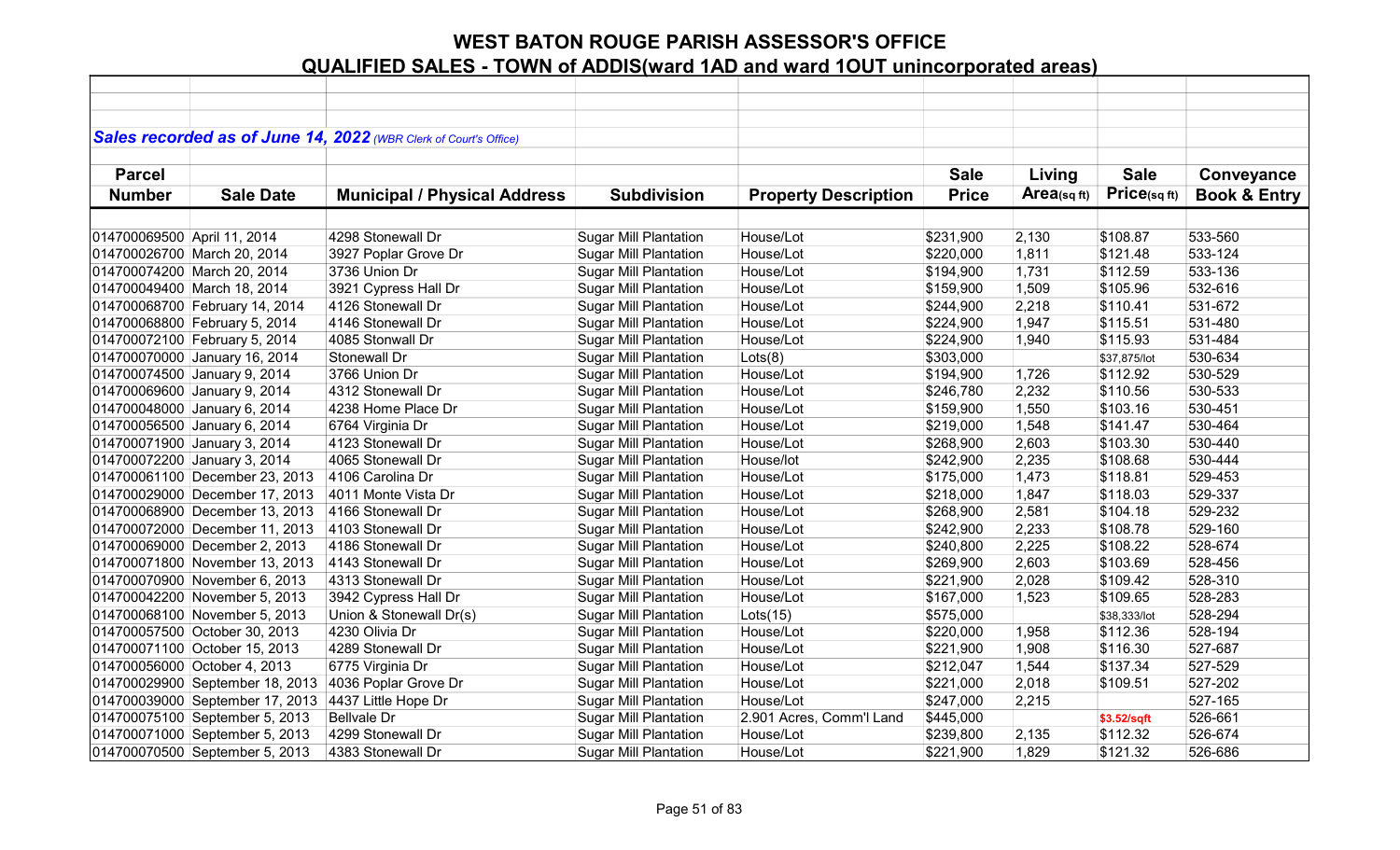|                             |                                | Sales recorded as of June 14, 2022 (WBR Clerk of Court's Office) |                              |                             |              |            |              |                         |
|-----------------------------|--------------------------------|------------------------------------------------------------------|------------------------------|-----------------------------|--------------|------------|--------------|-------------------------|
|                             |                                |                                                                  |                              |                             |              |            |              |                         |
| <b>Parcel</b>               |                                |                                                                  |                              |                             | <b>Sale</b>  | Living     | <b>Sale</b>  | Conveyance              |
| <b>Number</b>               | <b>Sale Date</b>               | <b>Municipal / Physical Address</b>                              | <b>Subdivision</b>           | <b>Property Description</b> | <b>Price</b> | Area(sqft) | Price(sqft)  | <b>Book &amp; Entry</b> |
|                             |                                |                                                                  |                              |                             |              |            |              |                         |
|                             | 014700071500 September 5, 2013 | 4219 Stonewall Dr                                                | <b>Sugar Mill Plantation</b> | House/Lot                   | \$239,800    | 2,255      | \$106.34     | 526-690                 |
|                             | 014700038300 September 5, 2013 | 4718 Monte Vista Dr                                              | <b>Sugar Mill Plantation</b> | House/Lot                   | \$189,900    | 1,667      | \$113.92     | 526-694                 |
|                             | 014700033700 August 28, 2013   | 4449 Monte Vista Dr                                              | <b>Sugar Mill Plantation</b> | House/Lot                   | \$185,000    | 1,621      | \$114.13     | 526-521                 |
|                             | 014700071600 August 28, 2013   | 4183 Stonewall Dr                                                | <b>Sugar Mill Plantation</b> | House/Lot                   | \$264,500    | 2,584      | \$102.36     | 526-583                 |
|                             | 014700069900 August 22, 2013   | 4362 Stonewall Dr                                                | <b>Sugar Mill Plantation</b> | House/Lot                   | \$265,000    | 2,644      | \$100.23     | 526-408                 |
|                             | 014700070700 August 20, 2013   | 4343 Stonewall Dr                                                | <b>Sugar Mill Plantation</b> | House/Lot                   | \$224,900    | 2,049      | \$109.76     | 526-296                 |
|                             | 014700069700 August 20, 2013   | 4322 Stonewall Dr                                                | <b>Sugar Mill Plantation</b> | House/Lot                   | \$263,500    | 2,589      | \$101.78     | 526-300                 |
|                             | 014700028400 August 19, 2013   | 3847 Monte Vista Dr                                              | <b>Sugar Mill Plantation</b> | House/Lot                   | \$226,900    | 1,823      | \$124.47     | 526-261                 |
|                             | 014700070800 August 16, 2013   | 4323 Stonewall Dr                                                | <b>Sugar Mill Plantation</b> | House/Lot                   | \$239,800    | 2,215      | \$108.26     | 526-257                 |
|                             | 014700068700 August 15, 2013   | 4126 Stonewall Dr                                                | <b>Sugar Mill Plantation</b> | Lots(8)                     | \$324,000    |            | \$40,500/lot | 526-180                 |
|                             | 014700071400 August 15, 2013   | 4239 Stonewall Dr                                                | <b>Sugar Mill Plantation</b> | House/Lot                   | \$218,900    | 1,871      | \$117.00     | 526-199                 |
| 014700071200 August 2, 2013 |                                | 4279 Stonewall Dr                                                | <b>Sugar Mill Plantation</b> | House/Lot                   | \$268,900    | 2,599      | \$103.46     | 526-61                  |
| 014700034300 July 31, 2013  |                                | 4651 Monte Vista Dr                                              | <b>Sugar Mill Plantation</b> | House/Lot                   | \$208,500    | 1,745      | \$119.48     | 525-685                 |
| 014700071300 July 31, 2013  |                                | 4259 Stonewall Dr                                                | <b>Sugar Mill Plantation</b> | House/Lot                   | \$265,000    | 2,614      | \$101.38     | 525-698                 |
| 014700058800 July 23, 2013  |                                | 4096 Olivia Dr                                                   | <b>Sugar Mill Plantation</b> | House/Lot                   | \$199,900    | 1,714      | \$116.63     | 525-602                 |
| 014700024600 July 19, 2013  |                                | 4016 Monte Vista Dr                                              | <b>Sugar Mill Plantation</b> | House/Lot                   | \$183,000    | 1,613      | \$113.45     | 525-562                 |
| 014700070400 July 16, 2013  |                                | 4415 Stonewall Dr                                                | <b>Sugar Mill Plantation</b> | House/Lot                   | \$239,800    | 2,216      | \$108.21     | 525-491                 |
| 014700070600 July 8, 2013   |                                | 4363 Stonewall Dr                                                | <b>Sugar Mill Plantation</b> | House/Lot                   | \$264,500    | 2,600      | \$101.73     | 525-378                 |
| 014700057600 July 1, 2013   |                                | 4220 Olivia Dr                                                   | <b>Sugar Mill Plantation</b> | House/Lot                   | \$198,900    | 1,710      | \$116.32     | 525-272                 |
| 014700052700 June 28, 2013  |                                | 4035 Carolina Dr                                                 | <b>Sugar Mill Plantation</b> | House/Lot                   | \$179,000    | 1,540      | \$116.23     | 525-234                 |
| 014700024300 June 19, 2013  |                                | 3934 Monte Vista Dr                                              | <b>Sugar Mill Plantation</b> | House/Lot                   | \$205,930    | 1,784      | \$115.43     | 525-79                  |
| 014700069800 June 14, 2013  |                                | 4342 Stonewall Dr                                                | <b>Sugar Mill Plantation</b> | House/Lot                   | \$239,800    | 2,227      | \$107.68     | 525-29                  |
| 014700070300 June 12, 2013  |                                | 4435 Stonewall Dr                                                | <b>Sugar Mill Plantation</b> | House/Lot                   | \$263,500    | 2,621      | \$100.53     | 524-682                 |
| 014700069200 June 6, 2013   |                                | 4238 Stonewall Dr                                                | <b>Sugar Mill Plantation</b> | Lots(6)                     | \$246,000    |            | n/a          | 524-644                 |
| 014700062600 June 3, 2013   |                                | 4342 Trial Dr                                                    | <b>Sugar Mill Plantation</b> | House/Lot                   | \$233,450    | 1,787      | \$130.64     | 524-586                 |
| 014700038600 May 30, 2013   |                                | 4529 Little Hope Dr                                              | <b>Sugar Mill Plantation</b> | House/Lot                   | \$192,000    | 1,810      | \$106.08     | 524-546                 |
| 014700033900 May 30, 2013   |                                | 4611 Monte Vista Dr                                              | <b>Sugar Mill Plantation</b> | House/Lot                   | \$197,500    | 1,725      | \$114.49     | 524-551                 |
| 014700055800 May 30, 2013   |                                | 6755 Virginia Dr                                                 | <b>Sugar Mill Plantation</b> | House/Lot                   | \$196,000    | 1,544      | \$126.94     | 524-559                 |
| 014700064000 May 20, 2013   |                                | 4226 Sandbar Dr                                                  | <b>Sugar Mill Plantation</b> | House/Lot                   | \$213,900    | 1,848      | \$115.75     | 524-171                 |
| 014700061500 May 17, 2013   |                                | 4146 Carolina Dr                                                 | <b>Sugar Mill Plantation</b> | House/Lot                   | \$100,000    | 1,506      | \$66.40      | $524-1$                 |
| 014700047900 May 16, 2013   |                                | 4236 Home Place Dr                                               | <b>Sugar Mill Plantation</b> | House/Lot                   | \$172,900    | 1,534      | \$112.71     | 523-666                 |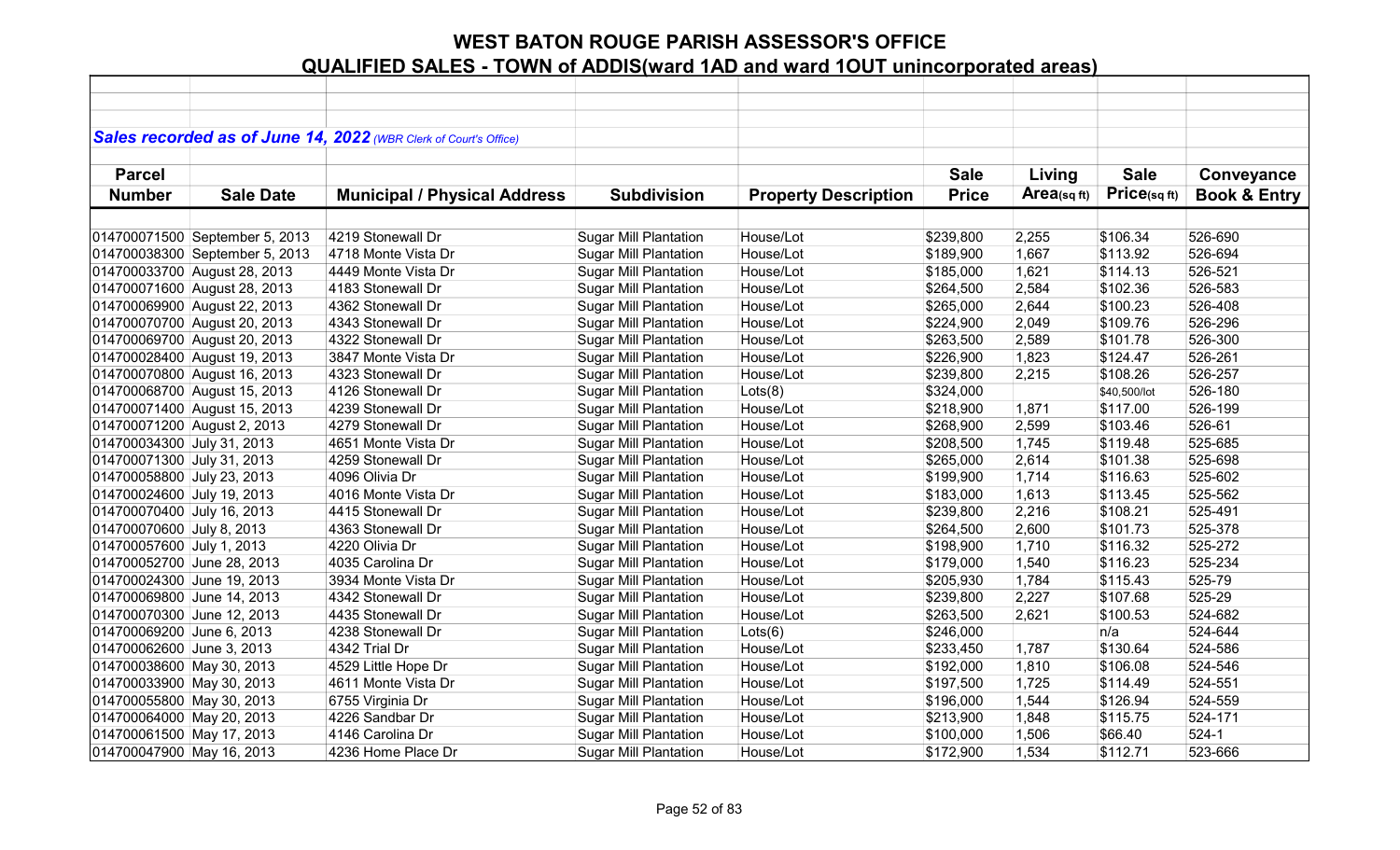|                             |                                 | Sales recorded as of June 14, 2022 (WBR Clerk of Court's Office) |                              |                             |              |            |              |                         |
|-----------------------------|---------------------------------|------------------------------------------------------------------|------------------------------|-----------------------------|--------------|------------|--------------|-------------------------|
| <b>Parcel</b>               |                                 |                                                                  |                              |                             | <b>Sale</b>  | Living     | <b>Sale</b>  | Conveyance              |
| <b>Number</b>               | <b>Sale Date</b>                | <b>Municipal / Physical Address</b>                              | <b>Subdivision</b>           | <b>Property Description</b> | <b>Price</b> | Area(sqft) | Price(sqft)  | <b>Book &amp; Entry</b> |
|                             |                                 |                                                                  |                              |                             |              |            |              |                         |
| 014700065600 May 10, 2013   |                                 | 4555 Trial Dr                                                    | <b>Sugar Mill Plantation</b> | House/Lot                   | \$266,000    | 2,607      | \$102.03     | 523-544                 |
| 014700038300 May 9, 2013    |                                 | 4718 Monte Vista Dr                                              | <b>Sugar Mill Plantation</b> | Lot                         | \$43,000     |            | n/a          | 523-510                 |
| 014700038500 May 2, 2013    |                                 | 4738 Monte Vista Dr                                              | <b>Sugar Mill Plantation</b> | House/Lot                   | \$203,000    | 1,684      | \$120.55     | 523-386                 |
| 014700030200 April 30, 2013 |                                 | 3952 Poplar Grove Dr                                             | <b>Sugar Mill Plantation</b> | House/Lot                   | \$228,000    | 1,982      | \$115.04     | 523-299                 |
| 014700028700 April 29, 2013 |                                 | 3929 Monte Vista Dr                                              | <b>Sugar Mill Plantation</b> | House/Lot                   | \$200,000    | 1,971      | \$101.47     | 523-276                 |
| 014700065500 April 26, 2013 |                                 | 4535 Trial Dr                                                    | <b>Sugar Mill Plantation</b> | House/Lot                   | \$209,800    | 1,896      | \$110.65     | 523-246                 |
| 014700065000 April 23, 2013 |                                 | 4371 Trial Dr                                                    | <b>Sugar Mill Plantation</b> | House/Lot                   | \$233,600    | 2,207      | \$105.85     | 523-174                 |
| 014700065400 April 10, 2013 |                                 | 4515 Trial Dr                                                    | <b>Sugar Mill Plantation</b> | House/Lot                   | \$261,300    | 2,604      | \$100.35     | 522-668                 |
| 014700065100 April 9, 2013  |                                 | 4381 Trial Dr                                                    | <b>Sugar Mill Plantation</b> | House/Lot                   | \$255,000    | 2,603      | \$97.96      | 522-591                 |
| 014700063200 April 1, 2013  |                                 | 4275 Sandbar Dr                                                  | <b>Sugar Mill Plantation</b> | House/Lot                   | \$209,800    | 1,903      | \$110.25     | 522-494                 |
| 014700040900 April 1, 2013  |                                 | 4638 Little Hope Dr                                              | <b>Sugar Mill Plantation</b> | Lot                         | \$50,000     |            | n/a          | 522-501                 |
|                             | 014700063900 March 28, 2013     | 4236 Sandbar Dr                                                  | <b>Sugar Mill Plantation</b> | House/Lot                   | \$209,800    | 1,902      | \$110.30     | 522-460                 |
|                             | 014700063800 March 28, 2013     | 4246 Sandbar Dr                                                  | <b>Sugar Mill Plantation</b> | House/Lot                   | \$233,600    | 2,257      | \$103.50     | 522-464                 |
|                             | 014700062200 March 19, 2013     | 4382 Trial Dr                                                    | <b>Sugar Mill Plantation</b> | House/Lot                   | \$204,499    | 2,232      | \$91.62      | 522-290                 |
|                             | 014700063700 March 18, 2013     | 4256 Sandbar Dr                                                  | <b>Sugar Mill Plantation</b> | House/Lot                   | \$216,900    | 1,973      | \$109.93     | 522-255                 |
| 014700035200 March 1, 2013  |                                 | 4526 Little Hope Dr                                              | <b>Sugar Mill Plantation</b> | House/Lot                   | \$217,900    | 1,829      | \$119.14     | 521-587                 |
|                             | 014700038900 February 25, 2013  | 4447 Little Hope Dr                                              | <b>Sugar Mill Plantation</b> | House/Lot                   | \$188,900    | 1,663      | \$113.59     | 521-495                 |
|                             | 014700064100 January 11, 2013   | 4237 Trial Dr                                                    | <b>Sugar Mill Plantation</b> | House/Lot                   | \$260,000    | 2,579      | \$100.81     | 520-527                 |
|                             | 014700069500 January 10, 2013   | 4298 Stonewall Dr                                                | <b>Sugar Mill Plantation</b> | Lots(30)                    | \$1,151,000  |            | \$38,367/lot | 520-497                 |
|                             | 014700064900 December 11, 2012  | 4361 Trial Dr                                                    | <b>Sugar Mill Plantation</b> | House/Lot                   | \$216,900    | 1,960      | \$110.66     | 519-410                 |
|                             | 014700030000 December 3, 2012   | 4026 Poplar Grove Dr                                             | <b>Sugar Mill Plantation</b> | House/Lot                   | \$207,000    | 1,955      | \$105.88     | 519-263                 |
|                             | 014700048300 December 3, 2012   | 4239 Home Place Dr                                               | <b>Sugar Mill Plantation</b> | House/Lot                   | \$172,900    | 1,505      | \$114.88     | 519-270                 |
|                             | 014700061200 October 16, 2012   | 4116 Carolina Dr                                                 | <b>Sugar Mill Plantation</b> | House/Lot                   | \$185,000    | 1,461      | \$126.63     | 518-268                 |
|                             | 014700051100 October 3, 2012    |                                                                  | <b>Sugar Mill Plantation</b> | Lots(40)                    | \$1,560,000  |            | \$39,000/lot | 517-642                 |
|                             | 014700064500 October 3, 2012    | 4321 Trial Dr                                                    | <b>Sugar Mill Plantation</b> | House/Lot                   | \$256,200    | 2,594      | \$98.77      | 517-653                 |
|                             | 014700057400 September 26, 2012 | 4240 Olivia Dr                                                   | Sugar Mill Plantation        | House/Lot                   | \$188,500    | 1,488      | \$126.68     | 517-474                 |
|                             | 014700061800 September 7, 2012  | 4536 Trial Dr                                                    | Sugar Mill Plantation        | House/Lot                   | \$245,000    | 1,816      | \$134.91     | 517-134                 |
|                             | 014700055200 September 4, 2012  | 4211 Olivia Dr                                                   | <b>Sugar Mill Plantation</b> | House/Lot                   | \$188,900    | 1,486      | \$127.12     | 516-612                 |
|                             | 014700052900 August 23, 2012    | 4055 Carolina Dr                                                 | <b>Sugar Mill Plantation</b> | House/Lot                   | \$184,500    | 1,529      | \$120.67     | 516-430                 |
|                             | 014700037100 August 15, 2012    | 4342 Monte Vista Dr                                              | <b>Sugar Mill Plantation</b> | House/Lot                   | \$189,635    | 1,671      | \$113.49     | 515-627                 |
|                             | 014700028000 August 10, 2012    | 3745 Monte Vista Dr                                              | <b>Sugar Mill Plantation</b> | House/Lot                   | \$210,000    | 1,908      | \$110.06     | 515-451                 |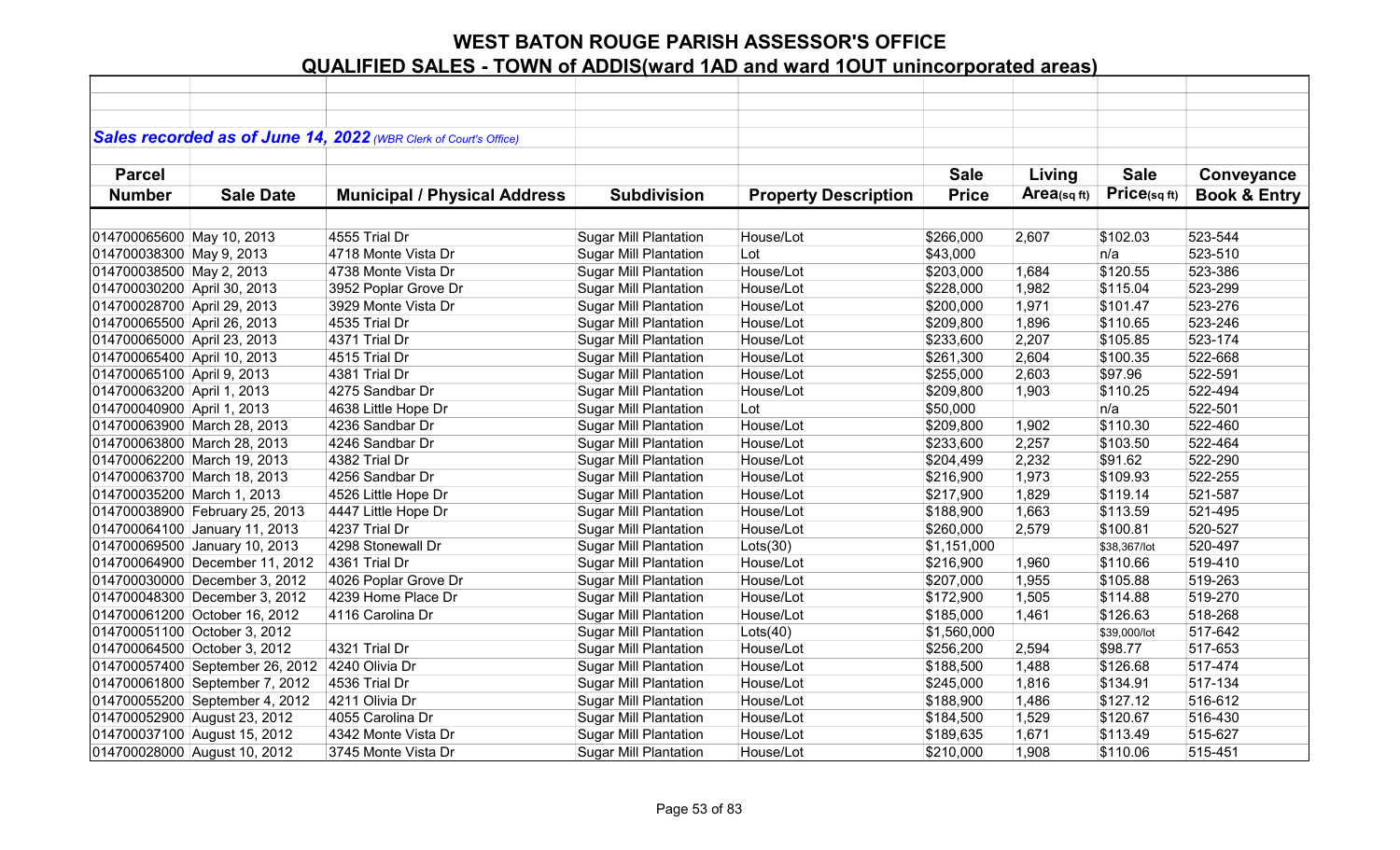|                             |                                | Sales recorded as of June 14, 2022 (WBR Clerk of Court's Office) |                              |                             |              |            |              |                         |
|-----------------------------|--------------------------------|------------------------------------------------------------------|------------------------------|-----------------------------|--------------|------------|--------------|-------------------------|
| <b>Parcel</b>               |                                |                                                                  |                              |                             | <b>Sale</b>  | Living     | <b>Sale</b>  | Conveyance              |
| <b>Number</b>               | <b>Sale Date</b>               | <b>Municipal / Physical Address</b>                              | <b>Subdivision</b>           | <b>Property Description</b> | <b>Price</b> | Area(sqft) | Price(sqft)  | <b>Book &amp; Entry</b> |
|                             |                                |                                                                  |                              |                             |              |            |              |                         |
| 014700064700 August 8, 2012 |                                | 4341 Trial Dr                                                    | <b>Sugar Mill Plantation</b> | House/Lot                   | \$256,200    | 2,588      | \$99.00      | 515-396                 |
| 014700065200 August 1, 2012 |                                | 4433 Trial Dr                                                    | <b>Sugar Mill Plantation</b> | House/Lot                   | \$294,557    | 2,735      | \$107.70     | 514-446                 |
| 014700039800 July 31, 2012  |                                | 4243 Little Hope Dr                                              | <b>Sugar Mill Plantation</b> | House/Lot                   | \$238,000    | 2,148      | \$110.80     | 514-400                 |
| 014700059100 July 30, 2012  |                                | 4066 Olivia Dr                                                   | <b>Sugar Mill Plantation</b> | House/Lot                   | \$187,500    | 1,476      | \$127.03     | 514-373                 |
| 014700063600 July 19, 2012  |                                | 4266 Sandbar Dr                                                  | <b>Sugar Mill Plantation</b> | House/Lot                   | \$233,600    | 2,217      | \$105.37     | 514-144                 |
| 014700060100 July 18, 2012  |                                | 4004 Carolina Dr                                                 | <b>Sugar Mill Plantation</b> | House/Lot                   | \$187,000    | 1,471      | \$127.12     | 514-108                 |
| 014700059800 July 17, 2012  |                                | 3932 Carolina Dr                                                 | <b>Sugar Mill Plantation</b> | House/Lot                   | \$189,000    | 1,614      | \$117.10     | 514-77                  |
| 014700064200 July 17, 2012  |                                | 4257 Trial Dr                                                    | Sugar Mill Plantation        | House/Lot                   | \$236,000    | 1,836      | \$128.54     | 514-89                  |
| 014700051300 July 13, 2012  |                                | 3964 Olivia Dr                                                   | <b>Sugar Mill Plantation</b> | House/Lot                   | \$184,500    | 1,476      | \$125.00     | 514-80                  |
| 014700054200 June 25, 2012  |                                | 6782 Eliza Dr                                                    | <b>Sugar Mill Plantation</b> | House/Lot                   | \$215,000    | 1,578      | \$136.25     | 513-433                 |
| 014700064800 June 22, 2012  |                                | 4351 Trial Dr                                                    | <b>Sugar Mill Plantation</b> | House/Lot                   | \$220,000    | 1,688      | \$130.33     | 513-409                 |
| 014700061900 June 14, 2012  |                                | 4516 Trial Dr                                                    | <b>Sugar Mill Plantation</b> | Lot                         | \$47,000     |            | n/a          | 513-231                 |
| 014700061600 June 14, 2012  |                                |                                                                  | <b>Sugar Mill Plantation</b> | Lots(9)                     | \$378,400    |            | \$42,045/lot | 513-280                 |
| 014700051100 June 14, 2012  |                                |                                                                  | Sugar Mill Plantation        | Lots(8)                     | \$316,533    |            | \$39,565/lot | 513-324                 |
| 014700062100 June 13, 2012  |                                | 4434 Trial Dr                                                    | <b>Sugar Mill Plantation</b> | House/Lot                   | \$287,832    | 2,694      | \$106.84     | 513-216                 |
| 014700061100 June 13, 2012  |                                | 4106 Carolina Dr                                                 | <b>Sugar Mill Plantation</b> | House/Lot                   | \$181,900    | 1,473      | \$123.49     | 513-219                 |
| 014700039300 June 7, 2012   |                                | 4355 Little Hope Dr                                              | <b>Sugar Mill Plantation</b> | House/Lot                   | \$195,560    | 1,666      | \$117.38     | 513-91                  |
| 014700061700 June 4, 2012   |                                | 4556 Trial Dr                                                    | <b>Sugar Mill Plantation</b> | House/Lot                   | \$245,000    | 1,848      | \$132.58     | 513-47                  |
| 014700054100 May 29, 2012   |                                | 6792 Eliza Dr                                                    | <b>Sugar Mill Plantation</b> | House/Lot                   | \$187,500    | 1,477      | \$126.95     | 512-448                 |
| 014700063300 May 29, 2012   |                                | 4257 Sandbar Dr                                                  | <b>Sugar Mill Plantation</b> | House/Lot                   | \$222,900    | 1,604      | \$138.97     | 512-445                 |
| 014700055000 May 25, 2012   |                                | 4189 Olivia Dr                                                   | <b>Sugar Mill Plantation</b> | House/Lot                   | \$184,500    | 1,521      | \$121.30     | 512-397                 |
| 014700035100 May 15, 2012   |                                | 4536 Little Hope Dr                                              | <b>Sugar Mill Plantation</b> | House/Lot                   | \$225,000    | 1,874      | \$120.06     | 512-230                 |
| 014700052400 April 13, 2012 |                                | 4005 Carolina Dr                                                 | <b>Sugar Mill Plantation</b> | House/Lot                   | \$189,900    | 1,486      | \$127.79     | 511-290                 |
| 014700062300 April 3, 2012  |                                | 4372 Trial Dr                                                    | <b>Sugar Mill Plantation</b> | House/Lot                   | \$229,900    | 1,686      | \$136.36     | 511-127                 |
| 014700028200 March 7, 2012  |                                | 3827 Monte Vista Dr                                              | <b>Sugar Mill Plantation</b> | House/Lot                   | \$215,000    | 1,755      | \$122.51     | 510-438                 |
| 014700063500 March 6, 2012  |                                | 4276 Sandbar Dr                                                  | <b>Sugar Mill Plantation</b> | House/Lot                   | \$285,900    | 2,753      | \$103.85     | 510-406                 |
|                             | 014700062100 February 24, 2012 | 4434 Trial Dr                                                    | <b>Sugar Mill Plantation</b> | Lot                         | \$49,350     |            | n/a          | 510-252                 |
|                             | 014700063400 February 24, 2012 | 4267 Sandbar Dr                                                  | <b>Sugar Mill Plantation</b> | House/Lot                   | \$229,900    | 1,684      | \$136.52     | 510-262 / 511-297       |
|                             | 014700060900 February 17, 2012 | 4084 Carolina Dr                                                 | <b>Sugar Mill Plantation</b> | House/Lot                   | \$191,900    | 1,515      | \$126.67     | 510-147                 |
|                             | 014700062400 February 16, 2012 | 4362 Trial Dr                                                    | <b>Sugar Mill Plantation</b> | House/Lot                   | \$247,900    | 1,809      | \$137.04     | 510-131                 |
|                             | 014700063200 February 2, 2012  |                                                                  | <b>Sugar Mill Plantation</b> | Lots(10)                    | \$420,000    |            | \$42,000/lot | 509-624                 |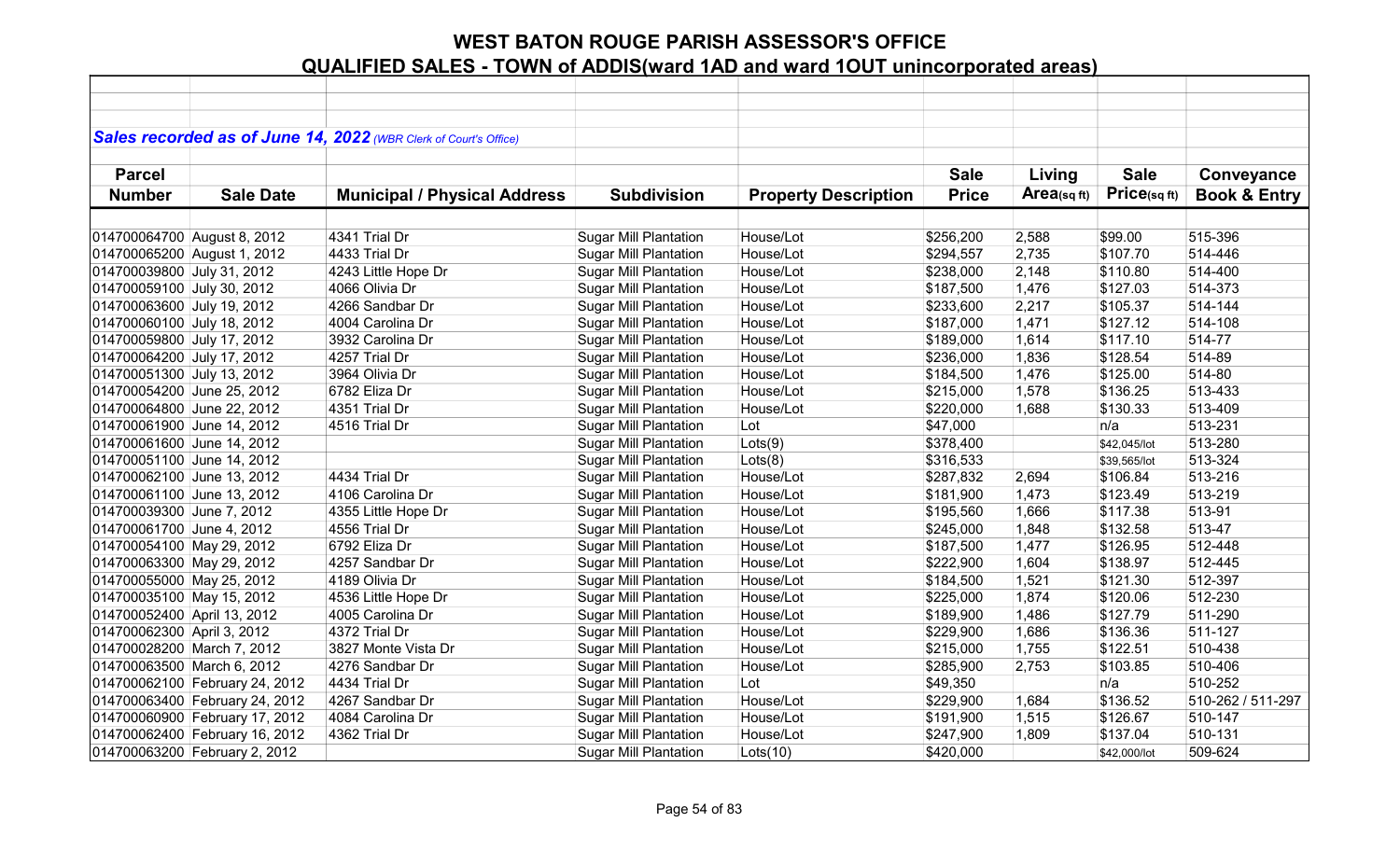|               |                                 | Sales recorded as of June 14, 2022 (WBR Clerk of Court's Office)        |                              |                             |              |            |              |                         |
|---------------|---------------------------------|-------------------------------------------------------------------------|------------------------------|-----------------------------|--------------|------------|--------------|-------------------------|
|               |                                 |                                                                         |                              |                             |              |            |              |                         |
| <b>Parcel</b> |                                 |                                                                         |                              |                             | <b>Sale</b>  | Living     | <b>Sale</b>  | Conveyance              |
| <b>Number</b> | <b>Sale Date</b>                | <b>Municipal / Physical Address</b>                                     | <b>Subdivision</b>           | <b>Property Description</b> | <b>Price</b> | Area(sqft) | Price(sqft)  | <b>Book &amp; Entry</b> |
|               |                                 |                                                                         |                              |                             |              |            |              |                         |
|               | 014700064400 February 2, 2012   | 4297 Trial Dr                                                           | <b>Sugar Mill Plantation</b> | House/Lot                   | \$217,600    | 1,587      | \$137.11     | 509-628                 |
|               | 014700060400 February 2, 2012   | 4034 Carolina Dr                                                        | <b>Sugar Mill Plantation</b> | House/Lot                   | \$164,970    | 1,518      | \$108.68     | 509-631                 |
|               | 014700064300 February 1, 2012   | 4277 Trial Dr                                                           | <b>Sugar Mill Plantation</b> | House/Lot                   | \$248,000    | 1,842      | \$134.64     | 509-602                 |
|               | 014700065200 January 6, 2012    | 4433 Trial Dr                                                           | <b>Sugar Mill Plantation</b> | Lot                         | \$49,350     |            | n/a          | 509-232                 |
|               | 014700062800 December 22, 2011  | 4322 Trial Dr                                                           | <b>Sugar Mill Plantation</b> | House/Lot                   | \$259,900    | 1,984      | \$131.00     | 509-88                  |
|               | 014700060600 December 19, 2011  | 4054 Carolina Dr                                                        | <b>Sugar Mill Plantation</b> | House/Lot                   | \$159,000    | 1,518      | \$104.74     | 508-640                 |
|               | 014700060800 December 16, 2011  | 4074 Carolina Dr                                                        | Sugar Mill Plantation        | House/Lot                   | \$180,000    | 1,521      | \$118.34     | 508-624                 |
|               | 014700026600 December 2, 2011   | 3937 Poplar Grove Dr                                                    | <b>Sugar Mill Plantation</b> | House/Lot                   | \$187,000    | 1,657      | \$112.85     | 508-203                 |
|               | 014700051400 November 30, 2011  | 3954 Olivia Dr                                                          | <b>Sugar Mill Plantation</b> | House/Lot                   | \$185,000    | 1,492      | \$123.99     | 508-151                 |
|               | 014700062500 November 23, 2011  | 4352 Trial Dr                                                           | <b>Sugar Mill Plantation</b> | House/Lot                   | \$258,900    | 1,920      | \$134.84     | 508-118                 |
|               | 014700063100 November 23, 2011  | 4258 Trial Dr                                                           | <b>Sugar Mill Plantation</b> | House/Lot                   | \$227,126    | 1,763      | \$128.83     | 508-121                 |
|               | 014700063000 November 15, 2011  | 4278 Trial Dr                                                           | <b>Sugar Mill Plantation</b> | House/Lot                   | \$246,000    | 1,796      | \$136.97     | 507-650                 |
|               | 014700062900 November 14, 2011  | 4298 Trial Dr                                                           | <b>Sugar Mill Plantation</b> | House/Lot                   | \$244,400    | 1,814      | \$134.73     | 507-623                 |
|               | 014700035200 November 14, 2011  | 4526 Little Hope Dr                                                     | <b>Sugar Mill Plantation</b> | House/Lot                   | \$229,900    | 1,829      | \$125.70     | 507-641                 |
|               | 014700062700 November 4, 2011   | 4332 Trial Dr                                                           | <b>Sugar Mill Plantation</b> | House/Lot                   | \$226,900    | 1,671      | \$135.79     | 507-368                 |
|               | 014700023700 November 2, 2011   | 3822 Monte Vista Dr                                                     | <b>Sugar Mill Plantation</b> | House/Lot                   | \$239,000    | 1,885      | \$126.79     | 507-299                 |
|               | 014700038700 October 31, 2011   | 4519 Little Hope Dr                                                     | <b>Sugar Mill Plantation</b> | House/Lot                   | \$210,000    | 1,867      | \$112.48     | 507-239                 |
|               | 0147000064200 October 28, 2011  | 4257 Trial Dr                                                           | <b>Sugar Mill Plantation</b> | Lot                         | \$47,500     |            | n/a          | 507-150                 |
|               | 014700061800 October 27, 2011   | 4351/62,4536/56 Trial Dr, 4257 Sandbar Sugar Mill Plantation            |                              | Lots(5)                     | \$235,250    |            | \$47,050/lot | 507-119                 |
|               | 014700042600 October 18, 2011   | 3956 Cypress Hall Dr                                                    | <b>Sugar Mill Plantation</b> | House/Lot                   | \$169,900    | 1,501      | \$113.19     | 506-693                 |
|               | 014700059500 October 12, 2011   | 4026 Olivia Dr                                                          | <b>Sugar Mill Plantation</b> | Lot                         | \$39,900     |            | n/a          | 506-648                 |
|               | 014700064300 October 6, 2011    | 4277 Trial Dr                                                           | <b>Sugar Mill Plantation</b> | Lot                         | \$47,500     |            | n/a          | 506-496                 |
|               | 014700062300 September 30, 2011 | 4297 / 4322 / 4342 / 4372 / Trial Dr & 4267 Sandb Sugar Mill Plantation |                              | Lots(5)                     | \$235,250    |            | \$47,050/lot | 506-386                 |
|               | 014700059700 September 30, 2011 | 3922 Carolina Dr                                                        | <b>Sugar Mill Plantation</b> | House/Lot                   | \$185,500    | 1,464      | \$126.71     | 506-402                 |
|               | 014700060400 September 29, 2011 | 4034 Carolina Dr                                                        | <b>Sugar Mill Plantation</b> | Lot                         | \$38,900     |            | n/a          | 506-382                 |
|               | 014700024500 September 27, 2011 | 3954 Monte Vista Dr                                                     | <b>Sugar Mill Plantation</b> | House/Lot                   | \$180,000    | 1,845      | \$97.56      | 506-271                 |
|               | 014700026700 September 27, 2011 | 3927 Poplar Grove Dr                                                    | <b>Sugar Mill Plantation</b> | House/Lot                   | \$210,000    | 1,811      | \$115.96     | 506-276                 |
|               | 014700060700 September 16, 2011 | 4064 Carolina Dr                                                        | <b>Sugar Mill Plantation</b> | House/Lot                   | \$189,900    | 1,463      | \$129.80     | 506-121                 |
|               | 014700026400 September 9, 2011  | 3957 Popular Grove Dr                                                   | <b>Sugar Mill Plantation</b> | House/Lot                   | \$213,000    | 1,867      | \$114.09     | 505-664                 |
|               | 014700060900 September 9, 2011  | 4084 Carolina Dr                                                        | <b>Sugar Mill Plantation</b> | Lot                         | \$38,900     |            | n/a          | 505-690                 |
|               | 014700054400 September 6, 2011  | 6762 Eliza Dr                                                           | <b>Sugar Mill Plantation</b> | House/Lot                   | \$192,900    | 1,478      | \$130.51     | 505-625                 |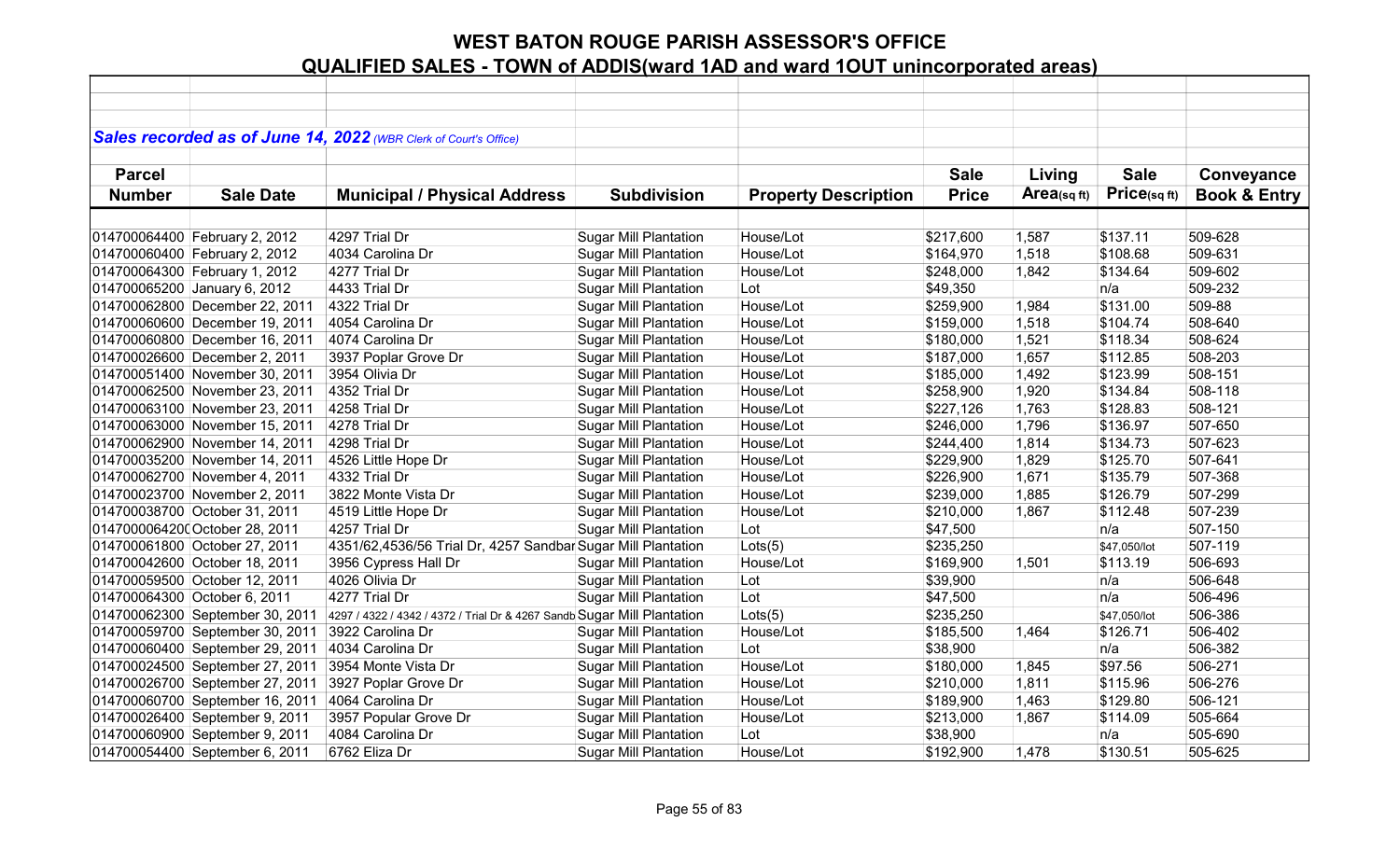|                             |                                | Sales recorded as of June 14, 2022 (WBR Clerk of Court's Office) |                              |                             |              |            |              |                         |
|-----------------------------|--------------------------------|------------------------------------------------------------------|------------------------------|-----------------------------|--------------|------------|--------------|-------------------------|
|                             |                                |                                                                  |                              |                             |              |            |              |                         |
| <b>Parcel</b>               |                                |                                                                  |                              |                             | <b>Sale</b>  | Living     | <b>Sale</b>  | Conveyance              |
| <b>Number</b>               | <b>Sale Date</b>               | <b>Municipal / Physical Address</b>                              | <b>Subdivision</b>           | <b>Property Description</b> | <b>Price</b> | Area(sqft) | Price(sq ft) | <b>Book &amp; Entry</b> |
|                             |                                |                                                                  |                              |                             |              |            |              |                         |
|                             | 014700025400 September 2, 2011 | 4158 Monte Vista Dr                                              | <b>Sugar Mill Plantation</b> | House/Lot                   | \$212,000    | 1,905      | \$111.29     | 505-603                 |
|                             | 014700053600 August 26, 2011   | 4127 Carolina Dr                                                 | <b>Sugar Mill Plantation</b> | House/Lot                   | \$194,000    | 1,516      | \$127.97     | 505-455                 |
|                             | 014700063500 August 25, 2011   | 4276 Sandbar Dr / 4381 & 4453 Trial Dr Sugar Mill Plantation     |                              | Lots(3)                     | \$142,750    |            | \$47,583/lot | 505-405                 |
|                             | 014700057400 August 18, 2011   | 4240 Olivia Dr                                                   | <b>Sugar Mill Plantation</b> | Lot                         | \$36,900     |            | n/a          | 505-311                 |
|                             | 014700059800 August 18, 2011   | 3932 Carolina Dr                                                 | <b>Sugar Mill Plantation</b> | Lot                         | \$38,900     |            | n/a          | 505-311                 |
|                             | 014700056200 August 16, 2011   | 6794 Virginia Dr                                                 | <b>Sugar Mill Plantation</b> | House/Lot                   | \$194,900    | 1,564      | \$124.62     | 505-180                 |
| 014700059300 August 3, 2011 |                                | 4046 Olivia Dr                                                   | <b>Sugar Mill Plantation</b> | House/Lot                   | \$176,000    | 1,542      | \$114.14     | 504-671                 |
| 014700058000 August 2, 2011 |                                | 4178 Olivia Dr                                                   | <b>Sugar Mill Plantation</b> | House/Lot                   | \$180,900    | 1,583      | \$114.28     | 504-636                 |
| 014700056300 August 1, 2011 |                                | 6784 Virginia Dr                                                 | <b>Sugar Mill Plantation</b> | House/Lot                   | \$184,900    | 1,522      | \$121.48     | 504-576                 |
| 014700060600 July 27, 2011  |                                | 4054 Carolina Dr                                                 | <b>Sugar Mill Plantation</b> | Lot                         | \$38,900     |            | n/a          | 504-520                 |
| 014700058200 July 25, 2011  |                                | 4158 Olivia Dr                                                   | <b>Sugar Mill Plantation</b> | House/Lot                   | \$184,900    | 1,531      | \$120.77     | 504-490                 |
| 014700062500 July 19, 2011  |                                | 4258 / 4278 / 4298 / 4332 / 4352 Trial D Sugar Mill Plantation   |                              | Lots(5)                     | \$239,000    |            | \$47,800/lot | 504-420                 |
| 014700054900 July 8, 2011   |                                | 6712 Eliza Dr                                                    | <b>Sugar Mill Plantation</b> | House/Lot                   | \$192,900    | 1,558      | \$123.81     | 504-316                 |
| 014700061500 July 6, 2011   |                                | 4146 Carolina Dr                                                 | <b>Sugar Mill Plantation</b> | House/Lot                   | \$162,000    | 1,506      | \$107.57     | 504-302                 |
| 014700053200 July 5, 2011   |                                | 4085 Carolina Dr                                                 | <b>Sugar Mill Plantation</b> | House/Lot                   | \$199,900    | 1,555      | \$128.55     | 504-272                 |
| 014700055000 July 5, 2011   |                                | 4189 Olivia Dr                                                   | <b>Sugar Mill Plantation</b> | Lot                         | \$38,900     |            | n/a          | 504-266                 |
| 014700054300 July 1, 2011   |                                | 6772 Eliza Dr                                                    | <b>Sugar Mill Plantation</b> | House/Lot                   | \$205,000    | 1,578      | \$129.91     | 504-231                 |
| 014700059400 June 27, 2011  |                                | 4036 Olivia Dr                                                   | <b>Sugar Mill Plantation</b> | House/Lot                   | \$170,000    | 1,500      | \$113.33     | 504-104                 |
| 014700056900 June 27, 2011  |                                | 6724 Virginia Dr                                                 | <b>Sugar Mill Plantation</b> | House/Lot                   | \$185,900    | 1,468      | \$126.63     | 504-101                 |
| 014700055800 June 23, 2011  |                                | 6755 Virginia Dr                                                 | <b>Sugar Mill Plantation</b> | House/Lot                   | \$193,000    | 1,544      | \$125.00     | 504-55                  |
| 014700054400 June 8, 2011   |                                | 6762 Eliza Dr                                                    | <b>Sugar Mill Plantation</b> | Lot                         | \$40,400     |            | n/a          | 503-578                 |
| 014700060700 June 8, 2011   |                                | 4064 Carolina Dr                                                 | <b>Sugar Mill Plantation</b> | Lot                         | \$40,400     |            | n/a          | 503-578                 |
| 014700060100 June 7, 2011   |                                | 4004 Carolina Dr                                                 | <b>Sugar Mill Plantation</b> | Lot                         | \$34,711     |            | n/a          | 503-575                 |
| 014700061200 June 7, 2011   |                                | 4116 Carolina Dr                                                 | <b>Sugar Mill Plantation</b> | Lot                         | \$33,569     |            | n/a          | 503-575                 |
| 014700054200 June 6, 2011   |                                | 6782 Eliza Dr                                                    | <b>Sugar Mill Plantation</b> | House/Lot                   | \$199,900    | 1,578      | \$126.68     | 503-547                 |
| 014700026800 June 2, 2011   |                                | 3917 Poplar Grove Dr                                             | Sugar Mill Plantation        | House/Lot                   | \$185,000    | 1,658      | \$111.58     | 503-381                 |
| 014700056700 June 2, 2011   |                                | 6744 Virginia Dr                                                 | <b>Sugar Mill Plantation</b> | House/Lot                   | \$186,423    | 1,502      | \$124.12     | 503-384                 |
| 014700055400 May 16, 2011   |                                | 6715 Virginia Dr                                                 | <b>Sugar Mill Plantation</b> | House/Lot                   | \$197,846    | 1,603      | \$123.42     | 503-151                 |
| 014700056600 May 6, 2011    |                                | 6754 Virginia Dr                                                 | <b>Sugar Mill Plantation</b> | House/Lot                   | \$187,600    | 1,508      | \$124.40     | 503-93                  |
| 014700051200 April 26, 2011 |                                | 3974 Olivia Dr                                                   | <b>Sugar Mill Plantation</b> | House/Lot                   | \$179,700    | 1,436      | \$125.14     | 502-691                 |
| 014700025300 April 15, 2011 |                                | 4148 Monte Vista Dr                                              | <b>Sugar Mill Plantation</b> | House/Lot                   | \$200,000    | 1,840      | \$108.70     | 502-548                 |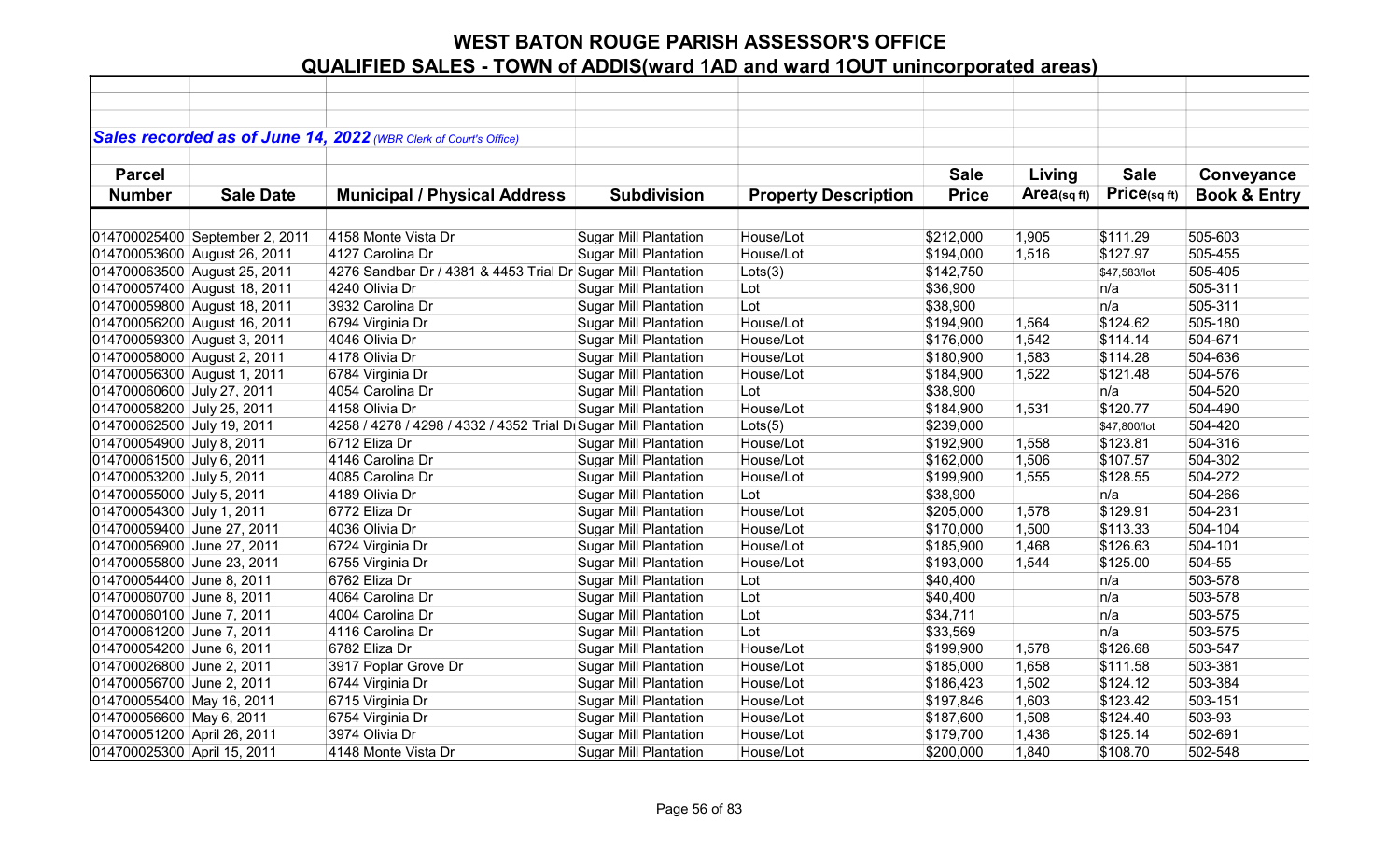|                             |                                | Sales recorded as of June 14, 2022 (WBR Clerk of Court's Office) |                              |                             |              |             |             |                         |
|-----------------------------|--------------------------------|------------------------------------------------------------------|------------------------------|-----------------------------|--------------|-------------|-------------|-------------------------|
|                             |                                |                                                                  |                              |                             |              |             |             |                         |
| <b>Parcel</b>               |                                |                                                                  |                              |                             | <b>Sale</b>  | Living      | <b>Sale</b> | Conveyance              |
| <b>Number</b>               | <b>Sale Date</b>               | <b>Municipal / Physical Address</b>                              | <b>Subdivision</b>           | <b>Property Description</b> | <b>Price</b> | Area(sq ft) | Price(sqft) | <b>Book &amp; Entry</b> |
|                             |                                |                                                                  |                              |                             |              |             |             |                         |
| 014700035000 April 14, 2011 |                                | 4546 Little Hope Dr                                              | <b>Sugar Mill Plantation</b> | House/Lot                   | \$226,000    | 1,813       | \$124.66    | 502-540                 |
| 014700029700 April 5, 2011  |                                | 4056 Poplar Grove Dr                                             | <b>Sugar Mill Plantation</b> | House/Lot                   | \$195,000    | 1,845       | \$105.69    | 502-422                 |
| 014700060500 April 1, 2011  |                                | 4044 Carolina Dr                                                 | <b>Sugar Mill Plantation</b> | House/Lot                   | \$197,500    | 1,589       | \$124.29    | 502-398                 |
| 014700056400 April 1, 2011  |                                | 6774 Virginia Dr                                                 | <b>Sugar Mill Plantation</b> | House/Lot                   | \$199,900    | 1,645       | \$121.52    | 502-401                 |
| 014700057000 March 31, 2011 |                                | 6714 Virginia Dr                                                 | <b>Sugar Mill Plantation</b> | House/Lot                   | \$189,900    | 1,518       | \$125.10    | 502-384                 |
| 014700056500 March 25, 2011 |                                | 6764 Virginia Dr                                                 | <b>Sugar Mill Plantation</b> | House/Lot                   | \$199,900    | 1,548       | \$129.13    | 502-131                 |
| 014700055800 March 23, 2011 |                                | 6755 Virginia Dr                                                 | <b>Sugar Mill Plantation</b> | Lot                         | \$38,900     |             | n/a         | 501-698                 |
|                             | 014700053100 March 23, 2011    | 4075 Carolina Dr                                                 | <b>Sugar Mill Plantation</b> | Lot                         | \$38,900     |             | n/a         | $502-1$                 |
| 014700053200 March 23, 2011 |                                | 4085 Carolina Dr                                                 | <b>Sugar Mill Plantation</b> | Lot                         | \$38,900     |             | n/a         | $502-1$                 |
| 014700055500 March 14, 2011 |                                | 6725 Virginia Dr                                                 | <b>Sugar Mill Plantation</b> | House/Lot                   | \$179,900    | 1,429       | \$125.89    | 501-527                 |
| 014700056300 March 14, 2011 |                                | 6784 Virginia Dr                                                 | <b>Sugar Mill Plantation</b> | Lot                         | \$40,900     |             | n/a         | 501-532                 |
| 014700056100 March 1, 2011  |                                | 6785 Virginia Dr                                                 | <b>Sugar Mill Plantation</b> | Lot                         | \$41,900     |             | n/a         | 501-273                 |
| 014700056200 March 1, 2011  |                                | 6794 Virginia Dr                                                 | <b>Sugar Mill Plantation</b> | Lot                         | \$39,900     |             | n/a         | 501-276                 |
| 014700054200 March 1, 2011  |                                | 6782 Elizas Dr                                                   | <b>Sugar Mill Plantation</b> | Lot                         | \$40,900     |             | n/a         | 501-279                 |
|                             | 014700041000 February 22, 2011 | 4628 Little Hope Dr                                              | <b>Sugar Mill Plantation</b> | House/Lot                   | \$224,000    | 1,747       | \$128.22    | 501-190                 |
|                             | 014700054900 February 22, 2011 | 6712 Eliza Dr                                                    | <b>Sugar Mill Plantation</b> | Lot                         | \$38,900     |             | n/a         | 501-195                 |
|                             | 014700055400 February 22, 2011 | 6715 Virginia Dr                                                 | <b>Sugar Mill Plantation</b> | Lot                         | \$38,900     |             | n/a         | 501-195                 |
|                             | 014700037900 February 2, 2011  | 4626 Monte Vista Dr                                              | <b>Sugar Mill Plantation</b> | House/Lot                   | \$214,500    | 1,730       | \$123.99    | 500-690                 |
|                             | 014700059400 January 28, 2011  | 4036 Olivia Dr                                                   | <b>Sugar Mill Plantation</b> | Lot                         | \$37,900     |             | n/a         | 500-667                 |
|                             | 014700061500 January 28, 2011  | 4146 Carolina Dr                                                 | <b>Sugar Mill Plantation</b> | Lot                         | \$37,900     |             | n/a         | 500-667                 |
|                             | 014700052700 January 18, 2011  | 4035 Carolina Dr                                                 | <b>Sugar Mill Plantation</b> | House/Lot                   | \$179,900    | 1,540       | \$116.82    | 500-540                 |
|                             | 014700058300 January 12, 2011  | 4148 Olivia Dr                                                   | <b>Sugar Mill Plantation</b> | Lot                         | \$36,900     |             | n/a         | 500-503                 |
|                             | 014700057300 January 3, 2011   | 4250 Olivia Dr                                                   | <b>Sugar Mill Plantation</b> | House/Lot                   | \$179,900    | 1,487       | \$120.98    | 500-303                 |
|                             | 014700052600 December 28, 2010 | 4025 Carolina Dr                                                 | <b>Sugar Mill Plantation</b> | Lot                         | \$40,400     |             | n/a         | 500-257                 |
|                             | 014700057000 December 28, 2010 | 6714 Virginia Dr                                                 | <b>Sugar Mill Plantation</b> | Lot                         | \$40,400     |             | n/a         | 500-257                 |
|                             | 014700040000 December 21, 2010 | 4223 Little Hope Dr                                              | <b>Sugar Mill Plantation</b> | House/Lot                   | \$218,500    | 1,773       | \$123.24    | 500-170                 |
|                             | 014700055100 December 14, 2010 | 4201 Olivia Dr                                                   | <b>Sugar Mill Plantation</b> | House/Lot                   | \$188,900    | 1,510       | \$125.10    | 500-79                  |
|                             | 014700047700 December 13, 2010 | 4232 Home Place Dr                                               | <b>Sugar Mill Plantation</b> | Townhome                    | \$166,567    | 1,492       | \$111.64    | 500-73                  |
|                             | 014700047800 December 10, 2010 | 4234 Home Place Dr                                               | <b>Sugar Mill Plantation</b> | Townhome                    | 172,900      | 1,505       | \$114.88    | 500-52                  |
|                             | 014700057200 December 7, 2010  | 4260 Olivia Dr                                                   | <b>Sugar Mill Plantation</b> | House/Lot                   | \$189,900    | 1,505       | \$126.18    | 499-563                 |
|                             | 014700061100 December 7, 2010  | 4106 Carolina Dr                                                 | <b>Sugar Mill Plantation</b> | House/Lot                   | \$179,900    | 1,473       | \$122.13    | 499-566                 |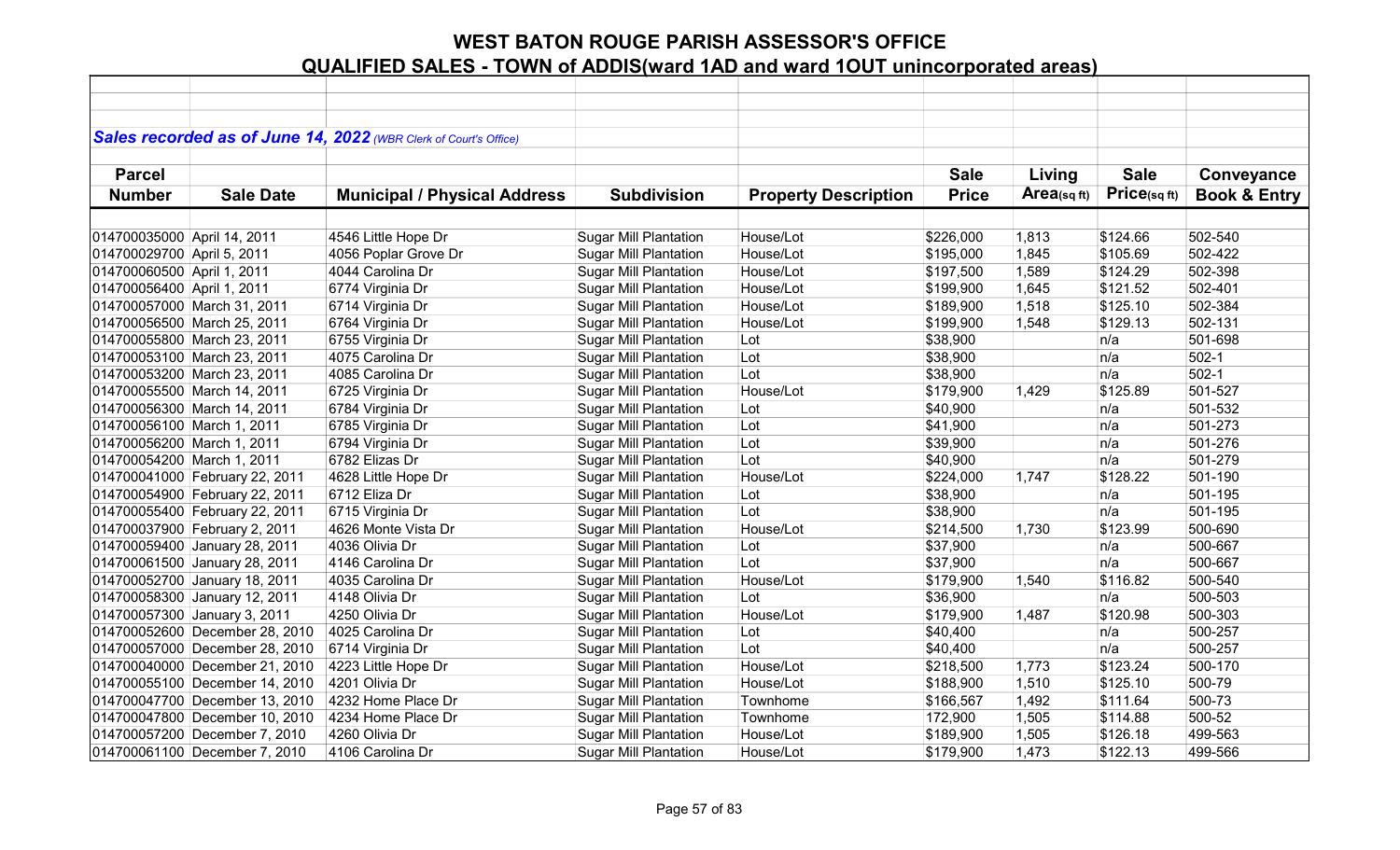|                             |                                 | Sales recorded as of June 14, 2022 (WBR Clerk of Court's Office) |                              |                             |              |                |              |                         |
|-----------------------------|---------------------------------|------------------------------------------------------------------|------------------------------|-----------------------------|--------------|----------------|--------------|-------------------------|
|                             |                                 |                                                                  |                              |                             |              |                |              |                         |
| <b>Parcel</b>               |                                 |                                                                  |                              |                             | <b>Sale</b>  | Living         | <b>Sale</b>  | Conveyance              |
| <b>Number</b>               | <b>Sale Date</b>                | <b>Municipal / Physical Address</b>                              | <b>Subdivision</b>           | <b>Property Description</b> | <b>Price</b> | Area(sq $ft$ ) | Price(sqft)  | <b>Book &amp; Entry</b> |
|                             |                                 |                                                                  |                              |                             |              |                |              |                         |
|                             | 014700053400 November 22, 2010  | 4107 Carolina Dr                                                 | <b>Sugar Mill Plantation</b> | House/Lot                   | \$194,740    | 1,506          | \$129.31     | 499-212                 |
|                             | 014700036700 November 22, 2010  | 4148 Little Hope Dr                                              | <b>Sugar Mill Plantation</b> | House/Lot                   | \$212,000    | 1,632          | \$129.90     | 499-209                 |
|                             | 014700053300 November 22, 2010  | 4095 Carolina Dr                                                 | <b>Sugar Mill Plantation</b> | House/Lot                   | \$199,900    | 1,532          | \$130.48     | 499-206                 |
|                             | 014700054800 November 17, 2010  | 6722 Eliza Dr                                                    | <b>Sugar Mill Plantation</b> | Lot                         | \$36,900     |                | n/a          | 499-159                 |
|                             | 014700058600 October 21, 2010   | 4118 Olivia Dr                                                   | <b>Sugar Mill Plantation</b> | House/Lot                   | \$181,500    | 1,429          | \$127.01     | 498-47                  |
|                             | 014700057100 October 19, 2010   | 4270 Olivia Dr                                                   | <b>Sugar Mill Plantation</b> | House/Lot                   | \$175,900    | 1,381          | \$127.37     | 497-682                 |
|                             | 014700058200 October 13, 2010   | 4158 Olivia Dr                                                   | <b>Sugar Mill Plantation</b> | Lot                         | \$36,900     |                | n/a          | 497-618                 |
|                             | 014700059200 October 12, 2010   | 4056 Olivia Dr                                                   | <b>Sugar Mill Plantation</b> | House/Lot                   | \$177,000    | 1,495          | \$118.39     | 497-610                 |
|                             | 014700032700 October 11, 2010   | 4245 Monte Vista Dr                                              | Sugar Mill Plantation        | House/Lot                   | \$209,900    | 1,699          | \$123.54     | 497-560                 |
|                             | 014700034800 October 8, 2010    | 4618 Little Hope Dr                                              | <b>Sugar Mill Plantation</b> | House/Lot                   | \$225,000    | 1,804          | \$124.72     | 497-557                 |
|                             | 014700053000 October 5, 2010    | 4065 Carolina Dr                                                 | <b>Sugar Mill Plantation</b> | House/Lot                   | \$199,900    | 1,667          | \$119.92     | 497-516                 |
|                             | 014700056900 October 4, 2010    | 6724 Virginia Dr                                                 | <b>Sugar Mill Plantation</b> | Lot                         | \$40,435     |                | n/a          | 497-513                 |
|                             | 014700057900 October 1, 2010    | 4188 Olivia Dr                                                   | <b>Sugar Mill Plantation</b> | House/Lot                   | \$179,700    | 1,503          | \$119.56     | 497-490                 |
|                             | 014700056800 September 27, 2010 | 6734 Virginia Dr                                                 | <b>Sugar Mill Plantation</b> | House/Lot                   | \$201,300    | 1,573          | \$127.97     | 497-396                 |
|                             | 014700052700 September 23, 2010 | 4035 Carolina Dr / 6733 Eliza Dr                                 | <b>Sugar Mill Plantation</b> | Lots(2)                     | \$77,800     |                | \$38,900/lot | 497-385                 |
|                             | 014700058500 September 23, 2010 | 4128 Olivia Dr                                                   | <b>Sugar Mill Plantation</b> | House/Lot                   | \$174,900    | 1,471          | \$118.90     | 497-383                 |
|                             | 014700033800 September 16, 2010 | 4559 Monte Vista Dr                                              | <b>Sugar Mill Plantation</b> | House/Lot                   | \$218,500    | 1,762          | \$124.01     | 497-256                 |
|                             | 014700035800 September 15, 2010 | 4342 Little Hope Dr                                              | <b>Sugar Mill Plantation</b> | House/Lot                   | \$224,800    | 1,852          | \$121.38     | 497-237                 |
|                             | 014700035600 August 30, 2010    | 4414 Little Hope Dr                                              | <b>Sugar Mill Plantation</b> | House/Lot                   | \$223,000    | 1,863          | \$119.70     | 496-680                 |
|                             | 014700055500 August 26, 2010    | 6725 Vigrinia Dr / 4106 Carolina Dr                              | <b>Sugar Mill Plantation</b> | Lots(2)                     | \$74,800     |                | \$37,400/lot | 496-605                 |
|                             | 014700057200 August 23, 2010    | 4250 Olivia Dr / 4260 Olivia Dr                                  | <b>Sugar Mill Plantation</b> | Lots(2)                     | \$73,800     |                | \$36,900/lot | 496-512                 |
|                             | 014700034400 August 12, 2010    | 4661 Monte Vista Dr                                              | <b>Sugar Mill Plantation</b> | House/Lot                   | \$215,000    | 1,756          | \$122.44     | 496-389                 |
| 014700052800 August 9, 2010 |                                 | 4045 Carolina Dr                                                 | <b>Sugar Mill Plantation</b> | House/Lot                   | \$201,900    | 1,590          | \$126.98     | 496-306                 |
| 014700055100 August 3, 2010 |                                 | 4201 Olivia Dr                                                   | <b>Sugar Mill Plantation</b> | Lot                         | \$38,900     |                | n/a          | 496-224                 |
|                             | 014700053400 August 3, 2010     |                                                                  | <b>Sugar Mill Plantation</b> | Lots(10)                    | \$389,000    |                | \$38,900/lot | 496-221                 |
| 014700024000 July 27, 2010  |                                 | 3852 Monte Vista Dr                                              | Sugar Mill Plantation        | House/Lot                   | \$205,000    | 1,587          | \$129.17     | 496-160                 |
| 014700053000 July 12, 2010  |                                 | 4065 Carolina Dr                                                 | <b>Sugar Mill Plantation</b> | Lot                         | \$38,900     |                | n/a          | 495-535                 |
| 014700033900 June 30, 2010  |                                 | 4611 Monte Vista Dr                                              | <b>Sugar Mill Plantation</b> | House/Lot                   | \$210,337    | 1,725          | \$121.93     | 495-252                 |
| 014700037600 June 25, 2010  |                                 | 4444 Monte Vista Dr                                              | <b>Sugar Mill Plantation</b> | House/Lot                   | \$234,000    | 1,862          | \$125.67     | 495-221                 |
| 014700030000 June 11, 2010  |                                 | 4026 Poplar Grove Dr                                             | <b>Sugar Mill Plantation</b> | House/Lot                   | \$217,500    | 1,955          | \$111.25     | 495-24                  |
| 014700051200 June 8, 2010   |                                 | 3974 Olivia Dr                                                   | <b>Sugar Mill Plantation</b> | Lot                         | \$37,567     |                | n/a          | 495-9                   |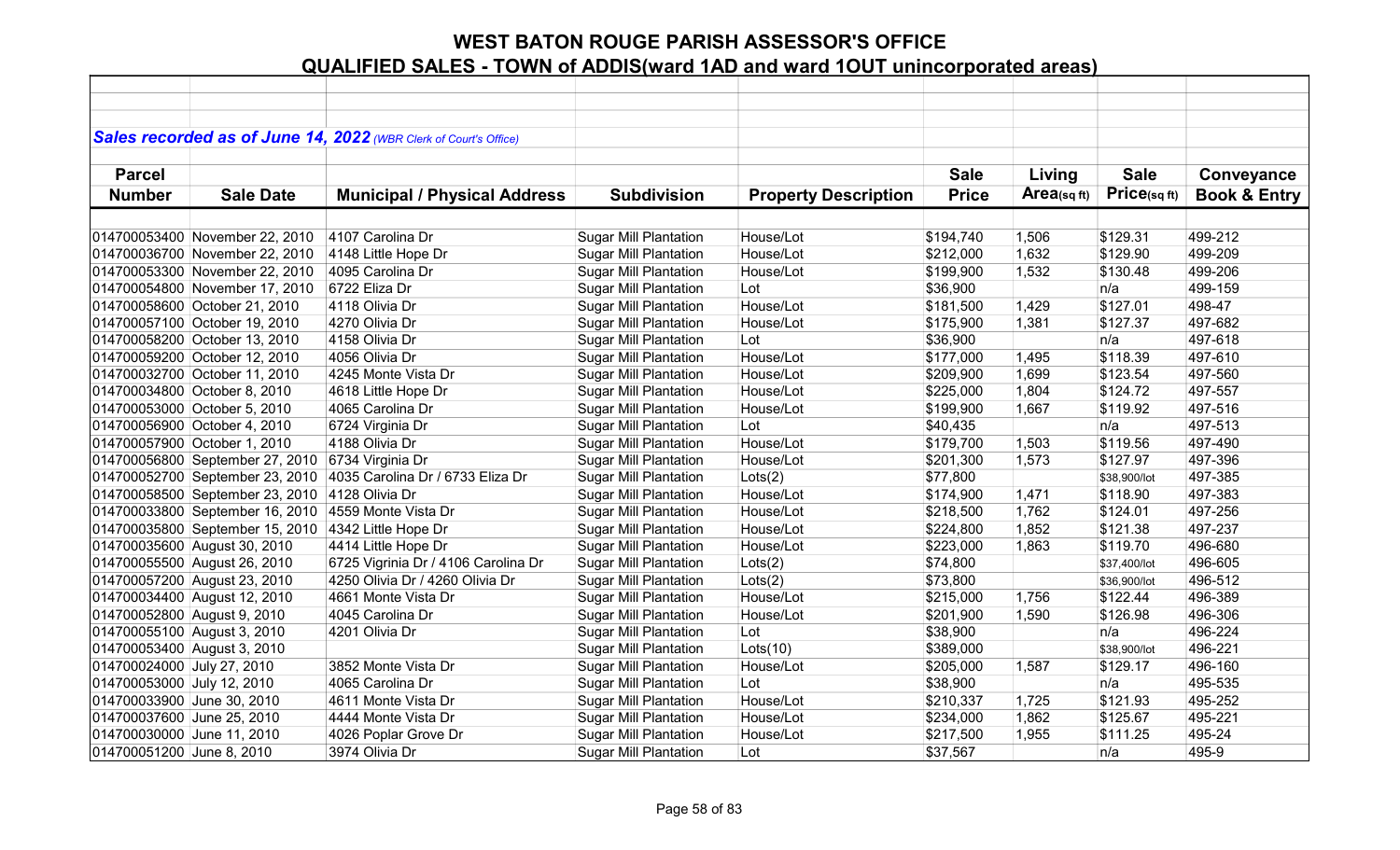|                           |                  | Sales recorded as of June 14, 2022 (WBR Clerk of Court's Office) |                              |                             |              |                |             |                         |
|---------------------------|------------------|------------------------------------------------------------------|------------------------------|-----------------------------|--------------|----------------|-------------|-------------------------|
|                           |                  |                                                                  |                              |                             |              |                |             |                         |
| <b>Parcel</b>             |                  |                                                                  |                              |                             | <b>Sale</b>  | Living         | <b>Sale</b> | Conveyance              |
| <b>Number</b>             | <b>Sale Date</b> | <b>Municipal / Physical Address</b>                              | <b>Subdivision</b>           | <b>Property Description</b> | <b>Price</b> | Area(sq $ft$ ) | Price(sqft) | <b>Book &amp; Entry</b> |
|                           |                  |                                                                  |                              |                             |              |                |             |                         |
| 014700051300 June 8, 2010 |                  | 3964 Olivia Dr                                                   | <b>Sugar Mill Plantation</b> | Lot                         | \$37,567     |                | n/a         | 495-9                   |
| 014700059700 June 8, 2010 |                  | 3922 Carolina Dr                                                 | <b>Sugar Mill Plantation</b> | Lot                         | \$37,567     |                | n/a         | 495-9                   |
| 014700057100 June 3, 2010 |                  | 4270 Olivia Dr                                                   | <b>Sugar Mill Plantation</b> | Lot                         | \$36,900     |                | n/a         | 494-233                 |
| 014700034200 May 28, 2010 |                  | 4641 Monte Vista Dr                                              | <b>Sugar Mill Plantation</b> | House/Lot                   | \$218,900    | 1,765          | \$124.02    | 494-216                 |
| 014700037400 May 20, 2010 |                  | 4424 Monte Vista Dr                                              | <b>Sugar Mill Plantation</b> | House/Lot                   | \$220,000    | 1,816          | \$121.15    | 494-136                 |
| 014700033300 May 19, 2010 |                  | 4357 Monte Vista Dr                                              | <b>Sugar Mill Plantation</b> | House/Lot                   | \$197,000    | 1,711          | \$115.14    | 494-132                 |
| 014700056600 May 17, 2010 |                  | 6754 Virginia Dr                                                 | <b>Sugar Mill Plantation</b> | Lot                         | \$37,900     |                | n/a         | 494-124                 |
| 014700056700 May 17, 2010 |                  | 6744 Virginia Dr                                                 | <b>Sugar Mill Plantation</b> | Lot                         | \$37,900     |                | n/a         | 494-124                 |
| 014700057900 May 17, 2010 |                  | 4188 Olivia Dr                                                   | <b>Sugar Mill Plantation</b> | Lot                         | \$37,900     |                | n/a         | 494-124                 |
| 014700058000 May 17, 2010 |                  | 4178 Olivia Dr                                                   | <b>Sugar Mill Plantation</b> | Lot                         | \$37,900     |                | n/a         | 494-124                 |
| 014700059100 May 17, 2010 |                  | 4066 Olivia Dr                                                   | <b>Sugar Mill Plantation</b> | Lot                         | \$36,900     |                | n/a         | 494-123                 |
| 014700059300 May 17, 2010 |                  | 4046 Olivia Dr                                                   | <b>Sugar Mill Plantation</b> | Lot                         | \$36,900     |                | n/a         | 494-123                 |
| 014700060100 May 17, 2010 |                  | 4004 Carolina Dr                                                 | <b>Sugar Mill Plantation</b> | Lot                         | \$38,900     |                | n/a         | 494-123                 |
| 014700060800 May 17, 2010 |                  | 4074 Carolina Dr                                                 | Sugar Mill Plantation        | Lot                         | \$38,900     |                | n/a         | 494-123                 |
| 014700061200 May 17, 2010 |                  | 4116 Carolina Dr                                                 | <b>Sugar Mill Plantation</b> | Lot                         | \$36,900     |                | n/a         | 494-123                 |
| 014700059200 May 17, 2010 |                  | 4056 Olivia Dr                                                   | <b>Sugar Mill Plantation</b> | Lot                         | \$36,900     |                | n/a         | 494-122                 |
| 014700035300 May 14, 2010 |                  | 4516 Little Hope Dr                                              | <b>Sugar Mill Plantation</b> | Lot                         | \$44,000     |                | n/a         | 494-114                 |
| 014700035400 May 10, 2010 |                  | 4454 Little Hope Dr                                              | <b>Sugar Mill Plantation</b> | House/Lot                   | \$261,000    | 2,261          | \$115.44    | 494-88                  |
| 014700039600 May 10, 2010 |                  | 4315 Little Hope Dr                                              | <b>Sugar Mill Plantation</b> | House/Lot                   | \$220,600    | 1,821          | \$121.14    | 494-95                  |
| 014700052800 May 5, 2010  |                  | 4045 Carolina Dr                                                 | <b>Sugar Mill Plantation</b> | Lot                         | \$39,600     |                | n/a         | 494-74                  |
| 014700053300 May 5, 2010  |                  | 4095 Carolina Dr                                                 | <b>Sugar Mill Plantation</b> | Lot                         | \$39,600     |                | n/a         | 494-74                  |
| 014700054300 May 5, 2010  |                  | 6772 Eliza Dr                                                    | <b>Sugar Mill Plantation</b> | Lot                         | \$39,600     |                | n/a         | 494-74                  |
| 014700056400 May 5, 2010  |                  | 6774 Virginia Dr                                                 | <b>Sugar Mill Plantation</b> | Lot                         | \$39,600     |                | n/a         | 494-74                  |
| 014700056500 May 5, 2010  |                  | 6764 Virginia Dr                                                 | <b>Sugar Mill Plantation</b> | Lot                         | \$39,600     |                | n/a         | 494-74                  |
| 014700056800 May 5, 2010  |                  | 6734 Virginia Dr                                                 | <b>Sugar Mill Plantation</b> | Lot                         | \$39,600     |                | n/a         | 494-74                  |
| 014700058100 May 5, 2010  |                  | 4168 Olivia Dr                                                   | Sugar Mill Plantation        | Lot                         | \$39,600     |                | n/a         | 494-74                  |
| 014700058500 May 5, 2010  |                  | 4128 Olivia Dr                                                   | <b>Sugar Mill Plantation</b> | Lot                         | \$39,600     |                | n/a         | 494-74                  |
| 014700058600 May 5, 2010  |                  | 4118 Olivia Dr                                                   | <b>Sugar Mill Plantation</b> | Lot                         | \$39,600     |                | n/a         | 494-74                  |
| 014700060500 May 5, 2010  |                  | 4044 Carolina Dr                                                 | <b>Sugar Mill Plantation</b> | Lot                         | \$39,600     |                | n/a         | 494-74                  |
| 014700025200 May 4, 2010  |                  | 4138 Monte Vista Dr                                              | <b>Sugar Mill Plantation</b> | House/Lot                   | \$207,000    | 1,712          | \$120.91    | 494-67                  |
| 014700039400 May 4, 2010  |                  | 4345 Little Hope Dr                                              | <b>Sugar Mill Plantation</b> | House/Lot                   | \$212,000    | 1,714          | \$123.69    | 494-70                  |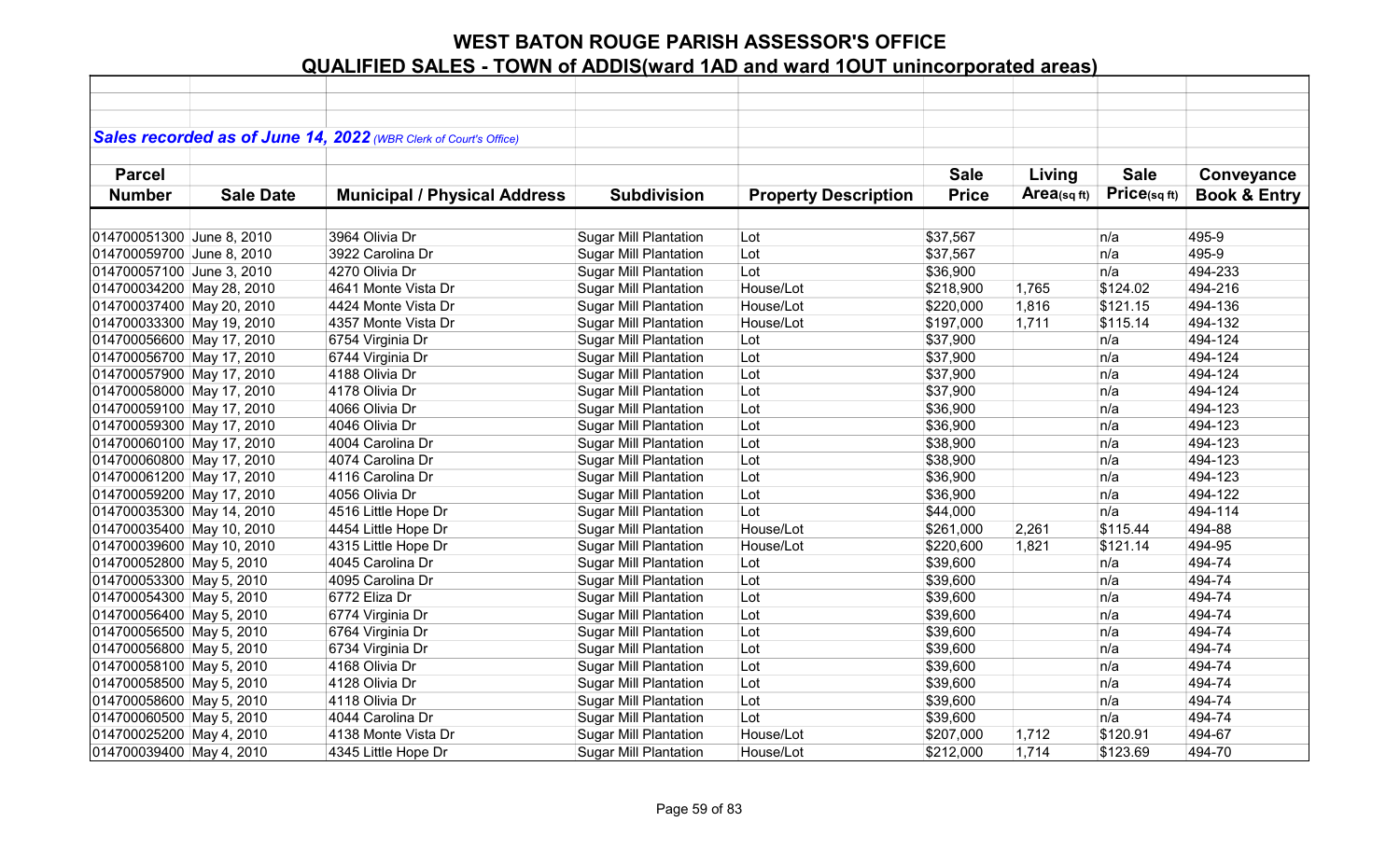|                             |                                 | Sales recorded as of June 14, 2022 (WBR Clerk of Court's Office) |                              |                             |              |                |              |                         |
|-----------------------------|---------------------------------|------------------------------------------------------------------|------------------------------|-----------------------------|--------------|----------------|--------------|-------------------------|
|                             |                                 |                                                                  |                              |                             |              |                |              |                         |
| <b>Parcel</b>               |                                 |                                                                  |                              |                             | <b>Sale</b>  | Living         | <b>Sale</b>  | Conveyance              |
| <b>Number</b>               | <b>Sale Date</b>                | <b>Municipal / Physical Address</b>                              | <b>Subdivision</b>           | <b>Property Description</b> | <b>Price</b> | $Area$ (sq ft) | Price(sq ft) | <b>Book &amp; Entry</b> |
|                             |                                 |                                                                  |                              |                             |              |                |              |                         |
| 014700042700 April 28, 2010 |                                 | 3958 Cypress Hall Dr                                             | <b>Sugar Mill Plantation</b> | Townhome                    | \$154,900    | 1,389          | \$111.52     | 494-46                  |
| 014700039900 April 23, 2010 |                                 | 4233 Little Hope Dr                                              | <b>Sugar Mill Plantation</b> | House/Lot                   | \$214,000    | 1,750          | \$122.29     | 494-30                  |
|                             | 01470040300   March 19, 2010    | 4651 Little Hope Dr                                              | <b>Sugar Mill Plantation</b> | House/Lot                   | \$219,000    | 1,750          | \$125.14     | 493-109                 |
|                             | 014700041600 March 12, 2010     | 3922 Cypress Hall Dr                                             | <b>Sugar Mill Plantation</b> | Townhome                    | \$164,900    | 1,523          | \$108.27     | 493-92                  |
| 014700041800 March 3, 2010  |                                 | 3926 Cypress Hall Dr                                             | <b>Sugar Mill Plantation</b> | Townhome                    | \$164,900    | 1,532          | \$107.64     | 493-62                  |
|                             | 014700038600 February 24, 2010  | 4529 Little Hope Dr                                              | <b>Sugar Mill Plantation</b> | House/Lot                   | \$218,500    | 1,810          | \$120.72     | 493-35                  |
|                             | 014700033700 February 23, 2010  | 4449 Monte Vista Dr                                              | <b>Sugar Mill Plantation</b> | House/Lot                   | \$197,900    | 1,621          | \$122.09     | 493-30                  |
|                             | 014700037500 February 11, 2010  | 4434 Monte Vista Dr                                              | <b>Sugar Mill Plantation</b> | House/Lot                   | \$230,593    | 1,844          | \$125.05     | 493-1                   |
|                             | 014700036900 February 2, 2010   | 4322 Monte Vista Dr                                              | <b>Sugar Mill Plantation</b> | House/Lot                   | \$222,500    | 1,728          | \$128.76     | 492-195                 |
|                             | 014700023000 January 29, 2010   | 6631 Alma Dr                                                     | <b>Sugar Mill Plantation</b> | House/Lot                   | \$233,500    | 1,941          | \$120.30     | 492-183                 |
|                             | 014700029500 January 13, 2010   | 4128 Poplar Grove Dr                                             | <b>Sugar Mill Plantation</b> | House/Lot                   | \$205,000    | 1,784          | \$114.91     | 492-146                 |
|                             | 014700042200 January 11, 2010   | 3942 Cypress Hall Dr                                             | <b>Sugar Mill Plantation</b> | Townhome                    | \$162,000    | 1,523          | \$106.37     | 492-140                 |
|                             | 014700047800 October 15, 2021   | 4234 Home Place Dr                                               | <b>Sugar Mill Plantation</b> | Townhouse/Lot               | \$181,000    | 1,505          | \$120.27     | 604-596                 |
| 014700026200 June 9, 2020   |                                 | 4029 Poplar Grove Dr                                             | <b>Sugar Mill Plantation</b> | House/Lot                   | \$213,000    | 1,866          | \$114.15     | 591-567                 |
| 014700118600 May 11, 2020   |                                 | 4831 Viola Farms Dr                                              | <b>Sugar Mill Plantation</b> | House/Lot                   | \$201,895    | 1,814          | \$111.30     | 591-125                 |
| 014700116300 May 4, 2020    |                                 | 4722 Viola Farms Dr                                              | <b>Sugar Mill Plantation</b> | House/Lot                   | \$220,235    | 2,102          | \$104.77     | 590-685                 |
| 014700119400 March 5, 2020  |                                 | 4739 Viola Farms Dr                                              | <b>Sugar Mill Plantation</b> | House/Lot                   | \$214,830    | 1,972          | \$108.94     | 589-700                 |
|                             | 014700064900 January 31, 2020   | 4361 Trial Dr                                                    | <b>Sugar Mill Plantation</b> | House/Lot                   | \$225,900    | 1,960          | \$115.26     | 589-181                 |
|                             | 014700061700 September 27, 2019 | 4556 Trial Dr                                                    | <b>Sugar Mill Plantation</b> | House/Lot                   | \$250,000    | 1,848          | \$135.28     | 586-240                 |
|                             | 014700105000 November 9, 2018   | 6532 Union Dr                                                    | <b>Sugar Mill Plantation</b> | House/Lot                   | \$275,860    | 2,411          | \$114.42     | 578-306                 |
| 014700054700 July 30, 2018  |                                 | 6732 Eliza Dr                                                    | <b>Sugar Mill Plantation</b> | House/Lot                   | \$248,000    | 2,429          | \$102.10     | 576-55                  |
| 014700102000 May 9, 2018    |                                 | 4897 Belle Vue Dr                                                | <b>Sugar Mill Plantation</b> | House/Lot                   | \$188,900    | 1,639          | \$115.25     | 573-456                 |
| 014700083400 April 23, 2018 |                                 | 4404 Olivia Dr                                                   | <b>Sugar Mill Plantation</b> | House/Lot                   | \$203,855    | 1,901          | \$107.24     | 573-138                 |
| 014700054400 July 14, 2017  |                                 | 6762 Eliza Dr                                                    | <b>Sugar Mill Plantation</b> | House/Lot                   | \$199,900    | 1,478          | \$135.25     | 565-500                 |
|                             | 014700066900 November 29, 2016  | 4142 Anchorage Dr                                                | <b>Sugar Mill Plantation</b> | House/Lot                   | \$208,900    | 1,591          | \$131.30     | 559-90                  |
|                             | 014700077200 November 18, 2016  | 3894 Union Dr                                                    | <b>Sugar Mill Plantation</b> | House/Lot                   | \$230,900    | 1,957          | \$117.99     | 559-33                  |
|                             | 014700052200 October 3, 2016    | 3963 Carolina Dr                                                 | <b>Sugar Mill Plantation</b> | House/Lot                   | \$214,000    | 1,766          | \$121.18     | 557-677                 |
| 014700028700 July 29, 2016  |                                 | 3929 Monte Vista Dr                                              | <b>Sugar Mill Plantation</b> | House/Lot                   | \$242,000    | 1,971          | \$122.78     | 556-244                 |
| 014700060200 April 16, 2016 |                                 | 4014 Carolina Dr                                                 | <b>Sugar Mill Plantation</b> | House/Lot                   | \$201,256    | 1,769          | \$113.77     | 554-256                 |
|                             | 014700074400 March 23, 2016     | 3756 Union Dr                                                    | <b>Sugar Mill Plantation</b> | House/Lot                   | \$208,505    | 1,888          | \$110.44     | 553-61                  |
|                             | 014700054500 March 21, 2016     | 6752 Eliza Dr                                                    | <b>Sugar Mill Plantation</b> | House/Lot                   | \$188,000    | 2,092          | \$89.87      | 553-34                  |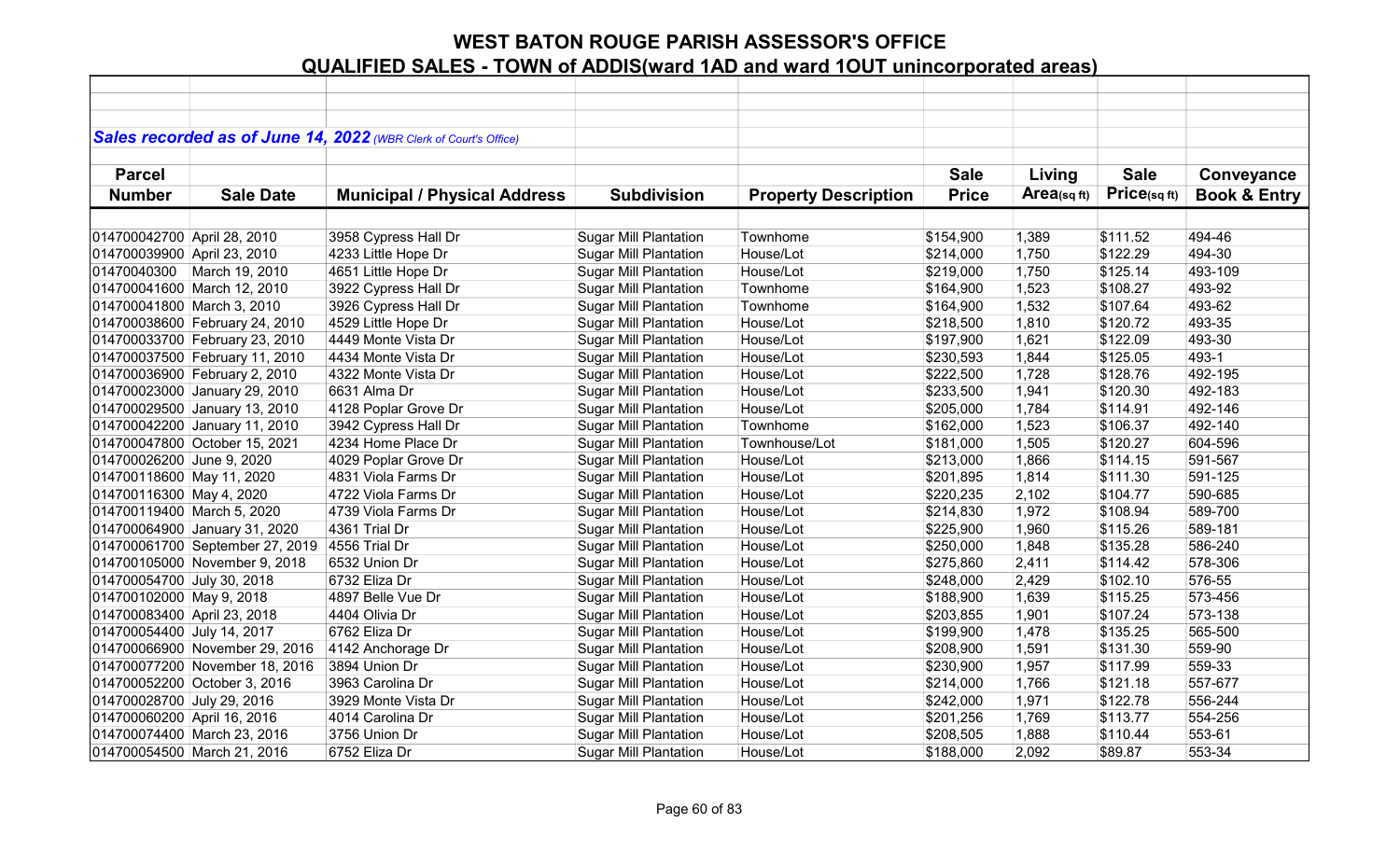|                             |                                 | Sales recorded as of June 14, 2022 (WBR Clerk of Court's Office) |                              |                             |              |            |              |                         |
|-----------------------------|---------------------------------|------------------------------------------------------------------|------------------------------|-----------------------------|--------------|------------|--------------|-------------------------|
|                             |                                 |                                                                  |                              |                             |              |            |              |                         |
| <b>Parcel</b>               |                                 |                                                                  |                              |                             | <b>Sale</b>  | Living     | <b>Sale</b>  | Conveyance              |
| <b>Number</b>               | <b>Sale Date</b>                | <b>Municipal / Physical Address</b>                              | <b>Subdivision</b>           | <b>Property Description</b> | <b>Price</b> | Area(sqft) | Price(sq ft) | <b>Book &amp; Entry</b> |
|                             |                                 |                                                                  |                              |                             |              |            |              |                         |
|                             | 014700052200 March 14, 2016     | 3963 Carolina Dr                                                 | <b>Sugar Mill Plantation</b> | House/Lot                   | \$207,000    | 1,766      | \$117.21     | 552-623                 |
|                             | 014700060600 February 29, 2016  | 4054 Carolina Dr                                                 | <b>Sugar Mill Plantation</b> | House/Lot                   | \$174,400    | 1,518      | \$114.89     | 552-346                 |
|                             | 014700066100 February 5, 2016   | 4048 Anchorage Dr                                                | <b>Sugar Mill Plantation</b> | Lot, 0.14 Acres             | \$40,000     |            | n/a          | 552-35                  |
|                             | 014700080200 January 22, 2016   | 4679 Stonewall Dr                                                | <b>Sugar Mill Plantation</b> | House/Lot                   | \$274,900    | 2,593      |              | 551-266                 |
|                             | 014700040600 January 22, 2016   | 4668 Little Hope Dr                                              | <b>Sugar Mill Plantation</b> | House/Lot                   | \$303,000    | 2,646      | \$114.51     | 551-278                 |
|                             | 014700076300 December 28, 2015  | 4078 Union Dr                                                    | <b>Sugar Mill Plantation</b> | House/Lot                   | \$231,405    | 1,955      | \$118.37     | 550-644                 |
|                             | 014700075500 December 21, 2015  | 6436 Camp Circle                                                 | <b>Sugar Mill Plantation</b> | House/Lot                   | \$275,575    | 2,616      | \$105.34     | 550-573                 |
|                             | 014700064800 December 21, 2015  | 4351 Trial Dr                                                    | <b>Sugar Mill Plantation</b> | House/Lot                   | \$225,000    | 1,688      | \$133.29     | 550-583                 |
|                             | 014700076200 December 17, 2015  | 4098 Union Dr                                                    | <b>Sugar Mill Plantation</b> | House/Lot                   | \$260,505    | 2,359      | \$110.43     | 550-546                 |
|                             | 014700038400 November 30, 2015  | 4728 Monte Vista Dr                                              | <b>Sugar Mill Plantation</b> | House/Lot                   | \$232,000    | 1,936      | \$119.83     | 550-271                 |
|                             | 014700080800 November 24, 2015  | 4752 Stonewall Dr                                                | <b>Sugar Mill Plantation</b> | House/Lot                   | \$277,500    | 2,593      | \$107.02     | 550-235                 |
|                             | 014700059300 September 28, 2015 | 4046 Olivia Dr                                                   | <b>Sugar Mill Plantation</b> | House/Lot                   | \$180,000    | 1,542      | \$116.73     | 548-638                 |
|                             | 014700067400 August 13, 2015    | 6705 Marengo Dr                                                  | <b>Sugar Mill Plantation</b> | House/Lot                   | \$221,330    | 1,546      | \$143.16     | 547-559                 |
| 014700076100 August 7, 2015 |                                 | 4110 Union Dr                                                    | <b>Sugar Mill Plantation</b> | House/Lot                   | \$244,900    | 2,270      | \$107.89     | 547-481                 |
| 014700036400 June 9, 2015   |                                 | 4230 Little Hope Dr                                              | <b>Sugar Mill Plantation</b> | House/Lot                   | \$207,000    | 1,776      | \$116.55     | 546-93                  |
| 014700075100 June 4, 2015   |                                 | Belle Vale Dr                                                    | <b>Sugar Mill Plantation</b> | 1.267 Acres, Comm'l Land    | \$146,255    |            | \$2.65/sqft  | 546-77                  |
| 014700053800 June 1, 2015   |                                 | 6743 Eliza Dr                                                    | <b>Sugar Mill Plantation</b> | House/Lot                   | \$178,900    | 1,736      | \$103.05     | 545-678                 |
| 014700059000 May 26, 2015   |                                 | 4076 Olivia Dr                                                   | <b>Sugar Mill Plantation</b> | House/Lot                   | \$171,900    | 1,448      | \$118.72     | 545-406                 |
| 014700052300 May 12, 2015   |                                 | 3973 Carolina Dr                                                 | <b>Sugar Mill Plantation</b> | House/Lot                   | \$249,900    | 2,595      | \$96.30      | 545-158                 |
| 014700060700 May 5, 2015    |                                 | 4064 Carolina Dr                                                 | <b>Sugar Mill Plantation</b> | House/Lot                   | \$179,900    | 1,463      | \$122.97     | 545-34                  |
| 014700078800 May 5, 2015    |                                 | 6455 Clarkland Blvd                                              | <b>Sugar Mill Plantation</b> | House/Lot                   | \$226,900    | 1,973      | \$115.00     | 545-42                  |
| 014700051900 May 4, 2015    |                                 | 3913 Carolina Dr                                                 | <b>Sugar Mill Plantation</b> | House/Lot                   | \$185,400    | 1,718      | \$107.92     | $545-1$                 |
| 014700049200 May 4, 2015    |                                 | 3925 Cypress Hall Dr                                             | <b>Sugar Mill Plantation</b> | House/Lot                   | \$149,900    | 1,881      | \$79.69      | 545-4                   |
| 014700078400 April 28, 2015 |                                 | 4029 Union Dr                                                    | <b>Sugar Mill Plantation</b> | House/Lot                   | \$244,900    | 2,242      | \$109.23     | 544-598                 |
| 014700079200 April 23, 2015 |                                 | Stonewall Dr                                                     | <b>Sugar Mill Plantation</b> | Lots(31)                    | \$1,289,600  |            | \$41,600/lot | 544-479                 |
| 014700073000 April 14, 2015 |                                 | 3727 Union Dr                                                    | Sugar Mill Plantation        | House/Lot                   | \$195,900    | 1,645      | \$119.09     | 544-76                  |
| 014700074000 April 10, 2015 |                                 | 3716 Union Dr                                                    | <b>Sugar Mill Plantation</b> | House/Lot                   | \$195,900    | 1,649      | \$118.80     | 544-22                  |
| 014700048900 April 7, 2015  |                                 | 3935 Cypress Hall Dr                                             | <b>Sugar Mill Plantation</b> | House/Lot                   | \$149,900    | 2,306      | \$65.00      | 543-675                 |
| 014700051700 April 1, 2015  |                                 | 3924 Olivia Dr                                                   | <b>Sugar Mill Plantation</b> | House/Lot                   | \$185,590    | 1,715      | \$108.22     | 543-600                 |
|                             | 014700030200 March 25, 2015     | 3952 Poplar Grove Dr                                             | <b>Sugar Mill Plantation</b> | House/Lot                   | \$210,000    | 1,982      | \$105.95     | 543-479                 |
|                             | 014700049300 March 23, 2015     | 3923 Cypress Hall Dr                                             | <b>Sugar Mill Plantation</b> | House/Lot                   | \$149,900    | 1,874      | \$79.99      | 543-427                 |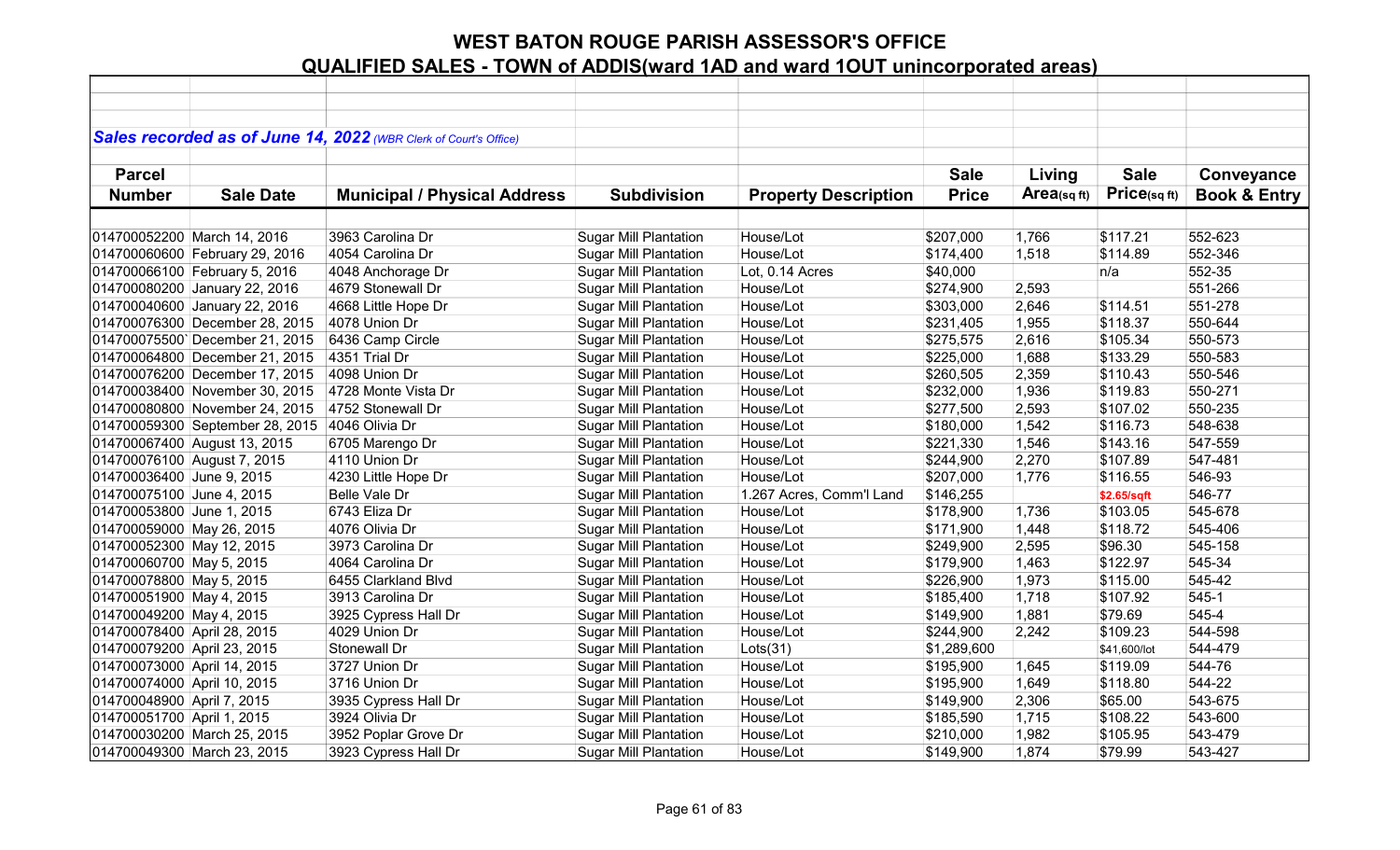|                             |                                 | Sales recorded as of June 14, 2022 (WBR Clerk of Court's Office) |                              |                             |              |            |              |                         |
|-----------------------------|---------------------------------|------------------------------------------------------------------|------------------------------|-----------------------------|--------------|------------|--------------|-------------------------|
|                             |                                 |                                                                  |                              |                             |              |            |              |                         |
| <b>Parcel</b>               |                                 |                                                                  |                              |                             | <b>Sale</b>  | Living     | <b>Sale</b>  | Conveyance              |
| <b>Number</b>               | <b>Sale Date</b>                | <b>Municipal / Physical Address</b>                              | <b>Subdivision</b>           | <b>Property Description</b> | <b>Price</b> | Area(sqft) | Price(sq ft) | <b>Book &amp; Entry</b> |
|                             |                                 |                                                                  |                              |                             |              |            |              |                         |
|                             | 014700070200 March 20, 2015     | 4455 Stonewall Dr                                                | <b>Sugar Mill Plantation</b> | House/Lot                   | \$271,500    | 2,621      | \$103.59     | 543-398                 |
|                             | 014700078000 March 20, 2015     | 3947 Union Dr                                                    | <b>Sugar Mill Plantation</b> | House/Lot                   | \$244,900    | 2,243      | \$109.18     | 543-402                 |
|                             | 014700024800 March 17, 2015     | 4036 Monte Vista Dr                                              | <b>Sugar Mill Plantation</b> | House/Lot                   | \$160,000    | 1,638      | \$97.68      | 543-354                 |
|                             | 014700049000 March 13, 2015     | 3933 Cypress Hall Dr                                             | <b>Sugar Mill Plantation</b> | House/Lot                   | \$145,900    | 2,134      | \$68.37      | 543-332                 |
|                             | 014700048800 March 10, 2015     | 3937 Cypress Hall Dr                                             | <b>Sugar Mill Plantation</b> | House/Lot                   | \$150,490    | 2,338      | \$64.37      | 543-247                 |
| 014700078200 March 9, 2015  |                                 | 3987 Union Dr                                                    | <b>Sugar Mill Plantation</b> | House/Lot                   | \$244,900    | 2,232      | \$109.72     | 543-237                 |
| 014700078700 March 6, 2015  |                                 | 6435 Clarkland Blvd                                              | <b>Sugar Mill Plantation</b> | House/Lot                   | \$244,900    | 2,204      | \$111.12     | 543-173                 |
| 014700062900 March 3, 2015  |                                 | 4298 Trial Dr                                                    | <b>Sugar Mill Plantation</b> | House/Lot                   | \$220,000    | 1,814      | \$121.28     | 543-81                  |
|                             | 014700072400 February 26, 2015  | 3797 Union Dr                                                    | <b>Sugar Mill Plantation</b> | House/Lot                   | \$206,900    | 1,906      | \$108.55     | 542-674                 |
|                             | 014700075700 February 23, 2015  | ---------------                                                  | <b>Sugar Mill Plantation</b> | Lots(19)                    | \$817,000    |            | \$43,000/lot | 542-555                 |
|                             | 014700072800 February 6, 2015   | 3747 Union Dr                                                    | <b>Sugar Mill Plantation</b> | House/Lot                   | \$213,900    | 1,998      | \$107.06     | 542-390                 |
|                             | 014700052000 January 28, 2015   | 3933 Carolina Dr                                                 | <b>Sugar Mill Plantation</b> | House/Lot                   | \$243,031    | 2,513      | \$96.71      | 542-236                 |
|                             | 014700067500 December 2, 2014   | 6715 Marengo Dr                                                  | <b>Sugar Mill Plantation</b> | Lots(2)                     | \$80,000     |            | \$40,000/lot | 541-18                  |
|                             | 014700061400 September 30, 2014 | 4136 Carolina Dr                                                 | <b>Sugar Mill Plantation</b> | House/Lot                   | \$221,900    | 2,009      | \$110.45     | 539-352                 |
|                             | 014700027500 September 29, 2014 | 3820 Poplar Gorve Dr                                             | <b>Sugar Mill Plantation</b> | House/Lot                   | \$221,500    | 1,808      | \$122.51     | 539-323                 |
|                             | 014700049100 September 15, 2014 | 3927 Cypress Hall Dr                                             | <b>Sugar Mill Plantation</b> | House/Lot                   | \$164,900    | 1,866      | \$88.37      | 539-153                 |
|                             | 014700067600 September 8, 2014  | 6735 Marengo Dr                                                  | <b>Sugar Mill Plantation</b> | Lot                         | \$40,000     |            | n/a          | 538-643                 |
|                             | 014700075200 August 22, 2014    | ---------------                                                  | <b>Sugar Mill Plantation</b> | Lots(21)                    | \$901,000    |            | \$42,905/lot | 538-243                 |
|                             | 014700034600 August 21, 2014    | 4723 Monte Vista Dr                                              | <b>Sugar Mill Plantation</b> | House/Lot                   | \$315,000    | 2,595      | \$121.39     | 538-238                 |
| 014700038600 August 5, 2014 |                                 | 4529 Little Hope Dr                                              | <b>Sugar Mill Plantation</b> | House/Lot                   | \$193,000    | 1,810      | \$106.63     | 537-669                 |
| 014700033100 July 3, 2014   |                                 | 4337 Monte Vista Dr                                              | <b>Sugar Mill Plantation</b> | House/Lot                   | \$209,000    | 1,840      | \$113.59     | 537-85                  |
| 014700054000 July 1, 2014   |                                 | 6763 Eliza Dr                                                    | <b>Sugar Mill Plantation</b> | House/Lot                   | \$195,385    | 1,788      | \$109.28     | 537-61                  |
| 014700034800 June 18, 2014  |                                 | 4618 Little Hope Dr                                              | <b>Sugar Mill Plantation</b> | House/Lot                   | \$223,000    | 1,804      | \$123.61     | 536-538                 |
| 014700068300 June 10, 2014  |                                 | 4044 Stonewall Dr                                                | <b>Sugar Mill Plantation</b> | House/Lot                   | \$242,900    | 2,232      | \$108.83     | 536-338                 |
| 014700067700 June 6, 2014   |                                 | 6702 Chanango Dr                                                 | <b>Sugar Mill Plantation</b> | Lots(2)                     | \$80,000     |            | \$40,000/lot | 536-304                 |
| 014700072700 June 5, 2014   |                                 | 3757 Union Dr                                                    | <b>Sugar Mill Plantation</b> | House/Lot                   | \$193,900    | 1,615      | \$120.06     | 536-247                 |
| 014700069200 May 29, 2014   |                                 | 4238 Stonwall Dr                                                 | <b>Sugar Mill Plantation</b> | House/Lot                   | \$234,095    | 2,116      | \$110.63     | 536-151                 |
| 014700057700 May 22, 2014   |                                 | 4210 Olivia Dr                                                   | <b>Sugar Mill Plantation</b> | House/Lot                   | \$203,225    | 1,768      | \$114.95     | 535-602                 |
| 014700060900 April 29, 2014 |                                 | 4084 Carolina Dr                                                 | <b>Sugar Mill Plantation</b> | House/Lot                   | \$184,000    | 1,515      |              | 535-201                 |
|                             | 014700053100 March 24, 2014     | 4075 Carolina Dr                                                 | <b>Sugar Mill Plantation</b> | House/Lot                   | \$185,000    | 1,551      | \$119.28     | 533-175                 |
|                             | 014700055900 February 26, 2014  | 6765 Virginia Dr                                                 | <b>Sugar Mill Plantation</b> | House/Lot                   | \$234,306    | 1,770      | \$132.38     | 532-144                 |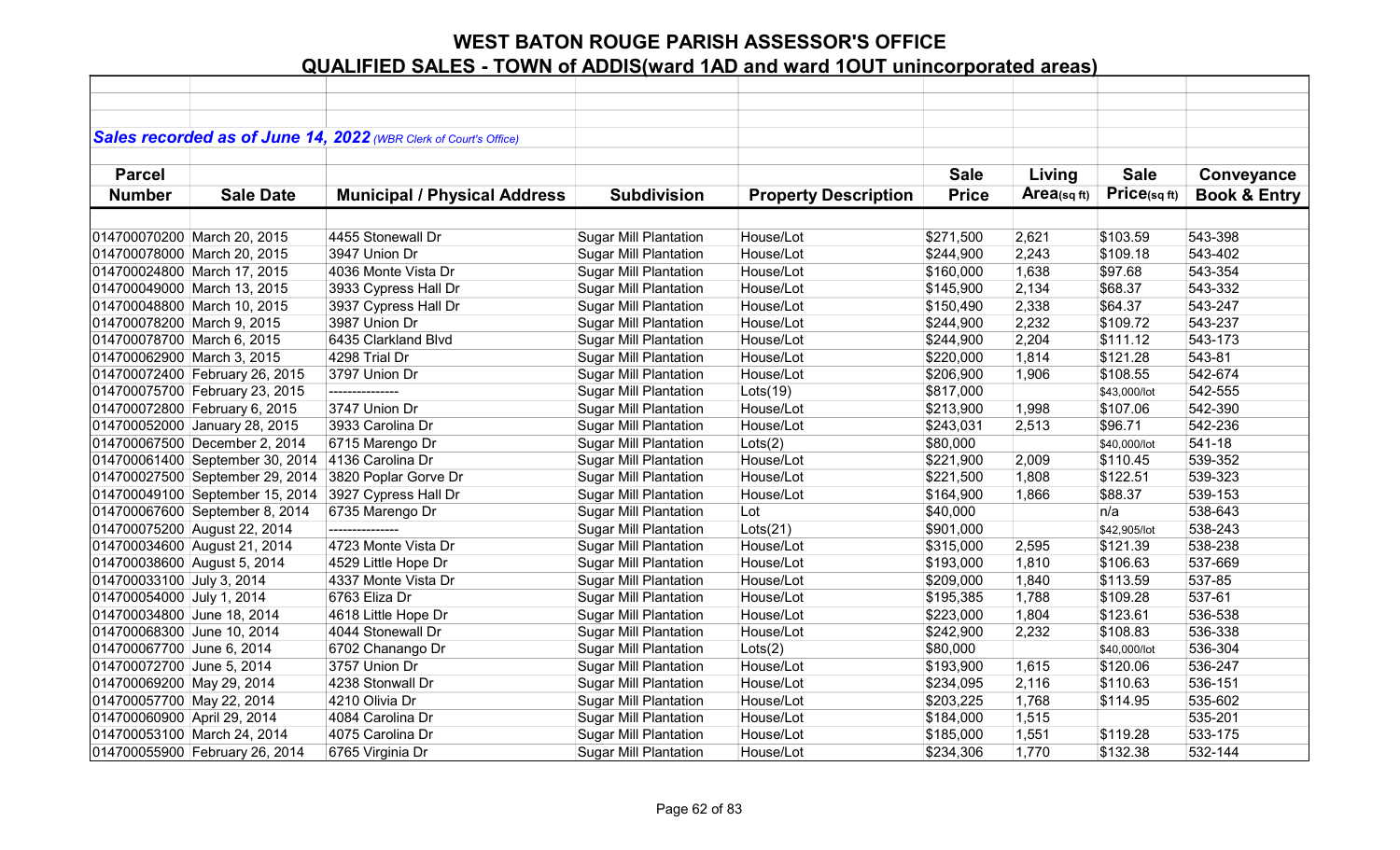|                            |                                 | Sales recorded as of June 14, 2022 (WBR Clerk of Court's Office) |                              |                             |              |            |              |                         |
|----------------------------|---------------------------------|------------------------------------------------------------------|------------------------------|-----------------------------|--------------|------------|--------------|-------------------------|
|                            |                                 |                                                                  |                              |                             |              |            |              |                         |
| <b>Parcel</b>              |                                 |                                                                  |                              |                             | <b>Sale</b>  | Living     | <b>Sale</b>  | Conveyance              |
| <b>Number</b>              | <b>Sale Date</b>                | <b>Municipal / Physical Address</b>                              | <b>Subdivision</b>           | <b>Property Description</b> | <b>Price</b> | Area(sqft) | Price(sqft)  | <b>Book &amp; Entry</b> |
|                            |                                 |                                                                  |                              |                             |              |            |              |                         |
|                            | 014700074900 February 3, 2014   | 3804 Union Dr                                                    | <b>Sugar Mill Plantation</b> | House/Lot                   | \$194,900    | 1,719      | \$113.38     | 531-387                 |
|                            | 014700051500 November 25, 2013  | 3944 Olivia Dr                                                   | <b>Sugar Mill Plantation</b> | House/Lot                   | \$209,900    | 1,780      | \$117.92     | 528-636                 |
|                            | 014700073000 October 2, 2013    | 3727 / 3736 Union Dr                                             | <b>Sugar Mill Plantation</b> | Lots(2)                     | \$72,000     |            | \$36,000/lot | 527-493                 |
| 014700064400 July 11, 2013 |                                 | 4297 Trial Dr                                                    | <b>Sugar Mill Plantation</b> | House/Lot                   | \$201,000    | 1,587      | \$126.65     | 525-418                 |
| 014700062000 May 31, 2013  |                                 | 4454 Trial Dr                                                    | <b>Sugar Mill Plantation</b> | House/Lot                   | \$267,400    | 2,600      | \$102.85     | 524-580                 |
| 014700075100 May 30, 2013  |                                 | <b>Bellvale Dr</b>                                               | <b>Sugar Mill Plantation</b> | 1.218 Acres                 | \$140,598    |            | \$2.65/sqft  | 524-514                 |
|                            | 014700057000 February 22, 2013  | 6714 Virginia Dr                                                 | <b>Sugar Mill Plantation</b> | House/Lot                   | \$192,000    | 1,518      | \$126.48     | 521-471                 |
|                            | 014700061600 February 21, 2013  | 4576 Trial Dr                                                    | <b>Sugar Mill Plantation</b> | House/Lot                   | \$223,600    | 1,991      | \$112.31     | 521-409                 |
|                            | 014700042500 December 27, 2012  | 3948 Cypress Hall Dr                                             | Sugar Mill Plantation        | House/Lot                   | \$163,500    | 1,507      | \$108.49     | 520-270                 |
|                            | 014700048700 December 27, 2012  | 3939 Cypress Hall Dr                                             | <b>Sugar Mill Plantation</b> | Lots(8)                     | \$312,000    |            | \$39,000/lot | 520-273                 |
|                            | 014700064600 December 27, 2012  | 4331 Trial Dr                                                    | <b>Sugar Mill Plantation</b> | House/Lot                   | \$233,600    | 2,257      | \$103.50     | 520-318                 |
|                            | 014700039600 December 26, 2012  | 4315 Little Hope Dr                                              | <b>Sugar Mill Plantation</b> | House/Lot                   | \$209,900    | 1,821      | \$115.27     | 520-107                 |
|                            | 014700065700 December 18, 2012  | 4575 Trial Dr                                                    | <b>Sugar Mill Plantation</b> | House/Lot                   | \$261,300    | 2,600      | \$100.50     | 519-612                 |
|                            | 014700059500 September 26, 2012 | 4026 Olivia Dr                                                   | <b>Sugar Mill Plantation</b> | House/Lot                   | \$165,000    | 1,478      | \$111.64     | 517-482                 |
|                            | 014700065300 September 14, 2012 | 4453 Trial Dr                                                    | <b>Sugar Mill Plantation</b> | House/Lot                   | \$244,900    | 2,033      | \$120.46     | 517-206                 |
|                            | 014700064100 September 14, 2012 | 4237 Trial Dr                                                    | <b>Sugar Mill Plantation</b> | House/Lot                   | \$256,200    | 2,579      | \$99.34      | 517-234                 |
|                            | 014700061900 September 14, 2012 | 4516 Trial Dr                                                    | <b>Sugar Mill Plantation</b> | House/Lot                   | \$228,150    | 1,714      | \$133.11     | 517-251                 |
| 014700131300 July 27, 2021 |                                 | 4934 Trial Dr                                                    | Sugar Mill Plantatoin        | House/Lot                   | \$270,190    | 1,963      | \$137.64     | 602-592                 |
| 014700089500 June 1, 2017  |                                 | 6756 Little Hope Dr                                              | <b>Sugar Mill Platation</b>  | House/Lot                   | \$175,900    | 1,514      | \$116.18     | 564-319                 |
|                            | 014700076600 October 5, 2015    | 4018 Union Dr                                                    | <b>Sugar Mill Platation</b>  | House/Lot                   | \$275,505    | 2,614      | \$105.40     | 549-128                 |
| 014700039000 July 20, 2015 |                                 | 4437 Little Hope Dr                                              | <b>Sugar Mill Platation</b>  | House/Lot                   | \$252,000    | 2,215      | \$113.77     | 547-123                 |
|                            | 014700048100 January 31, 2013   | 4242 Home Place Dr                                               | Sugar Mill Platation         | House/Lot                   | \$172,900    | 1,271      | \$136.03     | 521-105                 |
|                            | 014700026200 December 1, 2015   | 4029 Poplar Grove Dr                                             | <b>Sugar Mill Platation</b>  | House/Lot                   | \$149,734    | 1,866      | \$80.24      | 550-305                 |
|                            | 014700056600 December 29, 2016  | 6754 Virginia Dr                                                 | <b>Sugar MillPlantation</b>  | House/Lot                   | \$199,000    | 1,508      | \$131.96     | 559-661                 |
| 014700034500 May 22, 2014  |                                 | 4713 Monte Vista Dr                                              | <b>Sugar MII Plantation</b>  | House/Lot                   | \$210,000    | 1,741      | \$120.62     | 535-599                 |
|                            | 014700058800 December 6, 2021   | 4096 Olivia Dr                                                   | Sugar MII Plantaton          | House/Lot                   | \$243,000    | 1,714      | \$141.77     | 606-122                 |
|                            | 014700104800 December 15, 2021  | 6512 Union Dr                                                    | <b>Suger Mill Plantation</b> | House/Lot                   | \$295,000    | 1,863      | \$158.35     | 606-311                 |
|                            | 014700131100 September 15, 2021 | 4930 Trial Dr                                                    | <b>Suger Mill Plantation</b> | House/Lot                   | \$319,595    | 2,425      | \$131.79     | 603-683                 |
| 014800033800 April 8, 2022 |                                 | 4615 Aubrey Ann Dr                                               | <b>Sunset Lakes</b>          | House/Lot                   | \$250,000    | 1,656      | \$150.97     | 609-369                 |
|                            | 014800033500 March 15, 2022     | 4820 Aubrey Ann Dr                                               | <b>Sunset Lakes</b>          | House/Lot                   | \$225,000    | 1,453      | \$154.85     | 608-621                 |
|                            | 014800034900 August 23, 2021    | 4737 Aubrey Ann Dr                                               | <b>Sunset Lakes</b>          | House/Lot                   | \$212,000    | 1,445      | \$146.71     | 603-369                 |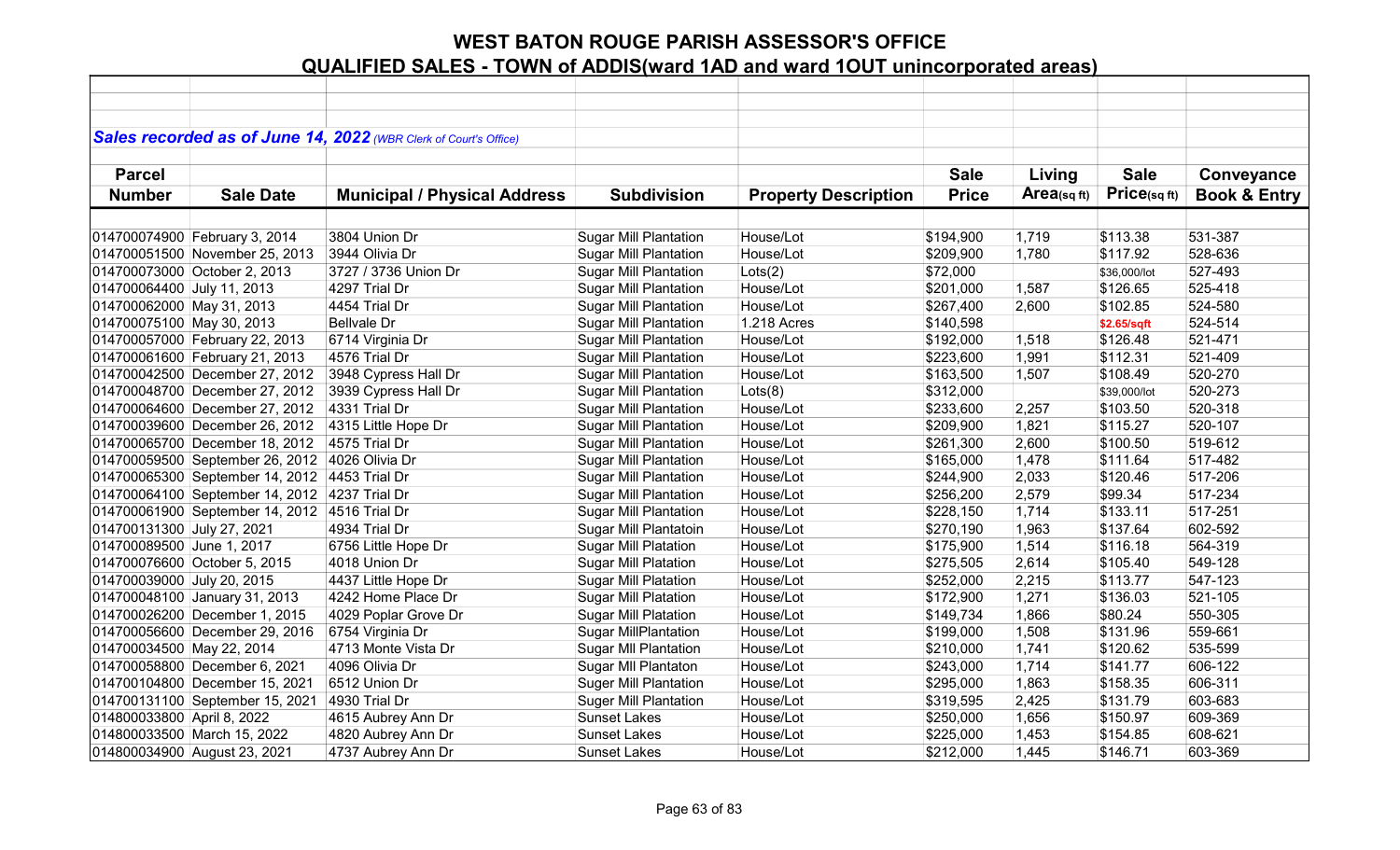|                             |                                                    | Sales recorded as of June 14, 2022 (WBR Clerk of Court's Office) |                     |                             |              |             |             |                         |
|-----------------------------|----------------------------------------------------|------------------------------------------------------------------|---------------------|-----------------------------|--------------|-------------|-------------|-------------------------|
|                             |                                                    |                                                                  |                     |                             |              |             |             |                         |
| <b>Parcel</b>               |                                                    |                                                                  |                     |                             | <b>Sale</b>  | Living      | <b>Sale</b> | Conveyance              |
| <b>Number</b>               | <b>Sale Date</b>                                   | <b>Municipal / Physical Address</b>                              | <b>Subdivision</b>  | <b>Property Description</b> | <b>Price</b> | Area(sq ft) | Price(sqft) | <b>Book &amp; Entry</b> |
|                             |                                                    |                                                                  |                     |                             |              |             |             |                         |
| 014800033700 July 8, 2021   |                                                    | 4605 Aubrey Ann Dr                                               | <b>Sunset Lakes</b> | House/Lot                   | \$232,500    | 1,669       | \$139.30    | 602-280                 |
| 014800031900 June 14, 2021  |                                                    | 4656 Aubrey Ann Dr                                               | <b>Sunset Lakes</b> | House/Lot                   | \$200,000    | 1,350       | \$148.15    | 601-544                 |
|                             | 014800035000 November 16, 2020                     | 4747 Aubrey Ann Dr                                               | <b>Sunset Lakes</b> | House/Lot                   | \$180,000    | 1,340       | \$134.33    | 595-645                 |
|                             | 014800033600 November 2, 2020                      | 4593 Aubrey Ann Dr                                               | <b>Sunset Lakes</b> | House/Lot                   | \$199,900    | 1,458       | \$137.11    | 595-406                 |
|                             | 014800003300 October 5, 2020                       | 4778 Aubrey Ann Dr                                               | <b>Sunset Lakes</b> | House/Lot                   | \$220,000    | 1,652       | \$133.17    | 594-564                 |
|                             | 014800032100 September 14, 2020 4686 Aubrey Ann Dr |                                                                  | <b>Sunset Lakes</b> | House/Lot                   | \$183,000    | 1,352       | \$135.36    | 594-164                 |
| 014800032800 August 3, 2020 |                                                    | 4758 Aubrey Ann Dr                                               | <b>Sunset Lakes</b> | House/Lot                   | \$195,000    | 1,445       | \$134.95    | 593-212                 |
| 014800034100 May 1, 2020    |                                                    | 4645 Aubrey Ann Dr                                               | <b>Sunset Lakes</b> | House/Lot                   | \$192,400    | 1,358       | \$141.68    | 590-650                 |
| 014800032500 April 22, 2020 |                                                    | 4728 Aubrey Ann Dr                                               | <b>Sunset Lakes</b> | House/Lot                   | \$191,000    | 1,352       | \$141.27    | 590-575                 |
|                             | 014800034000 February 7, 2020                      | 4635 Aubrey Ann Dr                                               | <b>Sunset Lakes</b> | House/Lot                   | \$194,900    | 1,429       | \$136.39    | 589-262                 |
|                             | 014800033100 November 18, 2019                     | 4788 Aubrey Ann Dr                                               | <b>Sunset Lakes</b> | House/Lot                   | \$180,000    | 1,352       | \$133.14    | 587-235                 |
| 014800032600 June 19, 2019  |                                                    | 4738 Aubrey Ann Dr                                               | <b>Sunset Lakes</b> | House/Lot                   | \$190,500    | 1,376       | \$138.44    | 583-459                 |
|                             | 014800032600 January 11, 2018                      | 4738 Aubrey Ann Dr                                               | <b>Sunset Lakes</b> | House/Lot                   | \$179,000    | 1,376       | \$130.09    | 570-442                 |
|                             | 014800033600 November 30, 2017                     | 4593 Aubrey Ann Dr                                               | <b>Sunset Lakes</b> | House/Lot                   | \$177,000    | 1,458       | \$121.40    | 569-228                 |
|                             | 014800031800 September 26, 2017                    | 4646 Aubrey Ann Dr                                               | <b>Sunset Lakes</b> | House/Lot                   | \$171,000    | 1,448       | \$118.09    | 567-602                 |
|                             | 014800034700 September 15, 2017                    | 4717 Aubrey Ann Dr                                               | <b>Sunset Lakes</b> | House/Lot                   | \$188,000    | 1,688       | \$111.37    | 567-366                 |
|                             | 014800035600 August 21, 2017                       | 4809 Aubrey Ann Dr                                               | <b>Sunset Lakes</b> | House/Lot                   | \$173,000    | 1,450       | \$119.31    | 566-676                 |
|                             | 014800031700 August 18, 2017                       | 4636 Aubrey Ann Dr                                               | <b>Sunset Lakes</b> | House/Lot                   | \$165,000    | 1,367       | \$120.70    | 566-633                 |
| 014700079300 August 9, 2017 |                                                    | 4594 Aubrey Ann Dr                                               | <b>Sunset Lakes</b> | House/Lot                   | \$175,250    | 1,455       | \$120.45    | 566-273                 |
| 014800031600 August 4, 2017 |                                                    | 4626 Aubrey Ann Dr                                               | <b>Sunset Lakes</b> | House/Lot                   | \$188,000    | 1,699       | \$110.65    | 566-233                 |
| 014800035900 August 4, 2017 |                                                    | 4839 Aubrey Ann Dr                                               | <b>Sunset Lakes</b> | House/Lot                   | \$175,000    | 1,459       | \$119.95    | 566-237                 |
| 014800032900 July 31, 2017  |                                                    | 4768 Aubrey Ann Dr                                               | <b>Sunset Lakes</b> | House/Lot                   | \$188,000    | 1,684       | \$111.64    | 566-134                 |
| 014800035200 July 31, 2017  |                                                    | 4767 Aubrey Ann Dr                                               | <b>Sunset Lakes</b> | House/Lot                   | \$169,250    | 1,365       | \$123.99    | 566-141                 |
| 014800032300 July 28, 2017  |                                                    | 4708 Aubrey Ann Dr                                               | <b>Sunset Lakes</b> | House/Lot                   | \$173,000    | 1,449       | \$119.39    | 566-104                 |
| 014800033500 July 28, 2017  |                                                    | 4820 Aubrey Ann Dr                                               | <b>Sunset Lakes</b> | House/Lot                   | \$173,000    | 1,453       | \$119.06    | 566-108                 |
| 014800032200 July 20, 2017  |                                                    | 4696 Aubrey Ann Dr                                               | <b>Sunset Lakes</b> | House/Lot                   | \$186,000    | 1,647       | \$112.93    | 565-629                 |
| 014800032800 July 14, 2017  |                                                    | 4758 Aubrey Ann Dr                                               | <b>Sunset Lakes</b> | House/Lot                   | \$175,500    | 1,445       | \$121.45    | 565-471                 |
| 014800035400 July 14, 2017  |                                                    | 4787 Aubrey Ann Dr                                               | <b>Sunset Lakes</b> | House/Lot                   | \$164,000    | 1,346       | \$121.84    | 565-478                 |
| 014800028600 July 13, 2017  |                                                    | 4316 Sugar Hollow Ln                                             | <b>Sunset Lakes</b> | House/Lot                   | \$176,900    | 1,522       | \$116.23    | 565-442                 |
| 014800033400 July 6, 2017   |                                                    | 4810 Aubrey Ann Dr                                               | <b>Sunset Lakes</b> | House/Lot                   | \$166,000    | 1,351       | \$122.87    | 565-334                 |
| 014800034600 June 30, 2017  |                                                    | 4707 Aubrey Ann Dr                                               | <b>Sunset Lakes</b> | House/Lot                   | \$186,000    | 1,681       | \$110.65    | 565-243                 |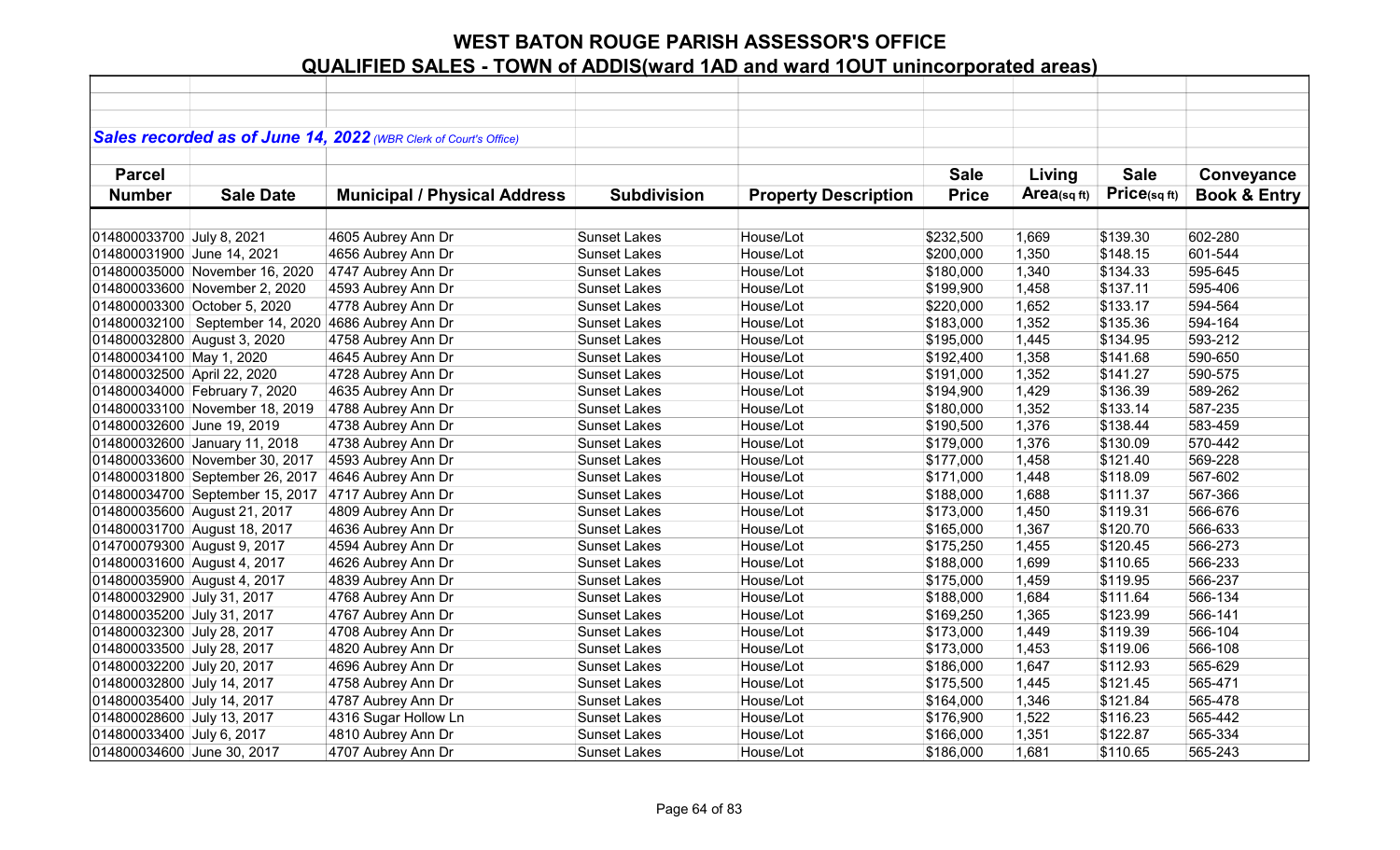|                             |                                 | Sales recorded as of June 14, 2022 (WBR Clerk of Court's Office) |                     |                             |              |            |              |                         |
|-----------------------------|---------------------------------|------------------------------------------------------------------|---------------------|-----------------------------|--------------|------------|--------------|-------------------------|
| <b>Parcel</b>               |                                 |                                                                  |                     |                             | <b>Sale</b>  | Living     | <b>Sale</b>  | Conveyance              |
| <b>Number</b>               | <b>Sale Date</b>                | <b>Municipal / Physical Address</b>                              | <b>Subdivision</b>  | <b>Property Description</b> | <b>Price</b> | Area(sqft) | Price(sq ft) | <b>Book &amp; Entry</b> |
|                             |                                 |                                                                  |                     |                             |              |            |              |                         |
| 014800032700 June 28, 2017  |                                 | 4748 Aubrey Ann Dr                                               | <b>Sunset Lakes</b> | House/Lot                   | \$189,500    | 1,860      | \$101.88     | 565-204                 |
| 014800033000 June 23, 2017  |                                 | 4778 Aubrey Ann Dr                                               | <b>Sunset Lakes</b> | House/Lot                   | \$186,000    | 1,652      | \$112.59     | 565-143                 |
| 014800033300 June 21, 2017  |                                 | 4800 Aubrey Ann Dr                                               | <b>Sunset Lakes</b> | House/Lot                   | \$188,000    | 1,644      | \$114.36     | 565-92                  |
| 014800032000 June 16, 2017  |                                 | 4676 Aubrey Ann Dr                                               | <b>Sunset Lakes</b> | House/Lot                   | \$171,000    | 1,458      | \$117.28     | 565-4                   |
| 014800031500 June 1, 2017   |                                 | 4616 Aubrey Ann Dr                                               | <b>Sunset Lakes</b> | House/Lot                   | \$164,000    | 1,357      | \$120.85     | 564-303                 |
| 014800035100 June 1, 2017   |                                 | 4757 Aubrey Ann Dr                                               | <b>Sunset Lakes</b> | House/Lot                   | \$186,000    | 1,698      | \$109.54     | 565-315                 |
| 014800032100 May 31, 2017   |                                 | 4686 Aubrey Ann Dr                                               | <b>Sunset Lakes</b> | House/Lot                   | \$165,000    | 1,352      | \$122.04     | 564-242                 |
| 014800035800 May 31, 2017   |                                 | 4829 Aubrey Ann Dr                                               | <b>Sunset Lakes</b> | House/Lot                   | \$169,000    | 1,447      | \$116.79     | 564-246                 |
| 014800034800 May 17, 2017   |                                 | 4727 Aubrey Ann Dr                                               | <b>Sunset Lakes</b> | House/Lot                   | \$162,000    | 1,369      | \$118.33     | 564-1                   |
| 014800033900 May 12, 2017   |                                 | 4625 Aubrey Ann Dr                                               | <b>Sunset Lakes</b> | House/Lot                   | \$175,000    | 1,418      | \$123.41     | 563-602                 |
| 014800032500 April 13, 2017 |                                 | 4728 Aubrey Ann Dr                                               | <b>Sunset Lakes</b> | House/Lot                   | \$161,500    | 1,352      | \$119.45     | 562-440                 |
| 014800031400 April 12, 2017 |                                 | 4606 Aubrey Ann Dr                                               | <b>Sunset Lakes</b> | House/Lot                   | \$163,000    | 1,360      | \$119.85     | 562-386                 |
|                             | 014800035600 March 22, 2017     | 4809 Aubrey Ann Dr                                               | <b>Sunset Lakes</b> | Lot, 0.22 Acres             | \$44,735     |            | \$3.45/sqft  | 561-695                 |
|                             | 014800031900 March 10, 2017     | 4656 Aubrey Ann Dr                                               | <b>Sunset Lakes</b> | House/Lot                   | \$159,000    | 1,350      | \$117.78     | 561-458                 |
| 014800032400 March 7, 2017  |                                 | 4718 Aubrey Ann Dr                                               | <b>Sunset Lakes</b> | House/Lot                   | \$171,000    | 1,453      | \$117.69     | 561-404                 |
|                             | 014800031300 February 17, 2017  | Aubrey Ann Dr                                                    | <b>Sunset Lakes</b> | Lots(7)                     | \$313,145    |            | \$5.11/sqft  | 561-95                  |
|                             | 014800032700 January 6, 2017    | 4748 Aubrey Ann Dr                                               | <b>Sunset Lakes</b> | Lot, 0.21 Acres             | \$47,735     |            | \$5.22/sqft  | 560-47                  |
|                             | 014800032900 January 5, 2017    | 4768 / 4787 / 4810 Aubrey Ann Dr                                 | <b>Sunset Lakes</b> | Lots(3)                     | \$134,205    |            | \$4.82/sqft  | 560-29                  |
|                             | 014800033800 December 16, 2016  | 4615 Aubrey Ann Dr                                               | <b>Sunset Lakes</b> | House/Lot                   | \$184,000    | 1,656      | \$111.11     | 559-416                 |
|                             | 014800032000 December 16, 2016  | 4676 / 4696 / 4708 / 4778 Aubrey Ann D Sunset Lakes              |                     | Lots(4)                     | \$178,940    |            | \$4.99/sqft  | 559-419                 |
|                             | 014800034200 December 6, 2016   | 4655 Aubrey Ann Dr                                               | <b>Sunset Lakes</b> | House/Lot                   | \$184,000    | 1,648      | \$111.65     | 559-215                 |
|                             | 014800034300 November 30, 2016  | 4675 Aubrey Ann Dr                                               | <b>Sunset Lakes</b> | House/Lot                   | \$169,000    | 1,452      | \$116.39     | 559-95                  |
|                             | 014800034400 November 18, 2016  | 4685 Aubrey Ann Dr                                               | <b>Sunset Lakes</b> | House/Lot                   | \$163,000    | 1,370      | \$118.98     | 559-22                  |
|                             | 014800032100 November 16, 2016  | 4686 Aubrey Ann Dr                                               | <b>Sunset Lakes</b> | Lot, 0.21 Acres             | \$44,735     |            | \$4.91/sqft  | 558-695                 |
|                             | 014800033700 November 4, 2016   | 4605 Aubrey Ann Dr                                               | <b>Sunset Lakes</b> | House/Lot                   | \$186,000    | 1,669      | \$111.44     | 558-560                 |
|                             | 014800033400 November 2, 2016   | 4786 / 4810 Aubrey Ann Dr                                        | <b>Sunset Lakes</b> | Lots(2)                     | \$89,986     |            | \$4.93/sqft  | 558-471                 |
|                             | 014800035100 October 20, 2016   | 4757 / 4829 Aubrey Ann Dr                                        | <b>Sunset Lakes</b> | Lots(2)                     | \$89,470     |            | \$4.63/sqft  | 558-284                 |
|                             | 014800032600 October 5, 2016    | 4738 Aubrey Ann Dr                                               | <b>Sunset Lakes</b> | House/Lot                   | \$160,500    | 1,376      | \$116.64     | 558-23                  |
|                             | 014800032500 September 30, 2016 | 4727 / 4728 / 4767 Aubrey Ann Dr                                 | <b>Sunset Lakes</b> | Lots(3)                     | \$134,205    |            | \$4.87/sqft  | 557-607                 |
|                             | 014800035000 September 26, 2016 | 4747 Aubrey Ann Dr                                               | <b>Sunset Lakes</b> | House/Lot                   | \$157,000    | 1,339      | \$117.25     | 557-526                 |
|                             | 014800035500 September 9, 2016  | 4797 Aubrey Ann Dr                                               | <b>Sunset Lakes</b> | House/Lot                   | \$156,000    | 1,370      | \$113.87     | 557-191                 |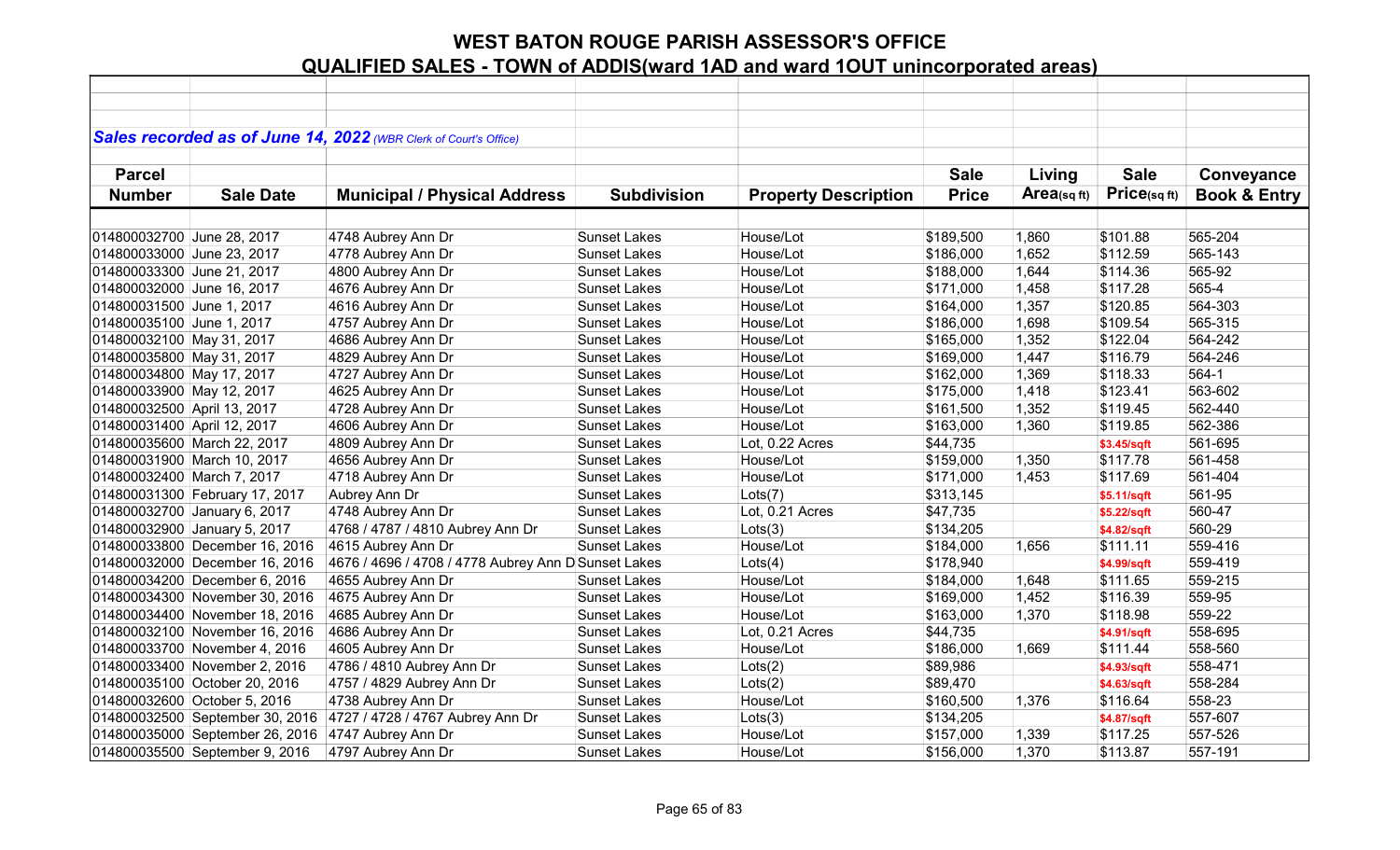|                             |                                                    | Sales recorded as of June 14, 2022 (WBR Clerk of Court's Office) |                         |                             |              |             |              |                         |
|-----------------------------|----------------------------------------------------|------------------------------------------------------------------|-------------------------|-----------------------------|--------------|-------------|--------------|-------------------------|
|                             |                                                    |                                                                  |                         |                             |              |             |              |                         |
| <b>Parcel</b>               |                                                    |                                                                  |                         |                             | <b>Sale</b>  | Living      | <b>Sale</b>  | Conveyance              |
| <b>Number</b>               | <b>Sale Date</b>                                   | <b>Municipal / Physical Address</b>                              | <b>Subdivision</b>      | <b>Property Description</b> | <b>Price</b> | Area(sq ft) | Price(sqft)  | <b>Book &amp; Entry</b> |
|                             |                                                    |                                                                  |                         |                             |              |             |              |                         |
|                             | 014800031500 September 2, 2016                     | 4616 / 4707 / 4758 Aubrey Ann Dr                                 | <b>Sunset Lakes</b>     | Lots(3)                     | \$134,205    |             | \$5.00/sqft  | 557-68                  |
|                             | 014800034900 August 26, 2016                       | 4737 Aubrey Ann Dr                                               | <b>Sunset Lakes</b>     | House/Lot                   | \$163,000    | 1,445       | \$112.80     | 556-622                 |
|                             | 014800033100 August 12, 2016                       | 4788 Aubrey Ann Dr                                               | <b>Sunset Lakes</b>     | House/Lot                   | \$157,000    | 1,352       | \$116.12     | 556-460                 |
| 014800033200 August 5, 2016 |                                                    | 4798 Aubrey Ann Dr                                               | <b>Sunset Lakes</b>     | House/Lot                   | \$163,000    | 1,476       | \$110.43     | 556-366                 |
| 014800031400 July 11, 2016  |                                                    | 4606 / 4615 / 4787 Aubrey Ann Dr                                 | <b>Sunset Lakes</b>     | Lots(3)                     | \$134,205    |             | \$4.45/sqft  | 555-645                 |
| 014800032400 July 11, 2016  |                                                    | 4718 Aubrey Ann Dr                                               | <b>Sunset Lakes</b>     | Lot, 0.21 Acres             | \$44,735     |             | \$4.91/sqft  | 555-651                 |
| 014800033900 July 7, 2016   |                                                    | 4625 Aubrey Ann Dr                                               | <b>Sunset Lakes</b>     | House/Lot                   | \$161,000    | 1,418       | \$113.54     | 555-594                 |
| 014800034500 June 30, 2016  |                                                    | 4695 Aubrey Ann Dr                                               | <b>Sunset Lakes</b>     | House/Lot                   | \$157,000    | 1,342       | \$116.99     | 555-515                 |
| 014800035300 June 30, 2016  |                                                    | 4777 Aubrey Ann Dr                                               | <b>Sunset Lakes</b>     | House/Lot                   | \$154,000    | 1,333       | \$115.53     | 555-519                 |
| 014800034100 May 16, 2016   |                                                    | 4645 Aubrey Ann Dr                                               | <b>Sunset Lakes</b>     | House/Lot                   | \$156,000    | 1,358       | \$114.87     | 554-316                 |
| 014800035700 April 29, 2016 |                                                    | 4819 Aubrey Ann Dr                                               | <b>Sunset Lakes</b>     | House/Lot                   | \$154,000    | 1,333       | \$115.53     | 554-4                   |
|                             | 014800033200 November 30, 2015                     | 4798 Aubrey Ann Dr                                               | <b>Sunset Lakes</b>     | Lots(6)                     | \$246,600    |             | \$41,100/lot | 550-288                 |
|                             | 014800033100 November 19, 2015                     | 4788 Aubrey Ann Dr                                               | <b>Sunset Lakes</b>     | Lots(5)                     | \$205,500    |             | \$41,000/lot | 550-105                 |
|                             | 014800035800 September 3, 2019                     | 4829 Aubrey Ann Dr                                               | <b>Sunset Lakes</b>     | House/Lot                   | \$184,000    | 1,447       | \$127.16     | 585-527                 |
|                             | 014800035900 March 22, 2017                        | 4839 Aubrey Ann Dr                                               | <b>Sunset Lakes</b>     | Lots(2)                     | \$89,470     |             | \$3.70/sqft  | 561-692                 |
| 014800031900 May 20, 2016   |                                                    | 4656 Aubrey Ann Dr                                               | <b>Sunset Lakes</b>     | Lots(6)                     | \$268,410    |             | \$44,735/lot | 554-435                 |
| 014800034000 May 16, 2016   |                                                    | 4635 Aubrey Ann Dr                                               | <b>Sunset Lakes</b>     | House/Lot                   | \$163,000    | 1,429       | \$114.07     | 554-324                 |
|                             | 014800037800 December 8, 2020                      | 4715 E Sunset Loop                                               | Sunset Lakes 2nd        | House/Lot                   | \$189,900    | 1,633       | \$116.29     | 596-284                 |
|                             | 014800037400 November 5, 2020                      | 7069 E Sunset Loop                                               | Sunset Lakes 2nd        | House/Lot                   | \$192,900    | 1,662       | \$116.06     | 595-455                 |
|                             | 014800038000 November 5, 2020                      | 4755 E Sunset Loop                                               | Sunset Lakes 2nd        | House/Lot                   | \$187,900    | 1,630       | \$115.28     | 595-452                 |
|                             | 014800037200 October 20, 2020                      | 7099 E Sunset Loop                                               | Sunset Lakes 2nd        | House/Lot                   | \$195,500    | 1,641       | \$119.13     | 595-59                  |
|                             | 014800037500 September 10, 2020 7049 E Sunset Loop |                                                                  | Sunset Lakes 2nd        | House/Lot                   | \$190,900    | 1,664       | \$114.72     | 594-102                 |
|                             | 014800038700 August 18, 2020                       | 4893 E. Sunset Loop                                              | Sunset Lakes 2nd        | House/Lot                   | \$187,900    | 1,621       | \$115.92     | 593-465                 |
| 014800037600 August 6, 2020 |                                                    | 7048 E. Sunset Loop                                              | <b>Sunset Lakes 2nd</b> | House/Lot                   | \$193,500    | 1,648       | \$117.42     | 593-324                 |
| 014800038200 August 6, 2020 |                                                    | 4795 E. Sunset Loop                                              | Sunset Lakes 2nd        | House/Lot                   | \$192,900    | 1,653       | \$116.70     | 593-321                 |
| 014800036100 August 4, 2020 |                                                    | 4884 E Sunset Loop                                               | Sunset Lakes 2nd        | House/Lot                   | \$178,900    | 1,454       | \$123.04     | 593-242                 |
| 014800038500 July 30, 2020  |                                                    | 4863 E Sunset Loop                                               | Sunset Lakes 2nd        | House/Lot                   | \$183,000    | 1,458       | \$125.51     | 593-183                 |
| 014800003600 July 28, 2020  |                                                    | 4894 E Sunset Loop                                               | Sunset Lakes 2nd        | Lot, 0.203 Acres            | \$50,000     |             | \$5.66/sqft  | 592-676                 |
| 014800036700 July 28, 2020  |                                                    | 4772 E Sunset Loop                                               | Sunset Lakes 2nd        | House/Lot                   | \$189,025    | 1,541       | \$122.66     | 592-679                 |
| 014800038400 July 14, 2020  |                                                    | 4843 E Sunset Loop                                               | <b>Sunset Lakes 2nd</b> | House/Lot                   | \$190,900    | 1,655       | \$115.35     | 592-437                 |
| 014800038900 July 7, 2020   |                                                    | 7037 Easy St                                                     | <b>Sunset Lakes 2nd</b> | House/Lot                   | \$190,900    | 1,646       | \$115.98     | 592-346                 |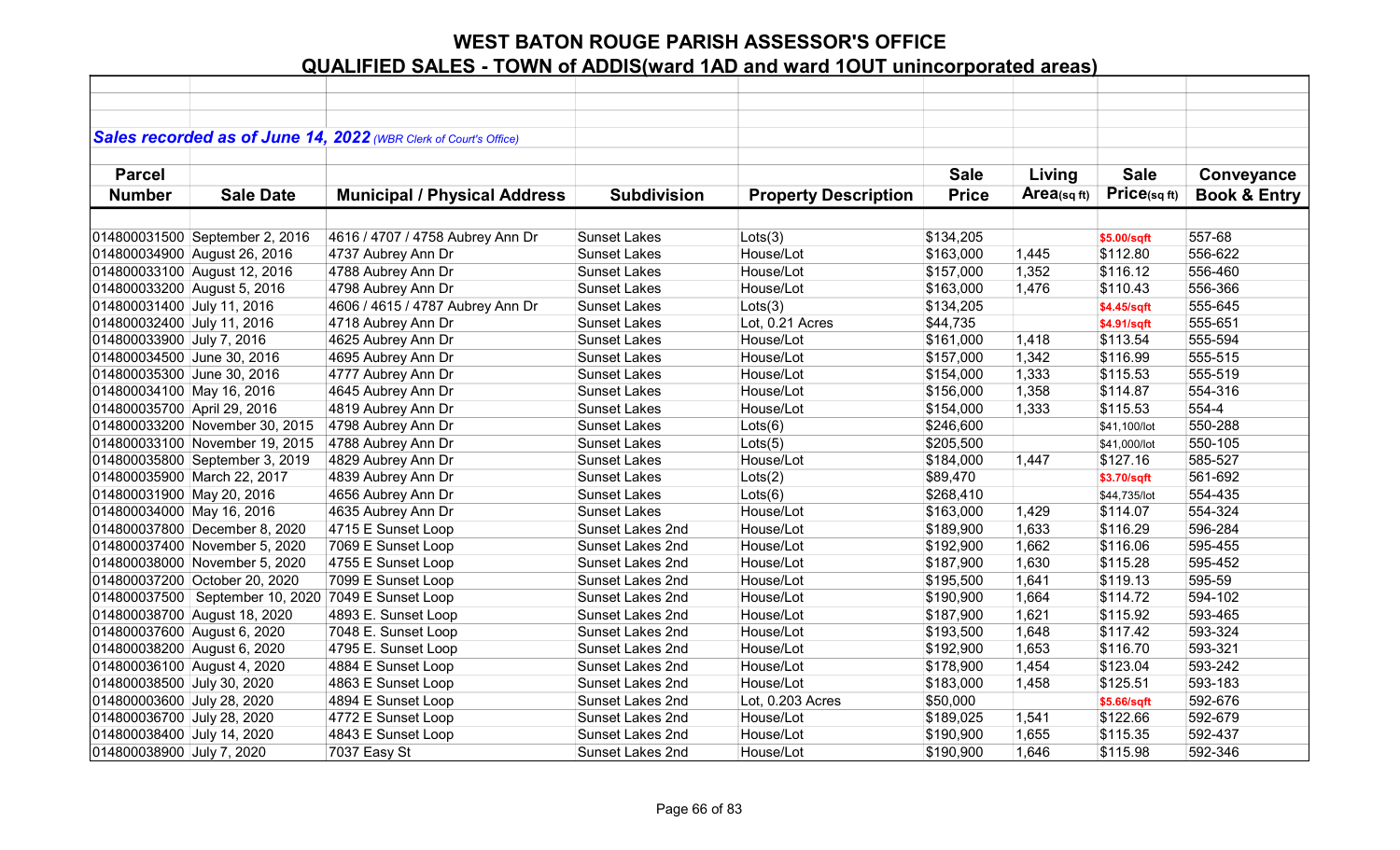|                             |                                 | Sales recorded as of June 14, 2022 (WBR Clerk of Court's Office) |                         |                             |              |             |             |                         |
|-----------------------------|---------------------------------|------------------------------------------------------------------|-------------------------|-----------------------------|--------------|-------------|-------------|-------------------------|
|                             |                                 |                                                                  |                         |                             |              |             |             |                         |
| <b>Parcel</b>               |                                 |                                                                  |                         |                             | <b>Sale</b>  | Living      | <b>Sale</b> | Conveyance              |
| <b>Number</b>               | <b>Sale Date</b>                | <b>Municipal / Physical Address</b>                              | <b>Subdivision</b>      | <b>Property Description</b> | <b>Price</b> | Area(sq ft) | Price(sqft) | <b>Book &amp; Entry</b> |
|                             |                                 |                                                                  |                         |                             |              |             |             |                         |
| 014800036500 June 9, 2020   |                                 | 4804 E Sunset Loop                                               | Sunset Lakes 2nd        | House/Lot                   | \$186,750    | 1,560       | \$119.71    | 591-564                 |
| 014800037800 June 2, 2020   |                                 | 4715 E Sunset Loop                                               | <b>Sunset Lakes 2nd</b> | Lot, 0.26 Acres             | \$50,000     |             | \$4.42/sqft | 591-472                 |
| 014800037700 May 18, 2020   |                                 | 7068 E Sunset Loop                                               | Sunset Lakes 2nd        | House/Lot                   | \$189,900    | 1,548       | \$122.67    | 591-220                 |
| 014800037400 May 7, 2020    |                                 | 7069 E Sunset Loop                                               | Sunset Lakes 2nd        | Lot, 0.21 Acres             | \$50,000     |             | \$5.50/sqft | 591-48                  |
| 014800038000 May 7, 2020    |                                 | 4755 E Sunset Loop                                               | Sunset Lakes 2nd        | Lot, 0.23 Acres             | \$50,000     |             | \$5.13/sqft | 591-45                  |
| 014800038800 May 4, 2020    |                                 | 7067 Easy St                                                     | Sunset Lakes 2nd        | House/Lot                   | \$189,900    | 1,560       | \$121.73    | 590-666                 |
| 014800037500 April 15, 2020 |                                 | 7049 E Sunset Loop                                               | Sunset Lakes 2nd        | Lot, 0.19 Acres             | \$50,000     |             | \$5.50/sqft | 590-483                 |
|                             | 014800038200 March 24, 2020     | 4795 E Sunset Loop                                               | <b>Sunset Lakes 2nd</b> | Lot, 0.224 Acres            | \$50,000     |             | \$5.12/sqft | 590-249                 |
|                             | 014800036100 March 12, 2020     | 4884 E Sunset Loop                                               | Sunset Lakes 2nd        | Lot, 0.209 Acres            | \$50,000     |             | \$5.50/sqft | 590-94                  |
| 014800036300 March 3, 2020  |                                 | 4844 E Sunset Loop                                               | <b>Sunset Lakes 2nd</b> | House/Lot                   | \$178,900    | 1,458       | \$122.70    | 589-672                 |
|                             | 014800038100 February 20, 2020  | 4775 E Sunset Loop                                               | Sunset Lakes 2nd        | House/Lot                   | \$193,400    | 1,650       | \$117.21    | 589-543                 |
|                             | 014800038600 February 4, 2020   | 4883 E Sunset Loop                                               | Sunset Lakes 2nd        | House/Lot                   | \$188,900    | 1,557       | \$121.32    | 589-223                 |
|                             | 014800038900 February 4, 2020   | 7037 Easy St                                                     | Sunset Lakes 2nd        | Lot, 0.259 Acres            | \$50,000     |             | \$4.42/sqft | 589-226                 |
|                             | 014800038700 February 4, 2020   | 4893 E Sunset Loop                                               | Sunset Lakes 2nd        | Lot, 0.235 Acres            | \$50,000     |             | \$4.90/sqft | 589-229                 |
|                             | 014800038500 February 4, 2020   | 4863 E Sunset Loop                                               | Sunset Lakes 2nd        | Lot, 0.224 Acres            | \$50,000     |             | \$5.12/sqft | 589-232                 |
|                             | 014800038400 February 4, 2020   | 4843 E Sunset Loop                                               | Sunset Lakes 2nd        | Lot, 0.224 Acres            | \$50,000     |             | \$5.12/sqft | 589-235                 |
|                             | 014800037600 February 4, 2020   | 7048 E Sunset Loop                                               | Sunset Lakes 2nd        | Lot, 0.209 Acres            | \$50,000     |             | \$5.49/sqft | 589-238                 |
|                             | 014800036700 February 4, 2020   | 4772 E Sunset Loop                                               | Sunset Lakes 2nd        | Lot, 0.209 Acres            | \$50,000     |             | \$5.49/sqft | 589-241                 |
|                             | 014800037000 January 14, 2020   | 4712 E Sunset Loop                                               | Sunset Lakes 2nd        | House/Lot                   | \$187,900    | 1,632       | \$115.13    | 588-572                 |
|                             | 014800036900 December 23, 2019  | 4732 E Sunset Loop                                               | Sunset Lakes 2nd        | House/Lot                   | \$188,500    | 1,542       | \$122.24    | 588-59                  |
|                             | 014800036400 November 12, 2019  | 4824 E Sunset Loop                                               | Sunset Lakes 2nd        | House/Lot                   | \$188,500    | 1,531       | \$123.12    | 587-139                 |
|                             | 014800036800 October 22, 2019   | 4752 E Sunset Loop                                               | Sunset Lakes 2nd        | House/Lot                   | \$183,500    | 1,527       | \$120.17    | 586-645                 |
|                             | 014800037300 October 8, 2019    | 7089 E Sunset Loop                                               | Sunset Lakes 2nd        | House/Lot                   | \$186,900    | 1,627       | \$114.87    | 586-474                 |
|                             | 014800036600 September 24, 2019 | 4792 E Sunset Loop                                               | <b>Sunset Lakes 2nd</b> | House/Lot                   | \$185,900    | 1,541       | \$120.64    | 586-171                 |
|                             | 014800028100 September 3, 2019  | 4775 E Sunset Loop                                               | Sunset Lakes 2nd        | Lot, 0.224 Acres            | \$50,000     |             | \$5.12/sqft | 585-542                 |
|                             | 014800038800 September 3, 2019  | 7067 Easy St                                                     | Sunset Lakes 2nd        | Lot, 0.215 Acres            | \$50,000     |             | \$5.33/sqft | 585-545                 |
|                             | 014800037700 September 3, 2019  | 7068 E Sunset Loop                                               | Sunset Lakes 2nd        | Lot, 0.209 Acres            | \$50,000     |             | \$5.49/sqft | 585-548                 |
|                             | 014800037100 August 27, 2019    | 4702 E Sunset Loop                                               | Sunset Lakes 2nd        | House/Lot                   | \$186,900    | 1,563       | \$119.58    | 585-394                 |
|                             | 014800038300 August 27, 2019    | 4803 E Sunset Loop                                               | Sunset Lakes 2nd        | House/Lot                   | \$189,400    | 1,556       | \$121.72    | 585-397                 |
|                             | 014800037900 August 20, 2019    | 4735 E Sunset Loop                                               | <b>Sunset Lakes 2nd</b> | House/Lot                   | \$186,000    | 1,526       | \$121.89    | 585-288                 |
| 014800038600 August 1, 2019 |                                 | 4883 E Sunset Loop                                               | <b>Sunset Lakes 2nd</b> | Lot, 0.224 Acres            | \$50,000     |             | \$5.12/sqft | 585-23                  |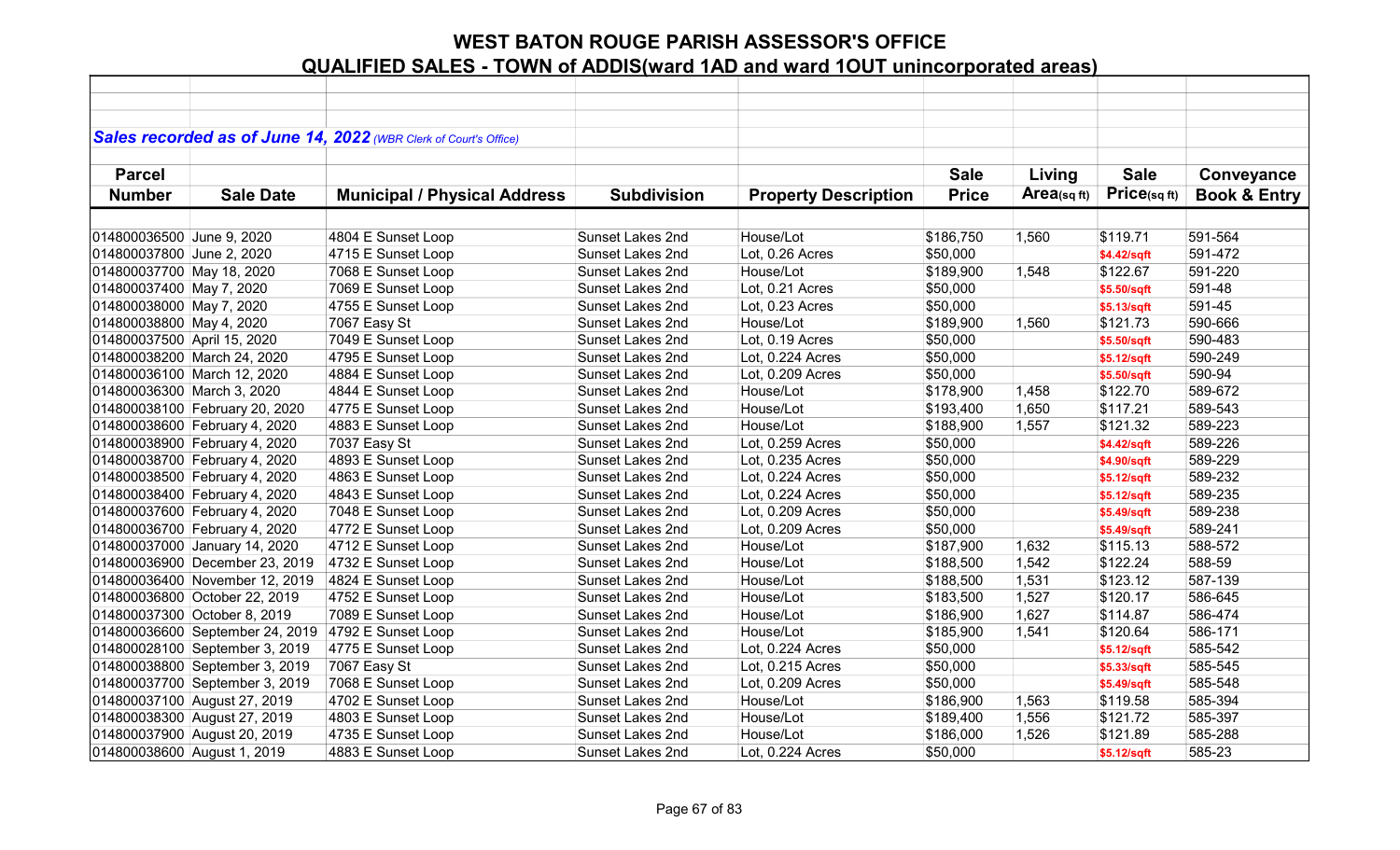|                             |                                | Sales recorded as of June 14, 2022 (WBR Clerk of Court's Office) |                             |                             |              |             |             |                         |
|-----------------------------|--------------------------------|------------------------------------------------------------------|-----------------------------|-----------------------------|--------------|-------------|-------------|-------------------------|
|                             |                                |                                                                  |                             |                             |              |             |             |                         |
| <b>Parcel</b>               |                                |                                                                  |                             |                             | <b>Sale</b>  | Living      | <b>Sale</b> | Conveyance              |
| <b>Number</b>               | <b>Sale Date</b>               | <b>Municipal / Physical Address</b>                              | <b>Subdivision</b>          | <b>Property Description</b> | <b>Price</b> | Area(sq ft) | Price(sqft) | <b>Book &amp; Entry</b> |
|                             |                                |                                                                  |                             |                             |              |             |             |                         |
| 014800036300 July 18, 2019  |                                | 4844 E Sunset Loop                                               | Sunset Lakes 2nd            | Lot, 0.209 Acres            | \$50,000     |             | \$5.49/sqft | 584-516                 |
| 014800036500 July 18, 2019  |                                | 4804E Sunset Loop                                                | Sunset Lakes 2nd            | Lot, 0.209 Acres            | \$50,000     |             | \$5.49/sqft | 584-519                 |
| 014800036900 July 18, 2019  |                                | 4732 E Sunset Loop                                               | Sunset Lakes 2nd            | Lot, 0.209 Acres            | \$50,000     |             | \$5.49/sqft | 584-522                 |
| 014800037000 July 18, 2019  |                                | 4712 E Sunset Loop                                               | <b>Sunset Lakes 2nd</b>     | Lot, 0.209 Acres            | \$50,000     |             | \$5.49/sqft | 584-525                 |
| 014800036200 May 7, 2019    |                                | 4864 E Sunset Loop                                               | Sunset Lakes 2nd            | Lot, 0.21 Acres             | \$50,000     |             | n/a         | 582-321                 |
| 014800037300 May 7, 2019    |                                | 7089 E Sunset Loop                                               | <b>Sunset Lakes 2nd</b>     | Lot, 0.21 Acres             | \$50,000     |             | n/a         | 582-324                 |
| 014800036400 May 7, 2019    |                                | 4824 E Sunset Loop                                               | Sunset Lakes 2nd            | Lot, 0.21 Acres             | \$50,000     |             | n/a         | 582-327                 |
| 014800038300 April 24, 2019 |                                | 4803 E Sunset Loop                                               | Sunset Lakes 2nd            | Lot, 0.224 Acres            | \$50,000     |             | \$5.12/sqft | 582-33                  |
| 014800037900 April 24, 2019 |                                | 4735 E Sunset Loop                                               | Sunset Lakes 2nd            | Lot, 0.239 Acres            | \$50,000     |             | \$4.80/sqft | 582-36                  |
| 014800037100 April 24, 2019 |                                | 4702 E Sunset Loop                                               | <b>Sunset Lakes 2nd</b>     | Lot, 0.4 Acres              | \$50,000     |             | \$2.86/sqft | 582-39                  |
| 014800036800 April 24, 2019 |                                | 4752 E Sunset Loop                                               | Sunset Lakes 2nd            | Lot, 0.209 Acres            | \$50,000     |             | \$5.49/sqft | 582-42                  |
| 014800037200 April 24, 2019 |                                | 7099 E Sunset Loop                                               | Sunset Lakes 2nd            | Lot, 0.367 Acres            | \$50,000     |             | \$3.12/sqft | 582-45                  |
| 014800036600 April 24, 2019 |                                | 4792 E Sunset Loop                                               | <b>Sunset Lakes 2nd</b>     | Lot, 0.209 Acres            | \$50,000     |             | \$5.49/sqft | 582-48                  |
|                             | 014800036200 October 1, 2000   | 4864 E Sunset Loop                                               | Sunset Lakes 2nd            | House/Lot                   | \$189,900    | 1,642       | \$115.65    | 586-265                 |
| 014800010800 May 23, 2022   |                                | 4743 Jaselyn Ann Av                                              | <b>Sunset Place Estates</b> | House/Lot                   | \$250,000    | 1,624       | \$153.94    | 610-614                 |
| 014800018300 May 20, 2022   |                                | 4664 Avery Grace Blvd                                            | <b>Sunset Place Estates</b> | House/Lot                   | \$278,000    | 1,745       | \$159.31    | 610-572                 |
| 014800010300 May 3, 2022    |                                | 4691 Jaselyn Ann Av                                              | <b>Sunset Place Estates</b> | House/Lot                   | \$255,000    | 1,424       | \$179.07    | 610-225                 |
|                             | 014800013900 December 30, 2021 | 4652 Jaselyn Ann Av                                              | <b>Sunset Place Estates</b> | House/Lot                   | \$224,500    | 1,444       | \$155.47    | 606-626                 |
|                             | 014800011400 August 27, 2021   | 4805 Jaselyn Ann Av                                              | <b>Sunset Place Estates</b> | House/Lot                   | \$215,000    | 1,428       | \$150.56    | 603-437                 |
| 014800015600 June 29, 2021  |                                | 4707 Avery Grace Blvd                                            | <b>Sunset Place Estates</b> | House/Lot                   | \$225,000    | 1,565       | \$143.77    | 602-88                  |
| 014800011500 June 15, 2021  |                                | 4815 Jacelyn Ann Dr                                              | <b>Sunset Place Estates</b> | House/Lot                   | \$226,000    | 1,530       | \$147.71    | 601-569                 |
| 014800013500 June 7, 2021   |                                | 4692 Jaselyn Ann Av                                              | <b>Sunset Place Estates</b> | House/Lot                   | \$220,000    | 1,551       | \$141.84    | 601-371                 |
| 014800013100 May 28, 2021   |                                | 4734 Jaselyn Ann Av                                              | <b>Sunset Place Estates</b> | House/Lot                   | \$222,000    | 1,570       | \$141.40    | 601-199                 |
|                             | 014800014600 February 18, 2021 | 7322 Wyatt Christopher Ln                                        | <b>Sunset Place Estates</b> | House/Lot                   | \$202,000    | 1,377       | \$146.70    | 598-163                 |
|                             | 014800014900 October 23, 2020  | 4633 Avery Grace Blvd                                            | <b>Sunset Place Estates</b> | House/Lot                   | \$226,000    | 1,712       | \$132.01    | 595-151                 |
|                             | 014800009200 September 3, 2020 | 7260 Ed Lejeune St                                               | <b>Sunset Place Estates</b> | House/Lot                   | \$185,000    | 1,446       | \$127.94    | 594-1                   |
| 014800017100 July 27, 2020  |                                | 4850 Avery Grace Blvd                                            | <b>Sunset Place Estates</b> | Lot, 0.5 Acres              | \$60,000     |             | \$2.74/sqft | 592-617                 |
| 01480001700 May 29, 2020    |                                | 4849 Avery Grace Blvd                                            | <b>Sunset Place Estates</b> | House/Lot                   | \$205,000    | 1,415       | \$144.88    | 591-434                 |
| 014800016800 May 6, 2020    |                                | 4829 Avery Grace Blvd                                            | <b>Sunset Place Estates</b> | House/Lot                   | \$174,500    | 1,430       | \$122.03    | 591-39                  |
| 014800011900 April 24, 2020 |                                | 4856 Jaselyn Ann Av                                              | <b>Sunset Place Estates</b> | House/Lot                   | \$202,000    | 1,389       | \$145.43    | 590-611                 |
|                             | 014800013800 February 28, 2020 | 4662 Jaselyn Ann Av                                              | <b>Sunset Place Estates</b> | House/Lot                   | \$188,500    | 1,423       | \$132.47    | 589-624                 |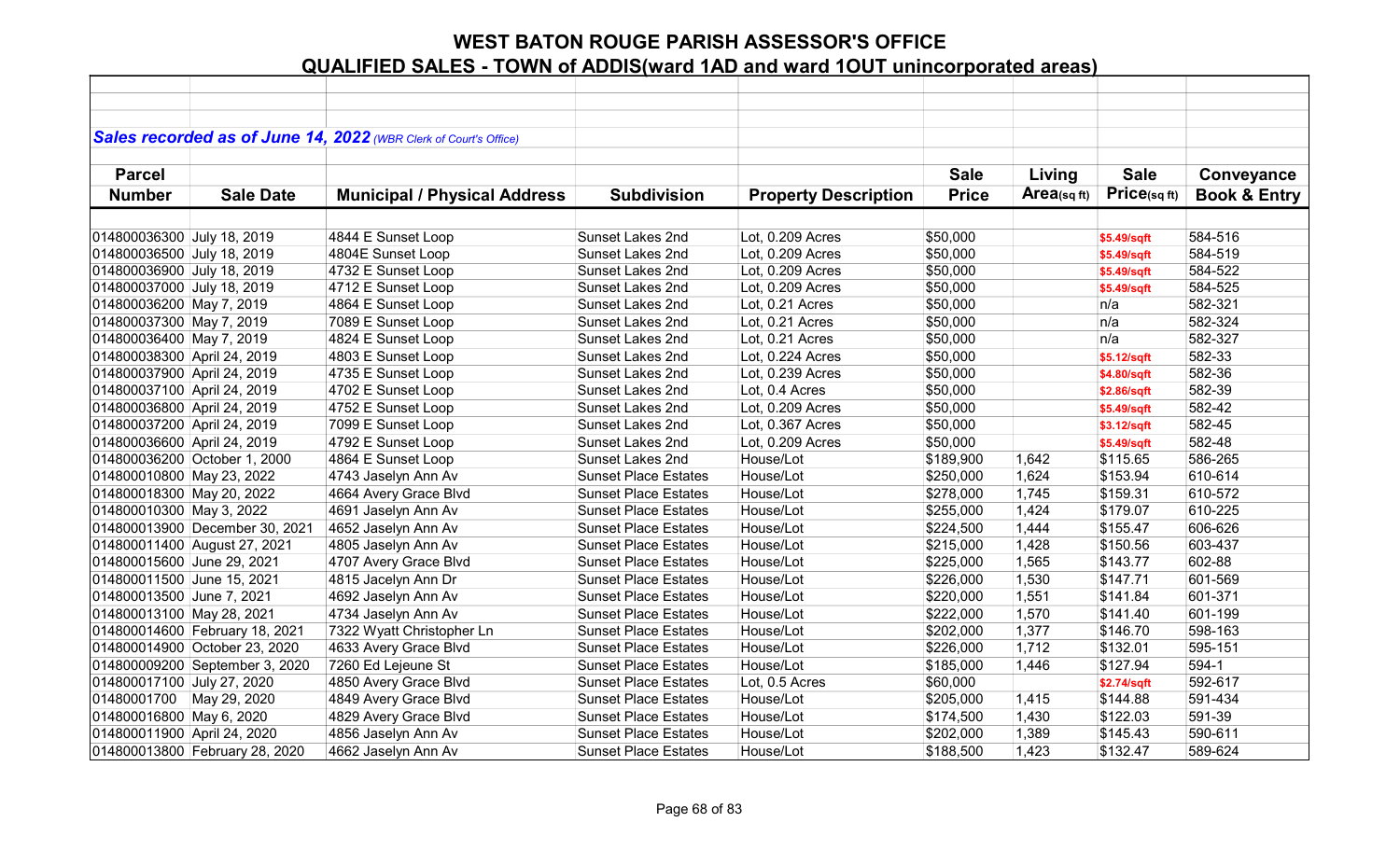|                             |                                 | Sales recorded as of June 14, 2022 (WBR Clerk of Court's Office) |                             |                             |              |            |               |                         |
|-----------------------------|---------------------------------|------------------------------------------------------------------|-----------------------------|-----------------------------|--------------|------------|---------------|-------------------------|
|                             |                                 |                                                                  |                             |                             |              |            |               |                         |
| <b>Parcel</b>               |                                 |                                                                  |                             |                             | <b>Sale</b>  | Living     | <b>Sale</b>   | Conveyance              |
| <b>Number</b>               | <b>Sale Date</b>                | <b>Municipal / Physical Address</b>                              | <b>Subdivision</b>          | <b>Property Description</b> | <b>Price</b> | Area(sqft) | Price(sqft)   | <b>Book &amp; Entry</b> |
|                             |                                 |                                                                  |                             |                             |              |            |               |                         |
|                             | 014800015500 February 28, 2020  | 4693 Avery Grace Blvd                                            | <b>Sunset Place Estates</b> | House/Lot                   | \$202,000    | 1,446      | \$139.70      | 59-591                  |
|                             | 014800015200 February 19, 2020  | 4663 Avery Grace Blvd                                            | <b>Sunset Place Estates</b> | House/Lot                   | \$215,000    | 1,530      | \$140.52      | 589-535                 |
|                             | 014800015000 October 18, 2019   | 4643 Avery Grace Blvd                                            | <b>Sunset Place Estates</b> | House/Lot                   | \$199,900    | 1,458      | \$137.11      | 586-618                 |
|                             | 014800012300 September 20, 2019 | 4816 Jaselyn Ann Av                                              | <b>Sunset Place Estates</b> | House/Lot                   | \$193,000    | 1,570      | \$122.93      | 586-133                 |
| 014800017400 July 23, 2019  |                                 | 4796 Avery Grace Blvd                                            | <b>Sunset Place Estates</b> | House/Lot                   | \$212,100    | 1,563      | \$135.70      | 584-575                 |
| 014800012100 June 24, 2019  |                                 | 4836 Jaselyn Ann Av                                              | <b>Sunset Place Estates</b> | House/Lot                   | \$205,000    | 1,441      | \$142.26      | 584-213                 |
| 014800013200 June 18, 2019  |                                 | 4724 Jaselyn Ann Av                                              | <b>Sunset Place Estates</b> | House/Lot                   | \$192,000    | 1,448      | \$132.60      | 583-424                 |
| 014800016700 May 23, 2019   |                                 | 4819 Avery Grace Blvd                                            | <b>Sunset Place Estates</b> | House/Lot                   | \$195,000    | 1,451      | \$134.39      | 582-543                 |
| 014800009200 April 9, 2019  |                                 | 7260 Ed Lejeune St                                               | <b>Sunset Place Estates</b> | House/Lot                   | \$175,000    | 1,446      | \$121.02      | 581-466                 |
| 014800012200 April 4, 2019  |                                 | 4826 Jaselyn Ann Av                                              | <b>Sunset Place Estates</b> | House/Lot                   | \$175,000    | 1,448      | \$120.86      | 581-427                 |
|                             | 014800010700 March 18, 2019     | 4733 Jaselyn Ann Av                                              | <b>Sunset Place Estates</b> | House/Lot                   | \$203,500    | 1,448      | \$140.54      | 581-96                  |
|                             | 014800009100 December 26, 2018  | 7250 Ed Lejeune St                                               | <b>Sunset Place Estates</b> | House/Lot                   | \$167,500    | 1,553      | \$107.86      | 579-238                 |
|                             | 014800010600 October 31, 2018   | 4723 Jaselyn Ann Av                                              | <b>Sunset Place Estates</b> | House/Lot                   | \$205,000    | 1,570      | \$130.57      | 578-213                 |
|                             | 014800009500 August 23, 2018    | 4611 Jaselyn Ann Av                                              | <b>Sunset Place Estates</b> | House/Lot                   | \$224,500    | 1,622      | \$138.41      | 576-486                 |
|                             | 014800016300 August 20, 2018    | 4777 Avery Grace Blvd                                            | <b>Sunset Place Estates</b> | House/Lot                   | \$195,000    | 1,393      | \$139.99      | 576-434                 |
| 014800015400 July 6, 2018   |                                 | 4683 Avery Grace Blvd                                            | <b>Sunset Place Estates</b> | House/Lot                   | \$179,000    | 1,505      | \$118.94      | 575-420                 |
| 014800013100 June 6, 2018   |                                 | 4734 Jaselyn Ann Av                                              | <b>Sunset Place Estates</b> | House/Lot                   | \$190,000    | 1,570      | \$121.02      | 574-463                 |
| 014800009400 May 31, 2018   |                                 | 7280 Ed Lejeune St                                               | <b>Sunset Place Estates</b> | House/Lot                   | \$169,900    | 1,504      | \$112.97      | 574-308                 |
| 014800015100 May 7, 2018    |                                 | 4653 Avery Grace Blvd                                            | <b>Sunset Place Estates</b> | House/Lot                   | \$199,500    | 1,630      | \$122.39      | 573-397                 |
| 014800011400 April 16, 2018 |                                 | 4805 Jaselyn Ann Av                                              | <b>Sunset Place Estates</b> | House/Lot                   | \$185,000    | 1,428      | \$129.55      | 572-670                 |
| 014800010800 March 9, 2018  |                                 | 4743 Jaselyn Ann Av                                              | <b>Sunset Place Estates</b> | House/Lot                   | \$193,000    | 1,624      | \$118.84      | 572-75                  |
|                             | 014800019102 December 12, 2017  | Due N / adjacent to Sunset Lakes                                 | <b>Sunset Place Estates</b> | 9.36 Acres                  | \$177,000    |            | \$18,910/acre | 569-427                 |
|                             | 014800015800 December 11, 2017  | 4727 Avery Grace Blvd                                            | <b>Sunset Place Estates</b> | House/Lot                   | \$180,000    | 1,536      | \$117.19      | 569-404                 |
|                             | 014800010100 October 5, 2017    | 4671 Jaselyn Ann Av                                              | <b>Sunset Place Estates</b> | House/Lot                   | \$165,000    | 1,409      | \$117.10      | 568-66                  |
|                             | 014800017100 October 2, 2017    | 4850 Avery Grace Blvd                                            | <b>Sunset Place Estates</b> | Lot, 0.51 Acres             | \$51,000     |            | \$2.31/sqft   | 568-14                  |
|                             | 014800010300 August 16, 2017    | 4691 Jaselyn Ann Av                                              | <b>Sunset Place Estates</b> | House/Lot                   | \$182,000    | 1,424      | \$127.81      | 566-546                 |
| 014800013700 July 11, 2017  |                                 | 4672 Jaselyn Ann Av                                              | <b>Sunset Place Estates</b> | House/Lot                   | \$200,000    | 1,588      | \$125.94      | 565-400                 |
| 014800009600 June 16, 2017  |                                 | 4621 Jaselyn Ann Av                                              | <b>Sunset Place Estates</b> | House/Lot                   | \$187,500    | 1,528      | \$122.71      | 565-16                  |
| 014800013600 June 6, 2017   |                                 | 4682 Jaselyn Ann Av                                              | <b>Sunset Place Estates</b> | House/Lot                   | \$178,550    | 1,452      | \$122.97      | 564-567                 |
| 014800012800 May 12, 2017   |                                 | 4764 Jaselyn Ann Av                                              | <b>Sunset Place Estates</b> | House/Lot                   | \$165,000    | 1,450      | \$113.79      | 563-589                 |
| 014800018300 April 4, 2017  |                                 | 4664 Avery Grace Blvd                                            | <b>Sunset Place Estates</b> | House/Lot                   | \$223,000    | 1,745      | \$127.79      | 562-201                 |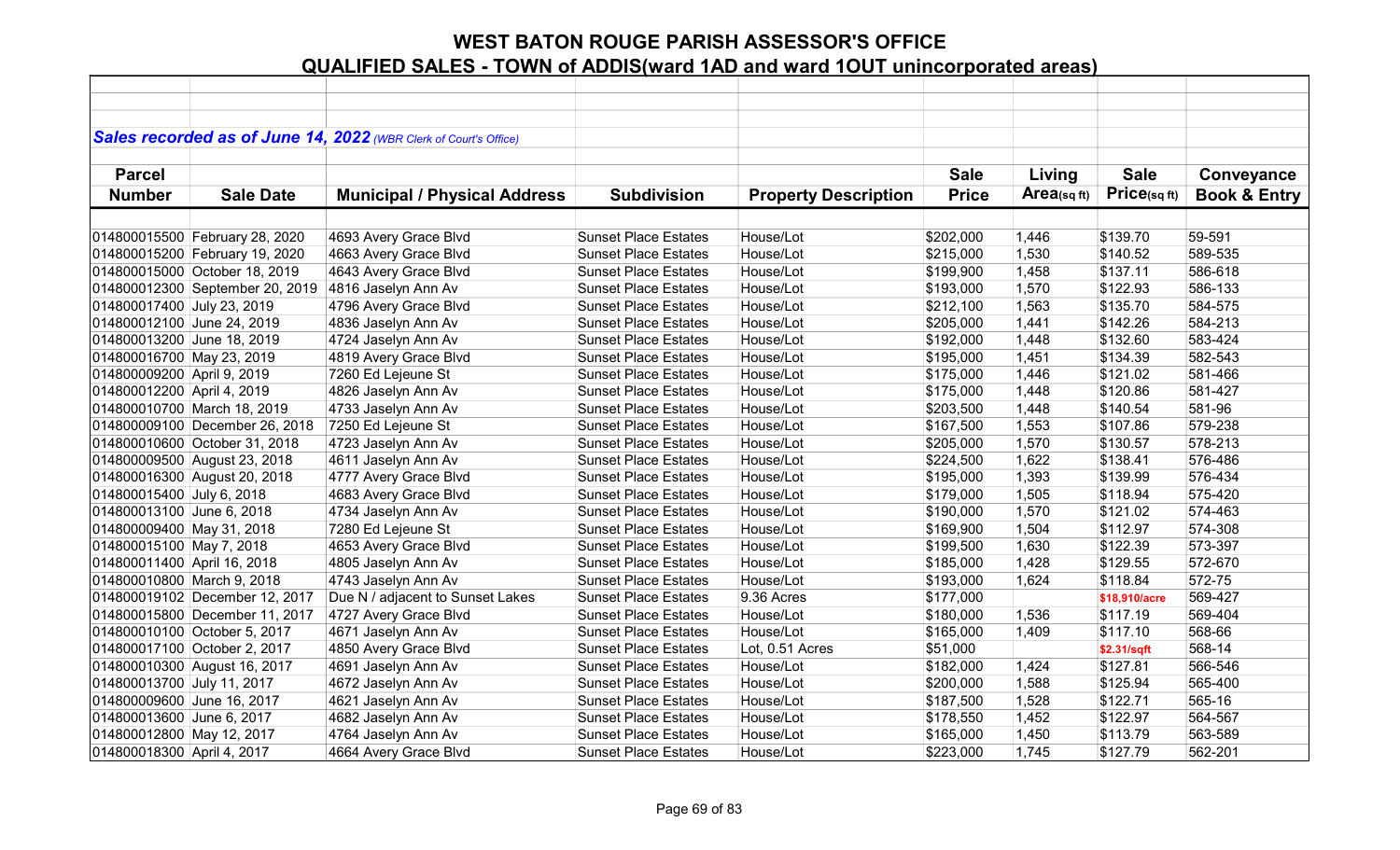|                             |                                 | Sales recorded as of June 14, 2022 (WBR Clerk of Court's Office) |                             |                             |              |            |              |                         |
|-----------------------------|---------------------------------|------------------------------------------------------------------|-----------------------------|-----------------------------|--------------|------------|--------------|-------------------------|
|                             |                                 |                                                                  |                             |                             |              |            |              |                         |
| <b>Parcel</b>               |                                 |                                                                  |                             |                             | <b>Sale</b>  | Living     | <b>Sale</b>  | Conveyance              |
| <b>Number</b>               | <b>Sale Date</b>                | <b>Municipal / Physical Address</b>                              | <b>Subdivision</b>          | <b>Property Description</b> | <b>Price</b> | Area(sqft) | Price(sq ft) | <b>Book &amp; Entry</b> |
|                             |                                 |                                                                  |                             |                             |              |            |              |                         |
| 014800015900 April 3, 2017  |                                 | 4737 Avery Grace Blvd                                            | <b>Sunset Place Estates</b> | House/Lot                   | \$185,000    | 1,460      | \$126.71     | 562-148                 |
|                             | 014800015300 March 13, 2017     | 4673 Avery Grace Blvd                                            | <b>Sunset Place Estates</b> | House/Lot                   | \$175,000    | 1,452      | \$120.52     | 561-471                 |
|                             | 014800012500 October 28, 2016   | 4794 Jaselyn Ann Av                                              | <b>Sunset Place Estates</b> | House/Lot                   | \$172,000    | 1,457      | \$118.05     | 558-428                 |
|                             | 014800013200 October 25, 2016   | 4724 Jaselyn Ann Av                                              | <b>Sunset Place Estates</b> | House/Lot                   | \$180,000    | 1,446      | \$124.48     | 558-350                 |
|                             | 014800016100 October 25, 2016   | 4757 Avery Grace Blvd                                            | <b>Sunset Place Estates</b> | Lot, 0.25 Acres             | \$33,000     |            | \$3.16/sqft  | 558-357                 |
|                             | 014800015500 September 22, 2016 | 4693 Avery Grace Blvd                                            | <b>Sunset Place Estates</b> | House/Lot                   | \$169,000    | 1,446      | \$116.87     | 557-453                 |
|                             | 014800017800 August 29, 2016    | 4746 Avery Grace Blvd                                            | <b>Sunset Place Estates</b> | House/Lot                   | \$186,500    | 1,503      | \$124.09     | 556-665                 |
| 014800009500 June 16, 2016  |                                 | 4611 Jaselyn Ann Av                                              | <b>Sunset Place Estates</b> | House/Lot                   | \$205,000    | 1,622      | \$126.39     | 555-251                 |
| 014800012900 June 16, 2016  |                                 | 4754 Jaselyn Ann Av                                              | <b>Sunset Place Estates</b> | House/Lot                   | \$174,000    | 1,476      | \$117.89     | 555-273                 |
| 014800016900 June 16, 2016  |                                 | 4839 Avery Grace Blvd                                            | <b>Sunset Place Estates</b> | House/Lot                   | \$190,000    | 1,707      | \$111.31     | 555-276                 |
| 014800012000 May 20, 2016   |                                 | 4846 Jaselyn Ann Av                                              | <b>Sunset Place Estates</b> | House/Lot                   | \$168,000    | 1,423      | \$118.06     | 554-432                 |
| 014800014300 May 17, 2016   |                                 | 4612 Jaselyn Ann Av                                              | <b>Sunset Place Estates</b> | House/Lot                   | \$192,400    | 1,619      | \$118.84     | 554-351                 |
| 014800013000 May 4, 2016    |                                 | 4744 Jaselyn Ann Av                                              | <b>Sunset Place Estates</b> | House/Lot                   | \$172,000    | 1,472      | \$116.85     | 554-101                 |
| 014800016300 April 25, 2016 |                                 | 4777 Avery Grace Blvd                                            | <b>Sunset Place Estates</b> | House/Lot                   | \$169,900    | 1,393      | \$121.97     | 553-560                 |
|                             | 014800018300 February 5, 2016   | 4664 Avery Grace Blvd                                            | <b>Sunset Place Estates</b> | House/Lot                   | \$212,000    | 1,745      | \$121.49     | 552-52                  |
|                             | 014800014600 January 22, 2016   | 7322 Wyatt Christopher Ln                                        | <b>Sunset Place Estates</b> | House/Lot                   | \$170,800    | 1,377      | \$124.04     | 551-281                 |
|                             | 014800018400 December 9, 2015   | 4654 Avery Grace Blvd                                            | <b>Sunset Place Estates</b> | House/Lot                   | \$214,900    | 1,720      | \$124.94     | 550-390                 |
|                             | 014800009300 October 22, 2015   | 7270 Ed Lejeune St                                               | <b>Sunset Place Estates</b> | House/Lot                   | \$154,900    | 1,376      | \$112.57     | 549-375                 |
|                             | 014800013800 September 17, 2015 | 4662 Jaselyn Ann Av                                              | <b>Sunset Place Estates</b> | House/Lot                   | \$171,000    | 1,423      | \$120.17     | 548-496                 |
|                             | 014800009400 August 28, 2015    | 7280 Ed Lejeune St                                               | <b>Sunset Place Estates</b> | House/Lot                   | \$154,900    | 1,504      | \$102.99     | 548-84                  |
|                             | 014800012400 August 12, 2015    | 4806 Jaselyn Ann Av                                              | <b>Sunset Place Estates</b> | House/Lot                   | \$179,900    | 1,585      | \$113.50     | 547-545                 |
| 014800017600 July 28, 2015  |                                 | 4766 Avery Grace Blvd                                            | <b>Sunset Place Estates</b> | Lot                         | \$42,000     |            | n/a          | 547-276                 |
| 014800011400 July 2, 2015   |                                 | 4805 Jaselyn Ann Av                                              | <b>Sunset Place Estates</b> | House/Lot                   | \$172,500    | 1,428      | \$120.80     | 546-520                 |
| 014800010200 May 26, 2015   |                                 | 4681 Jaselyn Ann Av                                              | <b>Sunset Place Estates</b> | House/Lot                   | \$175,000    | 1,452      | \$120.52     | 545-409                 |
| 014800018200 April 28, 2015 |                                 | 4684 Avery Grace Blvd                                            | <b>Sunset Place Estates</b> | House/Lot                   | \$186,500    | 1,472      | \$126.70     | 544-577                 |
|                             | 014800011400 February 9, 2015   | 4805 Jaselyn Ann Av                                              | <b>Sunset Place Estates</b> | House/Lot                   | \$172,000    | 1,428      | \$120.45     | 542-437                 |
|                             | 014800009200 January 8, 2015    | 7260 Ed Lejeune St                                               | <b>Sunset Place Estates</b> | House/Lot                   | \$154,900    | 1,446      | \$107.12     | 541-612                 |
|                             | 014800009800'November 3, 2014   | 4641 Jaselyn Ann Av                                              | <b>Sunset Place Estates</b> | House/Lot                   | \$156,000    | 1,446      | \$107.88     | 540-267                 |
|                             | 014800014500 February 6, 2014   | 7312 Wyatt Christopher Ln                                        | <b>Sunset Place Estates</b> | House/Lot                   | \$154,900    | 1,416      | \$109.39     | 531-502                 |
|                             | 014800010500 January 8, 2014    | 4713 Jaselyn Ann Av                                              | <b>Sunset Place Estates</b> | House/Lot                   | \$182,900    | 1,544      | \$118.46     | 530-507                 |
|                             | 014800009400 January 3, 2014    | 7280 Ed Lejeune St                                               | <b>Sunset Place Estates</b> | Lot                         | \$36,000     |            | n/a          | 530-425                 |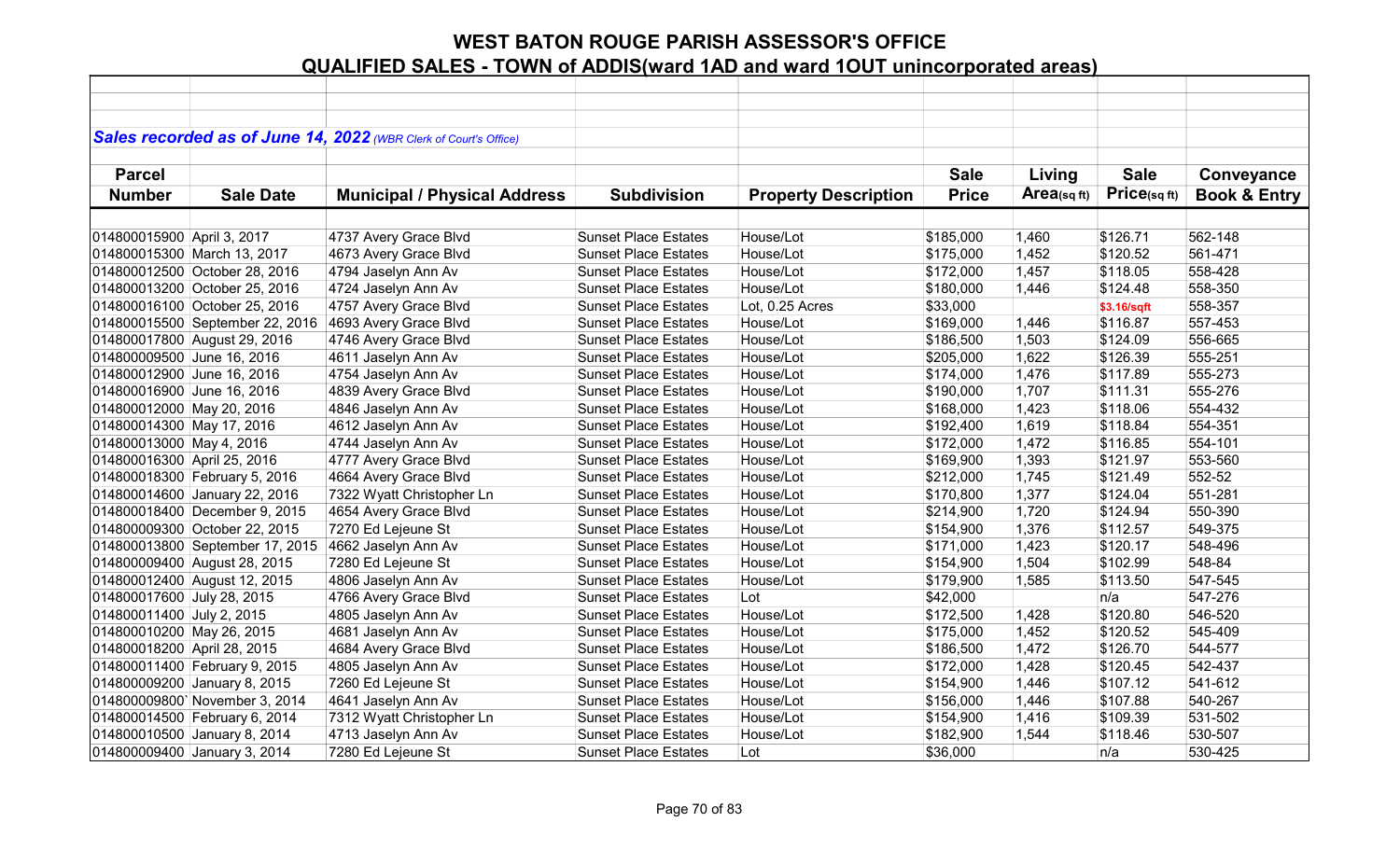|                             |                                 | Sales recorded as of June 14, 2022 (WBR Clerk of Court's Office) |                             |                             |              |                |              |                         |
|-----------------------------|---------------------------------|------------------------------------------------------------------|-----------------------------|-----------------------------|--------------|----------------|--------------|-------------------------|
|                             |                                 |                                                                  |                             |                             |              |                |              |                         |
| <b>Parcel</b>               |                                 |                                                                  |                             |                             | <b>Sale</b>  | Living         | <b>Sale</b>  | Conveyance              |
| <b>Number</b>               | <b>Sale Date</b>                | <b>Municipal / Physical Address</b>                              | <b>Subdivision</b>          | <b>Property Description</b> | <b>Price</b> | Area(sq $ft$ ) | Price(sqft)  | <b>Book &amp; Entry</b> |
|                             |                                 |                                                                  |                             |                             |              |                |              |                         |
|                             |                                 |                                                                  | <b>Sunset Place Estates</b> | House/Lot                   |              |                |              | 530-428                 |
|                             | 014800017700 January 3, 2014    | 4756 Avery Grace Blvd                                            |                             |                             | \$177,900    | 1,456          | \$122.18     |                         |
|                             | 014800009300 December 26, 2013  | 7270 Ed Lejeune St                                               | <b>Sunset Place Estates</b> | Lot                         | \$36,000     |                | n/a          | 529-470                 |
|                             | 014800017800 December 20, 2013  | 4746 Avery Grace Blvd                                            | <b>Sunset Place Estates</b> | Lot                         | \$36,000     |                | n/a          | 529-394                 |
|                             | 014800009600 November 26, 2013  | 4621 Jaselyn Ann Av                                              | <b>Sunset Place Estates</b> | Lot                         | \$38,000     |                | n/a          | 528-649                 |
|                             | 014800014100 November 20, 2013  | 4632 Jaselyn Ann Av                                              | <b>Sunset Place Estates</b> | House/Lot                   | \$159,900    | 1,391          | \$114.95     | 528-522                 |
|                             | 014800014700 October 25, 2013   | 4613 Avery Grace Blvd                                            | <b>Sunset Place Estates</b> | House/Lot                   | \$172,900    | 1,606          | \$107.66     | 528-144                 |
|                             | 014800009200 October 23, 2013   | 7260 Ed Lejeune St                                               | <b>Sunset Place Estates</b> | Lot                         | \$36,000     |                | n/a          | 528-117                 |
|                             | 014800018900 September 20, 2013 | 7362 Wyatt Christopher Ln                                        | <b>Sunset Place Estates</b> | Lot                         | \$34,000     |                | n/a          | 527-240                 |
|                             | 014800011900 September 13, 2013 | 4856 Jaselyn Ann Av                                              | <b>Sunset Place Estates</b> | Lot                         | \$32,000     |                |              | 527-106                 |
|                             | 014800012000 September 12, 2013 | 4846 Jaselyn Ann Av                                              | <b>Sunset Place Estates</b> | Lot                         | \$31,000     |                | n/a          | 527-98                  |
|                             | 014800012100 August 26, 2013    | 4836 Jaselyn Ann Av                                              | <b>Sunset Place Estates</b> | House/Lot                   | \$166,500    | 1,441          | \$115.54     | 526-497                 |
|                             | 014800017600 August 21, 2013    | 4766 Avery Grace Blvd                                            | <b>Sunset Place Estates</b> | Lot                         | \$42,000     |                | n/a          | 526-363                 |
| 014800018700 August 5, 2013 |                                 | 7342 Wyatt Christopher Ln                                        | <b>Sunset Place Estates</b> | Lot                         | \$33,500     |                | n/a          | 526-68                  |
| 014800014000 August 1, 2013 |                                 | 4642 Jaselyn Ann Av                                              | <b>Sunset Place Estates</b> | House/Lot                   | \$159,900    | 1,413          | \$113.16     | $526 - 7$               |
| 014800014300 July 15, 2013  |                                 | 4612 Jaselyn Ann Av                                              | <b>Sunset Place Estates</b> | House/Lot                   | \$179,000    | 1,619          | \$110.56     | 525-447                 |
| 014800014400 July 3, 2013   |                                 | 7302 Wyatt Christopher Ln                                        | <b>Sunset Place Estates</b> | Lot                         | \$37,000     |                | n/a          | 525-313                 |
| 014800010600 July 1, 2013   |                                 | 4723 Jaselyn Ann Av                                              | <b>Sunset Place Estates</b> | House/Lot                   | \$179,900    | 1,570          | \$114.59     | 525-291                 |
| 014800016300 June 21, 2013  |                                 | 4777 Avery Grace Blvd                                            | <b>Sunset Place Estates</b> | House/Lot                   | \$154,900    | 1,393          | \$111.20     | 525-161                 |
| 014800014600 May 29, 2013   |                                 | 7322 Wyatt Christopher Ln                                        | <b>Sunset Place Estates</b> | Lot                         | \$37,000     |                | n/a          | 524-375                 |
| 014800012500 May 20, 2013   |                                 | 4794 Jaselyn Ann Av                                              | <b>Sunset Place Estates</b> | House/Lot                   | \$157,000    | 1,457          | \$107.76     | 524-168                 |
| 014800014200 May 7, 2013    |                                 | 4622 Jaselyn Ann Av                                              | <b>Sunset Place Estates</b> | Lot                         | \$36,500     |                | n/a          | 523-450                 |
| 014800014500 May 7, 2013    |                                 | 7312 Wyatt Christopher Ln                                        | <b>Sunset Place Estates</b> | Lot                         | \$36,500     |                | n/a          | 523-450                 |
| 014800014100 May 7, 2013    |                                 | 4632 Jaselyn Ann Av                                              | <b>Sunset Place Estates</b> | Lot                         | \$36,000     |                | n/a          | 523-471                 |
| 014800018500 May 7, 2013    |                                 | 4644 Avery Grace Blvd                                            | <b>Sunset Place Estates</b> | House/Lot                   | \$242,866    | 1,983          | \$122.47     | 523-475                 |
| 014800012600 April 1, 2013  |                                 | 4784 Jaselyn Ann Av                                              | <b>Sunset Place Estates</b> | House/Lot                   | \$159,900    | 1,347          | \$118.71     | 522-486                 |
|                             | 014800010500 February 21, 2013  | 4713 Jaselyn Ann Av                                              | <b>Sunset Place Estates</b> | Lots(2)                     | \$66,000     |                | \$33,000/lot | 521-458                 |
|                             | 014800013700 February 19, 2013  | 4672 Jaselyn Ann Av                                              | <b>Sunset Place Estates</b> | House/Lot                   | \$170,900    | 1,588          | \$107.62     | 521-384                 |
|                             | 014800014000 February 19, 2013  | 4642 Jaselyn Ann Av                                              | <b>Sunset Place Estates</b> | Lot                         | \$36,000     |                | n/a          | 521-387                 |
|                             | 014800013900 February 11, 2013  | 4652 Jaselyn Ann Av                                              | <b>Sunset Place Estates</b> | House/Lot                   | \$174,000    | 1,444          | \$120.50     | 521-331                 |
|                             | 014800014900 February 6, 2013   | 4633 Avery Grace Blvd                                            | <b>Sunset Place Estates</b> | House/Lot                   | \$208,943    | 1,712          | \$122.05     | 521-187                 |
|                             | 014800014700 February 5, 2013   | 4613 Avery Grace Blvd                                            | <b>Sunset Place Estates</b> | Lot                         | \$32,300     |                | n/a          | 521-159                 |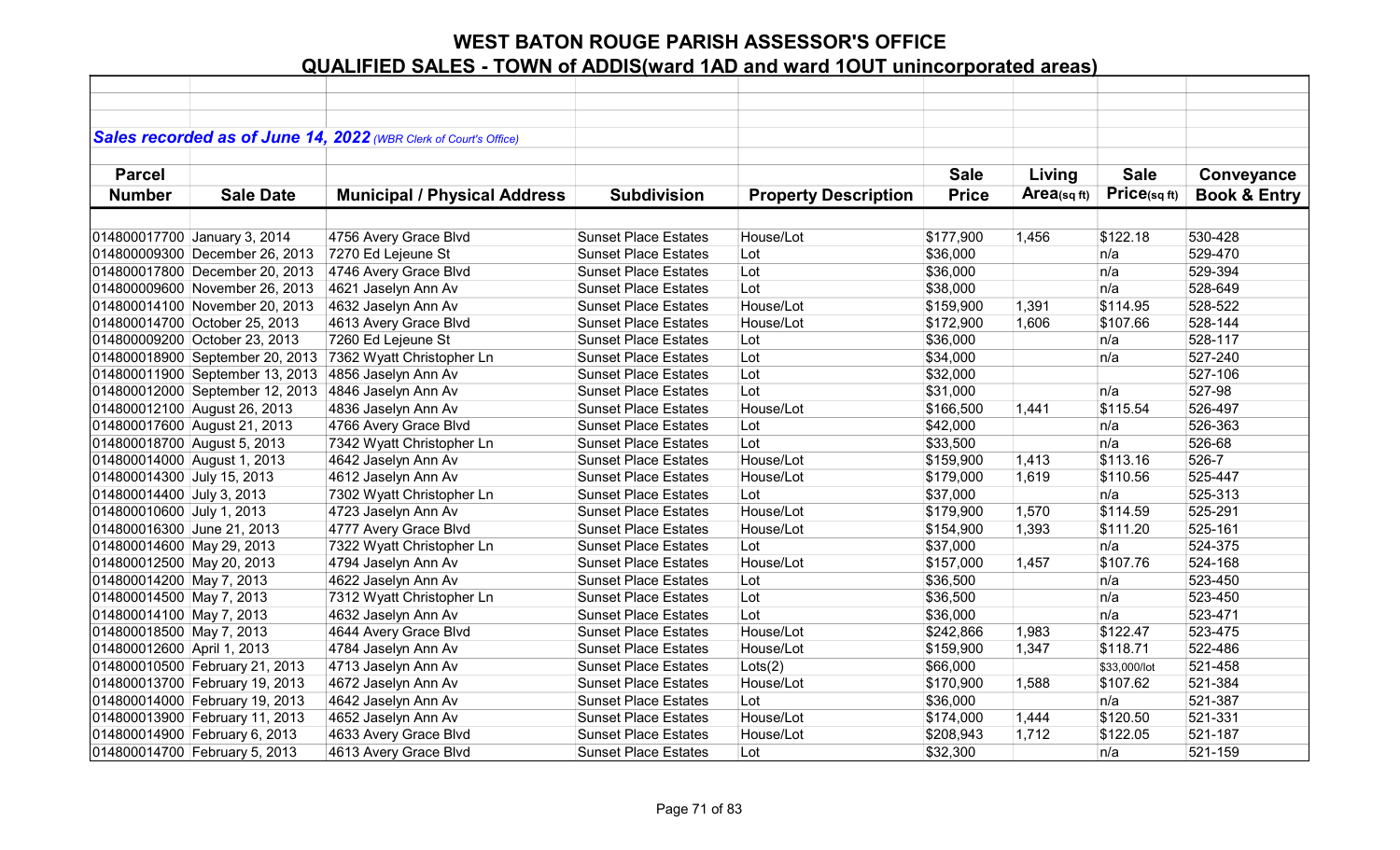|                             |                                 | Sales recorded as of June 14, 2022 (WBR Clerk of Court's Office) |                             |                             |              |                |              |                         |
|-----------------------------|---------------------------------|------------------------------------------------------------------|-----------------------------|-----------------------------|--------------|----------------|--------------|-------------------------|
| <b>Parcel</b>               |                                 |                                                                  |                             |                             | <b>Sale</b>  |                | <b>Sale</b>  |                         |
|                             |                                 |                                                                  |                             |                             |              | Living         |              | Conveyance              |
| <b>Number</b>               | <b>Sale Date</b>                | <b>Municipal / Physical Address</b>                              | <b>Subdivision</b>          | <b>Property Description</b> | <b>Price</b> | Area(sq $ft$ ) | Price(sq ft) | <b>Book &amp; Entry</b> |
|                             |                                 |                                                                  |                             |                             |              |                |              |                         |
|                             | 014800018100 January 30, 2013   | 4694 Avery Grace Blvd                                            | <b>Sunset Place Estates</b> | House/Lot                   | \$185,000    | 1,540          | \$120.13     | 521-97                  |
|                             | 014800012100 January 24, 2013   | 4836 Jaselyn Ann Av                                              | <b>Sunset Place Estates</b> | Lot                         | \$29,000     |                | n/a          | 521-60                  |
|                             | 014800014300 January 22, 2013   | 4612 Jaselyn Ann Av                                              | <b>Sunset Place Estates</b> | Lot                         | \$33,500     |                | n/a          | $521 - 1$               |
|                             | 014800016300 January 22, 2013   | 4777 Avery Grace Blvd                                            | <b>Sunset Place Estates</b> | Lot                         | \$29,900     |                | n/a          | $521 - 1$               |
|                             | 014800018500 January 22, 2013   | 4644 Avery Grace Blvd                                            | <b>Sunset Place Estates</b> | Lot                         | \$33,000     |                | n/a          | $521 - 5$               |
|                             | 014800013100 January 16, 2013   | 4734 Jaselyn Ann Av                                              | <b>Sunset Place Estates</b> | Lot                         | \$29,990     |                | n/a          | 520-588                 |
|                             | 014800018800 December 26, 2012  | 7352 Wyatt Christopher Ln                                        | <b>Sunset Place Estates</b> | House/Lot                   | \$185,900    | 1,551          | \$119.86     | 520-88                  |
|                             | 014800015600 December 12, 2012  | 4707 Avery Grace Blvd                                            | <b>Sunset Place Estates</b> | House/Lot                   | \$180,250    | 1,565          | \$115.18     | 519-457                 |
|                             | 014800012200 December 11, 2012  | 4826 Jaselyn Ann Av                                              | <b>Sunset Place Estates</b> | House/Lot                   | \$151,000    | 1,448          | \$104.28     | 519-406                 |
|                             | 014800013500 December 5, 2012   | 4692 Jaselyn Ann Av                                              | <b>Sunset Place Estates</b> | House/Lot                   | \$176,900    | 1,551          | \$114.06     | 519-328                 |
|                             | 014800012600 November 29, 2012  | 4784 Jaselyn Ann Av                                              | <b>Sunset Place Estates</b> | Lot                         | \$59,800     |                | n/a          | 519-225                 |
|                             | 014800013200 November 21, 2012  | 4724 Jaselyn Ann Av                                              | <b>Sunset Place Estates</b> | House/Lot                   | \$173,150    | 1,446          | \$119.74     | 519-168                 |
|                             | 014800014900 October 11, 2012   | 4633 Avery Grace / 4652 Jaselyn Ann                              | <b>Sunset Place Estates</b> | Lots(2)                     | \$67,900     |                | \$33,950/lot | 518-169                 |
|                             | 014800011600 September 26, 2012 | 4825 Jaselyn Ann Av                                              | <b>Sunset Place Estates</b> | House/Lot                   | \$170,000    | 1,441          | \$117.97     | 517-437                 |
|                             | 014800009500 September 18, 2012 | 4611 Jaselyn Ann Av                                              | <b>Sunset Place Estates</b> | House/Lot                   | \$184,971    | 1,622          | \$114.04     | 517-290                 |
|                             | 014800015000 September 4, 2012  | 4643 Avery Grace Blvd                                            | <b>Sunset Place Estates</b> | House/Lot                   | \$172,900    | 1,458          | \$118.59     | 516-545                 |
|                             | 014800014800 August 16, 2012    | 4623 Avery Grace Blvd                                            | <b>Sunset Place Estates</b> | House/Lot                   | \$165,000    | 1,497          | \$110.22     | 516-235                 |
| 014800015300 August 9, 2012 |                                 | 4673 Avery Grace Blvd                                            | <b>Sunset Place Estates</b> | House/Lot                   | \$173,900    | 1,452          | \$119.77     | 515-403                 |
| 014800013700 August 7, 2012 |                                 | 4672 Jaselyn Ann Av                                              | <b>Sunset Place Estates</b> | Lot                         | \$30,000     |                | n/a          | 515-290                 |
| 014800013300 August 1, 2012 |                                 | 4714 Jaselyn Ann Av                                              | <b>Sunset Place Estates</b> | House/Lot                   | \$175,900    | 1,461          | \$120.40     | 514-466                 |
| 014800013500 July 16, 2012  |                                 | 4692 Jaselyn Ann Av                                              | <b>Sunset Place Estates</b> | Lot                         | \$28,750     |                | n/a          | 514-66                  |
| 014800018800 July 16, 2012  |                                 | 7352 Wyatt Christopher Ln                                        | <b>Sunset Place Estates</b> | Lot                         | \$28,750     |                | n/a          | 514-66                  |
| 014800012200 July 13, 2012  |                                 | 4826 Jaselyn Ann Av                                              | <b>Sunset Place Estates</b> | Lot                         | \$26,000     |                | n/a          | 514-19                  |
| 014800012300 July 11, 2012  |                                 | 4816 Jaselyn Ann Av                                              | <b>Sunset Place Estates</b> | House/Lot                   | \$173,000    | 1,570          | \$110.19     | 513-693                 |
| 014800018100 July 2, 2012   |                                 | 4694 Avery Grace Blvd                                            | <b>Sunset Place Estates</b> | Lot                         | \$41,000     |                | n/a          | 513-560                 |
| 014800009500 June 18, 2012  |                                 | 4611 Jaselyn Ann Av                                              | <b>Sunset Place Estates</b> | Lot                         | \$32,000     |                | n/a          | 513-373                 |
| 014800009700 May 15, 2012   |                                 | 4631 Jaselyn Ann Av                                              | <b>Sunset Place Estates</b> | House/Lot                   | \$168,000    | 1,439          | \$116.75     | 512-233                 |
| 014800012700 May 14, 2012   |                                 | 4774 Jaselyn Ann Av                                              | <b>Sunset Place Estates</b> | House/Lot                   | \$169,900    | 1,462          | \$116.21     | 512-184                 |
| 014800015600 May 8, 2012    |                                 | 4707 Avery Grace Blvd                                            | <b>Sunset Place Estates</b> | Lot                         | \$30,000     |                | n/a          | 512-65                  |
| 014800014800 May 4, 2012    |                                 | 4623 Avery Grace Blvd                                            | <b>Sunset Place Estates</b> | Lot                         | \$33,500     |                | n/a          | 511-692                 |
| 014800013200 March 23, 2012 |                                 | 4714 / 4724 Jaselyn Ann Av                                       | <b>Sunset Place Estates</b> | Lots(2)                     | \$59,800     |                | \$29,900/lot | 510-661                 |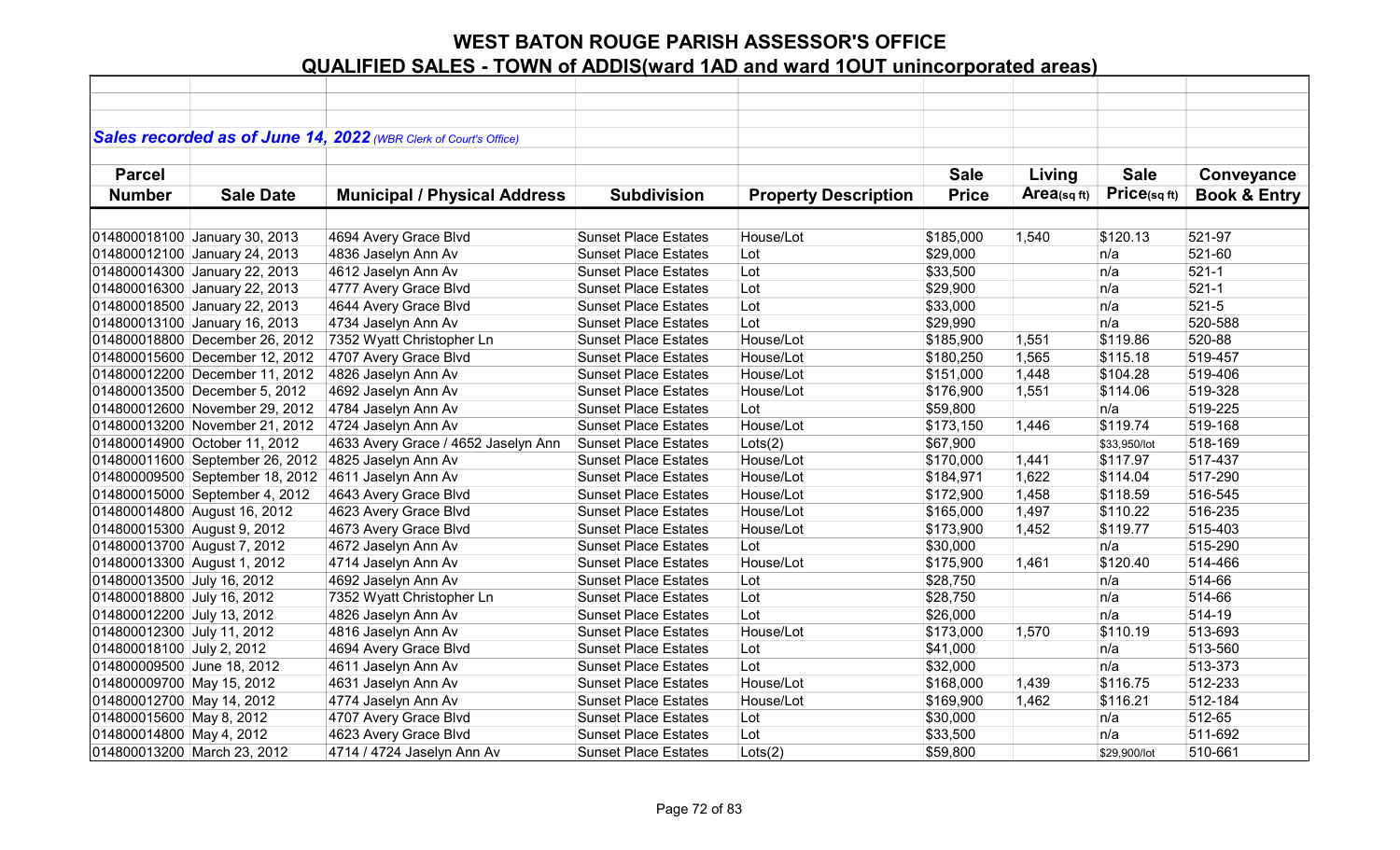|                             |                                 | Sales recorded as of June 14, 2022 (WBR Clerk of Court's Office) |                             |                             |              |            |              |                         |
|-----------------------------|---------------------------------|------------------------------------------------------------------|-----------------------------|-----------------------------|--------------|------------|--------------|-------------------------|
|                             |                                 |                                                                  |                             |                             |              |            |              |                         |
| <b>Parcel</b>               |                                 |                                                                  |                             |                             | <b>Sale</b>  | Living     | <b>Sale</b>  | Conveyance              |
| <b>Number</b>               | <b>Sale Date</b>                | <b>Municipal / Physical Address</b>                              | <b>Subdivision</b>          | <b>Property Description</b> | <b>Price</b> | Area(sqft) | Price(sq ft) | <b>Book &amp; Entry</b> |
|                             |                                 |                                                                  |                             |                             |              |            |              |                         |
| 014800012900 March 6, 2012  |                                 | 4754 Jaselyn Ann Av                                              | <b>Sunset Place Estates</b> | House/Lot                   | \$173,900    | 1,476      | \$117.82     | 510-429                 |
| 014800012300 March 2, 2012  |                                 | 4816 Jaselyn Ann Av                                              | <b>Sunset Place Estates</b> | Lot                         | \$29,500     |            | n/a          | 510-380                 |
|                             | 014800015000 February 29, 2012  | 4643 Avery Grace Blvd                                            | <b>Sunset Place Estates</b> | Lot                         | \$29,900     |            | n/a          | 510-327                 |
|                             | 014800017400 February 22, 2012  | 4796 Avery Grace Blvd                                            | <b>Sunset Place Estates</b> | House/Lot                   | \$190,000    | 1,563      | \$121.56     | 510-158                 |
|                             | 014800015200 February 22, 2012  | 4663 Avery Grace Blvd                                            | <b>Sunset Place Estates</b> | House/Lot                   | \$169,900    | 1,530      | \$111.05     | 510-169                 |
|                             | 014800012700 February 3, 2012   | 4774 Jaselyn Ann Av                                              | <b>Sunset Place Estates</b> | Lot                         | \$29,900     |            | n/a          | 509-634                 |
|                             | 014800009600 January 6, 2012    | 4621 Jaselyn Ann Av                                              | <b>Sunset Place Estates</b> | Lot                         | \$37,000     |            | n/a          | 509-245                 |
|                             | 014800017500 December 27, 2011  | 4776 Avery Grace Blvd                                            | <b>Sunset Place Estates</b> | House/Lot                   | \$196,600    | 1,580      | \$124.43     | 509-102                 |
|                             | 014800011400 December 7, 2011   | 4805 Jaselyn Ann Av                                              | <b>Sunset Place Estates</b> | House/Lot                   | \$169,900    | 1,428      | \$118.98     | 508-412                 |
|                             | 014800018400 December 5, 2011   | 4654 Avery Grace Blvd                                            | <b>Sunset Place Estates</b> | Lot                         | \$35,000     |            | n/a          | 508-315                 |
|                             | 014800018300 November 14, 2011  | 4664 Avery Grace Blvd                                            | <b>Sunset Place Estates</b> | House/Lot                   | \$214,500    | 1,745      | \$122.92     | 507-627                 |
|                             | 014800015500 November 8, 2011   | 4693 Avery Grace Blvd                                            | <b>Sunset Place Estates</b> | House/Lot                   | \$169,000    | 1,446      | \$116.87     | 507-598                 |
|                             | 014800016500 October 31, 2011   | 4797 Avery Grace Blvd                                            | <b>Sunset Place Estates</b> | House/Lot                   | \$169,900    | 1,564      | \$108.63     | 507-232                 |
|                             | 014800015700 October 20, 2011   | 4717 Avery Grace Blvd                                            | <b>Sunset Place Estates</b> | House/Lot                   | \$167,000    | 1,413      | \$118.19     | 507-40                  |
|                             | 014800012900 October 14, 2011   | 4754 Jaselyn Ann / 4673-4796 Avery Gr Sunset Place Estates       |                             | Lots(3)                     | \$100,800    |            | \$33,600/lot | 506-658                 |
|                             | 014800015100 October 6, 2011    | 4653 Avery Grace Blvd                                            | <b>Sunset Place Estates</b> | House/Lot                   | \$184,200    | 1,575      | \$116.95     | 506-514                 |
|                             | 014800017000 September 27, 2011 | 4849 Avery Grace Blvd                                            | <b>Sunset Place Estates</b> | House/Lot                   | \$161,900    | 1,415      | \$114.42     | 506-274                 |
|                             | 014800018500 September 22, 2011 | 4644 Avery Grace Blvd                                            | <b>Sunset Place Estates</b> | Lot                         | \$44,000     |            | n/a          | 506-173                 |
|                             | 014800018000 September 21, 2011 | 4716 Avery Grace Blvd                                            | <b>Sunset Place Estates</b> | Lot                         | \$41,000     |            | n/a          | 506-166                 |
|                             | 014800017500 September 14, 2011 | 4776 Avery Grace Blvd                                            | <b>Sunset Place Estates</b> | Lot                         | \$41,000     |            | n/a          | 506-117                 |
|                             | 014800018200 August 16, 2011    | 4684 Avery Grace Blvd                                            | <b>Sunset Place Estates</b> | House/Lot                   | \$176,900    | 1,472      | \$120.18     | 505-193                 |
|                             | 014800011700 August 15, 2011    | 4835 Jaselyn Ann Av                                              | <b>Sunset Place Estates</b> | House/Lot                   | \$171,000    | 1,440      | \$118.75     | 505/128                 |
| 014800018300 August 4, 2011 |                                 | 4664 Avery Grace Blvd                                            | <b>Sunset Place Estates</b> | Lot                         | \$41,000     |            | n/a          | 505-26                  |
| 014800017900 August 1, 2011 |                                 | 4726 Avery Grace Blvd                                            | <b>Sunset Place Estates</b> | House/Lot                   | \$174,000    | 1,454      | \$119.67     | 504-578                 |
| 014800016500 July 22, 2011  |                                 | 4797 Avery Grace Blvd                                            | <b>Sunset Place Estates</b> | Lot                         | \$30,000     |            | n/a          | 504-545                 |
| 014800017600 July 18, 2011  |                                 | 4766 Avery Grace Blvd                                            | <b>Sunset Place Estates</b> | Lot                         | \$40,000     |            | n/a          | 504-402                 |
| 014800017800 July 14, 2011  |                                 | 4746 Avery Grace Blvd                                            | <b>Sunset Place Estates</b> | Lot                         | \$40,000     |            | n/a          | 504-362                 |
| 014800016700 June 29, 2011  |                                 | 4819 Avery Grace                                                 | <b>Sunset Place Estates</b> | Lot                         | \$29,900     |            | n/a          | 504-164                 |
| 014800010800 June 28, 2011  |                                 | 4743 Jaselyn Ann Av                                              | <b>Sunset Place Estates</b> | House/Lot                   | \$171,000    | 1,624      | \$105.30     | 504-151                 |
| 014800011600 June 28, 2011  |                                 | 4825 Jaselyn Ann Av                                              | <b>Sunset Place Estates</b> | House/Lot                   | \$171,000    | 1,441      | \$118.67     | 504-112                 |
| 014800016100 June 28, 2011  |                                 | 4757 Avery Grace Blvd                                            | <b>Sunset Place Estates</b> | Lot                         | \$29,000     |            | n/a          | 504-107                 |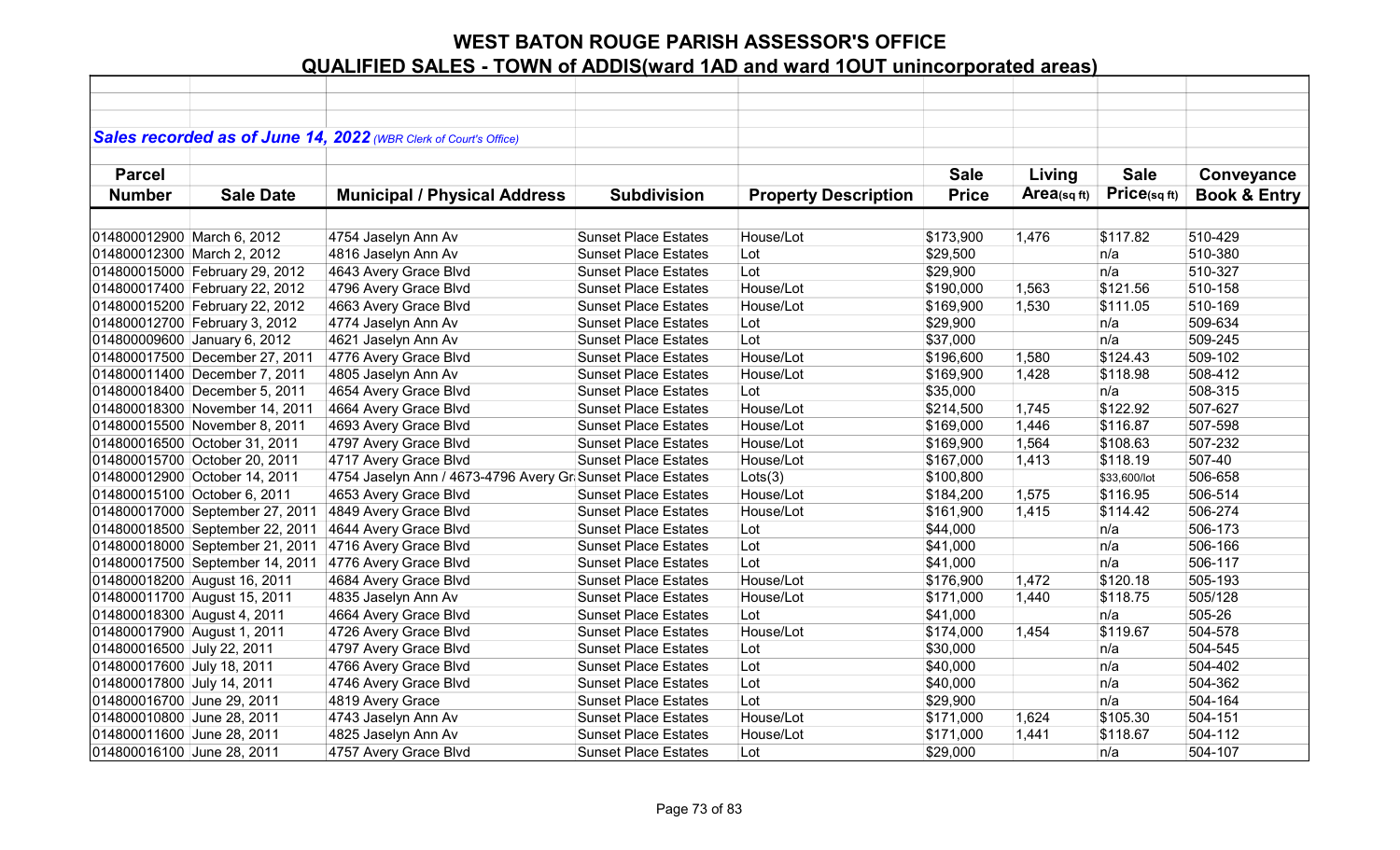|                             |                                | Sales recorded as of June 14, 2022 (WBR Clerk of Court's Office) |                             |                             |              |                |             |                         |
|-----------------------------|--------------------------------|------------------------------------------------------------------|-----------------------------|-----------------------------|--------------|----------------|-------------|-------------------------|
|                             |                                |                                                                  |                             |                             |              |                |             |                         |
| <b>Parcel</b>               |                                |                                                                  |                             |                             | <b>Sale</b>  | Living         | <b>Sale</b> | Conveyance              |
| <b>Number</b>               | <b>Sale Date</b>               | <b>Municipal / Physical Address</b>                              | <b>Subdivision</b>          | <b>Property Description</b> | <b>Price</b> | Area(sq $ft$ ) | Price(sqft) | <b>Book &amp; Entry</b> |
|                             |                                |                                                                  |                             |                             |              |                |             |                         |
| 014800009900 June 22, 2011  |                                | 4651 Jaselyn Ann Av                                              | <b>Sunset Place Estates</b> | House/Lot                   | \$165,000    | 1,443          | \$114.35    | 504-52                  |
| 014800012400 June 16, 2011  |                                | 4806 Jaselyn Ann Av                                              | <b>Sunset Place Estates</b> | Lot                         | \$30,000     |                | n/a         | $504-1$                 |
| 014800015500 June 14, 2011  |                                | 4693 Avery Grace Blvd                                            | <b>Sunset Place Estates</b> | Lot                         | \$29,900     |                | n/a         | 503-666                 |
| 01480001700 June 14, 2011   |                                | 4849 Avery Grace Blvd                                            | <b>Sunset Place Estates</b> | Lot                         | \$29,900     |                | n/a         | 503-666                 |
| 014800013600 June 1, 2011   |                                | 4682 Jaselyn Ann Av                                              | <b>Sunset Place Estates</b> | House/Lot                   | \$171,000    | 1,452          | \$117.77    | 503-348                 |
| 014800013800 May 13, 2011   |                                | 4662 Jaselyn Ann Av                                              | <b>Sunset Place Estates</b> | House/Lot                   | \$169,900    | 1,423          | \$119.40    | 503-129                 |
| 014800011400 May 13, 2011   |                                | 4805 Jaselyn Ann Av                                              | <b>Sunset Place Estates</b> | Lot                         | \$30,000     |                | n/a         | 503-134                 |
| 014800018200 May 13, 2011   |                                | 4684 Avery Grace Blvd                                            | <b>Sunset Place Estates</b> | Lot                         | \$41,000     |                | n/a         | 503-136                 |
| 014800017900 May 9, 2011    |                                | 4726 Avery Grace Blvd                                            | <b>Sunset Place Estates</b> | Lot                         | \$41,000     |                | n/a         | 503-100                 |
| 014800011700 May 9, 2011    |                                | 4835 Jaselyn Ann Av                                              | <b>Sunset Place Estates</b> | Lot                         | \$33,500     |                | n/a         | 503-102                 |
| 014800016000 April 25, 2011 |                                | 4747 Avery Grace Blvd                                            | <b>Sunset Place Estates</b> | House/Lot                   | \$169,900    | 1,446          | \$117.50    | 502-662                 |
| 014800011600 April 7, 2011  |                                | 4825 Jaselyn Ann Av                                              | <b>Sunset Place Estates</b> | Lot                         | \$31,000     |                | n/a         | 502-475                 |
| 014800016200 April 6, 2011  |                                | 4767 Avery Grace Blvd                                            | <b>Sunset Place Estates</b> | House/Lot                   | \$166,650    | 1,433          | \$116.29    | 502-431                 |
|                             | 014800009700 March 24, 2011    | 4631 Jaselyn Ann Av                                              | <b>Sunset Place Estates</b> | House/Lot                   | \$171,000    | 1,439          | \$118.83    | 502-96                  |
|                             | 014800009800 March 17, 2011    | 4641 Jaselyn Ann Av                                              | <b>Sunset Place Estates</b> | House/Lot                   | \$171,000    | 1,446          | \$118.26    | 501-591                 |
|                             | 014800013000 March 14, 2011    | 4744 Jaselyn Ann Av                                              | <b>Sunset Place Estates</b> | House/Lot                   | \$168,000    | 1,472          | \$114.13    | 501-524                 |
| 014800015200 March 7, 2011  |                                | 4663 Avery Grace Blvd                                            | <b>Sunset Place Estates</b> | Lot                         | \$30,000     |                | n/a         | 501-425                 |
| 014800015700 March 3, 2011  |                                | 4717 Avery Grace Blvd                                            | <b>Sunset Place Estates</b> | Lot                         | \$29,900     |                | n/a         | 501-376                 |
| 014800013600 March 3, 2011  |                                | 4682 Jaselyn Ann Av                                              | <b>Sunset Place Estates</b> | Lot                         | \$29,900     |                | n/a         | 501-376                 |
|                             | 014800018600 February 23, 2011 | 4614 Avery Grace Blvd                                            | <b>Sunset Place Estates</b> | House/Lot                   | \$265,000    | 2,281          | \$116.18    | 501-205                 |
|                             | 014800015800 February 15, 2011 | 4727 Avery Grace Blvd                                            | <b>Sunset Place Estates</b> | House/Lot                   | \$168,000    | 1,536          | \$109.38    | 501-98                  |
|                             | 014800013800 February 1, 2011  | 4662 Jaselyn Ann Av                                              | <b>Sunset Place Estates</b> | Lot                         | \$29,900     |                | n/a         | 500-676                 |
|                             | 014800010700 January 24, 2011  | 4733 Jaselyn Ann Av                                              | <b>Sunset Place Estates</b> | House/Lot                   | \$169,900    | 1,448          | \$117.33    | 500-629                 |
|                             | 014800010000 January 10, 2011  | 4661 Jaselyn Ann Av                                              | <b>Sunset Place Estates</b> | House/Lot                   | \$169,900    | 1,453          | \$116.93    | 500-460                 |
|                             | 014800009800 December 29, 2010 | 4641 Jaselyn Ann Av                                              | <b>Sunset Place Estates</b> | Lot                         | \$32,300     |                | n/a         | 500-277                 |
|                             | 014800009700 December 29, 2010 | 4631 Jaselyn Ann Av                                              | <b>Sunset Place Estates</b> | Lot                         | \$32,300     |                | n/a         | 500-277                 |
|                             | 014800016000 December 29, 2010 | 4747 Avery Grace Blvd                                            | <b>Sunset Place Estates</b> | Lot                         | \$32,300     |                | n/a         | 500-277                 |
|                             | 014800011200 December 2, 2010  | 4783 Jaselyn Ann Av                                              | <b>Sunset Place Estates</b> | House/Lot                   | \$171,000    | 1,448          | \$118.09    | 499-532                 |
|                             | 014800015900 December 1, 2010  | 4737 Avery Grace Blvd                                            | <b>Sunset Place Estates</b> | House/Lot                   | \$169,500    | 1,460          | \$116.10    | 499-444                 |
|                             | 014800016200 November 19, 2010 | 4767 Avery Grace Blvd                                            | <b>Sunset Place Estates</b> | Lot                         | \$30,000     |                | n/a         | 499-181                 |
|                             | 014800010100 November 3, 2010  | 4671 Jaselyn Ann Av                                              | <b>Sunset Place Estates</b> | House/Lot                   | \$169,200    | 1,409          | \$120.09    | 498-321                 |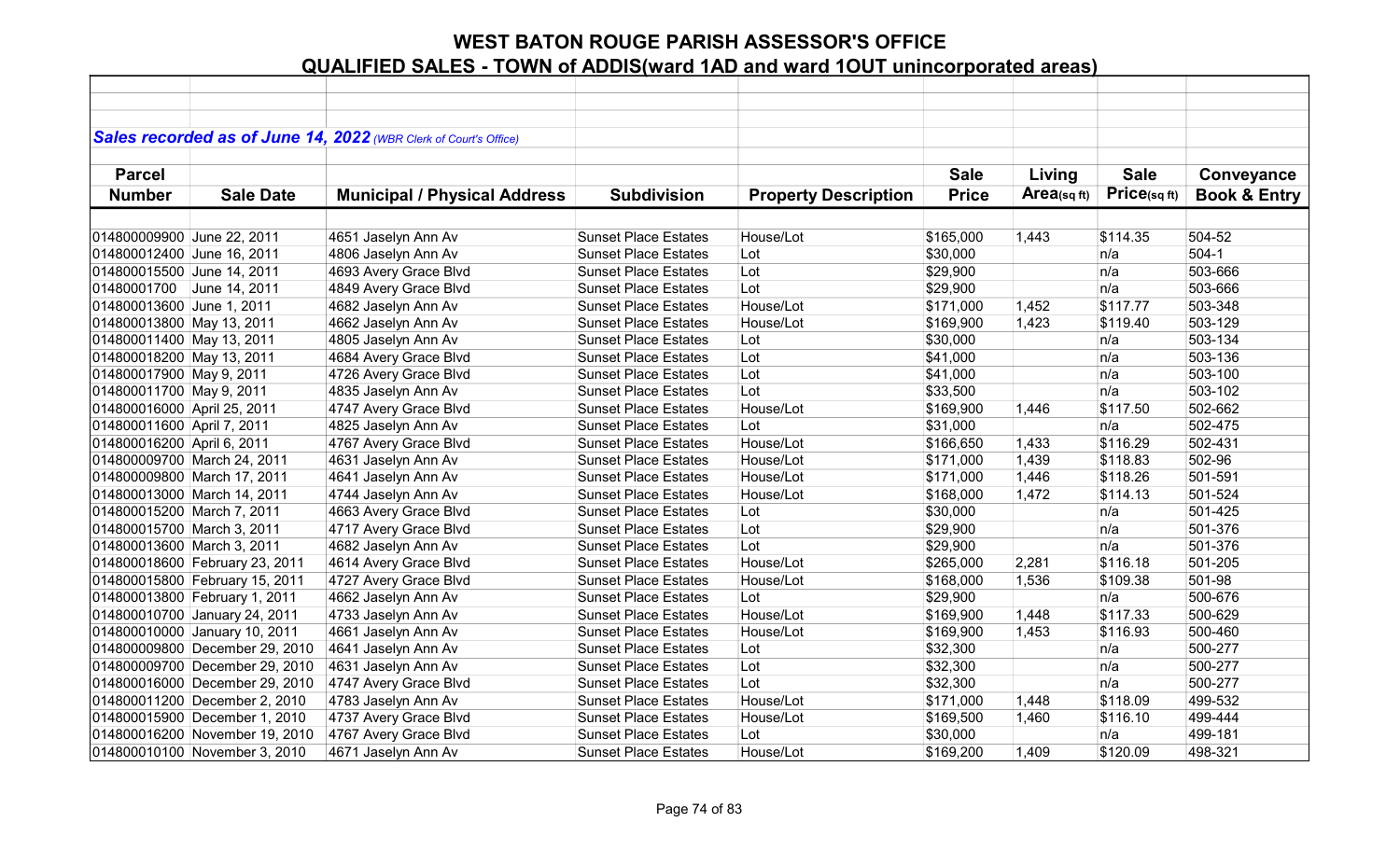|                             |                                 | Sales recorded as of June 14, 2022 (WBR Clerk of Court's Office) |                             |                             |              |                |             |                         |
|-----------------------------|---------------------------------|------------------------------------------------------------------|-----------------------------|-----------------------------|--------------|----------------|-------------|-------------------------|
|                             |                                 |                                                                  |                             |                             |              |                |             |                         |
| <b>Parcel</b>               |                                 |                                                                  |                             |                             | <b>Sale</b>  | Living         | <b>Sale</b> | Conveyance              |
| <b>Number</b>               | <b>Sale Date</b>                | <b>Municipal / Physical Address</b>                              | <b>Subdivision</b>          | <b>Property Description</b> | <b>Price</b> | Area(sq $ft$ ) | Price(sqft) | <b>Book &amp; Entry</b> |
|                             |                                 |                                                                  |                             |                             |              |                |             |                         |
|                             | 014800010000 October 29, 2010   | 4661 Jaselyn Ann Av                                              | <b>Sunset Place Estates</b> | Lot                         | \$34,500     |                | n/a         | 498-291                 |
|                             | 014800011500 October 28, 2010   | 4815 Jaselyn Ann Av                                              | <b>Sunset Place Estates</b> | House/Lot                   | \$172,000    | 1,530          | \$112.42    | 498-289                 |
|                             | 014800017300 October 22, 2010   | 4810 Avery Grace Blvd                                            | <b>Sunset Place Estates</b> | House/Lot                   | \$183,500    | 1,545          | \$118.77    | 498-71                  |
|                             | 014800011000 October 11, 2010   | 4763 Jaselyn Ann Av                                              | <b>Sunset Place Estates</b> | House/Lot                   | \$169,900    | 1,432          | \$118.65    | 497-608                 |
|                             | 014800018600 September 24, 2010 | 4614 Avery Grace Blvd                                            | <b>Sunset Place Estates</b> | Lot                         | \$45,000     |                | n/a         | 497-388                 |
|                             | 014800010300 August 16, 2010    | 4691 Jaselyn Ann Av                                              | <b>Sunset Place Estates</b> | House/Lot                   | \$169,900    | 1,424          | \$119.31    | 496-422                 |
| 014800010100 August 6, 2010 |                                 | 4671 Jaselyn Ann Av                                              | <b>Sunset Place Estates</b> | Lot                         | \$33,500     |                | n/a         | 496-298                 |
| 014800010700 August 6, 2010 |                                 | 4733 Jaselyn Ann Av                                              | <b>Sunset Place Estates</b> | Lot                         | \$33,500     |                | n/a         | 496-298                 |
| 014800017700 July 30, 2010  |                                 | 4756 Avery Grace Blvd                                            | <b>Sunset Place Estates</b> | House/Lot                   | \$174,900    | 1,456          | \$120.12    | 496-205                 |
| 014800009900 July 23, 2010  |                                 | 4651 Jaselyn Ann Av                                              | <b>Sunset Place Estates</b> | Lot                         | \$33,000     |                | n/a         | 496-107                 |
| 014800010900 July 13, 2010  |                                 | 4753 Jaselyn Ann Av                                              | <b>Sunset Place Estates</b> | House/Lot                   | \$169,900    | 1,453          | \$116.93    | 495-538                 |
| 014800011300 July 6, 2010   |                                 | 4793 Jaselyn Ann Av                                              | <b>Sunset Place Estates</b> | House/Lot                   | \$168,800    | 1,410          | \$119.72    | 495-377                 |
| 014800017300 June 28, 2010  |                                 | 4810 Avery Grace Blvd                                            | <b>Sunset Place Estates</b> | Lot                         | \$41,000     |                | n/a         | 495-230                 |
| 014800017200 June 11, 2010  |                                 | 4830 Avery Grace Blvd                                            | <b>Sunset Place Estates</b> | House/Lot                   | \$209,700    | 1,842          | \$113.84    | 495-21                  |
| 014800017700 May 25, 2010   |                                 | 4756 Avery Grace Blvd                                            | <b>Sunset Place Estates</b> | Lot                         | \$41,000     |                | n/a         | 494-152                 |
| 014800010200 May 19, 2010   |                                 | 4681 Jaselyn Ann Av                                              | <b>Sunset Place Estates</b> | House/Lot                   | \$169,900    | 1,452          | \$117.01    | 494-130                 |
| 014800011000 May 18, 2010   |                                 | 4763 Jaselyn Ann Av                                              | <b>Sunset Place Estates</b> | Lot                         | \$33,500     |                | n/a         | 494-125                 |
| 014800015900 May 11, 2010   |                                 | 4737 Avery Grace Blvd                                            | <b>Sunset Place Estates</b> | Lot                         | \$30,000     |                | n/a         | 494-100                 |
| 014800017200 May 3, 2010    |                                 | 4830 Avery Grace Blvd                                            | <b>Sunset Place Estates</b> | Lot                         | \$35,000     |                | n/a         | 494-63                  |
| 014800010400 April 29, 2010 |                                 | 4703 Jaselyn Ann Av                                              | <b>Sunset Place Estates</b> | House/Lot                   | \$169,000    | 1,420          | \$119.01    | 494-49                  |
| 014800011300 April 29, 2010 |                                 | 4793 Jaselyn Ann Av                                              | <b>Sunset Place Estates</b> | Lot                         | \$33,500     |                | n/a         | 494-50                  |
| 014800016400 April 19, 2010 |                                 | 4787 Avery Grace Blvd                                            | <b>Sunset Place Estates</b> | House/Lot                   | \$163,000    | 1,440          | \$113.19    | 494-12                  |
|                             | 014800010300 March 26, 2010     | 4691 Jaselyn Ann Av                                              | <b>Sunset Place Estates</b> | Lot                         | \$33,500     |                | n/a         | 493-134                 |
|                             | 014800010900 March 26, 2010     | 4753 Jaselyn Ann Av                                              | <b>Sunset Place Estates</b> | Lot                         | \$33,500     |                | n/a         | 493-134                 |
|                             | 014800015800 March 24, 2010     | 4727 Avery Grace Blvd                                            | <b>Sunset Place Estates</b> | Lot                         | \$30,000     |                | n/a         | 493-126                 |
|                             | 014800010200 January 28, 2010   | 4681 Jaselyn Ann Av                                              | <b>Sunset Place Estates</b> | Lot                         | \$30,000     |                | n/a         | 492-181                 |
|                             | 014800010400 January 28, 2010   | 4703 Jaselyn Ann Av                                              | <b>Sunset Place Estates</b> | Lot                         | \$30,000     |                | n/a         | 492-181                 |
|                             | 014800016600 January 26, 2010   | 4809 Avery Grace Blvd                                            | <b>Sunset Place Estates</b> | House/Lot                   | \$172,500    | 1,435          | \$120.21    | 492-177                 |
|                             | 014800017100 January 22, 2010   | 4850 Avery Grace Blvd                                            | <b>Sunset Place Estates</b> | Lot                         | \$40,000     |                | n/a         | 492-168                 |
|                             | 014800015400 January 15, 2010   | 4683 Avery Grace Blvd                                            | <b>Sunset Place Estates</b> | House/Lot                   | \$171,000    | 1,505          | \$113.62    | 492-158                 |
|                             | 014800016400 January 14, 2010   | 4787 Avery Grace Blvd                                            | <b>Sunset Place Estates</b> | Lot                         | \$30,000     |                | n/a         | 492-153                 |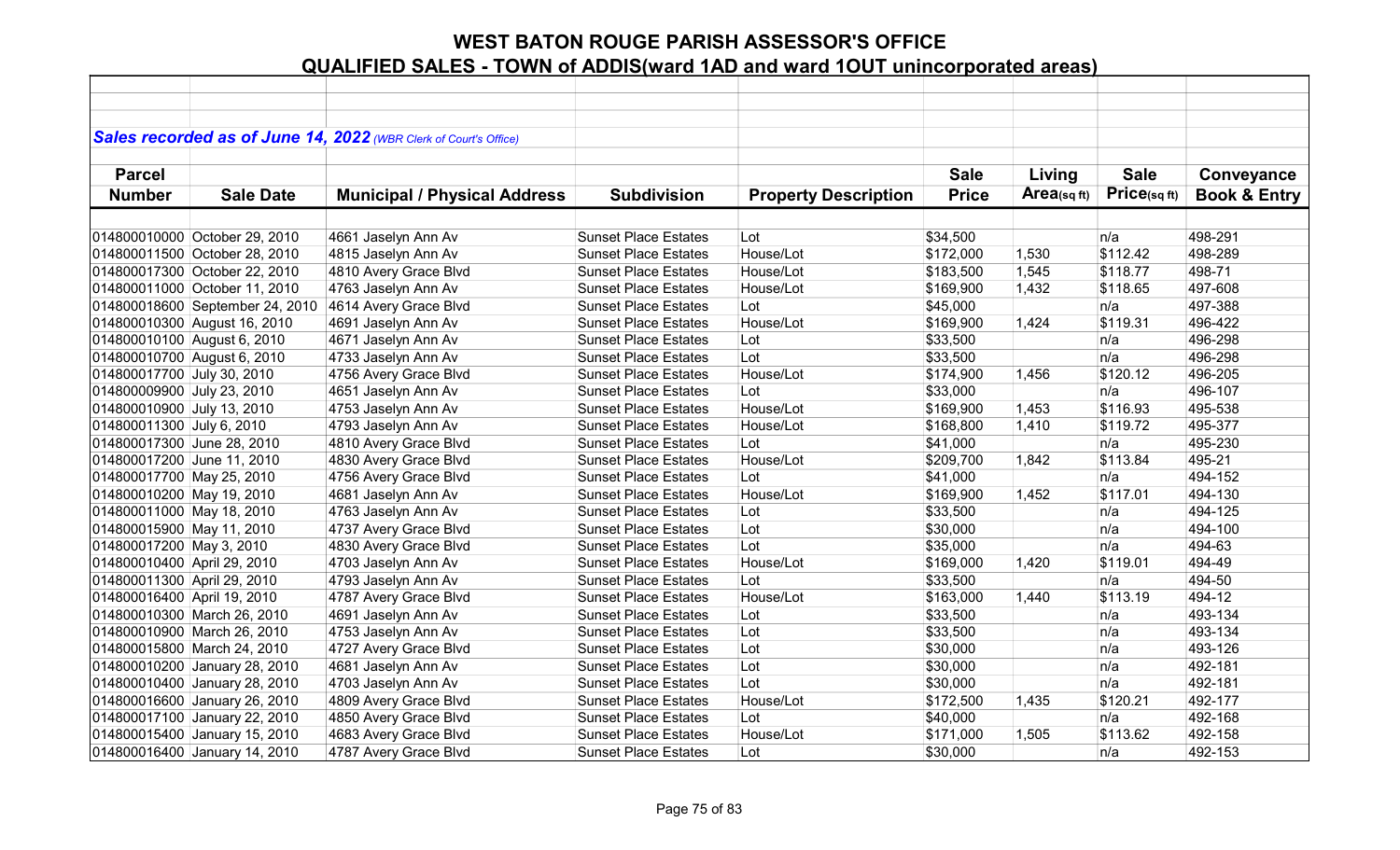|                             |                                | Sales recorded as of June 14, 2022 (WBR Clerk of Court's Office) |                             |                             |                       |            |             |                         |
|-----------------------------|--------------------------------|------------------------------------------------------------------|-----------------------------|-----------------------------|-----------------------|------------|-------------|-------------------------|
|                             |                                |                                                                  |                             |                             |                       |            |             |                         |
| <b>Parcel</b>               |                                |                                                                  |                             |                             | <b>Sale</b>           | Living     | <b>Sale</b> | Conveyance              |
| <b>Number</b>               | <b>Sale Date</b>               | <b>Municipal / Physical Address</b>                              | <b>Subdivision</b>          | <b>Property Description</b> | <b>Price</b>          | Area(sqft) | Price(sqft) | <b>Book &amp; Entry</b> |
|                             |                                |                                                                  |                             |                             |                       |            |             |                         |
|                             | 014800012200 February 10, 2015 |                                                                  | <b>Sunset Place Estates</b> | House/Lot                   | \$169,000             | 1,448      | \$116.71    | 542-447                 |
|                             |                                | 4826 Jaselyn Ann Av                                              | <b>Sunset Place Estates</b> | Lot                         |                       |            | n/a         | 537-597                 |
| 014800017100 August 1, 2014 |                                | 4850 Avery Grace Blvd                                            | <b>Sunset Place Estates</b> | House/Lot                   | \$43,000<br>\$174,000 | 1,458      | \$119.34    | 537-198                 |
| 014800015000 July 16, 2014  |                                | 4643 Avery Grace Blvd                                            |                             | House/Lot                   |                       |            |             |                         |
| 014800016400 May 23, 2014   |                                | 4787 Avery Grace Blvd                                            | <b>Sunset Place Estates</b> |                             | \$172,000             | 1,440      | \$119.44    | 535-611                 |
| 014800009600 May 2, 2014    |                                | 4621 Jaselyn Ann Av                                              | <b>Sunset Place Estates</b> | House/Lot                   | \$180,009             | 1,528      | \$117.81    | 535-250                 |
| 014800014600 March 27, 2014 |                                | 7322 Wyatt Christopher Ln                                        | <b>Sunset Place Estates</b> | House/Lot                   | \$159,900             | 1,377      | \$116.12    | 533-225                 |
| 014800010300 March 14, 2014 |                                | 4691 Jaselyn Ann Av                                              | <b>Sunset Place Estates</b> | House/Lot                   | \$167,000             | 1,424      | \$117.28    | 532-574                 |
| 014800012000 March 13, 2014 |                                | 4846 Jaselyn Ann Av                                              | <b>Sunset Place Estates</b> | House/Lot                   | \$154,900             | 1,423      | \$108.85    | 532-523                 |
| 014800011900 March 3, 2014  |                                | 4856 Jaselyn Ann Av                                              | <b>Sunset Place Estates</b> | House/Lot                   | \$159,900             | 1,389      | \$115.12    | 532-294                 |
|                             | 014800014200 November 15, 2013 | 4622 Jaselyn Ann Av                                              | <b>Sunset Place Estates</b> | House/Lot                   | \$156,900             | 1,496      | \$104.88    | 528-480                 |
|                             | 014800012800 October 28, 2013  | 4764 Jaselyn Ann Av                                              | <b>Sunset Place Estates</b> | House/Lot                   | \$155,900             | 1,450      | \$107.52    | 528-174                 |
|                             | 014800013500 December 5, 2012  | 4692 Jaselyn Ann Av                                              | <b>Sunset Place Estates</b> | House/Lot                   | \$176,900             | 1,551      | \$114.06    | 519-331                 |
|                             | 010150006501 December 1, 2015  | 8036 Rills St                                                    | Town of Addis               | Mobile Home/Lot             | \$55,000              | 1,120      | \$49.11     | 550-316                 |
|                             | 014830002000 March 18, 2020    | 4021 W Nic Dr                                                    | W Missouri Bend Ac          | House/Lot                   | \$350,000             | 2,216      | \$157.94    | 590-206                 |
| 010110010300 May 27, 2022   |                                | 8458 / 8464 Lois St                                              | WestRiver                   | House/Lot                   | \$127,500             | 1,291      | \$98.76     | 611-164                 |
|                             | 010110003000 March 15, 2022    | 8341 Lois St                                                     | WestRiver                   | House/Lot                   | \$149,900             | 1,931      | \$77.63     | 608-645                 |
|                             | 010110001100 January 10, 2022  | 5074 Myrle Dr                                                    | WestRiver                   | House/Lot                   | \$220,250             | 1,574      | \$139.93    | 607-175                 |
| 01010001600                 | November 24, 2021              | 8216 Amelia St                                                   | WestRiver                   | House/Lot                   | \$125,000             | 2,247      | \$55.63     | 605-525                 |
| 010110005600 August 3, 2021 |                                | 5235 Myrle Dr                                                    | WestRiver                   | House/Lot                   | \$159,000             | 1,645      | \$96.66     | 603-4                   |
| 010130006000 July 20, 2021  |                                | 4765 Myrle Dr                                                    | WestRiver                   | House/Lot                   | \$175,500             | 2,089      | \$84.01     | 602-482                 |
| 010130008000 June 9, 2021   |                                | 4693 Eudroa Dr                                                   | WestRiver                   | House/Lot                   | \$157,000             | 1,391      | \$112.87    | 601-422                 |
| 010110010300 June 8, 2021   |                                | 8464 Lois St                                                     | WestRiver                   | House/Lot                   | \$112,000             | 1,291      | \$86.75     | 601-416                 |
| 010110009100 April 30, 2021 |                                | 5292 Eudora Dr                                                   | WestRiver                   | House/Lot                   | \$215,000             | 2,219      | \$96.89     | 600-250                 |
|                             | 010130007400 August 13, 2020   | 4781 Eudroa Dr                                                   | WestRiver                   | House/Lot                   | \$146,900             | 1,674      | \$87.75     | 593-416                 |
| 010110009200 June 17, 2020  |                                | 5302 Eudora Dr                                                   | WestRiver                   | House/Lot                   | \$133,000             | 1,075      | \$123.72    | 591-673                 |
| 010110012800 June 4, 2020   |                                | 8232 Georgette Av                                                | WestRiver                   | House/Lot                   | \$190,000             | 1,558      | \$121.95    | 591-503                 |
| 010110002701 May 8, 2020    |                                | 5365 Lorraine St                                                 | WestRiver                   | House/Lot                   | \$143,000             | 1,002      | \$142.71    | 591-113                 |
| 010110009101 March 5, 2020  |                                | 5282 Eudora Dr                                                   | WestRiver                   | House/Lot                   | \$150,000             | 1,498      | \$100.13    | 590-7                   |
|                             | 010110008000 February 11, 2020 | 5062 Eudroa Dr                                                   | WestRiver                   | House/Lot                   | \$122,500             | 1,120      | \$109.38    | 589-296                 |
|                             | 010110008800 January 31, 2020  | 5242 Eudroa Dr                                                   | WestRiver                   | Mobile Home/Lot             | \$35,000              |            | n/a         | 589-154                 |
|                             | 010130008300 December 3, 2019  | 4663 Eudora Dr                                                   | WestRiver                   | House/Lot                   | \$85,000              | 1,040      | \$81.73     | 587-486                 |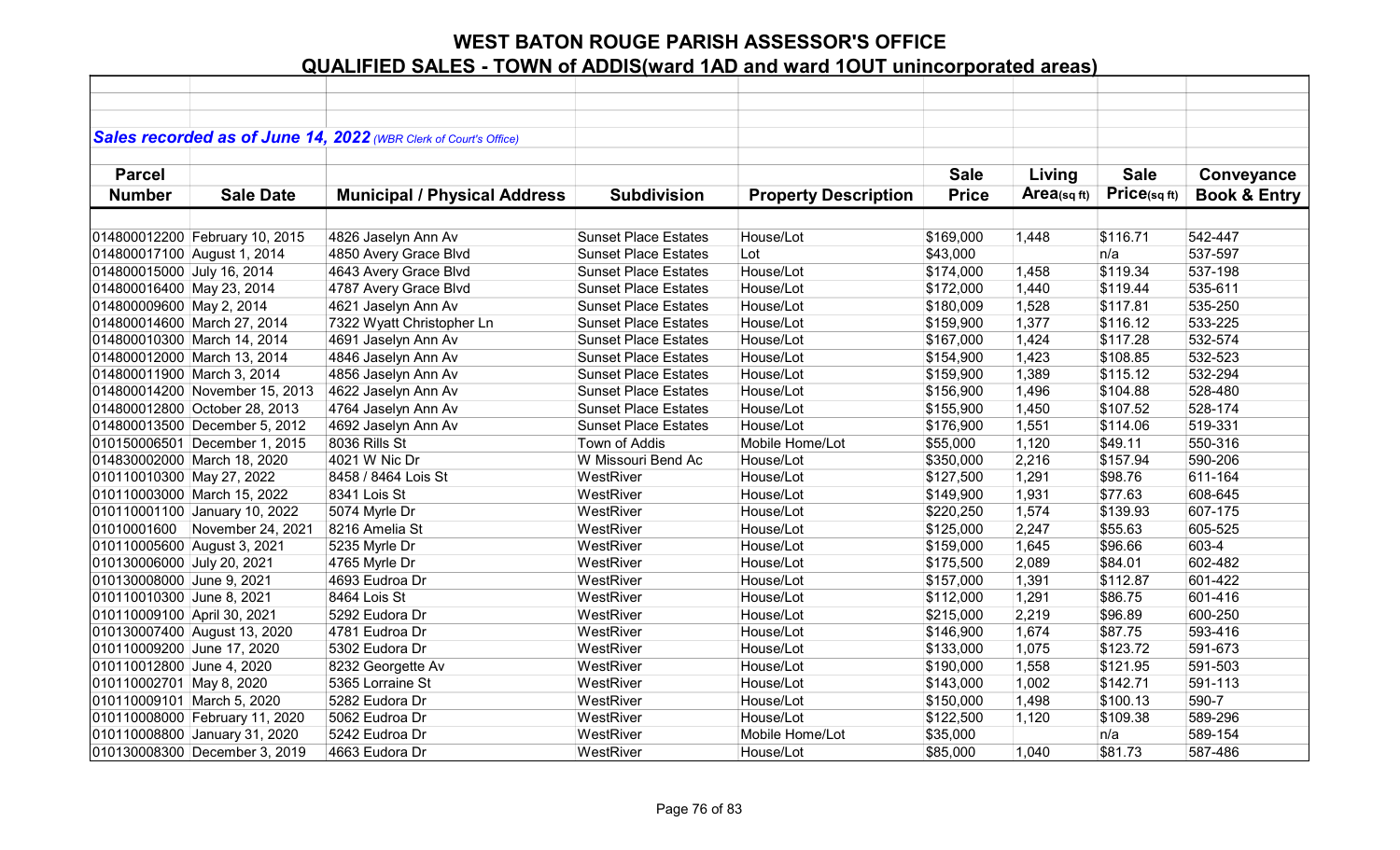|                             |                                 | Sales recorded as of June 14, 2022 (WBR Clerk of Court's Office) |                        |                             |              |            |                      |                         |
|-----------------------------|---------------------------------|------------------------------------------------------------------|------------------------|-----------------------------|--------------|------------|----------------------|-------------------------|
|                             |                                 |                                                                  |                        |                             |              |            |                      |                         |
| <b>Parcel</b>               |                                 |                                                                  |                        |                             | <b>Sale</b>  | Living     | <b>Sale</b>          | Conveyance              |
| <b>Number</b>               | <b>Sale Date</b>                | <b>Municipal / Physical Address</b>                              | <b>Subdivision</b>     | <b>Property Description</b> | <b>Price</b> | Area(sqft) | Price(sqft)          | <b>Book &amp; Entry</b> |
|                             |                                 |                                                                  |                        |                             |              |            |                      |                         |
|                             |                                 |                                                                  |                        | House/Lot                   |              |            |                      | 587-465                 |
|                             | 010110008300 December 3, 2019   | 5125 Myrle Dr                                                    | WestRiver<br>WestRiver | House/Lot                   | \$192,000    | 1,531      | \$125.41<br>\$124.90 | 585-285                 |
|                             | 010110009500 August 19, 2019    | 5342 Eudora Dr                                                   |                        |                             | \$160,000    | 1,281      |                      |                         |
|                             | 010110010900 February 28, 2019  | 5311 Eudora Dr                                                   | WestRiver              | House/Lot                   | \$70,000     | 1,274      | \$54.95              | 580-501                 |
|                             | 010110009901 December 7, 2018   | 8318 Lois St                                                     | WestRiver              | House/Lot                   | \$53,000     | 1,160      | \$45.69              | 578-682                 |
|                             | 010110010500 August 23, 2018    | 5371 Eudora Dr                                                   | WestRiver              | House/Lot                   | \$95,000     | 875        | \$108.57             | 576-500                 |
|                             | 010110001700 March 20, 2018     | 5233 Lorraine St                                                 | WestRiver              | House/Lot                   | \$15,000     | 1,152      | \$13.02              | 572-318                 |
|                             | 010130005700 October 4, 2017    | 4786 Myrle Dr                                                    | WestRiver              | House/Lots(3)               | \$165,000    | 1,782      | \$92.59              | 568-60                  |
|                             | 010110010902 September 19, 2017 | 5321 Eudora Dr                                                   | WestRiver              | House/Lot                   | \$119,000    | 1,286      | \$92.53              | 567-504                 |
| 010110001302 August 2, 2017 |                                 | 5135 Lorraine St                                                 | WestRiver              | Mobile Home/Lot             | \$50,000     | 1,280      | \$39.06              | 566-170                 |
| 010110003600 July 28, 2017  |                                 | 5342 Myrle Dr                                                    | WestRiver              | Mobile Home/Lot             | \$73,000     | 1,152      | \$63.37              | 566-101                 |
| 010110002701 June 6, 2017   |                                 | 5365 Lorraine St                                                 | WestRiver              | House/Lot                   | \$132,000    | 1,002      | \$131.74             | 564-556                 |
| 010110003301 June 1, 2017   |                                 | Myrle Dr                                                         | WestRiver              | Lot, 0.17 Acres             | \$20,000     |            | n/a                  | 564-343                 |
| 010130006500 April 12, 2017 |                                 | 8132 Hubert Dupuy St                                             | WestRiver              | House/Lot                   | \$125,000    | 1,354      | \$92.32              | 562-404                 |
|                             | 010110000100 March 31, 2017     | 8118 Georgette Av                                                | WestRiver              | House/Lot                   | \$182,000    | 2,835      | \$64.20              | 562-135                 |
|                             | 010110008200 January 5, 2017    | 5082 Eudora Dr                                                   | WestRiver              | Mobile Home/Lot             | \$30,000     | 1,180      | \$25.42              | 560-26                  |
|                             | 010130007200 November 28, 2016  | 4762 Eudora Dr                                                   | WestRiver              | House/Lot                   | \$153,000    | 2,133      | \$71.73              | 559-75                  |
|                             | 010110004900 September 1, 2016  | 5341 Myrle Dr                                                    | WestRiver              | House/Lot                   | \$125,000    | 2,538      | \$49.25              | 557-26                  |
| 010110008700 May 9, 2016    |                                 | 5232 Eudora Dr                                                   | WestRiver              | House/Lot                   | \$95,000     | 1,080      | \$87.96              | 554-192                 |
|                             | 010110010400 March 29, 2016     | 5381 Eudora Dr                                                   | WestRiver              | Mobile Home/Lot             | \$12,000     |            | n/a                  | 553-107                 |
|                             | 010110002100 September 10, 2015 | 5273 Lorraine St                                                 | WestRiver              | House/Lot                   | \$82,700     | 1,035      | \$79.90              | 548-339                 |
|                             | 010110009902 October 7, 2014    | 8308 Lois St                                                     | WestRiver              | Mobile Home/Lot             | \$30,000     | 1,050      | \$28.57              | 539-454                 |
|                             | 010130007101 March 27, 2014     | 4752 Eudora Dr                                                   | WestRiver              | Mobile Home/Lot             | \$10,000     |            |                      | 533-213                 |
|                             | 010110010300 February 19, 2014  | 8464 Lois St                                                     | WestRiver              | House/Lot                   | \$50,000     | 1,075      | \$46.51              | 532-56                  |
|                             | 010110004000 October 16, 2013   | 5286 Myrle Dr                                                    | WestRiver              | House/Lot                   | \$150,000    | 1,398      | \$107.30             | $528-1$                 |
| 010130006802 July 9, 2013   |                                 | 4666 Eudora Dr                                                   | WestRiver              | House/Lot                   | \$150,000    | 1,813      | \$82.74              | 525-391                 |
| 010110005000 May 30, 2013   |                                 | 8352 Mary St                                                     | WestRiver              | Lot                         | \$12,000     |            | n/a                  | 524-457                 |
|                             | 010110010600 October 24, 2012   | 5361 Eudora Dr                                                   | WestRiver              | House/Lot                   | \$127,000    | 1,092      | \$116.30             | 518-405                 |
|                             | 010110006200 October 16, 2012   | 5043 Myrle Dr                                                    | WestRiver              | House/Lot                   | \$50,000     | 871        | \$57.41              | 518-271                 |
|                             | 010130007500 February 23, 2012  | 4771 Eudora Dr                                                   | WestRiver              | House/Lot                   | \$55,000     | 1,360      | \$40.44              | 510-172                 |
|                             | 010130005700 January 30, 2012   | 4786 Myrle Dr                                                    | WestRiver              | House/Lot                   | \$94,900     | 1,947      | \$48.74              | 509-553                 |
|                             |                                 |                                                                  |                        |                             |              |            |                      | 509-154                 |
|                             | 010110005200 January 4, 2012    | 5275 Myrle Dr                                                    | WestRiver              | House/Lot                   | \$127,500    | 1,270      | \$100.39             |                         |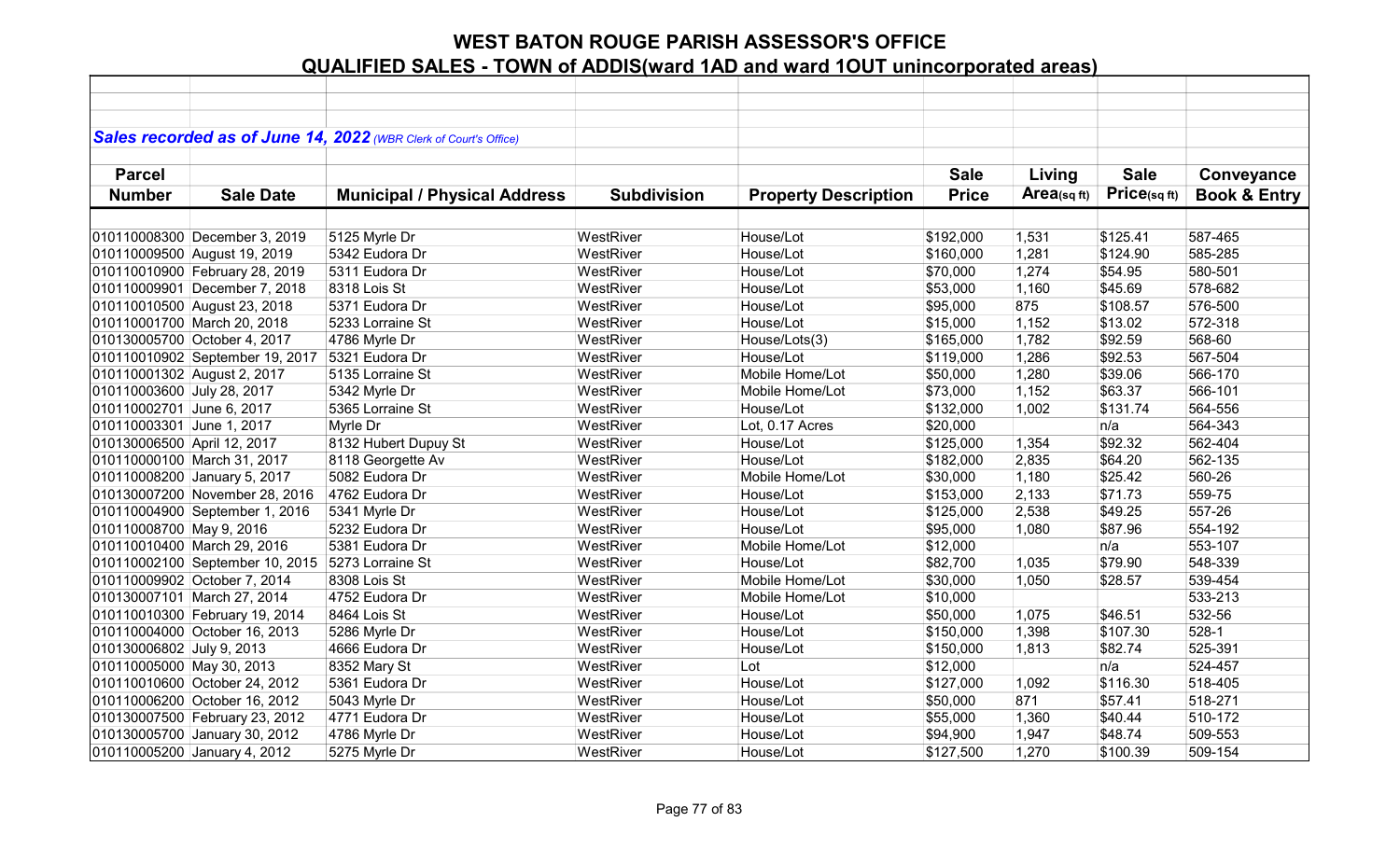|                             |                                 | Sales recorded as of June 14, 2022 (WBR Clerk of Court's Office)                   |                    |                             |              |            |               |                         |
|-----------------------------|---------------------------------|------------------------------------------------------------------------------------|--------------------|-----------------------------|--------------|------------|---------------|-------------------------|
|                             |                                 |                                                                                    |                    |                             |              |            |               |                         |
| <b>Parcel</b>               |                                 |                                                                                    |                    |                             | <b>Sale</b>  | Living     | <b>Sale</b>   | Conveyance              |
| <b>Number</b>               | <b>Sale Date</b>                | <b>Municipal / Physical Address</b>                                                | <b>Subdivision</b> | <b>Property Description</b> | <b>Price</b> | Area(sqft) | Price(sqft)   | <b>Book &amp; Entry</b> |
|                             |                                 |                                                                                    |                    |                             |              |            |               |                         |
|                             | 010110009100 October 20, 2011   | 5292 Eudora Dr                                                                     | WestRiver          | House/Lot                   | \$97,000     | 1,771      | \$54.77       | 507-35                  |
|                             | 010110010901 October 14, 2011   | 5331 Eudora Dr                                                                     | WestRiver          | House/Lot                   | \$145,000    | 1,317      | \$110.10      | 506-660                 |
|                             | 010110009101 October 6, 2011    | 5282 Eudora Dr                                                                     | WestRiver          | House/Lot                   | \$120,000    | 1,498      | \$80.11       | 506-499                 |
| 010110004800 August 3, 2011 |                                 | 5361 Myrle Dr                                                                      | WestRiver          | House/Lot                   | \$128,000    | 2,041      | \$62.71       | 504-666                 |
| 010110009500 July 19, 2011  |                                 | 5342 Eudora Dr                                                                     | WestRiver          | House/Lot                   | \$115,100    | 1,080      | \$106.57      | 504-413                 |
| 010110007201 July 18, 2011  |                                 | 4830 Eudora Dr                                                                     | WestRiver          | Mobile Home/Lot             | \$10,000     |            | n/a           | 504-406                 |
| 010110010400 April 6, 2011  |                                 | 5381 Eudora Dr                                                                     | WestRiver          | Lot                         | \$12,000     |            | n/a           | 502-428                 |
|                             | 010110001100 January 18, 2011   | 5074 Myrle Dr                                                                      | WestRiver          | House/Lot                   | \$155,000    | 1,346      | \$115.16      | 500-545                 |
|                             | 010110007400 November 3, 2010   | 4916 Eudora Dr                                                                     | WestRiver          | House/Lot                   | \$160,000    | 1,716      | \$93.24       | 498-363                 |
|                             | 010110003600 October 19, 2010   | 5342 Myrle Dr                                                                      | WestRiver          | Mobile Home/Lot             | \$73,000     |            | n/a           | 497-687                 |
| 010110009900 June 23, 2010  |                                 | 8414 Lois St                                                                       | WestRiver          | Lot                         | \$16,000     |            | n/a           | 495-60                  |
| 010130006500 May 7, 2010    |                                 | 8132 Hubert Dupuy St                                                               | WestRiver          | House/Lot                   | \$115,000    | 1,134      | \$101.41      | 494-87                  |
|                             | 010110000900 January 7, 2010    | 5034 Myrle Dr                                                                      | WestRiver          | Mobile Home/Lot             | \$48,000     |            | n/a           | 492-138                 |
|                             | 010110009200 September 26, 2019 | 5302 Eudora Dr                                                                     | WestRiver          | House/Lot                   | \$108,000    | 1,075      | \$100.47      | 586-213                 |
|                             | 010110007300 August 14, 2018    | 4852 Eudora Dr                                                                     | WestRiver          | House/Lot                   | \$110,000    | 1,434      | \$76.71       | 576-378                 |
|                             | 010110001100 August 19, 2016    | 5074 Myrle Dr                                                                      | WestRiver          | House/Lot                   | \$155,000    | 1,574      | \$98.48       | 556-502                 |
| 010110007100 June 29, 2016  |                                 | 8212 Georgette Av                                                                  | WestRiver          | Lot, 0.33 Acres             | \$10,000     |            | \$0.69/sqft   | 555-487                 |
| 010110002701 March 4, 2015  |                                 | 5365 Lorraine St                                                                   | WestRiver          | House/Lot                   | \$117,000    | 1,002      | \$116.77      | 543-109                 |
|                             | 010130005800 October 24, 2014   | 4793 Myrle Dr                                                                      | WestRiver          | House/Lot                   | \$238,000    | 1,998      | \$119.12      | 540-157                 |
| 010110005700 July 30, 2014  |                                 | 5145 Myrle Dr                                                                      | WestRiver          | House/Lot                   | \$115,000    | 1,256      | \$91.56       | 537-562                 |
|                             | 010110008200 December 26, 2012  | 5082 Eudora Dr                                                                     | WestRiver          | Mobile Home/Lot             | \$37,000     | 1,717      | \$21.55       | 520-102                 |
| 014850001300 June 23, 2020  |                                 | 3234 Younger Dr                                                                    | Younger            | House/Lot                   | \$177,500    | 1,855      | \$95.69       | 592-53                  |
|                             | 014820000102 December 15, 2015  | 3460 Younger Dr                                                                    | Younger            | House/Lot                   | \$224,000    | 1,920      | \$116.67      | 550-490                 |
| 014820000102 July 23, 2012  |                                 | 3460 Younger Dr                                                                    | Younger            | House/Lot                   | \$219,500    | 1,920      | \$114.32      | 514-156                 |
|                             | 014700107900 November 18, 2021  | 3476 Sweetwater Blvd(Sweetwater Apartments / 252 apts, 24 townhouses, 16.16 acres) |                    |                             | \$58,567,500 |            | n/a           | 605-461                 |
|                             | 014800001900 October 4, 2021    | Lorraine St(Due W of WestRiver subdivision)                                        |                    | Lot 6.0 Acres               | \$145,000    |            | \$24,167/acre | 604-337                 |
|                             | 014700138500 September 20, 2021 | W Frontage Rd(outparcel E of Sweetwater Apts)                                      |                    | Lot 1.78 Acres              | \$308,405    |            | \$3.98/sqft   | 604-46                  |
|                             | 105700001900 September 27, 2019 | Australia Plantation(southern end of parish)                                       |                    | 23 Acres, Batture           | \$800        |            | n/a           | 586-229                 |
| 014700009400 May 23, 2018   |                                 | 6964 Hwy 1 S(former Shaw SSS Fabricators)                                          |                    | Comm'l Bldg / 40 Acres      | \$1,000,000  |            | n/a           | 574-32                  |
| 014700050501 April 6, 2018  |                                 | 3648 Belle Vale(SugarMill Storage Center)                                          |                    | <b>Storage Units</b>        | \$783,288    |            | n/a           | 572-541                 |
| 014700005803 April 4, 2016  |                                 | Sugar Mill Plantation(borders Coulee Canal)                                        |                    | 6.58 Acres                  | \$98,700     |            | \$15,000/acre | 553-200                 |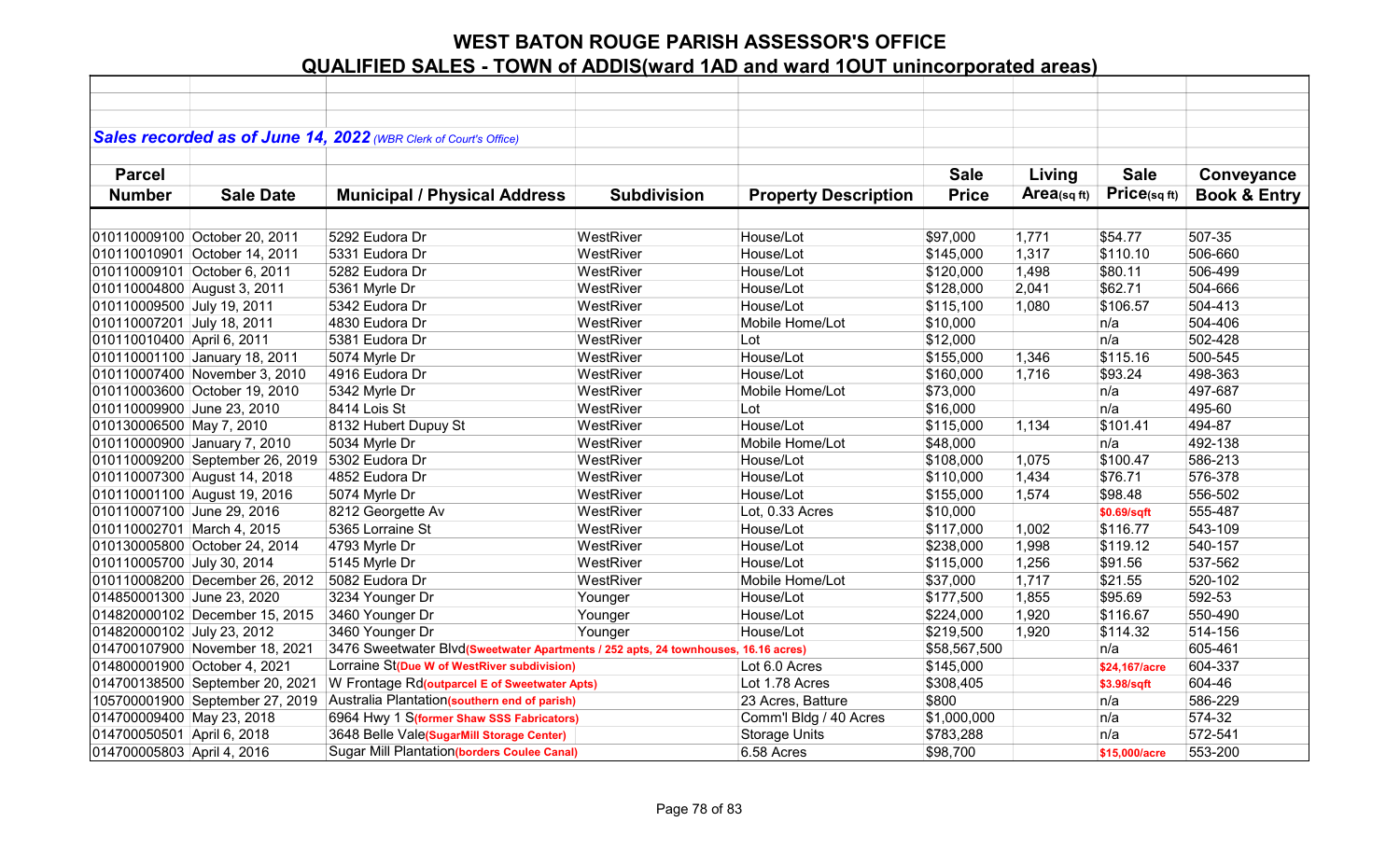|                             |                                 | Sales recorded as of June 14, 2022 (WBR Clerk of Court's Office) |                    |                                          |              |            |                  |                         |
|-----------------------------|---------------------------------|------------------------------------------------------------------|--------------------|------------------------------------------|--------------|------------|------------------|-------------------------|
|                             |                                 |                                                                  |                    |                                          |              |            |                  |                         |
| <b>Parcel</b>               |                                 |                                                                  |                    |                                          | <b>Sale</b>  | Living     | <b>Sale</b>      | Conveyance              |
| <b>Number</b>               | <b>Sale Date</b>                | <b>Municipal / Physical Address</b>                              | <b>Subdivision</b> | <b>Property Description</b>              | <b>Price</b> | Area(sqft) | Price(sqft)      | <b>Book &amp; Entry</b> |
|                             |                                 |                                                                  |                    |                                          |              |            |                  |                         |
| 014700017800 March 23, 2016 |                                 | 6701 Hwy 1 S(Missouri Acres outparcel)                           |                    | 1.0 Acre, Comm'l Land                    | \$385,000    |            |                  | 553-67                  |
|                             |                                 | 6681 Hwy 1 S(Missouri Acres outparcel)                           |                    |                                          |              |            | \$8.83/sqft      | 551-237                 |
|                             | 014700017700 January 21, 2016   |                                                                  |                    | 1.0 Acre, Comm'l Land                    | \$395,000    |            | \$9.06/sqft      |                         |
| 014700009802 June 12, 2015  |                                 | Due N of Sunset Place Estates Subdivision                        |                    | 32.58 Acres, Timberland                  | \$130,304    |            | \$4,000/acre     | 546-148                 |
| 014700009801 May 28, 2015   |                                 | Due N of Sunset Place Estates Subdivision                        |                    | 24.75 Acres, Timberland                  | \$100,237    |            | \$4,050/acre     | 545-630                 |
| 014700009803 May 28, 2015   |                                 | Due N of Sunset Place Estates Subdivision                        |                    | 9.945 Acres, Timberland                  | \$39,780     |            | \$4,000/acre     | 545-634                 |
| 014700009800 March 2, 2015  |                                 | Hwy 1 S(due W of Shaw SSS Fabricators)                           |                    | 125.93 Acres, Agricultural Lar \$500,000 |              |            | \$3,970/acre     | 543-24                  |
|                             | 014800019101 September 20, 2013 | Due N and adjacent to Sunset Place Estates                       |                    | 14.06 Acres                              | \$281,100    |            | \$19,985/acre    | 527-244                 |
|                             | 014700041200 October 27, 2010   | Hwy 1 S(.50 acres HWY 1 frontage @ YMCA & add'l 16.6 acres)      |                    | 17.104 Acres                             | \$249,945    |            | \$14,613/acre    | 498-260                 |
| 014800002005 June 8, 2022   |                                 | Mary St                                                          |                    | Lot 7.00 Acres                           | \$215,000    |            | n/a              | 611-349                 |
| 10400000800                 | June 8, 2022                    | <b>Hwy 1148</b>                                                  |                    | Lot 7.00 Acres                           | \$140,000    |            | n/a              | 611-374                 |
| 014800002006 June 6, 2022   |                                 | Lois St                                                          |                    | 7.55 Acres                               | \$188,750    |            | \$25,000/acre    | 611-307                 |
| 104000001200 June 3, 2022   |                                 | <b>Hwy 1148</b>                                                  | ---------------    | 28.718 Acres                             | \$259,981    |            | \$11,725/acre    | 611-253                 |
| 104000000700 June 3, 2022   |                                 | <b>Hwy 1148</b>                                                  | ---------------    | 9.284 Acres                              | \$185,680    |            | \$11,725/acre    | 611-257                 |
| 014800002004 May 26, 2022   |                                 | Amelia St                                                        | ---------------    | 5.0 Acres                                | \$175,000    |            | \$35,000/acre    | 611-132                 |
| 010150008600 May 20, 2022   |                                 | 7837 / 7847 First St                                             | ---------------    | Lots(2), 0.299 Acres                     | \$23,000     |            | <b>1.77/sqft</b> | 610-546                 |
| 010120003601 May 17, 2022   |                                 | 7648 Ed Lejeune St                                               | ---------------    | Lot, 1.15 Acres                          | \$110,000    |            | $2.20$ /sqft     | 610-469                 |
| 010160001100 April 29, 2022 |                                 | 8413 / 8428 First St(J Patrick, Inc)                             |                    | Comml Bldg/Lots                          | \$600,000    | 17,510     | 34.27/sqft       | 610-172                 |
| 010129001600 March 21, 2022 |                                 | 4352 Main St                                                     |                    | House/Lot                                | \$130,000    | 1,152      | \$112.85         | 609-17                  |
|                             | 010150007600 January 18, 2022   | 4022 Myhand St(28 space MHP)                                     |                    | Mobile Home Park                         | \$750,000    |            | n/a              | 607-393                 |
|                             | 014800002002 January 12, 2022   | Myhand Tract w/Una St access                                     |                    | 5.00 Acres                               | \$185,000    |            | \$37,000/acre    | 607-327                 |
|                             | 010150005800 December 3, 2021   | 4112 Foret St                                                    |                    | House/Lot                                | \$240,000    | 2,227      | \$107.77         | 605-659                 |
|                             | 014800003401 November 23, 2021  | 4310 Peter Messina Rd                                            | ---------------    | House/Lot                                | \$375,000    | 2,200      | \$170.45         | 605-493                 |
|                             | 014709010001 November 12, 2021  | Due N of Acadian Crossing subdivision                            |                    | 36.642 Acres                             | \$550,000    |            | \$15,010/acre    | 605-360                 |
|                             | 010130009100 September 17, 2021 | 8044 1st Street                                                  | ---------------    | Mobile Home/Lot                          | \$185,000    |            | n/a              | 604-25                  |
| 010150000100 August 9, 2021 |                                 | 7817 First St                                                    | .                  | House/Lot                                | \$75,000     | 1,170      | \$64.10          | 603-102                 |
| 010150001300 July 28, 2021  |                                 | 4032 Harris Av                                                   |                    | House/Lot                                | \$205,000    | 1,579      | \$129.83         | 602-632                 |
| 010150006800 July 1, 2021   |                                 | 4211 Foret St                                                    |                    | House/Lot                                | \$350,000    | 2,568      | \$136.29         | 602-147                 |
| 010110013300 July 1, 2021   |                                 | 5386 Lorraine St                                                 | ---------------    | Lot 3.79 Acres                           | \$95,000     |            | \$0.58/sqft      | 602-176                 |
| 010110013100 June 25, 2021  |                                 | Lorraine St                                                      | ---------------    | Lot 3.79 Acres                           | \$125,000    |            | \$0.76/sqft      | 602-46                  |
| 010110013000 June 3, 2021   |                                 | Lorraine St                                                      |                    | Lot, 3.79 Acres                          | \$125,000    |            | \$0.76/sqft      | 601-318                 |
| 010110013200 June 3, 2021   |                                 | Foret St                                                         | ---------------    | Lot, 3.79 Acres                          | \$125,000    |            | \$0.76/sqft      | 601-322                 |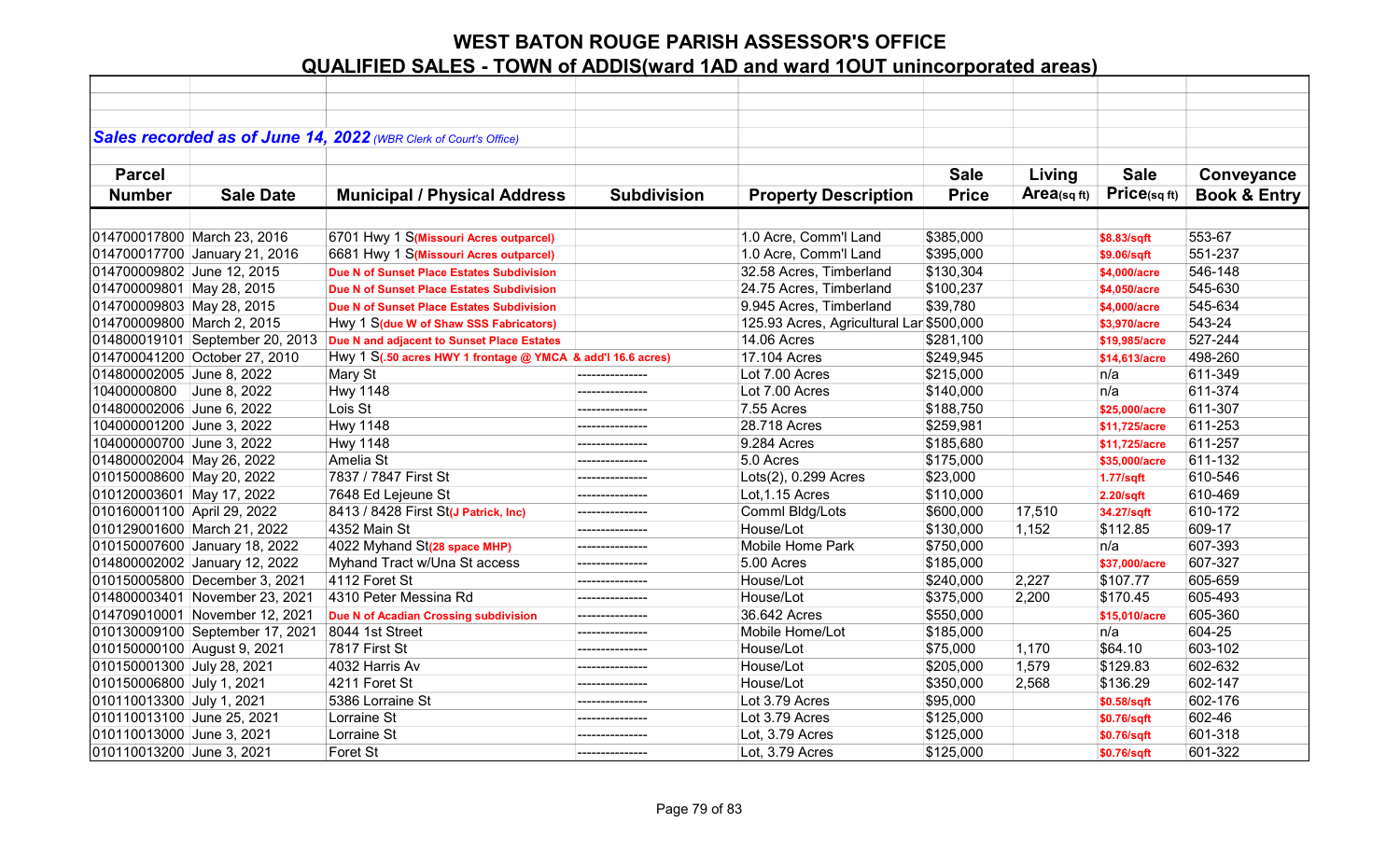|                             |                                                 | Sales recorded as of June 14, 2022 (WBR Clerk of Court's Office) |                    |                             |              |                |                |                         |
|-----------------------------|-------------------------------------------------|------------------------------------------------------------------|--------------------|-----------------------------|--------------|----------------|----------------|-------------------------|
|                             |                                                 |                                                                  |                    |                             |              |                |                |                         |
| <b>Parcel</b>               |                                                 |                                                                  |                    |                             | <b>Sale</b>  | Living         | <b>Sale</b>    | Conveyance              |
| <b>Number</b>               | <b>Sale Date</b>                                | <b>Municipal / Physical Address</b>                              | <b>Subdivision</b> | <b>Property Description</b> | <b>Price</b> | Area(sq $ft$ ) | Price(sqft)    | <b>Book &amp; Entry</b> |
|                             |                                                 |                                                                  |                    |                             |              |                |                |                         |
| 010130011100 June 3, 2021   |                                                 | Foret St                                                         | ---------------    | Lot, 6.82 Acres             | \$175,000    |                | \$0.74/sqft    | 601-326                 |
| 014800004300 April 23, 2021 |                                                 | 7540 Ed Lejeune St                                               | ---------------    | House/3 Acres               | \$449,999    | 1,962          | \$140.17       | 600-102                 |
| 014700011001 April 16, 2021 |                                                 | 7212 S River Rd                                                  |                    | House/Lot                   | \$127,500    | 1,008          | \$126.49       | 599-660                 |
|                             | 010129001400 February 4, 2021                   | 4332 Main St                                                     | ---------------    | House/Lot                   | \$90,000     | 1,219          | \$73.83        | 597-542                 |
| 014830002800                | December 28, 2020                               | 7827 Hwy 1 S(Kyle Express)                                       |                    | Comm'l Bldg/Lot             | \$2,270,000  |                | n/a            | 597-81                  |
| 014830002800                |                                                 | December 28, 2020 7827 Hwy 1 S(Kyle Express)                     | ---------------    | Comm'l Bldg/Lot             | \$2,541,617  |                | n/a            | 597-97                  |
| 014700009804                |                                                 | December 17, 2020 NW of Sunset Lakes 2nd filing                  |                    | 6.516 Acres/Timberland      | \$33,000     |                | \$5,064/acre   | 596-380                 |
|                             | 014700009100 October 22, 2020                   | 6876 Hwy 1 S                                                     |                    | House/Lot (6.54 Acres)      | \$510,000    | 2,355          | \$216.56       | 595-121                 |
|                             | 014800002200 October 6, 2020                    | 4420 Parker Ln                                                   |                    | House/Lot                   | \$236,900    | 1,917          | \$123.58       | 594-593                 |
|                             | 010150006502   September 25, 2020 4263 Foret St |                                                                  |                    | House/Lot                   | \$200,000    | 2,040          | \$98.04        | 594-415                 |
| 010160000300 April 16, 2020 |                                                 | 8132 1st St                                                      | ---------------    | House/Lot                   | \$215,000    | 1,673          | \$128.51       | 590-514                 |
|                             | 010129002000 March 17, 2020                     | 4410 Main St                                                     | ---------------    | Lot, 0.24 Acres             | \$22,500     |                | \$2.16/sqft    | 590-172                 |
|                             | 010129001200 January 10, 2020                   | 4312 Main St                                                     |                    | House/Lot                   | \$100,000    | 1,313          | \$76.16        | 588-563                 |
|                             | 014840003002 October 29, 2019                   | 7454 S River Rd                                                  | ---------------    | House/Lot                   | \$340,000    | 2,619          | \$129.82       | 587-17                  |
|                             | 010120003602 October 21, 2019                   | 7668 Ed Lejeune St                                               | ---------------    | Lot, 1.2 Acres              | \$82,500     |                | \$1.58/sqft    | 586-634                 |
|                             | 010120003601 October 4, 2019                    | 7648 Ed Lejeune St                                               | ---------------    | Lot, 1.15 Acres             | \$78,500     |                | \$1.57/sqft    | 586-359                 |
|                             | 014700005703 August 23, 2019                    | 3064 Cattle Ln                                                   |                    | House/Lot                   | \$235,000    | 1,619          | \$145.15       | 585-332                 |
|                             | 014840001300 August 19, 2019                    | 7650 S River Rd                                                  |                    | House/Lot                   | \$180,000    | 1,746          | \$103.09       | 585-268                 |
| 014800019200 May 8, 2019    |                                                 | located at end of Rabalais Ln                                    | ---------------    | 3.83 Acres                  | \$9,000      |                | \$2,350/acre   | 582-334                 |
| 014700010500 April 22, 2019 |                                                 | 7152 S River Rd                                                  | ---------------    | House/Lot                   | \$64,200     | 720            | \$89.17        | 581-690                 |
| 014840001301 April 2, 2019  |                                                 | 7646 S River Rd                                                  | --------------     | House/Lot                   | \$120,000    | 1,577          | \$76.09        | 581-324                 |
|                             | 014830003701 December 26, 2018                  | 3760 Addis Ln                                                    | --------------     | House/Lot                   | \$115,000    | 974            | \$118.07       | 579-220                 |
|                             | 014700108001 November 30, 2018                  | 6272 Hwy 1 S                                                     | ---------------    | 1.33 Acres, Comm'l Land     | \$463,478    |                | \$8.00/sqft    | 578-548                 |
|                             | 010120003602 November 13, 2018                  | 7668 Ed Lejeune St                                               | ---------------    | Lot, 1.20 Acres             | \$76,500     |                | \$1.46/sqft    | 578-313                 |
|                             | 010120003600 October 29, 2018                   | 7628 Ed Lejeune St                                               |                    | House/Lot                   | \$60,000     | 1,235          | \$48.58        | 578-184                 |
|                             | 014800000301 September 27, 2018                 | 4490 Parker Rd                                                   |                    | 4 Acres                     | \$56,000     |                | \$14,000/acre  | 577-451                 |
|                             | 010150007305   September 14, 2018 7916 6th St   |                                                                  | ---------------    | Comm'l Bldg/Lot             | \$140,000    |                | n/a            | 577-243                 |
| 010150005601 August 7, 2018 |                                                 | 4034 Foret St                                                    | ----------------   | Mobile Home/Lot             | \$65,000     | 1,049          | \$61.96        | 576-257                 |
| 103900000400 July 25, 2018  |                                                 | 5867 Choctaw Rd                                                  | ---------------    | Hunting Lodge / 540 Acres   | \$2,700,000  |                | n/a            | 575-678                 |
| 014700107900 July 18, 2018  |                                                 | Hwy 1 S(due N of YMCA)                                           |                    | 16.16 Acres                 | \$2,275,000  |                | \$140,780/acre | 575-550                 |
| 014700107900 July 16, 2018  |                                                 | Hwy 1 S(due N of YMCA)                                           | ---------------    | 34.09 Acres                 | \$1,485,222  |                | \$43,568/acre  | 575-522                 |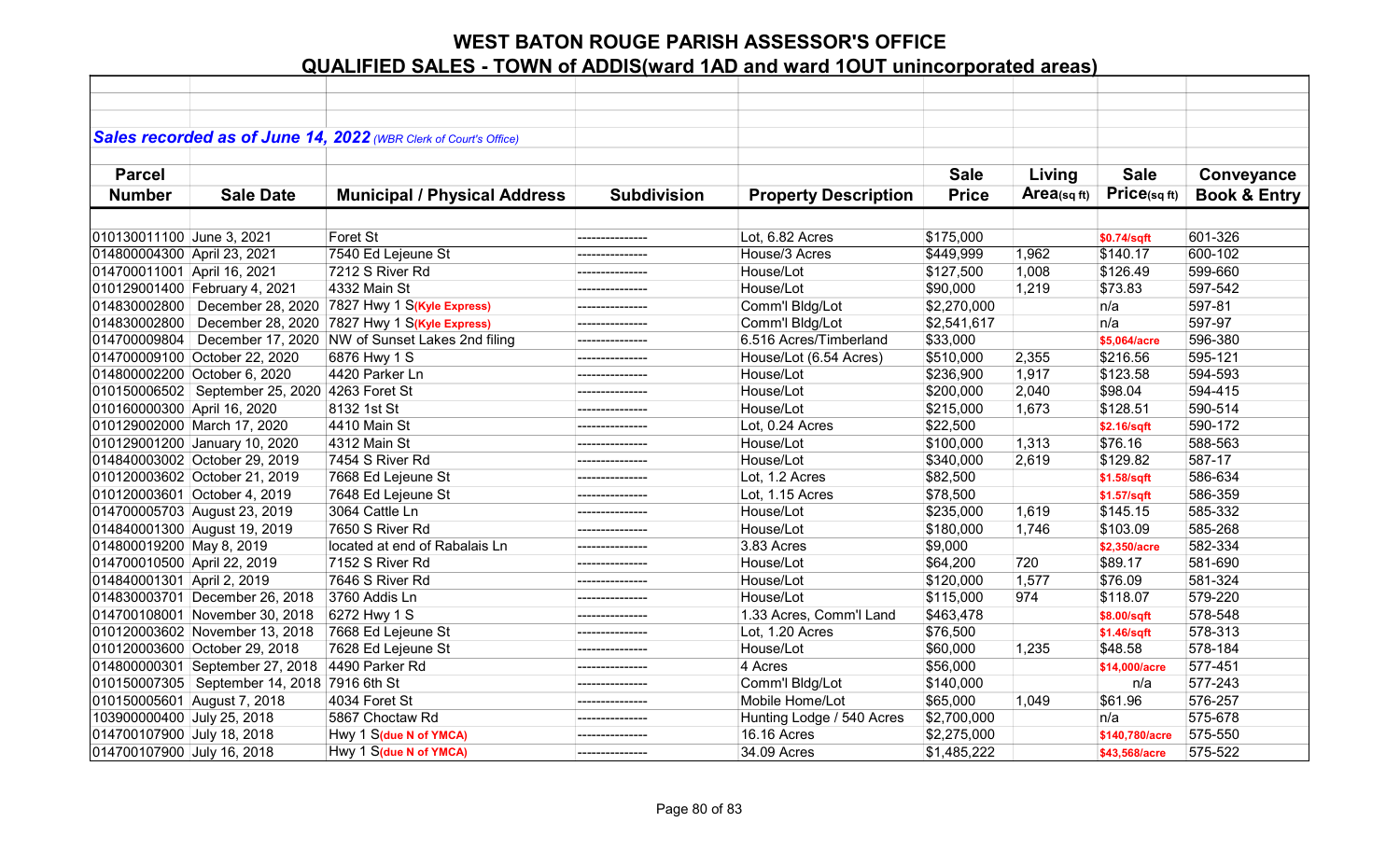|                             |                                 | Sales recorded as of June 14, 2022 (WBR Clerk of Court's Office) |                    |                                        |              |                |               |                         |
|-----------------------------|---------------------------------|------------------------------------------------------------------|--------------------|----------------------------------------|--------------|----------------|---------------|-------------------------|
|                             |                                 |                                                                  |                    |                                        |              |                |               |                         |
| <b>Parcel</b>               |                                 |                                                                  |                    |                                        | <b>Sale</b>  | Living         | <b>Sale</b>   | Conveyance              |
| <b>Number</b>               | <b>Sale Date</b>                | <b>Municipal / Physical Address</b>                              | <b>Subdivision</b> | <b>Property Description</b>            | <b>Price</b> | Area(sq $ft$ ) | Price(sqft)   | <b>Book &amp; Entry</b> |
|                             |                                 |                                                                  |                    |                                        |              |                |               |                         |
| 010130004500 April 23, 2018 |                                 | 4533 Foret St                                                    |                    | House/Lot                              | \$233,000    | 2,017          | \$115.52      | 573-131                 |
| 010130011001 April 2, 2018  |                                 | 4510 Foret St                                                    | ---------------    | Mobile Home/Lot                        | \$86,000     | 1,166          | \$73.76       | 572-461                 |
|                             | 010120002700 February 26, 2018  | 7848 Molaison St                                                 | ---------------    | House/Lot                              | \$75,000     | 1,300          | \$57.69       | 571-606                 |
|                             | 014800003100 February 16, 2018  | 7332 Hwy 1 S(Cajun Outboard)                                     | --------------     | 1.48 Acres, Comm'l Land                | \$1,377,000  |                | \$21.35/sqft  | 571-477                 |
|                             | 014800000800 October 26, 2017   |                                                                  |                    | 3.0 Acres, Batture                     | \$10,000     |                | n/a           | 568-487                 |
|                             | 014800003101 October 23, 2017   | Hwy 1 S(adjacent to Cajun Outboards)                             | ---------------    | 0.25 Acres, Comm'l Land                | \$25,000     |                | \$2.40/sqft   | 568-406                 |
|                             | 010150006501 October 20, 2017   | 8036 Rills St                                                    | ---------------    | Mobile Home/Lot                        | \$55,000     | 1,120          | \$49.11       | 568-363                 |
|                             | 014800000501 October 13, 2017   | 4545 Flag Ln                                                     | ---------------    | House/Mobile Hm / 31.62 Acr \$675,000  |              | 2,243          | n/a           | 568-260                 |
|                             | 014840000500 September 12, 2017 | 3616 Addis Ln                                                    |                    | House/Lot                              | \$105,000    | 1,164          | \$90.21       | 567-281                 |
|                             | 010150006501 September 1, 2017  | 8036 Rills St                                                    |                    | Mobile Home/Lot                        | \$55,000     | 1,120          | \$49.11       | 567-174                 |
| 010140000300 June 22, 2017  |                                 | 7562 First St                                                    |                    | House/Lot                              | \$285,000    | 2,529          | \$112.69      | 565-122                 |
| 010120002100 June 1, 2017   |                                 | 4431 Guidry St                                                   | ---------------    | House/Lot                              | \$53,000     | 1,188          | \$44.61       | 564-501                 |
| 014840001300 May 9, 2017    |                                 | 7650 S River Rd                                                  | ---------------    | House/Lot                              | \$160,000    | 1,746          | \$91.64       | 563-508                 |
|                             | 014840003002 March 16, 2017     | 7454 S River Rd                                                  | ---------------    | House/Lot                              | \$340,000    | 2,619          | \$129.82      | 561-566                 |
|                             | 014840001302 December 9, 2016   | Addis Ln                                                         | ----------------   | 2.084 Acres                            | \$25,000     |                | \$0.28/sqft   | 559-263                 |
|                             | 014700007500 November 28, 2016  | 7022 S River Rd                                                  | ---------------    | House/Lot                              | \$225,000    | 1,915          | \$117.49      | 559-69                  |
|                             | 014800004000 November 9, 2016   | 4750 Peter Messina Rd                                            |                    | Mobile Home/3.34 Acres                 | \$95,000     | 924            | \$102.81      | 558-620                 |
|                             | 014700007800 August 30, 2016    | 7062 S River Rd                                                  |                    | 0.55 Acres & 1.70 Acres Battl \$80,000 |              |                | \$2.50/sqft   | 556-669                 |
| 010150005901 April 26, 2016 |                                 | 4142 Foret St                                                    |                    | House/Lot                              | \$118,000    | 1,232          | \$95.78       | 553-597                 |
| 010130011001 April 6, 2016  |                                 | 4510 Foret St                                                    | ---------------    | Mobile Home/Lot                        | \$90,000     | 2,080          | \$43.27       | 553-255                 |
|                             | 010150006000 January 28, 2016   | 4152 Foret St                                                    |                    | House/Lot                              | \$173,000    | 1,665          | \$103.90      | 551-376                 |
|                             | 010150006502 December 29, 2015  | Foret St                                                         |                    | Lot, 0.285 Acres                       | \$43,000     |                | \$3.46/sqft   | 550-661                 |
|                             | 010130002700 December 23, 2015  | 4343 Main St                                                     |                    | House/Lot                              | \$190,000    | 1,683          | \$112.89      | 550-618                 |
|                             | 014800003100 September 30, 2015 | 7332 Hwy 1 S(Cajun Outboard)                                     |                    | Comm'l Bldg/Lot                        | \$800,000    |                | n/a           | 549-31                  |
|                             | 014700010800 September 11, 2015 | 6935 Hwy 1 S                                                     |                    | Mobile Home/Lot                        | \$85,000     | 924            | \$91.99       | 548-435                 |
|                             | 010130003400 August 27, 2015    | 8059 Ray Rivet St                                                |                    | House/Lot                              | \$128,000    | 1,332          | \$96.10       | 548-73                  |
| 010120003600 May 8, 2015    |                                 | 7628 Ed Lejeune St                                               |                    | House/Lot                              | \$107,887    | 1,235          | \$87.36       | 545-129                 |
|                             | 010130003100 February 9, 2015   | 7932 First St                                                    | ---------------    | House/Lot                              | \$40,000     | 884            | \$45.25       | 542-420                 |
|                             | 010160001709 January 22, 2015   | 8249 First St                                                    | ---------------    | Mobile Home/Lot                        | \$80,000     | 1,680          | \$47.62       | 542-178                 |
|                             | 014700005900 October 9, 2014    | <b>Sugar Mill Plantation</b>                                     |                    | 61.54 Acres                            | \$851,700    |                | \$13,840/acre | 539-518                 |
|                             | 014800002800 October 7, 2014    | 4155 Parker Ln                                                   | ---------------    | 20.80 Acres                            | \$500,000    |                | \$24,040/acre | 539-470                 |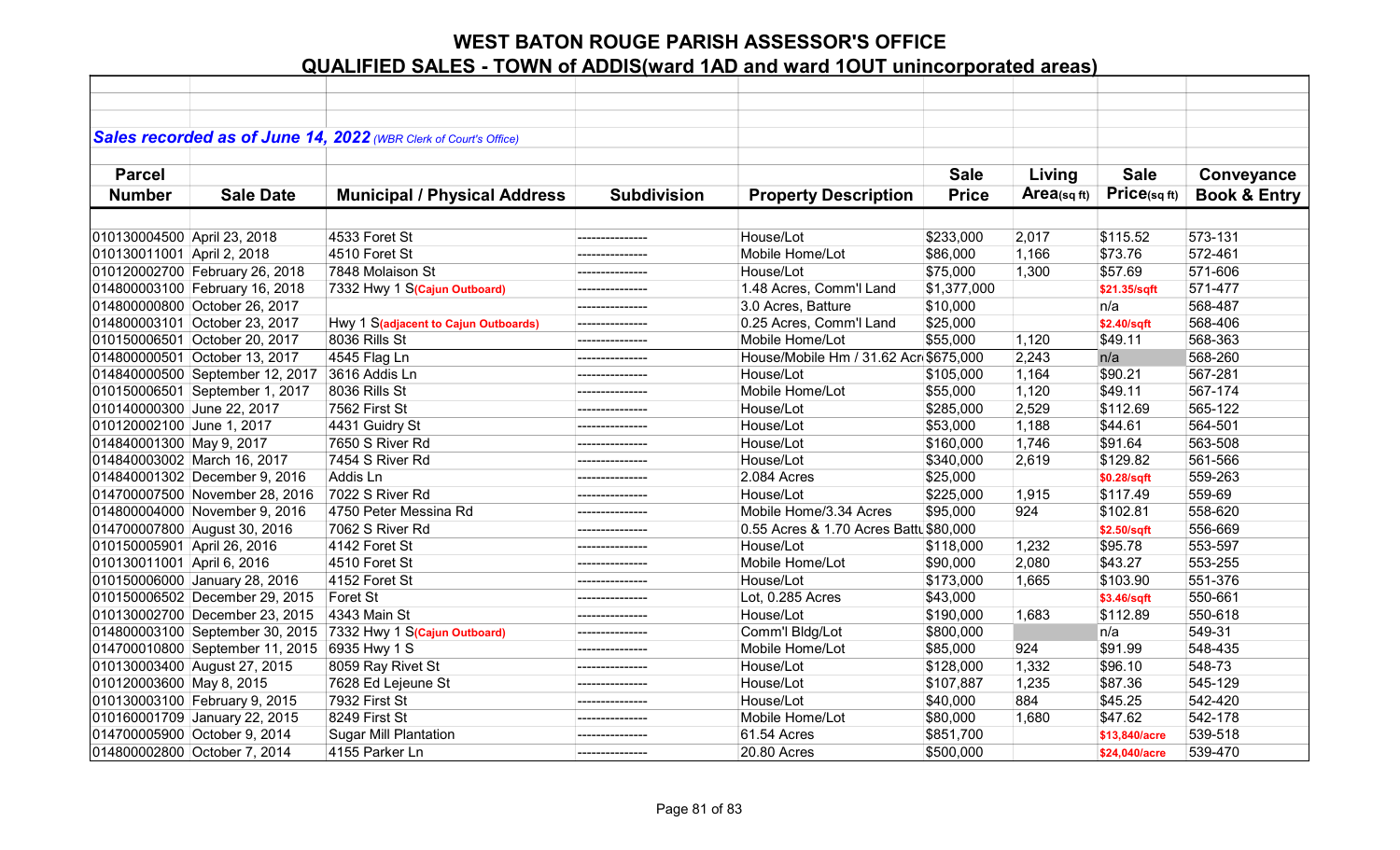|                                |                                | Sales recorded as of June 14, 2022 (WBR Clerk of Court's Office) |                    |                                         |              |                |                |                         |
|--------------------------------|--------------------------------|------------------------------------------------------------------|--------------------|-----------------------------------------|--------------|----------------|----------------|-------------------------|
|                                |                                |                                                                  |                    |                                         |              |                |                |                         |
| <b>Parcel</b>                  |                                |                                                                  |                    |                                         | <b>Sale</b>  | Living         | <b>Sale</b>    | Conveyance              |
| <b>Number</b>                  | <b>Sale Date</b>               | <b>Municipal / Physical Address</b>                              | <b>Subdivision</b> | <b>Property Description</b>             | <b>Price</b> | Area(sq $ft$ ) | Price(sqft)    | <b>Book &amp; Entry</b> |
|                                |                                |                                                                  |                    |                                         |              |                |                |                         |
| 014800003401 August 29, 2014   |                                | 4310 Peter Messina Rd                                            | ---------------    | House/Lot                               | \$242,000    | 2,200          | \$110.00       | 538-512                 |
| 010160000300 August 4, 2014    |                                | 8132 First St                                                    | --------------     | House/Lot                               | \$155,000    | 1,673          | \$92.65        | 534-657                 |
| 014830003701 July 14, 2014     |                                | 3760 Addis Ln                                                    |                    | House/Lot                               | \$20,000     | 830            | \$24.10        | 537-177                 |
| 014820012600 May 16, 2014      |                                | 7228 S River Rd                                                  | ---------------    | House/ 2.0 Acres Batture                | \$68,500     | 605            | \$113.22       | 535-503                 |
|                                |                                | 6761 Hwy 1 S(Mouch's 32 spaces)                                  |                    |                                         |              |                |                | 535-461                 |
| 014700007401 May 13, 2014      |                                |                                                                  |                    | <b>Mobile Home Park</b>                 | \$366,000    |                | n/a            |                         |
| 104900000300 May 9, 2014       |                                | <b>Hwy 1148</b>                                                  |                    | 10.0 Acres                              | \$300,000    |                | \$30,000/acre  | 535-386                 |
| 010160000800 January 9, 2014   |                                | 8316 First St                                                    |                    | Lot                                     | \$54,000     |                | n/a            | 530-539                 |
|                                | 010160001700 December 18, 2013 | 8048 Hwy 1 S & 4000 Myhand St                                    |                    | 6.13 Acres                              | \$700,000    |                | \$114,192/acre | 529-367                 |
| 103900000600 October 9, 2013   |                                | Ponderosa Ln                                                     | --------------     | Hunting Camp & 11.7 Acres \$125,000     |              |                |                | 527-625                 |
| 103900000502 October 9, 2013   |                                | 5467 Ponderosa Ln                                                |                    | <b>Hunting Camp</b>                     | \$125,000    | 1,420          | \$88.03        | 527-641                 |
| 010140001300 August 28, 2013   |                                | 7429 First St                                                    | --------------     | Comm'l Bldg/Lot                         | \$10,700,000 |                | n/a            | 526-530                 |
| 014700009200 July 26, 2013     |                                | 7134 S River Rd                                                  | ---------------    | House/Lot                               | \$382,000    | 3,342          | \$114.30       | 525-644                 |
| 010130003900 July 2, 2013      |                                | 4413 Foret St                                                    | ---------------    | House/Lot                               | \$66,000     | 1,380          | \$47.83        | 525-305                 |
| 014700009103 January 10, 2013  |                                | 3791 Quarter Horse Ln                                            | ---------------    | House/Lot                               | \$327,500    |                | n/a            | 520-490                 |
|                                | 010160001000 December 20, 2012 | 8346 First St                                                    | ---------------    | House/Lot                               | \$161,000    | 1,447          | \$111.26       | 519-638                 |
|                                | 014700008900 December 5, 2012  | 6831 Hwy 1 S                                                     |                    | House/Lot                               | \$300,000    | 2,651          | \$113.16       | 519-319                 |
|                                | 010150004000 November 26, 2012 | 7911 First St                                                    | ---------------    | House/Lot                               | \$115,000    | 1,488          | \$77.28        | 519-179                 |
| 010150005600 August 27, 2012   |                                | 7858 6th St(Dollar General Store)                                | ---------------    | 1.095 Acres, Comm'l Land                | \$230,000    |                | \$4.82/sqft    | 516-531                 |
| 010150007000 August 22, 2012   |                                | 4062 Foret St                                                    | ---------------    | Mobile Home/Lot                         | \$9,000      | 820            | \$10.98        | 516-407                 |
| 014700065800 June 22, 2012     |                                | 3982 Quarterhorse Ln                                             |                    | 8.17 Acres, Agricultural Land \$163,480 |              |                | \$20,000/acre  | 513-414                 |
| 014700009108 June 18, 2012     |                                | 3747 Quarter Horse Ln                                            | --------------     | House/Lot                               | \$256,000    | 2,078          | \$123.20       | 513-351                 |
| 014800000900 May 7, 2012       |                                | <b>Due East of Acadian Crossing</b>                              |                    | 22.919 Acres                            | \$250,000    |                | \$10,910/acre  | 512-46                  |
| 014830002200 February 27, 2012 |                                | 4012 W Nic Dr(Hwy 1 & W Nic Dr)                                  | ---------------    | 1.124 Acres, Comm'l Lot                 | \$200,000    |                | \$4.09/sqft    | 510-271                 |
| 014820012700 January 30, 2012  |                                | 7436 S River Rd                                                  | ---------------    | House/Lot                               | \$25,000     | 2,242          | \$11.15        | 509-563                 |
| 014700009301 January 13, 2012  |                                | Air Force Ln                                                     |                    | 5.02 Acres, Agricultural Land \$130,000 |              |                | \$25,896/acre  | 509-328                 |
| 010130002700 January 3, 2012   |                                | 4343 Main St                                                     |                    | House/Lot                               | \$179,000    | 1,683          | \$106.36       | 509-138                 |
|                                | 014700005701 November 28, 2011 | 6950 S River Rd                                                  |                    | House/Lot                               | \$188,000    | 1,753          | \$107.24       | 508-124                 |
| 010150005901 August 18, 2011   |                                | 4142 Foret St                                                    | --------------     | House/Lot                               | \$80,000     | 1,232          | \$64.94        | 505-298                 |
| 010130009500 July 22, 2011     |                                | 8134 Ed Lejeune St                                               | ---------------    | Lot                                     | \$7,500      |                | n/a            | 504-459                 |
| 010130003800 July 6, 2011      |                                | 8074 Ed Lejeune St                                               | --------------     | Lot                                     | \$18,000     |                | n/a            | 504-294                 |
| 010120002100 June 15, 2011     |                                | <b>Guidry Rd</b>                                                 | ---------------    | <b>Building/Lot</b>                     | \$15,500     | 1,188          | \$13.05        | 503-696                 |